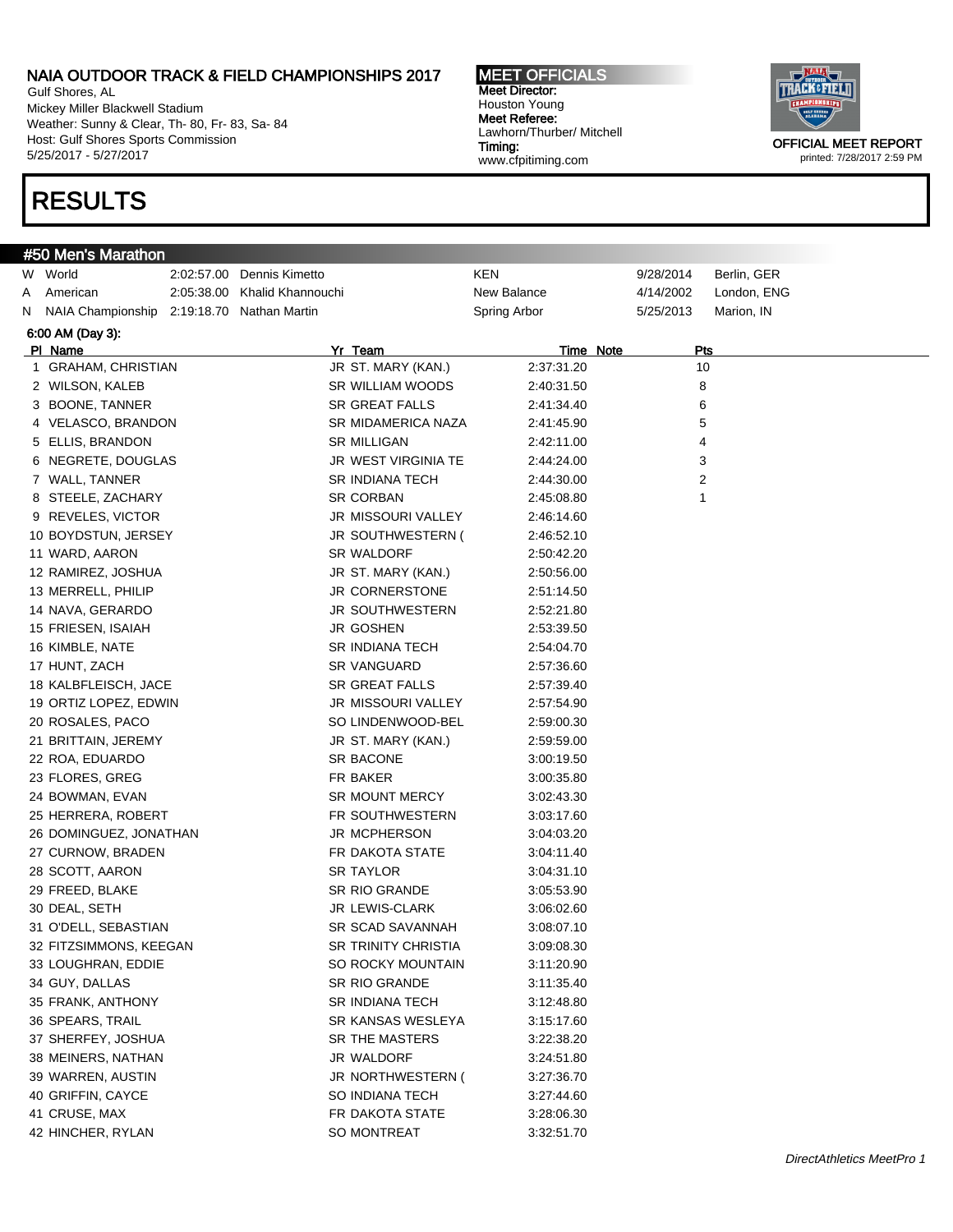Gulf Shores, AL Mickey Miller Blackwell Stadium Weather: Sunny & Clear, Th- 80, Fr- 83, Sa- 84 Host: Gulf Shores Sports Commission 5/25/2017 - 5/27/2017

## RESULTS

#### #50 Men's Marathon (cont'd)

| 6:00 AM (Day 3):          |                          |                            |          |                  |           |                      |
|---------------------------|--------------------------|----------------------------|----------|------------------|-----------|----------------------|
| <b>PI Name</b>            |                          | Yr Team                    |          | <b>Time Note</b> |           | Pts                  |
| 43 ROBB, MATT             |                          | <b>SR GREAT FALLS</b>      |          | 3:35:06.60       |           |                      |
| 44 STARK, WYATT           |                          | SO MIDAMERICA NAZA         |          | 3:43:26.00       |           |                      |
| 45 SMITH, MATTHEW         |                          | SR SCAD SAVANNAH           |          | 3:51:09.60       |           |                      |
| VELTHUIZEN, CODY          |                          | <b>SR TRINITY CHRISTIA</b> |          | <b>DNF</b>       |           |                      |
| <b>CURTIS, TREVOR</b>     |                          | JR CORNERSTONE             |          | <b>DNF</b>       |           |                      |
| CASSIDY, CORTLAND         |                          | SO MIDLAND                 |          | <b>DNF</b>       |           |                      |
| TARSA, NICHOLAS           |                          | <b>SR AQUINAS</b>          |          | <b>DNF</b>       |           |                      |
| KATZDORN, KURT            |                          | <b>SR MCPHERSON</b>        |          | <b>DNF</b>       |           |                      |
| CLARK, ALEX               |                          | <b>SR TRINITY CHRISTIA</b> |          | <b>DNF</b>       |           |                      |
| GALLOWAY, LUKE            |                          | SR NORTHWESTERN (          |          | <b>DNF</b>       |           |                      |
| KEIFER, LUCAS             |                          | <b>JR HASTINGS</b>         |          | <b>DNF</b>       |           |                      |
| SWIATOCHA, DAVID          |                          | <b>SR TEXAS WESLEYAN</b>   |          | <b>DNF</b>       |           |                      |
| MURLEY, ANDREW            |                          | FR WALDORF                 |          | <b>DNF</b>       |           |                      |
| ROLDAN, ISAAC             |                          | SO OKLAHOMA CITY           |          | <b>DNF</b>       |           |                      |
| ORELLANA, FERNANDO        |                          | SO TEXAS WESLEYAN          |          | <b>DNF</b>       |           |                      |
| JONES, PEYTON             |                          | <b>SO GREAT FALLS</b>      |          | <b>DNF</b>       |           |                      |
| SUMATZKUKU, KYLE          |                          | FR BACONE                  |          | <b>DNF</b>       |           |                      |
| WALBOTT, JARRETT          |                          | JR BETHEL (IND.)           |          | <b>DNF</b>       |           |                      |
| CARPENTER, KAMERON        |                          | FR RIO GRANDE              |          | <b>DNF</b>       |           |                      |
| <b>CORRION, CHRISTIAN</b> |                          | SO INDIANA TECH            |          | <b>DNF</b>       |           |                      |
| ANNIS, JORDAN             |                          | SR BETHEL (IND.)           |          | <b>DNF</b>       |           |                      |
| YOUNG, MATTHEW            |                          | SO JAMESTOWN               |          | <b>DNF</b>       |           |                      |
| <b>VROEGH, KEVIN</b>      |                          | JR CORNERSTONE             |          | <b>DNF</b>       |           |                      |
| HAAS, ISAAK               |                          | SR MARIAN (IND.)           |          | <b>DNF</b>       |           |                      |
| GARCIA, JAVIER            |                          | JR TENNESSEE WESL          |          | <b>DNF</b>       |           |                      |
| CRAWFORD, BRENNAN         |                          | SO MOUNT VERNON N          |          | <b>DNF</b>       |           |                      |
| MADUT, GARANG             |                          | SR CUMBERLAND (TE          |          | <b>DNF</b>       |           |                      |
| LINDER, JOSEPH            |                          | <b>JR BAKER</b>            |          | <b>DNF</b>       |           |                      |
| WILSON, DEREK             |                          | JR MISSOURI VALLEY         |          | <b>DNF</b>       |           |                      |
| RYERSON, LAYNE            |                          | FR CARROLL                 |          | <b>DNF</b>       |           |                      |
| GARZA, DAN                |                          | <b>SR SPRING ARBOR</b>     |          | <b>DNF</b>       |           |                      |
| WEBER, TONY               |                          | JR ST. MARY (KAN.)         |          | <b>DNF</b>       |           |                      |
| MCNEILL, MAX              |                          | FR OKLAHOMA CITY           |          | <b>DNF</b>       |           |                      |
| SMITH, RYAN               |                          | SR GOSHEN                  |          | <b>DNF</b>       |           |                      |
| DIAZ, JOSE                |                          | SO REINHARDT               |          | <b>DNS</b>       |           |                      |
| #2 Men's 100 Meters       |                          |                            |          |                  |           |                      |
| W World                   | 9.58<br>Usain Bolt       |                            | JAM      |                  | 8/16/2009 | Berlin, GER          |
| $\sim$                    | $\sim$ $\sim$<br>$ \sim$ |                            | $\cdots$ |                  | 0.0000000 | $\sim$ $\sim$ $\sim$ |

| <b>Finals</b>       |       |                 | Wind: (+2.9)      |                   |                 |
|---------------------|-------|-----------------|-------------------|-------------------|-----------------|
| 4:00 PM (Day 3):    |       |                 |                   |                   |                 |
| C College Outdoor   | 9.89  | Ngoni Makusha   | Florida State     | 7/10/2001         | Des Moines, IA  |
| N NAIA Championship | 10.05 | Davidson Ezinwa | Azusa Pacafic, CA | 1992              | Abbotsford, BC. |
| A American          | 9.69  | Tvson Gav       | adidas            | 9/20/2009         | Shanghai, CHN   |
| vv vvono            | .ສວດ  | USAIN DUIL      | JAIVI             | <b>PU 10/2009</b> | Denni, GER      |

### Pl Name Yr Team Time Note Pts

1 MORAIN, MORIBA 10 10 UR WILEY 10.14 10

MEET OFFICIALS Meet Director: Houston Young Meet Referee: Lawhorn/Thurber/ Mitchell Timing: www.cfpitiming.com



DirectAthletics MeetPro 2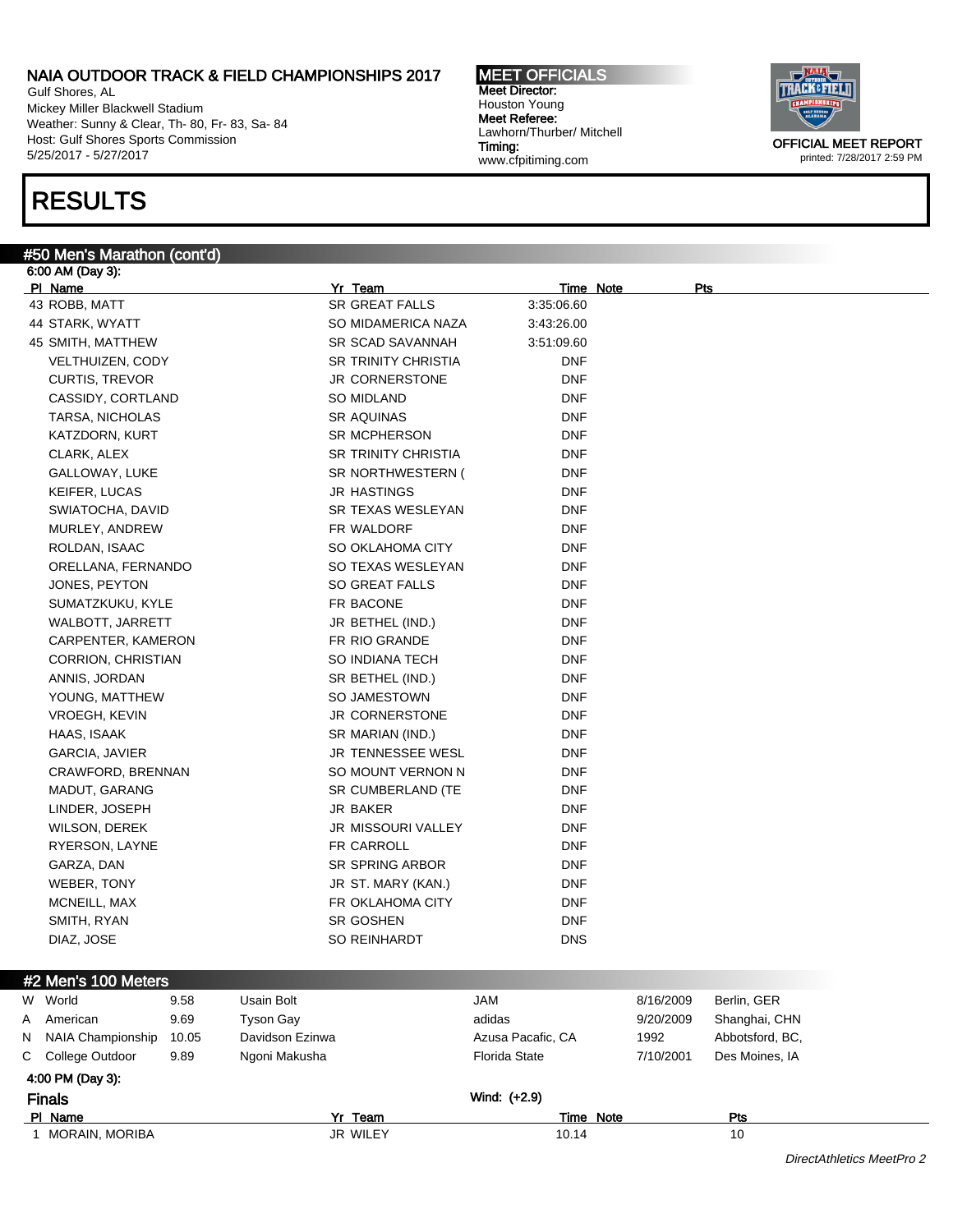Gulf Shores, AL Mickey Miller Blackwell Stadium Weather: Sunny & Clear, Th- 80, Fr- 83, Sa- 84 Host: Gulf Shores Sports Commission 5/25/2017 - 5/27/2017

# RESULTS

### #2 Men's 100 Meters (cont'd)

| 4:00 PM (Day 3):           |                        |              |            |  |
|----------------------------|------------------------|--------------|------------|--|
| <b>Finals</b>              |                        | Wind: (+2.9) |            |  |
| PI Name                    | Yr Team                | Time Note    | <b>Pts</b> |  |
| 2 SHARBAHN, WAYNE          | SR INDIANA TECH        | 10.21        | 8          |  |
| 3 HANDSBOROUGH, KABRODERAN | SR WAYLAND BAPTIS      | 10.22        | 6          |  |
| 4 SCRUGGS, JUSTIN          | SR WAYLAND BAPTIS      | 10.34        | 5          |  |
| 5 EAST, MATT               | SR SOUTHERN OREG       | 10.43        | 4          |  |
| 6 PALMER, ORAINE           | SO WILEY               | 10.47        | 3          |  |
| 7 MOORE, KEJAVON           | <b>JR INDIANA TECH</b> | 10.80        | 2          |  |
| 8 RALPH, QUINN-LEE         | <b>SR WILEY</b>        | 11.76        |            |  |

#### 3:10 PM (Day 2):

| PI Name                     | Yr Team                  | Time Note                 | H(PI) |
|-----------------------------|--------------------------|---------------------------|-------|
| 1 MORAIN, MORIBA            | JR WILEY                 | $(+3.5)$<br>10.19Q        | 3(1)  |
| 2 HANDSBOROUGH, KABRODERAN  | SR WAYLAND BAPTIS        | $(+1.6)$<br>10.33Q        | 5(1)  |
| 3 SHARBAHN, WAYNE           | <b>SR INDIANA TECH</b>   | $(+1.3)$<br>10.34Q10.332  | 2(1)  |
| 4 RALPH, QUINN-LEE          | SR WILEY                 | $(+1.3)$<br>10.34q 10.338 | 2(2)  |
| MOORE, KEJAVON<br>5         | <b>JR INDIANA TECH</b>   | $(+3.5)$<br>10.42q 10.413 | 3(2)  |
| 6 SCRUGGS, JUSTIN           | SR WAYLAND BAPTIS        | $(+1.9)$<br>10.42Q10.419  | 6(1)  |
| 7 PALMER, ORAINE            | SO WILEY                 | $(+2.6)$<br>10.43Q        | 1(1)  |
| 8 PARSON, JOSH              | <b>JR TENNESSEE WESL</b> | $(+1.6)$<br>10.47         | 5(2)  |
| <b>COLLIER, DESHON</b><br>9 | FR INDIANA TECH          | $(+2.6)$<br>10.49 10.484  | 1(2)  |
| 10 EAST, MATT               | SR SOUTHERN OREG         | $(+1.5)$<br>10.49Q10.485  | 4(1)  |
| 11 MACHOMETA, JACK          | SO INDIANA TECH          | $(+1.9)$<br>10.50         | 6(2)  |
| 12 SAWYERR, DEVAN           | SR MIDAMERICA NAZA       | $(+1.3)$<br>10.53         | 2(3)  |
| 13 HARRIS, CADARIUS         | JR TENNESSEE WESL        | $(+3.5)$<br>10.54 10.537  | 3(3)  |
| 14 ROBINSON, DEQUAN         | FR LINDSEY WILSON        | 10.54 10.539<br>$(+2.6)$  | 1(3)  |
| 15 HALLMON, KEVIN           | SO LINDSEY WILSON        | $(+1.6)$<br>10.56         | 5(3)  |
| 16 FLYNN, RORIQUZ           | JR ALLEN                 | $(+1.3)$<br>10.57         | 2(4)  |
| 17 CARTER, DEION            | SR ROBERT MORRIS (I      | $(+2.6)$<br>10.58         | 1(4)  |
| 18 CUMBERBATCH, JEBARRI     | SO EASTERN OREGO         | $(+3.5)$<br>10.59         | 3(4)  |
| 19 LOCKRIDGE, MATT          | FR INDIANA TECH          | $(+1.5)$<br>10.61         | 4(2)  |
| 20 JOHNSON, JUSTIN          | <b>JR WILLIAM CAREY</b>  | $(+3.5)$<br>10.64         | 3(5)  |
| 21 RATLIFF, JEREMIAH        | FR INDIANA TECH          | $(+2.6)$<br>10.65 10.641  | 1(5)  |
| 22 DURHAM, TOBIAS           | <b>JR WARNER</b>         | $(+2.6)$<br>10.65 10.645  | 1(6)  |
| 23 DAVIS, MAURICE           | FR MISSOURI VALLEY       | $(+1.5)$<br>10.67 10.662  | 4(3)  |
| 24 SPILLER, MONTAE          | JR GRACELAND             | $(+2.6)$<br>10.67 10.663  | 1(7)  |
| 25 SHAW, DWIGHT             | <b>JR SOUTHERN OREG</b>  | $(+1.6)$<br>10.67 10.666  | 5(4)  |
| 26 KEELING, HOLT            | SO LINDSEY WILSON        | $(+1.9)$<br>10.71         | 6(3)  |
| 27 GEORGE, CHRIS            | FR USC-BEAUFORT          | $(+3.5)$<br>10.72 10.713  | 3(6)  |
| 28 HARRY, KIE'AVE           | FR TEXAS COLLEGE         | $(+1.9)$<br>10.72 10.716  | 6(4)  |
| 29 ELMORE, TRISTEN          | FR WILLIAM PENN          | $(+1.3)$<br>10.76 10.753  | 2(5)  |
| 30 BERKLEY, JESSE           | SO WILEY                 | 10.76 10.756<br>$(+1.9)$  | 6(5)  |
| 31 WILLIAMS, DEMARCUS       | FR HUSTON-TILLOTS        | $(+1.6)$<br>10.81         | 5(5)  |
| 32 ELLINGTON, BLAINE        | SO SIENA HEIGHTS         | $(+1.3)$<br>10.84         | 2(6)  |
| 33 DUNCAN, JORDAN           | JR ST. FRANCIS (ILL.)    | $(+1.5)$<br>10.85         | 4(4)  |
|                             |                          |                           |       |

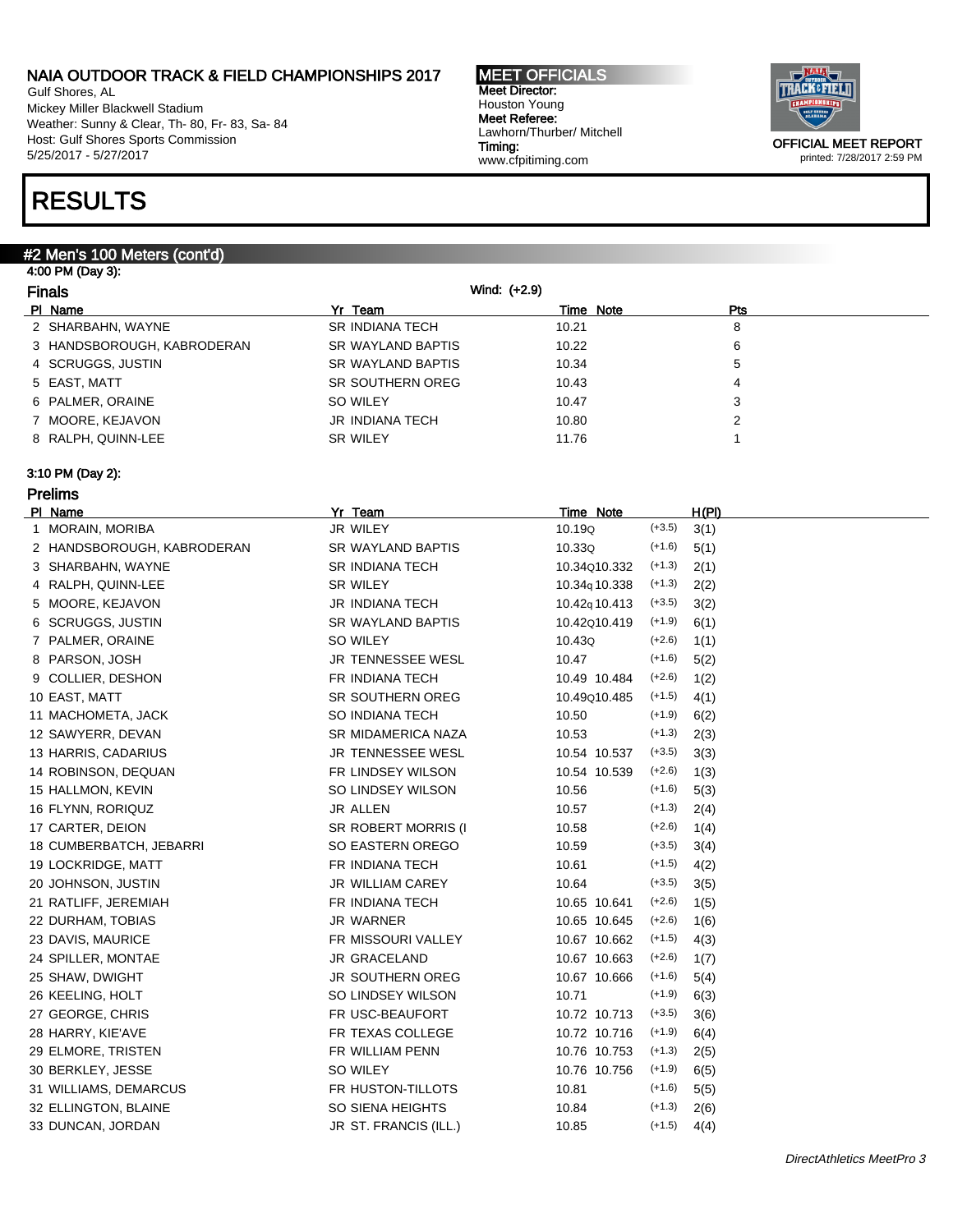Gulf Shores, AL Mickey Miller Blackwell Stadium Weather: Sunny & Clear, Th- 80, Fr- 83, Sa- 84 Host: Gulf Shores Sports Commission 5/25/2017 - 5/27/2017

## RESULTS

### #2 Men's 100 Meters (cont'd)

#### 3:10 PM (Day 2): Prelims

|   | .           |  |  |
|---|-------------|--|--|
| ы | <b>Nomo</b> |  |  |

| PI Name                | Yr Team             | Time Note                | H(PI) |
|------------------------|---------------------|--------------------------|-------|
| 34 LINTON, STEVEN      | FR OLIVET NAZARENE  | $(+1.6)$<br>10.86 10.852 | 5(6)  |
| 35 MARK, MACHAEL       | <b>SR WILEY</b>     | $(+1.9)$<br>10.86 10.853 | 6(6)  |
| 36 SURY, HUNTER        | SO MCPHERSON        | $(+1.6)$<br>10.97        | 5(7)  |
| 37 LEIBA, CHRIS        | FR WILLIAM PENN     | $(+1.3)$<br>10.98        | 2(7)  |
| 38 HEMINGWAY, TYRELL   | <b>SR GRACELAND</b> | $(+1.9)$<br>11.02        | 6(7)  |
| 39 MOSLEY, SAMUEL      | JR SOUTHWEST (N.M.  | $(+1.5)$<br>11.04        | 4(5)  |
| 40 ROMER, LESLIE       | <b>SR TAYLOR</b>    | $(+3.5)$<br>11.36        | 3(7)  |
| 41 WHITFIELD, TOMUNCI  | JR SOUTHWESTERN (   | $(+1.5)$<br>15.38        | 4(6)  |
| <b>GRIFFIN, ISAIAH</b> | JR MIDAMERICA NAZA  | <b>DNS</b>               | 4     |
|                        |                     |                          |       |

#### HEAT RESULTS

|    | <b>Prelims</b>              |                             |                           |
|----|-----------------------------|-----------------------------|---------------------------|
|    | PI Name                     | Yr Team                     | <b>Time Note</b>          |
|    | Heat 1 of 6                 | Wind: (+2.6)                |                           |
|    | 1 PALMER, ORAINE            | SO WILEY                    | 10.43Q                    |
|    | 2 COLLIER, DESHON           | FR INDIANA TECH             | 10.49 10.484              |
|    | 3 ROBINSON, DEQUAN          | FR LINDSEY WILSON           | 10.54 10.539              |
| 4  | CARTER, DEION               | <b>SR ROBERT MORRIS (I)</b> | 10.58                     |
|    | 5 RATLIFF, JEREMIAH         | FR INDIANA TECH             | 10.65 10.641              |
| 6  | DURHAM, TOBIAS              | <b>JR WARNER</b>            | 10.65 10.645              |
|    | 7 SPILLER, MONTAE           | <b>JR GRACELAND</b>         | 10.67 10.663              |
|    | Heat 2 of 6                 | Wind: (+1.3)                |                           |
|    | 1 SHARBAHN, WAYNE           | <b>SR INDIANA TECH</b>      | 10.34Q10.332              |
|    | 2 RALPH, QUINN-LEE          | <b>SR WILEY</b>             | 10.34 <sub>9</sub> 10.338 |
|    | 3 SAWYERR, DEVAN            | SR MIDAMERICA NAZA          | 10.53                     |
|    | 4 FLYNN, RORIQUZ            | <b>JR ALLEN</b>             | 10.57                     |
| 5  | <b>ELMORE, TRISTEN</b>      | FR WILLIAM PENN             | 10.76 10.753              |
|    | 6 ELLINGTON, BLAINE         | SO SIENA HEIGHTS            | 10.84                     |
|    | 7 LEIBA, CHRIS              | FR WILLIAM PENN             | 10.98                     |
|    | Heat 3 of 6                 | Wind: (+3.5)                |                           |
|    | 1 MORAIN, MORIBA            | JR WILEY                    | 10.19 <sub>Q</sub>        |
|    | 2 MOORE, KEJAVON            | JR INDIANA TECH             | 10.42q 10.413             |
|    | 3 HARRIS, CADARIUS          | <b>JR TENNESSEE WESL</b>    | 10.54 10.537              |
| 4  | <b>CUMBERBATCH, JEBARRI</b> | SO EASTERN OREGO            | 10.59                     |
| 5  | JOHNSON, JUSTIN             | <b>JR WILLIAM CAREY</b>     | 10.64                     |
|    | 6 GEORGE, CHRIS             | FR USC-BEAUFORT             | 10.72 10.713              |
| 7  | ROMER, LESLIE               | <b>SR TAYLOR</b>            | 11.36                     |
|    | Heat 4 of 6                 | Wind: (+1.5)                |                           |
| 1. | EAST, MATT                  | <b>SR SOUTHERN OREG</b>     | 10.49 <sub>Q</sub> 10.485 |
|    | 2 LOCKRIDGE, MATT           | FR INDIANA TECH             | 10.61                     |
|    | 3 DAVIS, MAURICE            | FR MISSOURI VALLEY          | 10.67 10.662              |
|    | 4 DUNCAN, JORDAN            | JR ST. FRANCIS (ILL.)       | 10.85                     |
|    | 5 MOSLEY, SAMUEL            | JR SOUTHWEST (N.M.          | 11.04                     |
|    | 6 WHITFIELD, TOMUNCI        | JR SOUTHWESTERN (           | 15.38                     |

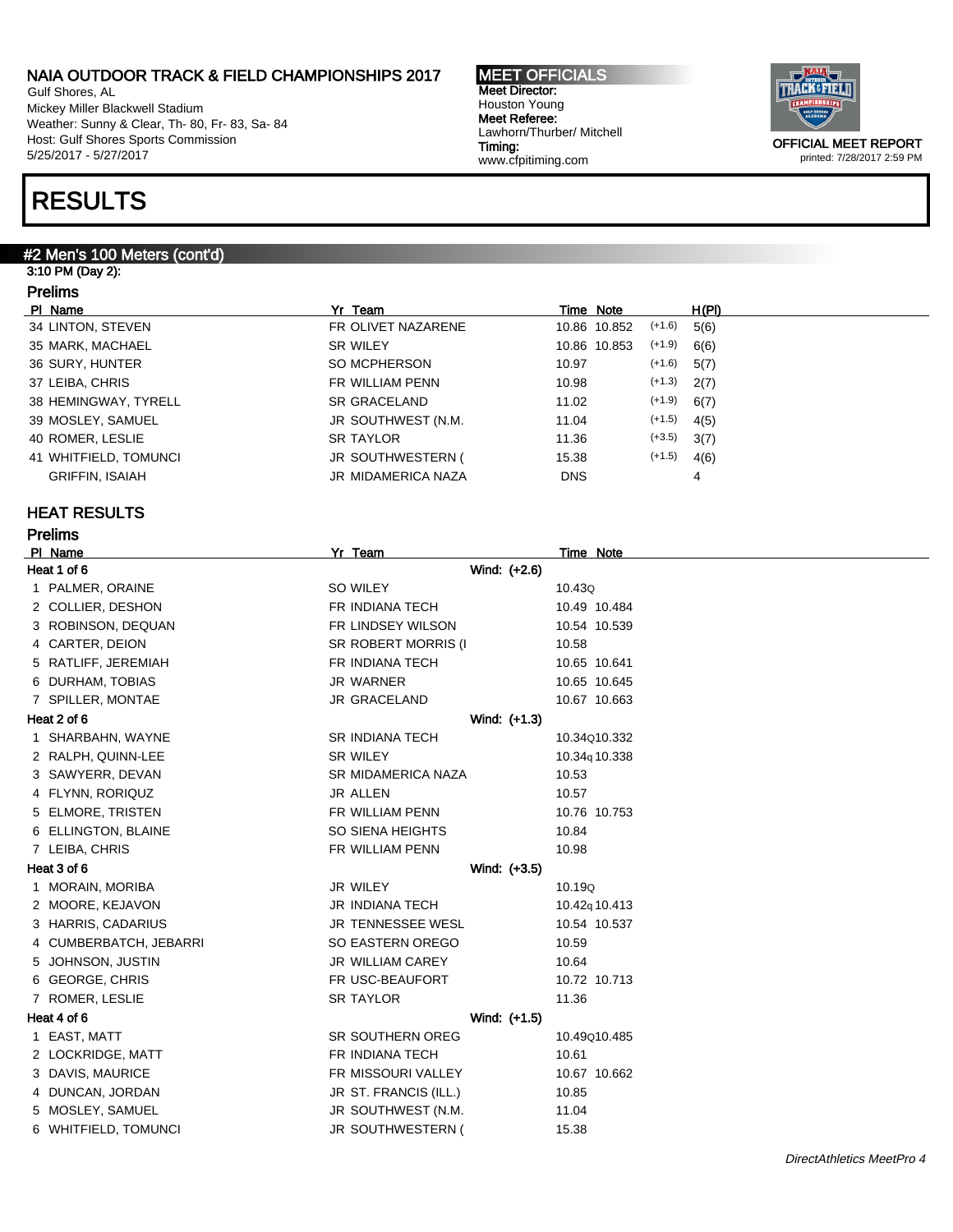Gulf Shores, AL Mickey Miller Blackwell Stadium Weather: Sunny & Clear, Th- 80, Fr- 83, Sa- 84 Host: Gulf Shores Sports Commission 5/25/2017 - 5/27/2017

## RESULTS

#### #2 Men's 100 Meters (cont'd)

|   | <b>Prelims</b>                    |                   |                          |                      |                  |              |           |       |                 |  |
|---|-----------------------------------|-------------------|--------------------------|----------------------|------------------|--------------|-----------|-------|-----------------|--|
|   | PI Name                           |                   | Yr Team                  |                      | <b>Time Note</b> |              |           |       |                 |  |
|   | <b>GRIFFIN, ISAIAH</b>            |                   | JR MIDAMERICA NAZA       |                      | <b>DNS</b>       |              |           |       |                 |  |
|   | Heat 5 of 6                       |                   |                          | Wind: (+1.6)         |                  |              |           |       |                 |  |
|   | 1 HANDSBOROUGH, KABRODERAN        |                   | SR WAYLAND BAPTIS        |                      | 10.33Q           |              |           |       |                 |  |
|   | 2 PARSON, JOSH                    |                   | <b>JR TENNESSEE WESL</b> |                      | 10.47            |              |           |       |                 |  |
|   | 3 HALLMON, KEVIN                  |                   | SO LINDSEY WILSON        |                      | 10.56            |              |           |       |                 |  |
|   | 4 SHAW, DWIGHT                    |                   | JR SOUTHERN OREG         |                      |                  | 10.67 10.666 |           |       |                 |  |
|   | 5 WILLIAMS, DEMARCUS              |                   | FR HUSTON-TILLOTS        |                      | 10.81            |              |           |       |                 |  |
|   | 6 LINTON, STEVEN                  |                   | FR OLIVET NAZARENE       |                      |                  | 10.86 10.852 |           |       |                 |  |
|   | 7 SURY, HUNTER                    |                   | <b>SO MCPHERSON</b>      |                      | 10.97            |              |           |       |                 |  |
|   | Heat 6 of 6                       |                   |                          | Wind: (+1.9)         |                  |              |           |       |                 |  |
|   | 1 SCRUGGS, JUSTIN                 |                   | SR WAYLAND BAPTIS        |                      |                  | 10.42Q10.419 |           |       |                 |  |
|   | 2 MACHOMETA, JACK                 |                   | SO INDIANA TECH          |                      | 10.50            |              |           |       |                 |  |
|   | 3 KEELING, HOLT                   |                   | SO LINDSEY WILSON        |                      | 10.71            |              |           |       |                 |  |
|   | 4 HARRY, KIE'AVE                  |                   | FR TEXAS COLLEGE         |                      |                  | 10.72 10.716 |           |       |                 |  |
|   | 5 BERKLEY, JESSE                  |                   | SO WILEY                 |                      |                  | 10.76 10.756 |           |       |                 |  |
|   | 6 MARK, MACHAEL                   |                   | <b>SR WILEY</b>          |                      |                  | 10.86 10.853 |           |       |                 |  |
|   | 7 HEMINGWAY, TYRELL               |                   | <b>SR GRACELAND</b>      |                      | 11.02            |              |           |       |                 |  |
|   | #4 Men's 200 Meters               |                   |                          |                      |                  |              |           |       |                 |  |
|   | W World<br>19.19                  | Usain Bolt        |                          | JAM                  |                  |              | 8/20/2009 |       | Berlin, GER     |  |
| A | American<br>19.32                 | Michael Johnson   |                          | Nike                 |                  |              | 8/1/1996  |       | Atlanta, GA     |  |
| N | <b>NAIA Championship</b><br>20.57 | Innocent Egbunike |                          | Azusa Pacific, CA    |                  |              | 1985      |       | Hillsdale, MI   |  |
| С | College Outdoor<br>19.69          | <b>Walter Dix</b> |                          | <b>Florida State</b> |                  |              | 5/25/2007 |       | Gainesville, FL |  |
|   | 5:20 PM (Day 3):                  |                   |                          |                      |                  |              |           |       |                 |  |
|   | <b>Finals</b>                     |                   |                          | Wind: (+3.0)         |                  |              |           |       |                 |  |
|   | PI Name                           |                   | Yr Team                  |                      | Time Note        |              |           |       | Pts             |  |
|   | 1 MORAIN, MORIBA                  |                   | JR WILEY                 |                      | N 20.32          |              |           |       | 10              |  |
|   | 2 HANDSBOROUGH, KABRODERAN        |                   | SR WAYLAND BAPTIS        |                      | 20.74            |              |           |       | 8               |  |
|   | 3 HALLMON, KEVIN                  |                   | SO LINDSEY WILSON        |                      | 20.78            |              |           |       | 6               |  |
|   | 4 ROBINSON, DEQUAN                |                   | FR LINDSEY WILSON        |                      | 20.84            |              |           |       | 5               |  |
|   | 5 STANLEY, TREVOR                 |                   | <b>SR INDIANA TECH</b>   |                      | 20.93            |              |           |       | 4               |  |
|   | 6 THOMPSON, JAHNOY                |                   | SO SOUTHERN-NO           |                      | 21.18            |              |           |       | 3               |  |
|   | 7 RALPH, QUINN-LEE                |                   | <b>SR WILEY</b>          |                      | 39.20            |              |           |       | 2               |  |
|   | 8 SHEARMAN, KIMORIE               |                   | FR WILEY                 |                      | 39.43            |              |           |       | 1               |  |
|   | 5:05 PM (Day 1):                  |                   |                          |                      |                  |              |           |       |                 |  |
|   | <b>Prelims</b>                    |                   |                          |                      |                  |              |           |       |                 |  |
|   | PI Name                           |                   | Yr Team                  |                      | Time Note        |              |           | H(PI) |                 |  |
|   | 1 MORAIN, MORIBA                  |                   | JR WILEY                 |                      | 20.82Q           |              | $(+0.1)$  | 3(1)  |                 |  |
|   | 2 THOMPSON, JAHNOY                |                   | SO SOUTHERN-NO           |                      | 20.90q           |              | $(+0.1)$  | 3(2)  |                 |  |
|   | 3 HANDSBOROUGH, KABRODERAN        |                   | SR WAYLAND BAPTIS        |                      | 20.95Q           |              | $(+0.1)$  | 4(1)  |                 |  |
|   | 4 STANLEY, TREVOR                 |                   | SR INDIANA TECH          |                      | 21.09Q           |              | $(-0.9)$  | 1(1)  |                 |  |
|   | 5 HALLMON, KEVIN                  |                   | SO LINDSEY WILSON        |                      | 21.12Q           |              | $(+1.1)$  | 2(1)  |                 |  |
|   | 6 ROBINSON, DEQUAN                |                   | FR LINDSEY WILSON        |                      | 21.15q           |              | $(-0.9)$  | 1(2)  |                 |  |



- 7 SHEARMAN, KIMORIE FR WILEY 21.18q (+1.1) 2(2)
- 8 RALPH, QUINN-LEE SR WILEY 21.19q (–0.9) 1(3)

DirectAthletics MeetPro 5

MEET OFFICIALS Meet Director: Houston Young Meet Referee: Lawhorn/Thurber/ Mitchell Timing: www.cfpitiming.com



printed: 7/28/2017 2:59 PM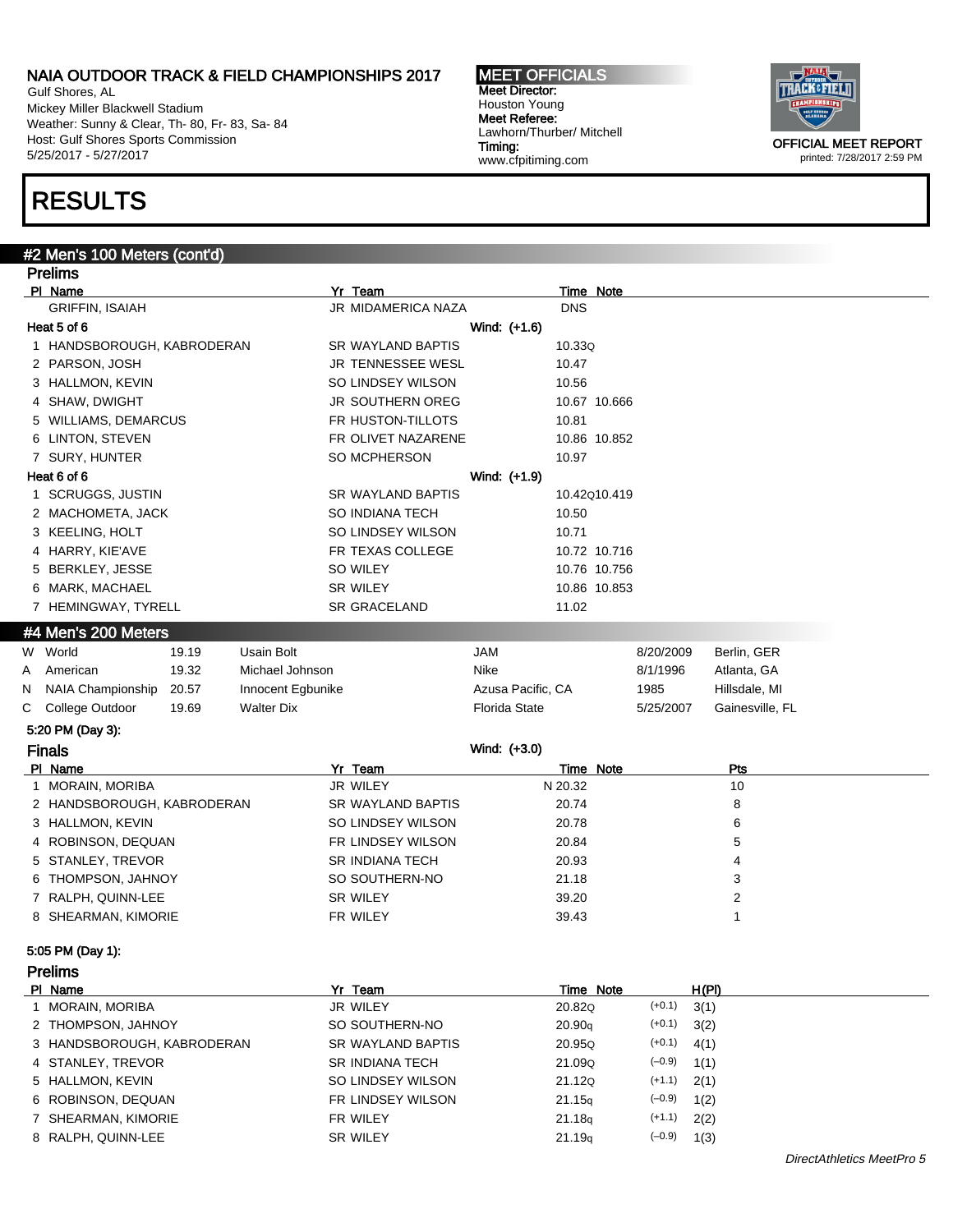Gulf Shores, AL Mickey Miller Blackwell Stadium Weather: Sunny & Clear, Th- 80, Fr- 83, Sa- 84 Host: Gulf Shores Sports Commission 5/25/2017 - 5/27/2017

## RESULTS

### #4 Men's 200 Meters (cont'd)

5:05 PM (Day 1): Prelims

| PI Name                 | Yr Team                    | Time Note                | H(PI) |
|-------------------------|----------------------------|--------------------------|-------|
| 9 CONDE, MOUSSA         | SO MARIAN (IND.)           | 21.26 21.253<br>$(+0.1)$ | 3(3)  |
| 10 SPRINGER, GAIRY      | SO INDIANA TECH            | $(-0.9)$<br>21.26 21.257 | 1(4)  |
| 11 SAWYERR, DEVAN       | SR MIDAMERICA NAZA         | $(+1.1)$<br>21.28        | 2(3)  |
| 12 OHIOZE, MICHAEL      | <b>SR ST. AMBROSE</b>      | $(+0.1)$<br>21.30        | 3(4)  |
| 13 PARSON, JOSH         | JR TENNESSEE WESL          | $(+1.1)$<br>21.36 21.357 | 2(4)  |
| 14 BATTLE, BRANDON      | SO CAMPBELLSVILLE          | $(+0.1)$<br>21.36 21.359 | 4(2)  |
| 15 PALMER, ORAINE       | SO WILEY                   | $(+1.1)$<br>21.39        | 2(5)  |
| 16 DURHAM, TOBIAS       | JR WARNER                  | $(+0.1)$<br>21.56        | 4(3)  |
| 17 KEELING, HOLT        | SO LINDSEY WILSON          | $(+0.1)$<br>21.57        | 4(4)  |
| 18 CUMMINGS, HIEDEN     | <b>SR EDWARD WATERS</b>    | $(+0.1)$<br>21.58        | 4(5)  |
| 19 CUMBERBATCH, JEBARRI | SO EASTERN OREGO           | $(+1.1)$<br>21.61        | 2(6)  |
| 20 CARTER, DEION        | SR ROBERT MORRIS (I        | $(+1.1)$<br>21.67        | 2(7)  |
| 21 COLLIER, DESHON      | FR INDIANA TECH            | $(+0.1)$<br>21.71        | 3(5)  |
| 22 DUNCAN, JORDAN       | JR ST. FRANCIS (ILL.)      | $(-0.9)$<br>21.74        | 1(5)  |
| 23 VIDAL, CHADWAYNE     | JR SOUTHERN-NO             | $(-0.9)$<br>21.79        | 1(6)  |
| 24 ELMORE, TRISTEN      | FR WILLIAM PENN            | $(+0.1)$<br>21.81        | 4(6)  |
| 25 FREEMAN, SAM         | <b>JR AQUINAS</b>          | $(+1.1)$<br>21.83 21.826 | 2(8)  |
| 26 BOONE, NATE          | <b>JR WILLIAM CAREY</b>    | $(+0.1)$<br>21.83 21.827 | 3(6)  |
| 27 PLEBAN, KYLE         | <b>JR KEISER UNIVERSIT</b> | $(+0.1)$<br>21.87        | 3(7)  |
| 28 LOCKRIDGE, MATT      | FR INDIANA TECH            | $(+0.1)$<br>22.05 22.048 | 3(8)  |
| 29 RATLIFF, JEREMIAH    | FR INDIANA TECH            | $(+0.1)$<br>22.05 22.049 | 4(7)  |
| 30 JOHNSON, JUSTIN      | <b>JR WILLIAM CAREY</b>    | $(-0.9)$<br>22.32        | 1(7)  |
| 31 FLYNN, RORIQUZ       | JR ALLEN                   | $(-0.9)$<br>22.72        | 1(8)  |
| 32 GETER, JOHNNY        | <b>JR GRACELAND</b>        | 23.74<br>$(+0.1)$        | 4(8)  |

#### HEAT RESULTS

Prelims

| Name<br><b>PI</b>      | Yr Team                   | Time Note    |  |
|------------------------|---------------------------|--------------|--|
| Heat 1 of 4            | Wind: (-0.9)              |              |  |
| 1 STANLEY, TREVOR      | <b>SR INDIANA TECH</b>    | 21.09Q       |  |
| 2 ROBINSON, DEQUAN     | FR LINDSEY WILSON         | 21.15q       |  |
| 3 RALPH, QUINN-LEE     | <b>SR WILEY</b>           | 21.19q       |  |
| 4 SPRINGER, GAIRY      | SO INDIANA TECH           | 21.26 21.257 |  |
| 5 DUNCAN, JORDAN       | JR ST. FRANCIS (ILL.)     | 21.74        |  |
| 6 VIDAL, CHADWAYNE     | JR SOUTHERN-NO            | 21.79        |  |
| 7 JOHNSON, JUSTIN      | <b>JR WILLIAM CAREY</b>   | 22.32        |  |
| 8 FLYNN, RORIQUZ       | <b>JR ALLEN</b>           | 22.72        |  |
| Heat 2 of 4            | Wind: (+1.1)              |              |  |
| 1 HALLMON, KEVIN       | SO LINDSEY WILSON         | 21.12Q       |  |
| 2 SHEARMAN, KIMORIE    | FR WILEY                  | 21.18q       |  |
| 3 SAWYERR, DEVAN       | <b>SR MIDAMERICA NAZA</b> | 21.28        |  |
| 4 PARSON, JOSH         | <b>JR TENNESSEE WESL</b>  | 21.36 21.357 |  |
| 5 PALMER, ORAINE       | SO WILEY                  | 21.39        |  |
| 6 CUMBERBATCH, JEBARRI | SO EASTERN OREGO          | 21.61        |  |

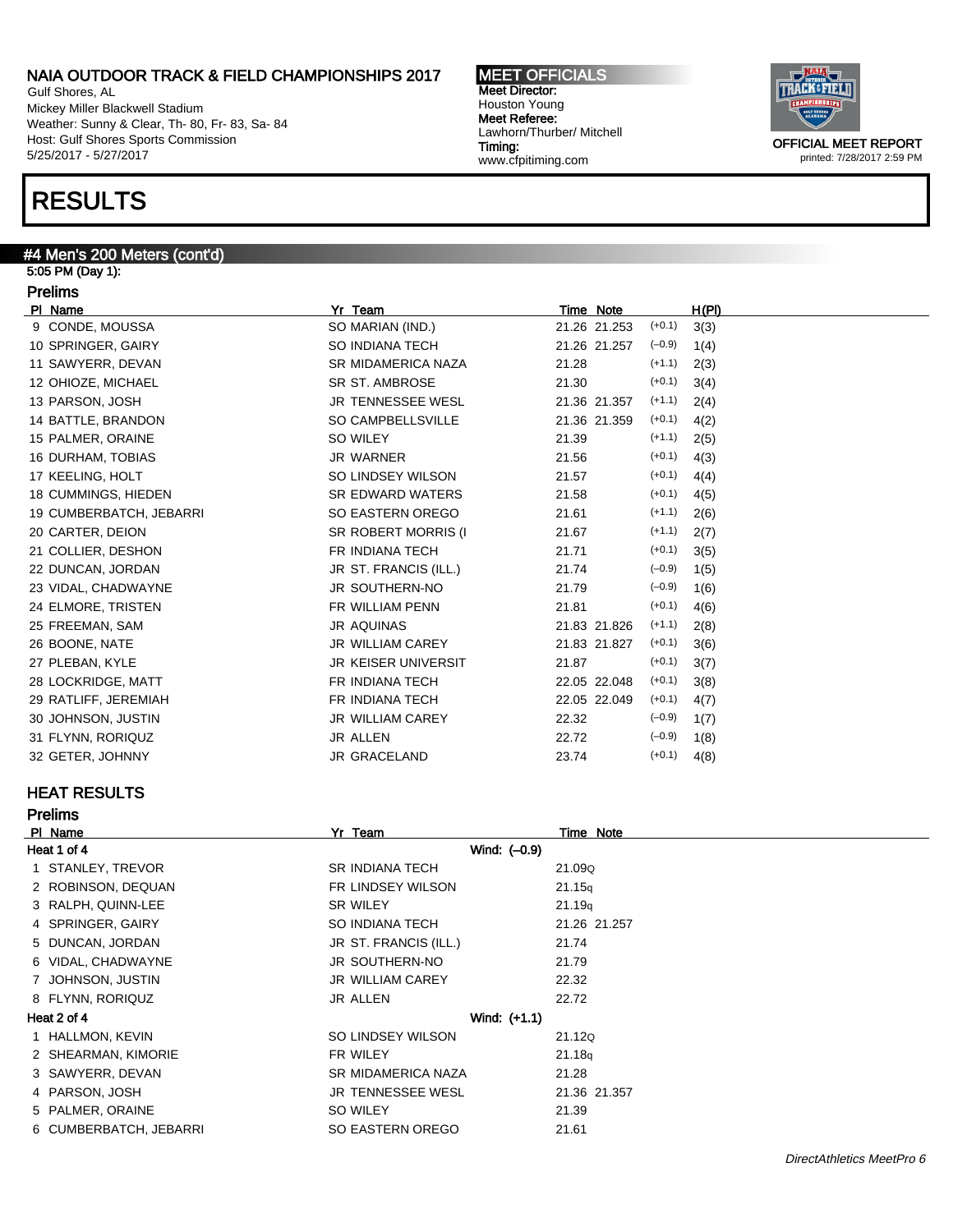Gulf Shores, AL Mickey Miller Blackwell Stadium Weather: Sunny & Clear, Th- 80, Fr- 83, Sa- 84 Host: Gulf Shores Sports Commission 5/25/2017 - 5/27/2017

## RESULTS

#### #4 Men's 200 Meters (cont'd) Prelims

|   | Pielins                           |       |                   |                     |                     |                  |                |                  |
|---|-----------------------------------|-------|-------------------|---------------------|---------------------|------------------|----------------|------------------|
|   | PI Name                           |       |                   | Yr Team             |                     | <b>Time Note</b> |                |                  |
|   | 7 CARTER, DEION                   |       |                   | SR ROBERT MORRIS (I |                     | 21.67            |                |                  |
|   | 8 FREEMAN, SAM                    |       |                   | JR AQUINAS          |                     | 21.83 21.826     |                |                  |
|   | Heat 3 of 4                       |       |                   |                     | Wind: (+0.1)        |                  |                |                  |
|   | 1 MORAIN, MORIBA                  |       |                   | JR WILEY            |                     | 20.82Q           |                |                  |
|   | 2 THOMPSON, JAHNOY                |       |                   | SO SOUTHERN-NO      |                     | 20.90q           |                |                  |
|   | 3 CONDE, MOUSSA                   |       |                   | SO MARIAN (IND.)    |                     | 21.26 21.253     |                |                  |
|   | 4 OHIOZE, MICHAEL                 |       |                   | SR ST. AMBROSE      |                     | 21.30            |                |                  |
|   | 5 COLLIER, DESHON                 |       |                   | FR INDIANA TECH     |                     | 21.71            |                |                  |
|   | 6 BOONE, NATE                     |       |                   | JR WILLIAM CAREY    |                     | 21.83 21.827     |                |                  |
|   | 7 PLEBAN, KYLE                    |       |                   | JR KEISER UNIVERSIT |                     | 21.87            |                |                  |
|   | 8 LOCKRIDGE, MATT                 |       |                   | FR INDIANA TECH     |                     | 22.05 22.048     |                |                  |
|   | Heat 4 of 4                       |       |                   |                     | Wind: (+0.1)        |                  |                |                  |
|   | 1 HANDSBOROUGH, KABRODERAN        |       |                   | SR WAYLAND BAPTIS   |                     | 20.95Q           |                |                  |
|   | 2 BATTLE, BRANDON                 |       |                   | SO CAMPBELLSVILLE   |                     | 21.36 21.359     |                |                  |
|   | 3 DURHAM, TOBIAS                  |       |                   | <b>JR WARNER</b>    |                     | 21.56            |                |                  |
|   | 4 KEELING, HOLT                   |       |                   | SO LINDSEY WILSON   |                     | 21.57            |                |                  |
|   | 5 CUMMINGS, HIEDEN                |       |                   | SR EDWARD WATERS    |                     | 21.58            |                |                  |
|   | 6 ELMORE, TRISTEN                 |       |                   | FR WILLIAM PENN     |                     | 21.81            |                |                  |
|   | 7 RATLIFF, JEREMIAH               |       |                   | FR INDIANA TECH     |                     | 22.05 22.049     |                |                  |
|   | 8 GETER, JOHNNY                   |       |                   | JR GRACELAND        |                     | 23.74            |                |                  |
|   | #6 Men's 400 Meters               |       |                   |                     |                     |                  |                |                  |
|   | W World                           | 43.03 | Wayde van Niekirk |                     | <b>RSA</b>          |                  | 8/14/2016      | Rio de Janerio,  |
| A | American                          | 43.18 | Michael Johnson   |                     | Nike                |                  | 8/26/1999      | Seville, SPA     |
| N | NAIA Championship                 | 45.07 | Devon Morris      |                     | Wayland Baptist, TX |                  | 1986           | Russellville, AR |
| C | College Outdoor                   | 43.70 | Fred Kerley       |                     | Texas A&M           |                  | 5/26/2017      | Austin, TX       |
|   |                                   |       |                   |                     |                     |                  |                |                  |
|   | 4:40 PM (Day 3):<br><b>Finals</b> |       |                   |                     |                     |                  |                |                  |
|   | PI Name                           |       |                   | Yr Team             |                     | Time Note        | <u>Pts</u>     |                  |
|   | 1 SHEARMAN, KIMORIE               |       |                   | FR WILEY            |                     | 45.92            | 10             |                  |
|   | 2 HAMILTON, RAJAY                 |       |                   | JR WILEY            |                     | 46.62            | 8              |                  |
|   | 3 CLARKE, JORDAN                  |       |                   | SR WEBBER           |                     | 46.90            | 6              |                  |
|   | 4 THOMPSON, JAHNOY                |       |                   | SO SOUTHERN-NO      |                     | 47.12            | 5              |                  |
|   | 5 OHIOZE, MICHAEL                 |       |                   | SR ST. AMBROSE      |                     | 47.26            | 4              |                  |
|   | 6 HINDS, TRE                      |       |                   | SO WAYLAND BAPTIS   |                     | 47.71            | 3              |                  |
|   | 7 SKHOSANA, SONWABISO             |       |                   | SO WAYLAND BAPTIS   |                     | 48.68            | $\overline{c}$ |                  |
|   | 8 TURNER, DEMETRIUS               |       |                   | FR WAYLAND BAPTIS   |                     | 49.03            |                |                  |
|   |                                   |       |                   |                     |                     |                  |                |                  |
|   | 3:50 PM (Day 2):                  |       |                   |                     |                     |                  |                |                  |
|   | <b>Prelims</b>                    |       |                   |                     |                     |                  |                |                  |
|   | PI Name                           |       |                   | Yr Team             |                     | Time Note        | H(PI)          |                  |
|   | 1 SHEARMAN, KIMORIE               |       |                   | FR WILEY            |                     | 47.10Q           | 3(1)           |                  |
|   | 2 CLARKE, JORDAN                  |       |                   | <b>SR WEBBER</b>    |                     | 47.44Q           | 1(1)           |                  |
|   |                                   |       |                   |                     |                     | 47.45Q           | 1(2)           |                  |
|   | 3 HAMILTON, RAJAY                 |       |                   | JR WILEY            |                     |                  |                |                  |
|   | 4 THOMPSON, JAHNOY                |       |                   | SO SOUTHERN-NO      |                     | 47.54Q           | 2(1)           |                  |

MEET OFFICIALS Meet Director: Houston Young Meet Referee: Lawhorn/Thurber/ Mitchell www.cfpitiming.com

Timing:

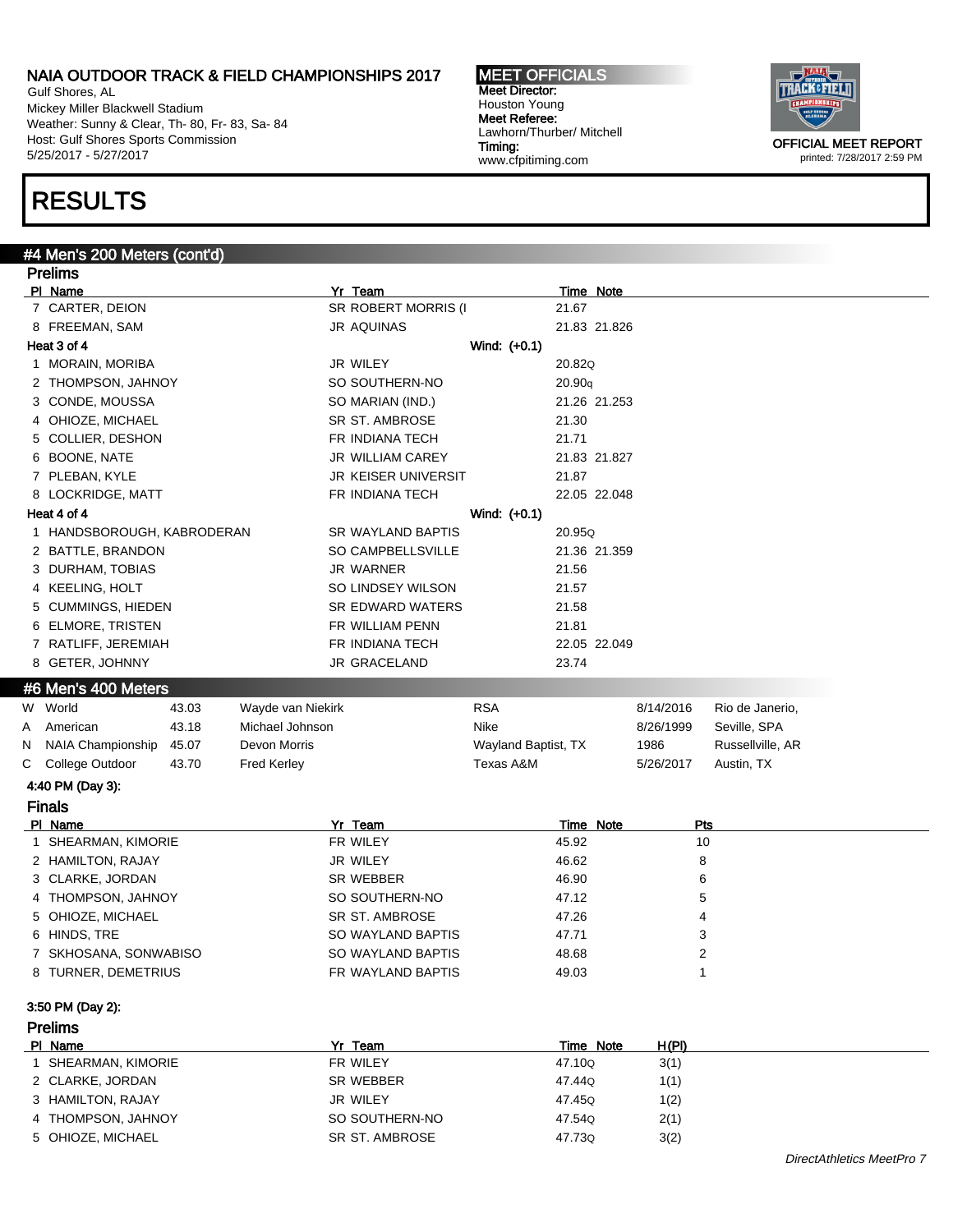Gulf Shores, AL Mickey Miller Blackwell Stadium Weather: Sunny & Clear, Th- 80, Fr- 83, Sa- 84 Host: Gulf Shores Sports Commission 5/25/2017 - 5/27/2017

## RESULTS

### #6 Men's 400 Meters (cont'd)

#### 3:50 PM (Day 2): Prelims

| PI Name                 | Yr Team                    | Time Note          | H(PI)          |
|-------------------------|----------------------------|--------------------|----------------|
| 6 HINDS, TRE            | SO WAYLAND BAPTIS          | 47.85Q             | 2(2)           |
| 7 TURNER, DEMETRIUS     | FR WAYLAND BAPTIS          | 47.96 <sub>g</sub> | 1(3)           |
| 8 SKHOSANA, SONWABISO   | SO WAYLAND BAPTIS          | 48.15g             | 3(3)           |
| 9 RICHARDS, DANIELLE    | JR SOUTHERN-NO             | 48.21              | 3(4)           |
| 10 THERMIDOR, EDENS     | <b>JR KEISER UNIVERSIT</b> | 48.35              | 2(3)           |
| 11 SOUTIEN, JEAN        | SO WAYLAND BAPTIS          | 48.37              | 2(4)           |
| 12 MCLEOD, CHALE        | SO FLORIDA MEMORI          | 48.41              | 3(5)           |
| 13 HELD, MASON          | SO YORK (NEB.)             | 48.43              | 3(6)           |
| 14 SPRINGER, GAIRY      | SO INDIANA TECH            | 48.53              | 3(7)           |
| 15 PHILLIPS JR., TRAVIS | SO MIDLAND                 | 48.75              | 2(5)           |
| 16 CHANT, ANDREW        | FR MADONNA                 | 48.76              | 1(4)           |
| 17 CAMPBELL, ACDANE     | FR SOUTHERN-NO             | 48.83              | 1(5)           |
| 18 WARREN, BIRDSONG     | SR BAKER                   | 49.02              | 1(6)           |
| 19 MUHAMMAD, QADIR      | SO INDIANA TECH            | 49.08              | 2(6)           |
| 20 SMITH, BRIAN         | SO SOUTHERN-NO             | 49.30              | 2(7)           |
| 21 PELHAM, NYKEMIS      | SR WARNER                  | 49.96              | 1(7)           |
| HARE, ANDRE             | <b>SR FLORIDA MEMORI</b>   | <b>DNF</b>         | $\overline{2}$ |

#### HEAT RESULTS

### Prelims

| PI Name                | Yr<br>Team                 | Time Note  |
|------------------------|----------------------------|------------|
| Heat 1 of 3            |                            |            |
| 1 CLARKE, JORDAN       | SR WEBBER                  | 47.44Q     |
| 2 HAMILTON, RAJAY      | JR WILEY                   | 47.45Q     |
| 3 TURNER, DEMETRIUS    | FR WAYLAND BAPTIS          | 47.96g     |
| 4 CHANT, ANDREW        | FR MADONNA                 | 48.76      |
| 5 CAMPBELL, ACDANE     | FR SOUTHERN-NO             | 48.83      |
| 6 WARREN, BIRDSONG     | <b>SR BAKER</b>            | 49.02      |
| 7 PELHAM, NYKEMIS      | <b>SR WARNER</b>           | 49.96      |
| Heat 2 of 3            |                            |            |
| 1 THOMPSON, JAHNOY     | SO SOUTHERN-NO             | 47.54Q     |
| 2 HINDS, TRE           | SO WAYLAND BAPTIS          | 47.85Q     |
| 3 THERMIDOR, EDENS     | <b>JR KEISER UNIVERSIT</b> | 48.35      |
| 4 SOUTIEN, JEAN        | SO WAYLAND BAPTIS          | 48.37      |
| 5 PHILLIPS JR., TRAVIS | SO MIDLAND                 | 48.75      |
| 6 MUHAMMAD, QADIR      | <b>SO INDIANA TECH</b>     | 49.08      |
| 7 SMITH, BRIAN         | SO SOUTHERN-NO             | 49.30      |
| HARE, ANDRE            | <b>SR FLORIDA MEMORI</b>   | <b>DNF</b> |
| Heat 3 of 3            |                            |            |
| 1 SHEARMAN, KIMORIE    | FR WILEY                   | 47.10Q     |
| 2 OHIOZE, MICHAEL      | SR ST. AMBROSE             | 47.73Q     |
| 3 SKHOSANA, SONWABISO  | SO WAYLAND BAPTIS          | 48.15g     |
| 4 RICHARDS, DANIELLE   | <b>JR SOUTHERN-NO</b>      | 48.21      |
| 5 MCLEOD, CHALE        | <b>SO FLORIDA MEMORI</b>   | 48.41      |

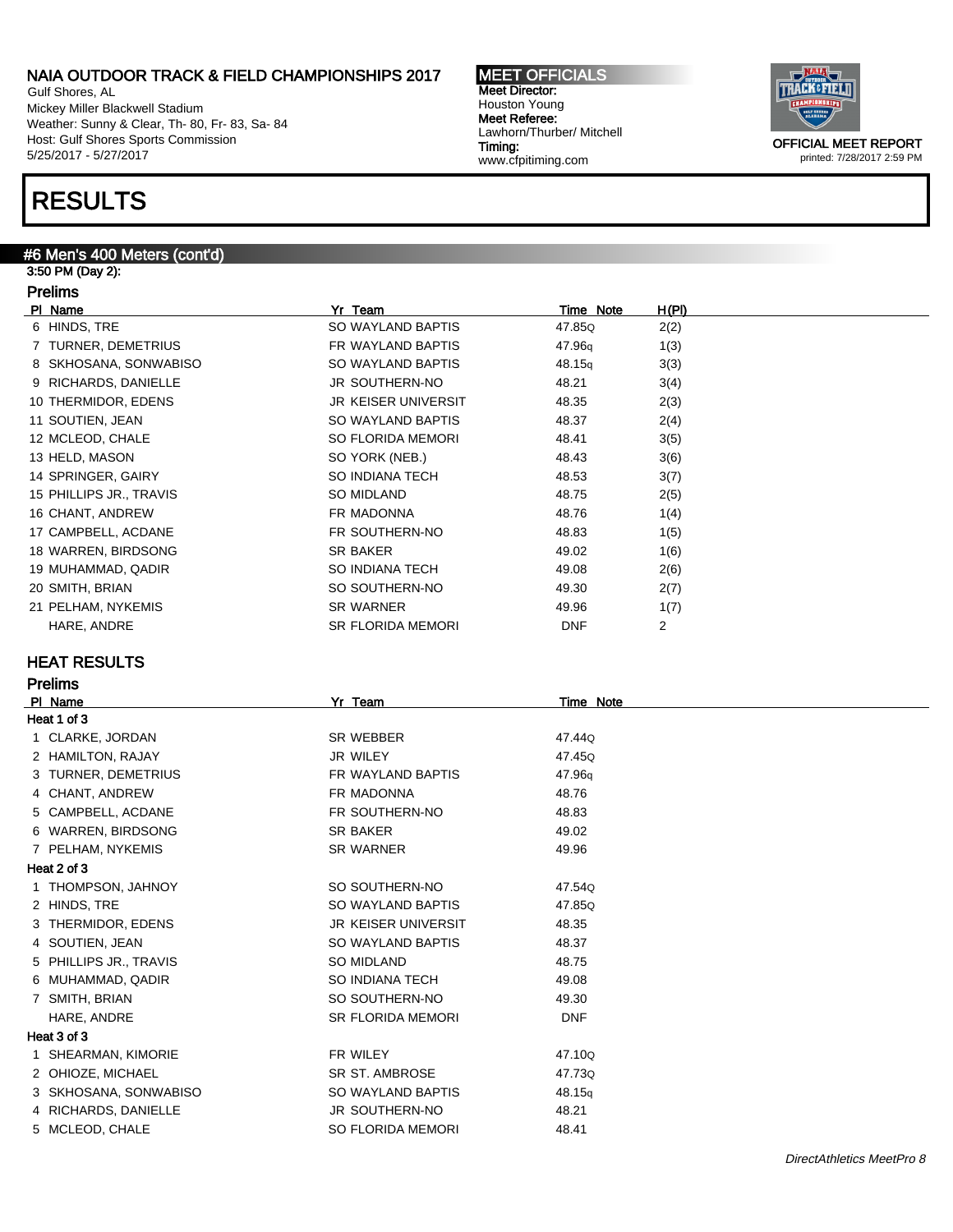Gulf Shores, AL Mickey Miller Blackwell Stadium Weather: Sunny & Clear, Th- 80, Fr- 83, Sa- 84 Host: Gulf Shores Sports Commission 5/25/2017 - 5/27/2017

#### MEET OFFICIALS Meet Director: Houston Young Meet Referee: Lawhorn/Thurber/ Mitchell Timing: www.cfpitiming.com



## RESULTS

#### #6 Men's 400 Meters (cont'd)

|   | <b>Prelims</b>         |         |                 |                            |                  |           |              |
|---|------------------------|---------|-----------------|----------------------------|------------------|-----------|--------------|
|   | PI Name                |         |                 | Yr Team                    | <b>Time Note</b> |           |              |
|   | 6 HELD, MASON          |         |                 | SO YORK (NEB.)             | 48.43            |           |              |
|   | 7 SPRINGER, GAIRY      |         |                 | SO INDIANA TECH            | 48.53            |           |              |
|   | #8 Men's 800 Meters    |         |                 |                            |                  |           |              |
|   | W World                | 1:40.91 | David Rudisha   |                            | <b>KEN</b>       | 2012      | London, ENG  |
| Α | American               | 1:42.60 | Johnny Gray     |                            | Santa Monica TC  | 8/28/1985 | Koblenz, GER |
| N | NAIA Championship      | 1:46.10 | Kenneth Koech   |                            | McKendree, IL    | 1999      | Palm Bch     |
| С | College Outdoor        | 1:43.55 | Donavan Brazier |                            | Texas A&M        | 6/16/2010 | Eugene, OR   |
|   | 5:00 PM (Day 3):       |         |                 |                            |                  |           |              |
|   | <b>Finals</b>          |         |                 |                            |                  |           |              |
|   | PI Name                |         |                 | Yr Team                    | Time Note        |           | Pts          |
|   | 1 EDGAR, MARBEQ        |         |                 | JR WILEY                   | 1:48.65          |           | 10           |
|   | 2 ALLEN, DONTAYEOUS    |         |                 | <b>SR JARVIS CHRISTIAN</b> | 1:50.94          |           | 8            |
|   | 3 KRAMER, RHYS         |         |                 | FR BRITISH COLUMBI         | 1:52.45          |           | 6            |
|   | 4 JARRON, LUKAS        |         |                 | SR BRITISH COLUMBI         | 1:52.74          |           | 5            |
|   | 5 RODDEN, BRENT        |         |                 | SO SIENA HEIGHTS           | 1:52.80          |           | 4            |
|   | 6 ADAIR, MATT          |         |                 | <b>SR INDIANA TECH</b>     | 1:53.25          |           | 3            |
|   | 7 PARKS, SHEVAN        |         |                 | FR WILEY                   | 1:53.41          |           | 2            |
|   | 8 CHOATE, BRYCE        |         |                 | SO TENNESSEE WESL          | 2:00.08          |           | 1            |
|   | 2:20 PM (Day 2):       |         |                 |                            |                  |           |              |
|   | <b>Prelims</b>         |         |                 |                            |                  |           |              |
|   | PI Name                |         |                 | Yr Team                    | Time Note        | H(PI)     |              |
|   | 1 CHOATE, BRYCE        |         |                 | SO TENNESSEE WESL          | 1:50.97Q         | 2(1)      |              |
|   | 2 EDGAR, MARBEQ        |         |                 | JR WILEY                   | 1:50.98Q         | 3(1)      |              |
|   | 3 RODDEN, BRENT        |         |                 | SO SIENA HEIGHTS           | 1.51.14Q         | 2(2)      |              |
|   | 4 ALLEN, DONTAYEOUS    |         |                 | <b>SR JARVIS CHRISTIAN</b> | 1:51.32q         | 2(3)      |              |
|   | 5 KRAMER, RHYS         |         |                 | FR BRITISH COLUMBI         | 1:52.45Q         | 1(1)      |              |
|   | 6 PARKS, SHEVAN        |         |                 | FR WILEY                   | 1:52.65Q         | 1(2)      |              |
|   | 7 JARRON, LUKAS        |         |                 | SR BRITISH COLUMBI         | 1:52.75Q         | 3(2)      |              |
|   | 8 ADAIR, MATT          |         |                 | <b>SR INDIANA TECH</b>     | 1:52.85q         | 2(4)      |              |
|   | 9 SAUNDERS, ALEX       |         |                 | SR SOUTHERN-NO             | 1:52.97          | 1(3)      |              |
|   | 10 NORRIS, MIKE        |         |                 | SO RIO GRANDE              | 1:52.98          | 1(4)      |              |
|   | 11 MARTIN, PRESLEY     |         |                 | JR MARIAN (IND.)           | 1:53.04          | 3(3)      |              |
|   | 12 MOELLER, MARK       |         |                 | <b>SR DAKOTA STATE</b>     | 1:53.31          | 2(5)      |              |
|   | 13 VARELA, ALAN        |         |                 | SO DOANE                   | 1:53.44          | 1(5)      |              |
|   | 14 ROBINSON, GEORGE    |         |                 | SR MIDAMERICA NAZA         | 1:53.67          | 3(4)      |              |
|   | 15 VERMILYE, ANTHONY   |         |                 | <b>SR SIENA HEIGHTS</b>    | 1:53.68          | 1(6)      |              |
|   | 16 MORRELL III, THOMAS |         |                 | FR EASTERN OREGO           | 1:53.88          | 2(6)      |              |
|   | 17 BARBER, TYLER       |         |                 | FR TRUETT-MCCONN           | 1:54.21          | 3(5)      |              |
|   | 18 MACK, SUPERVOID     |         |                 | <b>SR CARDINAL STRITC</b>  | 1:54.36          | 2(7)      |              |
|   | 19 MARROW, DEVON       |         |                 | SR INDIANA TECH            | 1:54.47          | 1(7)      |              |
|   | 20 MUESSIG, DOMINIC    |         |                 | <b>SR SIENA HEIGHTS</b>    | 1:55.31          | 1(8)      |              |
|   | 21 MULLER, CJ          |         |                 | SR CONCORDIA (NEB.         | 1:59.31          | 3(6)      |              |
|   | 22 ELLIOTT II, CRAIG   |         |                 | SR WILLIAM JESSUP          | 2:01.43          | 3(7)      |              |
|   | 23 HOUDEK, JORDAN      |         |                 | <b>SR MOUNT MARTY</b>      | 2:10.18          | 2(8)      |              |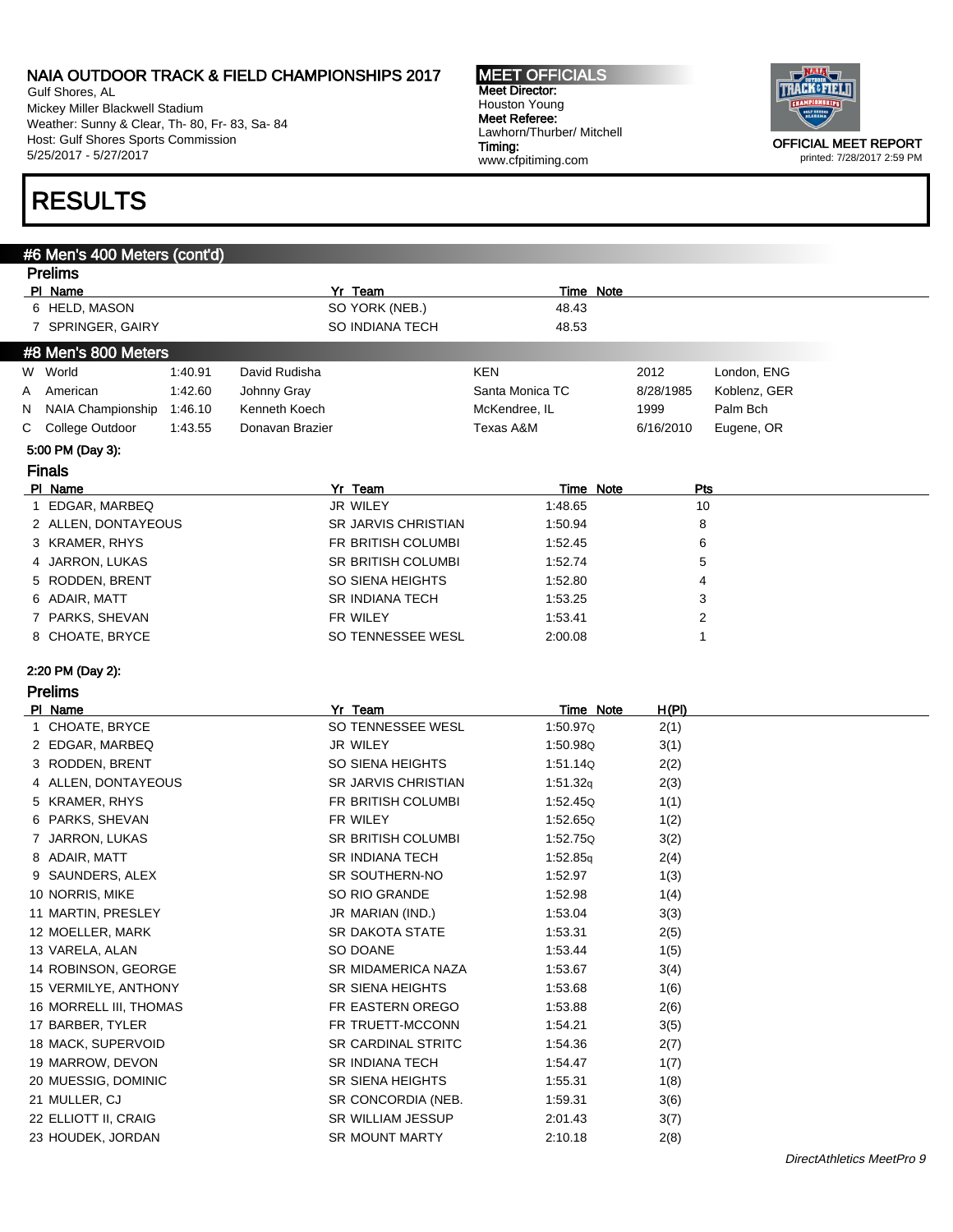Gulf Shores, AL Mickey Miller Blackwell Stadium Weather: Sunny & Clear, Th- 80, Fr- 83, Sa- 84 Host: Gulf Shores Sports Commission 5/25/2017 - 5/27/2017

## RESULTS

#### #8 Men's 800 Meters (cont'd)

HEAT RESULTS Prelims

|   | <b>Prellms</b>        |         |                      |                            |                    |                  |           |                 |
|---|-----------------------|---------|----------------------|----------------------------|--------------------|------------------|-----------|-----------------|
|   | PI Name               |         |                      | Yr Team                    |                    | Time Note        |           |                 |
|   | Heat 1 of 3           |         |                      |                            |                    |                  |           |                 |
|   | 1 KRAMER, RHYS        |         |                      | FR BRITISH COLUMBI         |                    | 1:52.45Q         |           |                 |
|   | 2 PARKS, SHEVAN       |         |                      | FR WILEY                   |                    | 1:52.65Q         |           |                 |
|   | 3 SAUNDERS, ALEX      |         |                      | SR SOUTHERN-NO             |                    | 1:52.97          |           |                 |
|   | 4 NORRIS, MIKE        |         |                      | SO RIO GRANDE              |                    | 1:52.98          |           |                 |
|   | 5 VARELA, ALAN        |         |                      | SO DOANE                   |                    | 1:53.44          |           |                 |
|   | 6 VERMILYE, ANTHONY   |         |                      | <b>SR SIENA HEIGHTS</b>    |                    | 1:53.68          |           |                 |
|   | 7 MARROW, DEVON       |         |                      | <b>SR INDIANA TECH</b>     |                    | 1:54.47          |           |                 |
|   | 8 MUESSIG, DOMINIC    |         |                      | <b>SR SIENA HEIGHTS</b>    |                    | 1:55.31          |           |                 |
|   | Heat 2 of 3           |         |                      |                            |                    |                  |           |                 |
|   | 1 CHOATE, BRYCE       |         |                      | SO TENNESSEE WESL          |                    | 1:50.97Q         |           |                 |
|   | 2 RODDEN, BRENT       |         |                      | SO SIENA HEIGHTS           |                    | 1:51.14Q         |           |                 |
|   | 3 ALLEN, DONTAYEOUS   |         |                      | <b>SR JARVIS CHRISTIAN</b> |                    | 1:51.32q         |           |                 |
|   | 4 ADAIR, MATT         |         |                      | <b>SR INDIANA TECH</b>     |                    | 1:52.85q         |           |                 |
|   | 5 MOELLER, MARK       |         |                      | SR DAKOTA STATE            |                    | 1:53.31          |           |                 |
|   | 6 MORRELL III, THOMAS |         |                      | FR EASTERN OREGO           |                    | 1:53.88          |           |                 |
|   | 7 MACK, SUPERVOID     |         |                      | <b>SR CARDINAL STRITC</b>  |                    | 1:54.36          |           |                 |
|   | 8 HOUDEK, JORDAN      |         |                      | <b>SR MOUNT MARTY</b>      |                    | 2:10.18          |           |                 |
|   | Heat 3 of 3           |         |                      |                            |                    |                  |           |                 |
|   | 1 EDGAR, MARBEQ       |         |                      | JR WILEY                   |                    | 1:50.98Q         |           |                 |
|   | 2 JARRON, LUKAS       |         |                      | <b>SR BRITISH COLUMBI</b>  |                    | 1:52.75Q         |           |                 |
|   | 3 MARTIN, PRESLEY     |         |                      | JR MARIAN (IND.)           |                    | 1:53.04          |           |                 |
|   | 4 ROBINSON, GEORGE    |         |                      | SR MIDAMERICA NAZA         |                    | 1:53.67          |           |                 |
|   | 5 BARBER, TYLER       |         |                      | FR TRUETT-MCCONN           |                    | 1:54.21          |           |                 |
|   | 6 MULLER, CJ          |         |                      | SR CONCORDIA (NEB.         |                    | 1:59.31          |           |                 |
|   | 7 ELLIOTT II, CRAIG   |         |                      | SR WILLIAM JESSUP          |                    | 2:01.43          |           |                 |
|   | #10 Men's 1500 Meters |         |                      |                            |                    |                  |           |                 |
|   | W World               | 3.26.00 | Hicham El Guerrouj   |                            | <b>MAR</b>         |                  | 7/14/1998 | Rome, ITA       |
| Α | American              | 3:29.30 | <b>Bernard Lagat</b> |                            | Nike               |                  | 8/28/2005 | Rieti, ITA      |
| N | NAIA Championship     | 3:41.39 | Silas Kisorio        |                            | Oklahoma Christian |                  | 2012      | Marion, IN      |
| С | College Outdoor       | 3:35.30 | Sydney Maree         |                            | Villanova          |                  | 6/6/1981  | Baton Rouge, LA |
|   | 3:10 PM (Day 3):      |         |                      |                            |                    |                  |           |                 |
|   | <b>Finals</b>         |         |                      |                            |                    |                  |           |                 |
|   | PI Name               |         |                      | Yr Team                    |                    | <b>Time Note</b> |           | Pts             |
|   | 1 GARCIA, DANIEL      |         |                      | <b>SR CARDINAL STRITC</b>  |                    | 3:50.47          | 10        |                 |
|   | 2 PETSCH, ISAAC       |         |                      | <b>SO ROCKY MOUNTAIN</b>   |                    | 3:51.06          | 8         |                 |
|   | 3 JARRON, LUKAS       |         |                      | <b>SR BRITISH COLUMBI</b>  |                    | 3:52.48          | 6         |                 |
|   | 4 TRUMMER, MAX        |         |                      | <b>JR BRITISH COLUMBI</b>  |                    | 3:52.55          | 5         |                 |
|   | 5 HYATT, CHANCE       |         |                      | <b>JR CARROLL</b>          |                    | 3:52.68          |           | 4               |

MEET OFFICIALS Meet Director: Houston Young Meet Referee:

Lawhorn/Thurber/ Mitchell

www.cfpitiming.com

Timing:

6 ROSE, TIM JR NORTHWESTERN ( 3:52.98 3 7 BLAYLOCK, BRIAN 2 3:53.21 2 3:53.21 8 MIKESELL, SKYLER 1 3:54.40 1

9 GARCIA, ALEJANDRO SR ROBERT MORRIS (I 3:56.63

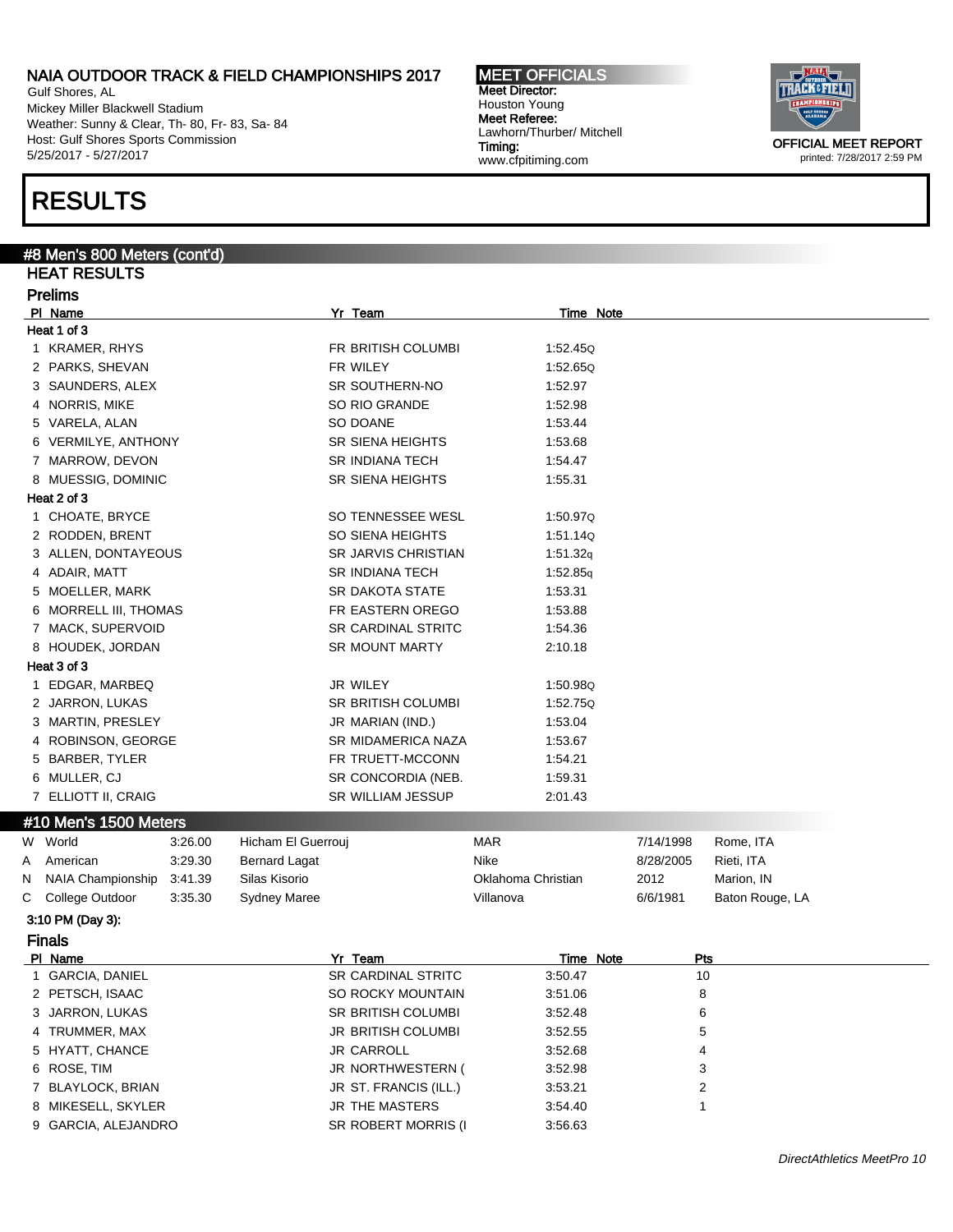Gulf Shores, AL Mickey Miller Blackwell Stadium Weather: Sunny & Clear, Th- 80, Fr- 83, Sa- 84 Host: Gulf Shores Sports Commission 5/25/2017 - 5/27/2017

#### MEET OFFICIALS Meet Director: Houston Young Meet Referee: Lawhorn/Thurber/ Mitchell Timing: www.cfpitiming.com



RESULTS

#### #10 Men's 1500 Meters (cont'd)

#### 3:10 PM (Day 3): Finals

| PI Name          | Yr Team           | Time Note<br>Pts |
|------------------|-------------------|------------------|
| 10 HOLMAN, MALIK | FR COLUMBIA (MO.) | 3:57.86          |
| 11 RUNYAN, LUKE  | JR INDIANA TECH   | 4:00.04          |
| 12 LAWSON, TYLER | SO COLUMBIA (MO.) | 4:15.06          |

#### 3:40 PM (Day 1):

#### Prelims

| PI Name                | Yr Team                   | Time Note | <u>H(PI)</u> |
|------------------------|---------------------------|-----------|--------------|
| 1 GARCIA, ALEJANDRO    | SR ROBERT MORRIS (I       | 3.51.42Q  | 1(1)         |
| 2 GARCIA, DANIEL       | SR CARDINAL STRITC        | 3.51.75Q  | 2(1)         |
| 3 PETSCH, ISAAC        | SO ROCKY MOUNTAIN         | 3:51.83Q  | 2(2)         |
| 4 TRUMMER, MAX         | JR BRITISH COLUMBI        | 3.51.95Q  | 2(3)         |
| 5 HYATT, CHANCE        | <b>JR CARROLL</b>         | 3.51.99Q  | 1(2)         |
| 6 JARRON, LUKAS        | <b>SR BRITISH COLUMBI</b> | 3:52.15Q  | 1(3)         |
| 7 BLAYLOCK, BRIAN      | JR ST. FRANCIS (ILL.)     | 3:52.23Q  | 1(4)         |
| 8 HOLMAN, MALIK        | FR COLUMBIA (MO.)         | 3.52.30Q  | 2(4)         |
| 9 MIKESELL, SKYLER     | <b>JR THE MASTERS</b>     | 3:52.46q  | 1(5)         |
| 10 RUNYAN, LUKE        | JR INDIANA TECH           | 3:52.59q  | 2(5)         |
| 11 LAWSON, TYLER       | SO COLUMBIA (MO.)         | 3:53.00q  | 1(6)         |
| 12 ROSE, TIM           | JR NORTHWESTERN (         | 3:53.10q  | 2(6)         |
| 13 ALDABA, DANNY       | JR MIDLAND                | 3:53.55   | 1(7)         |
| 14 OLDACH, MICHAEL     | FR WESTMONT               | 3:54.82   | 1(8)         |
| 15 TAYLOR, CHRISTOPHER | <b>SR BRITISH COLUMBI</b> | 3:57.39   | 2(7)         |
| 16 BYRD, BEN           | SO TAYLOR                 | 3:58.42   | 2(8)         |
| 17 TAFELSKY, TAYLOR    | <b>SR MILLIGAN</b>        | 3.59.04   | 2(9)         |
| 18 FARMER, SETH        | FR SHAWNEE STATE          | 4:00.43   | 2(10)        |
| 19 EDGAR, MARBEQ       | JR WILEY                  | 4:02.18   | 1(9)         |
| 20 CONANT, MICHAEL     | FR WESTMONT               | 4:04.19   | 1(10)        |
|                        |                           |           |              |

#### HEAT RESULTS

| <b>Prelims</b>        |                           |                      |  |  |  |
|-----------------------|---------------------------|----------------------|--|--|--|
| PI Name               | Yr Team                   | Time Note            |  |  |  |
| Heat 1 of 2           |                           |                      |  |  |  |
| 1 GARCIA, ALEJANDRO   | SR ROBERT MORRIS (I       | 3.51.42Q             |  |  |  |
| 2 HYATT, CHANCE       | <b>JR CARROLL</b>         | 3:51.99Q             |  |  |  |
| 3 JARRON, LUKAS       | <b>SR BRITISH COLUMBI</b> | 3:52.15Q             |  |  |  |
| 4 BLAYLOCK, BRIAN     | JR ST. FRANCIS (ILL.)     | 3:52.230             |  |  |  |
| 5 MIKESELL, SKYLER    | <b>JR THE MASTERS</b>     | 3:52.46q             |  |  |  |
| 6 LAWSON, TYLER       | SO COLUMBIA (MO.)         | 3:53.00 <sub>q</sub> |  |  |  |
| 7 ALDABA, DANNY       | JR MIDLAND                | 3:53.55              |  |  |  |
| 8 OLDACH, MICHAEL     | FR WESTMONT               | 3:54.82              |  |  |  |
| 9 EDGAR, MARBEQ       | JR WILEY                  | 4:02.18              |  |  |  |
| 10 CONANT, MICHAEL    | FR WESTMONT               | 4:04.19              |  |  |  |
| Heat 2 of 2           |                           |                      |  |  |  |
| <b>GARCIA, DANIEL</b> | <b>SR CARDINAL STRITC</b> | 3:51.75Q             |  |  |  |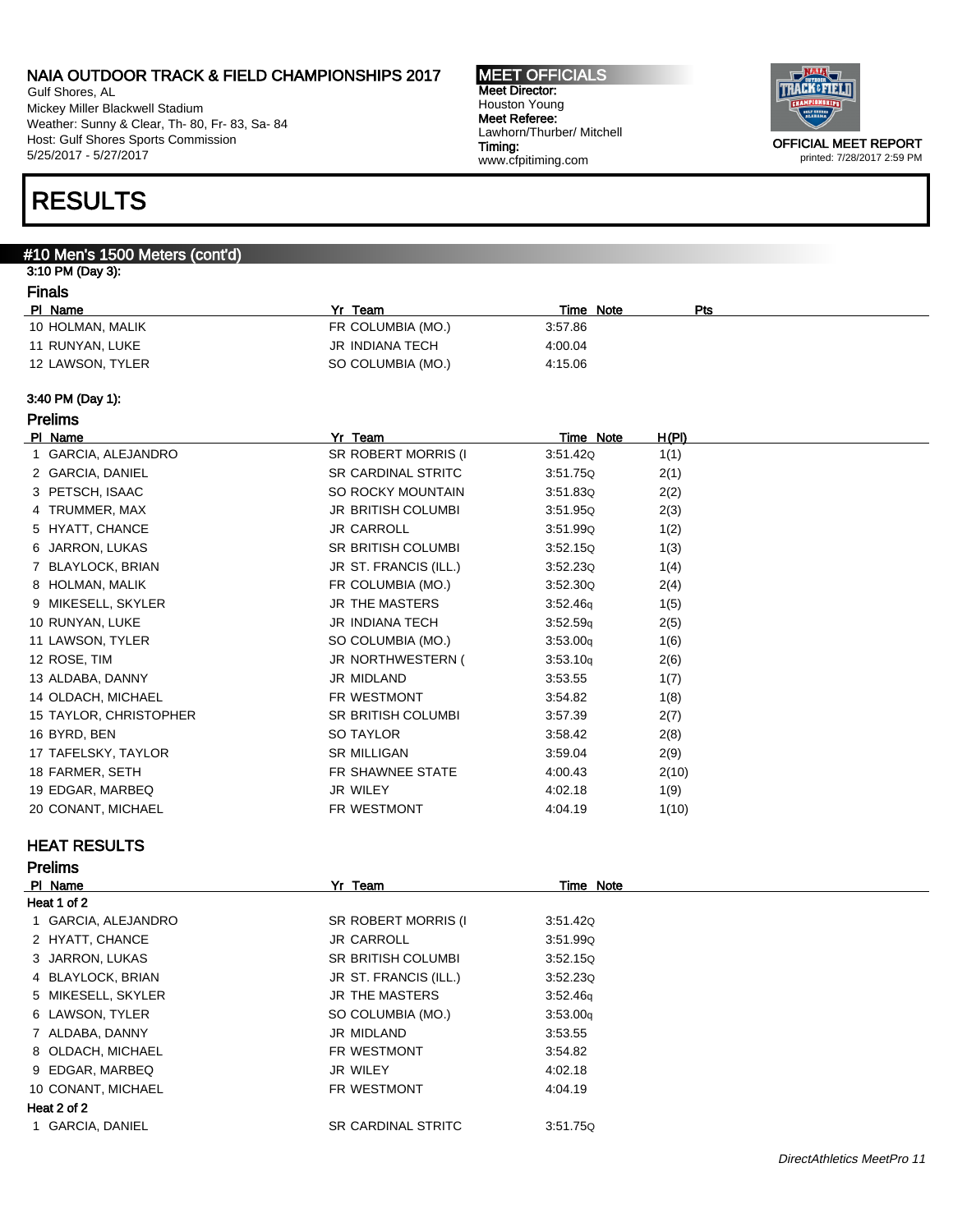Gulf Shores, AL Mickey Miller Blackwell Stadium Weather: Sunny & Clear, Th- 80, Fr- 83, Sa- 84 Host: Gulf Shores Sports Commission 5/25/2017 - 5/27/2017

# RESULTS

#### #10 Men's 1500 Meters (cont'd)

|   | <b>Prelims</b>           |          |                      |                  |                           |                       |           |                  |  |
|---|--------------------------|----------|----------------------|------------------|---------------------------|-----------------------|-----------|------------------|--|
|   | PI Name                  |          |                      | Yr Team          |                           | Time Note             |           |                  |  |
|   | 2 PETSCH, ISAAC          |          |                      |                  | SO ROCKY MOUNTAIN         | 3:51.83Q              |           |                  |  |
|   | 3 TRUMMER, MAX           |          |                      |                  | <b>JR BRITISH COLUMBI</b> | 3.51.95Q              |           |                  |  |
|   | 4 HOLMAN, MALIK          |          |                      |                  | FR COLUMBIA (MO.)         | 3:52.30Q              |           |                  |  |
|   | 5 RUNYAN, LUKE           |          |                      |                  | <b>JR INDIANA TECH</b>    | 3:52.59q              |           |                  |  |
|   | 6 ROSE, TIM              |          |                      |                  | JR NORTHWESTERN (         | 3:53.10q              |           |                  |  |
|   | 7 TAYLOR, CHRISTOPHER    |          |                      |                  | <b>SR BRITISH COLUMBI</b> | 3:57.39               |           |                  |  |
|   | 8 BYRD, BEN              |          |                      |                  | SO TAYLOR                 | 3:58.42               |           |                  |  |
|   | 9 TAFELSKY, TAYLOR       |          |                      |                  | <b>SR MILLIGAN</b>        | 3:59.04               |           |                  |  |
|   | 10 FARMER, SETH          |          |                      |                  | FR SHAWNEE STATE          | 4:00.43               |           |                  |  |
|   | #12 Men's 5000 Meters    |          |                      |                  |                           |                       |           |                  |  |
|   | W World                  | 12:37.35 | Kenenisa Bekele      |                  |                           | <b>ETH</b>            | 5/31/2004 | Hengelo, Holland |  |
| Α | American                 | 12:53.60 | <b>Bernard Lagat</b> |                  |                           | Nike                  | 7/22/2011 | Fontvieille,     |  |
| N | <b>NAIA Championship</b> | 13:41.81 | Julius Randich       |                  |                           | Lubbock Christian, TX | 1993      | Abbotsford, BC,  |  |
|   | C College Outdoor        | 13:08.4h | Henry Rono           |                  |                           | Washington Sate       | 4/8/1978  | Berkeley, CA     |  |
|   | 5:55 PM (Day 3):         |          |                      |                  |                           |                       |           |                  |  |
|   | <b>Finals</b>            |          |                      |                  |                           |                       |           |                  |  |
|   | PI Name                  |          |                      | Yr Team          |                           | Time Note             | Pts       |                  |  |
|   | 1 THOMAS, JACKSON        |          |                      |                  | <b>SR BACONE</b>          | 14:40.13              | 10        |                  |  |
|   | 2 KIPCHUMBA, GEOFFREY    |          |                      |                  | JR WILLIAM CAREY          | 14:41.16              | 8         |                  |  |
|   | 3 HALL, MATT             |          |                      | <b>SR TAYLOR</b> |                           | 14:54.17              | 6         |                  |  |
|   | 4 LUMB, KIERAN           |          |                      |                  | FR BRITISH COLUMBI        | 14:56.16              | 5         |                  |  |
|   | 5 HOOTON, JESSE          |          |                      |                  | <b>SR BRITISH COLUMBI</b> | 14:59.45              | 4         |                  |  |
|   | 6 KRAAL, GARRETT         |          |                      |                  | <b>JR NORTHWEST CHRI</b>  | 15:04.81              | 3         |                  |  |
|   | 7 GAY, JOHN              |          |                      |                  | <b>JR BRITISH COLUMBI</b> | 15:05.82              | 2         |                  |  |
|   | 8 REINKING, JACOB        |          |                      |                  | <b>SR INDIANA WESLEYA</b> | 15:09.65              | 1         |                  |  |
|   | 9 RYAN, NOLAN            |          |                      |                  | <b>JR LEWIS-CLARK</b>     | 15:32.98              |           |                  |  |
|   | 10 SANDIDGE, ADAM        |          |                      |                  | JR CAMPBELLSVILLE         | 15:39.86              |           |                  |  |
|   | 11 BOONE, TYLER          |          |                      | <b>SR BRYAN</b>  |                           | 15:41.91              |           |                  |  |
|   | 12 THOMPSON, RYAN        |          |                      | <b>SO BIOLA</b>  |                           | 15:43.10              |           |                  |  |
|   | 13 MILIC, MICHAEL        |          |                      |                  | FR BRITISH COLUMBI        | 15:47.54              |           |                  |  |
|   | 14 NORRIS, WILL          |          |                      |                  | SR NORTHWESTERN (         | 15:55.45              |           |                  |  |
|   | 15 WALKER, DYLAN         |          |                      |                  | SR COLLEGE OF IDAH        | 16:15.26              |           |                  |  |
|   | DE YOUNG, COLIN          |          |                      |                  | FR CORNERSTONE            | <b>DNF</b>            |           |                  |  |
|   | 7:00 PM (Day 2):         |          |                      |                  |                           |                       |           |                  |  |
|   | <b>Prelims</b>           |          |                      |                  |                           |                       |           |                  |  |
|   | PI Name                  |          |                      | Yr Team          |                           | Time Note             | H(PI)     |                  |  |

| PI Name             | Yr learn                  | <b>Ilme</b> Note | H(PI) |
|---------------------|---------------------------|------------------|-------|
| KIPCHUMBA, GEOFFREY | <b>JR WILLIAM CAREY</b>   | 15:06.01Q        | 2(1)  |
| 2 HOOTON, JESSE     | <b>SR BRITISH COLUMBI</b> | 15:06.17Q        | 2(2)  |
| 3 KRAAL, GARRETT    | JR NORTHWEST CHRI         | 15:06.320        | 2(3)  |
| 4 HALL, MATT        | <b>SR TAYLOR</b>          | 15:07.02Q        | 2(4)  |
| 5 REINKING, JACOB   | SR INDIANA WESLEYA        | 15:07.66Q        | 2(5)  |
| 6 LUMB, KIERAN      | FR BRITISH COLUMBI        | 15:07.67Q        | 2(6)  |
| 7 RYAN, NOLAN       | JR LEWIS-CLARK            | 15:08.25g        | 2(7)  |
| 8 MILIC, MICHAEL    | FR BRITISH COLUMBI        | 15:08.61g        | 2(8)  |
|                     |                           |                  |       |



MEET OFFICIALS Meet Director: Houston Young Meet Referee:

www.cfpitiming.com

Timing:



printed: 7/28/2017 2:59 PM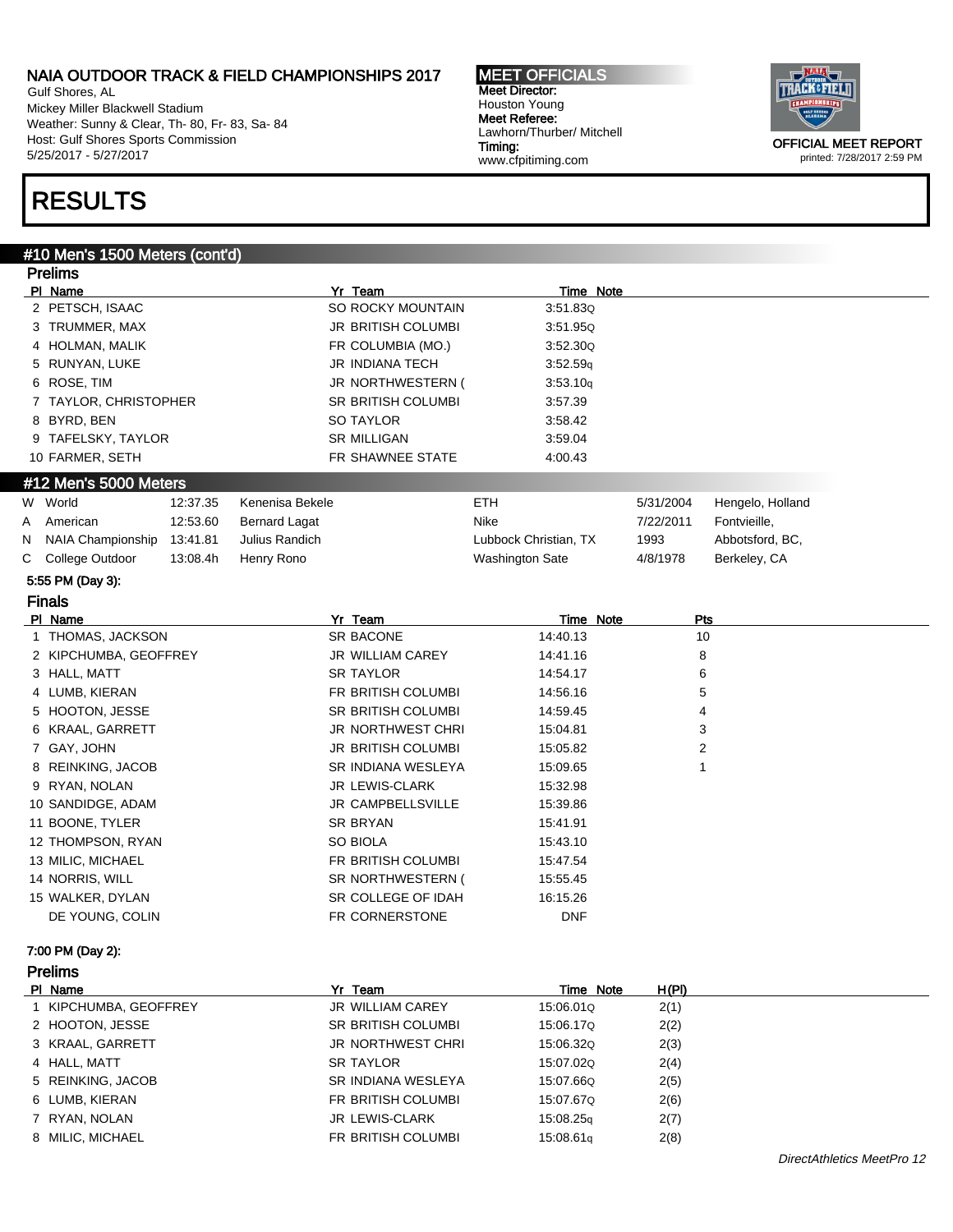Gulf Shores, AL Mickey Miller Blackwell Stadium Weather: Sunny & Clear, Th- 80, Fr- 83, Sa- 84 Host: Gulf Shores Sports Commission 5/25/2017 - 5/27/2017

## RESULTS

#### #12 Men's 5000 Meters (cont'd)

#### 7:00 PM (Day 2): Prelims

| - 1811 113 |  |
|------------|--|
|            |  |

| PI Name              | Yr Team                   | Time Note             | H(PI) |
|----------------------|---------------------------|-----------------------|-------|
| 9 WALKER, DYLAN      | SR COLLEGE OF IDAH        | 15:10.96g             | 2(9)  |
| 10 SANDIDGE, ADAM    | JR CAMPBELLSVILLE         | 15:15.69 <sub>g</sub> | 2(10) |
| 11 BOONE, TYLER      | SR BRYAN                  | 15:19.37Q             | 1(1)  |
| 12 GAY, JOHN         | <b>JR BRITISH COLUMBI</b> | 15:21.86Q             | 1(2)  |
| 13 THOMAS, JACKSON   | SR BACONE                 | 15:24.01Q             | 1(3)  |
| 14 NORRIS, WILL      | SR NORTHWESTERN (         | 15:25.76Q             | 1(4)  |
| 15 THOMPSON, RYAN    | SO BIOLA                  | 15:27.61Q             | 1(5)  |
| 16 DE YOUNG, COLIN   | FR CORNERSTONE            | 15:30.61Q             | 1(6)  |
| 17 CUSHMAN, CONNOR   | SR SOUTHERN OREG          | 15:34.07              | 1(7)  |
| 18 ROBERTS, JACK     | JR OREGON TECH            | 15:42.43              | 1(8)  |
| 19 MERCHANT, STEPHEN | JR SIENA HEIGHTS          | 15:52.24              | 1(9)  |
| 20 BRAMBLETT, JORDAN | SO EMBRY-RIDDLE AR        | 15:58.33              | 2(11) |
| 21 SCHENCK, SETH     | JR COLUMBIA (MO.)         | 16:01.15              | 1(10) |
| FLOYD, TONY          | FR MADONNA                | <b>DNS</b>            |       |
| KNUDSEN, CAM         | SR ST. FRANCIS (ILL.)     | <b>DNS</b>            |       |
|                      |                           |                       |       |

#### HEAT RESULTS

| PI Name     |                       | Yr Team                   | Time Note  |
|-------------|-----------------------|---------------------------|------------|
| Heat 1 of 2 |                       |                           |            |
|             | 1 BOONE, TYLER        | <b>SR BRYAN</b>           | 15:19.37Q  |
|             | 2 GAY, JOHN           | <b>JR BRITISH COLUMBI</b> | 15:21.86Q  |
|             | 3 THOMAS, JACKSON     | <b>SR BACONE</b>          | 15:24.01Q  |
|             | 4 NORRIS, WILL        | SR NORTHWESTERN (         | 15:25.76Q  |
|             | 5 THOMPSON, RYAN      | <b>SO BIOLA</b>           | 15:27.610  |
|             | 6 DE YOUNG, COLIN     | FR CORNERSTONE            | 15:30.61Q  |
|             | 7 CUSHMAN, CONNOR     | <b>SR SOUTHERN OREG</b>   | 15:34.07   |
|             | 8 ROBERTS, JACK       | <b>JR OREGON TECH</b>     | 15:42.43   |
|             | 9 MERCHANT, STEPHEN   | <b>JR SIENA HEIGHTS</b>   | 15:52.24   |
|             | 10 SCHENCK, SETH      | JR COLUMBIA (MO.)         | 16:01.15   |
|             | FLOYD, TONY           | FR MADONNA                | <b>DNS</b> |
|             | KNUDSEN, CAM          | SR ST. FRANCIS (ILL.)     | <b>DNS</b> |
| Heat 2 of 2 |                       |                           |            |
|             | 1 KIPCHUMBA, GEOFFREY | <b>JR WILLIAM CAREY</b>   | 15:06.01Q  |
|             | 2 HOOTON, JESSE       | <b>SR BRITISH COLUMBI</b> | 15:06.17Q  |
|             | 3 KRAAL, GARRETT      | <b>JR NORTHWEST CHRI</b>  | 15:06.32Q  |
|             | 4 HALL, MATT          | <b>SR TAYLOR</b>          | 15:07.02Q  |
|             | 5 REINKING, JACOB     | <b>SR INDIANA WESLEYA</b> | 15:07.66Q  |
|             | 6 LUMB, KIERAN        | FR BRITISH COLUMBI        | 15:07.67Q  |
|             | 7 RYAN, NOLAN         | <b>JR LEWIS-CLARK</b>     | 15:08.25q  |
|             | 8 MILIC, MICHAEL      | FR BRITISH COLUMBI        | 15:08.61g  |
|             | 9 WALKER, DYLAN       | SR COLLEGE OF IDAH        | 15:10.96q  |
|             | 10 SANDIDGE, ADAM     | <b>JR CAMPBELLSVILLE</b>  | 15:15.69g  |
|             | 11 BRAMBLETT, JORDAN  | SO EMBRY-RIDDLE AR        | 15:58.33   |

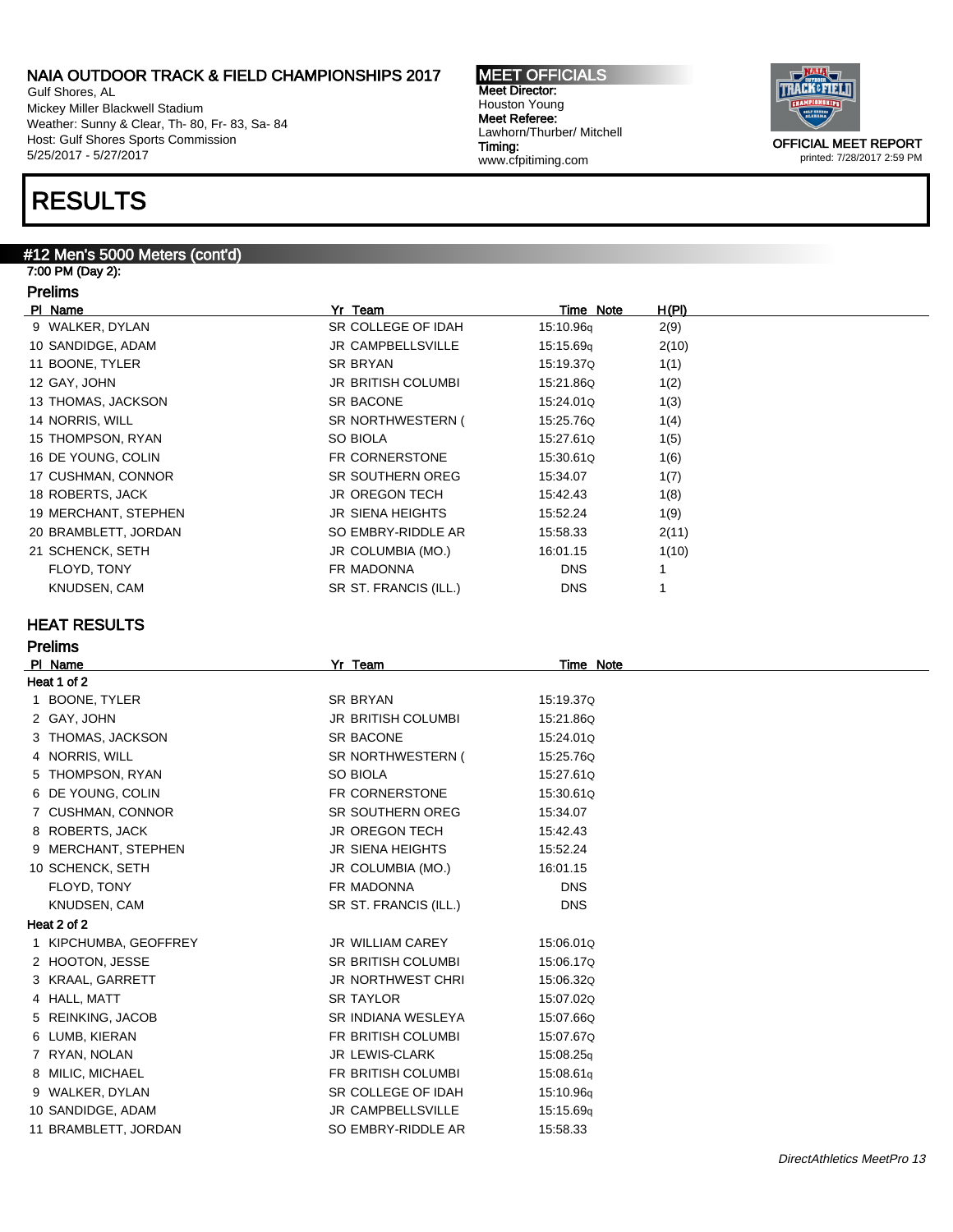Gulf Shores, AL Mickey Miller Blackwell Stadium Weather: Sunny & Clear, Th- 80, Fr- 83, Sa- 84 Host: Gulf Shores Sports Commission 5/25/2017 - 5/27/2017

## RESULTS

#### MEET OFFICIALS Meet Director: Houston Young Meet Referee: Lawhorn/Thurber/ Mitchell Timing: www.cfpitiming.com



|   | #14 Men's 10000 Meters |          |                           |                       |           |                 |
|---|------------------------|----------|---------------------------|-----------------------|-----------|-----------------|
| W | World                  | 26:17.53 | Kenenisa Bekele           | <b>ETH</b>            | 8/26/2005 | Brussels, BEL   |
| Α | American               | 26:44.36 | Galen Rupp                | Nike                  | 5/30/2014 | Eugene, OR      |
| N | NAIA Championship      | 28:16.95 | Julius Randich            | Lubbock Christian, TX | 1993      | Abbotsford, BC, |
| С | College Outdoor        | 27:08.49 | Sam Chelanga              | Liberty               | 5/1/2010  | Stanford, CA    |
|   | 8:45 PM (Day 1):       |          |                           |                       |           |                 |
|   | PI Name                |          | Yr Team                   | Time Note             |           | Pts             |
|   | 1 THOMAS, JACKSON      |          | <b>SR BACONE</b>          | 30:14.89              | 10        |                 |
|   | 2 KIPCHUMBA, GEOFFREY  |          | JR WILLIAM CAREY          | 30:18.39              |           | 8               |
|   | 3 WEBER, TONY          |          | JR ST. MARY (KAN.)        | 31:10.19              |           | 6               |
|   | 4 NORRIS, WILL         |          | SR NORTHWESTERN (         | 31:27.57              |           | 5               |
|   | 5 FLOYD, TONY          |          | FR MADONNA                | 31:29.71              |           | 4               |
|   | 6 CUSHMAN, CONNOR      |          | SR SOUTHERN OREG          | 31:37.51              |           | 3               |
|   | 7 WALL, TANNER         |          | SR INDIANA TECH           | 32:05.70              |           | 2               |
|   | 8 HERNANDEZ, ABEL      |          | <b>SR ST. XAVIER</b>      | 32:10.38              | 1         |                 |
|   |                        |          |                           |                       |           |                 |
|   | #16 Men's 110m Hurdles |          |                           |                       |           |                 |
|   | W World                | 12.80    | <b>Aries Merritt</b>      | <b>USA</b>            | 9/7/2012  | Brussels, BEL   |
| Α | American               | 12.80    | <b>Aries Merritt</b>      | Reebok                | 9/7/2012  | Brussels, BEL   |
| N | NAIA Championship      | 13.74    | Dominique DeGrammont      | Azusa Pacific, AZ     | 2003      | Olathe, KS      |
| С | College Outdoor        | 13.00    | Renaldo Nehemiah          | Maryland              | 5/6/1979  | Westwood, CA    |
|   | 3:30 PM (Day 3):       |          |                           |                       |           |                 |
|   | <b>Finals</b>          |          |                           | Wind: (+1.6)          |           |                 |
|   | PI Name                |          | Yr Team                   | Time Note             |           | Pts             |
|   | 1 GRAHAM, CHRISTOPHER  |          | <b>SR MIDAMERICA NAZA</b> | 14.24                 |           | 10              |
|   | 2 RIHA, MICHAL         |          | SO MIDAMERICA NAZA        | 14.27                 |           | 8               |
|   | 3 STANLEY, TREVOR      |          | <b>SR INDIANA TECH</b>    | 14.28                 |           | 6               |
|   | 4 ANTHONY, CALEB       |          | FR TAYLOR                 | 14.30                 |           | 5               |
|   | 5 ELLIOT, III, CARL    |          | FR EDWARD WATERS          | 14.35                 |           | 4               |
|   | 6 HAWKINS, CHAZ        |          | JR TENNESSEE WESL         | 14.42                 |           | 3               |
|   | 7 HERRING, CHRISTIAN   |          | SR LINDENWOOD-BEL         | 14.48                 |           | 2               |
|   | 8 CHORRO, JOSE         |          | SR DICKINSON ST.          | 14.59                 |           | 1               |
|   |                        |          |                           |                       |           |                 |
|   | 1:45 PM (Day 2):       |          |                           |                       |           |                 |
|   | <b>Prelims</b>         |          |                           |                       |           |                 |
|   | PI Name                |          | Yr Team                   | Time Note             |           | H(PI)           |

#### 1 GRAHAM, CHRISTOPHER SR MIDAMERICA NAZA 14.29Q (+2.3) 4(1) 2 ELLIOT, III, CARL **FR EDWARD WATERS** 14.33q14.327 (+2.3) 3(1) 3 ANTHONY, CALEB FR TAYLOR FR TAYLOR 14.33Q14.328 (+2.1) 2(1) 4 STANLEY, TREVOR SR INDIANA TECH 14.36Q (+1.5) 1(1) 5 HAWKINS, CHAZ **JR TENNESSEE WESL** 14.38q (+2.3) 3(2) 6 RIHA, MICHAL SO MIDAMERICA NAZA 14.44q (+1.5) 1(2) 7 HERRING, CHRISTIAN SR LINDENWOOD-BEL 14.50q 14.494 (+2.3) 4(2) 7 CHORRO, JOSE SR DICKINSON ST. 14.50q 14.494 (+2.1) 2(2) 9 PAVEL, BOGDAN SO BRITISH COLUMBI 14.50 14.499 (+2.3) 4(3) 10 CONDE, MOUSSA SO MARIAN (IND.) 14.51 (+2.1) 2(3) 11 AUGUSTIN, CARL SO EDWARD WATERS 14.63 (+2.3) 3(3) 12 SMITH, SHAKEEM **FR FLORIDA MEMORI** 14.68 (+1.5) 1(3)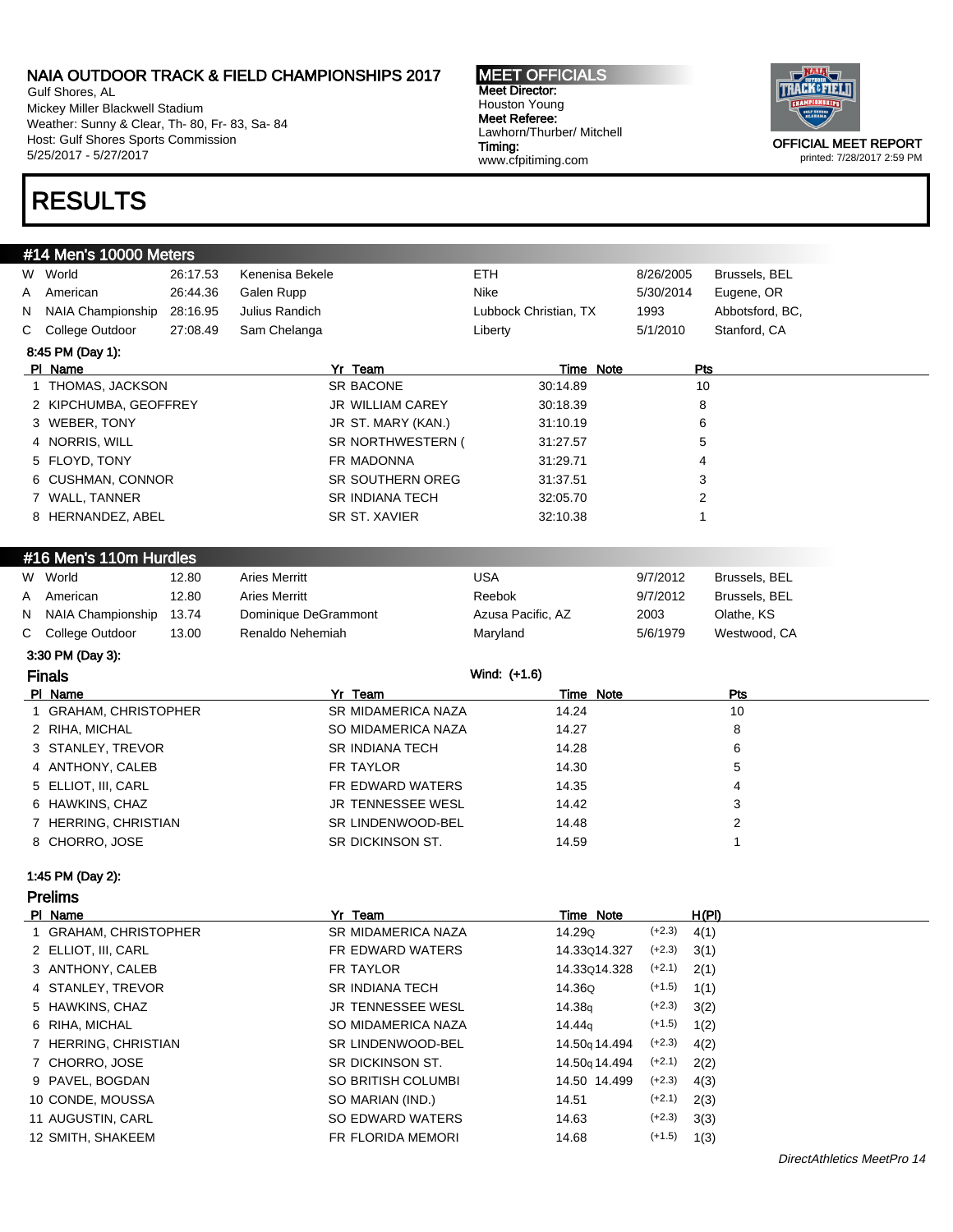Gulf Shores, AL Mickey Miller Blackwell Stadium Weather: Sunny & Clear, Th- 80, Fr- 83, Sa- 84 Host: Gulf Shores Sports Commission 5/25/2017 - 5/27/2017

## RESULTS

#### #16 Men's 110m Hurdles (cont'd)

#### 1:45 PM (Day 2): Prelims

| .                      |                          |              |          |                |
|------------------------|--------------------------|--------------|----------|----------------|
| PI Name                | Yr Team                  | Time Note    |          | H(PI)          |
| 13 MAYESKE, MATT       | SR MIDAMERICA NAZA       | 14.79        | $(+2.3)$ | 3(4)           |
| 14 JACKSON, REECE      | SO MORNINGSIDE           | 14.80        | $(+2.3)$ | 4(4)           |
| 15 ROGERS, NOAH        | JR VANGUARD              | 14.83        | $(+2.1)$ | 2(4)           |
| 16 REEMTSMA, JACK      | SO ST. AMBROSE           | 14.88        | $(+2.3)$ | 3(5)           |
| 17 PIOLET, DAQUVON     | <b>SR LANGSTON</b>       | 14.93        | $(+2.3)$ | 3(6)           |
| 18 THOMPSON, JORDAN    | SO ALLEN                 | 14.99        | $(+2.3)$ | 4(5)           |
| 19 REYNOLDS, SETH      | SO INDIANA EAST          | 15.00 14.993 | $(+1.5)$ | 1(4)           |
| 20 DAVIS, DEMENTRIUS   | FR USC-BEAUFORT          | 15.00 14.998 | $(+2.3)$ | 4(6)           |
| 21 PIEPER, ANDREW      | SO COLUMBIA (MO.)        | 15.30        | $(+1.5)$ | 1(5)           |
| 22 WILEY, PAXTON       | <b>SO CAMPBELLSVILLE</b> | 15.45        | $(+1.5)$ | 1(6)           |
| 23 HULETT, BENJAMIN    | JR CONCORDIA (NEB.       | 16.77        | $(+2.1)$ | 2(5)           |
| <b>WIECHMAN, LUCAS</b> | SR CONCORDIA (NEB.       | <b>DNF</b>   |          |                |
| KILLINGS, TAYLOR       | SR MARIAN (IND.)         | DQ           |          | $\overline{2}$ |
|                        |                          |              |          |                |

#### HEAT RESULTS

| <b>Prelims</b>         |                           |                           |
|------------------------|---------------------------|---------------------------|
| PI Name                | Yr Team                   | Time Note                 |
| Heat 1 of 4            | Wind: (+1.5)              |                           |
| 1 STANLEY, TREVOR      | <b>SR INDIANA TECH</b>    | 14.36Q                    |
| 2 RIHA, MICHAL         | SO MIDAMERICA NAZA        | 14.44g                    |
| 3 SMITH, SHAKEEM       | FR FLORIDA MEMORI         | 14.68                     |
| 4 REYNOLDS, SETH       | <b>SO INDIANA EAST</b>    | 15.00 14.993              |
| 5 PIEPER, ANDREW       | SO COLUMBIA (MO.)         | 15.30                     |
| 6 WILEY, PAXTON        | SO CAMPBELLSVILLE         | 15.45                     |
| <b>WIECHMAN, LUCAS</b> | SR CONCORDIA (NEB.        | <b>DNF</b>                |
| Heat 2 of 4            | Wind: (+2.1)              |                           |
| 1 ANTHONY, CALEB       | <b>FR TAYLOR</b>          | 14.33014.328              |
| 2 CHORRO, JOSE         | SR DICKINSON ST.          | 14.50q 14.494             |
| 3 CONDE, MOUSSA        | SO MARIAN (IND.)          | 14.51                     |
| 4 ROGERS, NOAH         | <b>JR VANGUARD</b>        | 14.83                     |
| 5 HULETT, BENJAMIN     | JR CONCORDIA (NEB.        | 16.77                     |
| KILLINGS, TAYLOR       | SR MARIAN (IND.)          | DQ                        |
| Heat 3 of 4            | Wind: (+2.3)              |                           |
| 1 ELLIOT, III, CARL    | FR EDWARD WATERS          | 14.33Q14.327              |
| 2 HAWKINS, CHAZ        | JR TENNESSEE WESL         | 14.38q                    |
| 3 AUGUSTIN, CARL       | SO EDWARD WATERS          | 14.63                     |
| 4 MAYESKE, MATT        | <b>SR MIDAMERICA NAZA</b> | 14.79                     |
| 5 REEMTSMA, JACK       | SO ST. AMBROSE            | 14.88                     |
| 6 PIOLET, DAQUVON      | <b>SR LANGSTON</b>        | 14.93                     |
| Heat 4 of 4            | Wind: (+2.3)              |                           |
| 1 GRAHAM, CHRISTOPHER  | <b>SR MIDAMERICA NAZA</b> | 14.29Q                    |
| 2 HERRING, CHRISTIAN   | SR LINDENWOOD-BEL         | 14.50 <sub>9</sub> 14.494 |
| 3 PAVEL, BOGDAN        | SO BRITISH COLUMBI        | 14.50 14.499              |
| 4 JACKSON, REECE       | SO MORNINGSIDE            | 14.80                     |
|                        |                           |                           |

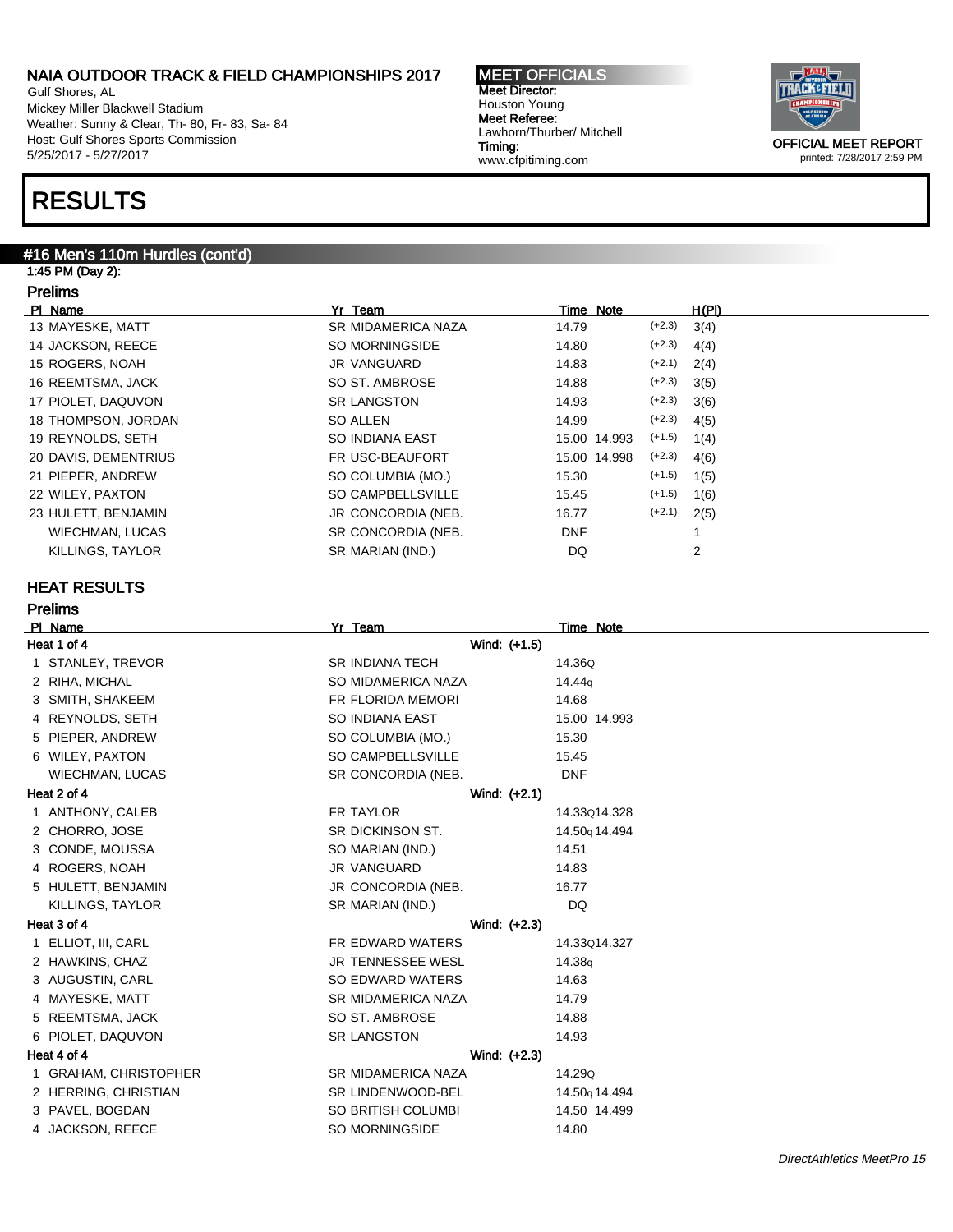Gulf Shores, AL Mickey Miller Blackwell Stadium Weather: Sunny & Clear, Th- 80, Fr- 83, Sa- 84 Host: Gulf Shores Sports Commission 5/25/2017 - 5/27/2017

#### MEET OFFICIALS Meet Director: Houston Young Meet Referee: Lawhorn/Thurber/ Mitchell Timing: www.cfpitiming.com



 $\overline{\phantom{0}}$ 

# RESULTS

#### #16 Men's 110m Hurdles (cont'd)

|   | <b>Prelims</b>              |       |                |                              |                  |                  |               |                |  |
|---|-----------------------------|-------|----------------|------------------------------|------------------|------------------|---------------|----------------|--|
|   | PI Name                     |       |                | Yr Team                      |                  | <b>Time Note</b> |               |                |  |
|   | 5 THOMPSON, JORDAN          |       |                | SO ALLEN                     | 14.99            |                  |               |                |  |
|   | 6 DAVIS, DEMENTRIUS         |       |                | FR USC-BEAUFORT              |                  | 15.00 14.998     |               |                |  |
|   | #18 Men's 400m Hurdles      |       |                |                              |                  |                  |               |                |  |
|   | W World                     | 46.78 | Kevin Young    |                              | <b>USA</b>       |                  | 8/6/1992      | Barcelona, ESP |  |
| A | American                    | 46.78 | Kevin Young    |                              | Foot Locker AC   |                  | 8/6/1992      | Barcelona, ESP |  |
| N | NAIA Championship           | 49.51 | Pat Brown      |                              | Oklahoma Baptist |                  | 2005          | Louisville, KY |  |
| С | College Outdoor             | 47.56 | Kerron Clement |                              | Florida          |                  | 6/11/2005     | Sacramento, CA |  |
|   | 4:20 PM (Day 3):            |       |                |                              |                  |                  |               |                |  |
|   | <b>Finals</b>               |       |                |                              |                  |                  |               |                |  |
|   | PI Name                     |       |                | Yr Team                      |                  | Time Note        | Pts           |                |  |
|   | 1 RANDLE, TJ                |       |                | JR NORTHWEST U.              | 52.63            |                  | 10            |                |  |
|   | 2 REEMTSMA, JACK            |       |                | SO ST. AMBROSE               | 53.39            |                  | 8             |                |  |
|   | 3 THOMPSON, JORDAN          |       |                | <b>SO ALLEN</b>              | 53.63            |                  | 6             |                |  |
|   | 4 SMITH, SHAKEEM            |       |                | FR FLORIDA MEMORI            | 54.01            |                  | 5             |                |  |
|   | 5 WIECHMAN, LUCAS           |       |                | SR CONCORDIA (NEB.           | 54.05            |                  | 4             |                |  |
|   | 6 MURPHY, CAMERON           |       |                | JR LINDSEY WILSON            | 54.22            |                  | 3             |                |  |
|   | 7 ROGERS, NOAH              |       |                | JR VANGUARD                  | 55.79            |                  | 2             |                |  |
|   | 8 CAMPBELL, CLINTON         |       |                | JR RIO GRANDE                | 56.47            |                  | 1             |                |  |
|   |                             |       |                |                              |                  |                  |               |                |  |
|   | 4:25 PM (Day 1):            |       |                |                              |                  |                  |               |                |  |
|   | <b>Prelims</b>              |       |                |                              |                  |                  |               |                |  |
|   | PI Name<br>1 SMITH, SHAKEEM |       |                | Yr Team<br>FR FLORIDA MEMORI | 52.71Q           | <b>Time Note</b> | H(PI)<br>2(1) |                |  |
|   | 2 THOMPSON, JORDAN          |       |                | SO ALLEN                     | 53.11Q           |                  | 1(1)          |                |  |
|   | 3 CAMPBELL, CLINTON         |       |                | <b>JR RIO GRANDE</b>         | 53.19Q           |                  | 1(2)          |                |  |
|   | 4 RANDLE, TJ                |       |                | JR NORTHWEST U.              | 53.31Q           |                  | 3(1)          |                |  |
|   | 5 MURPHY, CAMERON           |       |                | <b>JR LINDSEY WILSON</b>     | 53.35Q           |                  | 3(2)          |                |  |
|   | 6 WIECHMAN, LUCAS           |       |                | SR CONCORDIA (NEB.           | 53.38q           |                  | 3(3)          |                |  |
|   | 7 REEMTSMA, JACK            |       |                | SO ST. AMBROSE               | 53.56q           |                  | 1(3)          |                |  |
|   | 8 ANDERSON, TORIN           |       |                | SR SIENA HEIGHTS             | 53.66            |                  | 1(4)          |                |  |
|   | 9 ROGERS, NOAH              |       |                | JR VANGUARD                  | 54.01Q           |                  | 2(2)          |                |  |
|   | 10 DUNCAN, ANTONIO          |       |                | <b>SR HASTINGS</b>           | 54.08            |                  | 1(5)          |                |  |
|   | 11 WILLIAMS, BRADY          |       |                | SO OLIVET NAZARENE           | 54.09            |                  | 2(3)          |                |  |
|   | 12 SHOOTS, EDDIE            |       |                | SO TEXAS COLLEGE             | 54.31            |                  | 2(4)          |                |  |
|   | 13 PEROUZA, KENDELL         |       |                | SR WILEY                     | 54.43            |                  | 3(4)          |                |  |
|   | 14 MINIARD, HUNTER          |       |                | FR CUMBERLANDS               | 54.46            |                  | 1(6)          |                |  |
|   | 15 PARKER, DEREK            |       |                | FR INDIANA WESLEYA           | 54.58            |                  | 3(5)          |                |  |
|   | 16 CONDET, OCTAVIAN         |       |                | <b>JR AQUINAS</b>            |                  | 54.59 54.589     | 2(5)          |                |  |
|   | 16 TRAN, JASON              |       |                | JR AQUINAS                   |                  | 54.59 54.582     | 3(6)          |                |  |
|   | 18 HICKMAN, ZACH            |       |                | SR DOANE                     | 54.78            |                  | 2(6)          |                |  |
|   | 19 RAMOS, RICARDO           |       |                | FR OUR LADY OF THE           | 54.94            |                  | 2(7)          |                |  |
|   | 20 DUNCAN, CONNOR           |       |                | FR MONTREAT                  | 55.46            |                  | 1(7)          |                |  |
|   | 21 SMUCKER, NOAH            |       |                | JR BETHANY (KAN.)            | 55.87            |                  | 3(7)          |                |  |
|   | 22 LANGLEY, DARIUS          |       |                | JR HUSTON-TILLOTS            | 57.40            |                  | 3(8)          |                |  |
|   | 23 HANNA, JACOB             |       |                | SO BRITISH COLUMBI           | 57.60            |                  | 1(8)          |                |  |
|   |                             |       |                |                              |                  |                  |               |                |  |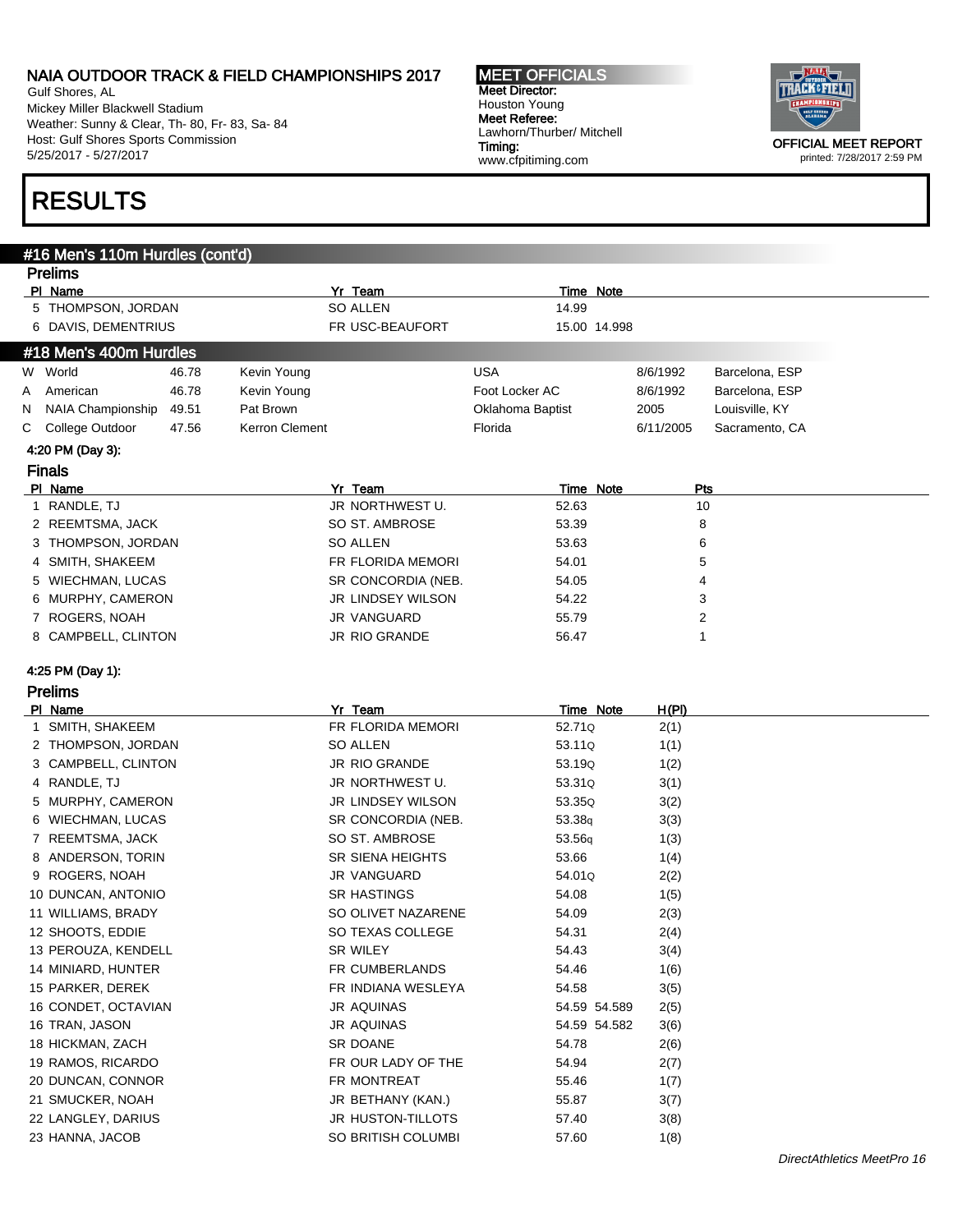Gulf Shores, AL Mickey Miller Blackwell Stadium Weather: Sunny & Clear, Th- 80, Fr- 83, Sa- 84 Host: Gulf Shores Sports Commission 5/25/2017 - 5/27/2017

#18 Men's 400m Hurdles (cont'd)

## RESULTS

4:25 PM (Day 1):

#### MEET OFFICIALS Meet Director: Houston Young Meet Referee: Lawhorn/Thurber/ Mitchell Timing: www.cfpitiming.com



printed: 7/28/2017 2:59 PM

#### Prelims Pl Name Yr Team Time Note H(Pl) 24 HINDS, TRE SO WAYLAND BAPTIS 1:07.16 2(8) HEAT RESULTS Prelims PI Name Time Note That the Second State Time Note Time Note Time Note Time Note Heat 1 of 3 1 THOMPSON, JORDAN SO ALLEN SO ALLEN 53.11Q 2 CAMPBELL, CLINTON JR RIO GRANDE 53.19Q 3 REEMTSMA, JACK SO ST. AMBROSE 53.56q 4 ANDERSON, TORIN SANDERSON, TORIN SANDERSON, TORIN SANDERS SANDERS SANDERS SANDERS SANDERS SANDERS SANDERS SAND 5 DUNCAN, ANTONIO SR HASTINGS 54.08 6 MINIARD, HUNTER FR CUMBERLANDS 54.46 7 DUNCAN, CONNOR **FR MONTREAT** 55.46 8 HANNA, JACOB SO BRITISH COLUMBI 57.60 Heat 2 of 3 1 SMITH, SHAKEEM **FR FLORIDA MEMORI** 52.71Q 2 ROGERS, NOAH JR VANGUARD 54.01Q 3 WILLIAMS, BRADY SO OLIVET NAZARENE 54.09 4 SHOOTS, EDDIE SO TEXAS COLLEGE 54.31 5 CONDET, OCTAVIAN JR AQUINAS 554.59 54.589 6 HICKMAN, ZACH SR DOANE 54.78 7 RAMOS, RICARDO **FR OUR LADY OF THE** 54.94 8 HINDS, TRE 1:07.16 Heat 3 of 3 1 RANDLE, TJ JR NORTHWEST U. 53.31Q 2 MURPHY, CAMERON JR LINDSEY WILSON 53.35Q 3 WIECHMAN, LUCAS SR CONCORDIA (NEB. 53.38q 4 PEROUZA, KENDELL SR WILEY SR WILEY 54.43 5 PARKER, DEREK FR INDIANA WESLEYA 54.58 6 TRAN, JASON JR AQUINAS 54.59 54.582 7 SMUCKER, NOAH **JR BETHANY (KAN.)** 55.87 8 LANGLEY, DARIUS **19 ST.40** JR HUSTON-TILLOTS 57.40 #20 Men's 3000m Steeple W World 7:53.63 SaÔf Shaheen QAT 9/3/2004 Brussels, BEL A American 8:04.71 Evan Jager Oregon TC 8/5/2014 Brussels, BEL N NAIA Championship 8:40.98 Sammy Nyamongo Life (GA) 5/25/1997 C College Outdoor 8:05.4h Henry Rono Washington State 5/13/1978 Seattle, WA 2:20 PM (Day 3): PI Name **Time Note** Pts 1 GAY, JOHN 10 COLUMBIAN COLUMBIAN DESCRIPTION OF THE SAME RESERVED ON A SERIES OF THE SAME RESERVED ON A SERI 2 BERGMAN, SEAN 68 BERGMAN, SEAN FR BRITISH COLUMBI 9:16.74 8 3 GODFREY, BILLY SO COLLEGE OF IDAH 9:17.11 6 4 BOEKENOOGEN, CRAIG SR CORBAN 9:18.28 5 5 BROWN, AESOP SR SCAD SAVANNAH 9:18.29 4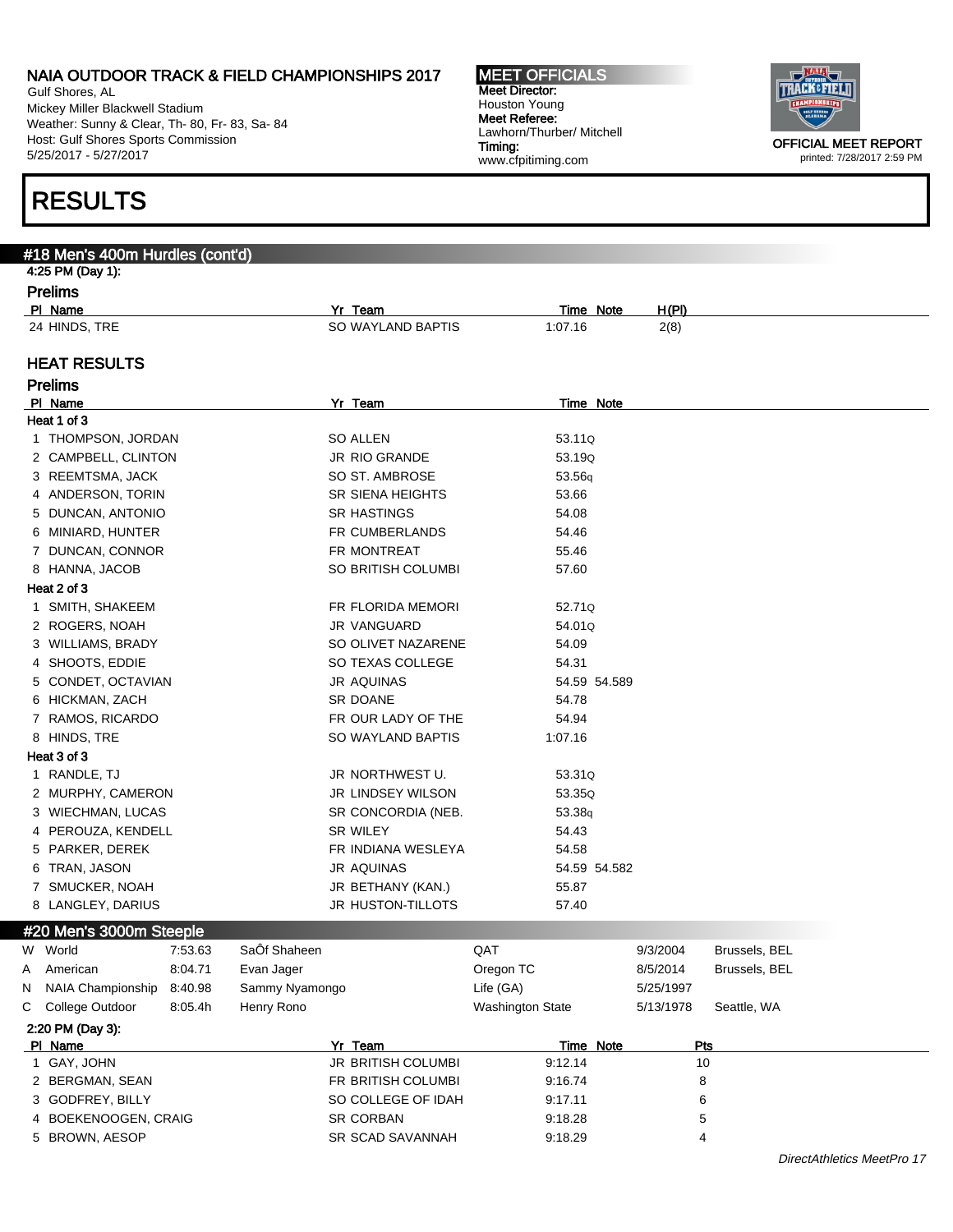Gulf Shores, AL Mickey Miller Blackwell Stadium Weather: Sunny & Clear, Th- 80, Fr- 83, Sa- 84 Host: Gulf Shores Sports Commission 5/25/2017 - 5/27/2017

# RESULTS

#### #20 Men's 3000m Steeple (cont'd)

| 2:20 PM (Day 3):         |                         |           |                |  |
|--------------------------|-------------------------|-----------|----------------|--|
| PI Name                  | Yr Team                 | Time Note | Pts            |  |
| 6 DEBOER, JOEY           | SO CORNERSTONE          | 9:25.76   | 3              |  |
| 7 POTERACKE, KEVIN       | JR SOUTHERN OREG        | 9:28.12   | $\overline{2}$ |  |
| 8 FRANCO, ALEC           | JR THE MASTERS          | 9:32.65   |                |  |
| 9 WRIGHT, TJ             | JR NORTHWEST CHRI       | 9:36.52   |                |  |
| 10 HARTMAN, JOEL         | SR BETHEL (IND.)        | 9:48.45   |                |  |
| 11 ROSS, ADRIAN          | <b>JR SHAWNEE STATE</b> | 9:49.13   |                |  |
| 12 MASZK, NIC            | <b>JR EASTERN OREGO</b> | 9:50.94   |                |  |
| 13 BEAMISH, JOSEPH       | <b>JR TAYLOR</b>        | 9:55.16   |                |  |
| 14 MUNOZ-LECHUGA, FABIAN | JR LINDENWOOD-BEL       | 9:59.95   |                |  |
| 15 SKILLERN, SEAN        | <b>SR MORNINGSIDE</b>   | 10:07.10  |                |  |
| 16 GERICK, NATHAN        | SR INDIANA WESLEYA      | 10:15.11  |                |  |
| 17 DEATLEY, ZACH         | <b>SR VANGUARD</b>      | 10:31.85  |                |  |
|                          |                         |           |                |  |

#### #46 Men's 5000m Walk

|   | N NAIA Championship 20:02.25 |       | Evan Dunfee                 |                                     | <b>British Columbia</b> | 5/25/2011 | Marion, IN     |
|---|------------------------------|-------|-----------------------------|-------------------------------------|-------------------------|-----------|----------------|
|   | 4:40 PM (Day 2):             |       |                             |                                     |                         |           |                |
|   | PI Name                      |       |                             | Yr Team                             | Time Note               |           | Pts            |
|   | PETERS, ANTHONY              |       |                             | <b>JR ST. AMBROSE</b>               | 21:01.11                | 10        |                |
|   | 2 LIANG, ALGER               |       |                             | FR BRITISH COLUMBI                  | 22:23.87                | 8         |                |
|   | 3 MANCHA, EMILIO             |       |                             | SO ST. AMBROSE                      | 23:11.76                | 6         |                |
|   | 4 GRUTTADAURO, ANTHONY       |       |                             | FR SPRING ARBOR                     | 23:40.03                | 5         |                |
|   | 5 JOBSON, LUKE               |       |                             | SO WEST VIRGINIA TE                 | 23:45.24                | 4         |                |
|   | 6 WISEHEART, BRANDON         |       |                             | SR CAMPBELLSVILLE                   | 24:04.15                | 3         |                |
|   | 7 DOWNEY, NATHAN             |       |                             | FR BRITISH COLUMBI                  | 24:18.59                | 2         |                |
|   | 8 HUTCHERSON, DOUG           |       |                             | <b>SR CENTRAL METHOD</b>            | 24:29.69                | 1         |                |
|   | 9 ELMI, SAM                  |       |                             | SO CORNERSTONE                      | 25:01.90                |           |                |
|   | 10 BENSON, JACOB             |       |                             | <b>SR CORNERSTONE</b>               | 25:46.50                |           |                |
|   | 11 BIDDLE, SAWYER            |       |                             | <b>JR GOSHEN</b>                    | 26:40.85                |           |                |
|   | CHENG, COLIS                 |       |                             | SO BRITISH COLUMBI                  | DQ                      |           |                |
|   | RABIE, JASON                 |       |                             | <b>JR CORNERSTONE</b>               | DQ                      |           |                |
|   |                              |       |                             |                                     |                         |           |                |
|   | #22 Men's 4 x 100m Relay     |       |                             |                                     |                         |           |                |
|   | W World                      | 36.84 | Carter, Frater, Blake, Bolt |                                     | <b>JAM</b>              | 8/11/2012 | London, ENG    |
| A | American                     | 37.38 |                             | Demps, Patton, Kimmons, Gatlin      | USA national team       | 8/10/2012 | London, GBR    |
| N | <b>NAIA Championship</b>     | 39.40 |                             | Walker, Rodgers, Johnson, Triggs    | Lindenwood, MO          | 2005      | Louisville, KY |
| C | College Outdoor              | 38.04 |                             | Howard, Holloway, Williams, Spencer | T.C.U.                  | 6/5/1998  | Amherst, NY    |
|   | 2:50 PM (Day 3):             |       |                             |                                     |                         |           |                |
|   | <b>Finals</b>                |       |                             |                                     |                         |           |                |
|   | PI Team                      |       |                             |                                     |                         | Time Note | <b>Pts</b>     |
|   | 1 INDIANA TECH (A)           |       |                             |                                     |                         | 39.83     | 10             |
|   | 1) LOCKRIDGE, MATT FR        |       |                             | 2) STANLEY, TREVOR SR               |                         |           |                |
|   | 3) COLLIER, DESHON FR        |       |                             | 4) SHARBAHN, WAYNE SR               |                         |           |                |
|   |                              |       |                             |                                     |                         |           |                |

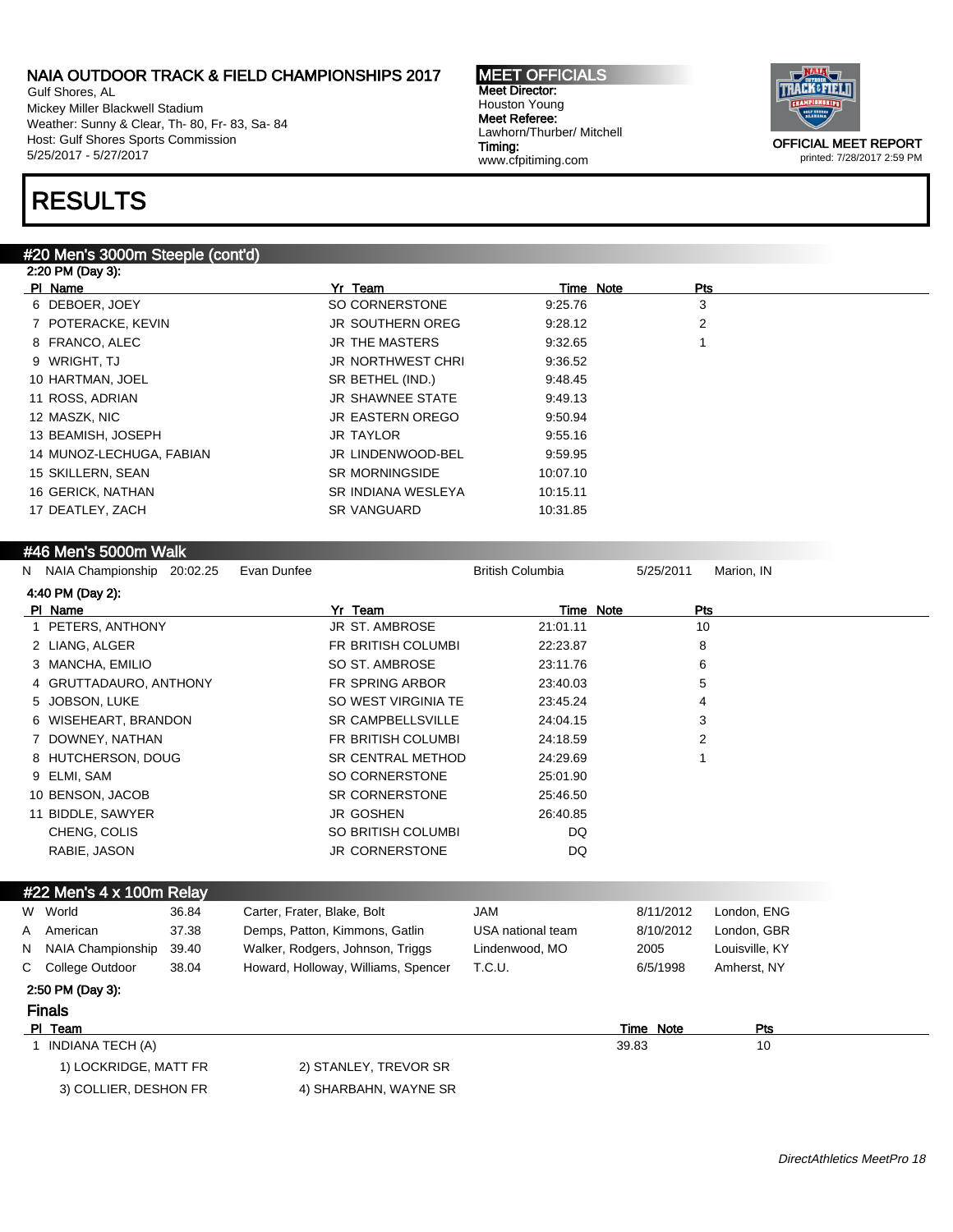Gulf Shores, AL Mickey Miller Blackwell Stadium Weather: Sunny & Clear, Th- 80, Fr- 83, Sa- 84 Host: Gulf Shores Sports Commission 5/25/2017 - 5/27/2017

# RESULTS

#### #22 Men's 4 x 100m Relay (cont'd)

#### 2:50 PM (Day 3): Finals

| PI Team                   |                             | Time Note  | Pts |  |
|---------------------------|-----------------------------|------------|-----|--|
| 2 LINDSEY WILSON (A)      |                             | 40.46      | 8   |  |
| 1) KEELING, HOLT SO       | 2) ROBINSON, DEQUAN FR      |            |     |  |
| 3) HALLMON, KEVIN SO      | 4) MOSHELEKETI, GOABAONE JR |            |     |  |
| 3 MARIAN (IND.) (A)       |                             | 40.70      | 6   |  |
| 1) JACKSON, DEVOHN SO     | 2) CONDE, MOUSSA SO         |            |     |  |
| 3) GARDNER, MARCELLION SR | 4) AKINYOSOYE, SOGO SR      |            |     |  |
| 4 SOUTHERN OREGON (A)     |                             | 40.77      | 5   |  |
| 1) SHAW, DWIGHT JR        | 2) EAST, MATT SR            |            |     |  |
| 3) EMERSHY, JEREMIAH JR   | 4) BREMNER, CAMERON JR      |            |     |  |
| 5 EDWARD WATERS (A)       |                             | 40.93      | 4   |  |
| 1) WRIGHT, REGINALD JR    | 2) LECORN, DONTAE FR        |            |     |  |
| 3) RICHARDSON, WAYNE FR   | 4) CUMMINGS, HIEDEN SR      |            |     |  |
| 6 BETHEL (IND.) (A)       |                             | 41.00      | 3   |  |
| 1) MITCHELL, JAMIQUE SO   | 2) SOWDERS, CONNOR SR       |            |     |  |
| 3) BAUMGARTNER, BRETT SR  | 4) MOSES, ALEX SR           |            |     |  |
| 7 CAMPBELLSVILLE (A)      |                             | 41.82      | 2   |  |
| 1) FIELDS, KELVIN FR      | 2) BATTLE, BRANDON SO       |            |     |  |
| 3) THOMAS, JORDAN JR      | 4) JACKSON, JARON SO        |            |     |  |
| SOUTHERN-NO (A)           |                             | <b>DNF</b> |     |  |

#### 3:00 PM (Day 1):

| PI Team                   |                        | Time Note | H(PI) |
|---------------------------|------------------------|-----------|-------|
| 1 INDIANA TECH (A)        |                        | 40.07Q    | 4(1)  |
| 1) MOORE, KEJAVON JR      | 2) STANLEY, TREVOR SR  |           |       |
| 3) COLLIER, DESHON FR     | 4) SHARBAHN, WAYNE SR  |           |       |
| 2 MARIAN (IND.) (A)       |                        | 40.74g    | 4(2)  |
| 1) JACKSON, DEVOHN SO     | 2) CONDE, MOUSSA SO    |           |       |
| 3) GARDNER, MARCELLION SR | 4) AKINYOSOYE, SOGO SR |           |       |
| 3 SOUTHERN OREGON (A)     |                        | 41.10Q    | 1(1)  |
| 1) SHAW, DWIGHT JR        | 2) EAST, MATT SR       |           |       |
| 3) EMERSHY, JEREMIAH JR   | 4) BREMNER, CAMERON JR |           |       |
| 4 SOUTHERN-NO (A)         |                        | 41.14Q    | 2(1)  |
| 1) RICHARDS, DANIELLE JR  | 2) VIDAL, CHADWAYNE JR |           |       |
| 3) OWENS, RODRICK JR      | 4) THOMPSON, JAHNOY SO |           |       |
| 5 LINDSEY WILSON (A)      |                        | 41.27q    | 1(2)  |
| 1) KEELING, HOLT SO       | 2) ROBINSON, DEQUAN FR |           |       |
| 3) HALLMON, KEVIN SO      | 4) DAVIS, CHRISTIAN SO |           |       |

MEET OFFICIALS Meet Director: Houston Young Meet Referee: Lawhorn/Thurber/ Mitchell Timing: www.cfpitiming.com



printed: 7/28/2017 2:59 PM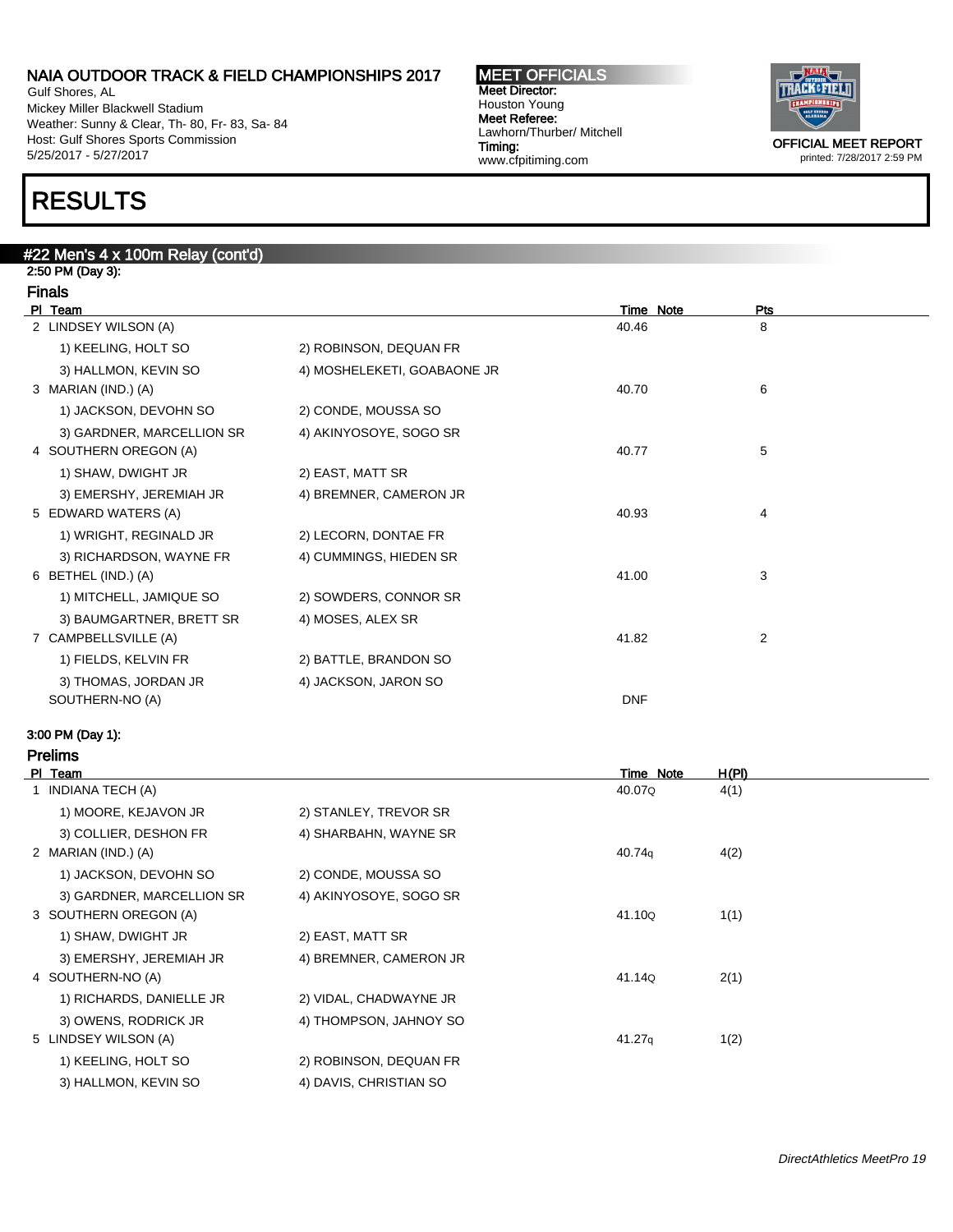Gulf Shores, AL Mickey Miller Blackwell Stadium Weather: Sunny & Clear, Th- 80, Fr- 83, Sa- 84 Host: Gulf Shores Sports Commission 5/25/2017 - 5/27/2017

## RESULTS

#### #22 Men's 4 x 100m Relay (cont'd)

3:00 PM (Day 1): Prelims

| гтыны<br>PI Team               |                         | <b>Time Note</b> | H(PI) |
|--------------------------------|-------------------------|------------------|-------|
| 6 EDWARD WATERS (A)            |                         | 41.31Q           | 3(1)  |
| 1) WRIGHT, REGINALD JR         | 2) LECORN, DONTAE FR    |                  |       |
| 3) RICHARDSON, WAYNE FR        | 4) CUMMINGS, HIEDEN SR  |                  |       |
| 7 BETHEL (IND.) (A)            |                         | 41.41g           | 3(2)  |
| 1) MITCHELL, JAMIQUE SO        | 2) SOWDERS, CONNOR SR   |                  |       |
| 3) BAUMGARTNER, BRETT SR       | 4) MOSES, ALEX SR       |                  |       |
| 8 CAMPBELLSVILLE (A)           |                         | 41.42q           | 1(3)  |
| 1) FIELDS, KELVIN FR           | 2) BATTLE, BRANDON SO   |                  |       |
| 3) THOMAS, JORDAN JR           | 4) JACKSON, JARON SO    |                  |       |
| 9 DOANE (A)                    |                         | 41.45            | 3(3)  |
| 1) TROSS, MICHAEL SO           | 2) HICKMAN, ZACH SR     |                  |       |
| 3) BRIDGES, XAVIER SO          | 4) KLEIN, ANDREW JR     |                  |       |
| 10 REINHARDT (A)               |                         | 41.47            | 4(3)  |
| 1) STEGALL, L.J. SR            | 2) COOK, DEZRIC FR      |                  |       |
| 3) GASAWAY, DALTON FR          | 4) RICHARDSON, JAMES JR |                  |       |
| 11 ST. FRANCIS (ILL.) (A)      |                         | 41.53            | 2(2)  |
| 1) JACKSON, LEXUS JR           | 2) RUFFIN, BRANDON SO   |                  |       |
| 3) BANDEMER, SAM SR            | 4) DUNCAN, JORDAN JR    |                  |       |
| 12 WILLIAM CAREY (A)           |                         | 41.62            | 1(4)  |
| 1) JOHNSON, JUSTIN JR          | 2) BOONE, NATE JR       |                  |       |
| 3) NORWOOD, BRANDON FR         | 4) SMITH, ANTONE SR     |                  |       |
| 13 MCPHERSON (A)               |                         | 41.67            | 3(4)  |
| 1) PENN, J'MOI SR              | 2) CHILDS, ALI FR       |                  |       |
| 3) SAMPLE, MYLES FR            | 4) SURY, HUNTER SO      |                  |       |
| 14 ST. AMBROSE (A)             |                         | 41.85            | 1(5)  |
| 1) MOSHER, ISAIAH SR           | 2) OHIOZE, MICHAEL SR   |                  |       |
| 3) FONTENOT, DENNI'S SO        | 4) REEMTSMA, JACK SO    |                  |       |
| 15 KEISER UNIVERSITY (A)       |                         | 41.86            | 1(6)  |
| 1) DANVERS, COREY JR           | 2) HOLLIMON, TYLER JR   |                  |       |
| 3) NILSSON MONTLER, THOBIAS FR | 4) PAGAN, YUAN FR       |                  |       |
| 16 MORNINGSIDE (A)             |                         | 41.88            | 2(3)  |
| 1) WILSON, PERMAN FR           | 2) GRIFFIN, WILL FR     |                  |       |
| 3) NORDEEN, KLAYTON FR         | 4) ROBERTS, LOGAN FR    |                  |       |
| 17 DILLARD (A)                 |                         | 42.17            | 1(7)  |
| 1) FLOWERS, STEPHANO SO        | 2) BARROW, TYRONE FR    |                  |       |
| 3) TRIMBLE, LARRY SO           | 4) CLEVELAND, ELIOTT JR |                  |       |
| 18 NORTHWESTERN (IOWA) (A)     |                         | 42.20            | 4(4)  |
| 1) EICHMANN, BLAKE SO          | 2) WEDEL, NATHAN JR     |                  |       |
| 3) BUTTERS, BRADY FR           | 4) TE BRINK, LEVI JR    |                  |       |

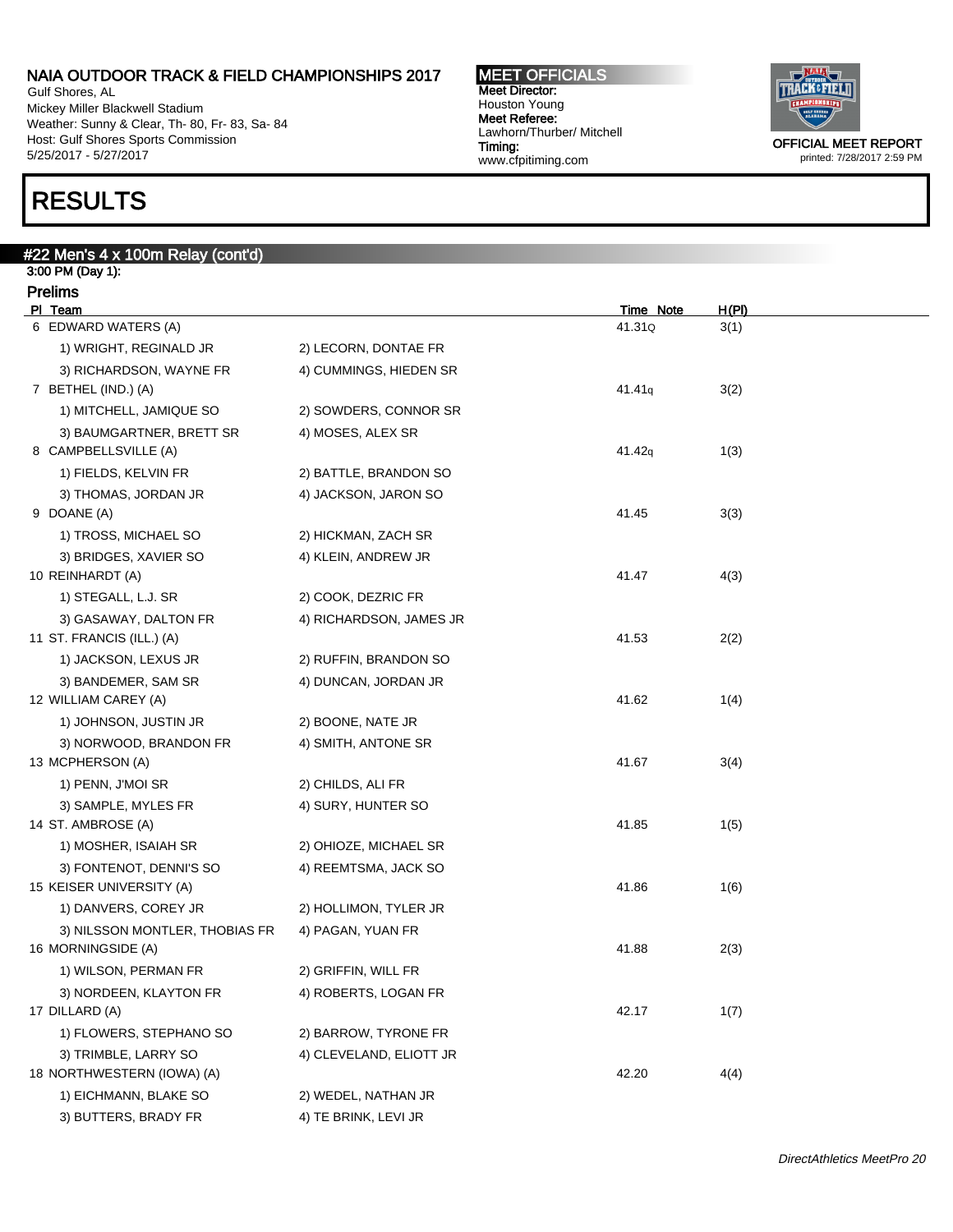Gulf Shores, AL Mickey Miller Blackwell Stadium Weather: Sunny & Clear, Th- 80, Fr- 83, Sa- 84 Host: Gulf Shores Sports Commission 5/25/2017 - 5/27/2017

## RESULTS

#### #22 Men's 4 x 100m Relay (cont'd)

#### 3:00 PM (Day 1): Prelims

| טוווויטו<br>PI Team          |                             | Time Note  | H(PI) |
|------------------------------|-----------------------------|------------|-------|
| 19 YORK (NEB.) (A)           |                             | 42.98      | 4(5)  |
| 1) PRICE, CARTER FR          | 2) HELD, MASON SO           |            |       |
| 3) FRY, BRANDIN JR           | 4) THOMAS, KERMIT JR        |            |       |
| 20 MOUNT VERNON NAZARENE (A) |                             | 43.34      | 2(4)  |
| 1) JONES JR., CARL SO        | 2) LEWIS, MAKAI FR          |            |       |
| 3) WHITAKER, CONNOR FR       | 4) BROWN, BRANDON SO        |            |       |
| WILLIAM PENN (A)             |                             | <b>DNF</b> | 2     |
| 1) GEORGE, EARL SR           | 2) SHAW, DEJON JR           |            |       |
| 3) LEIBA, CHRIS FR           | 4) ELMORE, TRISTEN FR       |            |       |
| WAYLAND BAPTIST (A)          |                             | <b>DNF</b> | 2     |
| 1) SOUTIEN, JEAN SO          | 2) HANDSBOROUGH, KABRODERAN |            |       |
| 3) SKHOSANA, SONWABISO SO    | 4) SCRUGGS, JUSTIN SR       |            |       |
| VANGUARD (A)                 |                             | <b>DNF</b> | 3     |
| 1) DURAN, ALEC SO            | 2) LAWSON, WINSTON SR       |            |       |
| 3) ALADE, DANIEL SO          | 4) MALONE, NICHOLAS FR      |            |       |
| TEXAS COLLEGE (A)            |                             | <b>DNF</b> | 3     |
| 1) THOMPSON, JEREMIAH FR     | 2) HARRY, KIE'AVE FR        |            |       |
| 3) SHOOTS, EDDIE SO          | 4) MANSFIELD, DONOVAN FR    |            |       |
| MIDAMERICA NAZARENE (A)      |                             | <b>DNF</b> | 4     |
| 1) DENMAN, CALEB SR          | 2) CONNER, STEPHEN SO       |            |       |
| 3) GARCIA, NICHOLAS JR       | 4) SAWYERR, DEVAN SR        |            |       |
| TENNESSEE WESLEYAN (A)       |                             | <b>DNF</b> | 4     |
| 1) HARRIS, CADARIUS JR       | 2) PALMER, NIC FR           |            |       |
| 3) PARSON, JOSH JR           | 4) HAWKINS, CHAZ JR         |            |       |
| HUSTON-TILLOTSON (A)         |                             | DQ Rule    | 2     |
| 1) BROWN, RODNEY SR          | 2) HARGROVE, WAYNE SR       |            |       |
| 3) RICHMOND, OQUASMON SR     | 4) WILLIAMS, DEMARCUS FR    |            |       |
| WILEY (A)                    |                             | DQ rule    | 3     |
| 1) MORAIN, MORIBA JR         | 2) PALMER, ORAINE SO        |            |       |
| 3) MARK, MACHAEL SR          | 4) RALPH, QUINN-LEE SR      |            |       |

#### HEAT RESULTS

| <b>Prelims</b>          |                        |           |
|-------------------------|------------------------|-----------|
| PI Team                 |                        | Time Note |
| Heat 1 of 4             |                        |           |
| 1 SOUTHERN OREGON (A)   |                        | 41.10Q    |
| 1) SHAW, DWIGHT JR      | 2) EAST, MATT SR       |           |
| 3) EMERSHY, JEREMIAH JR | 4) BREMNER, CAMERON JR |           |
| 2 LINDSEY WILSON (A)    |                        | 41.27     |

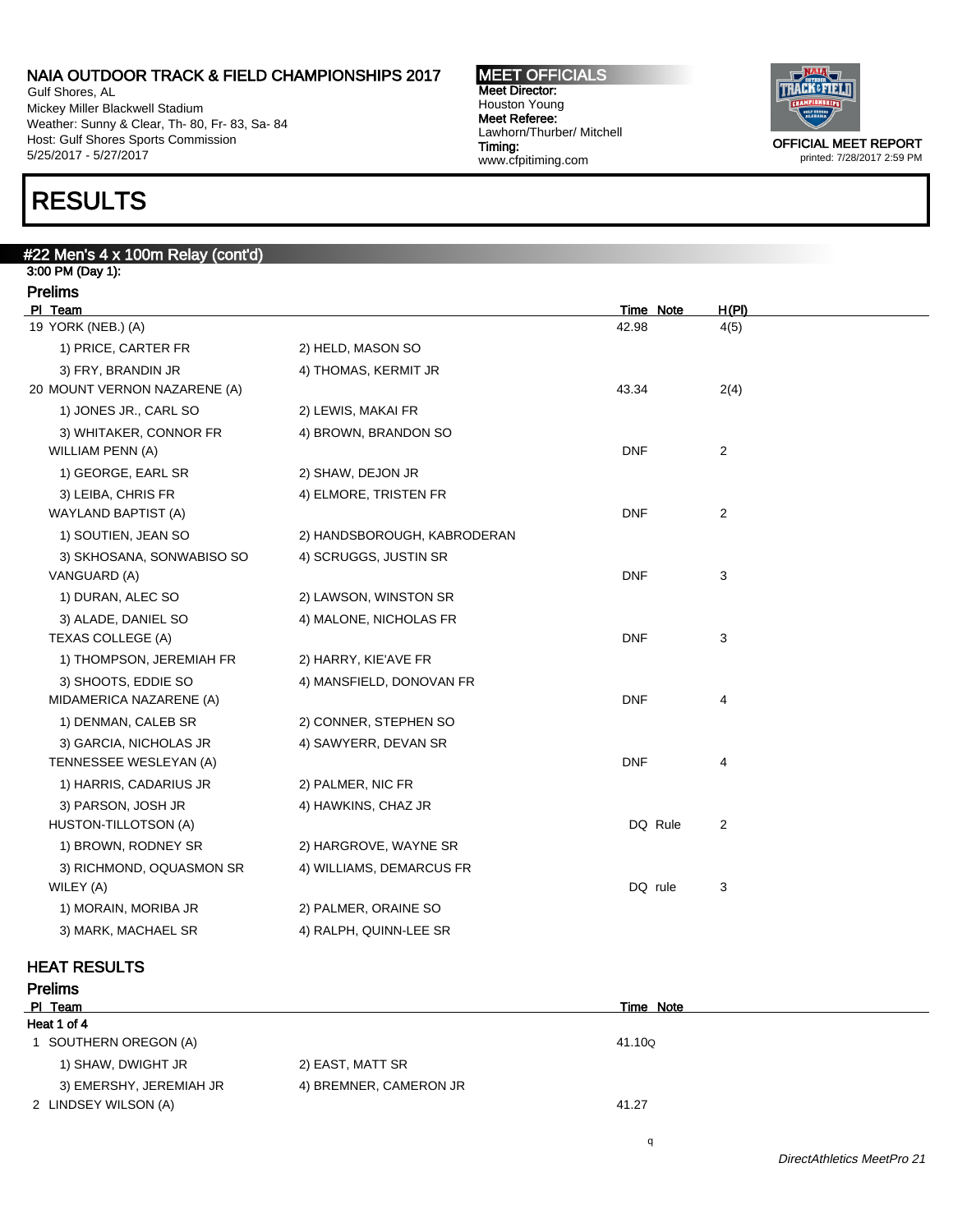Gulf Shores, AL Mickey Miller Blackwell Stadium Weather: Sunny & Clear, Th- 80, Fr- 83, Sa- 84 Host: Gulf Shores Sports Commission 5/25/2017 - 5/27/2017

## RESULTS

#### #22 Men's 4 x 100m Relay (cont'd) Prelims PI Team Time Note 1) KEELING, HOLT SO 2) ROBINSON, DEQUAN FR 3) HALLMON, KEVIN SO 4) DAVIS, CHRISTIAN SO 4 WILLIAM CAREY (A) 41.62 1) JOHNSON, JUSTIN JR 2) BOONE, NATE JR 3) NORWOOD, BRANDON FR 4) SMITH, ANTONE SR 5 ST. AMBROSE (A) 41.85 1) MOSHER, ISAIAH SR 2) OHIOZE, MICHAEL SR 3) FONTENOT, DENNI'S SO 4) REEMTSMA, JACK SO 6 KEISER UNIVERSITY (A) 41.86 1) DANVERS, COREY JR 2) HOLLIMON, TYLER JR 3) NILSSON MONTLER, THOBIAS FR 4) PAGAN, YUAN FR 7 DILLARD (A) 42.17 1) FLOWERS, STEPHANO SO 2) BARROW, TYRONE FR 3) TRIMBLE, LARRY SO 4) CLEVELAND, ELIOTT JR Heat 2 of 4 1 SOUTHERN-NO (A) 41.14Q 1) RICHARDS, DANIELLE JR 2) VIDAL, CHADWAYNE JR 3) OWENS, RODRICK JR 4) THOMPSON, JAHNOY SO 2 ST. FRANCIS (ILL.) (A) 41.53 1) JACKSON, LEXUS JR 2) RUFFIN, BRANDON SO 3) BANDEMER, SAM SR 4) DUNCAN, JORDAN JR 3 MORNINGSIDE (A) 41.88 1) WILSON, PERMAN FR 2) GRIFFIN, WILL FR 3) NORDEEN, KLAYTON FR 4) ROBERTS, LOGAN FR 4 MOUNT VERNON NAZARENE (A) 43.34 1) JONES JR., CARL SO 2) LEWIS, MAKAI FR 3) WHITAKER, CONNOR FR 4) BROWN, BRANDON SO WILLIAM PENN (A) DNF 1) GEORGE, EARL SR 2) SHAW, DEJON JR 3) LEIBA, CHRIS FR 4) ELMORE, TRISTEN FR WAYLAND BAPTIST (A) DNF 1) SOUTIEN, JEAN SO 2) HANDSBOROUGH, KABRODERAN 3) SKHOSANA, SONWABISO SO 4) SCRUGGS, JUSTIN SR HUSTON-TILLOTSON (A) DQ Rule 1) BROWN, RODNEY SR 2) HARGROVE, WAYNE SR 3) RICHMOND, OQUASMON SR 4) WILLIAMS, DEMARCUS FR Heat 3 of 4 1 EDWARD WATERS (A) 41.31Q 1) WRIGHT, REGINALD JR 2) LECORN, DONTAE FR 3) RICHARDSON, WAYNE FR 4) CUMMINGS, HIEDEN SR 2 BETHEL (IND.) (A) 41.41<sub>q</sub>

MEET OFFICIALS Meet Director: Houston Young Meet Referee:

Lawhorn/Thurber/ Mitchell

www.cfpitiming.com

Timing:

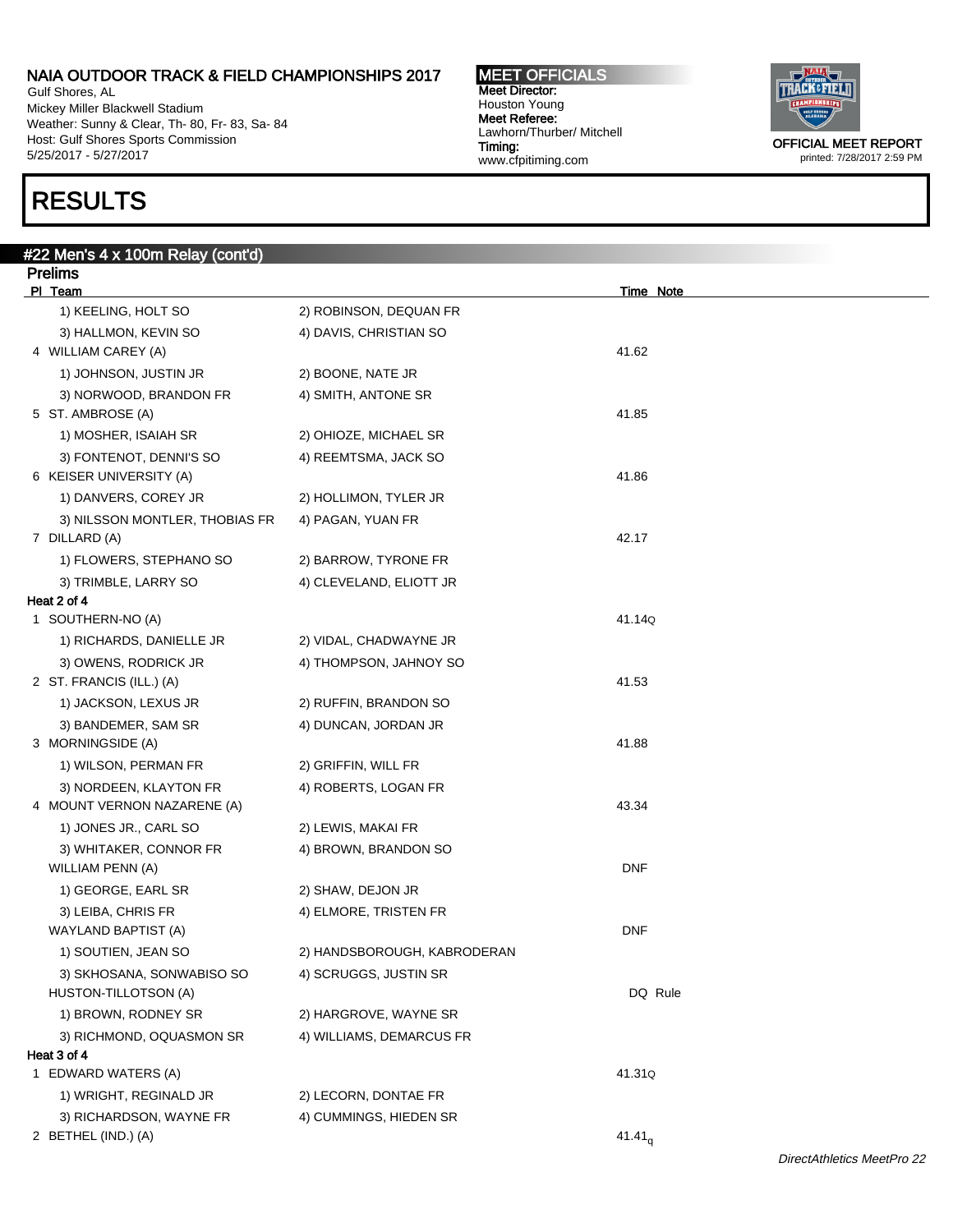Gulf Shores, AL Mickey Miller Blackwell Stadium Weather: Sunny & Clear, Th- 80, Fr- 83, Sa- 84 Host: Gulf Shores Sports Commission 5/25/2017 - 5/27/2017

## RESULTS

#### #22 Men's 4 x 100m Relay (cont'd) Prelims PI Team Time Note 1) MITCHELL, JAMIQUE SO 2) SOWDERS, CONNOR SR 3) BAUMGARTNER, BRETT SR 4) MOSES, ALEX SR 4 MCPHERSON (A) 41.67 1) PENN, J'MOI SR 2) CHILDS, ALI FR 3) SAMPLE, MYLES FR 4) SURY, HUNTER SO VANGUARD (A) DNF 1) DURAN, ALEC SO 2) LAWSON, WINSTON SR 3) ALADE, DANIEL SO 4) MALONE, NICHOLAS FR TEXAS COLLEGE (A) DNF 1) THOMPSON, JEREMIAH FR 2) HARRY, KIE'AVE FR 3) SHOOTS, EDDIE SO 4) MANSFIELD, DONOVAN FR WILEY (A) DQ rule 1) MORAIN, MORIBA JR 2) PALMER, ORAINE SO 3) MARK, MACHAEL SR 4) RALPH, QUINN-LEE SR Heat 4 of 4 1 INDIANA TECH (A) 40.07Q 1) MOORE, KEJAVON JR 2) STANLEY, TREVOR SR 3) COLLIER, DESHON FR 4) SHARBAHN, WAYNE SR 2 MARIAN (IND.) (A) 40.74q 1) JACKSON, DEVOHN SO 2) CONDE, MOUSSA SO 3) GARDNER, MARCELLION SR 4) AKINYOSOYE, SOGO SR 3 REINHARDT (A) 41.47 1) STEGALL, L.J. SR 2) COOK, DEZRIC FR 3) GASAWAY, DALTON FR 4) RICHARDSON, JAMES JR 4 NORTHWESTERN (IOWA) (A) 42.20 1) EICHMANN, BLAKE SO 2) WEDEL, NATHAN JR 3) BUTTERS, BRADY FR 4) TE BRINK, LEVI JR 5 YORK (NEB.) (A) 42.98 1) PRICE, CARTER FR 2) HELD, MASON SO 3) FRY, BRANDIN JR 4) THOMAS, KERMIT JR MIDAMERICA NAZARENE (A) DIFERENTIAL DISTRIBUTION ON THE SERVICE OF STATISTICS. IN THE SERVICE OF STATISTICS OF DISTRIBUTION ON THE SERVICE OF STATISTICS OF DISTRIBUTION ON THE SERVICE OF STATISTICS OF DISTRIBUTION OF STATI 1) DENMAN, CALEB SR 2) CONNER, STEPHEN SO 3) GARCIA, NICHOLAS JR 4) SAWYERR, DEVAN SR TENNESSEE WESLEYAN (A) DNF 1) HARRIS, CADARIUS JR 2) PALMER, NIC FR 3) PARSON, JOSH JR 4) HAWKINS, CHAZ JR

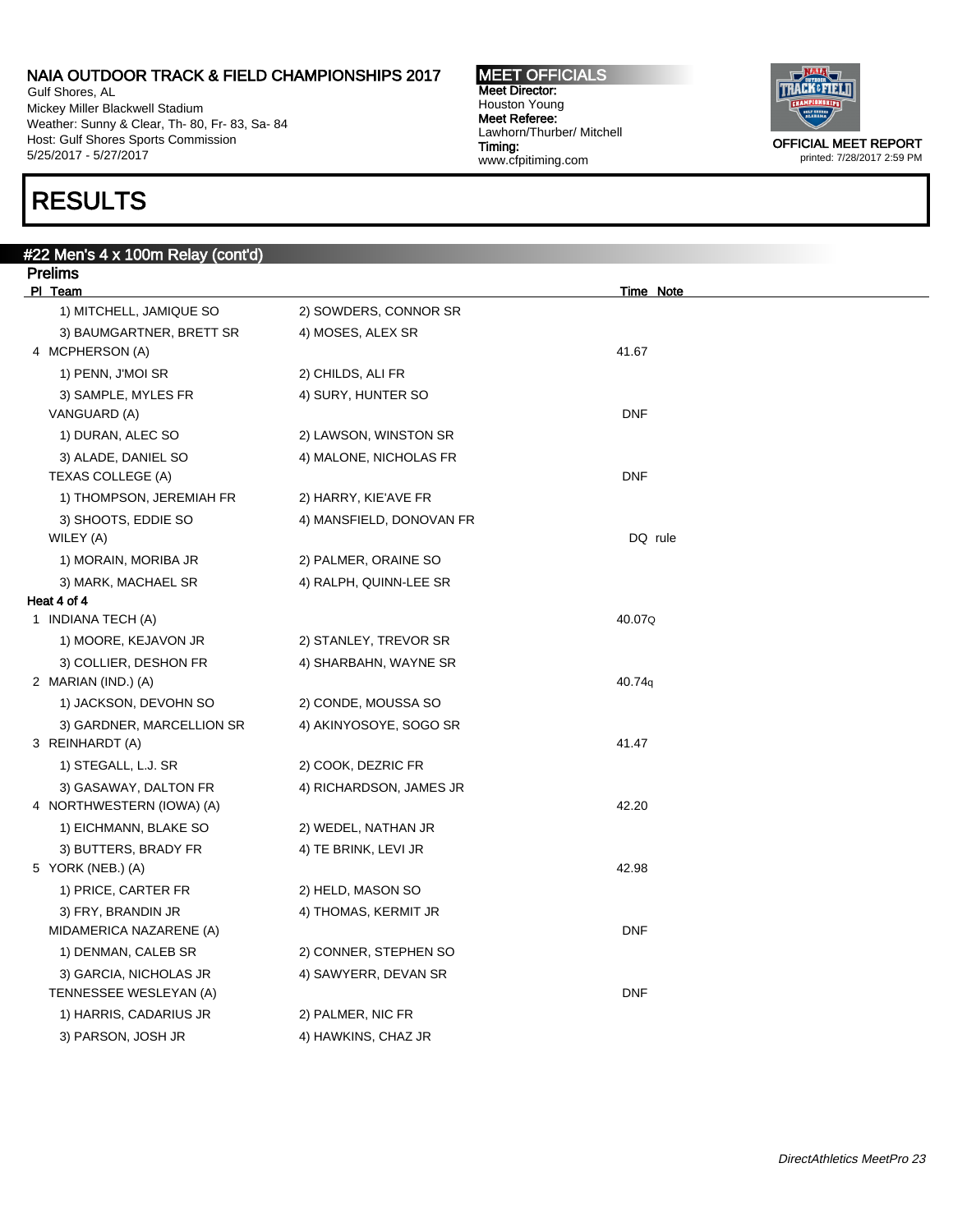Gulf Shores, AL Mickey Miller Blackwell Stadium Weather: Sunny & Clear, Th- 80, Fr- 83, Sa- 84 Host: Gulf Shores Sports Commission 5/25/2017 - 5/27/2017

## RESULTS

MEET OFFICIALS Meet Director: Houston Young Meet Referee: Lawhorn/Thurber/ Mitchell Timing: www.cfpitiming.com



|    | #24 Men's 4 x 400m Relay    |         |                                  |                          |           |                |
|----|-----------------------------|---------|----------------------------------|--------------------------|-----------|----------------|
|    | W World                     | 2:54.29 | Valmon, Watts, Reynolds, Johnson | <b>USA</b>               | 8/22/1993 | Stuttgart, GER |
| A  | American                    | 2:54.29 | Watts, Valmon, Reynolds, Johnson | USA national team        | 8/22/1993 | Stuttgart, GER |
| N. | NAIA Championship           | 3:05.40 | eSloan, Sanders, Dixon, White    | Mississippi Valley State | 1981      | Houston, TX    |
| C. | College Outdoor             | 2:59.59 | Dardar, Willie, Brazell, Carter  | L.S.U.                   | 6/11/2005 | Sacramento, CA |
|    | 6:25 PM (Day 3):            |         |                                  |                          |           |                |
|    | <b>Finals</b>               |         |                                  |                          |           |                |
|    | PI Team                     |         |                                  |                          | Time Note | Pts            |
|    | 1 SOUTHERN-NO (A)           |         |                                  |                          | 3:11.80   | 10             |
|    | 1) RICHARDS, DANIELLE JR    |         | 2) CAMPBELL, ACDANE FR           |                          |           |                |
|    | 3) SAUNDERS, ALEX SR        |         | 4) THOMPSON, JAHNOY SO           |                          |           |                |
|    | 2 WAYLAND BAPTIST (A)       |         |                                  |                          | 3:12.44   | 8              |
|    | 1) HANDSBOROUGH, KABRODERAN |         | 2) HINDS, TRE SO                 |                          |           |                |
|    | 3) SOUTIEN, JEAN SO         |         | 4) SKHOSANA, SONWABISO SO        |                          |           |                |
|    | 3 MIDAMERICA NAZARENE (A)   |         |                                  |                          | 3:13.71   | 6              |
|    | 1) ZITTERKOPF, ISAAC SO     |         | 2) SAWYERR, DEVAN SR             |                          |           |                |
|    | 3) ROBINSON, GEORGE SR      |         | 4) HASKIN, JOSHUA FR             |                          |           |                |
|    | 4 BETHEL (IND.) (A)         |         |                                  |                          | 3:15.97   | 5              |
|    | 1) BAUMGARTNER, BRETT SR    |         | 2) SOWDERS, CONNOR SR            |                          |           |                |
|    | 3) MOSES, ALEX SR           |         | 4) SPERRY, TRAVIS FR             |                          |           |                |
|    | 5 OLIVET NAZARENE (A)       |         |                                  |                          | 3:17.35   | 4              |
|    | 1) WILLIAMS, BRADY SO       |         | 2) BEST, ALVIN SR                |                          |           |                |
|    | 3) WOODARD, JACOB FR        |         | 4) LINTON, STEVEN FR             |                          |           |                |
|    | 6 CARROLL (A)               |         |                                  |                          | 3:17.58   | 3              |
|    | 1) PENDERGAST, DANIEL SO    |         | 2) DUNLEY, JACK JR               |                          |           |                |
|    | 3) HELM, STEVEN FR          |         | 4) NICKOL, KYLE SO               |                          |           |                |
|    | 7 SOUTHERN OREGON (A)       |         |                                  |                          | 3:24.37   | 2              |
|    | 1) EAST, MATT SR            |         | 2) FANELLI, GARY SR              |                          |           |                |
|    | 3) BREMNER, CAMERON JR      |         | 4) QUARTEY, CEDRIC SR            |                          |           |                |
|    | WILEY (A)                   |         |                                  |                          | DQ        |                |
|    | 1) HAMILTON, RAJAY JR       |         | 2) MORAIN, MORIBA JR             |                          |           |                |
|    | 3) EDGAR, MARBEQ JR         |         | 4) SHEARMAN, KIMORIE FR          |                          |           |                |
|    |                             |         |                                  |                          |           |                |

#### 8:15 PM (Day 2):

Prelims Pl Team Time Note H(Pl) 1 WILEY (A) 3:10.78Q 2(1) 1) HAMILTON, RAJAY JR 2) RALPH, QUINN-LEE SR 3) PARKS, SHEVAN FR 4) SHEARMAN, KIMORIE FR 2 WAYLAND BAPTIST (A) 3:11.97Q 1(1) 1) TURNER, DEMETRIUS FR 2) SOUTIEN, JEAN SO 3) GONZALEZ, JOEY JR 4) SKHOSANA, SONWABISO SO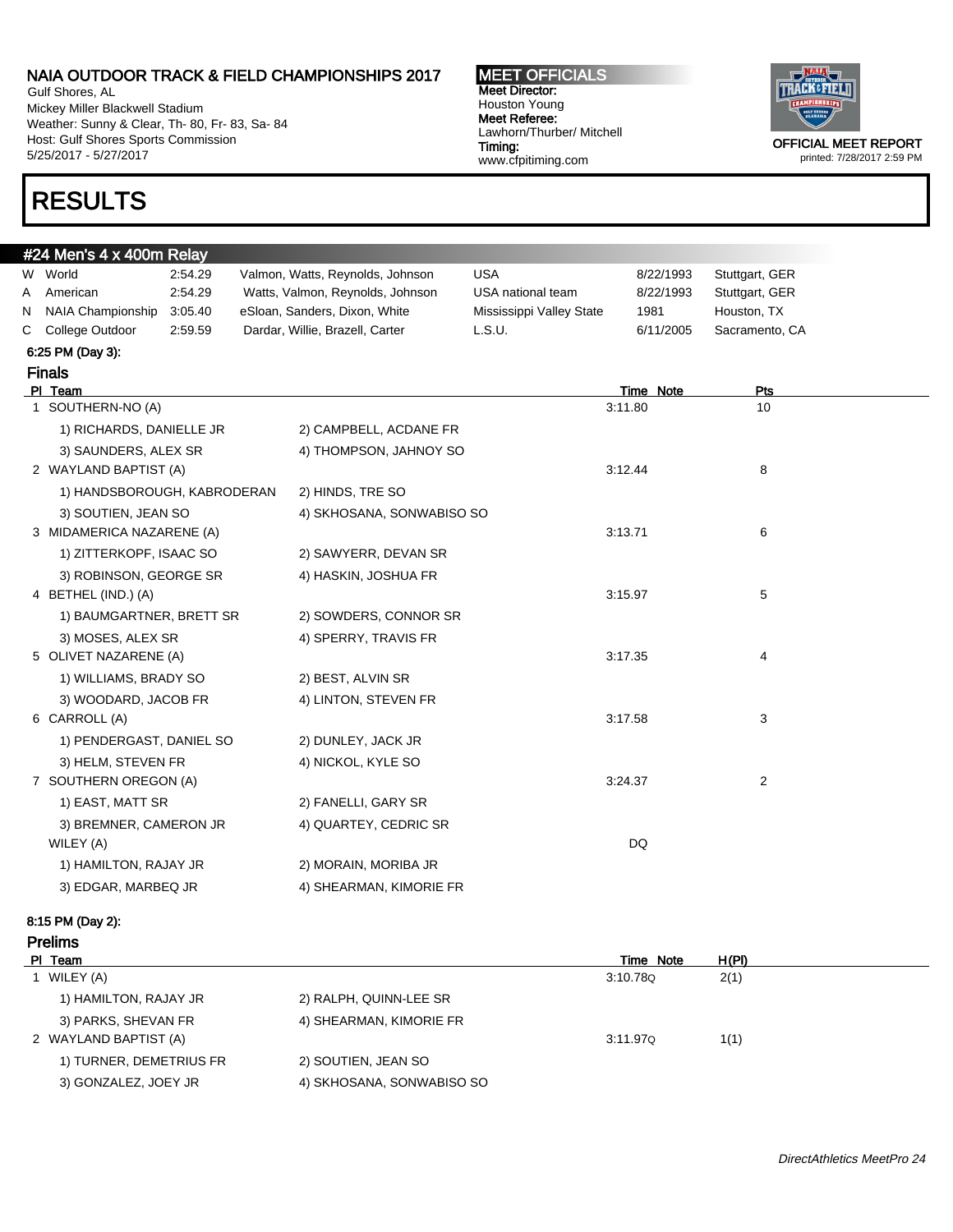Gulf Shores, AL Mickey Miller Blackwell Stadium Weather: Sunny & Clear, Th- 80, Fr- 83, Sa- 84 Host: Gulf Shores Sports Commission 5/25/2017 - 5/27/2017

# RESULTS

### #24 Men's 4 x 400m Relay (cont'd)

8:15 PM (Day 2): Prelims

| PI Team                                 |                          | Time Note | H(PI) |
|-----------------------------------------|--------------------------|-----------|-------|
| 3 SOUTHERN-NO (A)                       |                          | 3:12.02Q  | 2(2)  |
| 1) RICHARDS, DANIELLE JR                | 2) CAMPBELL, ACDANE FR   |           |       |
| 3) SAUNDERS, ALEX SR                    | 4) THOMPSON, JAHNOY SO   |           |       |
| 4 BETHEL (IND.) (A)                     |                          | 3:12.72q  | 2(3)  |
| 1) BAUMGARTNER, BRETT SR                | 2) SOWDERS, CONNOR SR    |           |       |
| 3) MOSES, ALEX SR                       | 4) SPERRY, TRAVIS FR     |           |       |
| 5 MIDAMERICA NAZARENE (A)               |                          | 3:13.57q  | 2(4)  |
| 1) ZITTERKOPF, ISAAC SO                 | 2) SAWYERR, DEVAN SR     |           |       |
| 3) ROBINSON, GEORGE SR                  | 4) HASKIN, JOSHUA FR     |           |       |
| 6 OLIVET NAZARENE (A)                   |                          | 3:14.67q  | 2(5)  |
| 1) WILLIAMS, BRADY SO                   | 2) BEST, ALVIN SR        |           |       |
| 3) WOODARD, JACOB FR                    | 4) LINTON, STEVEN FR     |           |       |
| 7 SOUTHERN OREGON (A)                   |                          | 3:14.70q  | 2(6)  |
| 1) EAST, MATT SR                        | 2) FANELLI, GARY SR      |           |       |
| 3) BREMNER, CAMERON JR                  | 4) QUARTEY, CEDRIC SR    |           |       |
| 8 CARROLL (A)                           |                          | 3:15.69Q  | 1(2)  |
| 1) PENDERGAST, DANIEL SO                | 2) DUNLEY, JACK JR       |           |       |
| 3) HELM, STEVEN FR                      | 4) NICKOL, KYLE SO       |           |       |
| 9 HUSTON-TILLOTSON (A)                  |                          | 3:15.94   | 1(3)  |
| 1) HARGROVE, WAYNE SR                   | 2) RICHMOND, OQUASMON SR |           |       |
| 3) LANGLEY, DARIUS JR                   | 4) DIXON, RYAN SO        | 3:16.42   |       |
| 10 CONCORDIA (NEB.) (A)                 |                          |           | 1(4)  |
| 1) WIECHMAN, LUCAS SR                   | 2) RODGERS, JAKE FR      |           |       |
| 3) MATTERS, NATHAN SO<br>11 DILLARD (A) | 4) MULLER, CJ SR         | 3:18.78   | 2(7)  |
| 1) GORDON, LORENZO JR                   | 2) ARNOLD, TORREN JR     |           |       |
| 3) BARROW, TYRONE FR                    | 4) CRAIG, HAMPTON SO     |           |       |
| 12 KEISER UNIVERSITY (A)                |                          | 3:19.43   | 2(8)  |
| 1) NELSON, TREVOR FR                    | 2) SEMIL, JUNIOR FR      |           |       |
| 3) THERMIDOR, EDENS JR                  | 4) RODEGHIER, AUSTIN FR  |           |       |
| 13 JARVIS CHRISTIAN (A)                 |                          | 3:22.57   | 1(5)  |
| 1) WOODARD, FABIAN JR                   | 2) ALLEN, DONTAYEOUS SR  |           |       |
| 3) GARNER, TIM FR                       | 4) MONROE, THOMAS FR     |           |       |
| MARIAN (IND.) (A)                       |                          | DQ        | 1     |
| 1) SNEIDERWINE, ZACH SR                 | 2) MURRAY, AARON SO      |           |       |
| 3) VINSON, MYCHAL FR                    | 4) CONDE, MOUSSA SO      |           |       |
| ST. AMBROSE (A)                         |                          | DQ        | 1     |
| 1) REEMTSMA, JACK SO                    | 2) FERRIS, MATT SR       |           |       |
| 3) WATKINS, MAJOR JR                    | 4) OHIOZE, MICHAEL SR    |           |       |

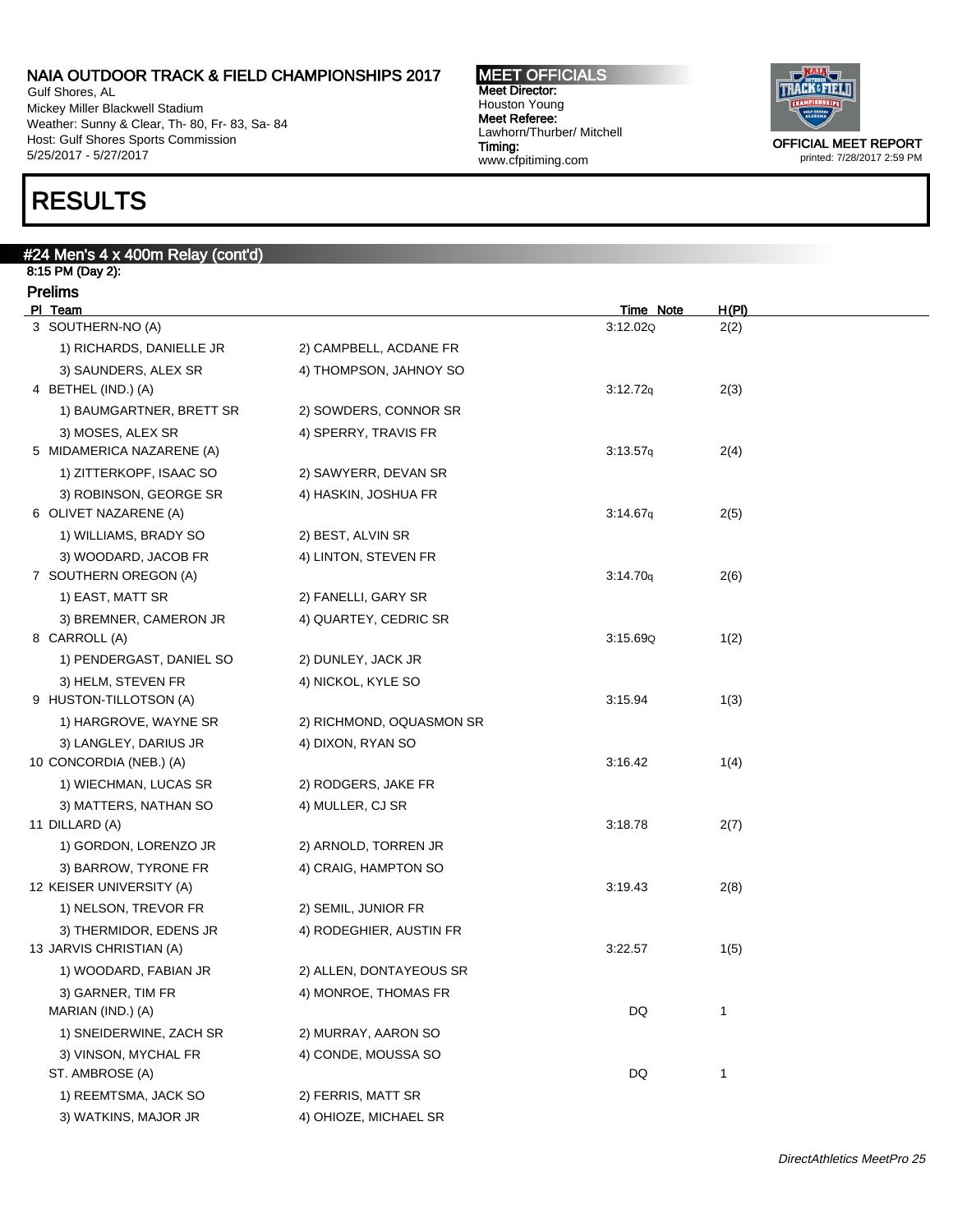Gulf Shores, AL Mickey Miller Blackwell Stadium Weather: Sunny & Clear, Th- 80, Fr- 83, Sa- 84 Host: Gulf Shores Sports Commission 5/25/2017 - 5/27/2017

#### MEET OFFICIALS Meet Director: Houston Young Meet Referee: Lawhorn/Thurber/ Mitchell Timing: www.cfpitiming.com



RESULTS

| #24 Men's 4 x 400m Relay (cont'd)<br>8:15 PM (Day 2): |                           |                    |
|-------------------------------------------------------|---------------------------|--------------------|
| <b>Prelims</b>                                        |                           |                    |
| PI Team                                               |                           | Time Note<br>H(PI) |
| INDIANA TECH (A)                                      |                           | DQ<br>1            |
| 1) WILLIAMS, XAVIER SO                                | 2) HESTER, JOHN SR        |                    |
| 3) MUHAMMAD, QADIR SO                                 | 4) SPRINGER, GAIRY SO     |                    |
| <b>HEAT RESULTS</b>                                   |                           |                    |
| <b>Prelims</b>                                        |                           |                    |
| PI Team                                               |                           | Time Note          |
| Heat 1 of 2                                           |                           |                    |
| 1 WAYLAND BAPTIST (A)                                 |                           | 3:11.97Q           |
| 1) TURNER, DEMETRIUS FR                               | 2) SOUTIEN, JEAN SO       |                    |
| 3) GONZALEZ, JOEY JR                                  | 4) SKHOSANA, SONWABISO SO |                    |
| 2 CARROLL (A)                                         |                           | 3:15.69Q           |
| 1) PENDERGAST, DANIEL SO                              | 2) DUNLEY, JACK JR        |                    |
| 3) HELM, STEVEN FR                                    | 4) NICKOL, KYLE SO        |                    |
| 3 HUSTON-TILLOTSON (A)                                |                           | 3:15.94            |
| 1) HARGROVE, WAYNE SR                                 | 2) RICHMOND, OQUASMON SR  |                    |
| 3) LANGLEY, DARIUS JR                                 | 4) DIXON, RYAN SO         |                    |
| 4 CONCORDIA (NEB.) (A)                                |                           | 3:16.42            |
| 1) WIECHMAN, LUCAS SR                                 | 2) RODGERS, JAKE FR       |                    |
| 3) MATTERS, NATHAN SO                                 | 4) MULLER, CJ SR          |                    |
| 5 JARVIS CHRISTIAN (A)                                |                           | 3:22.57            |
| 1) WOODARD, FABIAN JR                                 | 2) ALLEN, DONTAYEOUS SR   |                    |
| 3) GARNER, TIM FR                                     | 4) MONROE, THOMAS FR      |                    |
| MARIAN (IND.) (A)                                     |                           | DQ                 |
| 1) SNEIDERWINE, ZACH SR                               | 2) MURRAY, AARON SO       |                    |
| 3) VINSON, MYCHAL FR                                  | 4) CONDE, MOUSSA SO       |                    |
| ST. AMBROSE (A)                                       |                           | DQ                 |
| 1) REEMTSMA, JACK SO                                  | 2) FERRIS, MATT SR        |                    |
| 3) WATKINS, MAJOR JR                                  | 4) OHIOZE, MICHAEL SR     |                    |
| <b>INDIANA TECH (A)</b>                               |                           | DQ                 |
| 1) WILLIAMS, XAVIER SO                                | 2) HESTER, JOHN SR        |                    |
| 3) MUHAMMAD, QADIR SO                                 | 4) SPRINGER, GAIRY SO     |                    |
| Heat 2 of 2                                           |                           |                    |
| 1 WILEY (A)                                           |                           | 3:10.78Q           |
| 1) HAMILTON, RAJAY JR                                 | 2) RALPH, QUINN-LEE SR    |                    |
| 3) PARKS, SHEVAN FR                                   | 4) SHEARMAN, KIMORIE FR   |                    |
| 2 SOUTHERN-NO (A)                                     |                           | 3:12.02Q           |
| 1) RICHARDS, DANIELLE JR                              | 2) CAMPBELL, ACDANE FR    |                    |
| 3) SAUNDERS, ALEX SR                                  | 4) THOMPSON, JAHNOY SO    |                    |
| 3 BETHEL (IND.) (A)                                   |                           | 3:12.72            |
|                                                       |                           | q                  |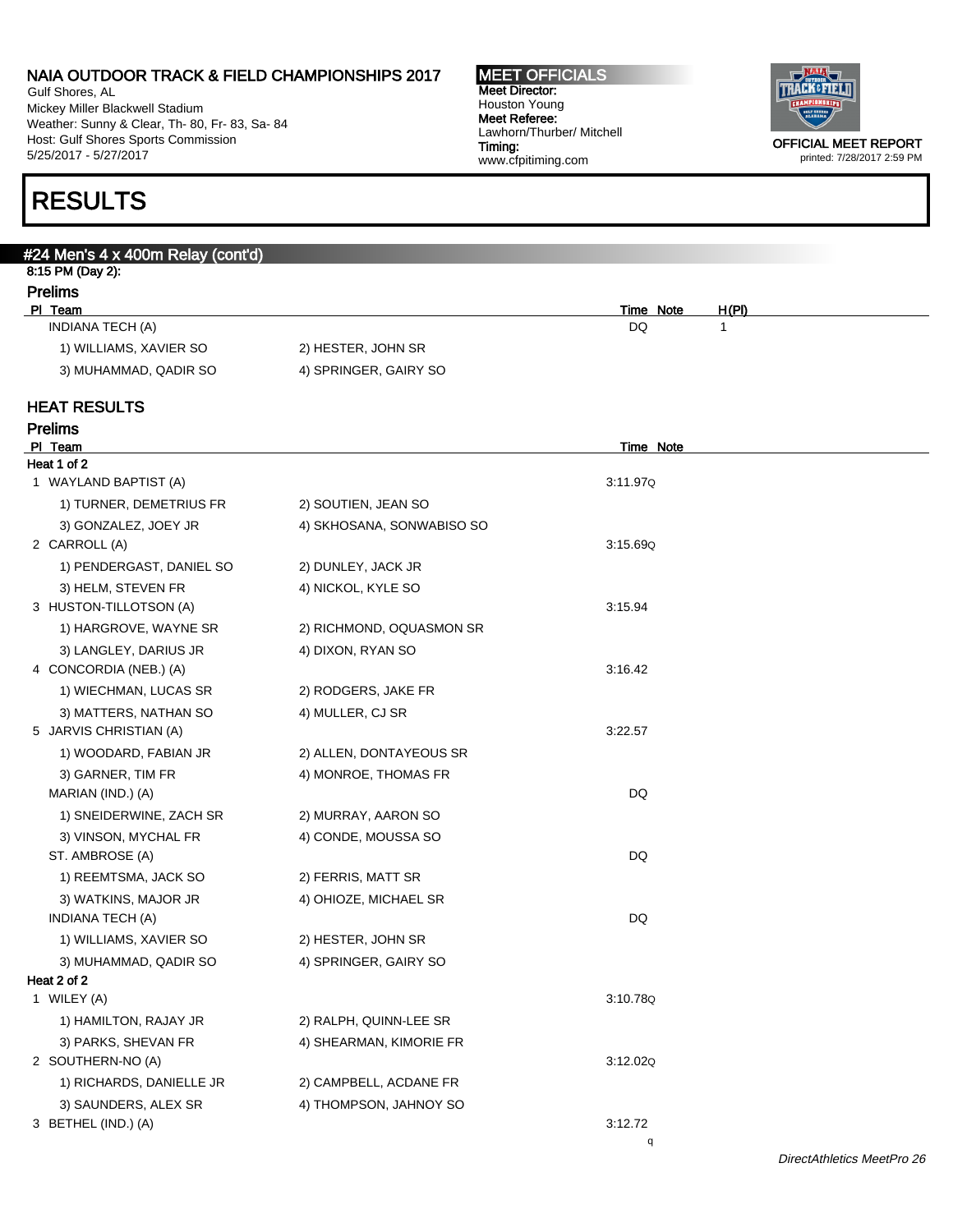Gulf Shores, AL Mickey Miller Blackwell Stadium Weather: Sunny & Clear, Th- 80, Fr- 83, Sa- 84 Host: Gulf Shores Sports Commission 5/25/2017 - 5/27/2017

## RESULTS

| #24 Men's 4 x 400m Relay (cont'd)             |                                 |                   |                             |                  |
|-----------------------------------------------|---------------------------------|-------------------|-----------------------------|------------------|
| <b>Prelims</b>                                |                                 |                   |                             |                  |
| PI Team                                       |                                 |                   | Time Note                   |                  |
| 1) BAUMGARTNER, BRETT SR                      | 2) SOWDERS, CONNOR SR           |                   |                             |                  |
| 3) MOSES, ALEX SR                             | 4) SPERRY, TRAVIS FR            |                   |                             |                  |
| 5 OLIVET NAZARENE (A)                         |                                 |                   | 3:14.67q                    |                  |
| 1) WILLIAMS, BRADY SO                         | 2) BEST, ALVIN SR               |                   |                             |                  |
| 3) WOODARD, JACOB FR<br>6 SOUTHERN OREGON (A) | 4) LINTON, STEVEN FR            |                   | 3:14.70q                    |                  |
| 1) EAST, MATT SR                              | 2) FANELLI, GARY SR             |                   |                             |                  |
| 3) BREMNER, CAMERON JR                        | 4) QUARTEY, CEDRIC SR           |                   |                             |                  |
| 7 DILLARD (A)                                 |                                 |                   | 3:18.78                     |                  |
| 1) GORDON, LORENZO JR                         | 2) ARNOLD, TORREN JR            |                   |                             |                  |
| 3) BARROW, TYRONE FR                          | 4) CRAIG, HAMPTON SO            |                   |                             |                  |
| 8 KEISER UNIVERSITY (A)                       |                                 |                   | 3:19.43                     |                  |
| 1) NELSON, TREVOR FR                          | 2) SEMIL, JUNIOR FR             |                   |                             |                  |
| 3) THERMIDOR, EDENS JR                        | 4) RODEGHIER, AUSTIN FR         |                   |                             |                  |
| #44 Men's 4 x 800m Relay                      |                                 |                   |                             |                  |
| 7:02.43<br>W World                            | Mutua, Yiampoy, Kombich, Bungei | KEN               | 8/25/2006                   | Brussels, BEL    |
| N NAIA Championship<br>7:26.13                | Reid, Franz, Lindsey, Shaw      | Azusa Pacific, CA | 2004                        | Louisville, KY   |
| C College Outdoor<br>7:08.96                  | Richardson, Davis, Scott, Stahr | Arizona State     | 4/7/1984                    | Tempe, AZ        |
| 5:50 PM (Day 2):                              |                                 |                   |                             |                  |
| <b>Finals</b>                                 |                                 |                   |                             |                  |
| PI Team<br>1 BRITISH COLUMBIA (A)             |                                 |                   | <b>Time Note</b><br>7:33.45 | <b>Pts</b><br>10 |
| 1) TRUMMER, MAX JR                            | 2) TAYLOR, CHRISTOPHER SR       |                   |                             |                  |
| 3) KRAMER, RHYS FR                            | 4) JARRON, LUKAS SR             |                   |                             |                  |
| 2 INDIANA TECH (A)                            |                                 |                   | 7:34.08                     | 8                |
| 1) BECKHAM, DEVONTA SO                        | 2) MARROW, DEVON SR             |                   |                             |                  |
| 3) ADAIR, MATT SR                             | 4) RUNYAN, LUKE JR              |                   |                             |                  |
| 3 SIENA HEIGHTS (A)                           |                                 |                   | 7:34.87                     | 6                |
| 1) DUGGAN, JAREB FR                           | 2) MUESSIG, DOMINIC SR          |                   |                             |                  |
| 3) VERMILYE, ANTHONY SR                       | 4) RODDEN, BRENT SO             |                   |                             |                  |
| 4 COLUMBIA (MO.) (A)                          |                                 |                   | 7:36.16                     | 5                |
| 1) SCHENCK, SETH JR                           | 2) LINE, TRAVIS FR              |                   |                             |                  |
| 3) LAWSON, TYLER SO                           | 4) HOLMAN, MALIK FR             |                   |                             |                  |
| 5 INDIANA WESLEYAN (A)                        |                                 |                   | 7:38.68                     | 4                |
| 1) STRATTON, NOAH JR                          | 2) ELLENS, CHAD SO              |                   |                             |                  |
| 3) NEIDECK, JOSHUA JR                         |                                 |                   |                             |                  |
|                                               | 4) OLSON, MICHAEL JR            |                   |                             |                  |
| 6 DORDT (A)                                   |                                 |                   | 7:41.65                     | 3                |
| 1) DRAKE, CALEB SR                            | 2) ECKELS, JOSIAH SR            |                   |                             |                  |



MEET OFFICIALS Meet Director: Houston Young Meet Referee:

Lawhorn/Thurber/ Mitchell

www.cfpitiming.com

Timing:

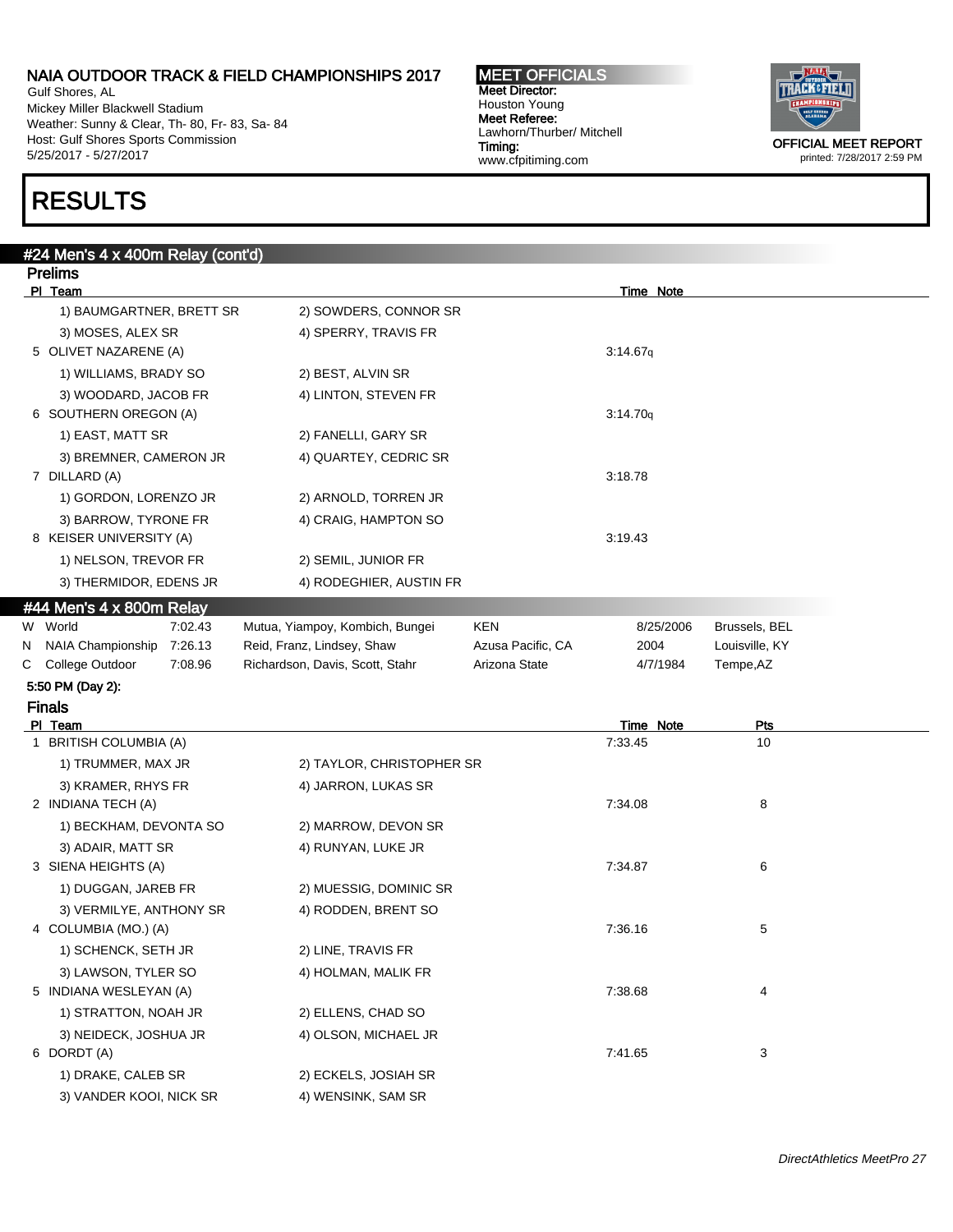Gulf Shores, AL Mickey Miller Blackwell Stadium Weather: Sunny & Clear, Th- 80, Fr- 83, Sa- 84 Host: Gulf Shores Sports Commission 5/25/2017 - 5/27/2017

#### MEET OFFICIALS Meet Director: Houston Young Meet Referee: Lawhorn/Thurber/ Mitchell Timing: www.cfpitiming.com



#### printed: 7/28/2017 2:59 PM

### RESULTS

### #44 Men's 4 x 800m Relay (cont'd) 5:50 PM (Day 2): Finals<br><u>PI Team</u> Pl Team Time Note Pts 7 LINDENWOOD-BELLEVILLE (A) 7:44.41 2 1) BEAL, JOSH SR 2) ALCORN, EVAN JR 3) MUNOZ-LECHUGA, FABIAN JR 4) BLANCO, VICENTE JR 8 MORNINGSIDE (A) 27:47.16 1 1) HISER, KYLE SR 2) DEVRIES, ALEC JR 3) SCHILTZ, DREW SR 4) GREEN, JACOB JR 6:15 PM (Day 1):

### Prelims

| PI Team                     |                        | Time Note | H(PI) |
|-----------------------------|------------------------|-----------|-------|
| 1 SIENA HEIGHTS (A)         |                        | 7:34.04Q  | 2(1)  |
| 1) DUGGAN, JAREB FR         | 2) MUESSIG, DOMINIC SR |           |       |
| 3) VERMILYE, ANTHONY SR     | 4) RODDEN, BRENT SO    |           |       |
| 2 BRITISH COLUMBIA (A)      |                        | 7:34.84Q  | 1(1)  |
| 1) POLLARD, ERIC JR         | 2) TRUMMER, MAX JR     |           |       |
| 3) KRAMER, RHYS FR          | 4) JARRON, LUKAS SR    |           |       |
| 3 INDIANA TECH (A)          |                        | 7:35.80q  | 1(2)  |
| 1) ADAIR, MATT SR           | 2) BECKHAM, DEVONTA SO |           |       |
| 3) MARROW, DEVON SR         | 4) RUNYAN, LUKE JR     |           |       |
| 4 COLUMBIA (MO.) (A)        |                        | 7:36.24Q  | 3(1)  |
| 1) SCHENCK, SETH JR         | 2) LAWSON, TYLER SO    |           |       |
| 3) LINE, TRAVIS FR          | 4) HOLMAN, MALIK FR    |           |       |
| 5 LINDENWOOD-BELLEVILLE (A) |                        | 7:36.47q  | 3(2)  |
| 1) BEAL, JOSH SR            | 2) ALCORN, EVAN JR     |           |       |
| 3) MUNOZ-LECHUGA, FABIAN JR | 4) BLANCO, VICENTE JR  |           |       |
| 6 MORNINGSIDE (A)           |                        | 7:37.00q  | 3(3)  |
| 1) HISER, KYLE SR           | 2) DEVRIES, ALEC JR    |           |       |
| 3) SCHILTZ, DREW SR         | 4) GREEN, JACOB JR     |           |       |
| 7 DORDT (A)                 |                        | 7:37.17Q  | 4(1)  |
| 1) DRAKE, CALEB SR          | 2) ECKELS, JOSIAH SR   |           |       |
| 3) VANDER KOOI, NICK SR     | 4) WENSINK, SAM SR     |           |       |
| 8 INDIANA WESLEYAN (A)      |                        | 7:37.46q  | 4(2)  |
| 1) STRATTON, NOAH JR        | 2) ELLENS, CHAD SO     |           |       |
| 3) NEIDECK, JOSHUA JR       | 4) OLSON, MICHAEL JR   |           |       |
| 9 EASTERN OREGON (A)        |                        | 7:37.63   | 1(3)  |
| 1) NAVARRO, ALEX SO         | 2) INWARDS, LANE SO    |           |       |
| 3) MORRELL III, THOMAS FR   | 4) ZIMMERLY, DUSTIN FR |           |       |
| 10 WAYLAND BAPTIST (A)      |                        | 7:39.32   | 4(3)  |
| 1) GONZALEZ, JOEY JR        | 2) GONZALES, BRIAN FR  |           |       |
| 3) BERHE, ADAM JR           | 4) HINDS, TRE SO       |           |       |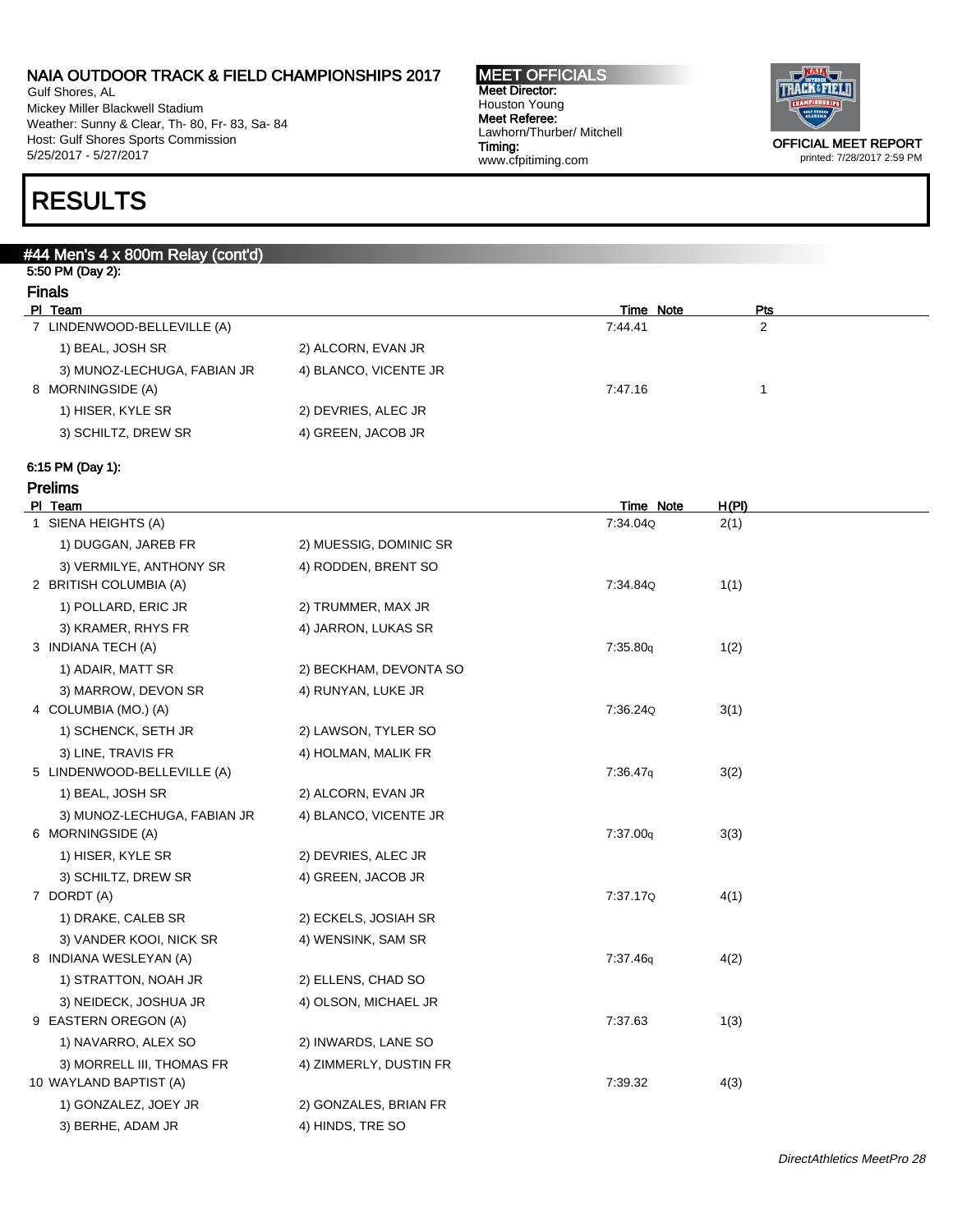Gulf Shores, AL Mickey Miller Blackwell Stadium Weather: Sunny & Clear, Th- 80, Fr- 83, Sa- 84 Host: Gulf Shores Sports Commission 5/25/2017 - 5/27/2017

## RESULTS

#### #44 Men's 4 x 800m Relay (cont'd)

6:15 PM (Day 1): Prelims

| <u>Fiellins</u><br>PI Team           |                               | Time Note | H(PI) |
|--------------------------------------|-------------------------------|-----------|-------|
| 11 GRACE (A)                         |                               | 7:39.35   | 4(4)  |
| 1) REED, HUNTER SR                   | 2) HOUVENER, TYLER JR         |           |       |
| 3) LANE, NATHAN JR                   | 4) HALL, SAM SO               |           |       |
| 12 ST. FRANCIS (ILL.) (A)            |                               | 7:39.85   | 2(2)  |
| 1) LIMA, ALEX SO                     | 2) SANCHEZ, AARON JR          |           |       |
| 3) PRINCIPATO, JOHN JR               | 4) SANTILLO, JOEY SR          |           |       |
| 13 NORTHWESTERN (IOWA) (A)           |                               | 7:40.27   | 4(5)  |
| 1) GOETSCH, TANNER JR                | 2) EPP, HANS JR               |           |       |
| 3) ROSE, TIM JR                      | 4) HOLLINGER, PETER SO        |           |       |
| 14 AQUINAS (A)                       |                               | 7:42.08   | 1(4)  |
| 1) LAFAVE, ARIK FR                   | 2) BUNDY, ADAM SO             |           |       |
| 3) HARDING, GRAYSON FR               | 4) CICHON, ADAM SR            |           |       |
| 15 ROCKY MOUNTAIN (A)                |                               | 7:43.15   | 2(3)  |
| 1) PETSCH, ISAAC SO                  | 2) GIOVAGNOLI, CHRISTOPHER SO |           |       |
| 3) KETCHUM, SHANE FR                 | 4) PETSCH, FRED JR            |           |       |
| 16 OLIVET NAZARENE (A)               |                               | 7:43.92   | 1(5)  |
| 1) GABRIELE, TYLER JR                | 2) MEYER, WESLEY FR           |           |       |
| 3) MONTGOMERY, MATTHEW SR            | 4) MEEHAN, MATT SO            |           |       |
| 17 CORNERSTONE (A)                   |                               | 7:44.24   | 2(4)  |
| 1) SILVEY, NATE FR                   | 2) FELDPAUSCH, ZACH JR        |           |       |
| 3) DEBOER, JOEY SO                   | 4) VROEGH, KEVIN JR           |           |       |
| 18 ST. MARY (KAN.) (A)               |                               | 7:44.58   | 1(6)  |
| 1) ADAMS, MESHACH SR                 | 2) TYLL, MICHAEL JR           |           |       |
| 3) JOHNSON, JERMIE JR                | 4) MICHAEL, TEGAN SR          | 7:45.90   |       |
| 19 DOANE (A)                         |                               |           | 3(4)  |
| 1) APPEL, COLIN JR                   | 2) FLYNN, CHANDLER SO         |           |       |
| 3) HARSIN, TANNER FR<br>20 WILEY (A) | 4) VARELA, ALAN SO            | 7:49.00   | 3(5)  |
| 1) DE LA ROSA, DARION JR             | 2) PARKS, SHEVAN FR           |           |       |
| 3) KANDIE, LABAN FR                  | 4) HAMILTON, RAJAY JR         |           |       |
| 21 LEWIS-CLARK (A)                   |                               | 7:49.81   | 3(6)  |
| 1) STYNER, JESSE JR                  | 2) DAVIS, JOEY SR             |           |       |
| 3) BARRETT, NEHEMIAH SR              | 4) SMITH, TOMISLAV SR         |           |       |
| 22 BRIAR CLIFF (A)                   |                               | 7:51.23   | 1(7)  |
| 1) HANING, JOSH FR                   | 2) THELEN, TOMMY SR           |           |       |
| 3) HEINRICHS, JOE JR                 | 4) KOLLASCH, TONY SO          |           |       |
| 23 CONCORDIA (NEB.) (A)              |                               | 7:52.04   | 2(5)  |
| 1) MCALLISTER, JOSIAH SO             | 2) TAYLOR, THOMAS SO          |           |       |
| 3) FERGUSON, SAMUEL SO               | 4) WORTMANN, PATRICK JR       |           |       |

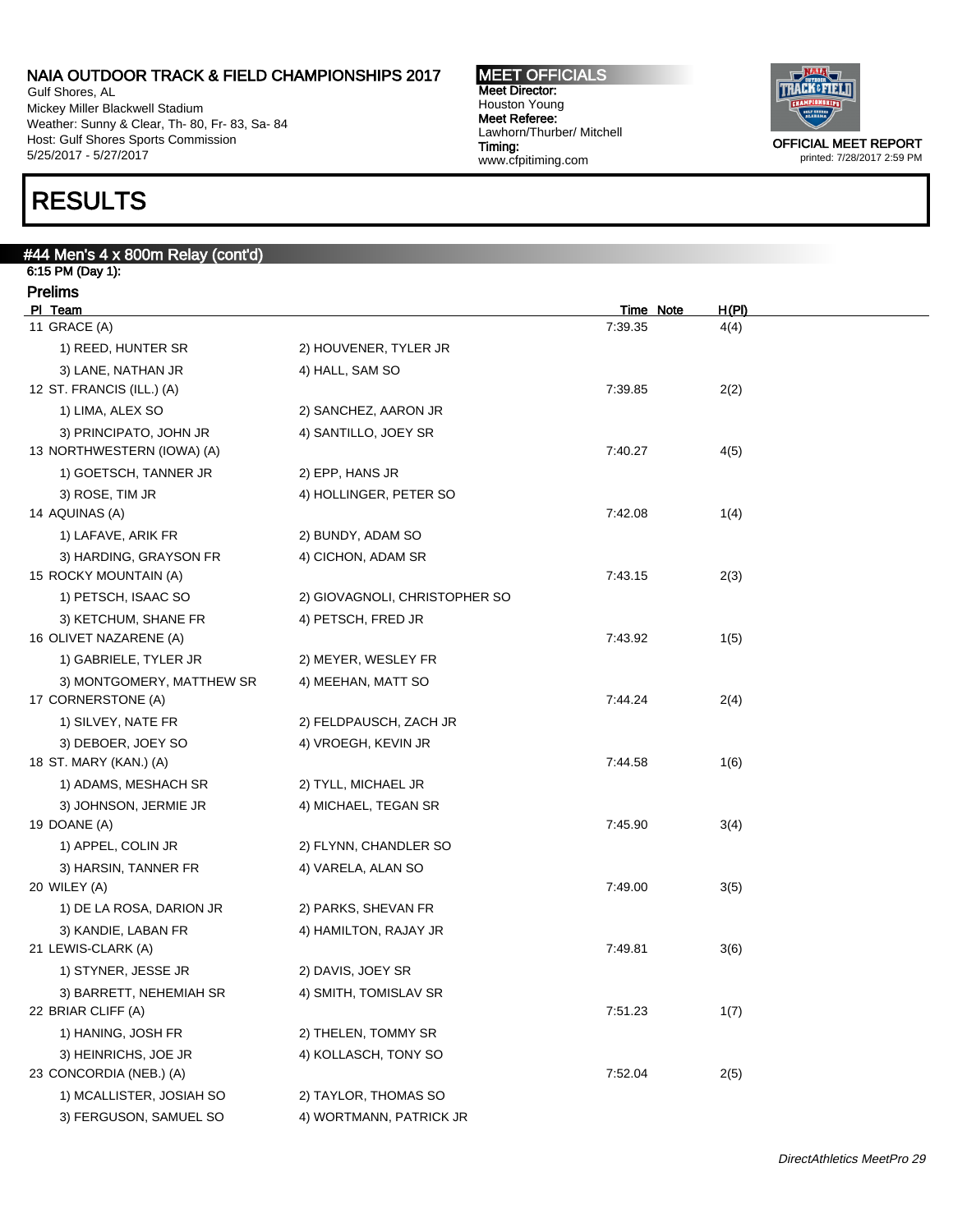Gulf Shores, AL Mickey Miller Blackwell Stadium Weather: Sunny & Clear, Th- 80, Fr- 83, Sa- 84 Host: Gulf Shores Sports Commission 5/25/2017 - 5/27/2017

# RESULTS

#### #44 Men's 4 x 800m Relay (cont'd)

6:15 PM (Day 1): Prelims

| гісшір                 |                       |            |       |
|------------------------|-----------------------|------------|-------|
| PI Team                |                       | Time Note  | H(PI) |
| 24 CARROLL (A)         |                       | 7:55.63    | 4(6)  |
| 1) HECKER, DARREN SO   | 2) HYATT, CHANCE JR   |            |       |
| 3) MULLENER, JOE FR    | 4) DUNLEY, JACK JR    |            |       |
| 25 DAKOTA STATE (A)    |                       | 8:01.86    | 2(6)  |
| 1) DERR, ALEX FR       | 2) HERMANN, COREY SO  |            |       |
| 3) HARMING, CAMERON FR | 4) TEJADA, CLAUDIO SR |            |       |
| TENNESSEE WESLEYAN (A) |                       | <b>DNF</b> | 2     |
| 1) PAYTON, DARREN JR   | 2) TUPPS, TJ FR       |            |       |
| 3) WOODRUFF, ISAIAH SO | 4) WILSON, SHELDON SR |            |       |
|                        |                       |            |       |

#### HEAT RESULTS

| <b>Prelims</b>            |                        |           |  |
|---------------------------|------------------------|-----------|--|
| PI Team                   |                        | Time Note |  |
| Heat 1 of 4               |                        |           |  |
| 1 BRITISH COLUMBIA (A)    |                        | 7:34.84Q  |  |
| 1) POLLARD, ERIC JR       | 2) TRUMMER, MAX JR     |           |  |
| 3) KRAMER, RHYS FR        | 4) JARRON, LUKAS SR    |           |  |
| 2 INDIANA TECH (A)        |                        | 7:35.80q  |  |
| 1) ADAIR, MATT SR         | 2) BECKHAM, DEVONTA SO |           |  |
| 3) MARROW, DEVON SR       | 4) RUNYAN, LUKE JR     |           |  |
| 3 EASTERN OREGON (A)      |                        | 7:37.63   |  |
| 1) NAVARRO, ALEX SO       | 2) INWARDS, LANE SO    |           |  |
| 3) MORRELL III, THOMAS FR | 4) ZIMMERLY, DUSTIN FR |           |  |
| 4 AQUINAS (A)             |                        | 7:42.08   |  |
| 1) LAFAVE, ARIK FR        | 2) BUNDY, ADAM SO      |           |  |
| 3) HARDING, GRAYSON FR    | 4) CICHON, ADAM SR     |           |  |
| 5 OLIVET NAZARENE (A)     |                        | 7:43.92   |  |
| 1) GABRIELE, TYLER JR     | 2) MEYER, WESLEY FR    |           |  |
| 3) MONTGOMERY, MATTHEW SR | 4) MEEHAN, MATT SO     |           |  |
| 6 ST. MARY (KAN.) (A)     |                        | 7:44.58   |  |
| 1) ADAMS, MESHACH SR      | 2) TYLL, MICHAEL JR    |           |  |
| 3) JOHNSON, JERMIE JR     | 4) MICHAEL, TEGAN SR   |           |  |
| 7 BRIAR CLIFF (A)         |                        | 7:51.23   |  |
| 1) HANING, JOSH FR        | 2) THELEN, TOMMY SR    |           |  |
| 3) HEINRICHS, JOE JR      | 4) KOLLASCH, TONY SO   |           |  |
| Heat 2 of 4               |                        |           |  |
| 1 SIENA HEIGHTS (A)       |                        | 7:34.04Q  |  |
| 1) DUGGAN, JAREB FR       | 2) MUESSIG, DOMINIC SR |           |  |
| 3) VERMILYE, ANTHONY SR   | 4) RODDEN, BRENT SO    |           |  |
| 2 ST. FRANCIS (ILL.) (A)  |                        | 7:39.85   |  |



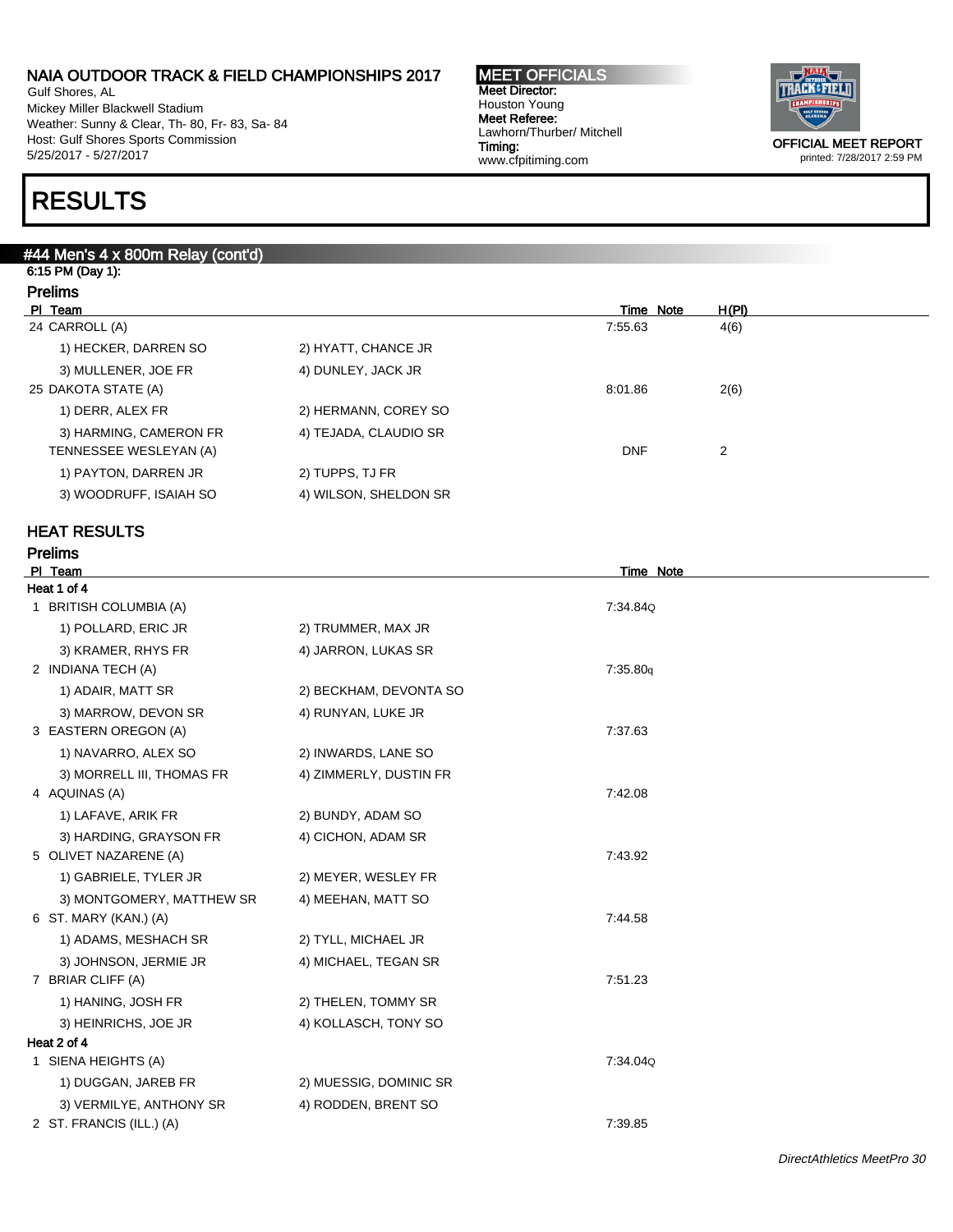Gulf Shores, AL Mickey Miller Blackwell Stadium Weather: Sunny & Clear, Th- 80, Fr- 83, Sa- 84 Host: Gulf Shores Sports Commission 5/25/2017 - 5/27/2017

#44 Men's 4 x 800m Relay (cont'd)

## RESULTS

MEET OFFICIALS Meet Director: Houston Young Meet Referee: Lawhorn/Thurber/ Mitchell Timing: www.cfpitiming.com



printed: 7/28/2017 2:59 PM

| <b>Prelims</b><br>PI Team                   |                         | Time Note  |  |
|---------------------------------------------|-------------------------|------------|--|
| 1) LIMA, ALEX SO                            | 2) SANCHEZ, AARON JR    |            |  |
|                                             |                         |            |  |
| 3) PRINCIPATO, JOHN JR<br>4 CORNERSTONE (A) | 4) SANTILLO, JOEY SR    | 7:44.24    |  |
| 1) SILVEY, NATE FR                          | 2) FELDPAUSCH, ZACH JR  |            |  |
| 3) DEBOER, JOEY SO                          | 4) VROEGH, KEVIN JR     |            |  |
| 5 CONCORDIA (NEB.) (A)                      |                         | 7:52.04    |  |
| 1) MCALLISTER, JOSIAH SO                    | 2) TAYLOR, THOMAS SO    |            |  |
| 3) FERGUSON, SAMUEL SO                      | 4) WORTMANN, PATRICK JR |            |  |
| 6 DAKOTA STATE (A)                          |                         | 8:01.86    |  |
| 1) DERR, ALEX FR                            | 2) HERMANN, COREY SO    |            |  |
| 3) HARMING, CAMERON FR                      | 4) TEJADA, CLAUDIO SR   |            |  |
| TENNESSEE WESLEYAN (A)                      |                         | <b>DNF</b> |  |
| 1) PAYTON, DARREN JR                        | 2) TUPPS, TJ FR         |            |  |
| 3) WOODRUFF, ISAIAH SO                      | 4) WILSON, SHELDON SR   |            |  |
| Heat 3 of 4                                 |                         |            |  |
| 1 COLUMBIA (MO.) (A)                        |                         | 7:36.24Q   |  |
| 1) SCHENCK, SETH JR                         | 2) LAWSON, TYLER SO     |            |  |
| 3) LINE, TRAVIS FR                          | 4) HOLMAN, MALIK FR     |            |  |
| 2 LINDENWOOD-BELLEVILLE (A)                 |                         | 7:36.47q   |  |
| 1) BEAL, JOSH SR                            | 2) ALCORN, EVAN JR      |            |  |
| 3) MUNOZ-LECHUGA, FABIAN JR                 | 4) BLANCO, VICENTE JR   |            |  |
| 3 MORNINGSIDE (A)                           |                         | 7:37.00q   |  |
| 1) HISER, KYLE SR                           | 2) DEVRIES, ALEC JR     |            |  |
| 3) SCHILTZ, DREW SR                         | 4) GREEN, JACOB JR      |            |  |
| 4 DOANE (A)                                 |                         | 7:45.90    |  |
| 1) APPEL, COLIN JR                          | 2) FLYNN, CHANDLER SO   |            |  |
| 3) HARSIN, TANNER FR                        | 4) VARELA, ALAN SO      |            |  |
| 5 WILEY (A)                                 |                         | 7:49.00    |  |
| 1) DE LA ROSA, DARION JR                    | 2) PARKS, SHEVAN FR     |            |  |
| 3) KANDIE, LABAN FR                         | 4) HAMILTON, RAJAY JR   |            |  |
| 6 LEWIS-CLARK (A)                           |                         | 7:49.81    |  |
| 1) STYNER, JESSE JR                         | 2) DAVIS, JOEY SR       |            |  |
| 3) BARRETT, NEHEMIAH SR<br>Heat 4 of 4      | 4) SMITH, TOMISLAV SR   |            |  |
| 1 DORDT (A)                                 |                         | 7:37.17Q   |  |
| 1) DRAKE, CALEB SR                          | 2) ECKELS, JOSIAH SR    |            |  |
| 3) VANDER KOOI, NICK SR                     | 4) WENSINK, SAM SR      |            |  |
| 2 INDIANA WESLEYAN (A)                      |                         | 7:37.46q   |  |
| 1) STRATTON, NOAH JR                        | 2) ELLENS, CHAD SO      |            |  |
| 3) NEIDECK, JOSHUA JR                       | 4) OLSON, MICHAEL JR    |            |  |
| 3 WAYLAND BAPTIST (A)                       |                         | 7:39.32    |  |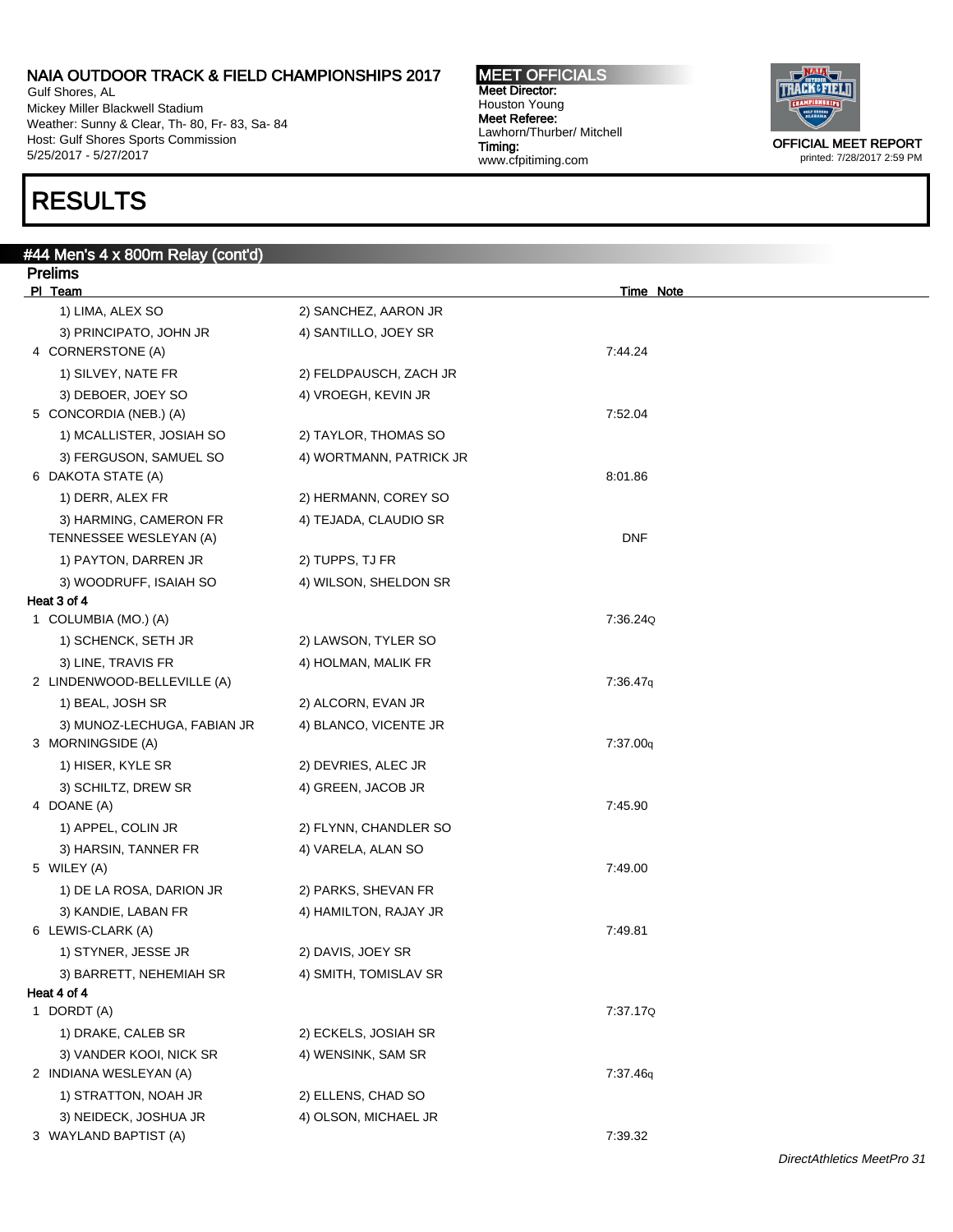Gulf Shores, AL Mickey Miller Blackwell Stadium Weather: Sunny & Clear, Th- 80, Fr- 83, Sa- 84 Host: Gulf Shores Sports Commission 5/25/2017 - 5/27/2017

## RESULTS

#### #44 Men's 4 x 800m Relay (cont'd) Prelims PI Team Time Note 1) GONZALEZ, JOEY JR 2) GONZALES, BRIAN FR 3) BERHE, ADAM JR 4) HINDS, TRE SO 5 NORTHWESTERN (IOWA) (A) 7:40.27 1) GOETSCH, TANNER JR 2) EPP, HANS JR 3) ROSE, TIM JR 4) HOLLINGER, PETER SO 6 CARROLL (A) 7:55.63 1) HECKER, DARREN SO 2) HYATT, CHANCE JR 3) MULLENER, JOE FR 4) DUNLEY, JACK JR #26 Men's High Jump W World **2.45m** Javier Sotomayor CUB CUB 7/27/1993 Salamanca, ESP A American 2.40m Charles Austin **1988** and the unattached 8/7/1991 Zurich, SWI N NAIA Championship 2.22m Mike Mason British Columbia 2006 Fresno, CA C College Outdoor 2.38m Hollis Conway S.W. Louisiana 6/3/1989 Provo, UT 4:30 PM (Day 2): Pl Name Yr Team Mark 1.98 2.03 2.06 2.09 2.12 2.15 2.18 2.23 Pts 1 KNIGHT, CORION JR FLORIDA ME 2.18m 7' 13/<sup>4</sup> O O P XO O O O XXX 10 2 MOATS, JACOB SR DORDT 2.15m 7' 01/2 P O P O XXO XO XXX 8 8 3 COTA, ANTHONY JR WESTMONT 2.09m 6' 101/<sup>4</sup> O O XXO XO XXX 6 4 HIGHTOWER, DAKARAI JR DOANE 2.06m 6' 9" P P XXO XXX 5 5 JORDAN, KEITH FR SIENA HEIG 2.06m 6' 9" O XXO XXO XXX 4 6 MCCASTLE, CORNELIUS JR WILLIAM PE 2.03m 6' 7<sup>3/</sup>4 O O P XXX 3 3 3 7 CHERY, GEORGES FR FLORIDA ME 2.03m 6' 734 O XO XXX 2 8 PALMER, NICK FR JARVIS CHRI 2.03m 6' 734 XO XO XXX 1 9 DELLA SIEGA, JOEL FR BRITISH CO 2.03m 6' 73/4 O XXO XXX 9 ZITTERKOPF, ISAAC SO MIDAMERIC 2.03m 6' 73/4 O XXO XXX 11 MCKEOWN, NATE FR AQUINAS 1.98m 6' 6" XO XXX 11 RUSSELL, BRAYDEN SO CAMPBELLS 1.98m 6' 6" XO XXX 11 BECKER, AUSTIN FR DOANE 1.98m 6' 6" XO XXX 14 VENTRY, JOE SR YORK (NEB.) 1.98m 6' 6" XXO XXX LAWSON, WINSTON SR VANGUARD NH PP XXX MUNKHOLM, JONNYTHAN JR MENLO COL NH XXX #28 Men's Pole Vault W World 6.14m Sergey Budka UKR 7/31/1994 Sestriere, ITA A American 6.04m Brad Walker Nike 6/8/2008 Eugene, OR N NAIA Championship 5.56m Billy Olson Accord Abilene Christian, TX 1982 Charleston, WV C College Outdoor 5.98m Lawrence Johnson Tennessee 5/25/1996 Knoxville, TN 1:00 PM (Day 3): Pl Name Yr Team Mark 4.70 4.75 4.80 4.85 4.90 4.95 5.00 5.05 5.10 5.15 Pts 1 WIECHMAN, LUCAS SR CONCORDIA 5.15m 16' 10<sup>3</sup>4 P P O P O P XP O XP O 10 2 BELL, CURTIS JR AQUINAS 5.10m 16' 83/<sup>4</sup> P P O P XO P O O O XXX 8 3 MCKENZIE, JUSTIN JR INDIANA TE 5.10m 16' 834 O P O P O P XO XXP O XXX 6

4 CONDE, MOUSSA SO MARIAN (IND 5.00m 16' 434 O P XXO P XO P O XXP X 5

MEET OFFICIALS Meet Director: Houston Young Meet Referee: Lawhorn/Thurber/ Mitchell Timing: www.cfpitiming.com



DirectAthletics MeetPro 32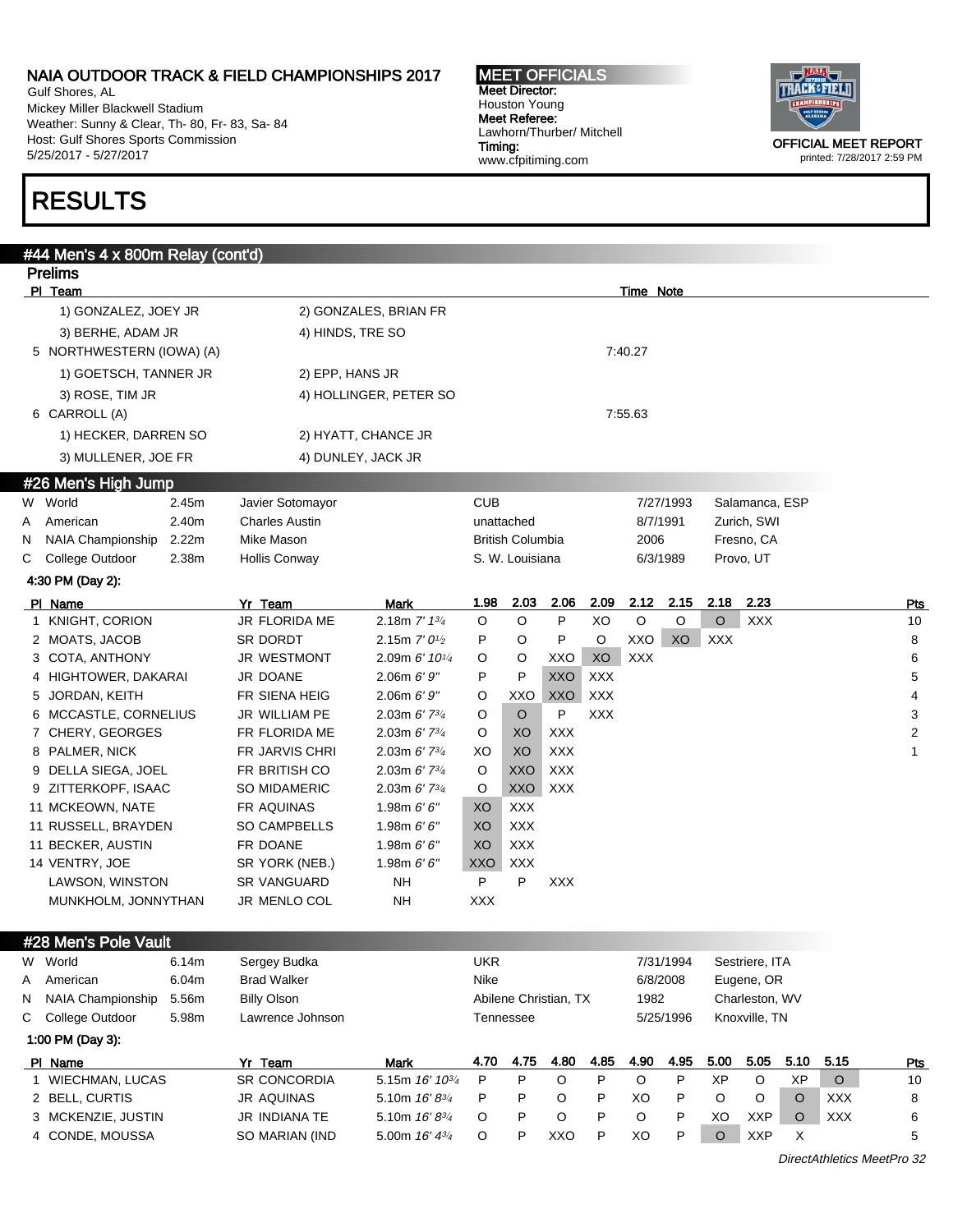Gulf Shores, AL Mickey Miller Blackwell Stadium Weather: Sunny & Clear, Th- 80, Fr- 83, Sa- 84 Host: Gulf Shores Sports Commission 5/25/2017 - 5/27/2017

## RESULTS

#### #28 Men's Pole Vault (cont'd)

| O<br><b>SO CARROLL</b><br>P<br>6 BRADY, KEATON<br>4.80m 15' 9"<br>XO<br>P<br><b>XXX</b><br>JR DOANE<br>P<br><b>XXX</b><br>XO<br>P<br>XO<br>7 KLEIN, ANDREW<br>4.80m 15' 9"<br>SO JUDSON<br>O<br><b>XXX</b><br>8 BECKER, DANIEL<br>4.75m 15'7"<br>O<br><b>XXX</b><br>9 OELKE, HOLDEN<br>SR DOANE<br>4.70m 15' 5"<br>O<br><b>XXX</b><br>9 BUSH, MATT<br><b>SR BAKER</b><br>4.70m 15' 5"<br>$\circ$<br><b>XXX</b><br>11 SUDBECK, LEVI<br>FR DOANE<br>4.70m 15' 5"<br>XO<br><b>XXX</b><br>11 BERZLEY, SCOTT<br>SO AQUINAS<br>4.70m 15' 5"<br>XO<br><b>XXX</b><br>13 MESSER, WILLIAM<br>FR RIO GRAND<br><b>XXO</b><br>4.70m 15' 5"<br>14 WILSON, CLAYTON<br>SO MARIAN (IND<br><b>XXX</b><br>4.60m 15' 1"<br>JR OREGON TE<br><b>XXX</b><br>15 GRETZ, SETH<br>4.50m 14' 9"<br><b>SR CENTRAL M</b><br><b>XXX</b><br>20 STEITZ, KIVEN<br>4.50m 14' 9"<br>4.50<br>4.60<br>Yr Team<br>PI Name<br><b>Mark</b><br>P<br>$\circ$<br>4 CONDE, MOUSSA<br>SO MARIAN (IND<br>(cont'd)<br>P<br>O<br>5 JOHNSON, DEVONTE<br>FR SIENA HEIG<br>(cont'd)<br><b>SO CARROLL</b><br>P<br>6 BRADY, KEATON<br>O<br>(cont'd)<br>8 BECKER, DANIEL<br>SO JUDSON<br>XO<br>O<br>(cont'd)<br>P<br>XO<br>9 OELKE, HOLDEN<br>SR DOANE<br>(cont'd)<br>P<br>9 BUSH, MATT<br>XO<br>SR BAKER<br>(cont'd)<br>O<br>XO<br>11 SUDBECK, LEVI<br>FR DOANE<br>(cont'd)<br>XO<br>O<br>11 BERZLEY, SCOTT<br>SO AQUINAS<br>(cont'd)<br>P<br>XO<br>13 MESSER, WILLIAM<br>FR RIO GRAND<br>(cont'd)<br>XO<br>14 WILSON, CLAYTON<br>SO MARIAN (IND<br>XXO<br>4.60m 15' 1"<br>P<br>$\circ$<br>15 GRETZ, SETH<br>JR OREGON TE<br>4.50m 14' 9"<br><b>XXX</b><br>15 REICHERT, TYRELL<br>SO CONCORDIA<br>4.50m 14' 9"<br>$\circ$<br><b>XXX</b><br>15 HIDALGO, LUCAS<br>FR EASTERN O<br>4.50m 14' 9"<br>$\circ$<br><b>XXX</b><br><b>SR CARROLL</b><br>15 HILBORN, GUNNAR<br>4.50m 14' 9"<br>$\circ$<br><b>XXX</b><br>19 BROADUS, JOSHUA<br><b>SO CENTRAL M</b><br>4.50m 14' 9"<br>XO<br>P<br>20 STEITZ, KIVEN<br><b>SR CENTRAL M</b><br>4.50m 14' 9"<br>XXO<br>P<br>FR TAYLOR<br><b>NH</b><br><b>XXX</b><br>DEHAAN, JONATHAN<br><b>XXX</b><br>FR MARIAN (IND<br><b>NH</b><br>JOHNSON, GARRETT<br>FR CENTRAL M<br><b>XXX</b><br>BESAND, PEYTON<br>NH<br><b>BROWN, ISAIAH</b><br>FR MIDLAND<br><b>NH</b><br><b>XXX</b> | 5 JOHNSON, DEVONTE | FR SIENA HEIG | 4.90m 16' 03/4 | P | O | XXO | P | XXO | P | <b>XXX</b> | 4          |
|--------------------------------------------------------------------------------------------------------------------------------------------------------------------------------------------------------------------------------------------------------------------------------------------------------------------------------------------------------------------------------------------------------------------------------------------------------------------------------------------------------------------------------------------------------------------------------------------------------------------------------------------------------------------------------------------------------------------------------------------------------------------------------------------------------------------------------------------------------------------------------------------------------------------------------------------------------------------------------------------------------------------------------------------------------------------------------------------------------------------------------------------------------------------------------------------------------------------------------------------------------------------------------------------------------------------------------------------------------------------------------------------------------------------------------------------------------------------------------------------------------------------------------------------------------------------------------------------------------------------------------------------------------------------------------------------------------------------------------------------------------------------------------------------------------------------------------------------------------------------------------------------------------------------------------------------------------------------------------------------------------------------------------------------------------------------------------------------------------------------------------------------------------------------------------------------------------------------------------------------------------|--------------------|---------------|----------------|---|---|-----|---|-----|---|------------|------------|
|                                                                                                                                                                                                                                                                                                                                                                                                                                                                                                                                                                                                                                                                                                                                                                                                                                                                                                                                                                                                                                                                                                                                                                                                                                                                                                                                                                                                                                                                                                                                                                                                                                                                                                                                                                                                                                                                                                                                                                                                                                                                                                                                                                                                                                                        |                    |               |                |   |   |     |   |     |   |            | 3          |
|                                                                                                                                                                                                                                                                                                                                                                                                                                                                                                                                                                                                                                                                                                                                                                                                                                                                                                                                                                                                                                                                                                                                                                                                                                                                                                                                                                                                                                                                                                                                                                                                                                                                                                                                                                                                                                                                                                                                                                                                                                                                                                                                                                                                                                                        |                    |               |                |   |   |     |   |     |   |            | 2          |
|                                                                                                                                                                                                                                                                                                                                                                                                                                                                                                                                                                                                                                                                                                                                                                                                                                                                                                                                                                                                                                                                                                                                                                                                                                                                                                                                                                                                                                                                                                                                                                                                                                                                                                                                                                                                                                                                                                                                                                                                                                                                                                                                                                                                                                                        |                    |               |                |   |   |     |   |     |   |            | 1          |
|                                                                                                                                                                                                                                                                                                                                                                                                                                                                                                                                                                                                                                                                                                                                                                                                                                                                                                                                                                                                                                                                                                                                                                                                                                                                                                                                                                                                                                                                                                                                                                                                                                                                                                                                                                                                                                                                                                                                                                                                                                                                                                                                                                                                                                                        |                    |               |                |   |   |     |   |     |   |            |            |
|                                                                                                                                                                                                                                                                                                                                                                                                                                                                                                                                                                                                                                                                                                                                                                                                                                                                                                                                                                                                                                                                                                                                                                                                                                                                                                                                                                                                                                                                                                                                                                                                                                                                                                                                                                                                                                                                                                                                                                                                                                                                                                                                                                                                                                                        |                    |               |                |   |   |     |   |     |   |            |            |
|                                                                                                                                                                                                                                                                                                                                                                                                                                                                                                                                                                                                                                                                                                                                                                                                                                                                                                                                                                                                                                                                                                                                                                                                                                                                                                                                                                                                                                                                                                                                                                                                                                                                                                                                                                                                                                                                                                                                                                                                                                                                                                                                                                                                                                                        |                    |               |                |   |   |     |   |     |   |            |            |
|                                                                                                                                                                                                                                                                                                                                                                                                                                                                                                                                                                                                                                                                                                                                                                                                                                                                                                                                                                                                                                                                                                                                                                                                                                                                                                                                                                                                                                                                                                                                                                                                                                                                                                                                                                                                                                                                                                                                                                                                                                                                                                                                                                                                                                                        |                    |               |                |   |   |     |   |     |   |            |            |
|                                                                                                                                                                                                                                                                                                                                                                                                                                                                                                                                                                                                                                                                                                                                                                                                                                                                                                                                                                                                                                                                                                                                                                                                                                                                                                                                                                                                                                                                                                                                                                                                                                                                                                                                                                                                                                                                                                                                                                                                                                                                                                                                                                                                                                                        |                    |               |                |   |   |     |   |     |   |            |            |
|                                                                                                                                                                                                                                                                                                                                                                                                                                                                                                                                                                                                                                                                                                                                                                                                                                                                                                                                                                                                                                                                                                                                                                                                                                                                                                                                                                                                                                                                                                                                                                                                                                                                                                                                                                                                                                                                                                                                                                                                                                                                                                                                                                                                                                                        |                    |               |                |   |   |     |   |     |   |            |            |
|                                                                                                                                                                                                                                                                                                                                                                                                                                                                                                                                                                                                                                                                                                                                                                                                                                                                                                                                                                                                                                                                                                                                                                                                                                                                                                                                                                                                                                                                                                                                                                                                                                                                                                                                                                                                                                                                                                                                                                                                                                                                                                                                                                                                                                                        |                    |               |                |   |   |     |   |     |   |            |            |
|                                                                                                                                                                                                                                                                                                                                                                                                                                                                                                                                                                                                                                                                                                                                                                                                                                                                                                                                                                                                                                                                                                                                                                                                                                                                                                                                                                                                                                                                                                                                                                                                                                                                                                                                                                                                                                                                                                                                                                                                                                                                                                                                                                                                                                                        |                    |               |                |   |   |     |   |     |   |            |            |
|                                                                                                                                                                                                                                                                                                                                                                                                                                                                                                                                                                                                                                                                                                                                                                                                                                                                                                                                                                                                                                                                                                                                                                                                                                                                                                                                                                                                                                                                                                                                                                                                                                                                                                                                                                                                                                                                                                                                                                                                                                                                                                                                                                                                                                                        |                    |               |                |   |   |     |   |     |   |            | <u>Pts</u> |
|                                                                                                                                                                                                                                                                                                                                                                                                                                                                                                                                                                                                                                                                                                                                                                                                                                                                                                                                                                                                                                                                                                                                                                                                                                                                                                                                                                                                                                                                                                                                                                                                                                                                                                                                                                                                                                                                                                                                                                                                                                                                                                                                                                                                                                                        |                    |               |                |   |   |     |   |     |   |            | 5          |
|                                                                                                                                                                                                                                                                                                                                                                                                                                                                                                                                                                                                                                                                                                                                                                                                                                                                                                                                                                                                                                                                                                                                                                                                                                                                                                                                                                                                                                                                                                                                                                                                                                                                                                                                                                                                                                                                                                                                                                                                                                                                                                                                                                                                                                                        |                    |               |                |   |   |     |   |     |   |            | 4          |
|                                                                                                                                                                                                                                                                                                                                                                                                                                                                                                                                                                                                                                                                                                                                                                                                                                                                                                                                                                                                                                                                                                                                                                                                                                                                                                                                                                                                                                                                                                                                                                                                                                                                                                                                                                                                                                                                                                                                                                                                                                                                                                                                                                                                                                                        |                    |               |                |   |   |     |   |     |   |            | 3          |
|                                                                                                                                                                                                                                                                                                                                                                                                                                                                                                                                                                                                                                                                                                                                                                                                                                                                                                                                                                                                                                                                                                                                                                                                                                                                                                                                                                                                                                                                                                                                                                                                                                                                                                                                                                                                                                                                                                                                                                                                                                                                                                                                                                                                                                                        |                    |               |                |   |   |     |   |     |   |            | 1          |
|                                                                                                                                                                                                                                                                                                                                                                                                                                                                                                                                                                                                                                                                                                                                                                                                                                                                                                                                                                                                                                                                                                                                                                                                                                                                                                                                                                                                                                                                                                                                                                                                                                                                                                                                                                                                                                                                                                                                                                                                                                                                                                                                                                                                                                                        |                    |               |                |   |   |     |   |     |   |            |            |
|                                                                                                                                                                                                                                                                                                                                                                                                                                                                                                                                                                                                                                                                                                                                                                                                                                                                                                                                                                                                                                                                                                                                                                                                                                                                                                                                                                                                                                                                                                                                                                                                                                                                                                                                                                                                                                                                                                                                                                                                                                                                                                                                                                                                                                                        |                    |               |                |   |   |     |   |     |   |            |            |
|                                                                                                                                                                                                                                                                                                                                                                                                                                                                                                                                                                                                                                                                                                                                                                                                                                                                                                                                                                                                                                                                                                                                                                                                                                                                                                                                                                                                                                                                                                                                                                                                                                                                                                                                                                                                                                                                                                                                                                                                                                                                                                                                                                                                                                                        |                    |               |                |   |   |     |   |     |   |            |            |
|                                                                                                                                                                                                                                                                                                                                                                                                                                                                                                                                                                                                                                                                                                                                                                                                                                                                                                                                                                                                                                                                                                                                                                                                                                                                                                                                                                                                                                                                                                                                                                                                                                                                                                                                                                                                                                                                                                                                                                                                                                                                                                                                                                                                                                                        |                    |               |                |   |   |     |   |     |   |            |            |
|                                                                                                                                                                                                                                                                                                                                                                                                                                                                                                                                                                                                                                                                                                                                                                                                                                                                                                                                                                                                                                                                                                                                                                                                                                                                                                                                                                                                                                                                                                                                                                                                                                                                                                                                                                                                                                                                                                                                                                                                                                                                                                                                                                                                                                                        |                    |               |                |   |   |     |   |     |   |            |            |
|                                                                                                                                                                                                                                                                                                                                                                                                                                                                                                                                                                                                                                                                                                                                                                                                                                                                                                                                                                                                                                                                                                                                                                                                                                                                                                                                                                                                                                                                                                                                                                                                                                                                                                                                                                                                                                                                                                                                                                                                                                                                                                                                                                                                                                                        |                    |               |                |   |   |     |   |     |   |            |            |
|                                                                                                                                                                                                                                                                                                                                                                                                                                                                                                                                                                                                                                                                                                                                                                                                                                                                                                                                                                                                                                                                                                                                                                                                                                                                                                                                                                                                                                                                                                                                                                                                                                                                                                                                                                                                                                                                                                                                                                                                                                                                                                                                                                                                                                                        |                    |               |                |   |   |     |   |     |   |            |            |
|                                                                                                                                                                                                                                                                                                                                                                                                                                                                                                                                                                                                                                                                                                                                                                                                                                                                                                                                                                                                                                                                                                                                                                                                                                                                                                                                                                                                                                                                                                                                                                                                                                                                                                                                                                                                                                                                                                                                                                                                                                                                                                                                                                                                                                                        |                    |               |                |   |   |     |   |     |   |            |            |
|                                                                                                                                                                                                                                                                                                                                                                                                                                                                                                                                                                                                                                                                                                                                                                                                                                                                                                                                                                                                                                                                                                                                                                                                                                                                                                                                                                                                                                                                                                                                                                                                                                                                                                                                                                                                                                                                                                                                                                                                                                                                                                                                                                                                                                                        |                    |               |                |   |   |     |   |     |   |            |            |
|                                                                                                                                                                                                                                                                                                                                                                                                                                                                                                                                                                                                                                                                                                                                                                                                                                                                                                                                                                                                                                                                                                                                                                                                                                                                                                                                                                                                                                                                                                                                                                                                                                                                                                                                                                                                                                                                                                                                                                                                                                                                                                                                                                                                                                                        |                    |               |                |   |   |     |   |     |   |            |            |
|                                                                                                                                                                                                                                                                                                                                                                                                                                                                                                                                                                                                                                                                                                                                                                                                                                                                                                                                                                                                                                                                                                                                                                                                                                                                                                                                                                                                                                                                                                                                                                                                                                                                                                                                                                                                                                                                                                                                                                                                                                                                                                                                                                                                                                                        |                    |               |                |   |   |     |   |     |   |            |            |
|                                                                                                                                                                                                                                                                                                                                                                                                                                                                                                                                                                                                                                                                                                                                                                                                                                                                                                                                                                                                                                                                                                                                                                                                                                                                                                                                                                                                                                                                                                                                                                                                                                                                                                                                                                                                                                                                                                                                                                                                                                                                                                                                                                                                                                                        |                    |               |                |   |   |     |   |     |   |            |            |
|                                                                                                                                                                                                                                                                                                                                                                                                                                                                                                                                                                                                                                                                                                                                                                                                                                                                                                                                                                                                                                                                                                                                                                                                                                                                                                                                                                                                                                                                                                                                                                                                                                                                                                                                                                                                                                                                                                                                                                                                                                                                                                                                                                                                                                                        |                    |               |                |   |   |     |   |     |   |            |            |
|                                                                                                                                                                                                                                                                                                                                                                                                                                                                                                                                                                                                                                                                                                                                                                                                                                                                                                                                                                                                                                                                                                                                                                                                                                                                                                                                                                                                                                                                                                                                                                                                                                                                                                                                                                                                                                                                                                                                                                                                                                                                                                                                                                                                                                                        |                    |               |                |   |   |     |   |     |   |            |            |
|                                                                                                                                                                                                                                                                                                                                                                                                                                                                                                                                                                                                                                                                                                                                                                                                                                                                                                                                                                                                                                                                                                                                                                                                                                                                                                                                                                                                                                                                                                                                                                                                                                                                                                                                                                                                                                                                                                                                                                                                                                                                                                                                                                                                                                                        |                    |               |                |   |   |     |   |     |   |            |            |
|                                                                                                                                                                                                                                                                                                                                                                                                                                                                                                                                                                                                                                                                                                                                                                                                                                                                                                                                                                                                                                                                                                                                                                                                                                                                                                                                                                                                                                                                                                                                                                                                                                                                                                                                                                                                                                                                                                                                                                                                                                                                                                                                                                                                                                                        |                    |               |                |   |   |     |   |     |   |            |            |

#### #30 Men's Long Jump

W World 8.95m Mike Powell USA 8/30/1991 Tokyo, JPN A American and 8.95m Mike Powell and Foot Locker AC 8/30/1991 Tokyo, JPN N NAIA Championship 8.09m Joshua Owusu Angelo State, TX 1974 Arkadelphia, AR C College Outdoor 8.74m Erick Walder Arkansas Arkansas 4/2/1994 El Paso, TX 1:00 PM (Day 2): PIName Yr Team Mark Rnd 1 Rnd 2 Rnd 3 Rnd 4 Rnd 5 Rnd 6 F(PI) Pts 1 NILSSON MONTLER, THOBIAS FR KEISER UNI 7.66m 25' 13/<sup>4</sup>  $(+2.1)$  7.43 ( $+2.8$ ) (+1.5) 7.65 (+1.8) 7.52 (+0.0) 7.53 (+3.3) 7.66 (+2.1) 2(1) 10 2 MOSHELEKETI, GOABAONE JR LINDSEY WI 7.66m 25' 134  $(+1.8)$  7.64 (+3.4) 7.57 (+0.3) 7.52 (+0.6) 5.46 (+0.3) 7.53 (+3.5) 7.66 (+1.8) 2(1) 8 3 KNIGHT, CORION JR FLORIDA ME 7.57m 24' 10"  $(+2.5)$  7.35 (+2.4) 7.29 (+3.2) 7.57 (+2.5) FOUL 7.53 (+2.1) FOUL 1(1) 6 4 BELTZ, ZACH SO SOUTHERN 7.57m 24' 10"  $(+2.6)$  7.38 (+2.4) 7.26 (+2.8) 7.09 (+1.4) 7.57 (+2.6) 6.82 (+1.2) 7.00 (+1.3) 1(1) 5 5 BOYD, LEON JR WAYLAND B (+3.3) 7.44 (+3.7) 7.21 (–0.1) 7.17 (+3.2) 7.30 (+1.4) 7.56 (+3.3) FOUL 1(3) 4 6 DIXON, ALAIN JR INDIANA TE 7.26m  $23'10''$  (+2.4) 7.26 (+2.4) FOUL FOUL 6.97 (+3.1) FOUL FOUL 3(1) 3 DirectAthletics MeetPro 33





OFFICIAL MEET REPORT printed: 7/28/2017 2:59 PM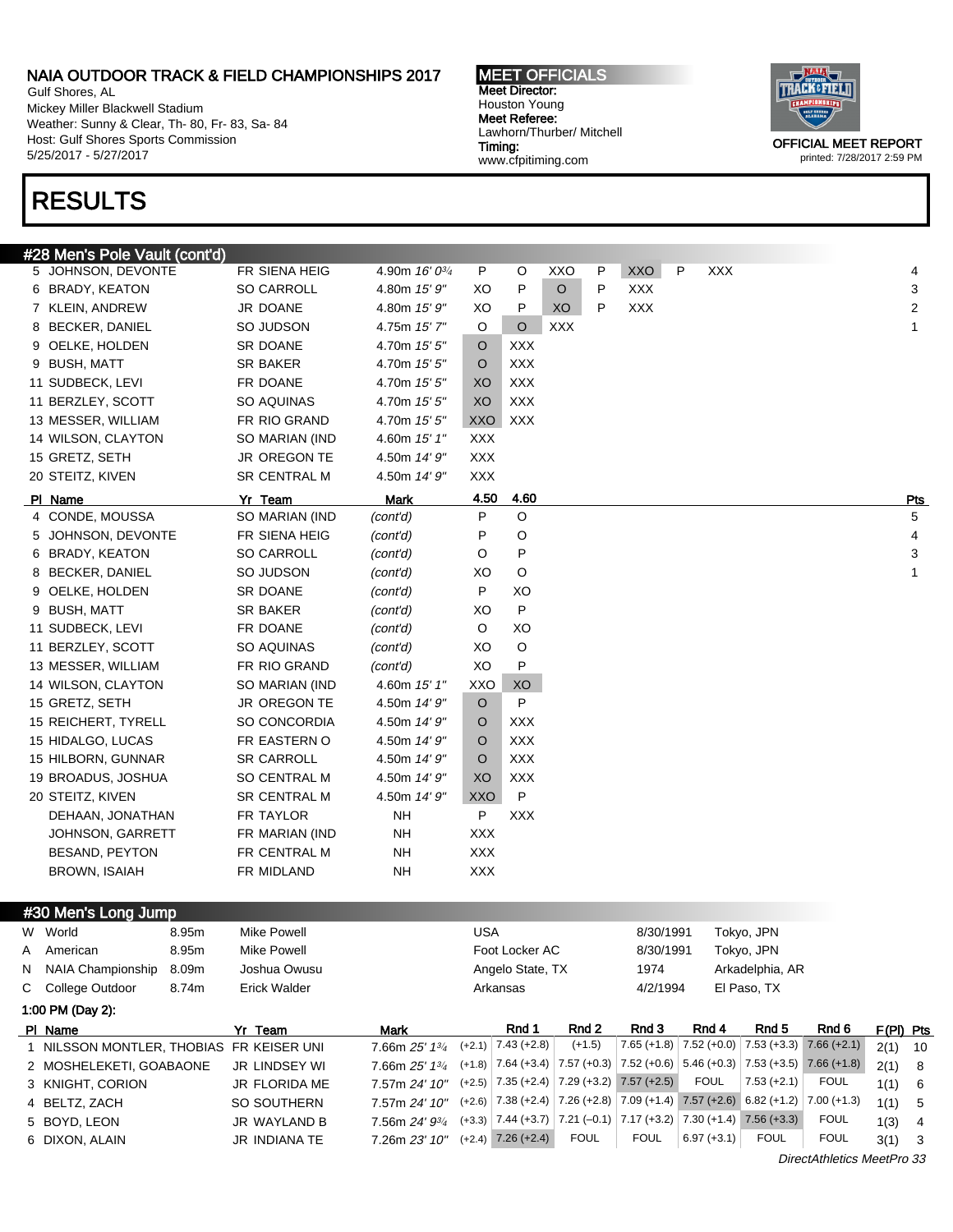Gulf Shores, AL Mickey Miller Blackwell Stadium Weather: Sunny & Clear, Th- 80, Fr- 83, Sa- 84 Host: Gulf Shores Sports Commission 5/25/2017 - 5/27/2017

## RESULTS

#### #30 Men's Long Jump (cont'd)

| 1:00 PM (Day 2):        |                      |                                                                           |          |                                                    |                                           |                           |             |               |               |             |                |
|-------------------------|----------------------|---------------------------------------------------------------------------|----------|----------------------------------------------------|-------------------------------------------|---------------------------|-------------|---------------|---------------|-------------|----------------|
| PI Name                 | Yr Team              | Mark                                                                      |          | Rnd 1                                              | Rnd 2                                     | Rnd 3                     | Rnd 4       | Rnd 5         | Rnd 6         | $F(PI)$ Pts |                |
| 7 HARRIS, K'LAN         | <b>JR LINDSEY WI</b> | 7.25m $23'9'$                                                             | $(+3.6)$ | $7.13 (+2.2)$                                      | <b>FOUL</b>                               | $7.25 (+3.6)$             | <b>FOUL</b> | $7.23 (+1.8)$ | $6.88 (+2.0)$ | 3(2)        | $\overline{2}$ |
| 8 PARTEE, JORDAN        | <b>JR INDIANA TE</b> | 7.22m 23' 81/4                                                            | $(+2.4)$ | <b>FOUL</b>                                        | <b>FOUL</b>                               | $7.18 (+0.3)$             | <b>FOUL</b> | <b>FOUL</b>   | $7.22 (+2.4)$ | 1(4)        |                |
| 9 DOTSON, VERNEST       | <b>SR HUSTON-TIL</b> | 7.08m 23' 23/4                                                            |          | $(+2.0)$ 6.77 $(+2.7)$ 7.08 $(+2.0)$ 6.72 $(+2.9)$ |                                           |                           | <b>PASS</b> | <b>PASS</b>   | <b>PASS</b>   | 3(3)        |                |
| 10 ROBINSON, CARRINGTON | <b>SR INDIANA TE</b> | 7.07m 23' 21/2                                                            | $(+1.2)$ |                                                    | $7.06 (+4.1)$ $7.06 (+0.6)$ $7.07 (+1.2)$ |                           |             |               |               | 3(4)        |                |
| 11 SNORGRASS, WILLIAM   | <b>JR GRACELAND</b>  | 7.06m 23' 2"                                                              | $(+3.1)$ | <b>FOUL</b>                                        | <b>FOUL</b>                               | $7.06 (+3.1)$             |             |               |               | 3(5)        |                |
| 12 LIGGINS, JAY         | SO DICKINSON         | 7.04m 23' 11/4                                                            |          | $(+2.0)$ 7.04 $(+2.0)$ 7.01 $(+1.5)$               |                                           | <b>FOUL</b>               |             |               |               | 1(5)        |                |
| 13 DISHMOND, STEPHEN    | <b>FR VOORHEES</b>   | 7.00m $22'$ 11 <sup>3/</sup> 4 (+3.8) 7.00 (+3.8)                         |          |                                                    | <b>FOUL</b>                               | <b>FOUL</b>               |             |               |               | 1(6)        |                |
| 14 SMITH, KEVIN         | <b>JR SPRING ARB</b> | 6.99m $22'$ 11 <sup>1</sup> / <sub>4</sub> (+2.8) 6.99 (+2.8) 6.67 (+1.8) |          |                                                    |                                           | $6.97 (+1.8)$             |             |               |               | 3(6)        |                |
| 15 BECK, DALEN          | <b>SR INDIANA WE</b> | 6.98m $22'$ 11" $(+2.6)$                                                  |          | $(+1.5)$                                           | $6.98 (+2.6)$                             | $(+1.4)$                  |             |               |               | 2(3)        |                |
| 16 ZITTERKOPF, ISAAC    | <b>SO MIDAMERIC</b>  | 6.95m 22' 93/4                                                            | $(+1.8)$ | $(+1.6)$                                           | $6.95 (+1.8)$                             | $(+2.1)$                  |             |               |               | 2(4)        |                |
| 17 SESSOMS, QUAMEL      | <b>SO DILLARD</b>    | 6.92m $22'8'$                                                             |          | $(+1.1)$ 6.08 (+2.2) 6.92 (+1.1)                   |                                           | $(+1.1)$                  |             |               |               | 2(5)        |                |
| 18 LINTZ, ISAIAH        | <b>SR INDIANA TE</b> | 6.91m $22'8''$                                                            | $(+2.2)$ |                                                    | $4.37 (+2.9) 6.91 (+2.2)$                 | <b>FOUL</b>               |             |               |               | 1(7)        |                |
| 19 ROGERS, NOAH         | FR INDIANA TE        | 6.86m 22' 61/4                                                            | $(+1.7)$ | $(+2.0)$                                           | $6.86 (+1.7)$                             | $(+4.6)$                  |             |               |               | 2(6)        |                |
| 20 LAUCK, CAMERON       | FR INDIANA WE        | 6.84m 22' 51/4                                                            | $(+1.9)$ | <b>FOUL</b>                                        | $6.84 (+1.9) 6.80 (+2.5)$                 |                           |             |               |               | 1(8)        |                |
| 21 REDMON, MICHAEL      | FR LINDSEY WI        | 6.81m 22' 41/4                                                            | $(+1.9)$ | $(+2.6)$                                           | $6.81 (+1.9) 6.67 (+1.1)$                 |                           |             |               |               | 2(7)        |                |
| 22 STANTON, TY          | <b>FR DICKINSON</b>  | 6.78m 22' 3"                                                              |          | $(+2.8)$ 6.78 $(+2.8)$                             | $6.21 (+1.9)$                             | <b>FOUL</b>               |             |               |               | 1(9)        |                |
| 23 PATRICK, DONTAVIOUS  | <b>FR VOORHEES</b>   | 6.77m $22'2'2$                                                            |          | $(+1.7)$ 6.60 $(+2.1)$                             | <b>FOUL</b>                               | $6.77(+1.7)$              |             |               |               | 3(7)        |                |
| 24 JONES, RYAN          | SR BETHEL (IND       | 6.76m 22' 21/4                                                            |          | $(+1.1)$ 6.35 (+3.1) 6.76 (+1.1) 6.76 (+1.7)       |                                           |                           |             |               |               | 3(8)        |                |
| 25 BARLOW, SANTERRIUS   | FR UNION (KY.)       | 6.70m $21'$ 11 $\frac{3}{4}$ (+1.6)                                       |          | $(+3.1)$                                           |                                           | $6.70 (+1.6) 6.11 (+1.7)$ |             |               |               | 2(8)        |                |
| 26 MARK, MACHAEL        | <b>SR WILEY</b>      | 6.22m 20' 5"                                                              |          | $(+1.6)$ 6.22 $(+1.6)$                             | $(+0.0)$                                  | $(+0.0)$                  |             |               |               | 2(9)        |                |
| ROBINSON, KESHAWN       | <b>JR INDIANA TE</b> | <b>DNS</b>                                                                |          |                                                    |                                           |                           |             |               |               | 3           |                |

#### FLIGHT RESULTS

|               | PI Name                                  | Yr Team              | Mark                                              | Rnd 1                                                    | Rnd 2                     | Rnd 3                     | Rnd 4       | Rnd 5         | Rnd 6                                             |
|---------------|------------------------------------------|----------------------|---------------------------------------------------|----------------------------------------------------------|---------------------------|---------------------------|-------------|---------------|---------------------------------------------------|
|               | Flight 1 of 3                            |                      |                                                   |                                                          |                           |                           |             |               |                                                   |
|               | 1 KNIGHT, CORION                         | <b>JR FLORIDA ME</b> | 7.57m 24' 10"                                     | $(+2.5)$ 7.35 (+2.4) 7.29 (+3.2) 7.57 (+2.5)             |                           |                           | <b>FOUL</b> | $7.53 (+2.1)$ | <b>FOUL</b>                                       |
|               | 1 BELTZ, ZACH                            | SO SOUTHERN          | 7.57m 24' 10"                                     | $(+2.6)$ 7.38 (+2.4) 7.26 (+2.8) 7.09 (+1.4) 7.57 (+2.6) |                           |                           |             | $6.82 (+1.2)$ | $7.00 (+1.3)$                                     |
|               | 3 BOYD, LEON                             | JR WAYLAND B         | 7.56m 24' 93/4                                    | $(+3.3)$ 7.44 $(+3.7)$                                   | $7.21(-0.1)$              | $7.17 (+3.2)$ 7.30 (+1.4) |             | $7.56 (+3.3)$ | <b>FOUL</b>                                       |
|               | 4 PARTEE, JORDAN                         | JR INDIANA TE        | $(+2.4)$<br>7.22m 23' 81/4                        | <b>FOUL</b>                                              | <b>FOUL</b>               | $7.18 (+0.3)$             | <b>FOUL</b> | <b>FOUL</b>   | $7.22 (+2.4)$                                     |
|               | 5 LIGGINS, JAY                           | SO DICKINSON         | 7.04m 23' 11/4                                    | $(+2.0)$ 7.04 $(+2.0)$ 7.01 $(+1.5)$                     |                           | <b>FOUL</b>               |             |               |                                                   |
|               | 6 DISHMOND, STEPHEN                      | FR VOORHEES          | 7.00 m $22'$ 11 <sup>3/4</sup> (+3.8) 7.00 (+3.8) |                                                          | <b>FOUL</b>               | <b>FOUL</b>               |             |               |                                                   |
|               | 7 LINTZ, ISAIAH                          | SR INDIANA TE        | $(+2.2)$<br>6.91m 22'8''                          |                                                          | $4.37 (+2.9) 6.91 (+2.2)$ | <b>FOUL</b>               |             |               |                                                   |
|               | 8 LAUCK, CAMERON                         | FR INDIANA WE        | $(+1.9)$<br>6.84m 22' 51/4                        | <b>FOUL</b>                                              |                           | $6.84 (+1.9) 6.80 (+2.5)$ |             |               |                                                   |
|               | 9 STANTON, TY                            | FR DICKINSON         | 6.78m 22' 3"                                      | $(+2.8)$ 6.78 $(+2.8)$ 6.21 $(+1.9)$                     |                           | <b>FOUL</b>               |             |               |                                                   |
| Flight 2 of 3 |                                          |                      |                                                   |                                                          |                           |                           |             |               |                                                   |
|               | 1 NILSSON MONTLER, THOBIAS FR KEISER UNI |                      | 7.66m 25' 13/4                                    | $(+2.1)$ 7.43 $(+2.8)$                                   | $(+1.5)$                  |                           |             |               | 7.65 (+1.8) 7.52 (+0.0) 7.53 (+3.3) 7.66 (+2.1)   |
|               | 1 MOSHELEKETI, GOABAONE                  | <b>JR LINDSEY WI</b> | 7.66m 25' 1 <sup>3/4</sup>                        | $(+1.8)$ 7.64 $(+3.4)$                                   | $7.57 (+0.3)$             |                           |             |               | $7.52 (+0.6)$ 5.46 (+0.3) 7.53 (+3.5) 7.66 (+1.8) |
|               | 3 BECK, DALEN                            | SR INDIANA WE        | $(+2.6)$<br>6.98m 22' 11"                         | $(+1.5)$                                                 | $6.98 (+2.6)$             | $(+1.4)$                  |             |               |                                                   |
|               | 4 ZITTERKOPF, ISAAC                      | SO MIDAMERIC         | $(+1.8)$<br>6.95m 22' 93/4                        | $(+1.6)$                                                 | $6.95 (+1.8)$             | $(+2.1)$                  |             |               |                                                   |
|               | 5 SESSOMS, QUAMEL                        | SO DILLARD           | $(+1.1)$<br>6.92m $22'8'$                         | $6.08 (+2.2)$                                            | $6.92 (+1.1)$             | $(+1.1)$                  |             |               |                                                   |
|               | 6 ROGERS, NOAH                           | FR INDIANA TE        | $(+1.7)$<br>6.86m $22'6''$                        | $(+2.0)$                                                 | $6.86 (+1.7)$             | $(+4.6)$                  |             |               |                                                   |
|               | 7 REDMON, MICHAEL                        | FR LINDSEY WI        | $(+1.9)$<br>6.81m 22' 41/4                        | $(+2.6)$                                                 |                           | $6.81 (+1.9) 6.67 (+1.1)$ |             |               |                                                   |
|               | 8 BARLOW, SANTERRIUS                     | FR UNION (KY.)       | 6.70m $21'$ 11 $\frac{3}{4}$ (+1.6)               | $(+3.1)$                                                 |                           | $6.70 (+1.6) 6.11 (+1.7)$ |             |               |                                                   |
|               | 9 MARK, MACHAEL                          | <b>SR WILEY</b>      | 6.22m 20' 5"                                      | $(+1.6)$ 6.22 $(+1.6)$                                   | $(+0.0)$                  | $(+0.0)$                  |             |               |                                                   |
| Flight 3 of 3 |                                          |                      |                                                   |                                                          |                           |                           |             |               |                                                   |

MEET OFFICIALS Meet Director: Houston Young Meet Referee: Lawhorn/Thurber/ Mitchell Timing: www.cfpitiming.com



printed: 7/28/2017 2:59 PM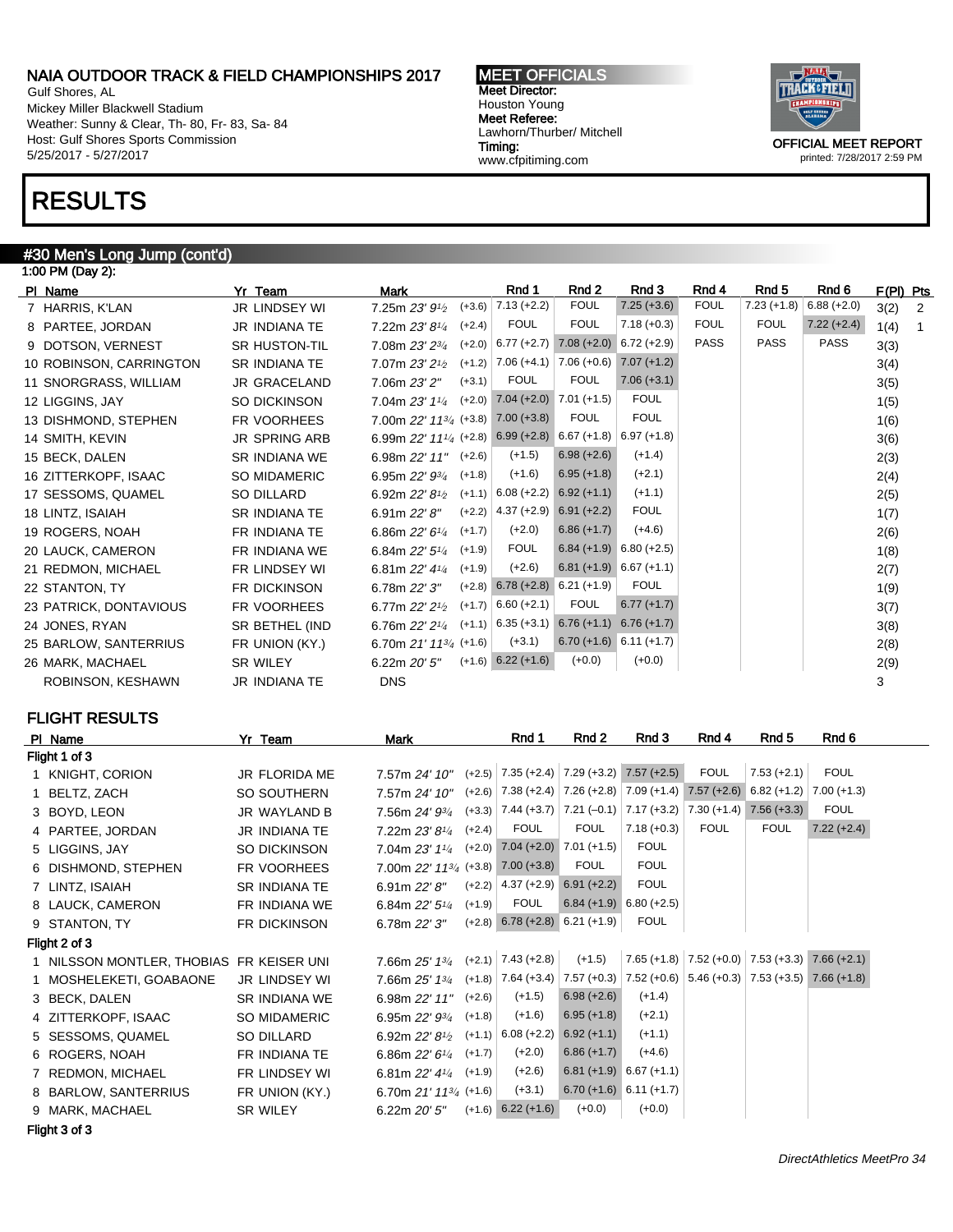Gulf Shores, AL Mickey Miller Blackwell Stadium Weather: Sunny & Clear, Th- 80, Fr- 83, Sa- 84 Host: Gulf Shores Sports Commission 5/25/2017 - 5/27/2017

#### MEET OFFICIALS Meet Director: Houston Young Meet Referee: Lawhorn/Thurber/ Mitchell Timing: www.cfpitiming.com



printed: 7/28/2017 2:59 PM

## RESULTS

#### #30 Men's Long Jump (cont'd)

|   | PI Name                            | Yr Team                  | Mark                                                                                                      |                           | Rnd 1         | Rnd <sub>2</sub>                                      | Rnd 3                                                 | Rnd 4                                                                     | Rnd <sub>5</sub>                                        | Rnd <sub>6</sub> |                   |                |
|---|------------------------------------|--------------------------|-----------------------------------------------------------------------------------------------------------|---------------------------|---------------|-------------------------------------------------------|-------------------------------------------------------|---------------------------------------------------------------------------|---------------------------------------------------------|------------------|-------------------|----------------|
|   | 1 DIXON, ALAIN                     | JR INDIANA TE            | 7.26m 23' 10"                                                                                             | $(+2.4)$                  | $7.26 (+2.4)$ | <b>FOUL</b>                                           | <b>FOUL</b>                                           | $6.97 (+3.1)$                                                             | <b>FOUL</b>                                             | <b>FOUL</b>      |                   |                |
|   | 2 HARRIS, K'LAN                    | JR LINDSEY WI            | 7.25m $23'9'$                                                                                             | $(+3.6)$ 7.13 $(+2.2)$    |               | <b>FOUL</b>                                           | $7.25 (+3.6)$                                         | <b>FOUL</b>                                                               | $7.23 (+1.8)$                                           | $6.88 (+2.0)$    |                   |                |
|   | 3 DOTSON, VERNEST                  | SR HUSTON-TIL            | 7.08m 23' 23/4                                                                                            | $(+2.0)$                  |               |                                                       | $6.77 (+2.7)$ 7.08 (+2.0) 6.72 (+2.9)                 | <b>PASS</b>                                                               | <b>PASS</b>                                             | <b>PASS</b>      |                   |                |
|   | 4 ROBINSON, CARRINGTON             | SR INDIANA TE            | 7.07m 23' 21/2                                                                                            | $(+1.2)$                  | $7.06 (+4.1)$ | $7.06 (+0.6)$                                         | $7.07 (+1.2)$                                         |                                                                           |                                                         |                  |                   |                |
|   | 5 SNORGRASS, WILLIAM               | JR GRACELAND             | 7.06m 23' 2"                                                                                              | $(+3.1)$                  | <b>FOUL</b>   | <b>FOUL</b>                                           | $7.06 (+3.1)$                                         |                                                                           |                                                         |                  |                   |                |
|   | 6 SMITH, KEVIN                     | <b>JR SPRING ARB</b>     | 6.99m 22' 11 <sup>1</sup> / <sub>4</sub> (+2.8) 6.99 (+2.8) 6.67 (+1.8)                                   |                           |               |                                                       | $6.97 (+1.8)$                                         |                                                                           |                                                         |                  |                   |                |
|   | 7 PATRICK, DONTAVIOUS              | FR VOORHEES              | 6.77m 22' 21/2                                                                                            | $(+1.7)$ 6.60 (+2.1)      |               | <b>FOUL</b>                                           | $6.77(+1.7)$                                          |                                                                           |                                                         |                  |                   |                |
|   | 8 JONES, RYAN                      | SR BETHEL (IND           | 6.76m 22' 21/4                                                                                            |                           |               |                                                       | $(+1.1)$ 6.35 (+3.1) 6.76 (+1.1) 6.76 (+1.7)          |                                                                           |                                                         |                  |                   |                |
|   | ROBINSON, KESHAWN                  | JR INDIANA TE            | <b>DNS</b>                                                                                                |                           |               |                                                       |                                                       |                                                                           |                                                         |                  |                   |                |
|   | #32 Men's Triple Jump              |                          |                                                                                                           |                           |               |                                                       |                                                       |                                                                           |                                                         |                  |                   |                |
|   | W World<br>18.29m                  | Jonathan Edwards         |                                                                                                           | <b>GBR</b>                |               |                                                       | 8/7/1995                                              |                                                                           | Goteborg, SWE                                           |                  |                   |                |
| A | 18.09m<br>American                 | Kenny Harrison           |                                                                                                           | Nike                      |               |                                                       | 7/27/1996                                             |                                                                           | Atlanta, GA                                             |                  |                   |                |
| N | <b>NAIA Championship</b><br>16.32m | Carey Tyler              |                                                                                                           | Biola, CA                 |               |                                                       | 1981                                                  |                                                                           | Houston, TX                                             |                  |                   |                |
| C | College Outdoor<br>17.57m          | Keith Connor             |                                                                                                           | S.M.U.                    |               |                                                       | 6/5/1982                                              |                                                                           | Provo, UT                                               |                  |                   |                |
|   |                                    |                          |                                                                                                           |                           |               |                                                       |                                                       |                                                                           |                                                         |                  |                   |                |
|   | 1:30 PM (Day 3):                   |                          |                                                                                                           |                           | Rnd 1         | Rnd 2                                                 | Rnd 3                                                 | Rnd 4                                                                     | Rnd 5                                                   | Rnd 6            |                   |                |
|   | PI Name<br>1 MOSHELEKETI, GOABAONE | Yr Team<br>JR LINDSEY WI | Mark<br>16.12m 52' 10 <sup>3</sup> / <sub>4</sub> (+3.6) 15.63 (+1.5) 15.98 (+1.1)                        |                           |               |                                                       | <b>PASS</b>                                           |                                                                           | 16.02 (+1.0) 16.12 (+3.6) 15.87 (+1.0)                  |                  | F(PI) Pts<br>2(1) | 10             |
|   |                                    |                          |                                                                                                           | $(+2.0)$   15.38 $(+2.7)$ |               | <b>FOUL</b>                                           | $15.54 (+2.0) 15.09 (+0.9)$                           |                                                                           | <b>FOUL</b>                                             | <b>FOUL</b>      |                   |                |
|   | 2 BOYD, LEON                       | JR WAYLAND B             | 15.54m 51'0''                                                                                             |                           |               |                                                       | $(+0.1)$ 14.67 $(+0.0)$ 14.74 $(+1.7)$ 15.46 $(+0.1)$ | <b>FOUL</b>                                                               | <b>PASS</b>                                             | <b>PASS</b>      | 1(1)              | 8              |
|   | 3 BOBO, TREMAINE                   | SO MISSOURI B            | 15.46m $50' 8\frac{3}{4}$                                                                                 |                           |               | $(+0.0)$ 15.12 $(+0.0)$ 12.39 $(+0.0)$ 14.11 $(+1.6)$ |                                                       | <b>FOUL</b>                                                               | 14.62 (+1.5) 15.09 (+2.7)                               |                  | 1(2)              | 6              |
|   | 4 THOMPSON, ANTHONY                | JR LINDSEY WI            | 15.12m 49' 7 <sup>1</sup> / <sub>4</sub><br>14.90m 48' 10 <sup>3</sup> / <sub>4</sub> (+0.9) 14.43 (+2.7) |                           |               | <b>FOUL</b>                                           |                                                       |                                                                           | $ 14.48 (+1.7) 14.43 (+2.9) 14.74 (+2.3) 14.90 (+0.9) $ |                  | 2(2)              | 5              |
|   | 5 LINTZ, ISAIAH                    | SR INDIANA TE            |                                                                                                           |                           |               | $(+1.7)$ 14.43 $(+1.2)$ 14.62 $(+2.0)$ 14.65 $(+2.6)$ |                                                       | <b>FOUL</b>                                                               | $14.59 (+1.4) 14.73 (+1.7)$                             |                  | 3(1)              | 4              |
|   | 6 DIXON, ALAIN                     | JR INDIANA TE            | 14.73m 48' 4"                                                                                             | $(+1.3)$                  | <b>FOUL</b>   |                                                       |                                                       |                                                                           | $14.64$ (-0.7) 14.18 (+1.4) 14.49 (+1.9) 14.67 (+1.3)   | <b>FOUL</b>      | 3(2)              | 3              |
|   | 7 DAVIS, JRYI                      | JR POINT PARK            | 14.67m 48' 1 <sup>3/4</sup>                                                                               |                           |               | $(+0.9)$ 14.08 $(+2.0)$ 14.44 $(+1.9)$ 14.63 $(+0.9)$ |                                                       | <b>FOUL</b>                                                               | <b>FOUL</b>                                             | $14.63 (+3.1)$   | 1(3)              | $\overline{2}$ |
|   | 8 PARTEE, JORDAN                   | JR INDIANA TE            | 14.63m 48' 0"                                                                                             |                           |               |                                                       |                                                       | $(+0.8)$ 14.42 (+1.7) 14.54 (+0.8) 13.62 (+0.5) 14.08 (+1.2) 14.40 (+1.7) |                                                         | <b>FOUL</b>      | 3(3)              | $\mathbf{1}$   |
|   | 9 AIKINS, AKWASI                   | FR ST. FRANCIS           | 14.54m $47'8\frac{1}{2}$                                                                                  |                           |               |                                                       | $(+2.1)$ 14.15 $(+1.9)$ 13.72 $(+1.4)$ 14.43 $(+2.1)$ |                                                                           |                                                         |                  | 2(3)              |                |
|   | 10 PARKER, AVERY                   | JR BAKER                 | 14.43m $47'$ $4\frac{1}{4}$                                                                               |                           |               |                                                       |                                                       |                                                                           |                                                         |                  | 3(4)              |                |
|   | 11 LEWIS, MICHAEL                  | <b>SR MIDAMERIC</b>      | 14.41m $47'3\frac{1}{2}$                                                                                  |                           |               | $(+1.7)$ 13.67 $(+3.2)$ 13.76 $(+1.0)$ 14.41 $(+1.7)$ |                                                       |                                                                           |                                                         |                  | 2(4)              |                |
|   | 12 MUNKHOLM, JONNYTHAN             | JR MENLO COL             | 14.35m 47' 1"                                                                                             |                           |               | $(+1.6)$ 13.45 (-0.7) 14.09 (+1.2) 14.35 (+1.6)       |                                                       |                                                                           |                                                         |                  | 1(4)              |                |
|   | 13 BARNES, JEREMI                  | FR AVILA                 | 14.35m 47' 1"                                                                                             | $(-0.5)$ 14.35 $(-0.5)$   |               | <b>FOUL</b>                                           | <b>FOUL</b>                                           |                                                                           |                                                         |                  | 1(4)              |                |
|   | 14 KUSENA, SHINGAI                 | JR DOANE                 | 14.32m 46' 1134 (+0.1)                                                                                    |                           | <b>FOUL</b>   | $14.13 (+1.5) 14.32 (+0.1)$                           |                                                       |                                                                           |                                                         |                  | 1(6)              |                |
|   | 15 DOTSON, VERNEST                 | SR HUSTON-TIL            | 14.17m 46' 6"                                                                                             |                           |               | $(+0.8)$ 13.67 $(+2.6)$ 14.05 $(+1.8)$ 14.17 $(+0.8)$ |                                                       |                                                                           |                                                         |                  | 1(7)              |                |
|   | 16 PATRICK, DONTAVIOUS             | FR VOORHEES              | 14.17m 46' 6"                                                                                             |                           |               | $(+2.1)$ 14.17 (+2.1) 13.94 (+0.4) 13.60 (+0.5)       |                                                       |                                                                           |                                                         |                  | 2(5)              |                |
|   | 17 COLEMAN, KEAIREZ                | SO XAVIER-LOU            | 14.15m $46'5''/4$                                                                                         |                           |               | $(+1.4)$ 14.00 (+2.0) 14.15 (+1.4) 13.77 (+2.6)       |                                                       |                                                                           |                                                         |                  | 2(6)              |                |
|   | 18 IRVING, DONTE                   | FR WAYLAND B             | 14.11m $46'3\frac{1}{2}$                                                                                  | $(+1.8)$                  | <b>FOUL</b>   | <b>FOUL</b>                                           | $14.11 (+1.8)$                                        |                                                                           |                                                         |                  | 3(5)              |                |
|   | 19 STANTON, TY                     | FR DICKINSON             | 14.03m <i>46' 01</i> ⁄2                                                                                   | $(+1.3)$ 13.24 $(+1.1)$   |               | <b>FOUL</b>                                           | $14.03 (+1.3)$                                        |                                                                           |                                                         |                  | 1(8)              |                |
|   | 20 ARNOLD, HENRY                   | FR DOANE                 | 13.99m 45' 1034 (+1.8)                                                                                    |                           | <b>FOUL</b>   | <b>FOUL</b>                                           | $13.99 (+1.8)$                                        |                                                                           |                                                         |                  | 2(7)              |                |
|   | 21 BAILEY, XAVIER                  | FR UNION (KY.)           | 13.95m $45'$ $9\%$                                                                                        | $(+2.0)$ 13.95 $(+2.0)$   |               | <b>FOUL</b>                                           | $13.76 (+1.3)$                                        |                                                                           |                                                         |                  | 3(6)              |                |
|   | 22 SPENCE, TOBIAS                  | FR CARDINAL S            | 13.55m $44'5\%$                                                                                           | $(+1.8)$ 13.55 $(+1.8)$   |               | <b>FOUL</b>                                           | <b>FOUL</b>                                           |                                                                           |                                                         |                  | 2(8)              |                |
|   | 23 BELTZ, ZACH                     | SO SOUTHERN              | 13.25m $43'5\%$                                                                                           |                           |               | $(+2.0)$ 12.98 $(+1.6)$ 12.95 $(+2.4)$ 13.25 $(+2.0)$ |                                                       |                                                                           |                                                         |                  | 3(7)              |                |
|   | 24 SALLEE, MASON                   | FR VANGUARD              | 12.66m $41'6'$ $(+1.4)$                                                                                   |                           | <b>FOUL</b>   | <b>FOUL</b>                                           | $12.66 (+1.4)$                                        |                                                                           |                                                         |                  | 3(8)              |                |
|   | MILLER, DE'ANDRE                   | JR DOANE                 | <b>NM</b>                                                                                                 |                           | <b>FOUL</b>   | <b>FOUL</b>                                           | <b>FOUL</b>                                           |                                                                           |                                                         |                  | 2                 |                |
|   | CARTER, TYLER                      | FR POINT PARK            | <b>NM</b>                                                                                                 |                           |               |                                                       |                                                       |                                                                           |                                                         |                  | 1                 |                |
|   | <b>FLIGHT RESULTS</b>              |                          |                                                                                                           |                           |               |                                                       |                                                       |                                                                           |                                                         |                  |                   |                |
|   | PI Name                            | Yr Team                  | <u>Mark</u>                                                                                               |                           | Rnd 1         | Rnd 2                                                 | Rnd 3                                                 | Rnd 4                                                                     | Rnd 5                                                   | Rnd 6            |                   |                |
|   | Flight 1 of 3                      |                          |                                                                                                           |                           |               |                                                       |                                                       |                                                                           |                                                         |                  |                   |                |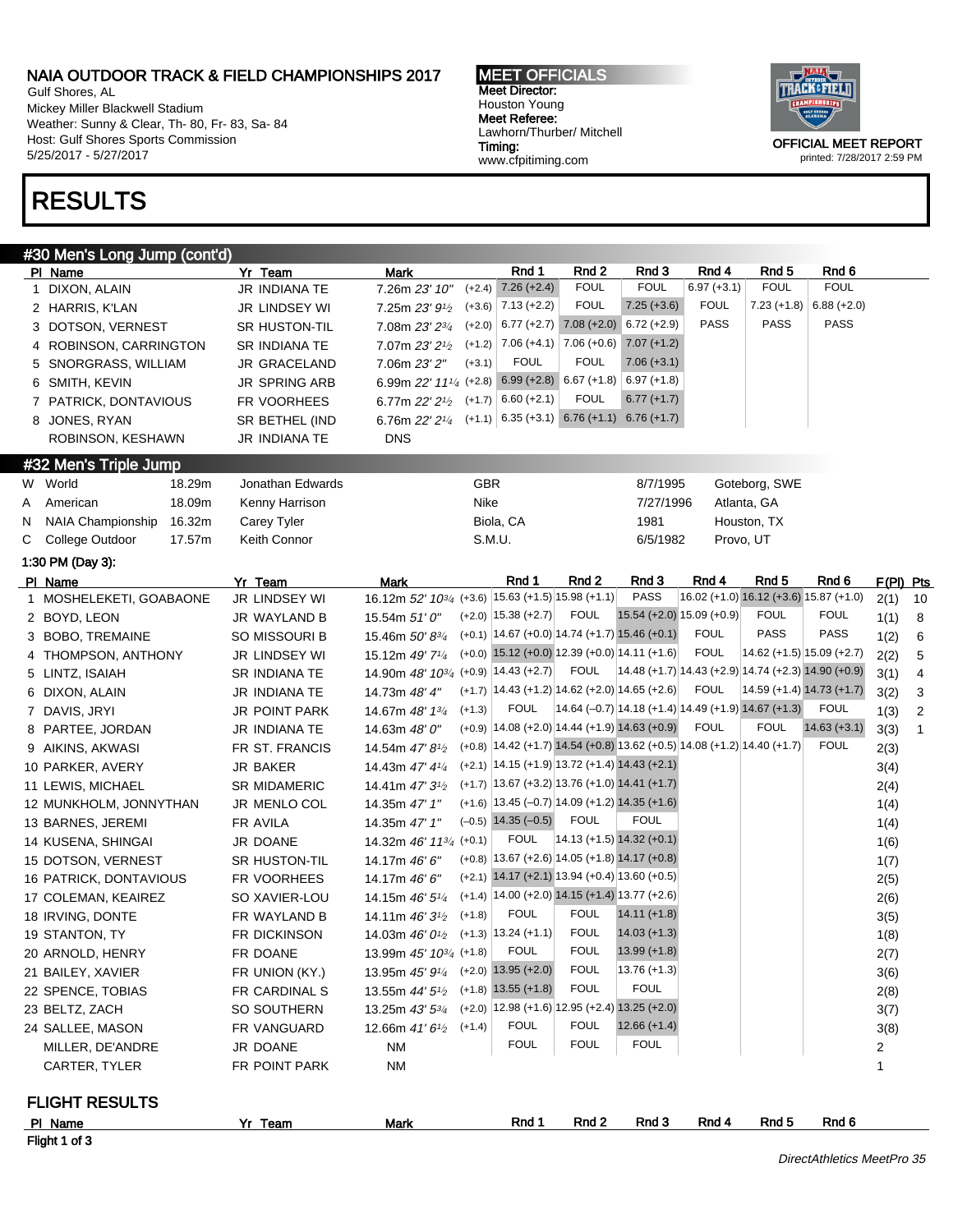Gulf Shores, AL Mickey Miller Blackwell Stadium Weather: Sunny & Clear, Th- 80, Fr- 83, Sa- 84 Host: Gulf Shores Sports Commission 5/25/2017 - 5/27/2017

MEET OFFICIALS Meet Director: Houston Young Meet Referee: Lawhorn/Thurber/ Mitchell Timing: www.cfpitiming.com



## RESULTS

### #32 Men's Triple Jump (cont'd)

|    | PI Name                            | Yr Team              | <b>Mark</b>                                                      |             | Rnd 1                   | Rnd <sub>2</sub> | Rnd 3                                                                     | Rnd 4                       | Rnd 5            | Rnd 6                                                 |           |                |
|----|------------------------------------|----------------------|------------------------------------------------------------------|-------------|-------------------------|------------------|---------------------------------------------------------------------------|-----------------------------|------------------|-------------------------------------------------------|-----------|----------------|
|    | 1 BOYD, LEON                       | JR WAYLAND B         | 15.54m 51' 0"                                                    |             | $(+2.0)$ 15.38 $(+2.7)$ | <b>FOUL</b>      |                                                                           | $15.54 (+2.0) 15.09 (+0.9)$ | <b>FOUL</b>      | <b>FOUL</b>                                           |           |                |
|    | 2 BOBO, TREMAINE                   | SO MISSOURI B        | 15.46m 50' 83/4                                                  |             |                         |                  | $(+0.1)$   14.67 $(+0.0)$   14.74 $(+1.7)$ 15.46 $(+0.1)$                 | <b>FOUL</b>                 | <b>PASS</b>      | PASS                                                  |           |                |
|    | 3 DAVIS, JRYI                      | <b>JR POINT PARK</b> | 14.67m 48' 13/4                                                  | $(+1.3)$    | <b>FOUL</b>             |                  | $14.64$ (-0.7) $14.18$ (+1.4) $14.49$ (+1.9) 14.67 (+1.3)                 |                             |                  | <b>FOUL</b>                                           |           |                |
|    | 4 MUNKHOLM, JONNYTHAN              | JR MENLO COL         | 14.35m 47' 1"                                                    |             |                         |                  | $(+1.6)$   13.45 (-0.7)   14.09 (+1.2) 14.35 (+1.6)                       |                             |                  |                                                       |           |                |
|    | 4 BARNES, JEREMI                   | FR AVILA             | 14.35m 47' 1"                                                    |             | $(-0.5)$ 14.35 $(-0.5)$ | <b>FOUL</b>      | <b>FOUL</b>                                                               |                             |                  |                                                       |           |                |
|    | 6 KUSENA, SHINGAI                  | JR DOANE             | 14.32m 46' 113/4 (+0.1)                                          |             | <b>FOUL</b>             |                  | $14.13 (+1.5) 14.32 (+0.1)$                                               |                             |                  |                                                       |           |                |
|    | 7 DOTSON, VERNEST                  | SR HUSTON-TIL        | 14.17m 46' 6"                                                    |             |                         |                  | $(+0.8)$ 13.67 $(+2.6)$ 14.05 $(+1.8)$ 14.17 $(+0.8)$                     |                             |                  |                                                       |           |                |
|    | 8 STANTON, TY                      | FR DICKINSON         | 14.03m 46' 0 <sup>1/2</sup>                                      |             | $(+1.3)$ 13.24 $(+1.1)$ | <b>FOUL</b>      | $14.03 (+1.3)$                                                            |                             |                  |                                                       |           |                |
|    | CARTER, TYLER                      | FR POINT PARK        | <b>NM</b>                                                        |             |                         |                  |                                                                           |                             |                  |                                                       |           |                |
|    | Flight 2 of 3                      |                      |                                                                  |             |                         |                  |                                                                           |                             |                  |                                                       |           |                |
|    | 1 MOSHELEKETI, GOABAONE            | JR LINDSEY WI        | 16.12m 52' 10 <sup>3/4</sup> (+3.6) $ 15.63$ (+1.5) 15.98 (+1.1) |             |                         |                  | PASS                                                                      |                             |                  | $16.02 (+1.0) 16.12 (+3.6) 15.87 (+1.0)$              |           |                |
|    | 2 THOMPSON, ANTHONY                | JR LINDSEY WI        | 15.12m 49' 71/4                                                  |             |                         |                  | $(+0.0)$ 15.12 $(+0.0)$ 12.39 $(+0.0)$ 14.11 $(+1.6)$                     | <b>FOUL</b>                 |                  | $14.62 (+1.5) 15.09 (+2.7)$                           |           |                |
|    | 3 AIKINS, AKWASI                   | FR ST. FRANCIS       | 14.54m 47' 8 <sup>1</sup> /2                                     |             |                         |                  | $(+0.8)$ 14.42 (+1.7) 14.54 (+0.8) 13.62 (+0.5) 14.08 (+1.2) 14.40 (+1.7) |                             |                  | <b>FOUL</b>                                           |           |                |
|    | 4 LEWIS, MICHAEL                   | <b>SR MIDAMERIC</b>  | 14.41m 47' 3 <sup>1</sup> / <sub>2</sub>                         |             |                         |                  | $(+1.7)$ 13.67 $(+3.2)$ 13.76 $(+1.0)$ 14.41 $(+1.7)$                     |                             |                  |                                                       |           |                |
|    |                                    | FR VOORHEES          | 14.17m 46' 6"                                                    |             |                         |                  | $(+2.1)$ 14.17 $(+2.1)$ 13.94 $(+0.4)$ 13.60 $(+0.5)$                     |                             |                  |                                                       |           |                |
|    | 5 PATRICK, DONTAVIOUS              | SO XAVIER-LOU        |                                                                  |             |                         |                  | $(+1.4)$ 14.00 (+2.0) 14.15 (+1.4) 13.77 (+2.6)                           |                             |                  |                                                       |           |                |
|    | 6 COLEMAN, KEAIREZ                 |                      | 14.15m 46' 51/4                                                  |             | <b>FOUL</b>             | <b>FOUL</b>      | $13.99 (+1.8)$                                                            |                             |                  |                                                       |           |                |
|    | 7 ARNOLD, HENRY                    | FR DOANE             | 13.99m 45' 10 <sup>3/4</sup> (+1.8)                              |             | $(+1.8)$ 13.55 $(+1.8)$ | <b>FOUL</b>      | FOUL                                                                      |                             |                  |                                                       |           |                |
|    | 8 SPENCE, TOBIAS                   | FR CARDINAL S        | 13.55m 44' 5 <sup>1</sup> /2                                     |             | <b>FOUL</b>             | <b>FOUL</b>      | FOUL                                                                      |                             |                  |                                                       |           |                |
|    | MILLER, DE'ANDRE                   | JR DOANE             | <b>NM</b>                                                        |             |                         |                  |                                                                           |                             |                  |                                                       |           |                |
|    | Flight 3 of 3                      |                      |                                                                  |             |                         |                  |                                                                           |                             |                  |                                                       |           |                |
|    | 1 LINTZ, ISAIAH                    | SR INDIANA TE        | 14.90m 48' $10^{3/4}$ (+0.9) 14.43 (+2.7)                        |             |                         | <b>FOUL</b>      |                                                                           |                             |                  | $14.48 (+1.7) 14.43 (+2.9) 14.74 (+2.3) 14.90 (+0.9)$ |           |                |
|    | 2 DIXON, ALAIN                     | <b>JR INDIANA TE</b> | 14.73m 48' 4"                                                    |             |                         |                  | $(+1.7)$   14.43 (+1.2)   14.62 (+2.0)   14.65 (+2.6)                     | <b>FOUL</b>                 |                  | $14.59 (+1.4) 14.73 (+1.7)$                           |           |                |
|    | 3 PARTEE, JORDAN                   | <b>JR INDIANA TE</b> | 14.63m 48' 0"                                                    |             |                         |                  | $(+0.9)$   14.08 $(+2.0)$   14.44 $(+1.9)$ 14.63 $(+0.9)$                 | <b>FOUL</b>                 | <b>FOUL</b>      | $14.63 (+3.1)$                                        |           |                |
|    | 4 PARKER, AVERY                    | <b>JR BAKER</b>      | 14.43m 47' 41/4                                                  |             |                         |                  | $(+2.1)$ 14.15 $(+1.9)$ 13.72 $(+1.4)$ 14.43 $(+2.1)$                     |                             |                  |                                                       |           |                |
|    | 5 IRVING, DONTE                    | FR WAYLAND B         | 14.11m 46' 3 <sup>1</sup> / <sub>2</sub>                         | $(+1.8)$    | <b>FOUL</b>             | <b>FOUL</b>      | $14.11 (+1.8)$                                                            |                             |                  |                                                       |           |                |
|    | 6 BAILEY, XAVIER                   | FR UNION (KY.)       | 13.95m 45' 91/4                                                  |             | $(+2.0)$ 13.95 $(+2.0)$ | <b>FOUL</b>      | $13.76 (+1.3)$                                                            |                             |                  |                                                       |           |                |
|    | 7 BELTZ, ZACH                      | SO SOUTHERN          | 13.25m $43'5^{3/4}$                                              |             |                         |                  | $(+2.0)$ 12.98 $(+1.6)$ 12.95 $(+2.4)$ 13.25 $(+2.0)$                     |                             |                  |                                                       |           |                |
|    | 8 SALLEE, MASON                    | FR VANGUARD          | 12.66m $41'6\frac{1}{2}$                                         | $(+1.4)$    | <b>FOUL</b>             | <b>FOUL</b>      | $12.66 (+1.4)$                                                            |                             |                  |                                                       |           |                |
|    | #34 Men's Shot Put                 |                      |                                                                  |             |                         |                  |                                                                           |                             |                  |                                                       |           |                |
|    | W World<br>23.12m                  | <b>Randy Barnes</b>  |                                                                  | <b>USA</b>  |                         |                  | 5/20/1990                                                                 |                             | Westwood, CA     |                                                       |           |                |
| A  | 23.13m<br>American                 | <b>Randy Barnes</b>  |                                                                  | Mazda TC    |                         |                  | 5/20/1990                                                                 |                             | Westwood, CA     |                                                       |           |                |
| N. | 20.06m<br><b>NAIA Championship</b> | Steve Ercegovac      |                                                                  | Taylor, IN  |                         |                  | 2000                                                                      |                             | Abbotsford, BC,  |                                                       |           |                |
| C  | 22.00m<br>College Outdoor          | John Godina          |                                                                  | <b>UCLA</b> |                         |                  | 6/3/1995                                                                  |                             | Knoxville, TN    |                                                       |           |                |
|    | 1:00 PM (Day 3):                   |                      |                                                                  |             |                         |                  |                                                                           |                             |                  |                                                       |           |                |
|    | PI Name                            | Yr Team              | Mark                                                             |             | Rnd 1                   | Rnd <sub>2</sub> | Rnd 3                                                                     | Rnd 4                       | Rnd <sub>5</sub> | Rnd 6                                                 | F(PI) Pts |                |
|    | 1 WELLINGTON, ALEX                 | JR HASTINGS          | 18.06m $59'3\frac{1}{4}$                                         |             | 16.87                   | 17.28            | 17.30                                                                     | 17.52                       | 17.62            | 18.06                                                 | $3(1)$ 10 |                |
|    | 2 BRITTAIN, ZACH                   | SO DOANE             | 17.52m 57' 6"                                                    |             | 16.14                   | 17.41            | 17.52                                                                     | 17.34                       | <b>FOUL</b>      | 17.27                                                 | 2(1)      | 8              |
|    | 3 LURZ, ZACHARY                    | SR CONCORDIA         | 17.49m 57' 43/4                                                  |             | 16.65                   | 16.19            | 16.47                                                                     | <b>FOUL</b>                 | 17.49            | 17.27                                                 | 1(1)      | - 6            |
|    | 4 BERRECKMAN, BEN                  | JR DOANE             | 17.21m 56' 53/4                                                  |             | 16.25                   | <b>FOUL</b>      | 16.13                                                                     | 16.09                       | 16.28            | 17.21                                                 |           |                |
|    | 5 VOLLRATH, BRYCE                  |                      | 17.04m 55' 111/4                                                 |             | 17.04                   | 16.00            | 16.65                                                                     | 16.97                       | 16.64            | <b>FOUL</b>                                           | 2(2)      | 5              |
|    |                                    | FR OLIVET NAZ        |                                                                  |             | 15.88                   | 16.40            | 16.87                                                                     | 16.51                       | 16.20            | 16.52                                                 | 1(2)      | 4              |
|    | 6 EMTER, CHRIS                     | <b>JR CARROLL</b>    | 16.87m 55' 4 <sup>1</sup> / <sub>2</sub>                         |             | 16.16                   | 16.24            | 16.12                                                                     | 16.77                       | 16.60            | <b>FOUL</b>                                           | 2(3)      | 3              |
|    | 7 SABATA, SETH                     | <b>SO MIDLAND</b>    | 16.77m 55' 0 <sup>1</sup> / <sub>2</sub>                         |             | <b>FOUL</b>             |                  | <b>FOUL</b>                                                               | <b>FOUL</b>                 | <b>FOUL</b>      | <b>FOUL</b>                                           | 3(2)      | 2              |
|    | 8 STUART, MALIK                    | JR INDIANA TE        | 16.27m 53' 43/4                                                  |             |                         | 16.27            |                                                                           |                             |                  |                                                       | 1(3)      | $\overline{1}$ |
|    | 9 BOELLSTORFF, CODY                | SR CONCORDIA         | 16.18m 53' 11/4                                                  |             | 15.50                   | 16.05            | 16.18                                                                     | <b>FOUL</b>                 | <b>FOUL</b>      | <b>FOUL</b>                                           | 3(3)      |                |
|    | 10 LYNCH, DANIEL                   | SO WEST VIRGI        | 16.15m 53' 0"                                                    |             | 16.15                   | 15.36            | 15.90                                                                     |                             |                  |                                                       | 3(4)      |                |
|    | 11 WILSON, KYLE                    | JR BETHEL (KA        | 15.88m 52' 1 <sup>1</sup> / <sub>2</sub>                         |             | 15.07                   | 15.88            | 15.54                                                                     |                             |                  |                                                       | 1(4)      |                |

DirectAthletics MeetPro 36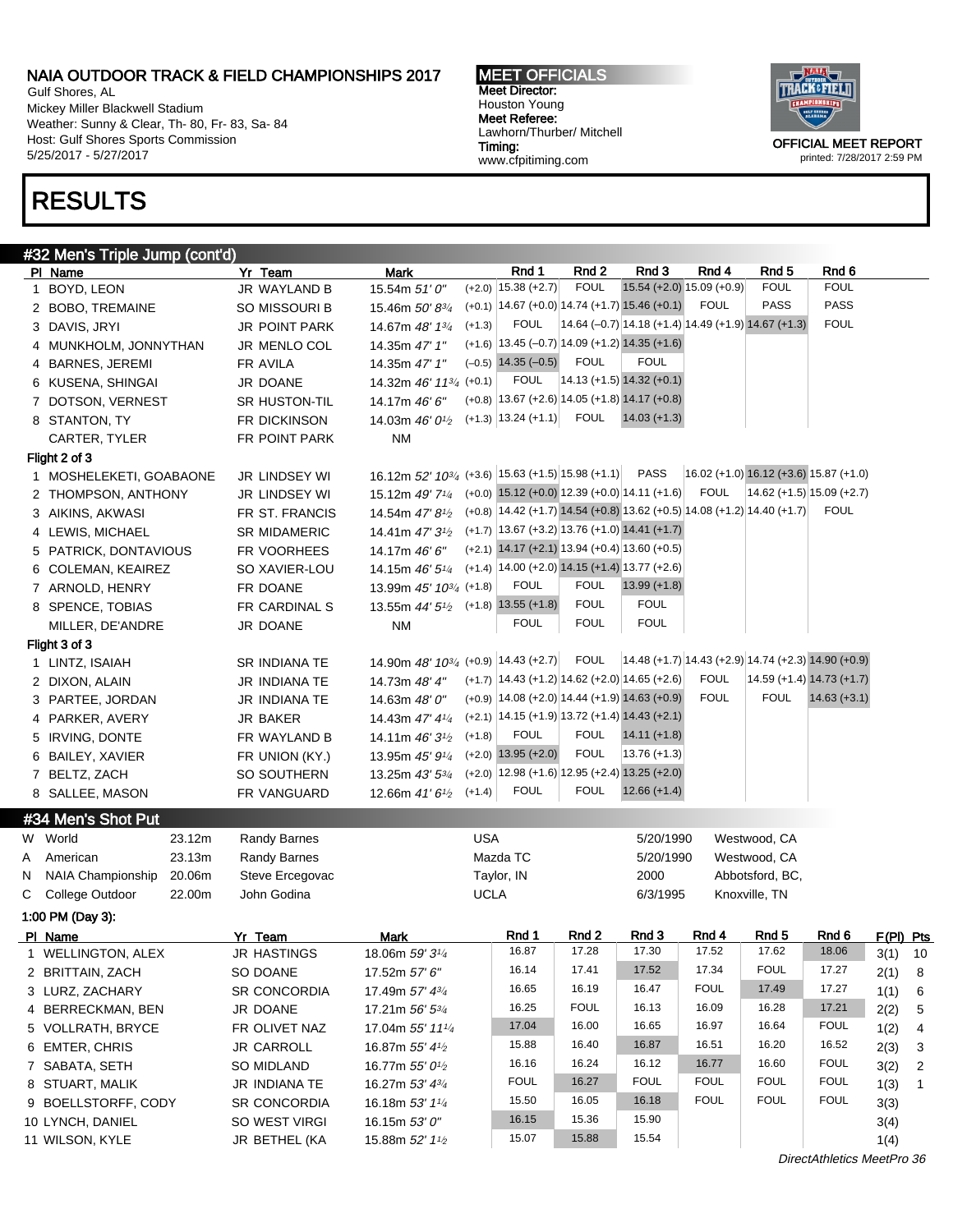Gulf Shores, AL Mickey Miller Blackwell Stadium Weather: Sunny & Clear, Th- 80, Fr- 83, Sa- 84 Host: Gulf Shores Sports Commission 5/25/2017 - 5/27/2017

### RESULTS

#### #34 Men's Shot Put (cont'd) 1:00 PM (Day 3):

MEET OFFICIALS Meet Director: Houston Young Meet Referee: Lawhorn/Thurber/ Mitchell Timing: www.cfpitiming.com



printed: 7/28/2017 2:59 PM

| PI Name              | Yr Team              | Mark                                     | Rnd 1       | Rnd 2       | Rnd 3       | Rnd 4 | Rnd 5 | Rnd 6 | $F(PI)$ Pts    |
|----------------------|----------------------|------------------------------------------|-------------|-------------|-------------|-------|-------|-------|----------------|
| 12 OSTRANDER, KYLE   | SR BETHEL (IND       | 15.64m 51'4"                             | <b>FOUL</b> | <b>FOUL</b> | 15.64       |       |       |       | 2(4)           |
| 13 MEYER, BEAUGH     | <b>JR CARROLL</b>    | 15.57m 51' 11/4                          | 15.51       | <b>FOUL</b> | 15.57       |       |       |       | 2(5)           |
| 14 BAUMAN, CODY      | <b>JR NORTHWES</b>   | 15.53m 50' 11 <sup>3/4</sup>             | 15.53       | 15.40       | 15.53       |       |       |       | 2(6)           |
| 15 RILEY, NATHAN     | SO INDIANA TE        | 15.45m $50'8\frac{1}{2}$                 | 14.33       | 15.45       | <b>FOUL</b> |       |       |       | 3(5)           |
| 16 SEDDON, DEREK     | <b>SR WILLIAM PE</b> | 15.31m 50'3"                             | 15.08       | <b>FOUL</b> | 15.31       |       |       |       | 2(7)           |
| 17 WEIDENHAMER, CLAY | SR AQUINAS           | 15.12m 49' 7 <sup>1</sup> / <sub>2</sub> | <b>FOUL</b> | 15.12       | <b>FOUL</b> |       |       |       | 1(5)           |
| 18 KREUTZER, PHILIP  | <b>SR CONCORDIA</b>  | 14.68m 48' 2 <sup>1/4</sup>              | <b>FOUL</b> | 14.68       | <b>FOUL</b> |       |       |       | 1(6)           |
| 19 DREW, ROBERT      | JR SIENA HEIG        | 14.58m 47' 101/4                         | <b>FOUL</b> | <b>FOUL</b> | 14.58       |       |       |       | 3(6)           |
| 20 STEELE, RAY       | FR WILLIAM WO        | 14.54m 47' 83/4                          | <b>FOUL</b> | 14.54       | <b>FOUL</b> |       |       |       | 1(7)           |
| 21 JENSEN, MICHAEL   | SO OTTAWA            | 14.48m 47' 61/4                          | 14.27       | 14.29       | 14.48       |       |       |       | 3(7)           |
| 22 MITCHELL, KYLE    | SR ST. FRANCIS       | 14.18m $46'6'$                           | <b>FOUL</b> | <b>FOUL</b> | 14.18       |       |       |       | 1(8)           |
| 23 SOVIAK, MITCHELL  | SO MOUNT VER         | 13.49m 44' 3 <sup>1/4</sup>              | <b>FOUL</b> | 13.49       | <b>FOUL</b> |       |       |       | 3(8)           |
| PEOPLES, CORY        | <b>JR BAKER</b>      | <b>DNS</b>                               |             |             |             |       |       |       | $\overline{2}$ |
| COIL, BRENNAN        | SO INDIANA WE        | <b>FOUL</b>                              | <b>FOUL</b> | <b>FOUL</b> | <b>FOUL</b> |       |       |       | $\overline{2}$ |
| <b>JUDSON, GRANT</b> | SR OLIVET NAZ        | <b>FOUL</b>                              | <b>FOUL</b> | <b>FOUL</b> | <b>FOUL</b> |       |       |       |                |

### FLIGHT RESULTS

| PI Name              | Yr Team               | <b>Mark</b>                              | Rnd 1       | Rnd 2       | Rnd 3       | Rnd 4       | Rnd <sub>5</sub> | Rnd 6       |
|----------------------|-----------------------|------------------------------------------|-------------|-------------|-------------|-------------|------------------|-------------|
| Flight 1 of 3        |                       |                                          |             |             |             |             |                  |             |
| 1 LURZ, ZACHARY      | <b>SR CONCORDIA</b>   | 17.49m 57' 43/4                          | 16.65       | 16.19       | 16.47       | <b>FOUL</b> | 17.49            | 17.27       |
| 2 VOLLRATH, BRYCE    | FR OLIVET NAZ         | 17.04m 55' 1114                          | 17.04       | 16.00       | 16.65       | 16.97       | 16.64            | <b>FOUL</b> |
| 3 STUART, MALIK      | <b>JR INDIANA TE</b>  | 16.27m 53' 43/4                          | <b>FOUL</b> | 16.27       | <b>FOUL</b> | <b>FOUL</b> | <b>FOUL</b>      | <b>FOUL</b> |
| 4 WILSON, KYLE       | JR BETHEL (KA         | 15.88m 52' 11/2                          | 15.07       | 15.88       | 15.54       |             |                  |             |
| 5 WEIDENHAMER, CLAY  | <b>SR AQUINAS</b>     | 15.12m 49' 7 <sup>1</sup> / <sub>2</sub> | <b>FOUL</b> | 15.12       | <b>FOUL</b> |             |                  |             |
| 6 KREUTZER, PHILIP   | <b>SR CONCORDIA</b>   | 14.68m 48' 21/4                          | <b>FOUL</b> | 14.68       | <b>FOUL</b> |             |                  |             |
| 7 STEELE, RAY        | FR WILLIAM WO         | 14.54m 47' 83/4                          | <b>FOUL</b> | 14.54       | <b>FOUL</b> |             |                  |             |
| 8 MITCHELL, KYLE     | <b>SR ST. FRANCIS</b> | 14.18m $46'6'$                           | <b>FOUL</b> | <b>FOUL</b> | 14.18       |             |                  |             |
| <b>JUDSON, GRANT</b> | SR OLIVET NAZ         | <b>FOUL</b>                              | <b>FOUL</b> | <b>FOUL</b> | <b>FOUL</b> |             |                  |             |
| Flight 2 of 3        |                       |                                          |             |             |             |             |                  |             |
| 1 BRITTAIN, ZACH     | SO DOANE              | 17.52m 57' 6"                            | 16.14       | 17.41       | 17.52       | 17.34       | <b>FOUL</b>      | 17.27       |
| 2 BERRECKMAN, BEN    | JR DOANE              | 17.21m 56' 53/4                          | 16.25       | <b>FOUL</b> | 16.13       | 16.09       | 16.28            | 17.21       |
| 3 EMTER, CHRIS       | <b>JR CARROLL</b>     | 16.87m 55' 41/2                          | 15.88       | 16.40       | 16.87       | 16.51       | 16.20            | 16.52       |
| 4 OSTRANDER, KYLE    | SR BETHEL (IND        | 15.64m 51'4"                             | <b>FOUL</b> | <b>FOUL</b> | 15.64       |             |                  |             |
| 5 MEYER, BEAUGH      | <b>JR CARROLL</b>     | 15.57m 51' 11/4                          | 15.51       | <b>FOUL</b> | 15.57       |             |                  |             |
| 6 BAUMAN, CODY       | <b>JR NORTHWES</b>    | 15.53m 50' 113/4                         | 15.53       | 15.40       | 15.53       |             |                  |             |
| 7 SEDDON, DEREK      | <b>SR WILLIAM PE</b>  | 15.31m 50'3"                             | 15.08       | <b>FOUL</b> | 15.31       |             |                  |             |
| PEOPLES, CORY        | <b>JR BAKER</b>       | <b>DNS</b>                               |             |             |             |             |                  |             |
| COIL, BRENNAN        | SO INDIANA WE         | <b>FOUL</b>                              | <b>FOUL</b> | <b>FOUL</b> | <b>FOUL</b> |             |                  |             |
| Flight 3 of 3        |                       |                                          |             |             |             |             |                  |             |
| 1 WELLINGTON, ALEX   | <b>JR HASTINGS</b>    | 18.06m 59' 31/4                          | 16.87       | 17.28       | 17.30       | 17.52       | 17.62            | 18.06       |
| 2 SABATA, SETH       | SO MIDLAND            | 16.77m 55' 0 <sup>1</sup> / <sub>2</sub> | 16.16       | 16.24       | 16.12       | 16.77       | 16.60            | <b>FOUL</b> |
| 3 BOELLSTORFF, CODY  | <b>SR CONCORDIA</b>   | 16.18m 53' 11/4                          | 15.50       | 16.05       | 16.18       | <b>FOUL</b> | <b>FOUL</b>      | <b>FOUL</b> |
| 4 LYNCH, DANIEL      | SO WEST VIRGI         | 16.15m 53' 0"                            | 16.15       | 15.36       | 15.90       |             |                  |             |
| 5 RILEY, NATHAN      | SO INDIANA TE         | 15.45m 50' 8 <sup>1/2</sup>              | 14.33       | 15.45       | <b>FOUL</b> |             |                  |             |
| 6 DREW, ROBERT       | <b>JR SIENA HEIG</b>  | 14.58m 47' 101/4                         | <b>FOUL</b> | <b>FOUL</b> | 14.58       |             |                  |             |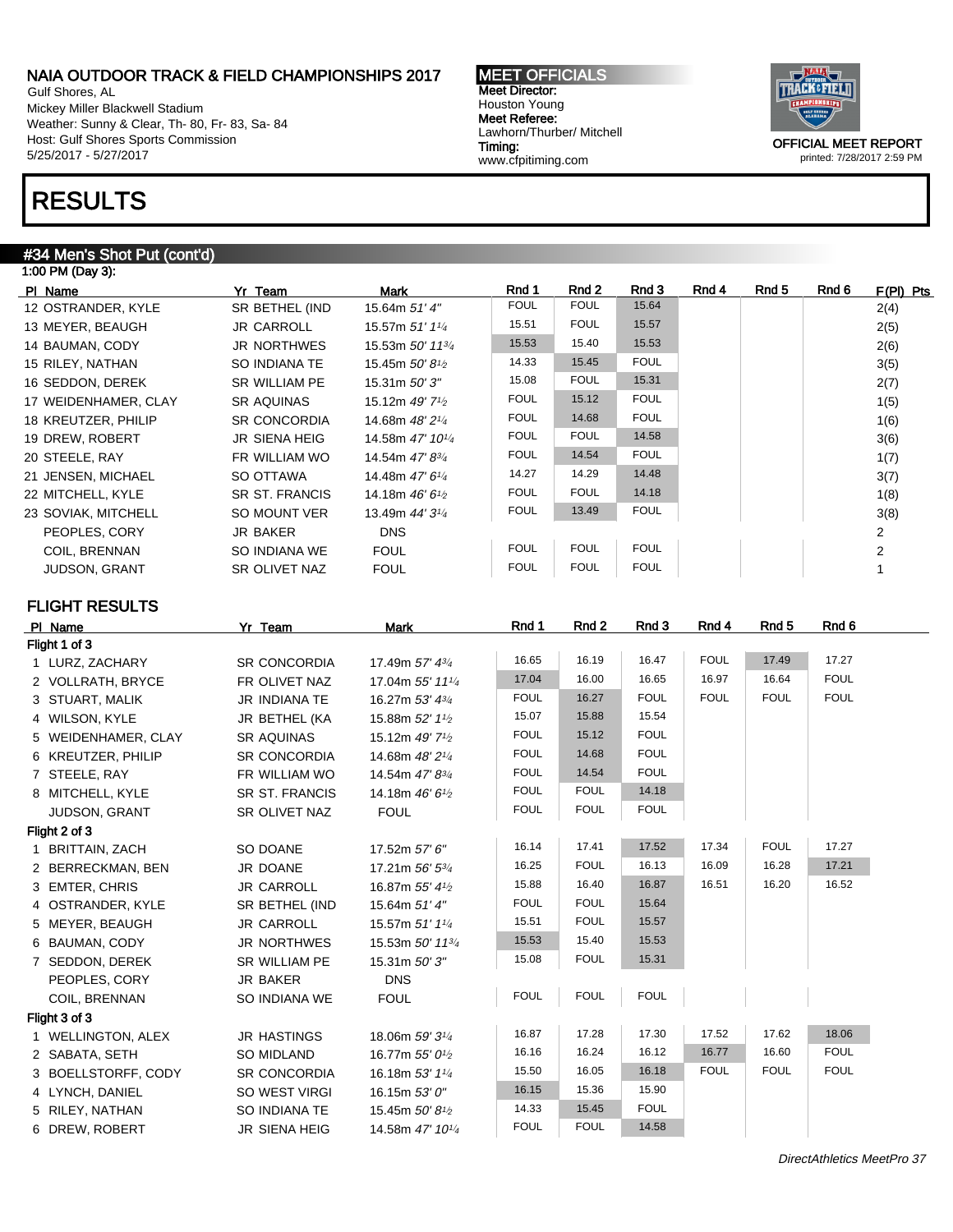Gulf Shores, AL Mickey Miller Blackwell Stadium Weather: Sunny & Clear, Th- 80, Fr- 83, Sa- 84 Host: Gulf Shores Sports Commission 5/25/2017 - 5/27/2017

# RESULTS

MEET OFFICIALS Meet Director: Houston Young Meet Referee: Lawhorn/Thurber/ Mitchell Timing: www.cfpitiming.com



printed: 7/28/2017 2:59 PM

|   | #34 Men's Shot Put (cont'd) |        |                       |                                           |                       |             |             |             |                  |                  |                |                         |
|---|-----------------------------|--------|-----------------------|-------------------------------------------|-----------------------|-------------|-------------|-------------|------------------|------------------|----------------|-------------------------|
|   | PI Name                     |        | Yr Team               | <b>Mark</b>                               | Rnd 1                 | Rnd 2       | Rnd 3       | Rnd 4       | Rnd 5            | Rnd 6            |                |                         |
|   | 7 JENSEN, MICHAEL           |        | SO OTTAWA             | 14.48m 47' 61/4                           | 14.27                 | 14.29       | 14.48       |             |                  |                  |                |                         |
|   | 8 SOVIAK, MITCHELL          |        | SO MOUNT VER          | 13.49m 44' 31/4                           | <b>FOUL</b>           | 13.49       | <b>FOUL</b> |             |                  |                  |                |                         |
|   | #36 Men's Discus            |        |                       |                                           |                       |             |             |             |                  |                  |                |                         |
|   | W World                     | 74.08m | Jurgen Schult         |                                           | <b>GDR</b>            |             | 6/6/1986    |             | Neubrandenburg,  |                  |                |                         |
| Α | American                    | 72.34m | <b>Ben Plucknett</b>  |                                           | <b>SoCal Striders</b> |             | 7/7/1981    |             | Stockholm, SWE   |                  |                |                         |
| N | NAIA Championship           | 64.08m | Ade Olukoju           |                                           | Azusa Pacific, CA     |             | 1990        |             | Stephenville, TX |                  |                |                         |
| C | College Outdoor             | 68.16m | <b>Julian Wruck</b>   |                                           | U.C.L.A.              |             | 6/1/2013    |             | Claremont, CA    |                  |                |                         |
|   | 5:00 PM (Day 2):            |        |                       |                                           |                       |             |             |             |                  |                  |                |                         |
|   | PI Name                     |        | Yr Team               | <b>Mark</b>                               | Rnd 1                 | Rnd 2       | Rnd 3       | Rnd 4       | Rnd <sub>5</sub> | Rnd <sub>6</sub> | F(PI) Pts      |                         |
|   | 1 SEDDON, DEREK             |        | <b>SR WILLIAM PE</b>  | 55.77m 183' 0"                            | <b>FOUL</b>           | 54.23       | <b>FOUL</b> | 55.77       | 51.92            | 50.67            | 1(1)           | 10                      |
|   | 2 MICOZZI, ELIAS            |        | SR BETHEL (IND        | 54.29m 178' 13/4                          | 53.13                 | 54.29       | <b>FOUL</b> | 53.11       | 54.00            | 54.07            | 3(1)           | 8                       |
|   | 3 BRITTAIN, ZACH            |        | SO DOANE              | 52.72m 172' 113/4                         | 52.40                 | <b>FOUL</b> | <b>FOUL</b> | 51.90       | 52.11            | 52.72            | 2(1)           | 6                       |
|   | 4 LURZ, ZACHARY             |        | SR CONCORDIA          | 52.15m 171' 1 <sup>1</sup> / <sub>2</sub> | <b>FOUL</b>           | 50.05       | 50.72       | 50.92       | 51.57            | 52.15            | 3(2)           | $\sqrt{5}$              |
|   | 5 LINDSLEY, JUSTON          |        | JR COLLEGE O          | 51.55m 169' 13/4                          | <b>FOUL</b>           | 46.29       | 51.55       | <b>FOUL</b> | 48.36            | 49.16            | 3(3)           | $\overline{\mathbf{4}}$ |
|   | 6 VAN KEMPEN, IKE           |        | SO DORDT              | 51.00m 167' 41/4                          | 47.70                 | 51.00       | 48.58       | 48.86       | <b>FOUL</b>      | <b>FOUL</b>      | 2(2)           | 3                       |
|   | 7 KUNST, ZACHERY            |        | FR SIENA HEIG         | 50.49m 165'8"                             | 46.83                 | 50.49       | <b>FOUL</b> | <b>FOUL</b> | <b>FOUL</b>      | <b>FOUL</b>      | 1(2)           | $\overline{2}$          |
|   | 8 BOELLSTORFF, CODY         |        | <b>SR CONCORDIA</b>   | 50.20m 164' 83/4                          | 50.20                 | <b>FOUL</b> | 47.94       | <b>FOUL</b> | 49.32            | 48.78            | 3(4)           | $\mathbf{1}$            |
|   | 9 COIL, BRENNAN             |        | SO INDIANA WE         | 50.19m 164' 81/4                          | 50.19                 | 48.69       | 44.85       | 47.56       | 49.68            | 47.70            | 2(3)           |                         |
|   | 10 ROBINSON, DEREK          |        | JR WILLIAM PE         | 48.93m 160' 63/4                          | 48.92                 | 47.52       | 48.93       |             |                  |                  | 1(3)           |                         |
|   | 11 MITCHELL, KYLE           |        | <b>SR ST. FRANCIS</b> | 48.67m 159' 81/2                          | 47.95                 | 48.67       | <b>FOUL</b> |             |                  |                  | 2(4)           |                         |
|   | 12 GOELLER, JACOB           |        | SO GRAND VIE          | 48.19m 158' 11/2                          | 47.93                 | <b>FOUL</b> | 48.19       |             |                  |                  | 1(4)           |                         |
|   | 13 PIATEK, JOHN             |        | SO AQUINAS            | 48.05m 157' 8"                            | 47.46                 | 47.96       | 48.05       |             |                  |                  | 1(5)           |                         |
|   | 14 PAUL, MALIK              |        | FR USC-BEAUF          | 47.67m 156' 5"                            | 47.09                 | 47.67       | 47.48       |             |                  |                  | 3(5)           |                         |
|   | 15 PUGH, EVAN               |        | FR LOURDES            | 47.40m 155' 61/2                          | 46.11                 | 47.40       | 42.67       |             |                  |                  | 3(6)           |                         |
|   | 16 DREW, ROBERT             |        | JR SIENA HEIG         | 47.10m 154' 6 <sup>1</sup> /2             | <b>FOUL</b>           | 47.10       | 28.01       |             |                  |                  | 1(6)           |                         |
|   | 17 VOLLRATH, BRYCE          |        | FR OLIVET NAZ         | 47.01m 154' 3"                            | 45.46                 | <b>FOUL</b> | 47.01       |             |                  |                  | 2(5)           |                         |
|   | 18 MITCHELL, TAYLOR         |        | SR GRAND VIE          | 46.76m 153' 5 <sup>1/4</sup>              | 46.76                 | <b>FOUL</b> | 46.64       |             |                  |                  | 1(7)           |                         |
|   | 19 STUART, MALIK            |        | JR INDIANA TE         | 46.41m 152' 3 <sup>1</sup> / <sub>2</sub> | 46.41                 | <b>FOUL</b> | 45.97       |             |                  |                  | 2(6)           |                         |
|   | 20 LAKE, AL                 |        | JR DAVENPORT          | 46.24m 151'83/4                           | <b>FOUL</b>           | 45.36       | 46.24       |             |                  |                  | 1(8)           |                         |
|   | 21 WESTHOFF, TREVOR         |        | <b>SO BRIAR CLIFF</b> | 46.10m 151'31/4                           | 45.46                 | 46.10       | <b>FOUL</b> |             |                  |                  | 2(7)           |                         |
|   | 22 MCDONALD, JOEY           |        | SO MOUNT VER          | 45.64m 149' 9"                            | 45.64                 | 44.66       | 42.09       |             |                  |                  | 2(8)           |                         |
|   | 23 BERRECKMAN, BEN          |        | <b>JR DOANE</b>       | 45.26m 148' 61/4                          | <b>FOUL</b>           | 45.26       | <b>FOUL</b> |             |                  |                  | 3(7)           |                         |
|   | 24 SEITZ, MACALLISTER       |        | <b>SR GRACE</b>       | 45.14m 148' 1 <sup>1</sup> / <sub>2</sub> | <b>FOUL</b>           | 45.14       | 44.71       |             |                  |                  | 1(9)           |                         |
|   | 25 SIEFKEN, CLAY            |        | SO GRAND VIE          | 45.12m 148' 03/4                          | 45.12                 | 43.83       | <b>FOUL</b> |             |                  |                  | 3(8)           |                         |
|   | 26 CORNELIO, JACOB          |        | FR CONCORDIA          | 44.75m 146' 10"                           | <b>FOUL</b>           | 44.57       | 44.75       |             |                  |                  | 2(9)           |                         |
|   | 27 WILSON, KYLE             |        | JR BETHEL (KA         | 44.57m 146'3"                             | 43.92                 | 40.41       | 44.57       |             |                  |                  | 3(9)           |                         |
|   | 28 BROWN, JOSH              |        | SO COLLEGE O          | 44.33m 145' 5 <sup>1</sup> /2             | 42.88                 | 44.33       | <b>FOUL</b> |             |                  |                  | 1(10)          |                         |
|   | 29 LEMS, TYLER              |        | <b>SO DAKOTA ST</b>   | 42.54m 139' 7"                            | <b>FOUL</b>           | 42.54       | <b>FOUL</b> |             |                  |                  | 3(10)          |                         |
|   | HOUSER, NATHAN              |        | SO MIDLAND            | <b>FOUL</b>                               | <b>FOUL</b>           | <b>FOUL</b> | <b>FOUL</b> |             |                  |                  | $\overline{2}$ |                         |

FLIGHT RESULTS

| PI Name           | Team          | Mark                        | Rnd 1       | Rnd 2 | Rnd 3       | Rnd 4       | Rnd 5       | Rnd 6       |
|-------------------|---------------|-----------------------------|-------------|-------|-------------|-------------|-------------|-------------|
| Flight 1 of 3     |               |                             |             |       |             |             |             |             |
| SEDDON, DEREK     | SR WILLIAM PE | 55.77m 183' 0"              | <b>FOUL</b> | 54.23 | <b>FOUL</b> | 55.77       | 51.92       | 50.67       |
| 2 KUNST, ZACHERY  | FR SIENA HEIG | 50.49m 165'8"               | 46.83       | 50.49 | <b>FOUL</b> | <b>FOUL</b> | <b>FOUL</b> | <b>FOUL</b> |
| 3 ROBINSON, DEREK | JR WILLIAM PE | 48.93m 160'6 <sup>3/4</sup> | 48.92       | 47.52 | 48.93       |             |             |             |

DirectAthletics MeetPro 38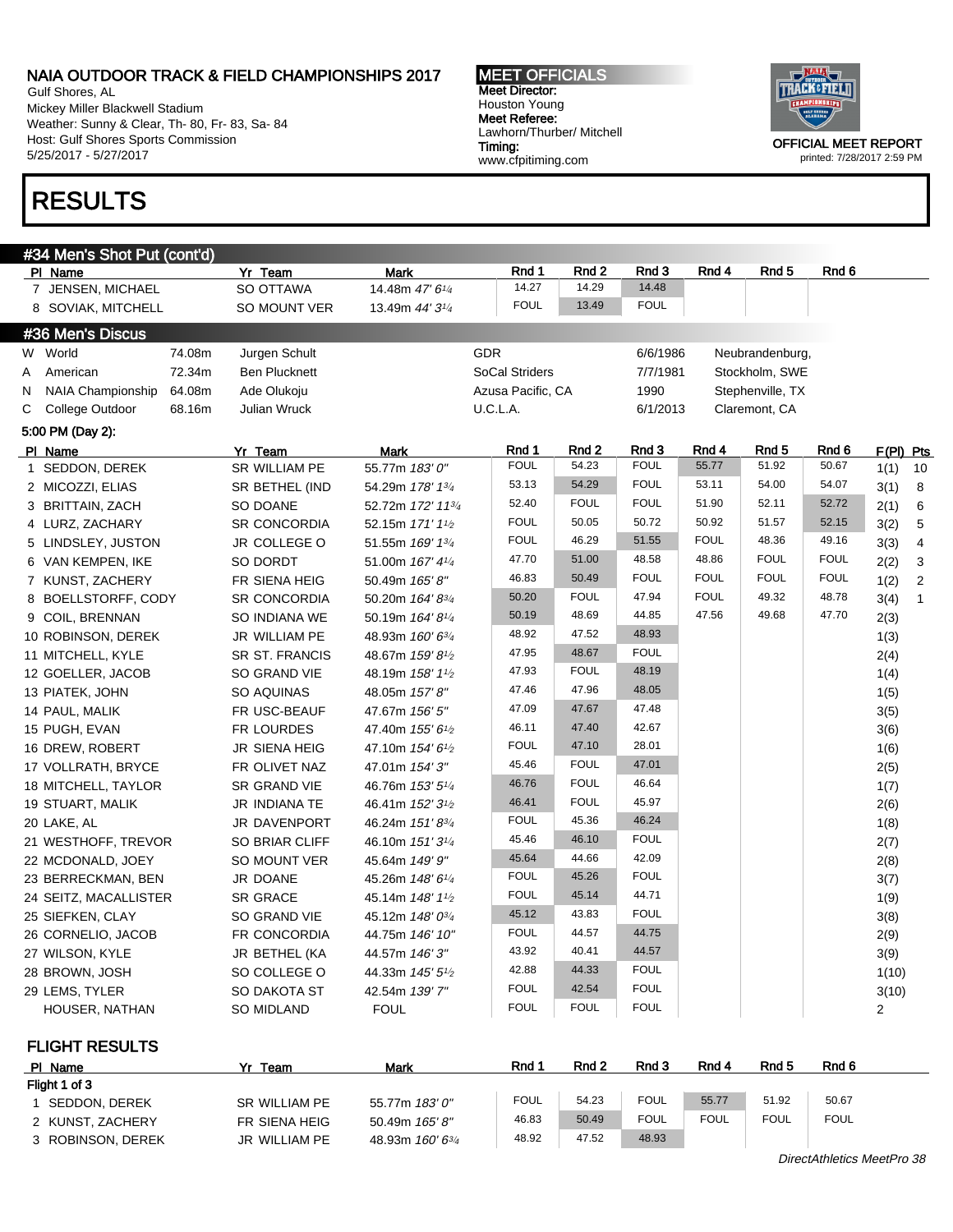Gulf Shores, AL Mickey Miller Blackwell Stadium Weather: Sunny & Clear, Th- 80, Fr- 83, Sa- 84 Host: Gulf Shores Sports Commission 5/25/2017 - 5/27/2017

# RESULTS

#### MEET OFFICIALS Meet Director: Houston Young Meet Referee: Lawhorn/Thurber/ Mitchell Timing: www.cfpitiming.com



printed: 7/28/2017 2:59 PM

|    | <u>#36 M</u> en's Discus (cont'd)  |                         |                                              |                         |             |             |             |                  |             |           |              |
|----|------------------------------------|-------------------------|----------------------------------------------|-------------------------|-------------|-------------|-------------|------------------|-------------|-----------|--------------|
|    | PI Name                            | Yr Team                 | <b>Mark</b>                                  | Rnd 1                   | Rnd 2       | Rnd 3       | Rnd 4       | Rnd 5            | Rnd 6       |           |              |
|    | 4 GOELLER, JACOB                   | SO GRAND VIE            | 48.19m 158' 11/2                             | 47.93                   | <b>FOUL</b> | 48.19       |             |                  |             |           |              |
|    | 5 PIATEK, JOHN                     | SO AQUINAS              | 48.05m 157' 8"                               | 47.46                   | 47.96       | 48.05       |             |                  |             |           |              |
|    | 6 DREW, ROBERT                     | <b>JR SIENA HEIG</b>    | 47.10m 154' 61/2                             | <b>FOUL</b>             | 47.10       | 28.01       |             |                  |             |           |              |
|    | 7 MITCHELL, TAYLOR                 | SR GRAND VIE            | 46.76m 153' 51/4                             | 46.76                   | <b>FOUL</b> | 46.64       |             |                  |             |           |              |
|    | 8 LAKE, AL                         | JR DAVENPORT            | 46.24m 151'83/4                              | <b>FOUL</b>             | 45.36       | 46.24       |             |                  |             |           |              |
|    | 9 SEITZ, MACALLISTER               | <b>SR GRACE</b>         | 45.14m 148' 11/2                             | <b>FOUL</b>             | 45.14       | 44.71       |             |                  |             |           |              |
|    | 10 BROWN, JOSH                     | SO COLLEGE O            | 44.33m 145' 51/2                             | 42.88                   | 44.33       | <b>FOUL</b> |             |                  |             |           |              |
|    | Flight 2 of 3                      |                         |                                              |                         |             |             |             |                  |             |           |              |
|    | 1 BRITTAIN, ZACH                   | SO DOANE                | 52.72m 172' 1134                             | 52.40                   | <b>FOUL</b> | <b>FOUL</b> | 51.90       | 52.11            | 52.72       |           |              |
|    | 2 VAN KEMPEN, IKE                  | SO DORDT                | 51.00m 167' 41/4                             | 47.70                   | 51.00       | 48.58       | 48.86       | <b>FOUL</b>      | <b>FOUL</b> |           |              |
|    | 3 COIL, BRENNAN                    | SO INDIANA WE           | 50.19m 164' 81/4                             | 50.19                   | 48.69       | 44.85       | 47.56       | 49.68            | 47.70       |           |              |
|    | 4 MITCHELL, KYLE                   | SR ST. FRANCIS          | 48.67m 159'81/2                              | 47.95                   | 48.67       | <b>FOUL</b> |             |                  |             |           |              |
|    | 5 VOLLRATH, BRYCE                  | FR OLIVET NAZ           | 47.01m 154' 3"                               | 45.46                   | <b>FOUL</b> | 47.01       |             |                  |             |           |              |
|    | 6 STUART, MALIK                    | JR INDIANA TE           | 46.41m 152' 31/2                             | 46.41                   | <b>FOUL</b> | 45.97       |             |                  |             |           |              |
|    | 7 WESTHOFF, TREVOR                 | SO BRIAR CLIFF          | 46.10m 151'31/4                              | 45.46                   | 46.10       | <b>FOUL</b> |             |                  |             |           |              |
|    | 8 MCDONALD, JOEY                   | SO MOUNT VER            | 45.64m 149' 9"                               | 45.64                   | 44.66       | 42.09       |             |                  |             |           |              |
|    | 9 CORNELIO, JACOB                  | FR CONCORDIA            | 44.75m 146' 10"                              | <b>FOUL</b>             | 44.57       | 44.75       |             |                  |             |           |              |
|    | HOUSER, NATHAN                     | SO MIDLAND              | <b>FOUL</b>                                  | <b>FOUL</b>             | <b>FOUL</b> | <b>FOUL</b> |             |                  |             |           |              |
|    | Flight 3 of 3                      |                         |                                              |                         |             |             |             |                  |             |           |              |
|    | 1 MICOZZI, ELIAS                   | SR BETHEL (IND          | 54.29m 178' 13/4                             | 53.13                   | 54.29       | <b>FOUL</b> | 53.11       | 54.00            | 54.07       |           |              |
|    | 2 LURZ, ZACHARY                    | SR CONCORDIA            | 52.15m 171' 11/2                             | <b>FOUL</b>             | 50.05       | 50.72       | 50.92       | 51.57            | 52.15       |           |              |
|    | 3 LINDSLEY, JUSTON                 | JR COLLEGE O            | 51.55m 169' 13/4                             | <b>FOUL</b>             | 46.29       | 51.55       | <b>FOUL</b> | 48.36            | 49.16       |           |              |
|    | 4 BOELLSTORFF, CODY                | <b>SR CONCORDIA</b>     | 50.20m 164' 83/4                             | 50.20                   | <b>FOUL</b> | 47.94       | <b>FOUL</b> | 49.32            | 48.78       |           |              |
|    | 5 PAUL, MALIK                      | FR USC-BEAUF            | 47.67m 156' 5"                               | 47.09                   | 47.67       | 47.48       |             |                  |             |           |              |
|    | 6 PUGH, EVAN                       | FR LOURDES              | 47.40m 155' 61/2                             | 46.11                   | 47.40       | 42.67       |             |                  |             |           |              |
|    | 7 BERRECKMAN, BEN                  | JR DOANE                | 45.26m 148' 61/4                             | <b>FOUL</b>             | 45.26       | <b>FOUL</b> |             |                  |             |           |              |
|    | 8 SIEFKEN, CLAY                    | SO GRAND VIE            | 45.12m 148' 03/4                             | 45.12                   | 43.83       | <b>FOUL</b> |             |                  |             |           |              |
|    | 9 WILSON, KYLE                     | JR BETHEL (KA           | 44.57m 146' 3"                               | 43.92                   | 40.41       | 44.57       |             |                  |             |           |              |
|    | 10 LEMS, TYLER                     | SO DAKOTA ST            | 42.54m 139' 7"                               | <b>FOUL</b>             | 42.54       | <b>FOUL</b> |             |                  |             |           |              |
|    | #38 Men's Hammer                   |                         |                                              |                         |             |             |             |                  |             |           |              |
|    | W World<br>86.74m                  | Yuriy Sedykh            |                                              | <b>USSR</b>             |             | 8/30/1986   |             | Stuttgart, GER   |             |           |              |
| A  | 82.52m<br>American                 | Lance Deal              |                                              | <b>NYAC</b>             |             | 9/7/1996    |             | Milan, ITA       |             |           |              |
| N  | 70.46m<br><b>NAIA Championship</b> | Per Karlsson            |                                              | Point Loma Nazarene, CA |             | 1992        |             | Abbotsford, BC,  |             |           |              |
| C. | College Outdoor<br>81.94m          | <b>Balazs Kiss</b>      |                                              | So. California          |             | 5/19/1995   |             | Tucson, AZ       |             |           |              |
|    | 1:00 PM (Day 1):                   |                         |                                              |                         |             |             |             |                  |             |           |              |
|    |                                    |                         |                                              | Rnd 1                   | Rnd 2       | Rnd 3       | Rnd 4       | Rnd <sub>5</sub> | Rnd 6       |           |              |
|    | PI Name<br>1 BOELLSTORFF, CODY     | Yr Team<br>SR CONCORDIA | <b>Mark</b><br>64.80m 212' 7 <sup>1</sup> /2 | 63.67                   | 64.49       | 63.25       | <b>FOUL</b> | <b>FOUL</b>      | 64.80       | F(PI) Pts |              |
|    |                                    |                         |                                              | 60.62                   | <b>FOUL</b> | 62.27       | 57.65       | <b>FOUL</b>      | 59.20       | 3(1)      | 10           |
|    | 2 ESCOBEDO, ERIK                   | JR BETHEL (IND          | 62.27m 204' 33/4                             | 61.23                   | 60.34       | 59.87       | 58.33       | <b>FOUL</b>      | <b>FOUL</b> | 1(1)      | - 8          |
|    | 3 LURZ, ZACHARY                    | SR CONCORDIA            | 61.23m 200' 11"                              | <b>FOUL</b>             | 57.35       | 57.27       | <b>FOUL</b> | <b>FOUL</b>      | 61.11       | 2(1)      | 6            |
|    | 4 HOFFMAN, ZEBULIAH                | SR EVERGREE             | 61.11m 200' 61/4                             | 52.65                   | 57.82       | 57.68       | 56.51       | <b>FOUL</b>      | 56.83       | 2(2)      | 5            |
|    | 5 KREUTZER, PHILIP                 | SR CONCORDIA            | 57.82m 189' 83/4                             | 54.41                   | 55.75       | <b>FOUL</b> | 57.27       | <b>FOUL</b>      | 53.78       | 1(2)      | 4            |
|    | 6 WELLINGTON, ALEX                 | <b>JR HASTINGS</b>      | 57.27m 187' 11"                              | 54.10                   | 52.42       | 56.54       | 56.93       | <b>FOUL</b>      | <b>FOUL</b> | 2(3)      | 3            |
|    | 7 LAKE, AL                         | JR DAVENPORT            | 56.93m 186' 9 <sup>1</sup> /2                |                         | 54.71       |             |             | 56.30            |             | 2(4)      | 2            |
|    | 8 SABATA, SETH                     | <b>SO MIDLAND</b>       | 56.85m 186' 61/2                             | 56.85                   |             | 56.29       | 55.69       |                  | <b>FOUL</b> | 2(5)      | $\mathbf{1}$ |
|    | 9 COMPAGNER, JACOB                 | JR SIENA HEIG           | 56.16m 184' 3 <sup>1/4</sup>                 | 56.16                   | <b>FOUL</b> | <b>FOUL</b> | 55.86       | 52.66            | 52.73       | 1(3)      |              |
|    | 10 HOUSER, NATHAN                  | <b>SO MIDLAND</b>       | 54.76m 179' 81/4                             | 54.76                   | <b>FOUL</b> | <b>FOUL</b> |             |                  |             | 2(6)      |              |

DirectAthletics MeetPro 39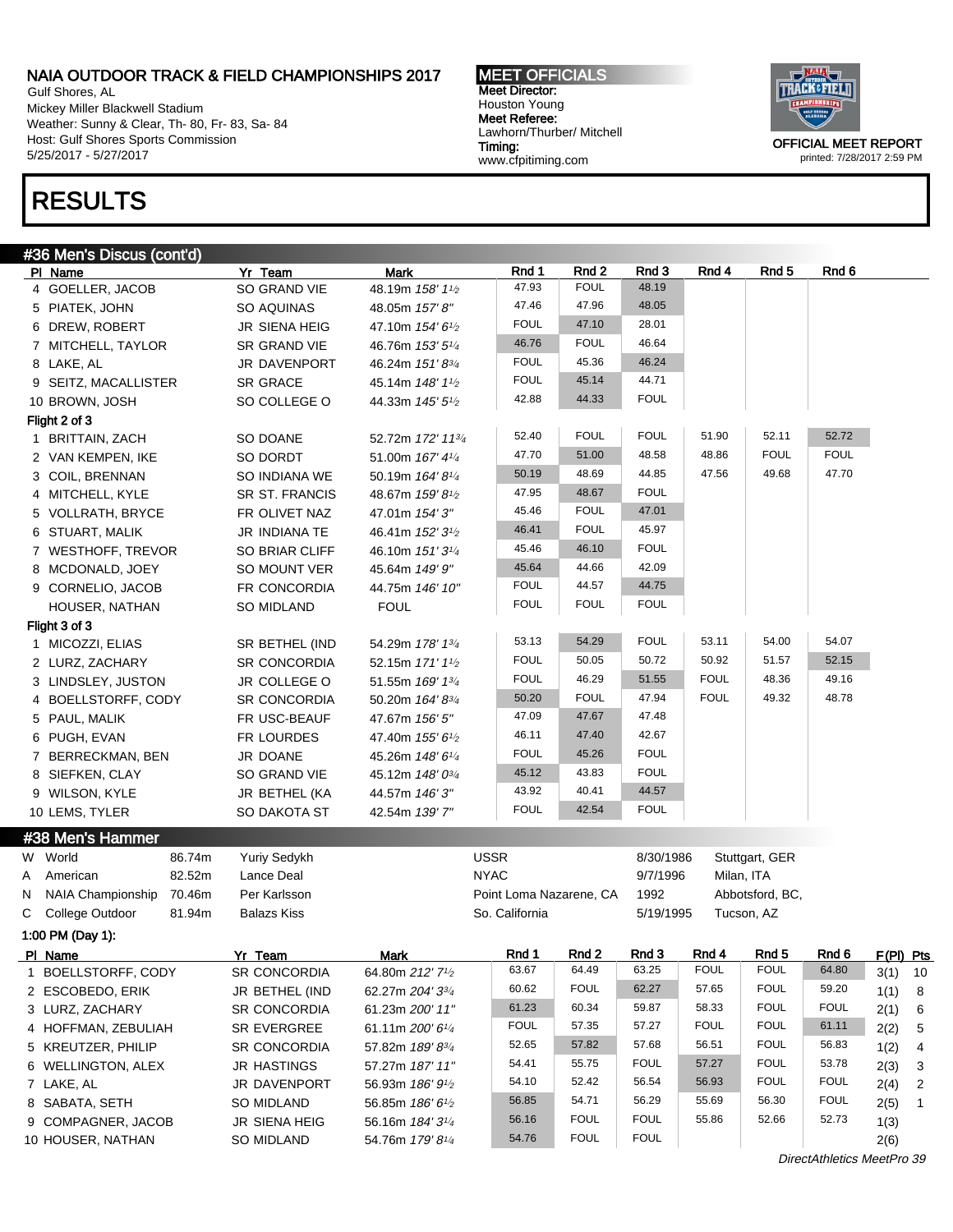Gulf Shores, AL Mickey Miller Blackwell Stadium Weather: Sunny & Clear, Th- 80, Fr- 83, Sa- 84 Host: Gulf Shores Sports Commission 5/25/2017 - 5/27/2017

### RES

#### #38 Mer 1:00 PM (I

| <b>RESULTS</b>                                |                      |                                           |             |             |             |       |       |       |             |  |  |
|-----------------------------------------------|----------------------|-------------------------------------------|-------------|-------------|-------------|-------|-------|-------|-------------|--|--|
| #38 Men's Hammer (cont'd)<br>1:00 PM (Day 1): |                      |                                           |             |             |             |       |       |       |             |  |  |
| PI Name                                       | Yr Team              | Mark                                      | Rnd 1       | Rnd 2       | Rnd 3       | Rnd 4 | Rnd 5 | Rnd 6 | $F(PI)$ Pts |  |  |
| 11 SVOBODA, CHRIS                             | JR DOANE             | 54.25m 178' 0"                            | 54.25       | <b>FOUL</b> | 54.22       |       |       |       | 3(2)        |  |  |
| 12 TURNER, GABE                               | <b>SR CORNERST</b>   | 53.19m 174' 61/4                          | 51.50       | 53.19       | 53.04       |       |       |       | 1(4)        |  |  |
| 13 PIROMARI, KARDOKH                          | <b>SR DAVENPORT</b>  | 53.17m 174' 5 <sup>1</sup> / <sub>2</sub> | <b>FOUL</b> | 53.17       | <b>FOUL</b> |       |       |       | 2(7)        |  |  |
| 14 LINDSLEY, JUSTON                           | JR COLLEGE O         | 52.96m 173' 91/4                          | 52.96       | 52.28       | <b>FOUL</b> |       |       |       | 2(8)        |  |  |
| 15 SEDDON, DEREK                              | <b>SR WILLIAM PE</b> | 52.74m 173' 03/4                          | <b>FOUL</b> | <b>FOUL</b> | 52.74       |       |       |       | 1(5)        |  |  |
| 16 KATON, SAM                                 | <b>JR DAVENPORT</b>  | 51.98m 170' 63/4                          | 51.98       | 50.92       | 51.72       |       |       |       | 1(6)        |  |  |
| 17 YEP, SEBASTIAN                             | FR BRITISH CO        | 51.58m 169'3"                             | 51.58       | 49.96       | 50.98       |       |       |       | 3(3)        |  |  |
| 18 DANTONA, HARRY                             | <b>SR TAYLOR</b>     | 51.42m 168'834                            | 51.42       | 50.05       | 50.62       |       |       |       | 2(9)        |  |  |
| 19 WELSH, IAN                                 | SR ST. FRANCIS       | 50.95m 167' 21/4                          | <b>FOUL</b> | 49.25       | 50.95       |       |       |       | 3(4)        |  |  |
| 20 MICOZZI, ELIAS                             | SR BETHEL (IND       | 50.74m 166' 6"                            | 50.74       | <b>FOUL</b> | 47.23       |       |       |       | 3(5)        |  |  |
| 21 SIEFKEN, CLAY                              | SO GRAND VIE         | 50.71m 166' 43/4                          | 47.66       | <b>FOUL</b> | 50.71       |       |       |       | 1(7)        |  |  |
| 22 OLIIRING DANIFI                            | SR TAROR             | $50$ 68m $166'$ 31/2                      | <b>FOUL</b> | <b>FOUL</b> | 50.68       |       |       |       | 1(R)        |  |  |

| 22 QUIRING, DANIEL    | <b>SR TABOR</b> | 50.68m 166' 3 <sup>1</sup> / <sub>2</sub>  | <b>FOUL</b> | <b>FOUL</b> | 50.68       | 1(8)  |
|-----------------------|-----------------|--------------------------------------------|-------------|-------------|-------------|-------|
| 23 DAVELAAR, DAVID    | <b>JR DORDT</b> | 50.46m 165' 7"                             | 47.17       | <b>FOUL</b> | 50.46       | 1(9)  |
| 24 CORNELIO, JACOB    | FR CONCORDIA    | 50.45m $165'6'2$                           | <b>FOUL</b> | 50.45       | <b>FOUL</b> | 2(10) |
| 25 MITCHELL, TAYLOR   | SR GRAND VIE    | 50.09m 164' 41/4                           | 50.09       | 49.32       | <b>FOUL</b> | 3(6)  |
| 26 TOLEDO, ERIC       | SO DAVENPORT    | 49.99m 164' 0 <sup>1</sup> / <sub>2</sub>  | 48.35       | 48.46       | 49.99       | 3(7)  |
| 27 BROWN, JACOB       | JR GRACE        | 49.71m 163' 11/4                           | 48.27       | 49.71       | <b>FOUL</b> | 1(10) |
| 28 ARELLANOS, ARMANDO | SO MOUNT MER    | 49.03m 160' 10 <sup>1</sup> / <sub>2</sub> | 48.29       | 49.03       | <b>FOUL</b> | 3(8)  |
| PEOPLES, CORY         | <b>JR BAKER</b> | <b>DNS</b>                                 | <b>FOUL</b> | <b>FOUL</b> | <b>FOUL</b> | 3     |
| STUCKEY, ISAAC        | SO GRACE        | <b>FOUL</b>                                | <b>FOUL</b> | <b>FOUL</b> | <b>FOUL</b> |       |

### FLIGHT RESULTS

| Flight 1 of 3<br><b>FOUL</b><br>62.27<br>57.65<br><b>FOUL</b><br>59.20<br>60.62<br>1 ESCOBEDO, ERIK<br>JR BETHEL (IND<br>62.27m 204' 33/4<br>57.82<br><b>FOUL</b><br>56.83<br>52.65<br>57.68<br>56.51<br>2 KREUTZER, PHILIP<br><b>SR CONCORDIA</b><br>57.82m 189' 83/4<br>52.73<br><b>FOUL</b><br><b>FOUL</b><br>52.66<br>56.16<br>55.86<br>3 COMPAGNER, JACOB<br><b>JR SIENA HEIG</b><br>56.16m 184' 31/4<br>53.19<br>53.04<br>51.50<br>4 TURNER, GABE<br><b>SR CORNERST</b><br>53.19m 174' 61/4<br><b>FOUL</b><br>52.74<br><b>FOUL</b><br>5 SEDDON, DEREK<br>SR WILLIAM PE<br>52.74m 173' 03/4 | Rnd 6 | Rnd 5 | Rnd 4 | Rnd 3 | Rnd 2 | Rnd 1 | Mark             | Yr Team             | PI Name      |  |
|--------------------------------------------------------------------------------------------------------------------------------------------------------------------------------------------------------------------------------------------------------------------------------------------------------------------------------------------------------------------------------------------------------------------------------------------------------------------------------------------------------------------------------------------------------------------------------------------------|-------|-------|-------|-------|-------|-------|------------------|---------------------|--------------|--|
|                                                                                                                                                                                                                                                                                                                                                                                                                                                                                                                                                                                                  |       |       |       |       |       |       |                  |                     |              |  |
|                                                                                                                                                                                                                                                                                                                                                                                                                                                                                                                                                                                                  |       |       |       |       |       |       |                  |                     |              |  |
|                                                                                                                                                                                                                                                                                                                                                                                                                                                                                                                                                                                                  |       |       |       |       |       |       |                  |                     |              |  |
|                                                                                                                                                                                                                                                                                                                                                                                                                                                                                                                                                                                                  |       |       |       |       |       |       |                  |                     |              |  |
|                                                                                                                                                                                                                                                                                                                                                                                                                                                                                                                                                                                                  |       |       |       |       |       |       |                  |                     |              |  |
|                                                                                                                                                                                                                                                                                                                                                                                                                                                                                                                                                                                                  |       |       |       |       |       |       |                  |                     |              |  |
|                                                                                                                                                                                                                                                                                                                                                                                                                                                                                                                                                                                                  |       |       |       | 51.72 | 50.92 | 51.98 | 51.98m 170' 63/4 | <b>JR DAVENPORT</b> | 6 KATON, SAM |  |
| <b>FOUL</b><br>50.71<br>47.66<br>7 SIEFKEN, CLAY<br>SO GRAND VIE<br>50.71m 166' 43/4                                                                                                                                                                                                                                                                                                                                                                                                                                                                                                             |       |       |       |       |       |       |                  |                     |              |  |
| <b>FOUL</b><br>50.68<br><b>FOUL</b><br>8 QUIRING, DANIEL<br><b>SR TABOR</b><br>50.68m 166' 3 <sup>1</sup> / <sub>2</sub>                                                                                                                                                                                                                                                                                                                                                                                                                                                                         |       |       |       |       |       |       |                  |                     |              |  |
| <b>FOUL</b><br>50.46<br>47.17<br>9 DAVELAAR, DAVID<br>JR DORDT<br>50.46m 165' 7"                                                                                                                                                                                                                                                                                                                                                                                                                                                                                                                 |       |       |       |       |       |       |                  |                     |              |  |
| <b>FOUL</b><br>48.27<br>49.71<br>10 BROWN, JACOB<br>JR GRACE<br>49.71m 163' 11/4                                                                                                                                                                                                                                                                                                                                                                                                                                                                                                                 |       |       |       |       |       |       |                  |                     |              |  |
| Flight 2 of 3                                                                                                                                                                                                                                                                                                                                                                                                                                                                                                                                                                                    |       |       |       |       |       |       |                  |                     |              |  |
| <b>FOUL</b><br>60.34<br>58.33<br><b>FOUL</b><br>61.23<br>59.87<br>1 LURZ, ZACHARY<br><b>SR CONCORDIA</b><br>61.23m 200' 11"                                                                                                                                                                                                                                                                                                                                                                                                                                                                      |       |       |       |       |       |       |                  |                     |              |  |
| 61.11<br><b>FOUL</b><br><b>FOUL</b><br>57.35<br>57.27<br><b>FOUL</b><br>SR EVERGREE<br>61.11m 200' 61/4<br>2 HOFFMAN, ZEBULIAH                                                                                                                                                                                                                                                                                                                                                                                                                                                                   |       |       |       |       |       |       |                  |                     |              |  |
| <b>FOUL</b><br><b>FOUL</b><br>57.27<br>53.78<br>54.41<br>55.75<br>3 WELLINGTON, ALEX<br><b>JR HASTINGS</b><br>57.27m 187' 11"                                                                                                                                                                                                                                                                                                                                                                                                                                                                    |       |       |       |       |       |       |                  |                     |              |  |
| <b>FOUL</b><br>52.42<br>56.93<br><b>FOUL</b><br>54.10<br>56.54<br>4 LAKE, AL<br><b>JR DAVENPORT</b><br>56.93m 186' 91/2                                                                                                                                                                                                                                                                                                                                                                                                                                                                          |       |       |       |       |       |       |                  |                     |              |  |
| <b>FOUL</b><br>56.85<br>54.71<br>56.29<br>55.69<br>56.30<br>SO MIDLAND<br>5 SABATA, SETH<br>56.85m 186' 61/2                                                                                                                                                                                                                                                                                                                                                                                                                                                                                     |       |       |       |       |       |       |                  |                     |              |  |
| <b>FOUL</b><br><b>FOUL</b><br>54.76<br>6 HOUSER, NATHAN<br>SO MIDLAND<br>54.76m 179' 8 <sup>1/4</sup>                                                                                                                                                                                                                                                                                                                                                                                                                                                                                            |       |       |       |       |       |       |                  |                     |              |  |
| <b>FOUL</b><br><b>FOUL</b><br>53.17<br>7 PIROMARI, KARDOKH<br>SR DAVENPORT<br>53.17m 174' 5 <sup>1</sup> / <sub>2</sub>                                                                                                                                                                                                                                                                                                                                                                                                                                                                          |       |       |       |       |       |       |                  |                     |              |  |
| <b>FOUL</b><br>52.96<br>52.28<br>8 LINDSLEY, JUSTON<br>JR COLLEGE O<br>52.96m 173' 91/4                                                                                                                                                                                                                                                                                                                                                                                                                                                                                                          |       |       |       |       |       |       |                  |                     |              |  |
| 50.62<br>51.42<br>50.05<br>SR TAYLOR<br>9 DANTONA, HARRY<br>51.42m 168' 83/4                                                                                                                                                                                                                                                                                                                                                                                                                                                                                                                     |       |       |       |       |       |       |                  |                     |              |  |
| <b>FOUL</b><br><b>FOUL</b><br>50.45<br>10 CORNELIO, JACOB<br>FR CONCORDIA<br>50.45m 165' 6 <sup>1</sup> / <sub>2</sub>                                                                                                                                                                                                                                                                                                                                                                                                                                                                           |       |       |       |       |       |       |                  |                     |              |  |

MEET OFFICIALS Meet Director: Houston Young Meet Referee: Lawhorn/Thurber/ Mitchell Timing: www.cfpitiming.com

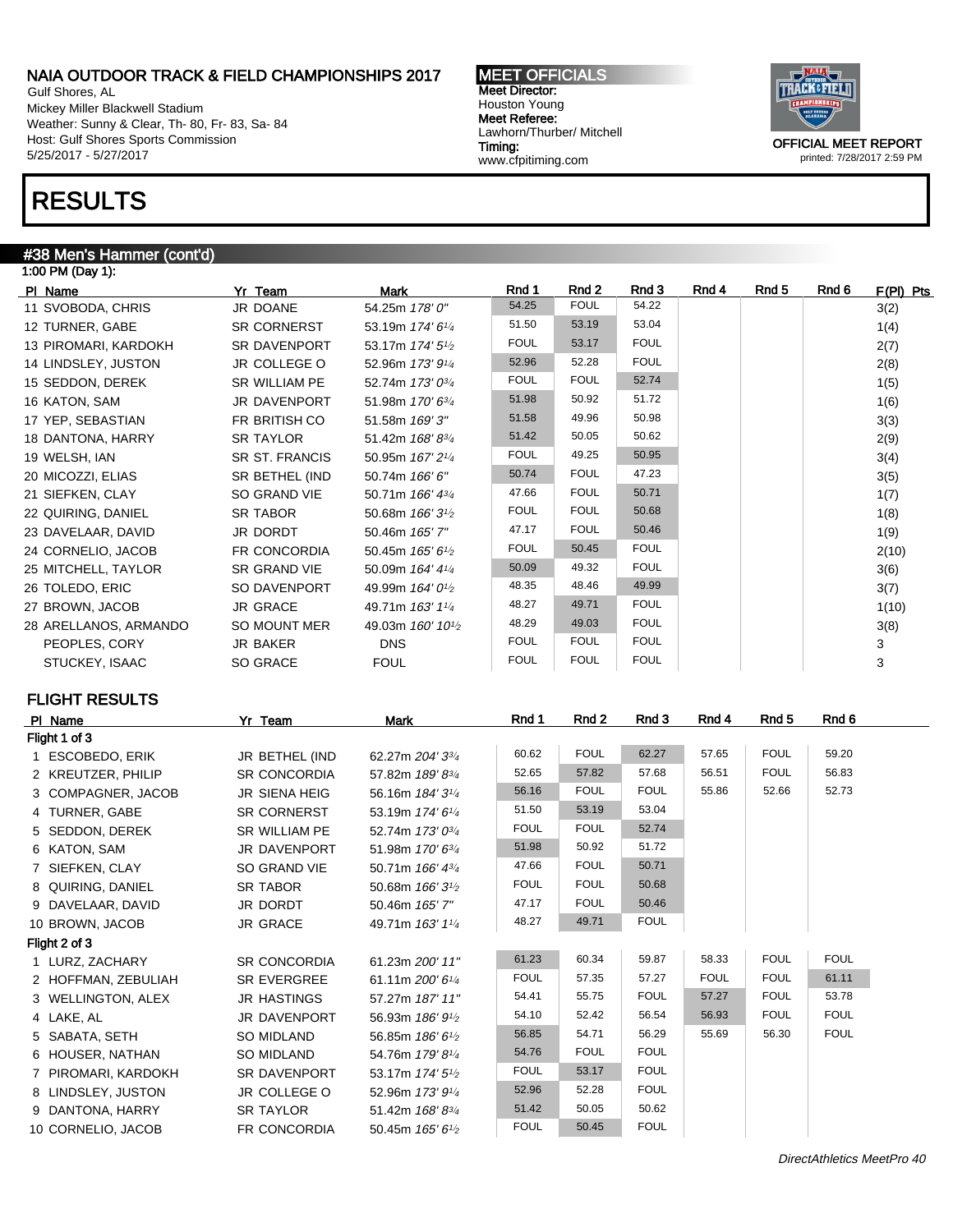Gulf Shores, AL Mickey Miller Blackwell Stadium Weather: Sunny & Clear, Th- 80, Fr- 83, Sa- 84 Host: Gulf Shores Sports Commission 5/25/2017 - 5/27/2017

# RESULTS

MEET OFFICIALS Meet Director: Houston Young Meet Referee: Lawhorn/Thurber/ Mitchell Timing: www.cfpitiming.com



printed: 7/28/2017 2:59 PM

|   | #38 Men's Hammer (cont'd) |        |                       |                               |                     |             |             |             |                  |                  |                |              |
|---|---------------------------|--------|-----------------------|-------------------------------|---------------------|-------------|-------------|-------------|------------------|------------------|----------------|--------------|
|   | PI Name                   |        | Yr Team               | <b>Mark</b>                   | Rnd 1               | Rnd 2       | Rnd 3       | Rnd 4       | Rnd <sub>5</sub> | Rnd 6            |                |              |
|   | Flight 3 of 3             |        |                       |                               |                     |             |             |             |                  |                  |                |              |
|   | 1 BOELLSTORFF, CODY       |        | SR CONCORDIA          | 64.80m 212' 71/2              | 63.67               | 64.49       | 63.25       | <b>FOUL</b> | <b>FOUL</b>      | 64.80            |                |              |
|   | 2 SVOBODA, CHRIS          |        | <b>JR DOANE</b>       | 54.25m 178' 0"                | 54.25               | <b>FOUL</b> | 54.22       |             |                  |                  |                |              |
|   | 3 YEP, SEBASTIAN          |        | FR BRITISH CO         | 51.58m 169' 3"                | 51.58               | 49.96       | 50.98       |             |                  |                  |                |              |
|   | 4 WELSH, IAN              |        | <b>SR ST. FRANCIS</b> | 50.95m 167' 21/4              | <b>FOUL</b>         | 49.25       | 50.95       |             |                  |                  |                |              |
|   | 5 MICOZZI, ELIAS          |        | SR BETHEL (IND        | 50.74m 166' 6"                | 50.74               | <b>FOUL</b> | 47.23       |             |                  |                  |                |              |
|   | 6 MITCHELL, TAYLOR        |        | SR GRAND VIE          | 50.09m 164' 41/4              | 50.09               | 49.32       | <b>FOUL</b> |             |                  |                  |                |              |
|   | 7 TOLEDO, ERIC            |        | SO DAVENPORT          | 49.99m 164' 01/2              | 48.35               | 48.46       | 49.99       |             |                  |                  |                |              |
|   | 8 ARELLANOS, ARMANDO      |        | SO MOUNT MER          | 49.03m 160' 101/2             | 48.29               | 49.03       | <b>FOUL</b> |             |                  |                  |                |              |
|   | PEOPLES, CORY             |        | <b>JR BAKER</b>       | <b>DNS</b>                    | <b>FOUL</b>         | <b>FOUL</b> | <b>FOUL</b> |             |                  |                  |                |              |
|   | STUCKEY, ISAAC            |        | SO GRACE              | <b>FOUL</b>                   | <b>FOUL</b>         | <b>FOUL</b> | <b>FOUL</b> |             |                  |                  |                |              |
|   | #40 Men's Javelin         |        |                       |                               |                     |             |             |             |                  |                  |                |              |
|   | W World                   | 98.48m | Jan Zelezny           |                               | <b>CZE</b>          |             | 5/25/1996   |             | Jena, GER        |                  |                |              |
| A | American                  | 91.29m | <b>Breaux Greer</b>   |                               | adidas              |             | 6/21/2007   |             | Indianapolis, IN |                  |                |              |
| N | NAIA Championship         | 75.46m | <b>Rick Simoncic</b>  |                               | Pittsburg State, KS |             | 1986        |             | Russellville, AR |                  |                |              |
| C | College Outdoor           | 89.10m | Patrik Boden          |                               | Texas               |             | 3/24/1990   |             | Austin, TX       |                  |                |              |
|   | 5:30 PM (Day 1):          |        |                       |                               |                     |             |             |             |                  |                  |                |              |
|   | PI Name                   |        | Yr Team               | <b>Mark</b>                   | Rnd 1               | Rnd 2       | Rnd 3       | Rnd 4       | Rnd <sub>5</sub> | Rnd <sub>6</sub> | F(PI) Pts      |              |
|   | 1 SALDANA, PANCHO         |        | SR EASTERN O          | 67.50m 221' 53/4              | 67.50               | 67.12       | <b>FOUL</b> | 61.78       | 61.31            | 61.54            | 2(1)           | 10           |
|   | 2 WOLTERS, BRANDT         |        | SO MCPHERSO           | 62.55m 205' 23/4              | 59.40               | 58.02       | 56.32       | 58.16       | 53.00            | 62.55            | 1(1)           | 8            |
|   | 3 BARNETT, DAVID          |        | <b>SR CARROLL</b>     | 62.35m 204' 7"                | 61.78               | 58.88       | 61.53       | 57.39       | 58.85            | 62.35            | 1(2)           | 6            |
|   | 4 SIMPSON, JALON          |        | FR OLIVET NAZ         | 61.09m 200' 5 <sup>1</sup> /2 | 49.62               | 61.09       | 58.07       | 55.22       | <b>FOUL</b>      | <b>FOUL</b>      | 1(3)           | 5            |
|   | 5 HACKNEY, CHRISTIAN      |        | <b>JR NORTHWES</b>    | 59.54m 195' 41/4              | 57.71               | 54.83       | 56.00       | 55.17       | 55.67            | 59.54            | 1(4)           | 4            |
|   | 6 PEPIN, TREVOR           |        | FR GREAT FALL         | 57.63m 189' 11/4              | 57.63               | <b>FOUL</b> | 55.81       | 55.30       | 54.58            | 55.25            | 1(5)           | 3            |
|   | 7 MCCOLLUM, DAN           |        | SR WESTMONT           | 56.50m 185' 43/4              | <b>FOUL</b>         | 55.80       | 55.17       | 56.50       | 54.89            | 52.75            | 2(2)           | $\sqrt{2}$   |
|   | 8 DUDLEY, GORDON          |        | SO REINHARDT          | 56.35m 184' 10 <sup>3/4</sup> | 54.24               | 56.12       | <b>FOUL</b> | 54.47       | 56.15            | 56.35            | 2(3)           | $\mathbf{1}$ |
|   | 9 MILLER, JOSEPH          |        | SR WESTMONT           | 55.95m 183' 7"                | <b>FOUL</b>         | 55.95       | 54.84       | <b>FOUL</b> | <b>FOUL</b>      | 51.22            | 1(6)           |              |
|   | 10 MILLER, PAXTON         |        | FR DICKINSON          | 55.47m 182' 01/4              | 55.47               | <b>FOUL</b> | 54.65       |             |                  |                  | 2(4)           |              |
|   | 11 ALLEN, ROAN            |        | FR BRITISH CO         | 55.25m 181' 3 <sup>1</sup> /2 | 54.33               | 55.25       | 50.65       |             |                  |                  | 2(5)           |              |
|   | 12 COBB, KOLTON           |        | SO EASTERN O          | 55.08m 180' 83/4              | 53.05               | 55.08       | 51.20       |             |                  |                  | 1(7)           |              |
|   | 13 PEASLEY, DUSTIN        |        | <b>SO BRIAR CLIFF</b> | 54.90m 180' 13/4              | 54.90               | <b>FOUL</b> | 47.91       |             |                  |                  | 1(8)           |              |
|   | 14 KILCUP, AUSTIN         |        | SO EASTERN O          | 54.09m 177' 53/4              | 54.09               | 52.43       | 53.02       |             |                  |                  | 1(9)           |              |
|   | 15 OSTROSKY, ISAAC        |        | FR STERLING           | 51.94m 170' 51/4              | 45.18               | 51.14       | 51.94       |             |                  |                  | 2(6)           |              |
|   | 16 WONG, ERIC             |        | <b>JR WESTMONT</b>    | 50.52m 165' 91/4              | 50.52               | 47.56       | <b>FOUL</b> |             |                  |                  | 2(7)           |              |
|   | 17 BURKI, SAM             |        | <b>SR BRIAR CLIFF</b> | 48.63m 159' 63/4              | 48.63               | <b>FOUL</b> | <b>FOUL</b> |             |                  |                  | 2(8)           |              |
|   | 18 SANDRI, ISAAC          |        | FR BRITISH CO         | 48.51m 159' 2"                | <b>FOUL</b>         | 48.51       | <b>FOUL</b> |             |                  |                  | 1(10)          |              |
|   | 19 HERRINGTON, MITCHELL   |        | <b>SO TAYLOR</b>      | 48.20m 158' 2"                | 48.20               | <b>FOUL</b> | <b>FOUL</b> |             |                  |                  | 2(9)           |              |
|   | 20 WASHBURN, JACOB        |        | FR CUMBERLA           | 47.98m 157' 51/4              | <b>FOUL</b>         | 47.98       | <b>FOUL</b> |             |                  |                  | 1(11)          |              |
|   | 21 SMITH, GRAHAM          |        | SO GEORGETO           | 47.29m 155' 2"                | 47.29               | <b>FOUL</b> | <b>FOUL</b> |             |                  |                  | 2(10)          |              |
|   | DICKEY, DARRIEN           |        | <b>JR WILLIAM WO</b>  | <b>DNS</b>                    |                     |             |             |             |                  |                  | $\overline{2}$ |              |
|   |                           |        |                       |                               |                     |             |             |             |                  |                  |                |              |

FLIGHT RESULTS

| PI Name                | Team              | Mark             | Rnd   | Rnd <sub>2</sub> | Rnd 3 | Rnd 4 | Rnd 5 | Rnd 6 |
|------------------------|-------------------|------------------|-------|------------------|-------|-------|-------|-------|
| Flight 1 of 2          |                   |                  |       |                  |       |       |       |       |
| <b>WOLTERS, BRANDT</b> | SO MCPHERSO       | 62.55m 205' 23/4 | 59.40 | 58.02            | 56.32 | 58.16 | 53.00 | 62.55 |
| 2 BARNETT, DAVID       | <b>SR CARROLL</b> | 62.35m 204' 7"   | 61.78 | 58.88            | 61.53 | 57.39 | 58.85 | 62.35 |

DirectAthletics MeetPro 41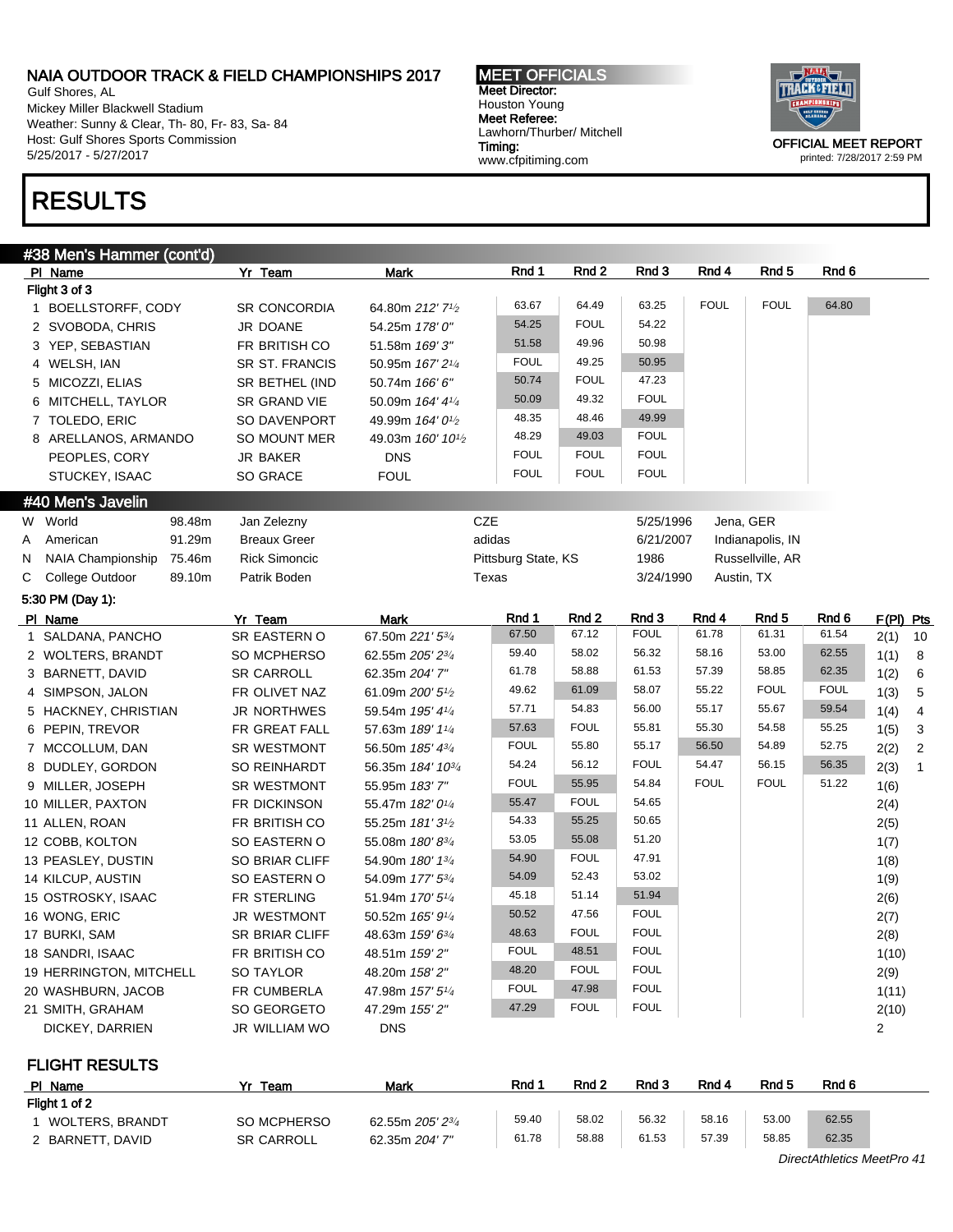Gulf Shores, AL Mickey Miller Blackwell Stadium Weather: Sunny & Clear, Th- 80, Fr- 83, Sa- 84 Host: Gulf Shores Sports Commission 5/25/2017 - 5/27/2017

MEET OFFICIALS Meet Director: Houston Young Meet Referee: Lawhorn/Thurber/ Mitchell Timing: www.cfpitiming.com



RESULTS

#### #40 Men's Javelin (cont'd)

| PI Name                | Yr Team               | Mark                                      | Rnd 1       | Rnd 2       | Rnd 3       | Rnd 4       | Rnd 5       | Rnd 6       |
|------------------------|-----------------------|-------------------------------------------|-------------|-------------|-------------|-------------|-------------|-------------|
| 3 SIMPSON, JALON       | FR OLIVET NAZ         | 61.09m 200' 5 <sup>1</sup> / <sub>2</sub> | 49.62       | 61.09       | 58.07       | 55.22       | <b>FOUL</b> | <b>FOUL</b> |
| 4 HACKNEY, CHRISTIAN   | <b>JR NORTHWES</b>    | 59.54m 195' 41/4                          | 57.71       | 54.83       | 56.00       | 55.17       | 55.67       | 59.54       |
| 5 PEPIN, TREVOR        | FR GREAT FALL         | 57.63m 189' 11/4                          | 57.63       | <b>FOUL</b> | 55.81       | 55.30       | 54.58       | 55.25       |
| 6 MILLER, JOSEPH       | SR WESTMONT           | 55.95m 183'7"                             | <b>FOUL</b> | 55.95       | 54.84       | <b>FOUL</b> | <b>FOUL</b> | 51.22       |
| 7 COBB, KOLTON         | SO EASTERN O          | 55.08m 180'83/4                           | 53.05       | 55.08       | 51.20       |             |             |             |
| 8 PEASLEY, DUSTIN      | <b>SO BRIAR CLIFF</b> | 54.90m 180' 134                           | 54.90       | <b>FOUL</b> | 47.91       |             |             |             |
| 9 KILCUP, AUSTIN       | SO EASTERN O          | 54.09m 177' 53/4                          | 54.09       | 52.43       | 53.02       |             |             |             |
| 10 SANDRI, ISAAC       | FR BRITISH CO         | 48.51m 159' 2"                            | <b>FOUL</b> | 48.51       | <b>FOUL</b> |             |             |             |
| 11 WASHBURN, JACOB     | FR CUMBERLA           | 47.98m 157' 51/4                          | <b>FOUL</b> | 47.98       | <b>FOUL</b> |             |             |             |
| Flight 2 of 2          |                       |                                           |             |             |             |             |             |             |
| 1 SALDANA, PANCHO      | SR EASTERN O          | 67.50m 221' 53/4                          | 67.50       | 67.12       | <b>FOUL</b> | 61.78       | 61.31       | 61.54       |
| 2 MCCOLLUM, DAN        | SR WESTMONT           | 56.50m 185' 434                           | <b>FOUL</b> | 55.80       | 55.17       | 56.50       | 54.89       | 52.75       |
| 3 DUDLEY, GORDON       | SO REINHARDT          | 56.35m 184' 10 <sup>3/4</sup>             | 54.24       | 56.12       | <b>FOUL</b> | 54.47       | 56.15       | 56.35       |
| 4 MILLER, PAXTON       | FR DICKINSON          | 55.47m 182' 01/4                          | 55.47       | <b>FOUL</b> | 54.65       |             |             |             |
| 5 ALLEN, ROAN          | FR BRITISH CO         | 55.25m 181'3 <sup>1</sup> / <sub>2</sub>  | 54.33       | 55.25       | 50.65       |             |             |             |
| 6 OSTROSKY, ISAAC      | FR STERLING           | 51.94m 170' 51/4                          | 45.18       | 51.14       | 51.94       |             |             |             |
| 7 WONG, ERIC           | JR WESTMONT           | 50.52m 165' 91/4                          | 50.52       | 47.56       | <b>FOUL</b> |             |             |             |
| 8 BURKI, SAM           | <b>SR BRIAR CLIFF</b> | 48.63m 159' 63/4                          | 48.63       | <b>FOUL</b> | <b>FOUL</b> |             |             |             |
| 9 HERRINGTON, MITCHELL | SO TAYLOR             | 48.20m 158' 2"                            | 48.20       | <b>FOUL</b> | <b>FOUL</b> |             |             |             |
| 10 SMITH, GRAHAM       | SO GEORGETO           | 47.29m 155' 2"                            | 47.29       | <b>FOUL</b> | <b>FOUL</b> |             |             |             |
| DICKEY, DARRIEN        | JR WILLIAM WO         | <b>DNS</b>                                |             |             |             |             |             |             |

#### #42 Men's Decathlon Pl Name Points 100 Long Jump Shot Put High Jump 400 110H Discus Pole Vault Javelin 1500 1 GANDY, DREW CENTRAL METHO Team Points: 10 6855 11.30  $(+1.2)$ 795 6.62m 21' 8<sup>3</sup>/4 (+0.7) 725 11.02m 36' 2<sup>1</sup>/<sup>4</sup> 547 1.72m 5' 7<sup>3</sup>/<sup>4</sup> 560 49.62 832 15.33 (+1.1) 810 29.17m 95' 8<sup>3</sup>/<sup>4</sup> 448 4.60m 15' 1" 790 53.01m 173' 11<sup>1</sup>/<sup>4</sup> 633 4:34.54 715 2 DOTSON, JOE SOUTHERN OREG Team Points: 8 6732 11.53  $(+1.2)$ 746 6.35m 20' 10" (+1.3) 664 11.53m 37' 10<sup>1</sup>/<sup>4</sup> 578 1.69m  $5' 6'$ 536 50.95 771 16.20 (+3.0) 710 39.23m 128' 8<sup>3</sup>/<sup>4</sup> 649 4.30m 14' 1<sup>1</sup>/<sup>4</sup> 702 49.37m 162' 0" 579 4:22.18 797 3 LAWSON, WINSTO VANGUARD Team Points: 6 6729 11.34  $(-2.5)$ 786 6.50m  $21'$  4" (-0.5) 697 11.20m 36' 9<sup>1</sup>/<sup>4</sup> 558 1.84m 6' 0<sup>1</sup>/<sup>2</sup> 661 50.26 803 14.66 (+3.0) 891 31.71m 104' 0<sup>3</sup>/<sup>4</sup> 498 3.80m 12' 5<sup>1</sup>/<sup>2</sup> 562 50.87m 166' 11" 601 4:41.31 672 4 ANDJELIC, NIKOLA RIO GRANDE Team Points: 5 6697 11.39  $(+1.2)$ 776 6.43m 21' 1<sup>1</sup>/4 (+0.4) 682 11.19m 36' 8<sup>3</sup>/<sup>4</sup> 557 1.78m 5' 10" 610 51.87 730 14.85 (+3.6) 868 33.52m 110' 0" 534 4.30m 14' 1<sup>1</sup>/<sup>4</sup> 702 47.63m 156' 3<sup>1</sup>/<sup>2</sup> 554 4:39.34 684 5 GRETZ, SETH OREGON TECH Team Points: 4 6693 11.42  $(+1.2)$ 769 6.51m 21' 4<sup>1</sup>/4 (+1.0) 700 10.03m 32' 11<sup>1</sup>/<sup>4</sup> 487 1.87m  $6' 1<sup>1</sup>/<sub>2</sub>$ 687 52.23 715 15.25 (+3.0) 820 32.75m 107' 5<sup>3</sup>/<sup>4</sup> 519 4.70m 15' 5" 819 42.94m 140' 10<sup>3</sup>/<sup>4</sup> 485 4:38.17 692 6 TOP, PIETER WESTMONT Team Points: 3 6479 11.09  $(-2.5)$ 841 6.65m 21' 10" (+1.0) 732 10.09m 33' 1<sup>1</sup>/<sup>2</sup> 491 1.72m 5' 7<sup>3</sup>/<sup>4</sup> 560 50.02 814 15.11  $(+2.6)$ 836 27.47m 90' 1<sup>3</sup>/<sup>4</sup> 415 3.70m 12' 1<sup>1</sup>/<sup>2</sup> 535 40.64m 133' 4<sup>1</sup>/<sup>4</sup> 451 4:21.07 804 7 BRACKEN, JASON CORBAN Team Points: 2 6448 11.80  $(-2.5)$ 691 5.95m 19' 6<sup>1</sup>/4 (+0.0) 576 12.87m 42' 3" 659 1.96m 6' 5" 767 52.82 689 17.41 (+3.6) 582 44.73m 146' 9<sup>1</sup>/<sup>4</sup> 761 3.50m 11' 5<sup>3</sup>/<sup>4</sup> 482 55.31m 181' 5<sup>3</sup>/<sup>4</sup> 668 4:57.79 573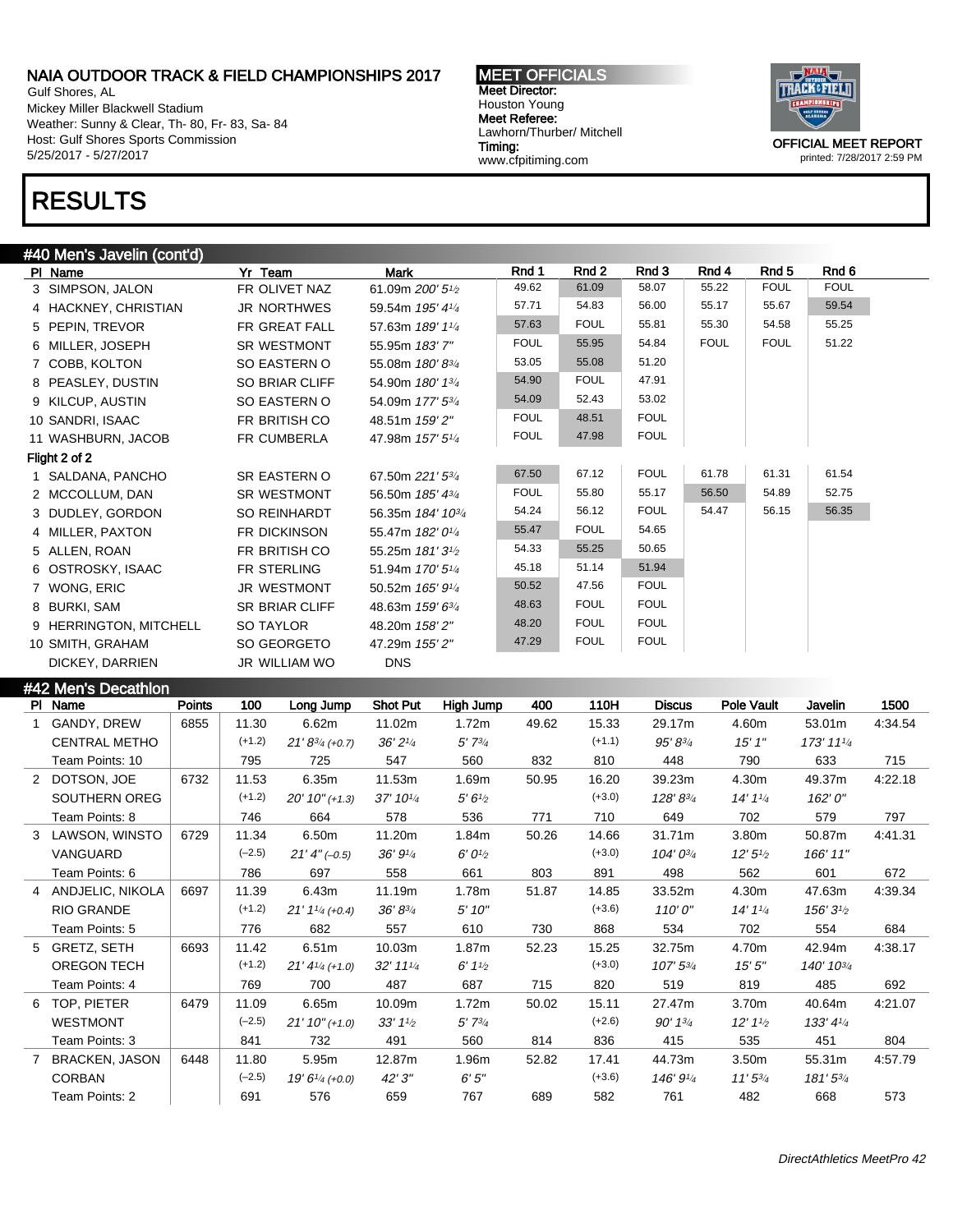Gulf Shores, AL Mickey Miller Blackwell Stadium Weather: Sunny & Clear, Th- 80, Fr- 83, Sa- 84 Host: Gulf Shores Sports Commission 5/25/2017 - 5/27/2017

#### MEET OFFICIALS Meet Director: Houston Young Meet Referee: Lawhorn/Thurber/ Mitchell Timing: www.cfpitiming.com



printed: 7/28/2017 2:59 PM

# RESULTS

|   | #42 Men's Decathlon (cont'd) |               |          |                               |                 |                       |            |            |                                    |                     |                     |            |  |
|---|------------------------------|---------------|----------|-------------------------------|-----------------|-----------------------|------------|------------|------------------------------------|---------------------|---------------------|------------|--|
|   | PI Name                      | <b>Points</b> | 100      | Long Jump                     | <b>Shot Put</b> | High Jump             | 400        | 110H       | <b>Discus</b>                      | Pole Vault          | Javelin             | 1500       |  |
| 8 | FOX, PHILIP                  | 6427          | 11.31    | 6.87m                         | 10.20m          | 1.75m                 | 51.21      | 16.39      | 35.76m                             | 4.00m               | 44.52m              | 4:50.54    |  |
|   | BETHEL (IND.)                |               | $(+1.2)$ | $22' 61/2$ (+1.9)             | $33'5^{3/4}$    | $5' 8^{3/4}$          |            | $(+1.1)$   | 117' 4 <sup>1</sup> / <sub>4</sub> | $13'11_2$           | 146' 1"             |            |  |
|   | Team Points: 1               |               | 793      | 783                           | 498             | 585                   | 760        | 689        | 579                                | 617                 | 508                 | 615        |  |
|   | 9 SCHMIDT, MICHAE            | 6391          | 11.66    | 6.35m                         | 9.92m           | 1.75m                 | 50.86      | 16.16      | 33.71m                             | 4.20m               | 41.62m              | 4:25.45    |  |
|   | <b>CORBAN</b>                |               | $(-2.5)$ | $20' 10'' (+0.0)$             | $32' 6^{3/4}$   | $5' 8^{3/4}$          |            | $(+3.6)$   | $110'7\frac{1}{2}$                 | 13'9''/4            | 136'63/4            |            |  |
|   |                              |               | 719      | 664                           | 481             | 585                   | 775        | 715        | 538                                | 673                 | 466                 | 775        |  |
|   | 10 PRZYSTUPA, MICH           | 6183          | 11.57    | 6.33m                         | 10.81m          | 1.81m                 | 51.75      | 15.17      | 28.77m                             | 3.90m               | 37.11m              | 4:49.53    |  |
|   | <b>BRITISH COLUMBI</b>       |               | $(+1.2)$ | $20' 91/4 (+1.1)$             | $35' 5^{3/4}$   | $5'$ 11 $\frac{1}{4}$ |            | $(+2.6)$   | 94'5''                             | 12'9'' <sub>2</sub> | 121'9''             |            |  |
|   |                              |               | 738      | 659                           | 534             | 636                   | 736        | 829        | 440                                | 590                 | 400                 | 621        |  |
|   | 11 CONNELL, COLE             | 5918          | 11.88    | 6.22m                         | 9.29m           | 1.84m                 | 52.85      | 15.82      | 29.09m                             | 4.10m               | 36.08m              | 4:55.61    |  |
|   | ST. AMBROSE                  |               | $(-2.5)$ | $20'5''$ (+1.3)               | 30'6''          | 6'0'                  |            | $(+2.6)$   | 95'5''2                            | 13'5''/4            | 118' 43'            |            |  |
|   |                              |               | 675      | 635                           | 443             | 661                   | 688        | 753        | 447                                | 645                 | 386                 | 585        |  |
|   | 12 NEY, BROOKS               | 5645          | 12.09    | 5.83m                         | 11.20m          | 1.69m                 | 54.34      | 16.64      | 31.61m                             | 3.70m               | 39.12m              | 4:49.71    |  |
|   | <b>COLLEGE OF IDAH</b>       |               | $(-2.5)$ | $19' 11/2$ (+1.6)             | 36' 91/4        | 5'6''                 |            | $(+3.0)$   | 103'83/4                           | 12'11 <sub>2</sub>  | $128' 4\frac{1}{2}$ |            |  |
|   |                              |               | 633      | 550                           | 558             | 536                   | 626        | 662        | 496                                | 535                 | 429                 | 620        |  |
|   | 13 KORVER, CALVIN            | 5403          | 11.77    | 6.14m                         | 10.66m          | 1.93m                 | DQ         | 15.64      | 27.57m                             | 3.70m               | 43.45m              | 4:52.08    |  |
|   | NORTHWESTERN (               |               | $(-2.5)$ | $20'$ 1 <sup>3/4</sup> (+2.6) | 35'0''          | 6'4''                 |            | $(+3.6)$   | $90' 5^{3/4}$                      | $12' 11_2$          | 142'7"              |            |  |
|   |                              |               | 697      | 617                           | 525             | 740                   |            | 774        | 417                                | 535                 | 492                 | 606        |  |
|   | 14 BOLT, MATTHEW             | 5286          | 12.31    | 5.46m                         | 13.17m          | 1.75m                 | 54.24      | 18.95      | 38.61m                             | 3.40m               | 40.83m              | 5:41.49    |  |
|   | <b>DORDT</b>                 |               | $(+1.2)$ | $17' 11'' (+1.4)$             | 43' 23/4        | $5' 8^{3/4}$          |            | $(+1.1)$   | 126'81/4                           | 11' 13/4            | 133' 1134           |            |  |
|   |                              |               | 591      | 473                           | 678             | 585                   | 630        | 437        | 636                                | 457                 | 454                 | 345        |  |
|   | SUDBECK, LEVI                | <b>NP</b>     | 12.10    | 5.91m                         | 9.52m           | 1.90m                 | 54.99      | 15.31      | 32.23m                             | 4.10m               | <b>NM</b>           | <b>DNS</b> |  |
|   | <b>DOANE</b>                 |               | $(-2.5)$ | $19' 4^{3/4} (-1.4)$          | 31'3''          | $6' 2^{3/4}$          |            | $(+1.1)$   | 105' 91/4                          | 13'5''/4            |                     |            |  |
|   |                              |               | 631      | 567                           | 457             | 714                   | 599        | 812        | 508                                | 645                 |                     |            |  |
|   | NEMITZ, JACKSON              | <b>NP</b>     | 11.59    | 6.26m                         | 10.54m          | 1.69m                 | <b>DNS</b> | <b>DNS</b> | <b>NM</b>                          | <b>NH</b>           | <b>DNS</b>          | <b>DNS</b> |  |
|   | <b>WESTMONT</b>              |               | $(+1.2)$ | $20' 61/2 (+1.9)$             | 34'7''/4        | 5'6''                 |            |            |                                    |                     |                     |            |  |
|   |                              |               | 734      | 644                           | 518             | 536                   |            |            |                                    |                     |                     |            |  |
|   |                              |               |          |                               |                 |                       |            |            |                                    |                     |                     |            |  |

|   | #42-1 Men's Decathlon 100 Meters |       |                  |                           |                      |           |             |                 |
|---|----------------------------------|-------|------------------|---------------------------|----------------------|-----------|-------------|-----------------|
|   | W World                          | 9.58  | Usain Bolt       |                           | <b>JAM</b>           | 8/16/2009 |             | Berlin, GER     |
|   | A American                       | 9.69  | <b>Tyson Gay</b> |                           | adidas               | 9/20/2009 |             | Shanghai, CHN   |
| N | NAIA Championship                | 10.05 | Davidson Ezinwa  |                           | Azusa Pacafic, CA    | 1992      |             | Abbotsford, BC, |
|   | C College Outdoor                | 9.89  | Ngoni Makusha    |                           | <b>Florida State</b> | 7/10/2001 |             | Des Moines, IA  |
|   | 10:00 AM (Day 1):                |       |                  |                           |                      |           |             |                 |
|   | PI Name                          |       |                  | Yr Team                   | Time Note            |           | $H(PI)$ Pts |                 |
|   | 1 TOP, PIETER                    |       |                  | FR WESTMONT               | 11.09                | $(-2.5)$  | $2(1)$ 841  |                 |
|   | 2 GANDY, DREW                    |       |                  | <b>SR CENTRAL METHOD</b>  | 11.30                | $(+1.2)$  | 1(1)        | 795             |
|   | 3 FOX, PHILIP                    |       |                  | SO BETHEL (IND.)          | 11.31                | $(+1.2)$  | 1(2)        | 793             |
|   | 4 LAWSON, WINSTON                |       |                  | <b>SR VANGUARD</b>        | 11.34                | $(-2.5)$  | 2(2)        | 786             |
|   | 5 ANDJELIC, NIKOLA               |       |                  | <b>JR RIO GRANDE</b>      | 11.39                | $(+1.2)$  | 1(3)        | 776             |
|   | 6 GRETZ, SETH                    |       |                  | <b>JR OREGON TECH</b>     | 11.42                | $(+1.2)$  | 1(4)        | 769             |
|   | 7 DOTSON, JOE                    |       |                  | SO SOUTHERN OREG          | 11.53                | $(+1.2)$  | 1(5)        | 746             |
|   | 8 PRZYSTUPA, MICHAEL             |       |                  | <b>SR BRITISH COLUMBI</b> | 11.57                | $(+1.2)$  | 1(6)        | 738             |
|   | 9 NEMITZ, JACKSON                |       |                  | SO WESTMONT               | 11.59                | $(+1.2)$  | 1(7)        | 734             |
|   | 10 SCHMIDT, MICHAEL              |       |                  | FR CORBAN                 | 11.66                | $(-2.5)$  | 2(3)        | 719             |
|   | 11 KORVER, CALVIN                |       |                  | FR NORTHWESTERN (         | 11.77                | $(-2.5)$  | 2(4)        | 697             |
|   |                                  |       |                  |                           |                      |           |             |                 |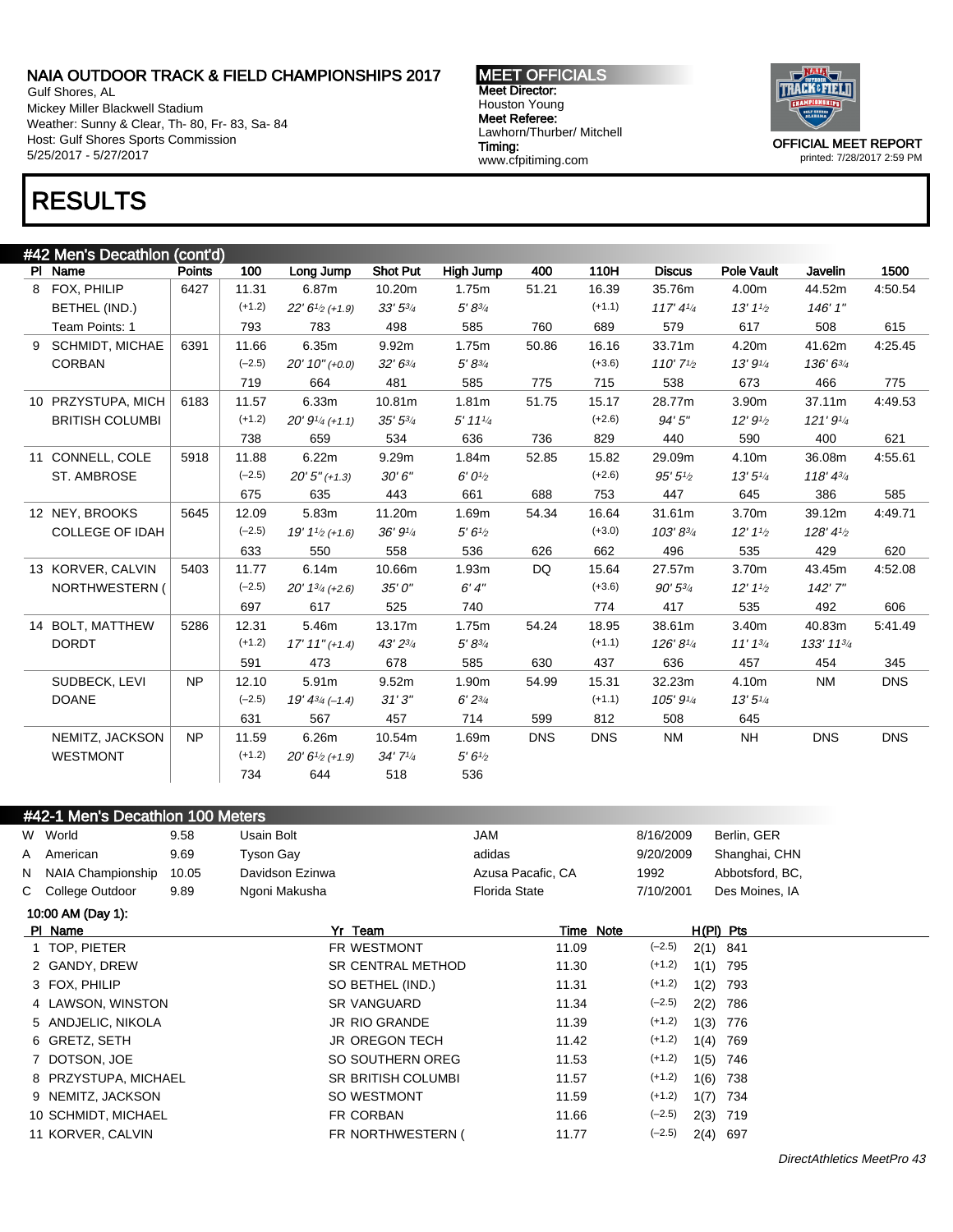Gulf Shores, AL Mickey Miller Blackwell Stadium Weather: Sunny & Clear, Th- 80, Fr- 83, Sa- 84 Host: Gulf Shores Sports Commission 5/25/2017 - 5/27/2017

MEET OFFICIALS Meet Director: Houston Young Meet Referee: Lawhorn/Thurber/ Mitchell Timing: www.cfpitiming.com



# RESULTS

#### #42-1 Men's Decathlon 100 Meters (cont'd)

| 10:00 AM (Day 1): |                    |           |                        |
|-------------------|--------------------|-----------|------------------------|
| PI Name           | Yr Team            | Time Note | $H(PI)$ Pts            |
| 12 BRACKEN, JASON | <b>JR CORBAN</b>   | 11.80     | $(-2.5)$<br>$2(5)$ 691 |
| 13 CONNELL, COLE  | SO ST. AMBROSE     | 11.88     | $(-2.5)$<br>2(6) 675   |
| 14 NEY, BROOKS    | JR COLLEGE OF IDAH | 12.09     | $(-2.5)$<br>2(7) 633   |
| 15 SUDBECK, LEVI  | FR DOANE           | 12.10     | $(-2.5)$<br>$2(8)$ 631 |
| 16 BOLT, MATTHEW  | SR DORDT           | 12.31     | $(+1.2)$<br>$1(8)$ 591 |
|                   |                    |           |                        |

#### SECTION RESULTS

| PI Name                               | <u>Yr Team</u>            | Time Note | Pts |  |
|---------------------------------------|---------------------------|-----------|-----|--|
| Section 1 of 2                        | Wind: (+1.2)              |           |     |  |
| 1 GANDY, DREW                         | <b>SR CENTRAL METHOD</b>  | 11.30     | 795 |  |
| 2 FOX, PHILIP                         | SO BETHEL (IND.)          | 11.31     | 793 |  |
| 3 ANDJELIC, NIKOLA                    | <b>JR RIO GRANDE</b>      | 11.39     | 776 |  |
| 4 GRETZ, SETH                         | <b>JR OREGON TECH</b>     | 11.42     | 769 |  |
| 5 DOTSON, JOE                         | SO SOUTHERN OREG          | 11.53     | 746 |  |
| 6 PRZYSTUPA, MICHAEL                  | <b>SR BRITISH COLUMBI</b> | 11.57     | 738 |  |
| 7 NEMITZ, JACKSON                     | SO WESTMONT               | 11.59     | 734 |  |
| 8 BOLT, MATTHEW                       | SR DORDT                  | 12.31     | 591 |  |
| Section 2 of 2                        | Wind: (-2.5)              |           |     |  |
| 1 TOP, PIETER                         | FR WESTMONT               | 11.09     | 841 |  |
| 2 LAWSON, WINSTON                     | <b>SR VANGUARD</b>        | 11.34     | 786 |  |
| 3 SCHMIDT, MICHAEL                    | FR CORBAN                 | 11.66     | 719 |  |
| 4 KORVER, CALVIN                      | FR NORTHWESTERN (         | 11.77     | 697 |  |
| 5 BRACKEN, JASON                      | <b>JR CORBAN</b>          | 11.80     | 691 |  |
| 6 CONNELL, COLE                       | SO ST. AMBROSE            | 11.88     | 675 |  |
| 7 NEY, BROOKS                         | JR COLLEGE OF IDAH        | 12.09     | 633 |  |
| 8 SUDBECK, LEVI                       | FR DOANE                  | 12.10     | 631 |  |
| <b>Men's Decathlon After 1 Events</b> |                           |           |     |  |

| PI             | Athlete                        | Yr | Team                                | Points |  |
|----------------|--------------------------------|----|-------------------------------------|--------|--|
| 1              | TOP, PIETER                    |    | FR WESTMONT                         | 841    |  |
| $\overline{2}$ | GANDY, DREW                    |    | SR CENTRAL METHODI                  | 795    |  |
| 3              | FOX, PHILIP                    |    | SO BETHEL (IND.)                    | 793    |  |
| 4              | LAWSON, WINSTO                 |    | SR VANGUARD                         | 786    |  |
| 5              | ANDJELIC, NIKOLA JR RIO GRANDE |    |                                     | 776    |  |
| 6              | GRETZ, SETH                    |    | JR OREGON TECH                      | 769    |  |
| $\overline{7}$ | DOTSON, JOE                    |    | SO SOUTHERN OREGO                   | 746    |  |
| 8              |                                |    | PRZYSTUPA, MICH SR BRITISH COLUMBIA | 738    |  |
| 9              | NEMITZ. JACKSON                |    | SO WESTMONT                         | 734    |  |
| 10             | <b>SCHMIDT, MICHAE</b>         |    | FR CORBAN                           | 719    |  |
| 11             | KORVER, CALVIN                 |    | FR NORTHWESTERN (I                  | 697    |  |
| 12             | BRACKEN, JASON                 |    | JR CORBAN                           | 691    |  |
| 13             | CONNELL, COLE                  |    | SO ST. AMBROSE                      | 675    |  |
| 14             | NEY, BROOKS                    |    | JR COLLEGE OF IDAH                  | 633    |  |
| 15             | SUDBECK, LEVI                  |    | FR DOANE                            | 631    |  |
| 16             | BOLT, MATTHEW                  |    | SR DORDT                            | 591    |  |
|                |                                |    |                                     |        |  |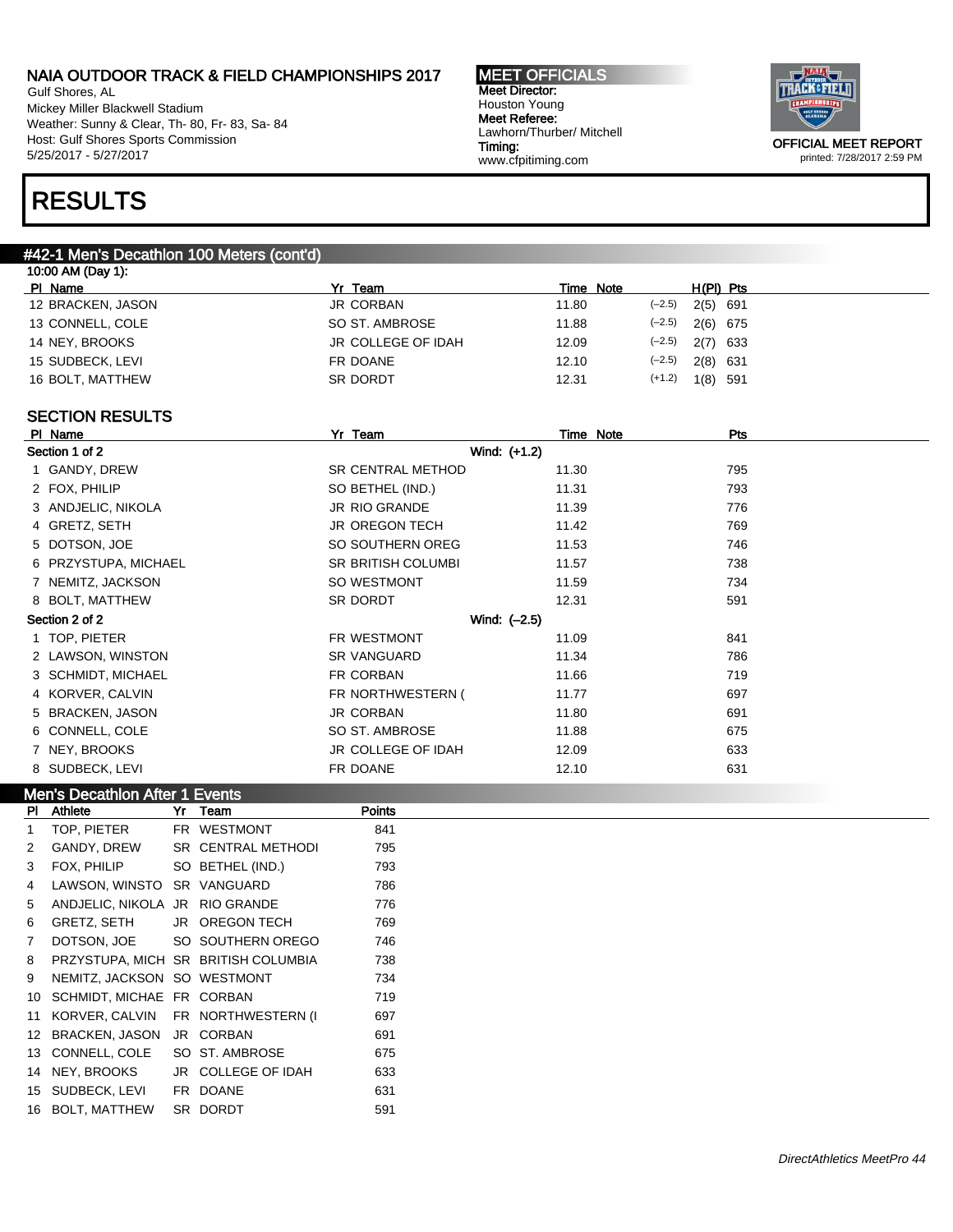Gulf Shores, AL Mickey Miller Blackwell Stadium Weather: Sunny & Clear, Th- 80, Fr- 83, Sa- 84 Host: Gulf Shores Sports Commission 5/25/2017 - 5/27/2017

# RESULTS

#### #42-2 Men's Decathlon Long Jump

MEET OFFICIALS Meet Director: Houston Young Meet Referee: Lawhorn/Thurber/ Mitchell Timing: www.cfpitiming.com



|   | <b>#42-2 Men's Decathion Long Jump</b> |       |                      |                             |            |                             |                                                                     |               |       |                  |       |     |
|---|----------------------------------------|-------|----------------------|-----------------------------|------------|-----------------------------|---------------------------------------------------------------------|---------------|-------|------------------|-------|-----|
|   | W World                                | 8.95m | <b>Mike Powell</b>   |                             | <b>USA</b> |                             |                                                                     | 8/30/1991     |       | Tokyo, JPN       |       |     |
| A | American                               | 8.95m | <b>Mike Powell</b>   |                             |            | Foot Locker AC              |                                                                     | 8/30/1991     |       | Tokyo, JPN       |       |     |
| N | NAIA Championship                      | 8.09m | Joshua Owusu         |                             |            | Angelo State, TX            |                                                                     | 1974          |       | Arkadelphia, AR  |       |     |
|   | C College Outdoor                      | 8.74m | <b>Erick Walder</b>  |                             |            | Arkansas                    |                                                                     | 4/2/1994      |       | El Paso, TX      |       |     |
|   | 10:35 AM (Day 1):                      |       |                      |                             |            |                             |                                                                     |               |       |                  |       |     |
|   | PI Name                                |       | Yr Team              | <b>Mark</b>                 |            | Rnd 1                       | Rnd 2                                                               | Rnd 3         | Rnd 4 | Rnd <sub>5</sub> | Rnd 6 | Pts |
|   | 1 FOX, PHILIP                          |       | SO BETHEL (IND       | 6.87m $22'6'$               | $(+1.9)$   |                             | $6.53(-0.3)$ 6.87 (+1.9)                                            | $6.59(-1.1)$  |       |                  |       | 783 |
|   | 2 TOP, PIETER                          |       | FR WESTMONT          | 6.65m 21' 10"               |            |                             | $(+1.0)$ 6.58 (+1.5) 6.65 (+1.0)                                    | <b>FOUL</b>   |       |                  |       | 732 |
|   | 3 GANDY, DREW                          |       | <b>SR CENTRAL M</b>  | 6.62m $21'8^{3/4}$          | $(+0.7)$   |                             | $6.06 (+1.9)$ 6.51 (-0.1) 6.62 (+0.7)                               |               |       |                  |       | 725 |
|   | 4 GRETZ, SETH                          |       | <b>JR OREGON TE</b>  | 6.51m $21'4'4$              | $(+1.0)$   | $5.99(-2.0)$                | <b>FOUL</b>                                                         | $6.51 (+1.0)$ |       |                  |       | 700 |
|   | 5 LAWSON, WINSTON                      |       | <b>SR VANGUARD</b>   | 6.50m $21'$ 4"              |            |                             | $(-0.5)$ 6.33 (+0.0) 6.33 (+2.1) 6.50 (-0.5)                        |               |       |                  |       | 697 |
|   | 6 ANDJELIC, NIKOLA                     |       | <b>JR RIO GRAND</b>  | 6.43m 21' 11/4              |            |                             | $(+0.4)$ 6.43 $(+0.4)$ 6.34 $(+1.6)$                                | $6.06 (+0.0)$ |       |                  |       | 682 |
|   | 7 DOTSON, JOE                          |       | SO SOUTHERN          | 6.35m 20' 10"               |            | $(+1.3)$ 6.35 $(+1.3)$      | <b>FOUL</b>                                                         | $6.35 (+2.9)$ |       |                  |       | 664 |
|   | 8 SCHMIDT, MICHAEL                     |       | FR CORBAN            | 6.35m 20' 10"               | $(+0.0)$   | $5.89(-1.2)$                | <b>FOUL</b>                                                         | $6.35 (+0.0)$ |       |                  |       | 664 |
|   | 9 PRZYSTUPA, MICHAEL                   |       | <b>SR BRITISH CO</b> | 6.33m $20'9'4$              | $(+1.1)$   |                             | $\vert 5.69 \, (-1.1) \vert 6.27 \, (+0.3) \, 6.33 \, (+1.1) \,$    |               |       |                  |       | 659 |
|   | 10 NEMITZ, JACKSON                     |       | SO WESTMONT          | 6.26m $20'6'$               | $(+1.9)$   |                             | $5.69(-0.5)$ 6.26 (+1.9)                                            | <b>FOUL</b>   |       |                  |       | 644 |
|   | 11 CONNELL, COLE                       |       | SO ST. AMBROS        | 6.22m 20' 5"                |            |                             | $(+1.3)$ 6.12 (+0.0) 6.22 (+1.3)                                    | <b>FOUL</b>   |       |                  |       | 635 |
|   | 12 KORVER, CALVIN                      |       | FR NORTHWES          | 6.14m $20'$ 1 $\frac{3}{4}$ | $(+2.6)$   |                             | $5.62 (+0.2)$ 6.14 (+2.6) 6.04 (+1.7)                               |               |       |                  |       | 617 |
|   | 13 BRACKEN, JASON                      |       | <b>JR CORBAN</b>     | 5.95m 19' 6 <sup>1/4</sup>  | $(+0.0)$   | $5.95 (+0.0)$ $5.94 (+0.0)$ |                                                                     | <b>FOUL</b>   |       |                  |       | 576 |
|   | 14 SUDBECK, LEVI                       |       | FR DOANE             | 5.91m 19' 43/4              | $(-1.4)$   |                             | $ 5.78(+0.0) $ 5.63 (+1.6) 5.91 (-1.4)                              |               |       |                  |       | 567 |
|   | 15 NEY, BROOKS                         |       | JR COLLEGE O         | 5.83m $19'11_2$             | $(+1.6)$   |                             | $\vert 5.30 \, (-0.4) \vert 5.83 \, (+1.6) \, 5.83 \, (-0.3) \vert$ |               |       |                  |       | 550 |
|   | 16 BOLT, MATTHEW                       |       | SR DORDT             | 5.46m 17' 11"               |            |                             | $(+1.4)$ 5.43 (-1.5) 5.46 (+1.4) 5.20 (+0.1)                        |               |       |                  |       | 473 |
|   |                                        |       |                      |                             |            |                             |                                                                     |               |       |                  |       |     |

|             | Men's Decathlon After 2 Events |  |                                      |               |  |  |  |  |  |
|-------------|--------------------------------|--|--------------------------------------|---------------|--|--|--|--|--|
|             | PI Athlete                     |  | Yr Team                              | <b>Points</b> |  |  |  |  |  |
| $1 \quad$   | FOX, PHILIP                    |  | SO BETHEL (IND.)                     | 1576          |  |  |  |  |  |
| 2           | TOP, PIETER                    |  | FR WESTMONT                          | 1573          |  |  |  |  |  |
| 3           | GANDY, DREW                    |  | SR CENTRAL METHODI                   | 1520          |  |  |  |  |  |
| 4           | LAWSON, WINSTO                 |  | SR VANGUARD                          | 1483          |  |  |  |  |  |
| 5           | GRETZ, SETH                    |  | JR OREGON TECH                       | 1469          |  |  |  |  |  |
| 6           | ANDJELIC, NIKOLA JR RIO GRANDE |  |                                      | 1458          |  |  |  |  |  |
| $7^{\circ}$ | DOTSON, JOE                    |  | SO SOUTHERN OREGO                    | 1410          |  |  |  |  |  |
| 8           |                                |  | PRZYSTUPA, MICH SR BRITISH COLUMBIA  | 1397          |  |  |  |  |  |
| 9           | SCHMIDT, MICHAE FR CORBAN      |  |                                      | 1383          |  |  |  |  |  |
|             | 10 NEMITZ, JACKSON SO WESTMONT |  |                                      | 1378          |  |  |  |  |  |
|             |                                |  | 11 KORVER, CALVIN FR NORTHWESTERN (I | 1314          |  |  |  |  |  |
|             | 12 CONNELL, COLE               |  | SO ST. AMBROSE                       | 1310          |  |  |  |  |  |
|             | 13 BRACKEN, JASON              |  | JR CORBAN                            | 1267          |  |  |  |  |  |
|             | 14 SUDBECK, LEVI               |  | FR DOANE                             | 1198          |  |  |  |  |  |
|             | 15 NEY, BROOKS                 |  | JR COLLEGE OF IDAH                   | 1183          |  |  |  |  |  |
|             | 16 BOLT, MATTHEW               |  | SR DORDT                             | 1064          |  |  |  |  |  |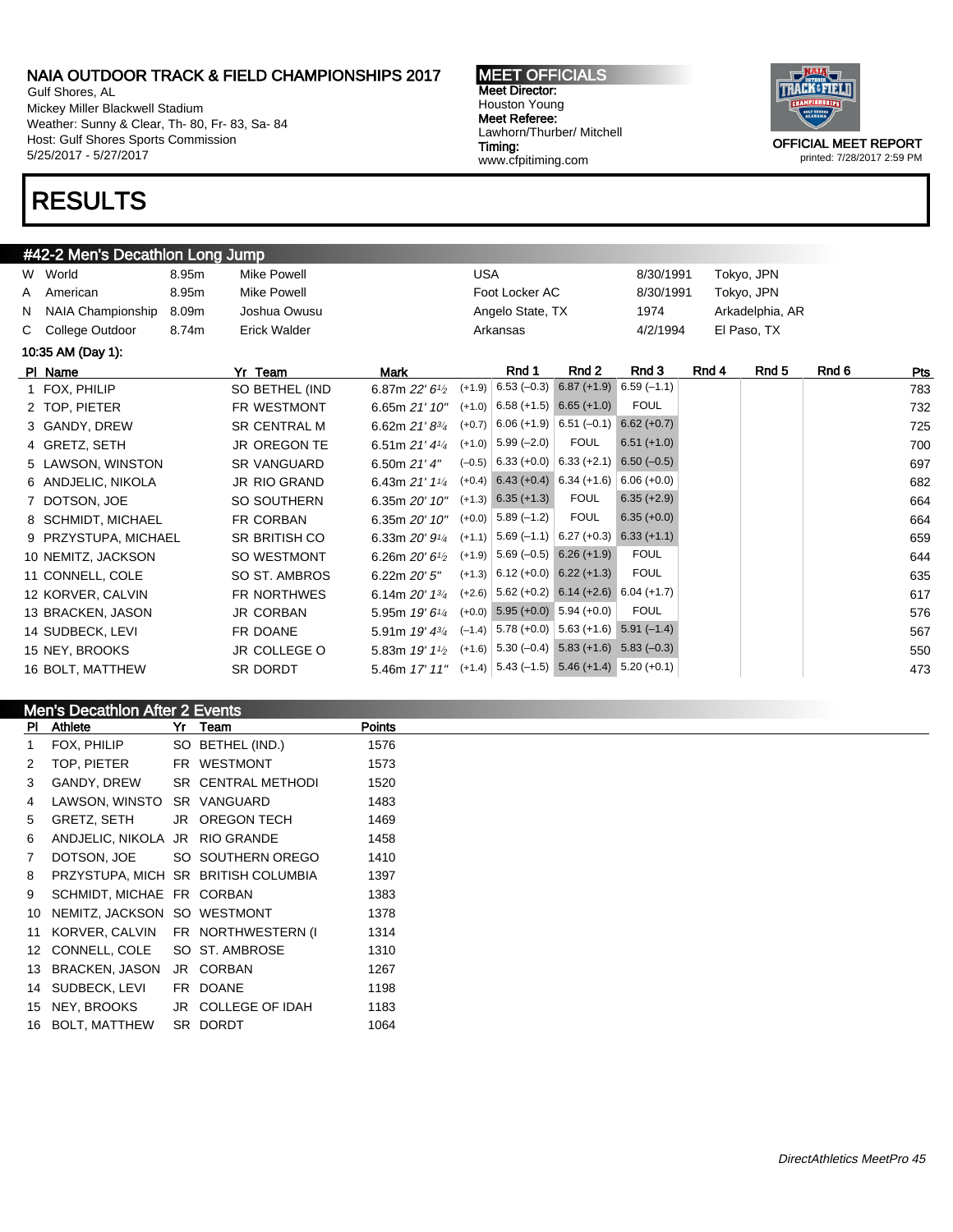Gulf Shores, AL Mickey Miller Blackwell Stadium Weather: Sunny & Clear, Th- 80, Fr- 83, Sa- 84 Host: Gulf Shores Sports Commission 5/25/2017 - 5/27/2017

### RESULTS

#### #42-3 Men's Decathlon Shot Put

| W World              | 23.12m | Randy Barnes        |                              | <b>USA</b>  |             | 5/20/1990   |       | Westwood, CA    |       |            |
|----------------------|--------|---------------------|------------------------------|-------------|-------------|-------------|-------|-----------------|-------|------------|
| A American           | 23.13m | Randy Barnes        |                              | Mazda TC    |             | 5/20/1990   |       | Westwood, CA    |       |            |
| N NAIA Championship  | 20.06m | Steve Ercegovac     |                              | Taylor, IN  |             | 2000        |       | Abbotsford, BC, |       |            |
| C College Outdoor    | 22.00m | John Godina         |                              | <b>UCLA</b> |             | 6/3/1995    |       | Knoxville, TN   |       |            |
| 11:15 AM (Day 1):    |        |                     |                              |             |             |             |       |                 |       |            |
| PI Name              |        | Yr Team             | <b>Mark</b>                  | Rnd 1       | Rnd 2       | Rnd 3       | Rnd 4 | Rnd 5           | Rnd 6 | <u>Pts</u> |
| 1 BOLT, MATTHEW      |        | SR DORDT            | 13.17m 43' 2 <sup>3/4</sup>  | 12.47       | 13.17       | 12.97       |       |                 |       | 678        |
| 2 BRACKEN, JASON     |        | <b>JR CORBAN</b>    | 12.87m 42' 3"                | 12.87       | 12.84       | 12.60       |       |                 |       | 659        |
| 3 DOTSON, JOE        |        | SO SOUTHERN         | 11.53m 37' 10 <sup>1/4</sup> | 11.53       | 11.36       | 11.08       |       |                 |       | 578        |
| 4 NEY, BROOKS        |        | JR COLLEGE O        | 11.20m 36' 9 <sup>1/4</sup>  | 10.73       | 9.67        | 11.20       |       |                 |       | 558        |
| 5 LAWSON, WINSTON    |        | <b>SR VANGUARD</b>  | 11.20m 36' 9 <sup>1/4</sup>  | 10.33       | 11.20       | 10.53       |       |                 |       | 558        |
| 6 ANDJELIC, NIKOLA   |        | <b>JR RIO GRAND</b> | 11.19m $36' 8^{3}/4$         | 10.87       | 10.98       | 11.19       |       |                 |       | 557        |
| 7 GANDY, DREW        |        | <b>SR CENTRAL M</b> | 11.02m 36' 2 <sup>1/4</sup>  | 10.32       | 11.02       | 10.49       |       |                 |       | 547        |
| 8 PRZYSTUPA, MICHAEL |        | SR BRITISH CO       | 10.81m 35' 53/4              | 10.81       | 9.59        | <b>FOUL</b> |       |                 |       | 534        |
| 9 KORVER, CALVIN     |        | <b>FR NORTHWES</b>  | 10.66m 35' 0"                | 10.49       | 10.66       | 9.96        |       |                 |       | 525        |
| 10 NEMITZ, JACKSON   |        | SO WESTMONT         | 10.54m 34' 7 <sup>1/4</sup>  | <b>FOUL</b> | 9.65        | 10.54       |       |                 |       | 518        |
| 11 FOX, PHILIP       |        | SO BETHEL (IND      | 10.20m 33' 53/4              | 10.20       | 10.13       | 10.14       |       |                 |       | 498        |
| 12 TOP, PIETER       |        | FR WESTMONT         | 10.09m 33' 11/2              | 8.54        | 10.09       | 9.75        |       |                 |       | 491        |
| 13 GRETZ, SETH       |        | JR OREGON TE        | 10.03m 32' 111/4             | 9.54        | 9.80        | 10.03       |       |                 |       | 487        |
| 14 SCHMIDT, MICHAEL  |        | FR CORBAN           | 9.92m 32' 63/4               | 9.71        | <b>FOUL</b> | 9.92        |       |                 |       | 481        |
| 15 SUDBECK, LEVI     |        | FR DOANE            | 9.52m 31'3"                  | <b>FOUL</b> | <b>FOUL</b> | 9.52        |       |                 |       | 457        |
| 16 CONNELL, COLE     |        | SO ST. AMBROS       | $9.29m$ $30'6''$             | <b>FOUL</b> | 9.29        | 9.27        |       |                 |       | 443        |

|              | Men's Decathlon After 3 Events |                                      |               |
|--------------|--------------------------------|--------------------------------------|---------------|
|              | PI Athlete                     | Yr Team                              | <b>Points</b> |
| $\mathbf{1}$ | FOX, PHILIP                    | SO BETHEL (IND.)                     | 2074          |
| 2            | GANDY, DREW                    | SR CENTRAL METHODI                   | 2067          |
| 3            | TOP, PIETER                    | FR WESTMONT                          | 2064          |
| 4            | LAWSON, WINSTO SR VANGUARD     |                                      | 2041          |
| 5            | ANDJELIC, NIKOLA JR RIO GRANDE |                                      | 2015          |
| 6            | DOTSON, JOE                    | SO SOUTHERN OREGO                    | 1988          |
| $7^{\circ}$  | GRETZ, SETH                    | JR OREGON TECH                       | 1956          |
| 8            |                                | PRZYSTUPA, MICH SR BRITISH COLUMBIA  | 1931          |
| 9            | BRACKEN, JASON JR CORBAN       |                                      | 1926          |
|              | 10 NEMITZ, JACKSON SO WESTMONT |                                      | 1896          |
| 11           | SCHMIDT, MICHAE FR CORBAN      |                                      | 1864          |
|              |                                | 12 KORVER, CALVIN FR NORTHWESTERN (I | 1839          |
|              | 13 CONNELL, COLE               | SO ST. AMBROSE                       | 1753          |
|              | 14 BOLT, MATTHEW               | SR DORDT                             | 1742          |
|              | 15 NEY, BROOKS                 | JR COLLEGE OF IDAH                   | 1741          |
|              | 16 SUDBECK, LEVI               | FR DOANE                             | 1655          |

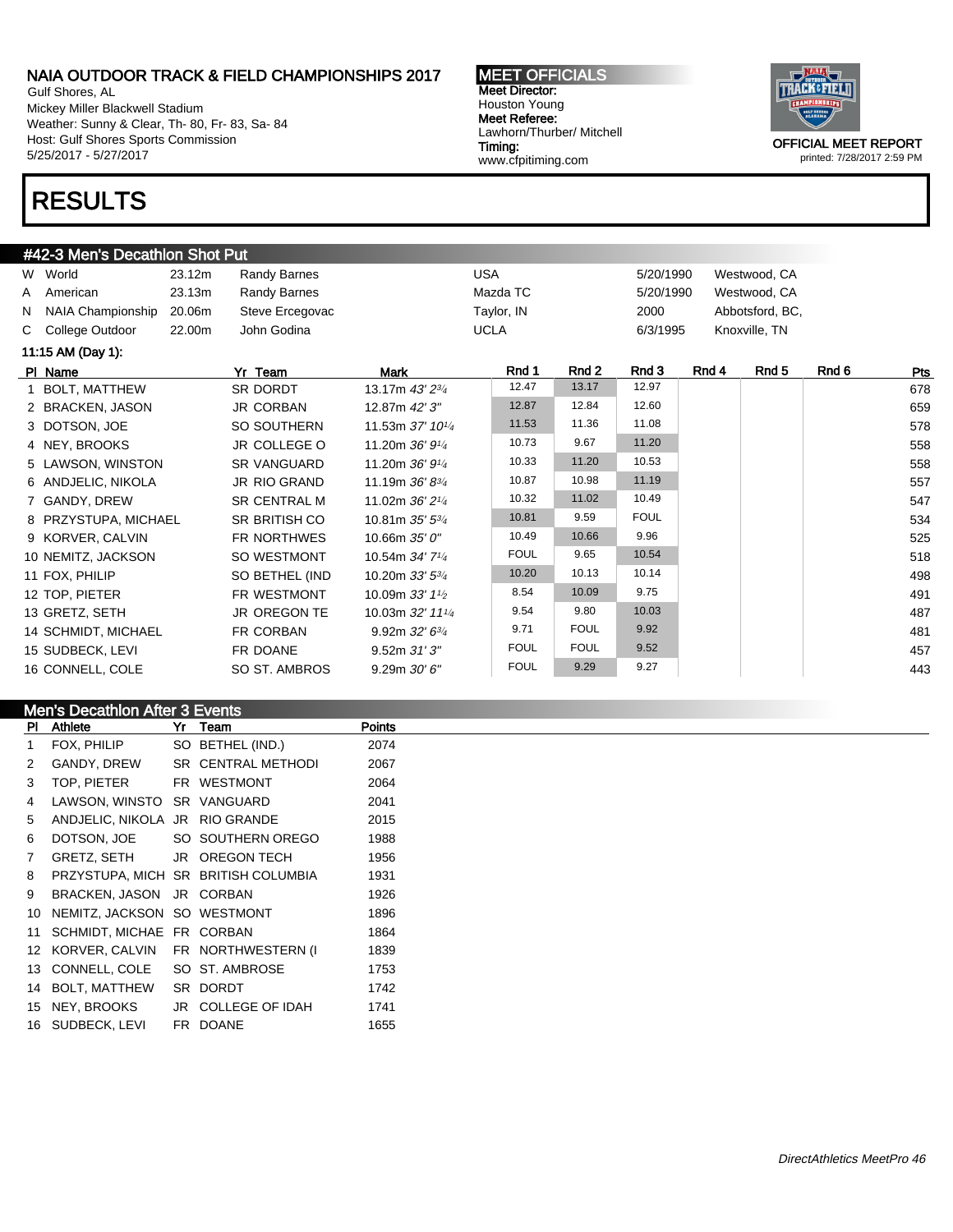Gulf Shores, AL Mickey Miller Blackwell Stadium Weather: Sunny & Clear, Th- 80, Fr- 83, Sa- 84 Host: Gulf Shores Sports Commission 5/25/2017 - 5/27/2017

### RESULTS

#### #42-4 Men's Decathlon High Jump

| W  | World                    | 2.45m | Javier Sotomayor      |                                          | <b>CUB</b> |                         |            |            |            | 7/27/1993  |            | Salamanca, ESP |            |            |            |
|----|--------------------------|-------|-----------------------|------------------------------------------|------------|-------------------------|------------|------------|------------|------------|------------|----------------|------------|------------|------------|
| Α  | American                 | 2.40m | <b>Charles Austin</b> |                                          |            | unattached              |            |            |            | 8/7/1991   |            | Zurich, SWI    |            |            |            |
| N  | <b>NAIA Championship</b> | 2.22m | Mike Mason            |                                          |            | <b>British Columbia</b> |            |            | 2006       |            |            | Fresno, CA     |            |            |            |
| C. | College Outdoor          | 2.38m | Hollis Conway         |                                          |            | S. W. Louisiana         |            |            |            | 6/3/1989   |            | Provo, UT      |            |            |            |
|    | 11:50 AM (Day 1):        |       |                       |                                          |            |                         |            |            |            |            |            |                |            |            |            |
|    | PI Name                  |       | Yr Team               | <b>Mark</b>                              | 1.72       | 1.75                    | 1.78       | 1.81       | 1.84       | 1.87       | 1.90       | 1.93           | 1.96       | 1.99       | <b>Pts</b> |
|    | <b>BRACKEN, JASON</b>    |       | <b>JR CORBAN</b>      | 1.96m $6'5''$                            | P          | P                       | $\circ$    | P          | $\circ$    | $\circ$    | $\circ$    | $\circ$        | XO         | <b>XXX</b> | 767        |
|    | 2 KORVER, CALVIN         |       | FR NORTHWES           | 1.93m $6'4''$                            | Ρ          | O                       | P          | O          | O          | O          | O          | $\circ$        | <b>XXX</b> |            | 740        |
|    | 3 SUDBECK, LEVI          |       | FR DOANE              | 1.90m $6'2^{3/4}$                        | P          | O                       | O          | XXO        | $\circ$    | O          | XXO        | <b>XXX</b>     |            |            | 714        |
|    | 4 GRETZ, SETH            |       | JR OREGON TE          | 1.87m $6'$ 1 <sup>1</sup> / <sub>2</sub> | O          | P                       | O          | $\circ$    | XO         | <b>XXO</b> | <b>XXX</b> |                |            |            | 687        |
|    | 5 LAWSON, WINSTON        |       | <b>SR VANGUARD</b>    | 1.84m $6'0^{1/2}$                        | P          | P                       | P          | P          | $\circ$    | P          | P          | <b>XXX</b>     |            |            | 661        |
|    | 6 CONNELL, COLE          |       | SO ST. AMBROS         | 1.84m $6'0^{1/2}$                        | P          | P                       | $\circ$    | P          | <b>XXO</b> | <b>XXX</b> |            |                |            |            | 661        |
|    | 7 PRZYSTUPA, MICHAEL     |       | SR BRITISH CO         | 1.81m 5' 111/4                           | XO         | O                       | XXO        | <b>XXO</b> | <b>XXX</b> |            |            |                |            |            | 636        |
|    | 8 ANDJELIC, NIKOLA       |       | JR RIO GRAND          | 1.78m 5' 10"                             | $\circ$    | P                       | XXO        | <b>XXX</b> |            |            |            |                |            |            | 610        |
|    | 9 SCHMIDT, MICHAEL       |       | FR CORBAN             | 1.75m $5'8^{3/4}$                        | Ρ          | XO                      | <b>XXX</b> |            |            |            |            |                |            |            | 585        |
|    | 10 FOX, PHILIP           |       | SO BETHEL (IND        | 1.75m $5'8^{3/4}$                        | O          | <b>XXO</b>              | <b>XXX</b> |            |            |            |            |                |            |            | 585        |
|    | 10 BOLT, MATTHEW         |       | SR DORDT              | 1.75m $5'8^{3/4}$                        | P          | <b>XXO</b>              | <b>XXX</b> |            |            |            |            |                |            |            | 585        |
|    | 12 TOP, PIETER           |       | FR WESTMONT           | 1.72m 5' 73/4                            | <b>XXO</b> | <b>XXX</b>              |            |            |            |            |            |                |            |            | 560        |
|    | 13 GANDY, DREW           |       | <b>SR CENTRAL M</b>   | 1.72m 5' 73/4                            | <b>XXO</b> | <b>XXX</b>              |            |            |            |            |            |                |            |            | 560        |
|    | 14 DOTSON, JOE           |       | SO SOUTHERN           | 1.69m $5'6\frac{1}{2}$                   | <b>XXX</b> |                         |            |            |            |            |            |                |            |            | 536        |
|    | 15 NEY, BROOKS           |       | JR COLLEGE O          | 1.69m $5'6'$                             | <b>XXX</b> |                         |            |            |            |            |            |                |            |            | 536        |
|    | 15 NEMITZ, JACKSON       |       | SO WESTMONT           | 1.69m $5'6\frac{1}{2}$                   | <b>XXX</b> |                         |            |            |            |            |            |                |            |            | 536        |
|    | PI Name                  |       | Yr Team               | <b>Mark</b>                              | 1.60       | 1.63                    | 1.66       | 1.69       |            |            |            |                |            |            | Pts        |
|    | 7 PRZYSTUPA, MICHAEL     |       | SR BRITISH CO         | (cont'd)                                 | P          | P                       | $\circ$    | O          |            |            |            |                |            |            | 636        |
|    | 8 ANDJELIC, NIKOLA       |       | JR RIO GRAND          | (cont'd)                                 | P          | P                       | XO         | P          |            |            |            |                |            |            | 610        |
|    | 10 BOLT, MATTHEW         |       | <b>SR DORDT</b>       | (cont'd)                                 | O          | O                       | P          | O          |            |            |            |                |            |            | 585        |
|    | 12 TOP, PIETER           |       | FR WESTMONT           | (cont'd)                                 | O          | P                       | O          | O          |            |            |            |                |            |            | 560        |
|    | 13 GANDY, DREW           |       | <b>SR CENTRAL M</b>   | (cont'd)                                 | O          | XO                      | O          | XO         |            |            |            |                |            |            | 560        |
|    | 14 DOTSON, JOE           |       | SO SOUTHERN           | 1.69m $5'6\frac{1}{2}$                   | P          | P                       | P          | $\circ$    |            |            |            |                |            |            | 536        |
|    | 15 NEY, BROOKS           |       | JR COLLEGE O          | 1.69m $5'6'$                             | O          | O                       | O          | <b>XXO</b> |            |            |            |                |            |            | 536        |
|    | 15 NEMITZ, JACKSON       |       | SO WESTMONT           | 1.69m $5'6'$                             | P          | P                       | P          | <b>XXO</b> |            |            |            |                |            |            | 536        |

#### Men's Decathlon After 4 Events

| PI | Athlete                        | Yr | Team                                | <b>Points</b> |  |
|----|--------------------------------|----|-------------------------------------|---------------|--|
| 1  | LAWSON, WINSTO SR VANGUARD     |    |                                     | 2702          |  |
| 2  | BRACKEN, JASON JR CORBAN       |    |                                     | 2693          |  |
| 3  | FOX, PHILIP                    |    | SO BETHEL (IND.)                    | 2659          |  |
| 4  | GRETZ. SETH                    |    | JR OREGON TECH                      | 2643          |  |
| 5  |                                |    | GANDY, DREW SR CENTRAL METHODI      | 2627          |  |
| 6  | ANDJELIC, NIKOLA JR RIO GRANDE |    |                                     | 2625          |  |
| 7  | TOP, PIETER FR WESTMONT        |    |                                     | 2624          |  |
| 8  |                                |    | KORVER, CALVIN FR NORTHWESTERN (I   | 2579          |  |
| 9  |                                |    | PRZYSTUPA, MICH SR BRITISH COLUMBIA | 2567          |  |
| 10 |                                |    | DOTSON, JOE SO SOUTHERN OREGO       | 2524          |  |
| 11 | SCHMIDT, MICHAE FR CORBAN      |    |                                     | 2449          |  |
|    | 12 NEMITZ, JACKSON SO WESTMONT |    |                                     | 2432          |  |

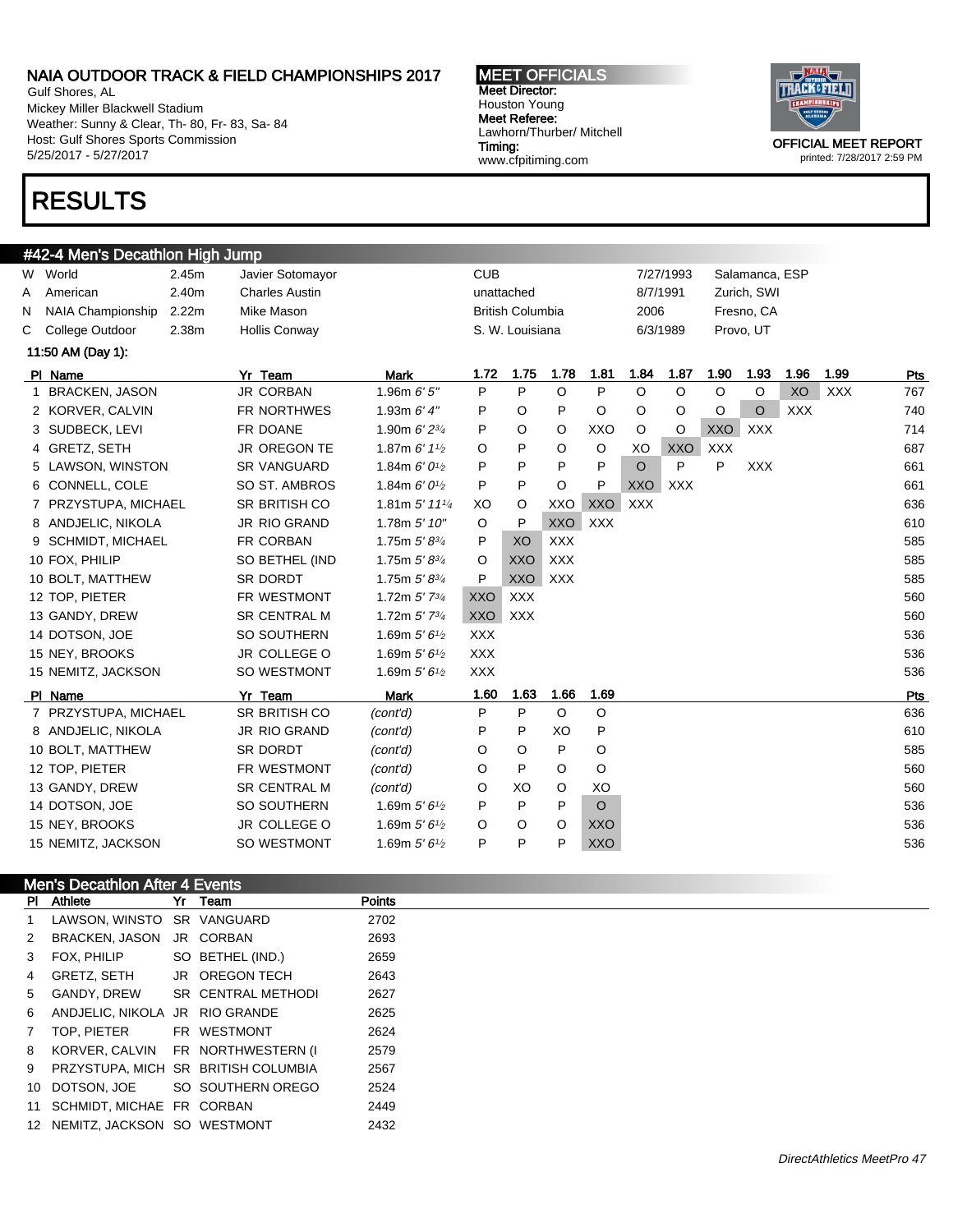Gulf Shores, AL Mickey Miller Blackwell Stadium Weather: Sunny & Clear, Th- 80, Fr- 83, Sa- 84 Host: Gulf Shores Sports Commission 5/25/2017 - 5/27/2017

# RESULTS

#### MEET OFFICIALS Meet Director: Houston Young Meet Referee: Lawhorn/Thurber/ Mitchell Timing: www.cfpitiming.com



|              | Men's Decathlon After 4 Events (cont'd) |       |                    |                           |                     |                  |             |                  |  |
|--------------|-----------------------------------------|-------|--------------------|---------------------------|---------------------|------------------|-------------|------------------|--|
| PI.          | Athlete                                 |       | Yr Team            | <b>Points</b>             |                     |                  |             |                  |  |
|              | 13 CONNELL, COLE                        |       | SO ST. AMBROSE     | 2414                      |                     |                  |             |                  |  |
|              | 14 SUDBECK, LEVI                        |       | FR DOANE           | 2369                      |                     |                  |             |                  |  |
|              | 15 BOLT, MATTHEW                        |       | SR DORDT           | 2327                      |                     |                  |             |                  |  |
|              | 16 NEY, BROOKS                          |       | JR COLLEGE OF IDAH | 2277                      |                     |                  |             |                  |  |
|              | #42-5 Men's Decathlon 400 Meters        |       |                    |                           |                     |                  |             |                  |  |
|              | W World                                 | 43.03 | Wayde van Niekirk  |                           | <b>RSA</b>          |                  | 8/14/2016   | Rio de Janerio,  |  |
| A            | American                                | 43.18 | Michael Johnson    |                           | Nike                |                  | 8/26/1999   | Seville, SPA     |  |
| N            | NAIA Championship                       | 45.07 | Devon Morris       |                           | Wayland Baptist, TX | 1986             |             | Russellville, AR |  |
| С            | College Outdoor                         | 43.70 | <b>Fred Kerley</b> |                           | Texas A&M           |                  | 5/26/2017   | Austin, TX       |  |
|              | 1:20 PM (Day 1):                        |       |                    |                           |                     |                  |             |                  |  |
|              | PI Name                                 |       |                    | Yr Team                   |                     | Time Note        | $H(PI)$ Pts |                  |  |
| $\mathbf{1}$ | GANDY, DREW                             |       |                    | <b>SR CENTRAL METHOD</b>  | 49.62               |                  | $2(1)$ 832  |                  |  |
|              | 2 TOP, PIETER                           |       |                    | FR WESTMONT               | 50.02               |                  | $1(1)$ 814  |                  |  |
|              | 3 LAWSON, WINSTON                       |       |                    | SR VANGUARD               | 50.26               |                  | $2(2)$ 803  |                  |  |
|              | 4 SCHMIDT, MICHAEL                      |       |                    | FR CORBAN                 | 50.86               |                  | 2(3) 775    |                  |  |
|              | 5 DOTSON, JOE                           |       |                    | SO SOUTHERN OREG          | 50.95               |                  | $1(2)$ 771  |                  |  |
|              | 6 FOX, PHILIP                           |       |                    | SO BETHEL (IND.)          | 51.21               |                  | $2(4)$ 760  |                  |  |
|              | 7 PRZYSTUPA, MICHAEL                    |       |                    | <b>SR BRITISH COLUMBI</b> | 51.75               |                  | $1(3)$ 736  |                  |  |
|              | 8 ANDJELIC, NIKOLA                      |       |                    | <b>JR RIO GRANDE</b>      | 51.87               |                  | $2(5)$ 730  |                  |  |
|              | 9 GRETZ, SETH                           |       |                    | <b>JR OREGON TECH</b>     | 52.23               |                  | 2(6) 715    |                  |  |
|              | 10 BRACKEN, JASON                       |       |                    | <b>JR CORBAN</b>          | 52.82               |                  | 1(4)        | 689              |  |
|              | 11 CONNELL, COLE                        |       |                    | SO ST. AMBROSE            | 52.85               |                  | 1(5)        | 688              |  |
|              | 12 BOLT, MATTHEW                        |       |                    | SR DORDT                  | 54.24               |                  | 1(6)        | 630              |  |
|              | 13 NEY, BROOKS                          |       |                    | JR COLLEGE OF IDAH        | 54.34               |                  | 1(7)        | 626              |  |
|              | 14 SUDBECK, LEVI                        |       |                    | FR DOANE                  | 54.99               |                  | 2(7)        | 599              |  |
|              | KORVER, CALVIN                          |       |                    | FR NORTHWESTERN (         |                     | DQ Rule          | 1           |                  |  |
|              | NEMITZ, JACKSON                         |       |                    | SO WESTMONT               | <b>DNS</b>          |                  | 2           |                  |  |
|              |                                         |       |                    |                           |                     |                  |             |                  |  |
|              | <b>SECTION RESULTS</b>                  |       |                    |                           |                     |                  |             |                  |  |
|              | PI Name<br>Section 1 of 2               |       |                    | Yr Team                   |                     | <b>Time Note</b> |             | Pts              |  |
|              | 1 TOP, PIETER                           |       |                    | FR WESTMONT               | 50.02               |                  |             | 814              |  |
|              | 2 DOTSON, JOE                           |       |                    | SO SOUTHERN OREG          | 50.95               |                  |             | 771              |  |
|              | 3 PRZYSTUPA, MICHAEL                    |       |                    | SR BRITISH COLUMBI        | 51.75               |                  |             | 736              |  |
|              | 4 BRACKEN, JASON                        |       |                    | <b>JR CORBAN</b>          | 52.82               |                  |             | 689              |  |
|              | 5 CONNELL, COLE                         |       |                    | SO ST. AMBROSE            | 52.85               |                  |             | 688              |  |
|              | 6 BOLT, MATTHEW                         |       |                    | SR DORDT                  | 54.24               |                  |             | 630              |  |
|              | 7 NEY, BROOKS                           |       |                    | JR COLLEGE OF IDAH        | 54.34               |                  |             | 626              |  |
|              | KORVER, CALVIN                          |       |                    | FR NORTHWESTERN (         |                     | DQ Rule          |             |                  |  |
|              | Section 2 of 2                          |       |                    |                           |                     |                  |             |                  |  |
|              | 1 GANDY, DREW                           |       |                    | SR CENTRAL METHOD         | 49.62               |                  |             | 832              |  |
|              | 2 LAWSON, WINSTON                       |       |                    | <b>SR VANGUARD</b>        | 50.26               |                  |             | 803              |  |
|              | 3 SCHMIDT, MICHAEL                      |       |                    | FR CORBAN                 | 50.86               |                  |             | 775              |  |
|              | 4 FOX, PHILIP                           |       |                    | SO BETHEL (IND.)          | 51.21               |                  |             | 760              |  |
|              | 5 ANDJELIC, NIKOLA                      |       |                    | JR RIO GRANDE             | 51.87               |                  |             | 730              |  |
|              | 6 GRETZ, SETH                           |       |                    | <b>JR OREGON TECH</b>     | 52.23               |                  |             | 715              |  |
|              |                                         |       |                    |                           |                     |                  |             |                  |  |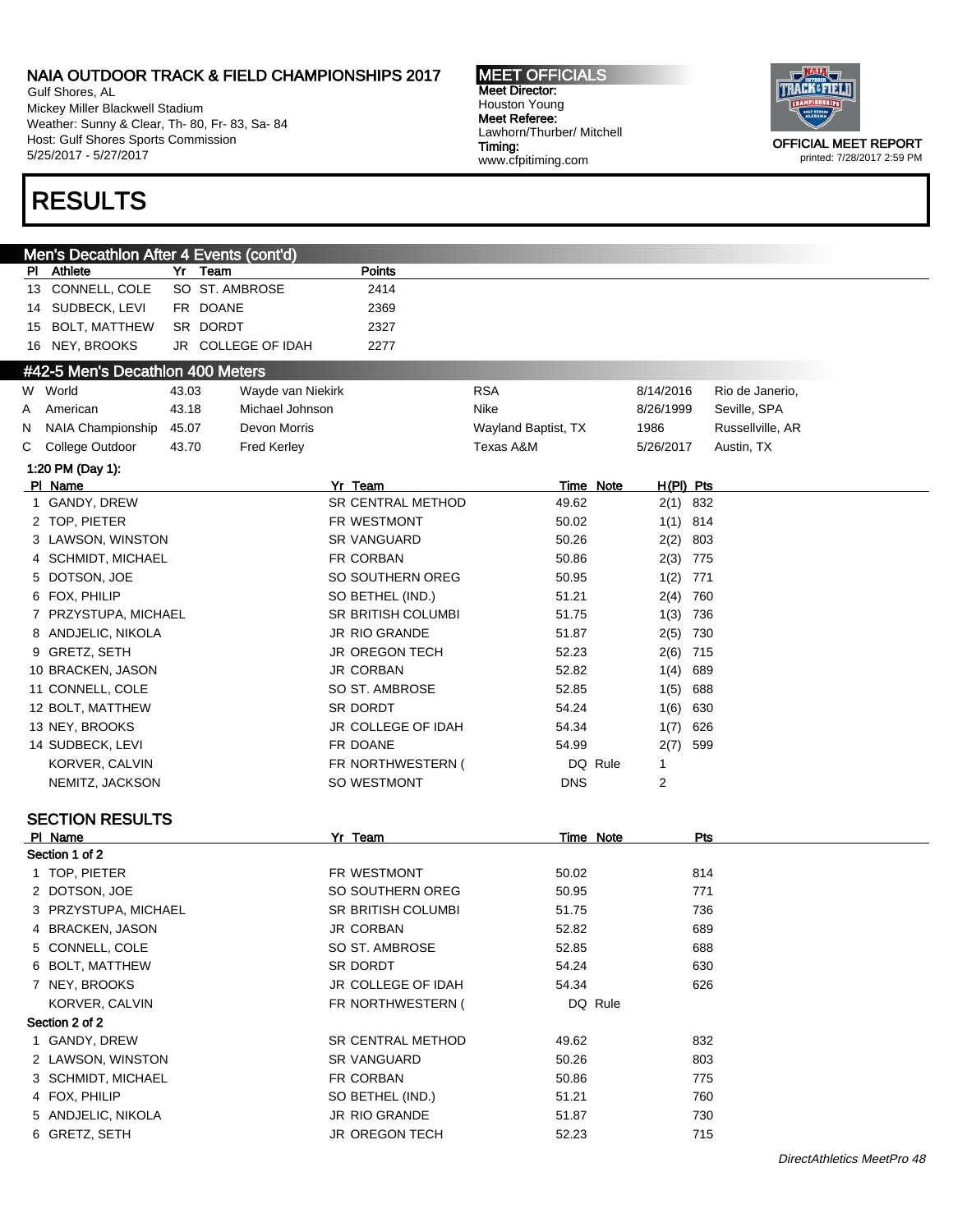Gulf Shores, AL Mickey Miller Blackwell Stadium Weather: Sunny & Clear, Th- 80, Fr- 83, Sa- 84 Host: Gulf Shores Sports Commission 5/25/2017 - 5/27/2017

# RESULTS



|     |                                    |       | #42-5 Men's Decathlon 400 Meters (cont'd) |                           |                   |            |                      |     |               |  |
|-----|------------------------------------|-------|-------------------------------------------|---------------------------|-------------------|------------|----------------------|-----|---------------|--|
|     | PI Name                            |       |                                           | <b>Yr Team</b>            |                   | Time Note  |                      | Pts |               |  |
|     | 7 SUDBECK, LEVI                    |       |                                           | FR DOANE                  |                   | 54.99      |                      | 599 |               |  |
|     | NEMITZ, JACKSON                    |       |                                           | SO WESTMONT               |                   | <b>DNS</b> |                      |     |               |  |
|     | Men's Decathlon After 5 Events     |       |                                           |                           |                   |            |                      |     |               |  |
| PI. | Athlete                            |       | Yr Team                                   | <b>Points</b>             |                   |            |                      |     |               |  |
| 1   | LAWSON, WINSTO                     |       | SR VANGUARD                               | 3505                      |                   |            |                      |     |               |  |
| 2   | GANDY, DREW                        |       | SR CENTRAL METHODI                        | 3459                      |                   |            |                      |     |               |  |
| 3   | TOP, PIETER                        |       | FR WESTMONT                               | 3438                      |                   |            |                      |     |               |  |
| 4   | FOX, PHILIP                        |       | SO BETHEL (IND.)                          | 3419                      |                   |            |                      |     |               |  |
| 5   | <b>BRACKEN, JASON</b>              |       | JR CORBAN                                 | 3382                      |                   |            |                      |     |               |  |
| 6   | <b>GRETZ, SETH</b>                 |       | JR OREGON TECH                            | 3358                      |                   |            |                      |     |               |  |
| 7   | ANDJELIC, NIKOLA JR RIO GRANDE     |       |                                           | 3355                      |                   |            |                      |     |               |  |
| 8   |                                    |       | PRZYSTUPA, MICH SR BRITISH COLUMBIA       | 3303                      |                   |            |                      |     |               |  |
| 9   | DOTSON, JOE                        |       | SO SOUTHERN OREGO                         | 3295                      |                   |            |                      |     |               |  |
| 10  | SCHMIDT, MICHAE FR CORBAN          |       |                                           | 3224                      |                   |            |                      |     |               |  |
| 11  | CONNELL, COLE                      |       | SO ST. AMBROSE                            | 3102                      |                   |            |                      |     |               |  |
| 12  | SUDBECK, LEVI                      |       | FR DOANE                                  | 2968                      |                   |            |                      |     |               |  |
| 13  | <b>BOLT, MATTHEW</b>               |       | SR DORDT                                  | 2957                      |                   |            |                      |     |               |  |
| 14  | NEY, BROOKS                        |       | JR COLLEGE OF IDAH                        | 2903                      |                   |            |                      |     |               |  |
|     | 15 KORVER, CALVIN                  |       | FR NORTHWESTERN (I                        | 2579                      |                   |            |                      |     |               |  |
|     | #42-6 Men's Decathlon 110m Hurdles |       |                                           |                           |                   |            |                      |     |               |  |
|     | W World                            | 12.80 | <b>Aries Merritt</b>                      |                           | <b>USA</b>        |            | 9/7/2012             |     | Brussels, BEL |  |
| A   | American                           | 12.80 | <b>Aries Merritt</b>                      |                           | Reebok            |            | 9/7/2012             |     | Brussels, BEL |  |
| N   | NAIA Championship                  | 13.74 | Dominique DeGrammont                      |                           | Azusa Pacific, AZ |            | 2003                 |     | Olathe, KS    |  |
| C   | College Outdoor                    | 13.00 | Renaldo Nehemiah                          |                           | Maryland          |            | 5/6/1979             |     | Westwood, CA  |  |
|     | 10:00 AM (Day 2):                  |       |                                           |                           |                   |            |                      |     |               |  |
|     | PI Name                            |       |                                           | Yr Team                   |                   | Time Note  |                      |     | $H(PI)$ Pts   |  |
|     | LAWSON, WINSTON                    |       |                                           | <b>SR VANGUARD</b>        |                   | 14.66      | $(+3.0)$             |     | 4(1) 891      |  |
|     | ANDJELIC, NIKOLA                   |       |                                           | <b>JR RIO GRANDE</b>      |                   | 14.85      | $(+3.6)$             |     | $1(1)$ 868    |  |
|     | TOP, PIETER                        |       |                                           | FR WESTMONT               |                   | 15.11      | $(+2.6)$             |     | $3(1)$ 836    |  |
|     | PRZYSTUPA, MICHAEL                 |       |                                           | <b>SR BRITISH COLUMBI</b> |                   | 15.17      | $(+2.6)$             |     | 3(2) 829      |  |
|     | GRETZ, SETH                        |       |                                           | <b>JR OREGON TECH</b>     |                   | 15.25      | $(+3.0)$             |     | 4(2) 820      |  |
|     | SUDBECK, LEVI                      |       |                                           | FR DOANE                  |                   | 15.31      | $(+1.1)$             |     | $2(1)$ 812    |  |
|     | GANDY, DREW                        |       |                                           | <b>SR CENTRAL METHOD</b>  |                   | 15.33      | $(+1.1)$             |     | 2(2) 810      |  |
|     | KORVER, CALVIN                     |       |                                           | FR NORTHWESTERN (         |                   | 15.64      | $(+3.6)$             |     | $1(2)$ 774    |  |
|     | CONNELL, COLE                      |       |                                           | SO ST. AMBROSE            |                   | 15.82      | $(+2.6)$             |     | $3(3)$ 753    |  |
|     | SCHMIDT, MICHAEL                   |       |                                           | FR CORBAN                 |                   | 16.16      | $(+3.6)$             |     | $1(3)$ 715    |  |
|     | DOTSON, JOE                        |       |                                           | SO SOUTHERN OREG          |                   | 16.20      | $(+3.0)$             |     | 4(3) 710      |  |
|     | FOX, PHILIP                        |       |                                           | SO BETHEL (IND.)          |                   | 16.39      | $(+1.1)$             |     | $2(3)$ 689    |  |
|     | NEY, BROOKS                        |       |                                           | JR COLLEGE OF IDAH        |                   | 16.64      | $(+3.0)$<br>$(+3.6)$ |     | 4(4) 662      |  |
|     | <b>BRACKEN, JASON</b>              |       |                                           | JR CORBAN                 |                   | 17.41      | $(+1.1)$             |     | $1(4)$ 582    |  |
|     | <b>BOLT, MATTHEW</b>               |       |                                           | SR DORDT                  |                   | 18.95      |                      |     | $2(4)$ 437    |  |
|     | NEMITZ, JACKSON                    |       |                                           | SO WESTMONT               |                   | <b>DNS</b> |                      | 3   |               |  |
|     | <b>SECTION RESULTS</b>             |       |                                           |                           |                   |            |                      |     |               |  |
|     | PI Name                            |       |                                           | Yr Team                   |                   | Time Note  |                      |     | Pts           |  |
|     | Section 1 of 4                     |       |                                           |                           | Wind: (+3.6)      |            |                      |     |               |  |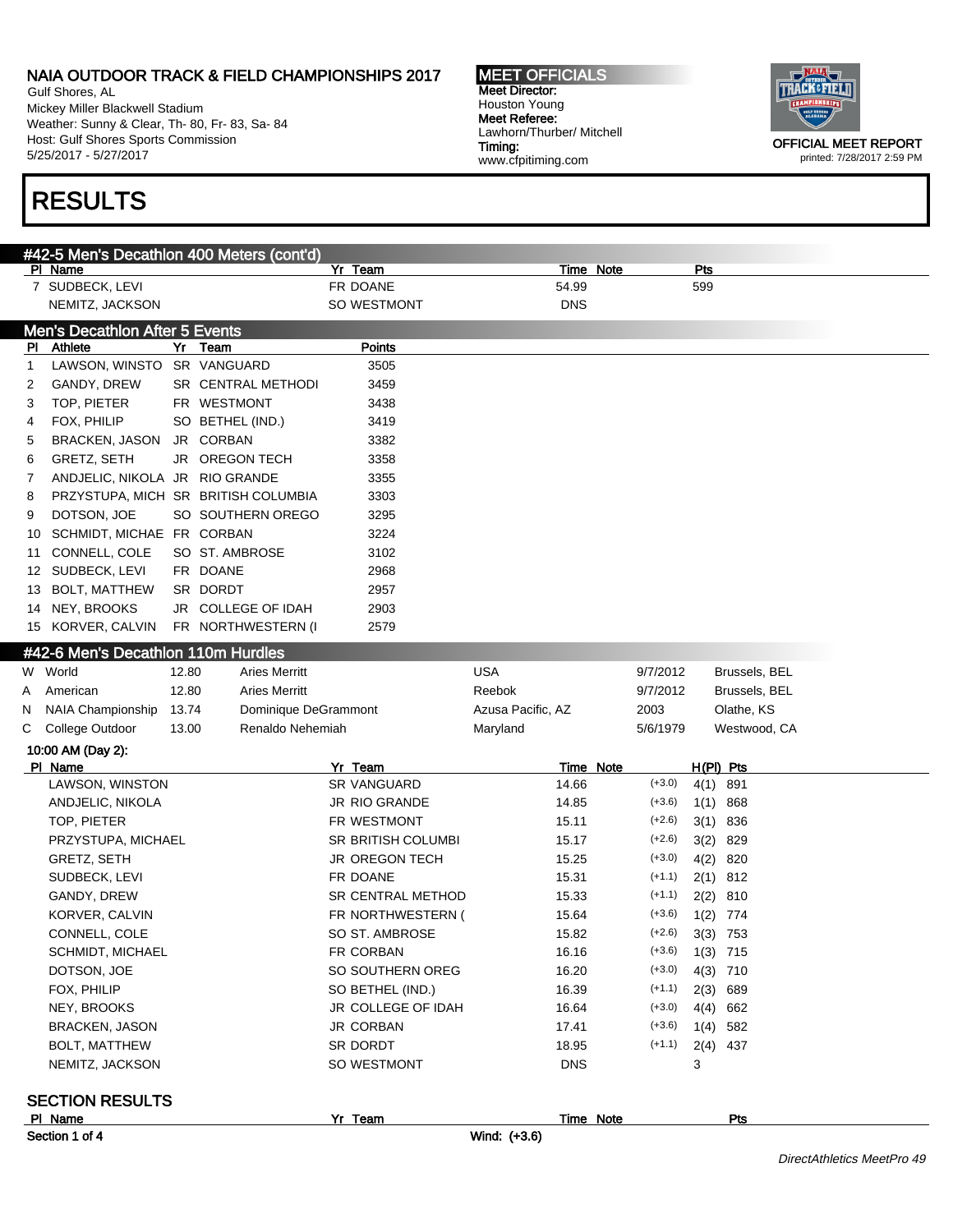Gulf Shores, AL Mickey Miller Blackwell Stadium Weather: Sunny & Clear, Th- 80, Fr- 83, Sa- 84 Host: Gulf Shores Sports Commission 5/25/2017 - 5/27/2017

# RESULTS

MEET OFFICIALS Meet Director: Houston Young Meet Referee: Lawhorn/Thurber/ Mitchell Timing: www.cfpitiming.com



#### #42-6 Men's Decathlon 110m Hurdles (cont'd) Pl Name Yr Team Time Note Pts 1 ANDJELIC, NIKOLA 868 (14.85 868) 3 AMB JR RIO GRANDE 14.85 (14.85 868 2 KORVER, CALVIN **1988** FR NORTHWESTERN (15.64 15.64 774 3 SCHMIDT, MICHAEL **FR CORBAN 16.16** 16.16 715 4 BRACKEN, JASON JR CORBAN 17.41 582 Section 2 of 4 Wind: (+1.1) 1 SUDBECK, LEVI FR DOANE 15.31 812 2 GANDY, DREW SR CENTRAL METHOD 15.33 810 3 FOX, PHILIP 689 689 689 699 SO BETHEL (IND.) 16.39 689 4 BOLT, MATTHEW SR DORDT 18.95 18.95 437 Section 3 of 4 Wind: (+2.6) 1 TOP, PIETER 636 CHE STATE REST REST MONT THE REST MONTHLY ASSET AND REST AND REST AND REST AND REST AND REST AND REST AND REST AND REST AND REST AND REST AND REST AND REST AND REST AND REST AND REST AND REST AND REST AND 2 PRZYSTUPA, MICHAEL **SR BRITISH COLUMBI** 15.17 15.17 829 3 CONNELL, COLE 6 253 SO ST. AMBROSE 25.82 753 NEMITZ, JACKSON DNS Section 4 of 4 Wind: (+3.0) 1 LAWSON, WINSTON **14.66** 891 2 GRETZ, SETH 320 3 DOTSON, JOE SO SOUTHERN OREG 16.20 710 4 NEY, BROOKS 662 COLLEGE OF IDAH 16.64 16.64 662

#### Men's Decathlon After 6 Events

| ΡI<br>Athlete  |                                | Yr | Team                                | Points |  |
|----------------|--------------------------------|----|-------------------------------------|--------|--|
| 1              | LAWSON, WINSTO SR VANGUARD     |    |                                     | 4396   |  |
| $\overline{2}$ | TOP, PIETER                    |    | FR WESTMONT                         | 4274   |  |
| 3              | GANDY, DREW                    |    | SR CENTRAL METHODI                  | 4269   |  |
| 4              | ANDJELIC, NIKOLA JR RIO GRANDE |    |                                     | 4223   |  |
| 5              | GRETZ, SETH                    |    | JR OREGON TECH                      | 4178   |  |
| 6              |                                |    | PRZYSTUPA, MICH SR BRITISH COLUMBIA | 4132   |  |
| 7              | FOX, PHILIP                    |    | SO BETHEL (IND.)                    | 4108   |  |
| 8              | DOTSON, JOE                    |    | SO SOUTHERN OREGO                   | 4005   |  |
| 9              | BRACKEN, JASON                 |    | JR CORBAN                           | 3964   |  |
| 10             | SCHMIDT, MICHAE FR CORBAN      |    |                                     | 3939   |  |
| 11             | CONNELL, COLE                  |    | SO ST. AMBROSE                      | 3855   |  |
|                | 12 SUDBECK, LEVI               |    | FR DOANE                            | 3780   |  |
| 13             | NEY, BROOKS                    |    | JR COLLEGE OF IDAH                  | 3565   |  |
| 14             | BOLT, MATTHEW                  |    | SR DORDT                            | 3394   |  |
| 15             | KORVER, CALVIN                 |    | FR NORTHWESTERN (I                  | 3353   |  |

#### #42-7 Men's Decathlon Discus

| W World             | 74.08m | Jurgen Schult        |                  | GDR               |       |       | 6/6/1986 |       | Neubrandenburg,  |       |     |
|---------------------|--------|----------------------|------------------|-------------------|-------|-------|----------|-------|------------------|-------|-----|
|                     |        |                      |                  |                   |       |       |          |       |                  |       |     |
| A American          | 72.34m | <b>Ben Plucknett</b> |                  | SoCal Striders    |       |       | 7/7/1981 |       | Stockholm, SWE   |       |     |
| N NAIA Championship | 64.08m | Ade Olukoju          |                  | Azusa Pacific, CA |       |       | 1990     |       | Stephenville, TX |       |     |
| C College Outdoor   | 68.16m | Julian Wruck         |                  | U.C.L.A.          |       |       | 6/1/2013 |       | Claremont, CA    |       |     |
| 10:40 AM (Day 2):   |        |                      |                  |                   |       |       |          |       |                  |       |     |
| PI Name             |        | Yr Team              | <b>Mark</b>      |                   | Rnd 1 | Rnd 2 | Rnd 3    | Rnd 4 | Rnd 5            | Rnd 6 | Pts |
| BRACKEN, JASON      |        | <b>JR CORBAN</b>     | 44.73m 146' 91/4 |                   | 44.73 | 41.25 | 44.25    |       |                  |       | 761 |
| 2 DOTSON, JOE       |        | SO SOUTHERN          | 39.23m 128'834   |                   | 39.23 | 36.03 | 38.62    |       |                  |       | 649 |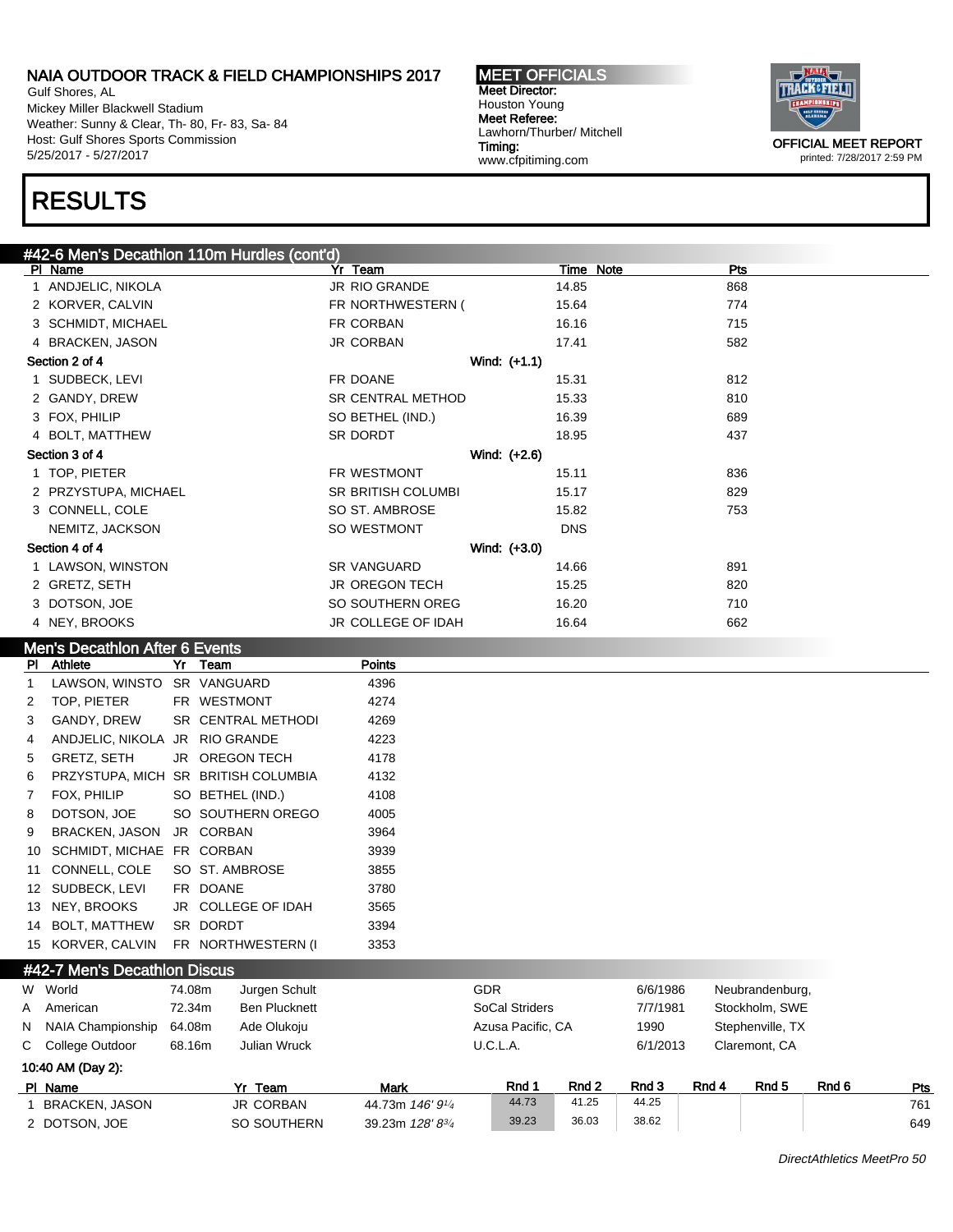Gulf Shores, AL Mickey Miller Blackwell Stadium Weather: Sunny & Clear, Th- 80, Fr- 83, Sa- 84 Host: Gulf Shores Sports Commission 5/25/2017 - 5/27/2017

# RESULTS

#### #42-7 Men's Decathlon Discus (cont'd)

| 10:40 AM (Day 2):     |                     |                              |             |             |             |       |       |       |     |
|-----------------------|---------------------|------------------------------|-------------|-------------|-------------|-------|-------|-------|-----|
| PI Name               | Yr Team             | Mark                         | Rnd 1       | Rnd 2       | Rnd 3       | Rnd 4 | Rnd 5 | Rnd 6 | Pts |
| 3 BOLT, MATTHEW       | <b>SR DORDT</b>     | 38.61m 126'81/4              | <b>FOUL</b> | 38.24       | 38.61       |       |       |       | 636 |
| 4 FOX, PHILIP         | SO BETHEL (IND      | 35.76m 117' 41/4             | 35.76       | <b>FOUL</b> | <b>FOUL</b> |       |       |       | 579 |
| 5 SCHMIDT, MICHAEL    | FR CORBAN           | 33.71m $110'$ $7\frac{1}{2}$ | 33.71       | 30.58       | 31.97       |       |       |       | 538 |
| 6 ANDJELIC, NIKOLA    | JR RIO GRAND        | 33.52m 110' 0"               | 33.25       | <b>FOUL</b> | 33.52       |       |       |       | 534 |
| 7 GRETZ, SETH         | <b>JR OREGON TE</b> | 32.75m 107' 53/4             | 31.42       | 32.64       | 32.75       |       |       |       | 519 |
| 8 SUDBECK, LEVI       | FR DOANE            | 32.23m 105' 91/4             | 30.03       | 32.23       | 30.87       |       |       |       | 508 |
| 9 LAWSON, WINSTON     | SR VANGUARD         | 31.71m $104'0^{3/4}$         | 31.56       | 31.71       | <b>FOUL</b> |       |       |       | 498 |
| 10 NEY, BROOKS        | JR COLLEGE O        | 31.61m $103' 8^{3/4}$        | 30.05       | 31.60       | 31.61       |       |       |       | 496 |
| 11 GANDY, DREW        | <b>SR CENTRAL M</b> | 29.17m 95' 83/4              | 28.95       | 28.70       | 29.17       |       |       |       | 448 |
| 12 CONNELL, COLE      | SO ST. AMBROS       | 29.09m 95' 51/2              | 24.44       | <b>FOUL</b> | 29.09       |       |       |       | 447 |
| 13 PRZYSTUPA, MICHAEL | SR BRITISH CO       | 28.77m 94' 5"                | 28.77       | <b>FOUL</b> | 28.39       |       |       |       | 440 |
| 14 KORVER, CALVIN     | <b>FR NORTHWES</b>  | 27.57m 90' 53/4              | <b>FOUL</b> | 25.76       | 27.57       |       |       |       | 417 |
| 15 TOP. PIETER        | FR WESTMONT         | 27.47m 90' 13/4              | 27.47       | 27.16       | 27.44       |       |       |       | 415 |
| NEMITZ, JACKSON       | SO WESTMONT         | <b>NM</b>                    | <b>PASS</b> | <b>PASS</b> | <b>PASS</b> |       |       |       |     |

|           | Men's Decathlon After 7 Events   |       |                                     |                |            |           |                       |      |          |            |      |                |          |            |     |
|-----------|----------------------------------|-------|-------------------------------------|----------------|------------|-----------|-----------------------|------|----------|------------|------|----------------|----------|------------|-----|
| <b>PI</b> | Athlete                          | Yr    | Team                                | <b>Points</b>  |            |           |                       |      |          |            |      |                |          |            |     |
| 1         | LAWSON, WINSTO SR VANGUARD       |       |                                     | 4894           |            |           |                       |      |          |            |      |                |          |            |     |
| 2         | ANDJELIC, NIKOLA JR RIO GRANDE   |       |                                     | 4757           |            |           |                       |      |          |            |      |                |          |            |     |
| 3         | <b>BRACKEN, JASON</b>            |       | JR CORBAN                           | 4725           |            |           |                       |      |          |            |      |                |          |            |     |
| 4         | GANDY, DREW                      |       | SR CENTRAL METHODI                  | 4717           |            |           |                       |      |          |            |      |                |          |            |     |
| 5         | <b>GRETZ, SETH</b>               |       | JR OREGON TECH                      | 4697           |            |           |                       |      |          |            |      |                |          |            |     |
| 6         | TOP, PIETER                      | FR.   | <b>WESTMONT</b>                     | 4689           |            |           |                       |      |          |            |      |                |          |            |     |
| 7         | FOX, PHILIP                      |       | SO BETHEL (IND.)                    | 4687           |            |           |                       |      |          |            |      |                |          |            |     |
| 8         | DOTSON, JOE                      |       | SO SOUTHERN OREGO                   | 4654           |            |           |                       |      |          |            |      |                |          |            |     |
| 9         |                                  |       | PRZYSTUPA, MICH SR BRITISH COLUMBIA | 4572           |            |           |                       |      |          |            |      |                |          |            |     |
| 10        | SCHMIDT, MICHAE FR CORBAN        |       |                                     | 4477           |            |           |                       |      |          |            |      |                |          |            |     |
| 11        | CONNELL, COLE                    |       | SO ST. AMBROSE                      | 4302           |            |           |                       |      |          |            |      |                |          |            |     |
|           | 12 SUDBECK, LEVI                 |       | FR DOANE                            | 4288           |            |           |                       |      |          |            |      |                |          |            |     |
|           | 13 NEY, BROOKS                   |       | JR COLLEGE OF IDAH                  | 4061           |            |           |                       |      |          |            |      |                |          |            |     |
|           | 14 BOLT, MATTHEW                 |       | SR DORDT                            | 4030           |            |           |                       |      |          |            |      |                |          |            |     |
|           | 15 KORVER, CALVIN                |       | FR NORTHWESTERN (I                  | 3770           |            |           |                       |      |          |            |      |                |          |            |     |
|           | 16 NEMITZ, JACKSON SO WESTMONT   |       |                                     | 2432           |            |           |                       |      |          |            |      |                |          |            |     |
|           | #42-8 Men's Decathlon Pole Vault |       |                                     |                |            |           |                       |      |          |            |      |                |          |            |     |
|           | W World                          | 6.14m | Sergey Budka                        |                | <b>UKR</b> |           |                       |      |          | 7/31/1994  |      | Sestriere, ITA |          |            |     |
| A         | American                         | 6.04m | <b>Brad Walker</b>                  |                | Nike       |           |                       |      |          | 6/8/2008   |      | Eugene, OR     |          |            |     |
| N         | <b>NAIA Championship</b>         | 5.56m | <b>Billy Olson</b>                  |                |            |           | Abilene Christian, TX |      | 1982     |            |      | Charleston, WV |          |            |     |
| C         | College Outdoor                  | 5.98m | Lawrence Johnson                    |                |            | Tennessee |                       |      |          | 5/25/1996  |      | Knoxville, TN  |          |            |     |
|           | 11:45 AM (Day 2):                |       |                                     |                |            |           |                       |      |          |            |      |                |          |            |     |
|           | PI Name                          |       | Yr Team                             | Mark           | 3.90       | 4.00      | 4.10                  | 4.20 | 4.30     | 4.40       | 4.50 | 4.60           | 4.70     | 4.80       | Pts |
|           | 1 GRETZ, SETH                    |       | <b>JR OREGON TE</b>                 | 4.70m 15' 5"   | P          | P         | P                     | P    | O        | O          | P    | $\circ$        | $\Omega$ | <b>XXX</b> | 819 |
|           | 2 GANDY, DREW                    |       | <b>SR CENTRAL M</b>                 | 4.60m 15' 1"   | P          | P         | O                     | XO   | O        | XO         | XXO  | XXO            | XXX      |            | 790 |
|           | 3 ANDJELIC, NIKOLA               |       | <b>JR RIO GRAND</b>                 | 4.30m 14' 11/4 | P          | O         | O                     | O    | $\Omega$ | <b>XXX</b> |      |                |          |            | 702 |
|           | 4 DOTSON, JOE                    |       | SO SOUTHERN                         | 4.30m 14' 11/4 | P          | P         | <b>XXO</b>            | O    | XO       | <b>XXX</b> |      |                |          |            | 702 |

MEET OFFICIALS Meet Director: Houston Young Meet Referee: Lawhorn/Thurber/ Mitchell Timing: www.cfpitiming.com

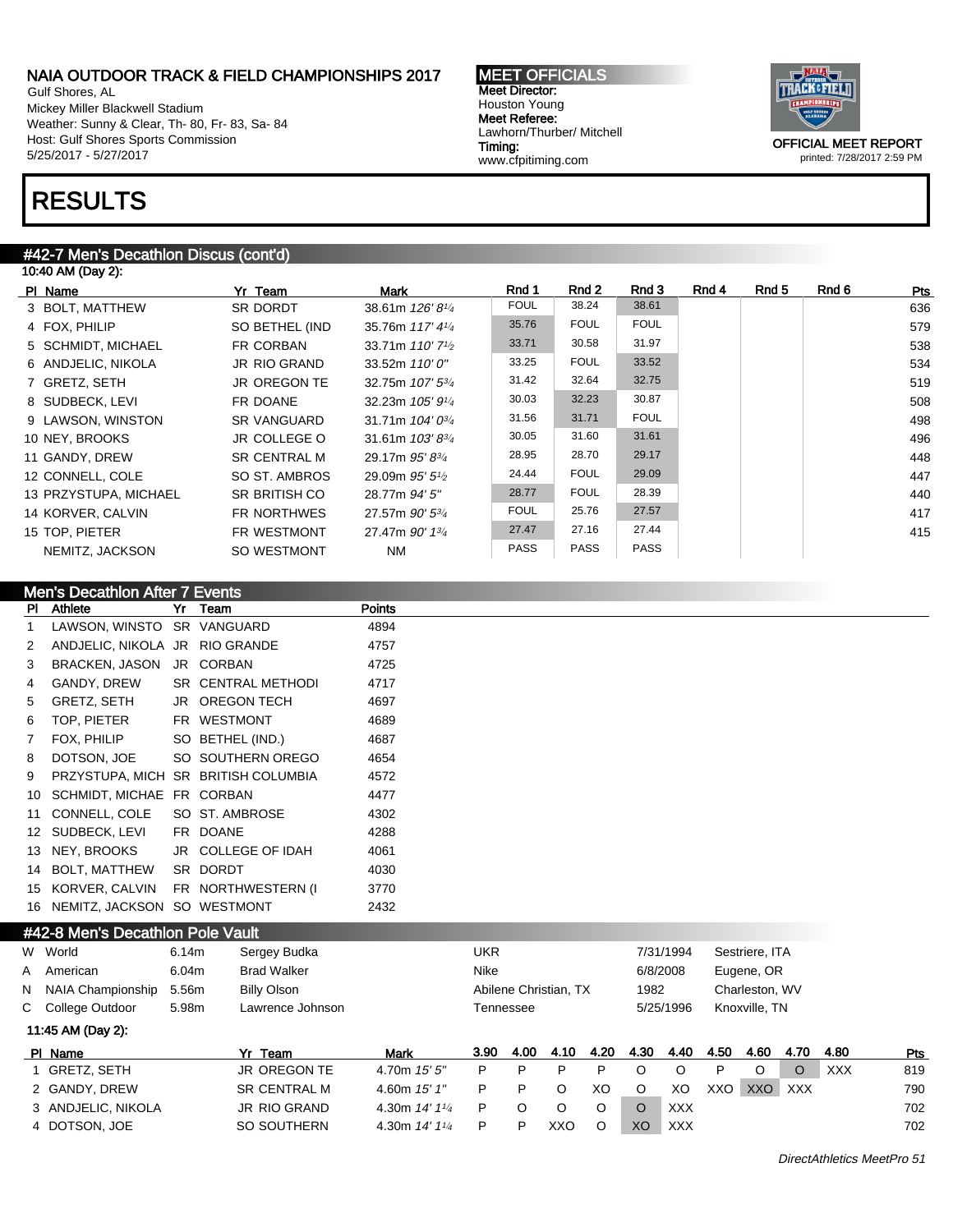Gulf Shores, AL Mickey Miller Blackwell Stadium Weather: Sunny & Clear, Th- 80, Fr- 83, Sa- 84 Host: Gulf Shores Sports Commission 5/25/2017 - 5/27/2017

# RESULTS

#### #42-8 Men's Decathlon Pole Vault (cont'd)

| $\tau$ - $\tau$ $\sim$ $\tau$ $\sim$ $\tau$ $\sim$ $\tau$ $\sim$ $\tau$ $\sim$ $\tau$ $\sim$ $\tau$ $\sim$ $\tau$ $\sim$ $\tau$ $\sim$ $\tau$ |                      |                                         |            |            |            |      |            |         |      |         |            |            |     |
|-----------------------------------------------------------------------------------------------------------------------------------------------|----------------------|-----------------------------------------|------------|------------|------------|------|------------|---------|------|---------|------------|------------|-----|
| 5 SCHMIDT, MICHAEL                                                                                                                            | FR CORBAN            | 4.20m 13' 9 <sup>1/4</sup>              | P          | $\circ$    | $\circ$    | XXO  | <b>XXX</b> |         |      |         |            |            | 673 |
| 6 SUDBECK, LEVI                                                                                                                               | FR DOANE             | 4.10m $13'5''_4$                        | P          | P          | $\circ$    | P    | <b>XXX</b> |         |      |         |            |            | 645 |
| 7 CONNELL, COLE                                                                                                                               | SO ST. AMBROS        | 4.10m $13'5''$                          | P          | XO         | XXO        | X    |            |         |      |         |            |            | 645 |
| 8 FOX, PHILIP                                                                                                                                 | SO BETHEL (IND       | 4.00m $13'1\frac{1}{2}$                 | $\circ$    | $\circ$    | <b>XXX</b> |      |            |         |      |         |            |            | 617 |
| 9 PRZYSTUPA, MICHAEL                                                                                                                          | SR BRITISH CO        | 3.90m 12' 9 <sup>1</sup> / <sub>2</sub> | <b>XXO</b> | <b>XXX</b> |            |      |            |         |      |         |            |            | 590 |
| 10 LAWSON, WINSTON                                                                                                                            | <b>SR VANGUARD</b>   | 3.80m $12'5\frac{1}{2}$                 | <b>XXX</b> |            |            |      |            |         |      |         |            |            | 562 |
| PI Name                                                                                                                                       | Yr Team              | Mark                                    | 2.90       | 3.00       | 3.10       | 3.20 | 3.30       | 3.40    | 3.50 | 3.60    | 3.70       | 3.80       | Pts |
| 3 ANDJELIC, NIKOLA                                                                                                                            | JR RIO GRAND         | (cont'd)                                | P          | P          | P          | P    | P          | P       | P    | P       | P          | $\circ$    | 702 |
| 7 CONNELL, COLE                                                                                                                               | SO ST. AMBROS        | (cont'd)                                | P          | P          | P          | P    | P          | P       | P    | P       | $\circ$    | P          | 645 |
| 8 FOX, PHILIP                                                                                                                                 | SO BETHEL (IND       | (cont'd)                                | P          | P          | P          | P    | P          | P       | P    | $\circ$ | P          | $\circ$    | 617 |
| 9 PRZYSTUPA, MICHAEL                                                                                                                          | <b>SR BRITISH CO</b> | (cont'd)                                | O          | O          | O          | O    | $\circ$    | XO      | XXO  | XXO     | O          | O          | 590 |
| 10 LAWSON, WINSTON                                                                                                                            | <b>SR VANGUARD</b>   | 3.80m $12'5\frac{1}{2}$                 | P          | P          | P          | P    | P          | P       | P    | $\circ$ | P          | XXO        | 562 |
| 11 KORVER, CALVIN                                                                                                                             | FR NORTHWES          | 3.70m 12' 11/2                          | P          | P          | P          | O    | P          | P       | O    | P       | $\circ$    | <b>XXX</b> | 535 |
| 12 NEY, BROOKS                                                                                                                                | JR COLLEGE O         | 3.70m $12'11/2$                         | P          | P          | P          | P    | P          | $\circ$ | P    | XXO     | XO         | <b>XXX</b> | 535 |
| 13 TOP, PIETER                                                                                                                                | <b>FR WESTMONT</b>   | 3.70m $12'$ $1\frac{1}{2}$              | P          | P          | P          | XO   | $\circ$    | O       | XXO  | XO      | XXO        | XXX        | 535 |
| 14 BRACKEN, JASON                                                                                                                             | <b>JR CORBAN</b>     | 3.50m $11'5^{3/4}$                      | P          | O          | P          | P    | P          | XXO     | XO   | P       | <b>XXX</b> |            | 482 |
| 15 BOLT, MATTHEW                                                                                                                              | SR DORDT             | 3.40m $11'$ $13'$                       | P          | XXO        | P          | O    | P          | $\circ$ |      |         |            |            | 457 |
| PI Name                                                                                                                                       | Yr Team              | <b>Mark</b>                             | 2.70       | 2.80       |            |      |            |         |      |         |            |            | Pts |
| 9 PRZYSTUPA, MICHAEL                                                                                                                          | <b>SR BRITISH CO</b> | (cont'd)                                | $\circ$    | O          |            |      |            |         |      |         |            |            | 590 |
| 14 BRACKEN, JASON                                                                                                                             | <b>JR CORBAN</b>     | (cont'd)                                | O          | P          |            |      |            |         |      |         |            |            | 482 |
| 15 BOLT, MATTHEW                                                                                                                              | SR DORDT             | (cont'd)                                | $\circ$    | P          |            |      |            |         |      |         |            |            | 457 |
|                                                                                                                                               |                      |                                         |            |            |            |      |            |         |      |         |            |            |     |

|     | <b>Men's Decathlon After 8 Events</b> |  |                                     |        |  |  |  |  |  |  |
|-----|---------------------------------------|--|-------------------------------------|--------|--|--|--|--|--|--|
| PL. | Athlete                               |  | Yr Team                             | Points |  |  |  |  |  |  |
|     | GRETZ, SETH                           |  | JR OREGON TECH                      | 5516   |  |  |  |  |  |  |
| 2   | GANDY, DREW                           |  | SR CENTRAL METHODI                  | 5507   |  |  |  |  |  |  |
| 3   | ANDJELIC, NIKOLA JR RIO GRANDE        |  |                                     | 5459   |  |  |  |  |  |  |
| 4   | LAWSON, WINSTO SR VANGUARD            |  |                                     | 5456   |  |  |  |  |  |  |
| 5   | DOTSON, JOE                           |  | SO SOUTHERN OREGO                   | 5356   |  |  |  |  |  |  |
| 6   | FOX, PHILIP                           |  | SO BETHEL (IND.)                    | 5304   |  |  |  |  |  |  |
|     | TOP, PIETER                           |  | FR WESTMONT                         | 5224   |  |  |  |  |  |  |
| 8   | <b>BRACKEN, JASON</b>                 |  | JR CORBAN                           | 5207   |  |  |  |  |  |  |
| 9   |                                       |  | PRZYSTUPA, MICH SR BRITISH COLUMBIA | 5162   |  |  |  |  |  |  |
| 10  | SCHMIDT, MICHAE FR CORBAN             |  |                                     | 5150   |  |  |  |  |  |  |
| 11  | CONNELL, COLE                         |  | SO ST. AMBROSE                      | 4947   |  |  |  |  |  |  |
| 12  | SUDBECK, LEVI                         |  | FR DOANE                            | 4933   |  |  |  |  |  |  |
| 13  | NEY, BROOKS                           |  | JR COLLEGE OF IDAH                  | 4596   |  |  |  |  |  |  |
| 14  | BOLT, MATTHEW                         |  | SR DORDT                            | 4487   |  |  |  |  |  |  |
| 15  | KORVER, CALVIN                        |  | FR NORTHWESTERN (I                  | 4305   |  |  |  |  |  |  |
|     | 16 NEMITZ, JACKSON SO WESTMONT        |  |                                     | 2432   |  |  |  |  |  |  |

MEET OFFICIALS Meet Director: Houston Young Meet Referee: Lawhorn/Thurber/ Mitchell Timing: www.cfpitiming.com



OFFICIAL MEET REPORT printed: 7/28/2017 2:59 PM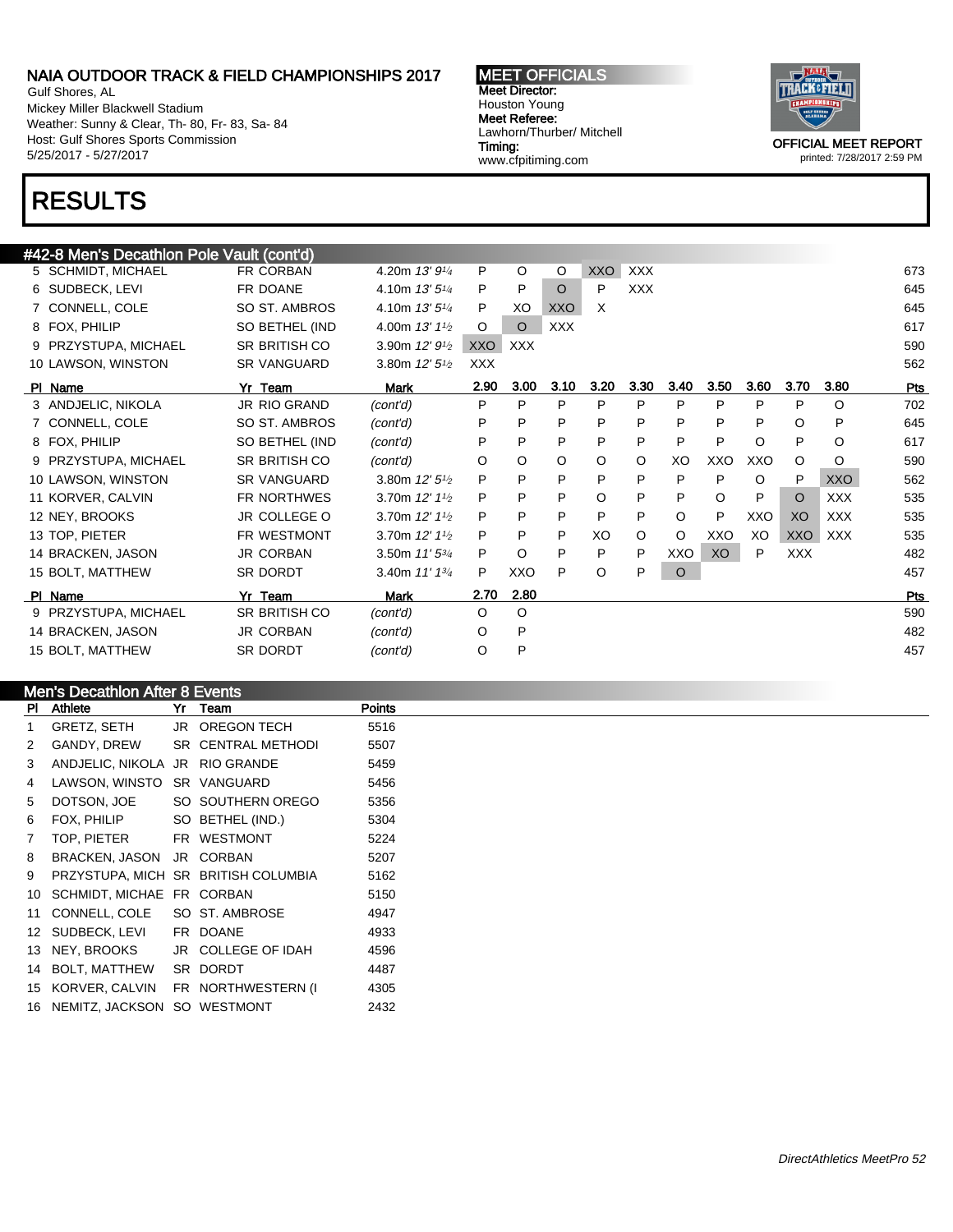Gulf Shores, AL Mickey Miller Blackwell Stadium Weather: Sunny & Clear, Th- 80, Fr- 83, Sa- 84 Host: Gulf Shores Sports Commission 5/25/2017 - 5/27/2017

### RESULTS

### #42-9 Men's Decathlon Javelin

| W World               | 98.48m | Jan Zelezny          |                               | <b>CZE</b>  |             | 5/25/1996   |                  | Jena, GER        |       |            |
|-----------------------|--------|----------------------|-------------------------------|-------------|-------------|-------------|------------------|------------------|-------|------------|
| A American            | 91.29m | <b>Breaux Greer</b>  |                               | adidas      |             | 6/21/2007   |                  | Indianapolis, IN |       |            |
| N NAIA Championship   | 75.46m | <b>Rick Simoncic</b> | Pittsburg State, KS           |             |             | 1986        | Russellville, AR |                  |       |            |
| C College Outdoor     | 89.10m | Patrik Boden         |                               | Texas       |             | 3/24/1990   |                  | Austin, TX       |       |            |
| 1:00 PM (Day 2):      |        |                      |                               |             |             |             |                  |                  |       |            |
| PI Name               |        | Yr Team              | <b>Mark</b>                   | Rnd 1       | Rnd 2       | Rnd 3       | Rnd 4            | Rnd 5            | Rnd 6 | <u>Pts</u> |
| 1 BRACKEN, JASON      |        | <b>JR CORBAN</b>     | 55.31m 181' 53/4              | 51.76       | 53.76       | 55.31       |                  |                  |       | 668        |
| 2 GANDY, DREW         |        | <b>SR CENTRAL M</b>  | 53.01m 173' 111/4             | 51.10       | 53.01       | 50.64       |                  |                  |       | 633        |
| 3 LAWSON, WINSTON     |        | SR VANGUARD          | 50.87m 166' 11"               | 48.55       | 50.87       | 48.76       |                  |                  |       | 601        |
| 4 DOTSON, JOE         |        | SO SOUTHERN          | 49.37m 162' 0"                | 44.88       | <b>FOUL</b> | 49.37       |                  |                  |       | 579        |
| 5 ANDJELIC, NIKOLA    |        | JR RIO GRAND         | 47.63m 156' 3 <sup>1</sup> /2 | 47.63       | 45.39       | 46.68       |                  |                  |       | 554        |
| 6 FOX, PHILIP         |        | SO BETHEL (IND       | 44.52m 146' 1"                | 44.09       | 44.52       | <b>FOUL</b> |                  |                  |       | 508        |
| 7 KORVER, CALVIN      |        | <b>FR NORTHWES</b>   | 43.45m 142' 7"                | 36.89       | 38.93       | 43.45       |                  |                  |       | 492        |
| 8 GRETZ, SETH         |        | <b>JR OREGON TE</b>  | 42.94m 140' 10 <sup>3/4</sup> | <b>FOUL</b> | 42.94       | <b>FOUL</b> |                  |                  |       | 485        |
| 9 SCHMIDT, MICHAEL    |        | FR CORBAN            | 41.62m 136' 63/4              | 41.62       | 38.13       | 41.59       |                  |                  |       | 466        |
| 10 BOLT, MATTHEW      |        | SR DORDT             | 40.83m 133' 11 <sup>3/4</sup> | <b>FOUL</b> | 38.94       | 40.83       |                  |                  |       | 454        |
| 11 TOP, PIETER        |        | FR WESTMONT          | 40.64m 133' 41/4              | 35.17       | 37.31       | 40.64       |                  |                  |       | 451        |
| 12 NEY, BROOKS        |        | JR COLLEGE O         | 39.12m 128' 41/2              | 31.34       | 39.12       | 32.94       |                  |                  |       | 429        |
| 13 PRZYSTUPA, MICHAEL |        | SR BRITISH CO        | 37.11m $121'9'4$              | <b>FOUL</b> | 29.61       | 37.11       |                  |                  |       | 400        |
| 14 CONNELL, COLE      |        | SO ST. AMBROS        | 36.08m 118' 43/4              | 34.51       | 32.65       | 36.08       |                  |                  |       | 386        |
| SUDBECK, LEVI         |        | FR DOANE             | NM                            | <b>FOUL</b> | <b>FOUL</b> | <b>FOUL</b> |                  |                  |       |            |
| NEMITZ, JACKSON       |        | SO WESTMONT          | <b>DNS</b>                    |             |             |             |                  |                  |       |            |

| <b>Men's Decathlon After 9 Events</b> |                                |  |                                      |               |  |  |  |  |  |
|---------------------------------------|--------------------------------|--|--------------------------------------|---------------|--|--|--|--|--|
|                                       | PI Athlete                     |  | Yr Team                              | <b>Points</b> |  |  |  |  |  |
| $\mathbf{1}$                          | GANDY, DREW                    |  | SR CENTRAL METHODI                   | 6140          |  |  |  |  |  |
| $\mathbf{2}$                          | LAWSON, WINSTO SR VANGUARD     |  |                                      | 6057          |  |  |  |  |  |
| 3                                     | ANDJELIC, NIKOLA JR RIO GRANDE |  |                                      | 6013          |  |  |  |  |  |
| 4                                     | GRETZ, SETH                    |  | JR OREGON TECH                       | 6001          |  |  |  |  |  |
| 5                                     | DOTSON, JOE                    |  | SO SOUTHERN OREGO                    | 5935          |  |  |  |  |  |
| 6                                     | BRACKEN, JASON                 |  | JR CORBAN                            | 5875          |  |  |  |  |  |
| $7^{\circ}$                           | FOX, PHILIP                    |  | SO BETHEL (IND.)                     | 5812          |  |  |  |  |  |
| 8                                     | TOP. PIETER                    |  | FR WESTMONT                          | 5675          |  |  |  |  |  |
| 9                                     | SCHMIDT, MICHAE FR CORBAN      |  |                                      | 5616          |  |  |  |  |  |
| 10                                    |                                |  | PRZYSTUPA, MICH SR BRITISH COLUMBIA  | 5562          |  |  |  |  |  |
|                                       | 11 CONNELL, COLE               |  | SO ST. AMBROSE                       | 5333          |  |  |  |  |  |
|                                       | 12 NEY, BROOKS                 |  | JR COLLEGE OF IDAH                   | 5025          |  |  |  |  |  |
|                                       | 13 BOLT, MATTHEW               |  | SR DORDT                             | 4941          |  |  |  |  |  |
|                                       | 14 SUDBECK, LEVI               |  | FR DOANE                             | 4933          |  |  |  |  |  |
|                                       |                                |  | 15 KORVER, CALVIN FR NORTHWESTERN (I | 4797          |  |  |  |  |  |

MEET OFFICIALS Meet Director: Houston Young Meet Referee: Lawhorn/Thurber/ Mitchell Timing: www.cfpitiming.com

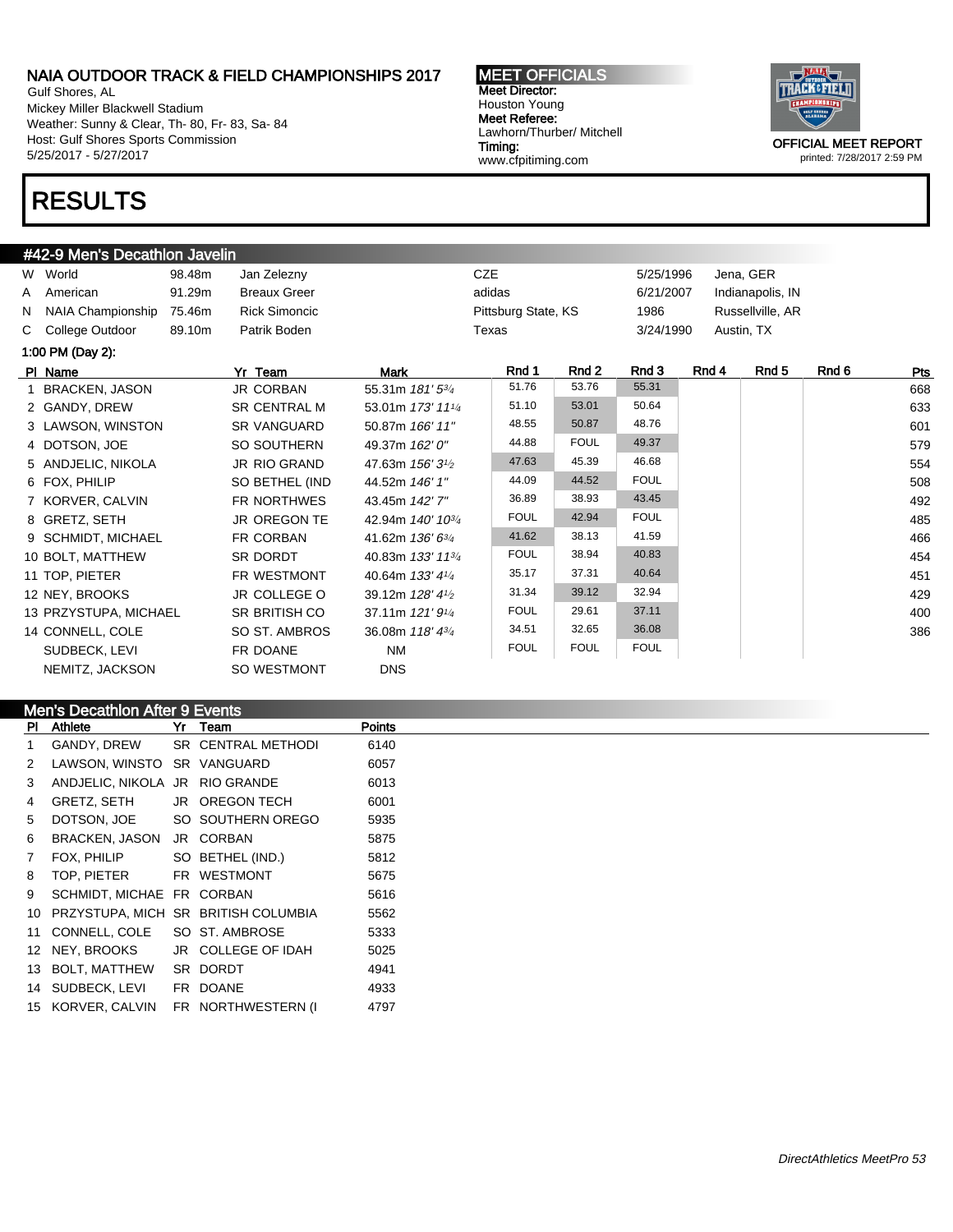Gulf Shores, AL Mickey Miller Blackwell Stadium Weather: Sunny & Clear, Th- 80, Fr- 83, Sa- 84 Host: Gulf Shores Sports Commission 5/25/2017 - 5/27/2017

#### MEET OFFICIALS Meet Director: Houston Young Meet Referee: Lawhorn/Thurber/ Mitchell Timing: www.cfpitiming.com



### RESULTS

#### #42-10 Men's Decathlon 1500 Meters

|   | W World              | 3:26.00 | Hicham El Guerrouj   |                           | <b>MAR</b>         |            | 7/14/1998 | Rome, ITA       |
|---|----------------------|---------|----------------------|---------------------------|--------------------|------------|-----------|-----------------|
| A | American             | 3:29.30 | <b>Bernard Lagat</b> |                           | Nike               |            | 8/28/2005 | Rieti, ITA      |
| N | NAIA Championship    | 3:41.39 | Silas Kisorio        |                           | Oklahoma Christian |            | 2012      | Marion, IN      |
|   | C College Outdoor    | 3:35.30 | <b>Sydney Maree</b>  |                           | Villanova          |            | 6/6/1981  | Baton Rouge, LA |
|   | 2:20 PM (Day 2):     |         |                      |                           |                    |            |           |                 |
|   | PI Name              |         |                      | Yr Team                   |                    | Time Note  |           | Pts             |
|   | 1 TOP, PIETER        |         |                      | FR WESTMONT               | 4:21.07            |            |           | 804             |
|   | 2 DOTSON, JOE        |         |                      | SO SOUTHERN OREG          | 4:22.18            |            |           | 797             |
|   | 3 SCHMIDT, MICHAEL   |         |                      | FR CORBAN                 | 4:25.45            |            |           | 775             |
|   | 4 GANDY, DREW        |         |                      | <b>SR CENTRAL METHOD</b>  | 4:34.54            |            |           | 715             |
|   | 5 GRETZ, SETH        |         |                      | <b>JR OREGON TECH</b>     | 4:38.17            |            |           | 692             |
|   | 6 ANDJELIC, NIKOLA   |         |                      | <b>JR RIO GRANDE</b>      | 4:39.34            |            |           | 684             |
|   | 7 LAWSON, WINSTON    |         |                      | <b>SR VANGUARD</b>        | 4:41.31            |            |           | 672             |
|   | 8 PRZYSTUPA, MICHAEL |         |                      | <b>SR BRITISH COLUMBI</b> | 4:49.53            |            |           | 621             |
|   | 9 NEY, BROOKS        |         |                      | JR COLLEGE OF IDAH        | 4:49.71            |            |           | 620             |
|   | 10 FOX, PHILIP       |         |                      | SO BETHEL (IND.)          | 4:50.54            |            |           | 615             |
|   | 11 KORVER, CALVIN    |         |                      | FR NORTHWESTERN (         | 4:52.08            |            |           | 606             |
|   | 12 CONNELL, COLE     |         |                      | SO ST. AMBROSE            | 4:55.61            |            |           | 585             |
|   | 13 BRACKEN, JASON    |         |                      | <b>JR CORBAN</b>          | 4:57.79            |            |           | 573             |
|   | 14 BOLT, MATTHEW     |         |                      | SR DORDT                  | 5:41.49            |            |           | 345             |
|   | NEMITZ, JACKSON      |         |                      | SO WESTMONT               |                    | <b>DNS</b> |           |                 |
|   | SUDBECK, LEVI        |         |                      | FR DOANE                  |                    | <b>DNS</b> |           |                 |

#### Men's Decathlon After 10 Events

| <b>PI</b>            | Athlete                        | Yr | Team                                | <b>Points</b> |                          |             |
|----------------------|--------------------------------|----|-------------------------------------|---------------|--------------------------|-------------|
|                      | GANDY, DREW                    |    | SR CENTRAL METHODI                  | 6855          |                          |             |
| $\mathbf{2}^{\circ}$ | DOTSON, JOE                    |    | SO SOUTHERN OREGO                   | 6732          |                          |             |
| 3                    | LAWSON, WINSTO                 |    | SR VANGUARD                         | 6729          |                          |             |
| 4                    | ANDJELIC, NIKOLA JR RIO GRANDE |    |                                     | 6697          |                          |             |
| 5                    | GRETZ, SETH                    |    | JR OREGON TECH                      | 6693          |                          |             |
| 6                    | TOP, PIETER                    |    | FR WESTMONT                         | 6479          |                          |             |
| 7                    | <b>BRACKEN, JASON</b>          |    | JR CORBAN                           | 6448          |                          |             |
| 8                    | FOX, PHILIP                    |    | SO BETHEL (IND.)                    | 6427          |                          |             |
| 9                    | <b>SCHMIDT, MICHAE</b>         |    | FR CORBAN                           | 6391          |                          |             |
| 10                   |                                |    | PRZYSTUPA, MICH SR BRITISH COLUMBIA | 6183          |                          |             |
| 11                   | CONNELL, COLE                  |    | SO ST. AMBROSE                      | 5918          |                          |             |
| 12                   | NEY, BROOKS                    |    | JR COLLEGE OF IDAH                  | 5645          |                          |             |
| 13                   | KORVER, CALVIN                 |    | FR NORTHWESTERN (I                  | 5403          |                          |             |
| 14                   | <b>BOLT, MATTHEW</b>           |    | SR DORDT                            | 5286          |                          |             |
|                      | #49 Women's Marathon           |    |                                     |               |                          |             |
|                      | W World                        |    | 2:15:25.00 Paula Radcliffe          |               | <b>GBR</b><br>4/13/2003  | London, ENG |
|                      | A American                     |    | 2:19:36.00 Deena Kastor             |               | Asica<br>4/23/2006       | London, ENG |
|                      | N NAIA Championship            |    | 2:49:14.0h Obsie Birru              |               | Grand Valley, IA<br>2011 | Marion, IN  |
|                      | 6:00 AM (Day 3):               |    |                                     |               |                          |             |
|                      | PI Name                        |    |                                     | Yr Team       | <b>Time Note</b>         | Pts         |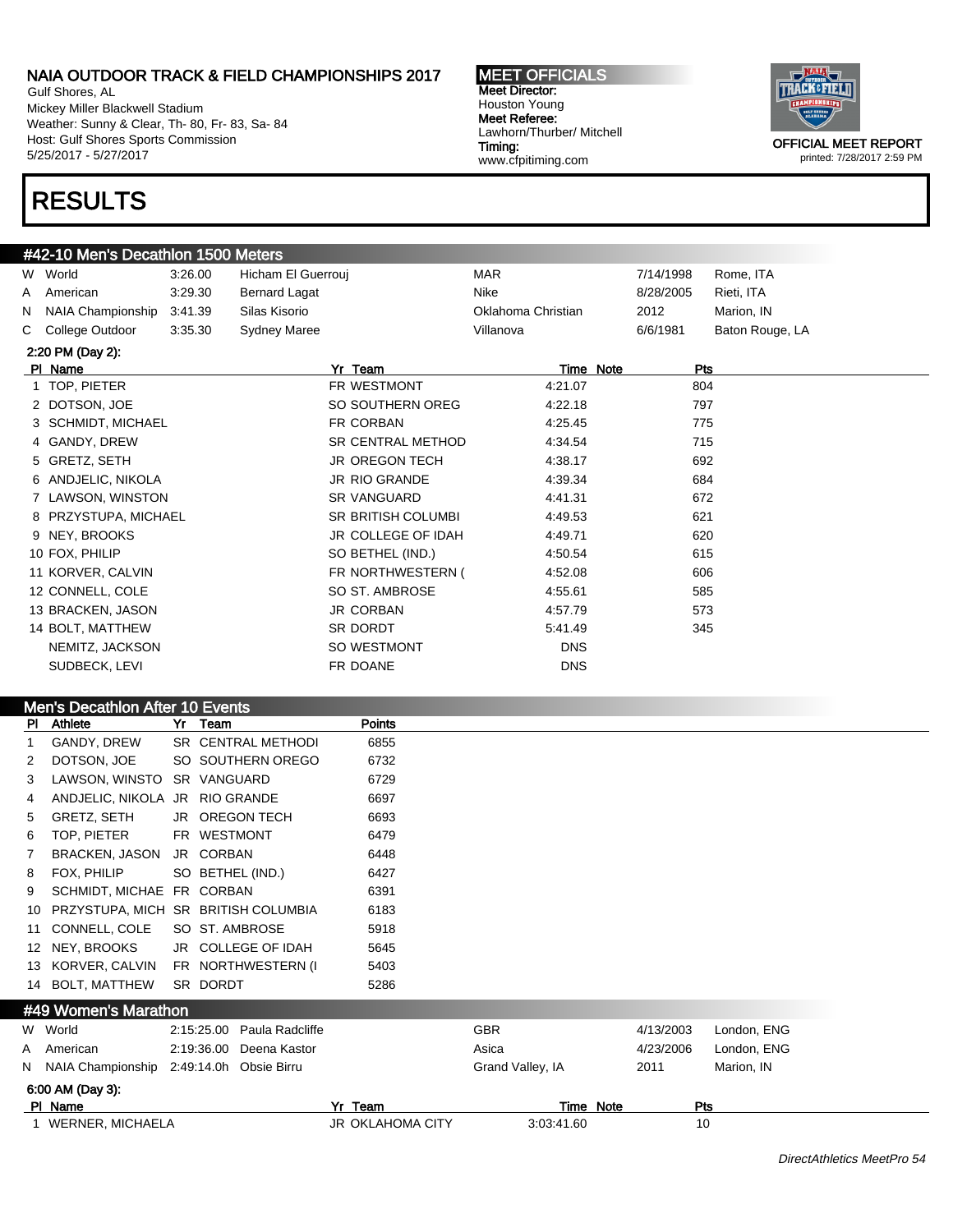Gulf Shores, AL Mickey Miller Blackwell Stadium Weather: Sunny & Clear, Th- 80, Fr- 83, Sa- 84 Host: Gulf Shores Sports Commission 5/25/2017 - 5/27/2017

### RESULTS

#### #49 Women's Marathon (cont'd)

6:00 AM (Day 3): PI Name **Product Product Product Product Product Product Product Product Product Product Product Product Product** 2 LOPEZ, SELENE SR WAYLAND BAPTIS 3:08:08.50 8 3 REID, JANIE JR CARROLL 3:08:36.70 6 4 YOUNG, ARIEL SO OHIO CHRISTIAN 3:13:07.30 5 5 SCHRODER, HANNAH SR TAYLOR 3:16:47.80 4 6 STEVENS, ALISN SAND SR ST. MARY (KAN.) 3:20:04.20 3:20:04.20 7 HEILER, ABBY SR AQUINAS 3:20:31.60 2 8 ALESHIRE, IVY 12 CHARGINIA TE 3:20:52.30 1 9 HAWGOOD, EMILY SR COLLEGE OF IDAH 3:21:59.90 10 BARNEY, BREANNA SO MIDAMERICA NAZA 3:23:48.50 11 HARRILL, TAYLOR SO OKLAHOMA CITY 3:25:39.30 12 BROWN, BETHANY **SO MIDAMERICA NAZA** 3:25:52.00 13 HOFFMANN, HANNAH SR SPRING ARBOR 3:29:58.70 14 HEER, ANNA SO MIDAMERICA NAZA 3:30:19.80 15 GALARZA, MARIA SO TEXAS WESLEYAN 3:30:43.10 16 WANKUM, LAUREN JR MCPHERSON 3:32:14.80 17 HOFFERT, KATIE **FR MOUNT MERCY** 3:34:02.50 18 PALACIOS-GARCIA, ANNALEIZ SO OKLAHOMA CITY 3:36:12.40 19 SHYKOWSKI, BAILEY SO WILLIAM JESSUP 3:38:09.70 20 BOTTOROFF, MYSTEREE FR TENNESSEE WESL 3:39:24.70 21 WILLIAMS, EMILY SR WESTMONT 3:40:38.30 22 GONZALEZ, GUADALUPE JR WILLIAM PENN 3:40:49.50 23 HEER, SARAH SO MIDAMERICA NAZA 3:41:57.90 24 SCHMIDT, HANNAH SR WILLIAM JESSUP 3:42:04.60 25 MCKIRGAN, MAKENZIE SO MOUNT VERNON N 3:42:19.70 26 PAVELKA, RACHEL JR MIDLAND 3:42:43.10 27 RIETVELD, BERKLEY SAN SR MOUNT MARTY 3:43:14.60 28 TUEY, KAITLYNN JR ST. MARY (KAN.) 3:44:57.20 29 DIBLE, ALLISON SR AQUINAS 3:45:29.90 30 VONBARGEN, JESSIE JR LEWIS-CLARK 3:49:43.90 31 ELLIS, KAITLYNN FR ST. MARY (KAN.) 3:49:55.90 32 PATTERSON, BRASKA SO MIDLAND 3:55:35.40 33 O'MALLEY, MANDY **SR MOUNT MARTY** 3:56:26.30 34 BUSTOS, ALEXIS FR TEXAS WESLEYAN 3:56:50.50 35 MIDDAUGH, KATHY SR AQUINAS 3:57:36.20 36 HORLANDER, BAILEY FR BAKER 4:03:58.80 37 GONZALES, MELISSA FR TEXAS WESLEYAN 4:04:58.90 38 POSNER, AMBER SO JAMESTOWN 4:23:18.00 CHANCE, LEAH SR TENNESSEE WESL NT MULLEN, MADDIE SO SCAD ATLANTA NT CLARK, CAITLIN GO SPRING ARBOR NT WOOD, OLIVIA NEED SR WESTMONT NT NT IBARRA, CELESTE SO ROBERT MORRIS (I NT RHODES, HANNAH GEREE OF SUITE SEE AND THE UR TENNESSEE WESL AND THE NT GROVE, TAYLOR GROVE, TAYLOR SO CONCORDIA (NEB. YINGER, KARLIE JR TENNESSEE WESL NT

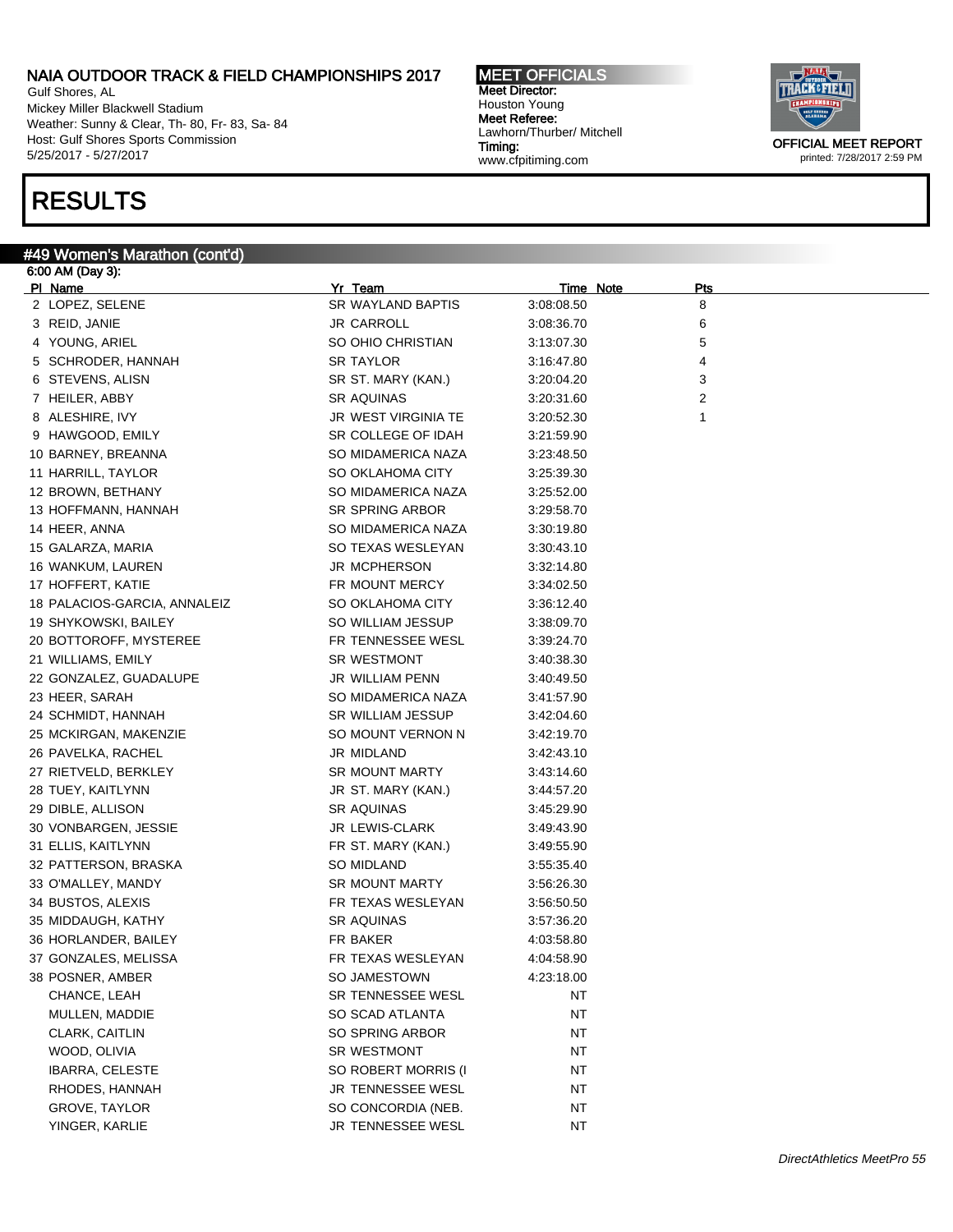Gulf Shores, AL Mickey Miller Blackwell Stadium Weather: Sunny & Clear, Th- 80, Fr- 83, Sa- 84 Host: Gulf Shores Sports Commission 5/25/2017 - 5/27/2017

# RESULTS

#### MEET OFFICIALS Meet Director: Houston Young Meet Referee: Lawhorn/Thurber/ Mitchell Timing: www.cfpitiming.com



| #49 Women's Marathon (cont'd) |                           |       |                          |                           |                  |                  |  |           |                  |  |
|-------------------------------|---------------------------|-------|--------------------------|---------------------------|------------------|------------------|--|-----------|------------------|--|
| 6:00 AM (Day 3):              |                           |       |                          |                           |                  |                  |  |           |                  |  |
| PI Name                       |                           |       |                          | Yr Team                   |                  | Time Note        |  |           | Pts              |  |
|                               | MCGAHA, MAUREEN           |       |                          | <b>SR CUMBERLANDS</b>     |                  | NT               |  |           |                  |  |
|                               | #1 Women's 100 Meters     |       |                          |                           |                  |                  |  |           |                  |  |
| W World                       |                           | 10.49 | Florence Griffith-Joyner |                           | <b>USA</b>       |                  |  | 8/16/1988 | Indianapolis, IN |  |
| American<br>Α                 |                           | 10.49 | Florence Griffith Joyner |                           | World Class AC   |                  |  | 7/16/1988 | Indianapolis, IN |  |
| N                             | NAIA Championship         | 11.28 | Jura Levy                |                           | Oklahoma Baptist |                  |  | 5/24/2014 | Gulf Shores, AL  |  |
| С                             | College Outdoor           | 10.78 | Dawn Sowell              |                           | L.S.U.           |                  |  | 6/2/1989  | Provo, UT        |  |
| 3:50 PM (Day 3):              |                           |       |                          |                           |                  |                  |  |           |                  |  |
| <b>Finals</b>                 |                           |       |                          |                           | Wind: (+2.8)     |                  |  |           |                  |  |
| PI Name                       |                           |       |                          | Yr Team                   |                  | <b>Time Note</b> |  |           | Pts              |  |
|                               | 1 WOODS, BRIANNA          |       |                          | <b>SR INDIANA TECH</b>    |                  | 11.45            |  |           | 10               |  |
|                               | 2 WILLIAMS, J'HARI        |       |                          | FR USC-BEAUFORT           |                  | 11.72            |  |           | 8                |  |
|                               | 3 BRINSON, JONINA         |       |                          | <b>JR MOBILE</b>          |                  | 11.73            |  |           | 6                |  |
|                               | 4 JOHNSON, DEVIN          |       |                          | FR WAYLAND BAPTIS         |                  | 11.82 11.815     |  |           | 5                |  |
|                               | 5 HOLLINS, E'KEISHA       |       |                          | JR WAYLAND BAPTIS         |                  | 11.82 11.818     |  |           | 4                |  |
| 6 HOLMES, TIA                 |                           |       |                          | JR INDIANA TECH           |                  | 11.85            |  |           | 3                |  |
|                               | 7 ENGLE, NATALI           |       |                          | <b>JR FRIENDS</b>         |                  | 11.91            |  |           | 2                |  |
|                               | 8 GARDNER, ASIA           |       |                          | FR SIENA HEIGHTS          |                  | 12.02            |  |           |                  |  |
| 2:50 PM (Day 2):              |                           |       |                          |                           |                  |                  |  |           |                  |  |
| <b>Prelims</b>                |                           |       |                          |                           |                  |                  |  |           |                  |  |
| PI Name                       |                           |       |                          | Yr Team                   |                  | <b>Time Note</b> |  |           | H(PI)            |  |
|                               | 1 WOODS, BRIANNA          |       |                          | <b>SR INDIANA TECH</b>    |                  | 11.64Q           |  | $(+1.1)$  | 1(1)             |  |
|                               | 2 WILLIAMS, J'HARI        |       |                          | FR USC-BEAUFORT           |                  | 11.79Q           |  | $(+3.1)$  | 2(1)             |  |
|                               | 3 HOLLINS, E'KEISHA       |       |                          | <b>JR WAYLAND BAPTIS</b>  |                  | 11.81Q           |  | $(+3.8)$  | 3(1)             |  |
|                               | 4 JOHNSON, DEVIN          |       |                          | FR WAYLAND BAPTIS         |                  | 11.82Q           |  | $(+2.6)$  | 5(1)             |  |
| 5 HOLMES, TIA                 |                           |       |                          | <b>JR INDIANA TECH</b>    |                  | 11.86g           |  | $(+3.1)$  | 2(2)             |  |
|                               | 6 BRINSON, JONINA         |       |                          | JR MOBILE                 |                  | 11.87Q           |  | $(+2.5)$  | 4(1)             |  |
|                               | 7 ENGLE, NATALI           |       |                          | <b>JR FRIENDS</b>         |                  | 11.88q           |  | $(+3.8)$  | 3(2)             |  |
|                               | 8 GARDNER, ASIA           |       |                          | FR SIENA HEIGHTS          |                  | 11.92q           |  | $(+2.6)$  | 5(2)             |  |
|                               | 9 PENNIE, CHANTAL         |       |                          | JR SOUTHERN-NO            |                  | 11.93            |  | $(+2.5)$  | 4(2)             |  |
|                               | 10 BROOKS-GILLINGS, OSHIN |       |                          | JR SOUTHERN-NO            |                  | 11.94            |  | $(+2.6)$  | 5(3)             |  |
|                               | 11 DENNIE, RENAE          |       |                          | SO WILEY                  |                  | 11.95            |  | $(+3.8)$  | 3(3)             |  |
| 12 BRAY, PAIGE                |                           |       |                          | JR CULVER-STOCKTO         |                  | 11.97            |  | $(+3.8)$  | 3(4)             |  |
|                               | 13 PERRY, BRITTNEE        |       |                          | SR INDIANA TECH           |                  | 12.01 12.008     |  | $(+2.5)$  | 4(3)             |  |
|                               | 14 TYLER, RAKAYLA         |       |                          | SO SOUTHERN OREG          |                  | 12.01 12.009     |  | $(+1.1)$  | 1(2)             |  |
|                               | 15 BLUMKAITIS, JULIA      |       |                          | JR LINDENWOOD-BEL         |                  | 12.02            |  | $(+2.6)$  | 5(4)             |  |
|                               | 16 MASON, JASMINE         |       |                          | FR ST. GREGORY'S          |                  | 12.04            |  | $(+2.5)$  | 4(4)             |  |
|                               | 17 HOWARD, T'ARA          |       |                          | SR LANGSTON               |                  | 12.05            |  | $(+3.1)$  | 2(3)             |  |
| 18 BRIDGES, MIA               |                           |       |                          | JR WILLIAM CAREY          |                  | 12.06            |  | $(+3.1)$  | 2(4)             |  |
|                               | 19 MARES, GLORIA          |       |                          | JR BAKER                  |                  | 12.08            |  | $(+2.5)$  | 4(5)             |  |
|                               | 20 REAMS, ALIYAH          |       |                          | <b>SR MISSOURI BAPTIS</b> |                  | 12.09 12.081     |  | $(+3.8)$  | 3(5)             |  |
|                               | 21 CRAWFORD, CHASITY      |       |                          | FR TEXAS WESLEYAN         |                  | 12.09 12.086     |  | $(+2.5)$  | 4(6)             |  |
|                               | 22 COOKS, ANNIE           |       |                          | SR WILLIAM CAREY          |                  | 12.09 12.089     |  | $(+2.5)$  | 4(7)             |  |
|                               | 23 THOMPSON, PATRICIA     |       |                          |                           |                  |                  |  | $(+2.6)$  |                  |  |
|                               |                           |       |                          | SR INDIANA TECH           |                  | 12.10            |  |           | 5(5)             |  |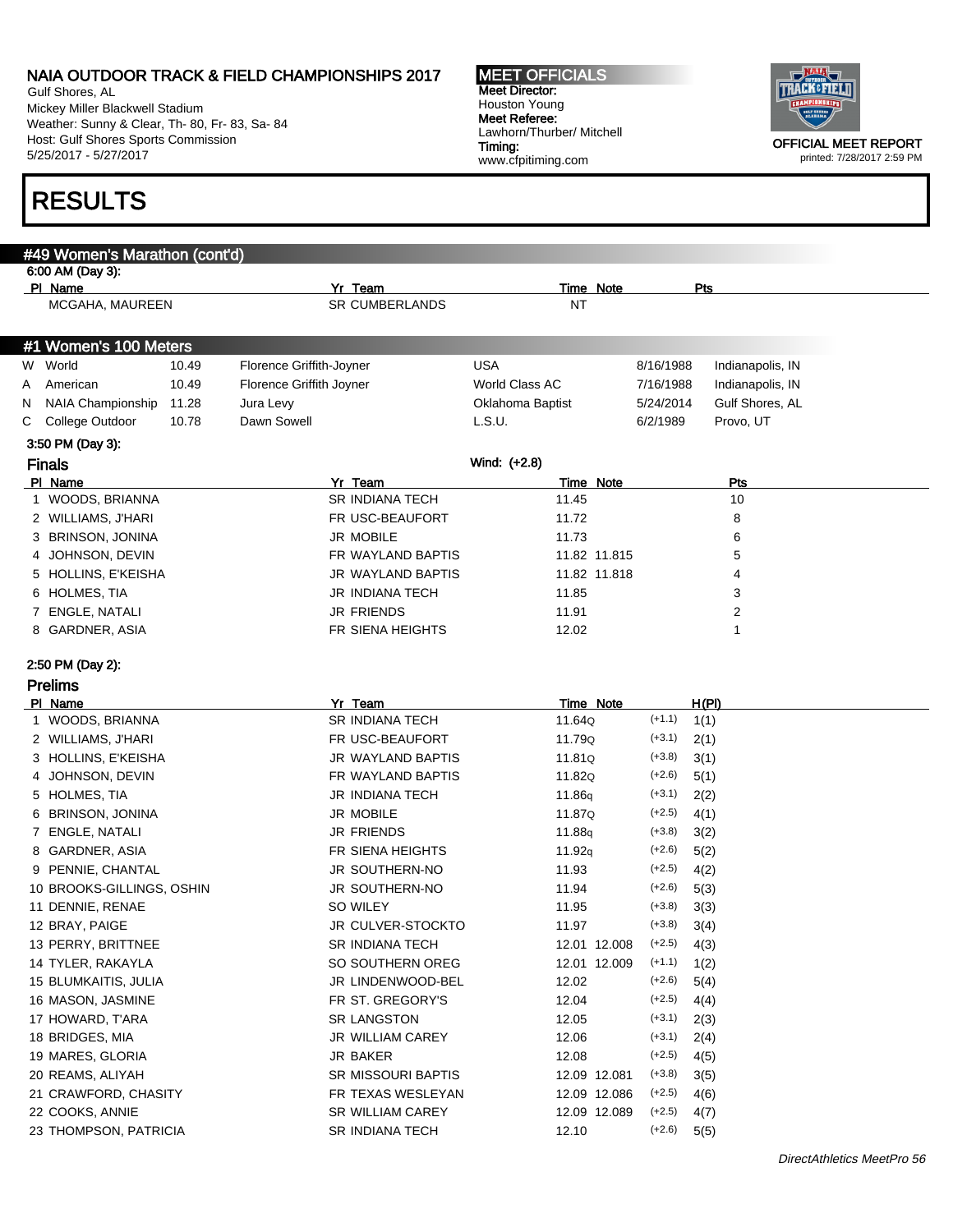Gulf Shores, AL Mickey Miller Blackwell Stadium Weather: Sunny & Clear, Th- 80, Fr- 83, Sa- 84 Host: Gulf Shores Sports Commission 5/25/2017 - 5/27/2017

# RESULTS

### #1 Women's 100 Meters (cont'd)

2:50 PM (Day 2): Prelims

| PI Name                    | Yr Team                 | Time Note                | H(PI) |
|----------------------------|-------------------------|--------------------------|-------|
| 24 WILLIAMS, ABERDEEN      | FR FLORIDA MEMORI       | $(+1.1)$<br>12.12        | 1(3)  |
| 25 YOUNG-BROOKS, MILDRENAE | SO SIENA HEIGHTS        | $(+1.1)$<br>12.15        | 1(4)  |
| 26 PAUL, MARGARET          | SO OREGON TECH          | $(+3.8)$<br>12.16        | 3(6)  |
| 27 BYRD, PAMELA            | <b>JR WILLIAM CAREY</b> | $(+3.1)$<br>12.17        | 2(5)  |
| 28 POPE, ASHLI             | SO CUMBERLANDS          | $(+2.5)$<br>12.20        | 4(8)  |
| 29 LILJA, LISA             | FR KEISER UNIVERSIT     | $(+1.1)$<br>12.30 12.297 | 1(5)  |
| 29 WEIR, KATRINA           | SR SOUTHWEST (N.M.      | $(+3.8)$<br>12.30 12.297 | 3(7)  |
| 31 HYMAN, OSHIN            | JR WARNER               | $(+1.1)$<br>12.31        | 1(6)  |
| 32 ROSE, KEISHONDA         | JR BENEDICTINE (KA      | $(+3.1)$<br>12.33        | 2(6)  |
| 33 DAVID, DANIELLE         | FR WILEY                | $(+3.1)$<br>12.34        | 2(7)  |
| 34 TRUSS, COURTNEY         | JR AQUINAS              | $(+2.6)$<br>12.45 12.446 | 5(6)  |
| 35 BOYNTON, RASHE          | SR BETHEL (KAN.)        | $(+2.6)$<br>12.45 12.449 | 5(7)  |
| 36 LEE, MALON              | FR MISSOURI VALLEY      | $(+2.6)$<br>12.46        | 5(8)  |
| 37 MARK, TERRISA           | SR WILEY                | $(+3.8)$<br>12.60        | 3(8)  |
| 38 RICKS, ANIKA            | <b>SR FRIENDS</b>       | $(+1.1)$<br>13.98        | 1(7)  |

#### HEAT RESULTS

| Prelims |
|---------|
|---------|

|    | PI Name                   | Yr Team                   | Time Note    |
|----|---------------------------|---------------------------|--------------|
|    | Heat 1 of 5               | Wind: (+1.1)              |              |
| 1. | WOODS, BRIANNA            | <b>SR INDIANA TECH</b>    | 11.64Q       |
|    | 2 TYLER, RAKAYLA          | SO SOUTHERN OREG          | 12.01 12.009 |
|    | 3 WILLIAMS, ABERDEEN      | FR FLORIDA MEMORI         | 12.12        |
|    | 4 YOUNG-BROOKS, MILDRENAE | SO SIENA HEIGHTS          | 12.15        |
|    | 5 LILJA, LISA             | FR KEISER UNIVERSIT       | 12.30 12.297 |
|    | 6 HYMAN, OSHIN            | <b>JR WARNER</b>          | 12.31        |
|    | 7 RICKS, ANIKA            | <b>SR FRIENDS</b>         | 13.98        |
|    | Heat 2 of 5               | Wind: (+3.1)              |              |
|    | 1 WILLIAMS, J'HARI        | FR USC-BEAUFORT           | 11.79Q       |
|    | 2 HOLMES, TIA             | <b>JR INDIANA TECH</b>    | 11.86g       |
|    | 3 HOWARD, T'ARA           | <b>SR LANGSTON</b>        | 12.05        |
|    | 4 BRIDGES, MIA            | <b>JR WILLIAM CAREY</b>   | 12.06        |
|    | 5 BYRD, PAMELA            | JR WILLIAM CAREY          | 12.17        |
|    | 6 ROSE, KEISHONDA         | <b>JR BENEDICTINE (KA</b> | 12.33        |
|    | 7 DAVID, DANIELLE         | FR WILEY                  | 12.34        |
|    | Heat 3 of 5               | Wind: (+3.8)              |              |
|    | 1 HOLLINS, E'KEISHA       | JR WAYLAND BAPTIS         | 11.81Q       |
|    | 2 ENGLE, NATALI           | <b>JR FRIENDS</b>         | 11.88g       |
|    | 3 DENNIE, RENAE           | SO WILEY                  | 11.95        |
|    | 4 BRAY, PAIGE             | <b>JR CULVER-STOCKTO</b>  | 11.97        |
|    | 5 REAMS, ALIYAH           | <b>SR MISSOURI BAPTIS</b> | 12.09 12.081 |
|    | 6 PAUL, MARGARET          | SO OREGON TECH            | 12.16        |
|    | 7 WEIR, KATRINA           | SR SOUTHWEST (N.M.        | 12.30 12.297 |
|    | 8 MARK, TERRISA           | <b>SR WILEY</b>           | 12.60        |
|    |                           |                           |              |

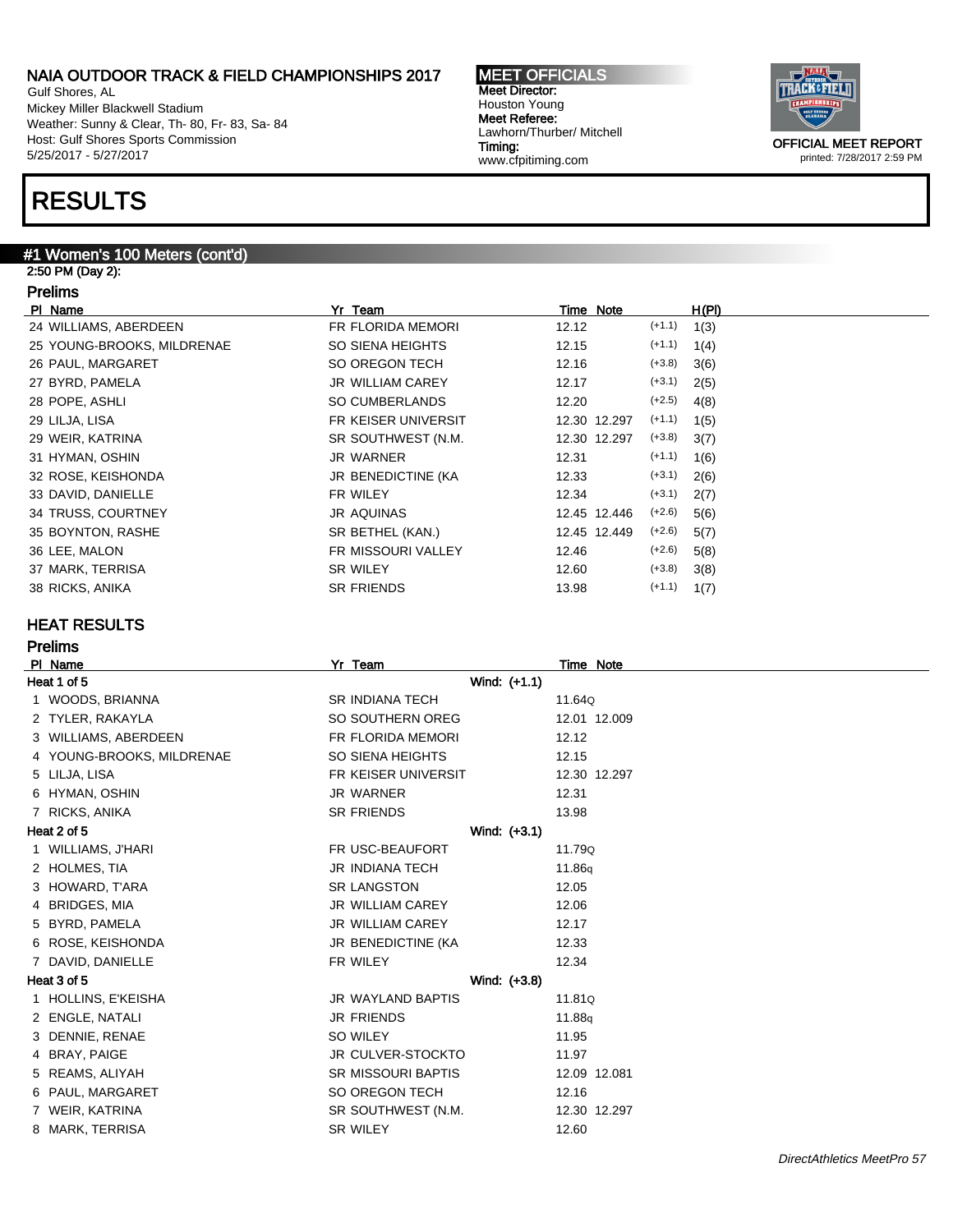Gulf Shores, AL Mickey Miller Blackwell Stadium Weather: Sunny & Clear, Th- 80, Fr- 83, Sa- 84 Host: Gulf Shores Sports Commission 5/25/2017 - 5/27/2017

### RESULTS

#### #1 Women's 100 Meters (cont'd)

|    | <b>Prelims</b>           |       |                          |                         |                       |              |           |       |                |  |
|----|--------------------------|-------|--------------------------|-------------------------|-----------------------|--------------|-----------|-------|----------------|--|
|    | PI Name                  |       |                          | Yr Team                 |                       | Time Note    |           |       |                |  |
|    | Heat 4 of 5              |       |                          |                         | Wind: (+2.5)          |              |           |       |                |  |
|    | 1 BRINSON, JONINA        |       |                          | JR MOBILE               |                       | 11.87Q       |           |       |                |  |
|    | 2 PENNIE, CHANTAL        |       |                          | JR SOUTHERN-NO          |                       | 11.93        |           |       |                |  |
|    | 3 PERRY, BRITTNEE        |       |                          | SR INDIANA TECH         |                       | 12.01 12.008 |           |       |                |  |
|    | 4 MASON, JASMINE         |       |                          | FR ST. GREGORY'S        |                       | 12.04        |           |       |                |  |
|    | 5 MARES, GLORIA          |       |                          | <b>JR BAKER</b>         |                       | 12.08        |           |       |                |  |
|    | 6 CRAWFORD, CHASITY      |       |                          | FR TEXAS WESLEYAN       |                       | 12.09 12.086 |           |       |                |  |
|    | 7 COOKS, ANNIE           |       |                          | <b>SR WILLIAM CAREY</b> |                       | 12.09 12.089 |           |       |                |  |
|    | 8 POPE, ASHLI            |       |                          | SO CUMBERLANDS          |                       | 12.20        |           |       |                |  |
|    | Heat 5 of 5              |       |                          |                         | Wind: (+2.6)          |              |           |       |                |  |
|    | 1 JOHNSON, DEVIN         |       |                          | FR WAYLAND BAPTIS       |                       | 11.82Q       |           |       |                |  |
|    | 2 GARDNER, ASIA          |       |                          | FR SIENA HEIGHTS        |                       | 11.92q       |           |       |                |  |
|    | 3 BROOKS-GILLINGS, OSHIN |       |                          | JR SOUTHERN-NO          |                       | 11.94        |           |       |                |  |
|    | 4 BLUMKAITIS, JULIA      |       |                          | JR LINDENWOOD-BEL       |                       | 12.02        |           |       |                |  |
|    | 5 THOMPSON, PATRICIA     |       |                          | <b>SR INDIANA TECH</b>  |                       | 12.10        |           |       |                |  |
|    | 6 TRUSS, COURTNEY        |       |                          | <b>JR AQUINAS</b>       |                       | 12.45 12.446 |           |       |                |  |
|    | 7 BOYNTON, RASHE         |       |                          | SR BETHEL (KAN.)        |                       | 12.45 12.449 |           |       |                |  |
|    | 8 LEE, MALON             |       |                          | FR MISSOURI VALLEY      |                       | 12.46        |           |       |                |  |
|    | #3 Women's 200 Meters    |       |                          |                         |                       |              |           |       |                |  |
|    | W World                  | 21.34 | Florence Griffith-Joyner |                         | <b>USA</b>            |              | 9/29/1988 |       | Seoul, KOR     |  |
| A  | American                 | 21.34 | Florence Griffith Joyner |                         | World Class AC        |              | 9/29/1988 |       | Seoul, KOR     |  |
| N. | <b>NAIA Championship</b> | 23.10 | Sevethedn Fynes          |                         | Southern- New Orleans |              |           |       |                |  |
| С  | College Outdoor          | 22.04 | Dawn Sowell              |                         | L.S.U.                |              | 6/2/1989  |       | Provo, UT      |  |
|    | 5:10 PM (Day 3):         |       |                          |                         |                       |              |           |       |                |  |
|    | <b>Finals</b>            |       |                          |                         | Wind: (+4.8)          |              |           |       |                |  |
|    | PI Name                  |       |                          | Yr Team                 |                       | Time Note    |           |       | Pts            |  |
|    | 1 BOLTON, ARGYANA        |       |                          | FR SOUTHERN-NO          |                       | 23.16        |           |       | 10             |  |
|    | 2 WILLIAMS, J'HARI       |       |                          | FR USC-BEAUFORT         |                       | 23.67        |           |       | 8              |  |
|    | 3 WOODS, BRIANNA         |       |                          | <b>SR INDIANA TECH</b>  |                       | 23.82        |           |       | 6              |  |
|    | 4 POLEON, NATASHA        |       |                          | SO WILEY                |                       | 23.94        |           |       | 5              |  |
|    | 5 JOHNSON, DEVIN         |       |                          | FR WAYLAND BAPTIS       |                       | 24.04        |           |       | 4              |  |
|    | 6 BRAY, PAIGE            |       |                          | JR CULVER-STOCKTO       |                       | 24.41        |           |       | 3              |  |
|    | 7 FLETCHER, JEROSAN      |       |                          | JR PARK U.              |                       | 24.52        |           |       | $\overline{c}$ |  |
|    | 8 GARDNER, ASIA          |       |                          | FR SIENA HEIGHTS        |                       | 24.56        |           |       | 1              |  |
|    |                          |       |                          |                         |                       |              |           |       |                |  |
|    | 4:50 PM (Day 1):         |       |                          |                         |                       |              |           |       |                |  |
|    | <b>Prelims</b>           |       |                          |                         |                       |              |           |       |                |  |
|    | PI Name                  |       |                          | Yr_Team                 |                       | Time Note    |           | H(PI) |                |  |
| 1  | BOLTON, ARGYANA          |       |                          | FR SOUTHERN-NO          |                       | 23.85Q       | $(-1.3)$  | 4(1)  |                |  |
|    | 2 WILLIAMS, J'HARI       |       |                          | FR USC-BEAUFORT         |                       | 23.94Q       | $(+1.0)$  | 2(1)  |                |  |
|    | 3 WOODS, BRIANNA         |       |                          | <b>SR INDIANA TECH</b>  |                       | 23.98Q       | $(+0.3)$  | 3(1)  |                |  |
|    | 4 JOHNSON, DEVIN         |       |                          | FR WAYLAND BAPTIS       |                       | 24.19Q       | $(+2.0)$  | 1(1)  |                |  |
|    | 5 POLEON, NATASHA        |       |                          | SO WILEY                |                       | 24.20q       | $(-1.3)$  | 4(2)  |                |  |



MEET OFFICIALS Meet Director: Houston Young Meet Referee: Lawhorn/Thurber/ Mitchell Timing: www.cfpitiming.com

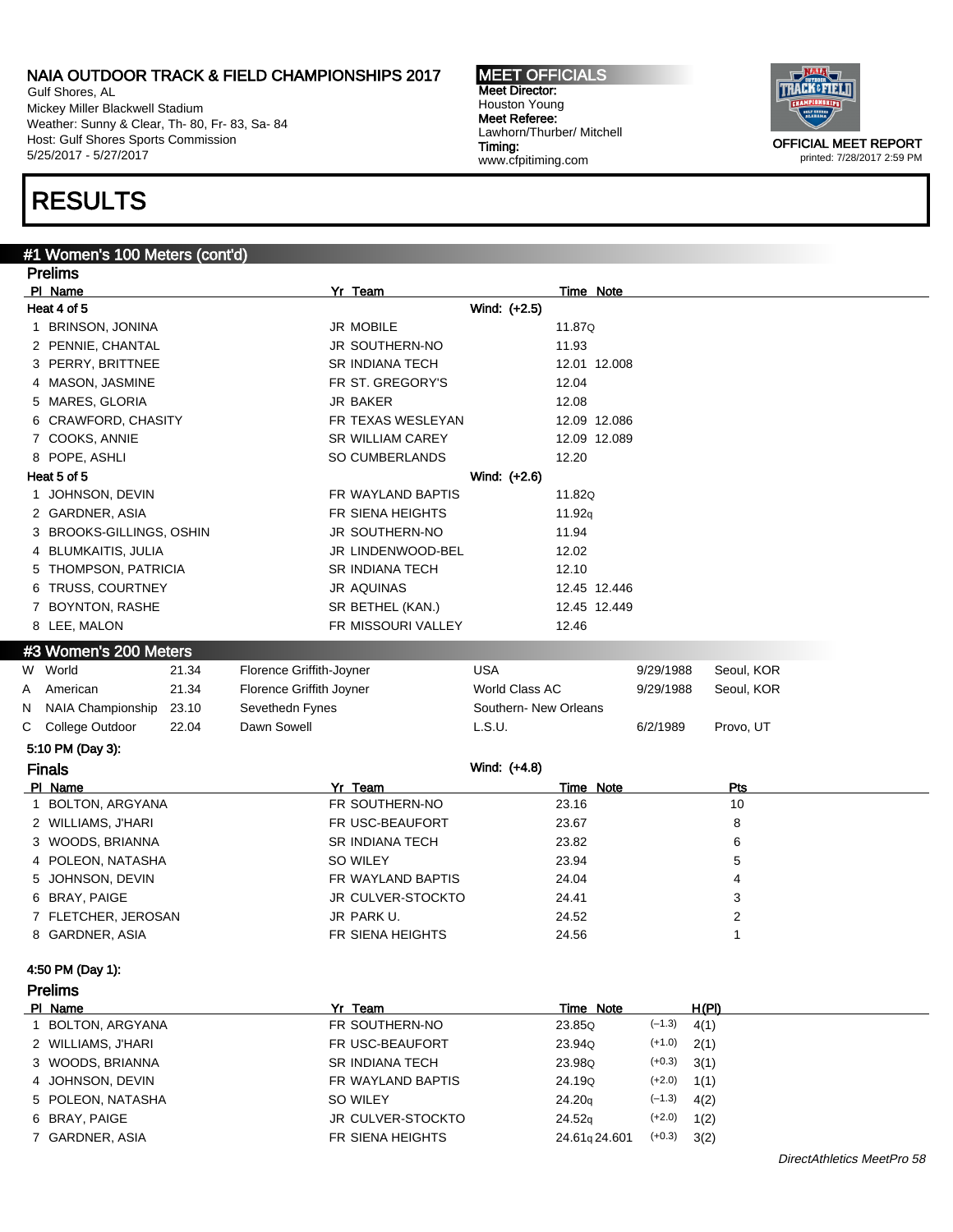Gulf Shores, AL Mickey Miller Blackwell Stadium Weather: Sunny & Clear, Th- 80, Fr- 83, Sa- 84 Host: Gulf Shores Sports Commission 5/25/2017 - 5/27/2017

### RESULTS

#### #3 Women's 200 Meters (cont'd)

4:50 PM (Day 1): Prelims

| PI Name                   | Yr Team                 | Time Note                 | H(PI) |
|---------------------------|-------------------------|---------------------------|-------|
| 8 FLETCHER, JEROSAN       | JR PARK U.              | 24.61g 24.607<br>$(+1.0)$ | 2(2)  |
| 9 PRYCE, TAISHIA          | FR WILEY                | $(+1.0)$<br>24.65         | 2(3)  |
| 10 CALLOWAY, FAITH        | SO USC-BEAUFORT         | $(+1.0)$<br>24.67         | 2(4)  |
| 11 MARES, GLORIA          | JR BAKER                | $(+1.0)$<br>24.72         | 2(5)  |
| 12 THOMPSON, PATRICIA     | <b>SR INDIANA TECH</b>  | 24.79<br>$(+2.0)$         | 1(3)  |
| 13 DANIEL, ARIANNA        | FR SOUTHERN OREG        | $(+2.0)$<br>24.83 24.823  | 1(4)  |
| 13 HOLLINS, E'KEISHA      | JR WAYLAND BAPTIS       | $(-1.3)$<br>24.83 24.823  | 4(3)  |
| 15 COTTON, CAITLYN        | FR HASTINGS             | $(+0.3)$<br>24.85         | 3(3)  |
| 16 PENNIE, CHANTAL        | JR SOUTHERN-NO          | $(+0.3)$<br>24.94         | 3(4)  |
| 17 SMITH, NIKKI           | FR COLUMBIA (MO.)       | $(+1.0)$<br>24.95 24.945  | 2(6)  |
| 18 SMITH, VASHAWNDA       | SO LINDSEY WILSON       | $(+2.0)$<br>24.95 24.947  | 1(5)  |
| 19 BROOKS-GILLINGS, OSHIN | JR SOUTHERN-NO          | $(-1.3)$<br>24.96         | 4(4)  |
| 20 TERRY, SHA'LONDA       | FR INDIANA TECH         | $(+0.3)$<br>24.97         | 3(5)  |
| 21 COOKS, ANNIE           | <b>SR WILLIAM CAREY</b> | $(+2.0)$<br>25.14 25.136  | 1(6)  |
| 22 LILJA, LISA            | FR KEISER UNIVERSIT     | $(-1.3)$<br>25.14 25.140  | 4(5)  |
| 23 NEALY, TISIAN          | JR ST. MARY (KAN.)      | $(-1.3)$<br>25.18         | 4(6)  |
| 24 WEIR, KATRINA          | SR SOUTHWEST (N.M.      | $(+1.0)$<br>25.22         | 2(7)  |
| 25 HYMAN, OSHIN           | JR WARNER               | $(+0.3)$<br>25.27         | 3(6)  |
| 26 ROSE, KEISHONDA        | JR BENEDICTINE (KA      | 25.35<br>$(+2.0)$         | 1(7)  |
| 27 CRAWFORD, CHASITY      | FR TEXAS WESLEYAN       | $(-1.3)$<br>25.40         | 4(7)  |
| 28 BRAIMBRIDGE, AMY       | FR MCPHERSON            | $(+0.3)$<br>25.54         | 3(7)  |
| 29 EDWARDS, TANNESHA      | FR GRACELAND            | $(+2.0)$<br>25.79         | 1(8)  |

#### HEAT RESULTS

Prelims PI Name Time Note Heat 1 of 4 Wind: (+2.0) 1 JOHNSON, DEVIN FR WAYLAND BAPTIS 24.19Q 2 BRAY, PAIGE 24.52q 3 THOMPSON, PATRICIA SR INDIANA TECH 24.79 4 DANIEL, ARIANNA FR SOUTHERN OREG 24.83 24.823 5 SMITH, VASHAWNDA SO LINDSEY WILSON 24.95 24.947 6 COOKS, ANNIE SR WILLIAM CAREY 25.14 25.136 7 ROSE, KEISHONDA JR BENEDICTINE (KA 25.35 8 EDWARDS, TANNESHA FR GRACELAND 25.79 Heat 2 of 4 Wind: (+1.0) 1 WILLIAMS, J'HARI **EXAMPLE EN LA CONFER USC-BEAUFORT** 23.94Q 2 FLETCHER, JEROSAN JR PARK U. 24.61q 24.607 3 PRYCE, TAISHIA FR WILEY 24.65 4 CALLOWAY, FAITH SO USC-BEAUFORT 24.67 5 MARES, GLORIA JR BAKER 24.72 6 SMITH, NIKKI FR COLUMBIA (MO.) 24.95 24.945 7 WEIR, KATRINA **SR SOUTHWEST (N.M.** 25.22 Heat 3 of 4 Wind: (+0.3)

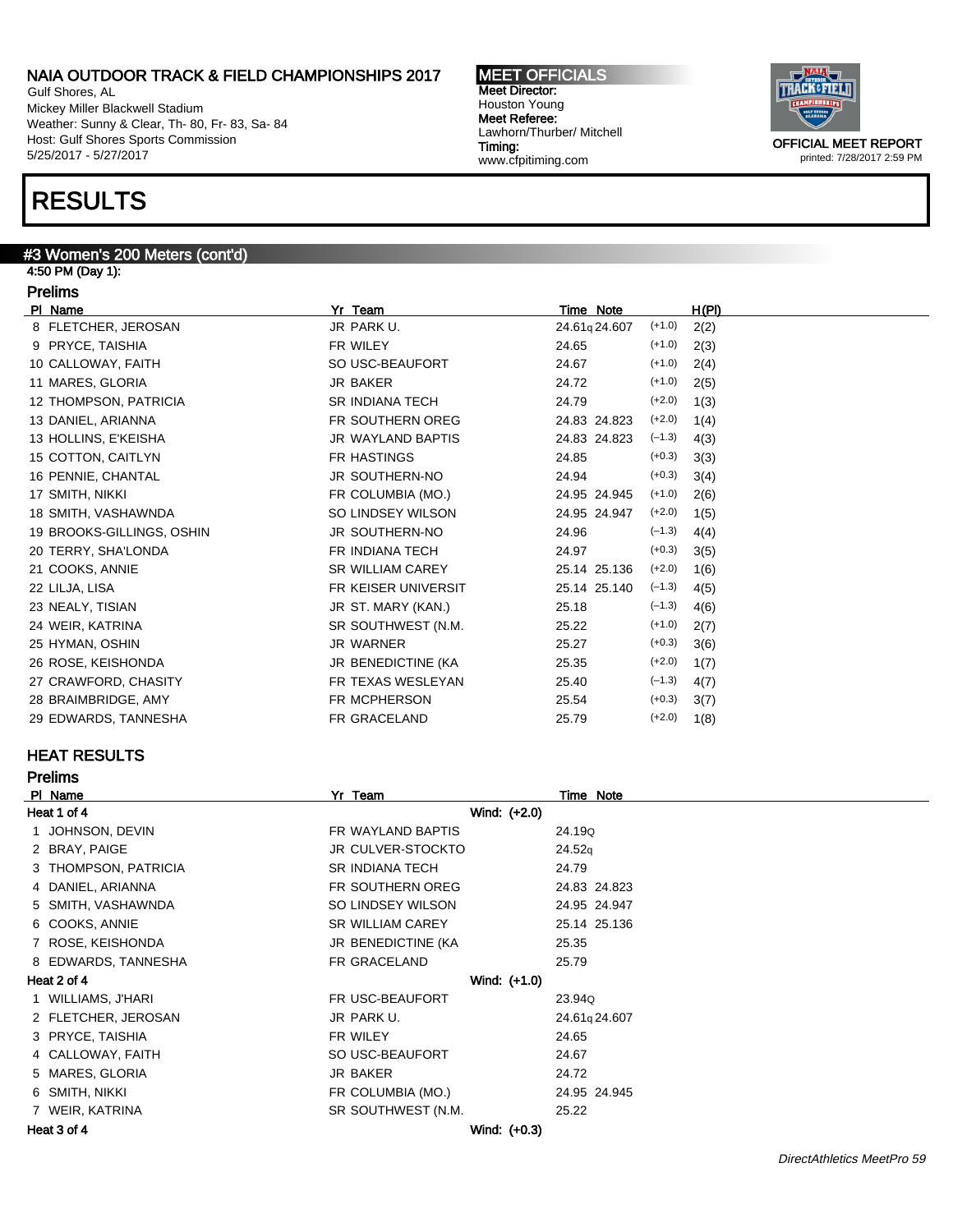Gulf Shores, AL Mickey Miller Blackwell Stadium Weather: Sunny & Clear, Th- 80, Fr- 83, Sa- 84 Host: Gulf Shores Sports Commission 5/25/2017 - 5/27/2017

### RESULTS

#### #3 Women's 200 Meters (cont'd)

|   | <b>Prelims</b>              |       |                      |                        |                   |              |           |                 |  |
|---|-----------------------------|-------|----------------------|------------------------|-------------------|--------------|-----------|-----------------|--|
|   | PI Name                     |       |                      | Yr Team                |                   | Time Note    |           |                 |  |
|   | 1 WOODS, BRIANNA            |       |                      | <b>SR INDIANA TECH</b> |                   | 23.98Q       |           |                 |  |
|   | 2 GARDNER, ASIA             |       |                      | FR SIENA HEIGHTS       |                   | 24.61q24.601 |           |                 |  |
|   | 3 COTTON, CAITLYN           |       |                      | FR HASTINGS            |                   | 24.85        |           |                 |  |
|   | 4 PENNIE, CHANTAL           |       |                      | <b>JR SOUTHERN-NO</b>  |                   | 24.94        |           |                 |  |
|   | 5 TERRY, SHA'LONDA          |       |                      | FR INDIANA TECH        |                   | 24.97        |           |                 |  |
|   | 6 HYMAN, OSHIN              |       |                      | <b>JR WARNER</b>       |                   | 25.27        |           |                 |  |
|   | 7 BRAIMBRIDGE, AMY          |       |                      | FR MCPHERSON           |                   | 25.54        |           |                 |  |
|   | Heat 4 of 4<br>Wind: (-1.3) |       |                      |                        |                   |              |           |                 |  |
|   | 1 BOLTON, ARGYANA           |       |                      | FR SOUTHERN-NO         |                   | 23.85Q       |           |                 |  |
|   | 2 POLEON, NATASHA           |       |                      | SO WILEY               |                   | 24.20q       |           |                 |  |
|   | 3 HOLLINS, E'KEISHA         |       |                      | JR WAYLAND BAPTIS      |                   | 24.83 24.823 |           |                 |  |
|   | 4 BROOKS-GILLINGS, OSHIN    |       |                      | JR SOUTHERN-NO         |                   | 24.96        |           |                 |  |
|   | 5 LILJA, LISA               |       |                      | FR KEISER UNIVERSIT    |                   | 25.14 25.140 |           |                 |  |
|   | 6 NEALY, TISIAN             |       |                      | JR ST. MARY (KAN.)     |                   | 25.18        |           |                 |  |
|   | 7 CRAWFORD, CHASITY         |       |                      | FR TEXAS WESLEYAN      |                   | 25.40        |           |                 |  |
|   | #5 Women's 400 Meters       |       |                      |                        |                   |              |           |                 |  |
|   | W World                     | 47.60 | Marita Koch          |                        | GDR               |              | 10/6/1985 | Canberra, AUS   |  |
| A | American                    | 48.70 | Sandi Richards       |                        | Nike              |              | 9/17/2006 | Athens, GRE     |  |
| N | <b>NAIA Championship</b>    | 51.44 | <b>Fatimat Yusuf</b> |                        | Azusa Pacific, CA |              | 1996      | Marietta, GA    |  |
|   | C College Outdoor           | 49.71 | Courtney Okolo       |                        | Texas             |              | 4/23/2016 | Baton Rouge, LA |  |
|   | 4:30 PM (Day 3):            |       |                      |                        |                   |              |           |                 |  |
|   | <b>Finals</b>               |       |                      |                        |                   |              |           |                 |  |
|   | PI Name                     |       |                      | Yr Team                |                   | Time Note    | Pts       |                 |  |
|   | 1 HYLTON, SHADAE            |       |                      | JR SOUTHERN-NO         |                   | 54.41        | 10        |                 |  |
|   | 2 POLEON, NATASHA           |       |                      | SO WILEY               |                   | 54.89        | 8         |                 |  |
|   | 3 VELGERSDYK, MIRANDA       |       |                      | JR DORDT               |                   | 55.28        | 6         |                 |  |
|   | 4 MOODY, JENNA              |       |                      | JR ST. FRANCIS (ILL.)  |                   | 55.97        | 5         |                 |  |
|   | 5 WILSON, APRIL             |       |                      | <b>SR INDIANA TECH</b> |                   | 56.25        | 4         |                 |  |
|   | 6 MOODY, AYANNA             |       |                      | SO INDIANA TECH        |                   | 56.30        | 3         |                 |  |
|   | 7 WILLIAMS, ARIANE          |       |                      | SO XAVIER-LOUISIANA    |                   | 57.11        | 2         |                 |  |
|   | 8 MOORE, ALEXIS             |       |                      | JR SIENA HEIGHTS       |                   | 57.19        | 1         |                 |  |
|   | 3:30 PM (Day 2):            |       |                      |                        |                   |              |           |                 |  |
|   | <b>Prelims</b>              |       |                      |                        |                   |              |           |                 |  |
|   |                             |       |                      |                        |                   |              |           |                 |  |

| PI Name               | Yr Team                | Time Note | H(PI) |
|-----------------------|------------------------|-----------|-------|
| 1 HYLTON, SHADAE      | JR SOUTHERN-NO         | 54.82Q    | 2(1)  |
| 2 POLEON, NATASHA     | SO WILEY               | 55.59Q    | 3(1)  |
| 3 MOODY, JENNA        | JR ST. FRANCIS (ILL.)  | 55.71Q    | 2(2)  |
| 4 VELGERSDYK, MIRANDA | JR DORDT               | 55.99Q    | 1(1)  |
| 5 MOORE, ALEXIS       | JR SIENA HEIGHTS       | 56.74g    | 2(3)  |
| 6 MOODY, AYANNA       | SO INDIANA TECH        | 56.98Q    | 1(2)  |
| 7 WILLIAMS, ARIANE    | SO XAVIER-LOUISIANA    | 57.31q    | 2(4)  |
| 8 FLETCHER, JEROSAN   | JR PARK U.             | 57.35     | 2(5)  |
| 9 WILSON, APRIL       | <b>SR INDIANA TECH</b> | 57.58Q    | 3(2)  |
| 10 THOMAS, CHRISS ANN | SO WILEY               | 57.60     | 3(3)  |

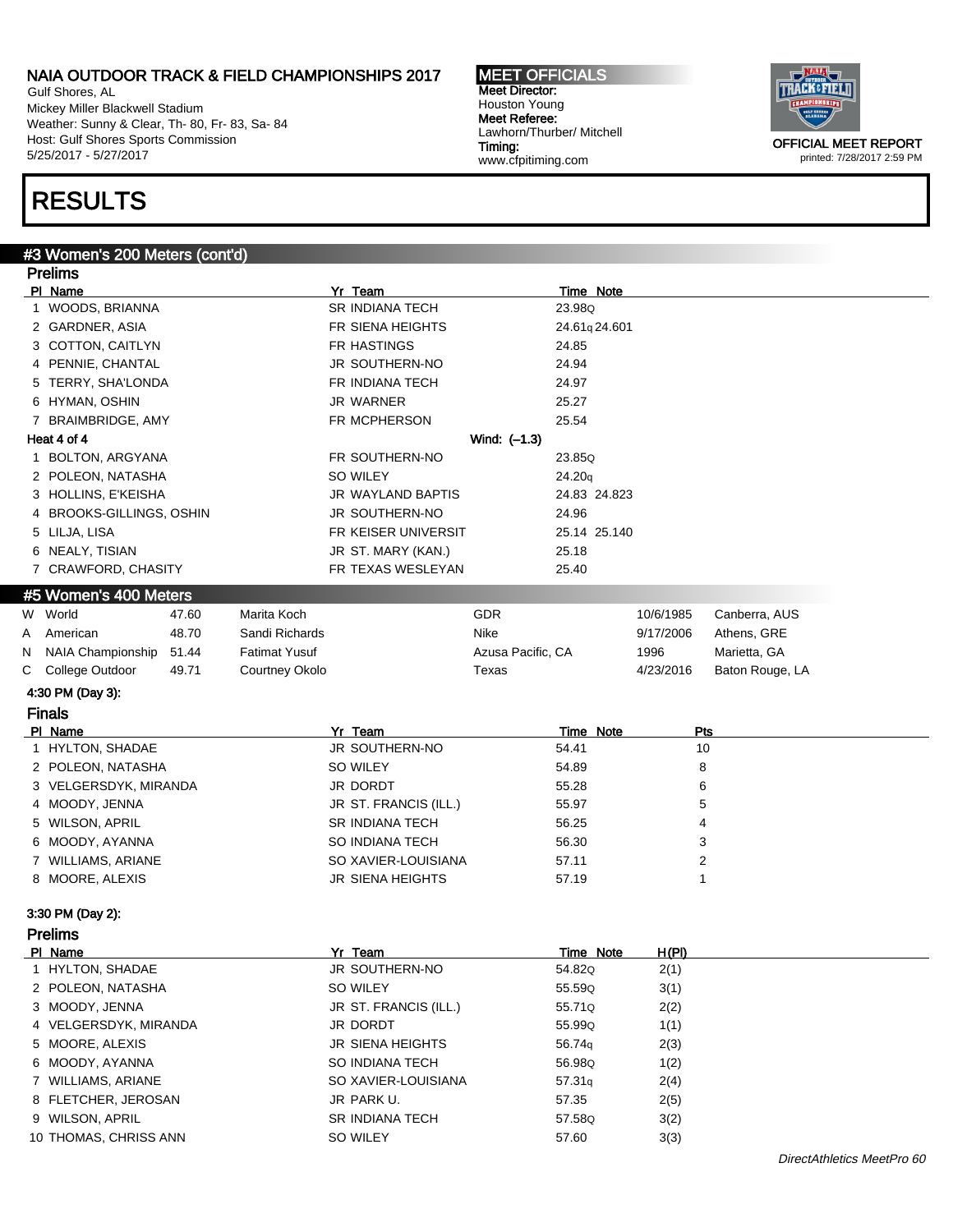Gulf Shores, AL Mickey Miller Blackwell Stadium Weather: Sunny & Clear, Th- 80, Fr- 83, Sa- 84 Host: Gulf Shores Sports Commission 5/25/2017 - 5/27/2017

### RESULTS

#### #5 Women's 400 Meters (cont'd)

#### 3:30 PM (Day 2): Prelims

|    | тешвэ |  |
|----|-------|--|
| -. | . .   |  |

| PI Name            | Yr Team            | Time Note | H(PI)          |
|--------------------|--------------------|-----------|----------------|
| 11 PHIPPS, TARYN   | <b>SR WESTMONT</b> | 57.97     | 3(4)           |
| 12 DAVID, DANIELLE | FR WILEY           | 58.16     | 1(3)           |
| 13 SMITH, NIKKI    | FR COLUMBIA (MO.)  | 58.43     | 3(5)           |
| 14 SMITH, MOLLY JO | SR ST. AMBROSE     | 59.23     | 3(6)           |
| 15 HARRISON, DEJA  | JR WILEY           | 1:04.13   | 1(4)           |
| WHITE, MONICA      | <b>SO CARROLL</b>  | DQ        | 2              |
| REED, MEAGAN       | JR DILLARD         | DQ        |                |
| COLUMBUS, KAHLIA   | SO DILLARD         | DQ        |                |
| BARTH, KARA        | <b>SR CARROLL</b>  | DQ.       | $\overline{2}$ |
|                    |                    |           |                |

Timing:

#### HEAT RESULTS

| <b>Prelims</b>        |                         |           |  |
|-----------------------|-------------------------|-----------|--|
| PI Name               | Yr Team                 | Time Note |  |
| Heat 1 of 3           |                         |           |  |
| 1 VELGERSDYK, MIRANDA | <b>JR DORDT</b>         | 55.99Q    |  |
| 2 MOODY, AYANNA       | <b>SO INDIANA TECH</b>  | 56.98Q    |  |
| 3 DAVID, DANIELLE     | FR WILEY                | 58.16     |  |
| 4 HARRISON, DEJA      | JR WILEY                | 1:04.13   |  |
| REED, MEAGAN          | JR DILLARD              | DQ        |  |
| COLUMBUS, KAHLIA      | SO DILLARD              | DQ        |  |
| Heat 2 of 3           |                         |           |  |
| 1 HYLTON, SHADAE      | JR SOUTHERN-NO          | 54.82Q    |  |
| 2 MOODY, JENNA        | JR ST. FRANCIS (ILL.)   | 55.71Q    |  |
| 3 MOORE, ALEXIS       | <b>JR SIENA HEIGHTS</b> | 56.74g    |  |
| 4 WILLIAMS, ARIANE    | SO XAVIER-LOUISIANA     | 57.31q    |  |
| 5 FLETCHER, JEROSAN   | JR PARK U.              | 57.35     |  |
| WHITE, MONICA         | <b>SO CARROLL</b>       | DQ        |  |
| BARTH, KARA           | <b>SR CARROLL</b>       | DQ        |  |
| Heat 3 of 3           |                         |           |  |
| 1 POLEON, NATASHA     | SO WILEY                | 55.59Q    |  |
| 2 WILSON, APRIL       | <b>SR INDIANA TECH</b>  | 57.58Q    |  |
| 3 THOMAS, CHRISS ANN  | SO WILEY                | 57.60     |  |
| 4 PHIPPS, TARYN       | SR WESTMONT             | 57.97     |  |
| 5 SMITH, NIKKI        | FR COLUMBIA (MO.)       | 58.43     |  |
| 6 SMITH, MOLLY JO     | SR ST. AMBROSE          | 59.23     |  |

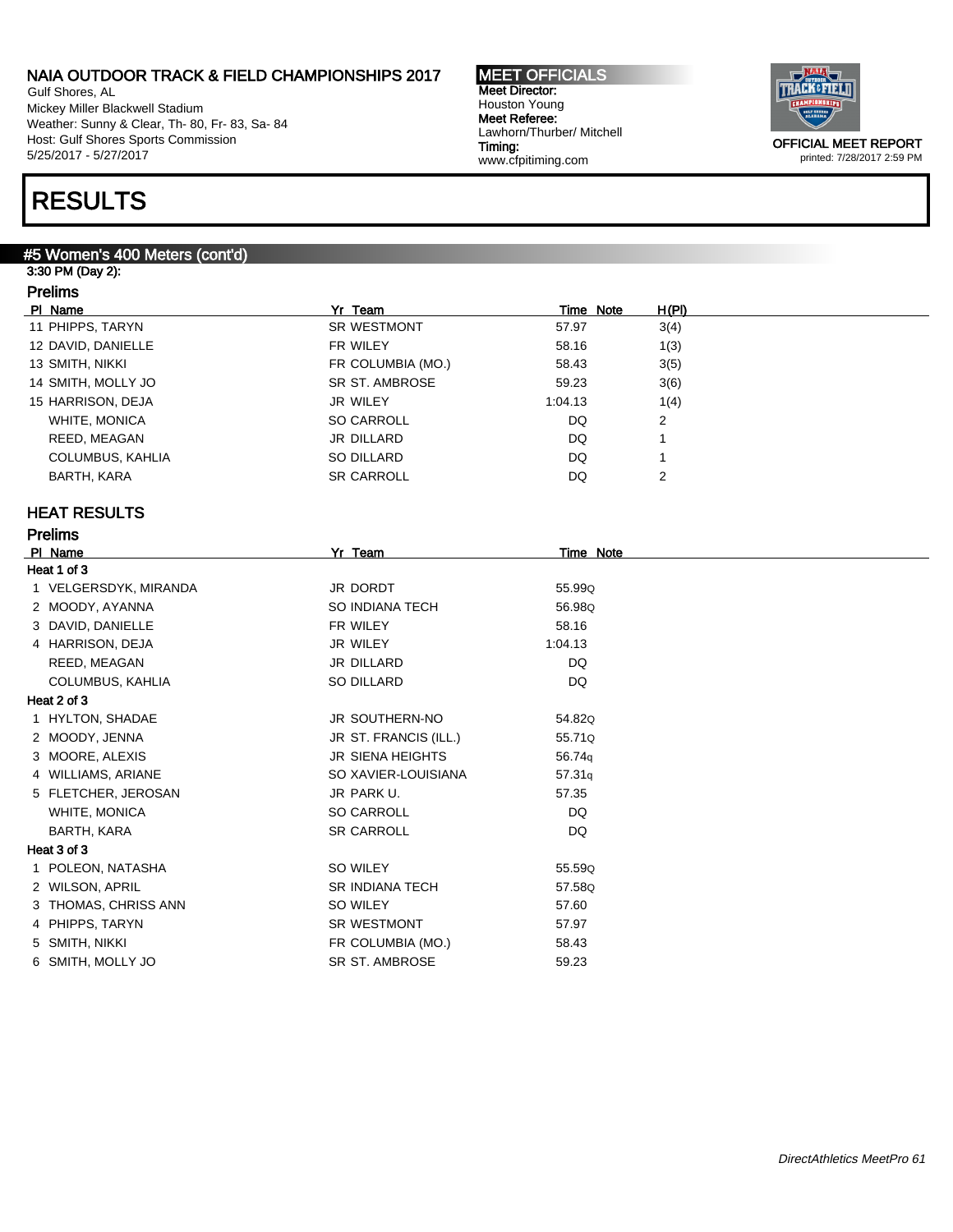Gulf Shores, AL Mickey Miller Blackwell Stadium Weather: Sunny & Clear, Th- 80, Fr- 83, Sa- 84 Host: Gulf Shores Sports Commission 5/25/2017 - 5/27/2017

### RESULTS

#7 Women's 800 Meters

#### MEET OFFICIALS Meet Director: Houston Young Meet Referee: Lawhorn/Thurber/ Mitchell Timing: www.cfpitiming.com



| W World               | 1:53.28 | Jarmila Kratochvilova      | тсн              | 7/26/1983  | Munich, GER  |  |
|-----------------------|---------|----------------------------|------------------|------------|--------------|--|
| A American            | 1:56.40 | Jearl Miles Clark          | Reebok           | 8/11/1999  | Zurich, SWI  |  |
| N NAIA Championship   | 2:02.12 | Helen Crofts               | Simon Fraser, BC | 2011       | Marion, IN   |  |
| C College Outdoor     | 1:59.10 | Raevyn Rogers              | Oregon           | 4/15/2017  | Torrance, CA |  |
| 4:50 PM (Day 3):      |         |                            |                  |            |              |  |
| <b>Finals</b>         |         |                            |                  |            |              |  |
| PI Name               |         | Yr Team                    | Time Note        | <b>Pts</b> |              |  |
| 1 SEGRAVE, HANNAH     |         | <b>SR MILLIGAN</b>         | 2:06.98          | 10         |              |  |
| 2 SHIELDS, ANNA       |         | SO POINT PARK              | 2:10.35          | 8          |              |  |
| 3 BOSCH, KATIE        |         | JR NORTHWESTERN (          | 2:11.69          | 6          |              |  |
| 4 WILLIAMS, ELIZABETH |         | FR WAYLAND BAPTIS          | 2:11.94          | 5          |              |  |
| 5 SIGAFOOSE, ADRI     |         | JR AQUINAS                 | 2:13.02          | 4          |              |  |
| 6 BEEZHOLD, ALEXA     |         | <b>JR OLIVET NAZARENE</b>  | 2:14.32          | 3          |              |  |
| 7 JOURDAN, ASHLEY     |         | <b>SR TRINITY CHRISTIA</b> | 2:14.64          | 2          |              |  |
| 8 SOSA, SILVIA        |         | JR WAYLAND BAPTIS          | 2:15.80          |            |              |  |

#### 2:00 PM (Day 2):

| <b>Prelims</b>         |                            |                      |       |
|------------------------|----------------------------|----------------------|-------|
| PI Name                | Yr Team                    | Time Note            | H(PI) |
| 1 SHIELDS, ANNA        | SO POINT PARK              | 2:10.53Q             | 4(1)  |
| 2 SEGRAVE, HANNAH      | <b>SR MILLIGAN</b>         | 2:11.61Q             | 3(1)  |
| 3 BOSCH, KATIE         | JR NORTHWESTERN (          | 2:11.80Q             | 2(1)  |
| 4 SIGAFOOSE, ADRI      | <b>JR AQUINAS</b>          | 2:12.25Q             | 1(1)  |
| 5 WILLIAMS, ELIZABETH  | FR WAYLAND BAPTIS          | 2:12.40q             | 3(2)  |
| 6 BEEZHOLD, ALEXA      | JR OLIVET NAZARENE         | 2:12.63q             | 1(2)  |
| 7 SOSA, SILVIA         | JR WAYLAND BAPTIS          | 2:13.40q             | 1(3)  |
| JOURDAN, ASHLEY        | <b>SR TRINITY CHRISTIA</b> | 2:13.47 <sub>q</sub> | 1(4)  |
| 9 ABBOTT, ASPEN        | SR SOUTHERN OREG           | 2:13.73              | 1(5)  |
| 10 JENSEN, ARIEL       | JR LEWIS-CLARK             | 2:14.01              | 3(3)  |
| 11 VAN ZEE, JUSTINE    | SR DORDT                   | 2:14.41              | 4(2)  |
| 12 CANO, TIFFANY       | SO WAYLAND BAPTIS          | 2:14.75              | 2(2)  |
| 13 MURRAY, ALISA       | <b>SR BIOLA</b>            | 2:15.04              | 3(4)  |
| 14 PEACE, MADISON      | <b>SR CUMBERLANDS</b>      | 2:15.17              | 4(3)  |
| 15 KORPACH, SARAH      | <b>SR BRITISH COLUMBI</b>  | 2:15.26              | 2(3)  |
| 16 DANIELS, PATRICE    | JR WAYLAND BAPTIS          | 2:15.71              | 2(4)  |
| 17 BROWN-DIVAN, KARLEY | SR OLIVET NAZARENE         | 2:15.76              | 2(5)  |
| 18 MUMM, MICHELLE      | <b>JR MORNINGSIDE</b>      | 2:16.76              | 2(6)  |
| 19 BLATTNER, KARI      | SO SOUTHWESTERN (          | 2:16.79              | 4(4)  |
| 20 VAN TASSEL, CAMILLE | JR BRITISH COLUMBI         | 2:16.82              | 3(5)  |
| 21 LANDHUIS, KATIE     | JR NORTHWESTERN (          | 2:17.03              | 4(5)  |
| 22 SPRINKLES, JESSICA  | FR INDIANA WESLEYA         | 2:17.13              | 3(6)  |
| 23 MOORE, CHARLOTTE    | <b>JR ARIZONA CHRISTI</b>  | 2:17.20              | 4(6)  |
| 24 SKILES, KATELYNN    | JR LEWIS-CLARK             | 2:17.34              | 3(7)  |
| 25 MALMBORG, JOSEFINE  | SO KEISER UNIVERSIT        | 2:18.43              | 1(6)  |
| 26 ENGELBREKT, LILY    | JR NORTHWEST U.            | 2:18.83              | 1(7)  |
| 27 PARKS, EMILY        | FR WESTMONT                | 2:19.05              | 2(7)  |
| 28 WOODALL, NICOLE     | SR ST. AMBROSE             | 2:19.30              | 4(7)  |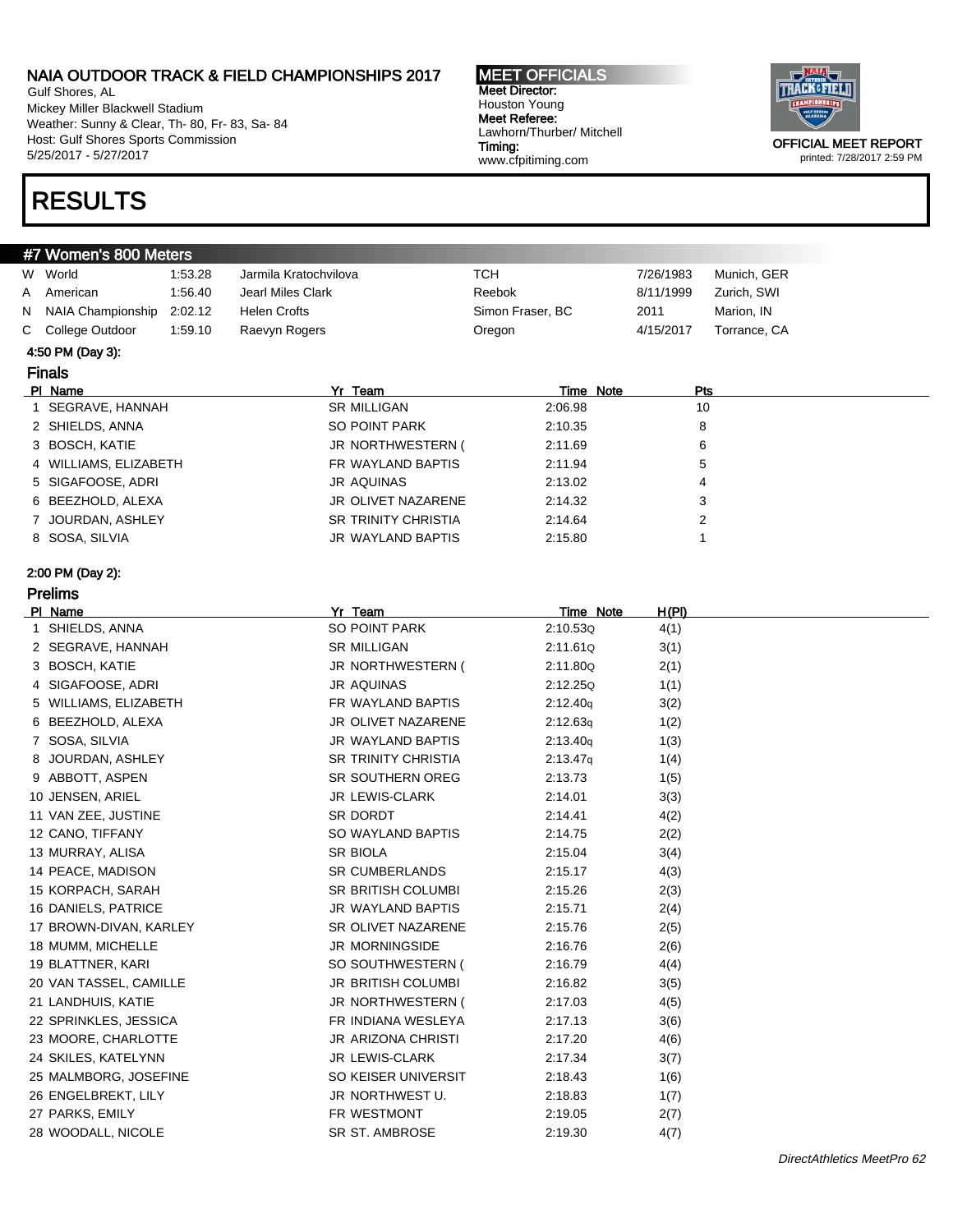Gulf Shores, AL Mickey Miller Blackwell Stadium Weather: Sunny & Clear, Th- 80, Fr- 83, Sa- 84 Host: Gulf Shores Sports Commission 5/25/2017 - 5/27/2017

### RESULTS

#### #7 Women's 800 Meters (cont'd)

HEAT RESULTS Prelims

|   | <b>Prellms</b>              |         |                |                            |                       |                  |           |                   |  |
|---|-----------------------------|---------|----------------|----------------------------|-----------------------|------------------|-----------|-------------------|--|
|   | PI Name                     |         |                | Yr Team                    |                       | <b>Time Note</b> |           |                   |  |
|   | Heat 1 of 4                 |         |                |                            |                       |                  |           |                   |  |
|   | 1 SIGAFOOSE, ADRI           |         |                | JR AQUINAS                 | 2:12.25Q              |                  |           |                   |  |
|   | 2 BEEZHOLD, ALEXA           |         |                | JR OLIVET NAZARENE         | 2:12.63q              |                  |           |                   |  |
|   | 3 SOSA, SILVIA              |         |                | JR WAYLAND BAPTIS          | 2:13.40q              |                  |           |                   |  |
|   | 4 JOURDAN, ASHLEY           |         |                | <b>SR TRINITY CHRISTIA</b> | 2:13.47q              |                  |           |                   |  |
|   | 5 ABBOTT, ASPEN             |         |                | SR SOUTHERN OREG           | 2:13.73               |                  |           |                   |  |
|   | 6 MALMBORG, JOSEFINE        |         |                | SO KEISER UNIVERSIT        | 2:18.43               |                  |           |                   |  |
|   | 7 ENGELBREKT, LILY          |         |                | JR NORTHWEST U.            | 2:18.83               |                  |           |                   |  |
|   | Heat 2 of 4                 |         |                |                            |                       |                  |           |                   |  |
|   | 1 BOSCH, KATIE              |         |                | JR NORTHWESTERN (          | 2:11.80Q              |                  |           |                   |  |
|   | 2 CANO, TIFFANY             |         |                | SO WAYLAND BAPTIS          | 2:14.75               |                  |           |                   |  |
|   | 3 KORPACH, SARAH            |         |                | SR BRITISH COLUMBI         | 2:15.26               |                  |           |                   |  |
|   | 4 DANIELS, PATRICE          |         |                | JR WAYLAND BAPTIS          | 2:15.71               |                  |           |                   |  |
|   | 5 BROWN-DIVAN, KARLEY       |         |                | SR OLIVET NAZARENE         | 2:15.76               |                  |           |                   |  |
|   | 6 MUMM, MICHELLE            |         |                | JR MORNINGSIDE             | 2:16.76               |                  |           |                   |  |
|   | 7 PARKS, EMILY              |         |                | FR WESTMONT                | 2:19.05               |                  |           |                   |  |
|   | Heat 3 of 4                 |         |                |                            |                       |                  |           |                   |  |
|   | 1 SEGRAVE, HANNAH           |         |                | SR MILLIGAN                | 2:11.61Q              |                  |           |                   |  |
|   | 2 WILLIAMS, ELIZABETH       |         |                | FR WAYLAND BAPTIS          | 2:12.40q              |                  |           |                   |  |
|   | 3 JENSEN, ARIEL             |         |                | JR LEWIS-CLARK             | 2:14.01               |                  |           |                   |  |
|   | 4 MURRAY, ALISA             |         |                | SR BIOLA                   | 2:15.04               |                  |           |                   |  |
|   | 5 VAN TASSEL, CAMILLE       |         |                | <b>JR BRITISH COLUMBI</b>  | 2:16.82               |                  |           |                   |  |
|   | 6 SPRINKLES, JESSICA        |         |                | FR INDIANA WESLEYA         | 2:17.13               |                  |           |                   |  |
|   | 7 SKILES, KATELYNN          |         |                | JR LEWIS-CLARK             | 2:17.34               |                  |           |                   |  |
|   | Heat 4 of 4                 |         |                |                            |                       |                  |           |                   |  |
|   | 1 SHIELDS, ANNA             |         |                | SO POINT PARK              | 2:10.53Q              |                  |           |                   |  |
|   | 2 VAN ZEE, JUSTINE          |         |                | SR DORDT                   | 2:14.41               |                  |           |                   |  |
|   | 3 PEACE, MADISON            |         |                | <b>SR CUMBERLANDS</b>      | 2:15.17               |                  |           |                   |  |
|   | 4 BLATTNER, KARI            |         |                | SO SOUTHWESTERN (          | 2:16.79               |                  |           |                   |  |
|   | 5 LANDHUIS, KATIE           |         |                | JR NORTHWESTERN (          | 2:17.03               |                  |           |                   |  |
|   | 6 MOORE, CHARLOTTE          |         |                | JR ARIZONA CHRISTI         | 2:17.20               |                  |           |                   |  |
|   | 7 WOODALL, NICOLE           |         |                | <b>SR ST. AMBROSE</b>      | 2:19.30               |                  |           |                   |  |
|   | #9 Women's 1500 Meters      |         |                |                            |                       |                  |           |                   |  |
|   | W World                     | 3:50.07 | Genzebe Dibaba |                            | <b>ETH</b>            |                  | 7/17/2015 | Fontvieville, MON |  |
| A | American                    | 3:57.12 | Mary Slaney    |                            | <b>Athletics West</b> |                  | 7/26/1983 | Zurich, SWI       |  |
|   | N NAIA Championship 4:16.56 |         | Sarah Howell   |                            | Simon Fraser, BC      |                  | 1992      | Abbotsford, BC,   |  |
| С | College Outdoor             | 3:59.90 | Jenny Simpson  |                            | Colorado              |                  |           | Eugene, OR        |  |
|   |                             |         |                |                            |                       |                  |           |                   |  |
|   | 3:00 PM (Day 3):<br>PI Name |         |                | Yr Team                    |                       | Time Note        | Pts       |                   |  |
|   | 1 SHIELDS, ANNA             |         |                | SO POINT PARK              | 4:24.58               |                  | 10        |                   |  |
|   | 2 HAWTHORN, NATALIA         |         |                | SR BRITISH COLUMBI         | 4:26.34               |                  | 8         |                   |  |
|   | 3 SYMONDS, NICOLA           |         |                | SO BRITISH COLUMBI         | 4:27.55               |                  | 6         |                   |  |
|   | 4 MCBEATH, SARAH            |         |                | SR INDIANA WESLEYA         | 4:30.62               |                  | 5         |                   |  |
|   | 5 MOORE, SARA               |         |                | SR OKLAHOMA CITY           | 4:32.78               |                  | 4         |                   |  |

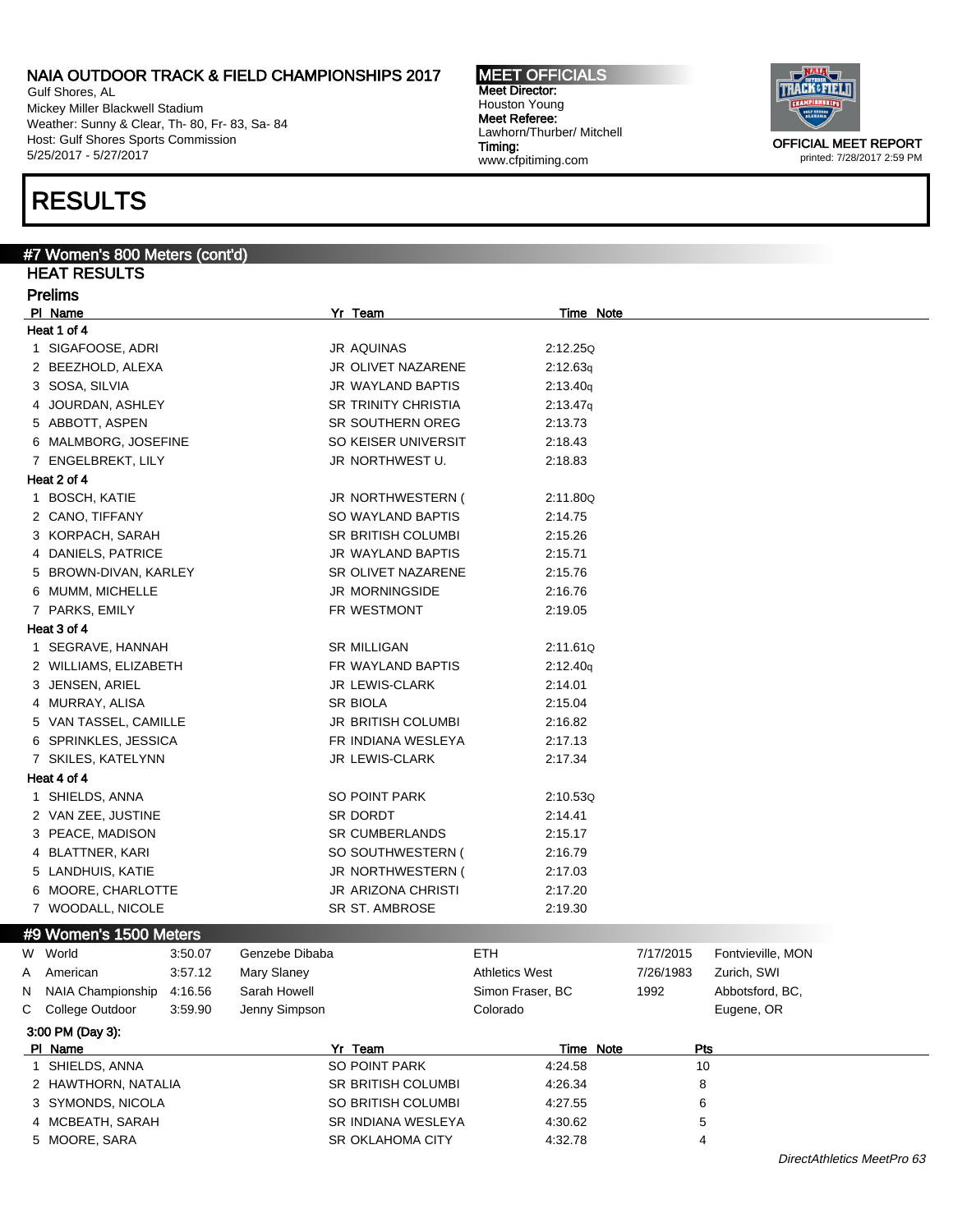Gulf Shores, AL Mickey Miller Blackwell Stadium Weather: Sunny & Clear, Th- 80, Fr- 83, Sa- 84 Host: Gulf Shores Sports Commission 5/25/2017 - 5/27/2017

#### MEET OFFICIALS Meet Director: Houston Young Meet Referee: Lawhorn/Thurber/ Mitchell Timing: www.cfpitiming.com



# RESULTS

#### #9 Women's 1500 Meters (cont'd)

|   | 3:00 PM (Day 3):         |          |                       |                           |                  |                  |           |                |
|---|--------------------------|----------|-----------------------|---------------------------|------------------|------------------|-----------|----------------|
|   | PI Name                  |          |                       | Yr Team                   |                  | <b>Time Note</b> |           | <u>Pts</u>     |
|   | 6 PERKINSON, JESSA       |          |                       | <b>JR SOUTHERN OREG</b>   | 4:33.28          |                  |           | 3              |
|   | 7 SIGAFOOSE, ADRI        |          |                       | <b>JR AQUINAS</b>         | 4:33.85          |                  |           | 2              |
|   | 8 KILMARTIN, SANDRA      |          |                       | <b>SR BRITISH COLUMBI</b> | 4:34.51          |                  |           | $\mathbf{1}$   |
|   | 9 KLOPFENSTEIN, LILA     |          |                       | SR COLLEGE OF IDAH        | 4:45.47          |                  |           |                |
|   | 10 ENGELBREKT, LILY      |          |                       | JR NORTHWEST U.           | 4:47.35          |                  |           |                |
|   | 11 DE CASTRO, DANIELLE   |          |                       | SO OREGON TECH            | 4:48.21          |                  |           |                |
|   | 12 PEDRICK, MORGAN       |          |                       | <b>SR THE MASTERS</b>     | 4:54.61          |                  |           |                |
|   |                          |          |                       |                           |                  |                  |           |                |
|   | #11 Women's 5000 Meters  |          |                       |                           |                  |                  |           |                |
|   | W World                  | 14:11.15 | <b>Tirunesh Dibba</b> |                           | <b>ETH</b>       |                  |           | Oslo, NOR      |
| A | American                 | 14:44.76 | Molly Huddle          |                           | Saucony          |                  | 8/27/2010 | Brussels, BEL  |
| N | NAIA Championship        | 16:20.97 | Mirian Kaumba         |                           | Oklahoma Baptist |                  |           |                |
| C | College Outdoor          | 15:07.64 | Jenny Simpson         |                           | Colorado         |                  | 5/2/2009  | Palto Alto, CA |
|   | 5:30 PM (Day 3):         |          |                       |                           |                  |                  |           |                |
|   | <b>Finals</b>            |          |                       |                           |                  |                  |           |                |
|   | PI Name                  |          |                       | Yr Team                   |                  | Time Note        |           | Pts            |
|   | 1 PERKINSON, JESSA       |          |                       | <b>JR SOUTHERN OREG</b>   | 17:24.55         |                  |           | 10             |
|   | 2 WILLGING, ELLIE        |          |                       | SO ST. XAVIER             | 17:30.46         |                  |           | 8              |
|   | 3 VITALE-SULLIVAN, MOLLY |          |                       | FR COLLEGE OF IDAH        | 17:38.98         |                  |           | 6              |
|   | 4 AU, ENID               |          |                       | SO BRITISH COLUMBI        | 17:39.81         |                  |           | 5              |
|   | 5 BROWN, SIERRA          |          |                       | <b>SR NORTHWEST CHRI</b>  | 17:41.20         |                  |           | 4              |
|   | 6 JEMELI, JACKLINE       |          |                       | SO WAYLAND BAPTIS         | 17:47.61         |                  |           | 3              |
|   | 7 JOHNSTON, STEPHANIE    |          |                       | JR CONCORDIA (MICH        | 17:52.72         |                  |           | 2              |
|   | 8 HAWTHORN, NATALIA      |          |                       | <b>SR BRITISH COLUMBI</b> | 18:13.90         |                  |           | 1              |
|   | 9 HAVRANEK, ANNA         |          |                       | <b>JR SHAWNEE STATE</b>   | 18:17.69         |                  |           |                |
|   | 10 CASSAR, BROOKE        |          |                       | <b>JR OKLAHOMA CITY</b>   | 18:21.99         |                  |           |                |
|   | 11 FRANKIAN, ABIGAIL     |          |                       | <b>JR THE MASTERS</b>     | 18:24.79         |                  |           |                |
|   | 12 KEARNEY, EMILY        |          |                       | FR SCAD ATLANTA           | 18:39.45         |                  |           |                |
|   | 13 ESTABROOK, SARAH      |          |                       | JR NORTHWEST U.           | 18:53.14         |                  |           |                |
|   | 14 KASTER, JULIA         |          |                       | SO SOUTHEASTERN U         | 19:17.67         |                  |           |                |
|   | 15 DORN, KEILI           |          |                       | SO EMBRY-RIDDLE AR        | 19:23.76         |                  |           |                |
|   | VALLAIRE, SHEA           |          |                       | JR NORTHWEST CHRI         | <b>DNF</b>       |                  |           |                |
|   | 6:10 PM (Day 2):         |          |                       |                           |                  |                  |           |                |
|   |                          |          |                       |                           |                  |                  |           |                |
|   | <b>Prelims</b>           |          |                       |                           |                  |                  |           |                |

| PI Name             | Yr Team                   | Time Note | H(PI) |
|---------------------|---------------------------|-----------|-------|
| 1 WILLGING, ELLIE   | SO ST. XAVIER             | 18:13.54Q | 1(1)  |
| 2 HAWTHORN, NATALIA | <b>SR BRITISH COLUMBI</b> | 18:14.66Q | 1(2)  |
| 3 HAVRANEK, ANNA    | <b>JR SHAWNEE STATE</b>   | 18:15.35Q | 1(3)  |
| 4 VALLAIRE, SHEA    | <b>JR NORTHWEST CHRI</b>  | 18:15.51Q | 1(4)  |
| 5 KEARNEY, EMILY    | FR SCAD ATLANTA           | 18:15.55Q | 1(5)  |
| 6 ESTABROOK, SARAH  | JR NORTHWEST U.           | 18:16.360 | 1(6)  |
| 7 CASSAR, BROOKE    | <b>JR OKLAHOMA CITY</b>   | 18:20.49q | 1(7)  |
| 8 PERKINSON, JESSA  | <b>JR SOUTHERN OREG</b>   | 18:31.51Q | 2(1)  |
| 9 AU, ENID          | SO BRITISH COLUMBI        | 18:35.25Q | 2(2)  |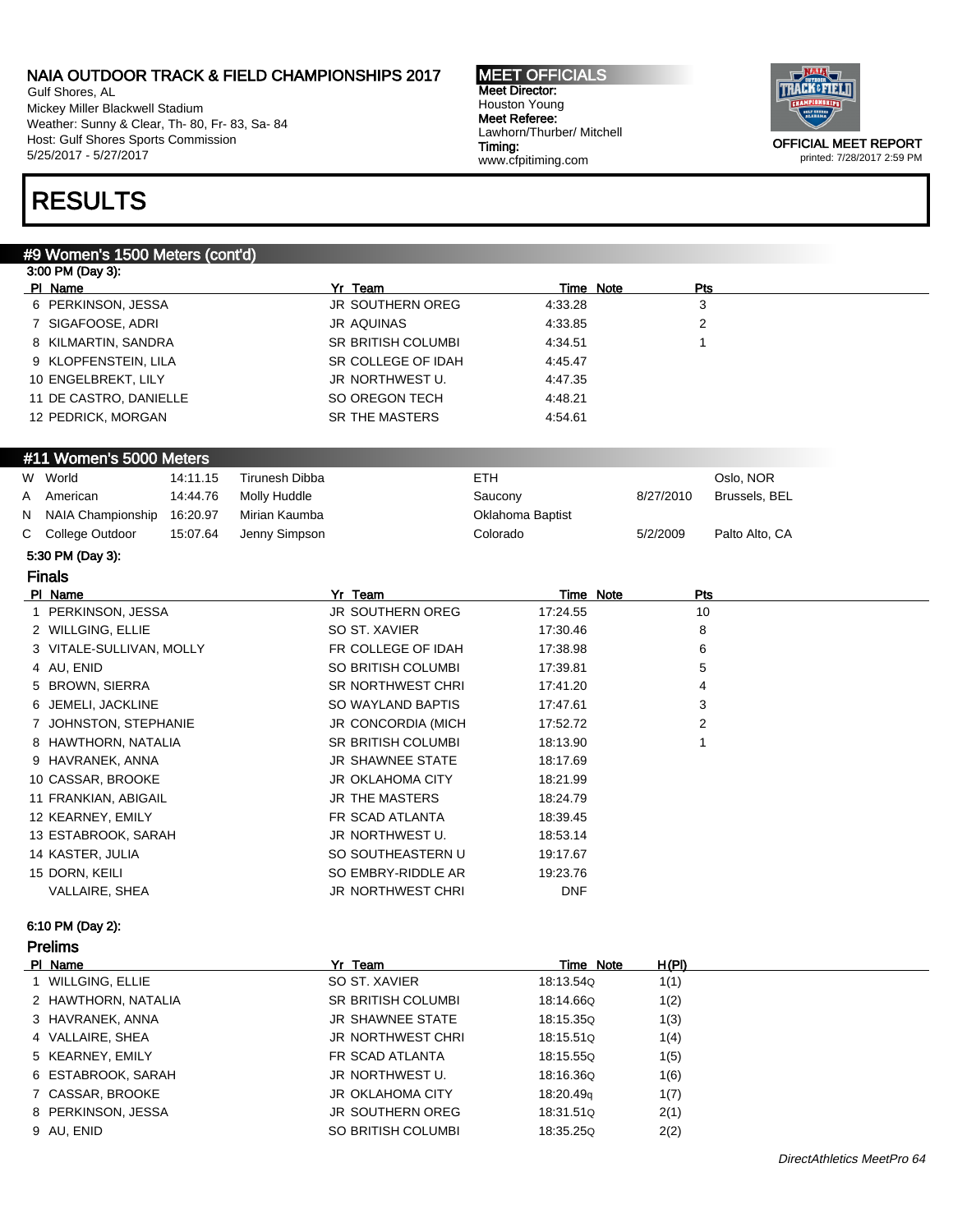Gulf Shores, AL Mickey Miller Blackwell Stadium Weather: Sunny & Clear, Th- 80, Fr- 83, Sa- 84 Host: Gulf Shores Sports Commission 5/25/2017 - 5/27/2017

# RESULTS

#### #11 Women's 5000 Meters (cont'd)

6:10 PM (Day 2): Prelims

| טוווועו                   |                          |           |       |
|---------------------------|--------------------------|-----------|-------|
| PI Name                   | Yr Team                  | Time Note | H(PI) |
| 10 VITALE-SULLIVAN, MOLLY | FR COLLEGE OF IDAH       | 18:36.190 | 2(3)  |
| 11 BROWN, SIERRA          | <b>SR NORTHWEST CHRI</b> | 18:36.81Q | 2(4)  |
| 12 DORN, KEILI            | SO EMBRY-RIDDLE AR       | 18:38.64g | 1(8)  |
| 13 JOHNSTON, STEPHANIE    | JR CONCORDIA (MICH       | 18:40.790 | 2(5)  |
| 14 JEMELI, JACKLINE       | SO WAYLAND BAPTIS        | 18:41.63Q | 2(6)  |
| 15 FRANKIAN, ABIGAIL      | JR THE MASTERS           | 18:44.42g | 2(7)  |
| 16 KASTER, JULIA          | SO SOUTHEASTERN U        | 18:44.78g | 2(8)  |
| 17 BLACKMORE, KAYLE       | SO SOUTHERN OREG         | 18:56.32  | 1(9)  |
| 18 RANSOM, EMILY          | SO BIOLA                 | 19:24.61  | 2(9)  |
| 19 MUNDEL, SAMANTHA       | SO CARROLL               | 20:07.71  | 1(10) |
|                           |                          |           |       |

#### HEAT RESULTS

|   | <b>Prelims</b>           |          |                  |                           |                   |                  |           |                  |
|---|--------------------------|----------|------------------|---------------------------|-------------------|------------------|-----------|------------------|
|   | PI Name                  |          |                  | Yr Team                   |                   | <b>Time Note</b> |           |                  |
|   | Heat 1 of 2              |          |                  |                           |                   |                  |           |                  |
|   | 1 WILLGING, ELLIE        |          |                  | SO ST. XAVIER             |                   | 18:13.54Q        |           |                  |
|   | 2 HAWTHORN, NATALIA      |          |                  | <b>SR BRITISH COLUMBI</b> |                   | 18:14.66Q        |           |                  |
|   | 3 HAVRANEK, ANNA         |          |                  | <b>JR SHAWNEE STATE</b>   |                   | 18:15.35Q        |           |                  |
|   | 4 VALLAIRE, SHEA         |          |                  | <b>JR NORTHWEST CHRI</b>  |                   | 18:15.51Q        |           |                  |
|   | 5 KEARNEY, EMILY         |          |                  | FR SCAD ATLANTA           |                   | 18:15.55Q        |           |                  |
|   | 6 ESTABROOK, SARAH       |          |                  | JR NORTHWEST U.           |                   | 18:16.36Q        |           |                  |
|   | 7 CASSAR, BROOKE         |          |                  | <b>JR OKLAHOMA CITY</b>   |                   | 18:20.49q        |           |                  |
|   | 8 DORN, KEILI            |          |                  | SO EMBRY-RIDDLE AR        |                   | 18:38.64g        |           |                  |
|   | 9 BLACKMORE, KAYLE       |          |                  | SO SOUTHERN OREG          |                   | 18:56.32         |           |                  |
|   | 10 MUNDEL, SAMANTHA      |          |                  | <b>SO CARROLL</b>         |                   | 20:07.71         |           |                  |
|   | Heat 2 of 2              |          |                  |                           |                   |                  |           |                  |
|   | 1 PERKINSON, JESSA       |          |                  | <b>JR SOUTHERN OREG</b>   |                   | 18:31.51Q        |           |                  |
|   | 2 AU, ENID               |          |                  | SO BRITISH COLUMBI        |                   | 18:35.25Q        |           |                  |
|   | 3 VITALE-SULLIVAN, MOLLY |          |                  | FR COLLEGE OF IDAH        |                   | 18:36.19Q        |           |                  |
|   | 4 BROWN, SIERRA          |          |                  | SR NORTHWEST CHRI         |                   | 18:36.81Q        |           |                  |
|   | 5 JOHNSTON, STEPHANIE    |          |                  | <b>JR CONCORDIA (MICH</b> |                   | 18:40.79Q        |           |                  |
|   | 6 JEMELI, JACKLINE       |          |                  | SO WAYLAND BAPTIS         |                   | 18:41.63Q        |           |                  |
|   | 7 FRANKIAN, ABIGAIL      |          |                  | <b>JR THE MASTERS</b>     |                   | 18:44.42g        |           |                  |
|   | 8 KASTER, JULIA          |          |                  | SO SOUTHEASTERN U         |                   | 18:44.78g        |           |                  |
|   | 9 RANSOM, EMILY          |          |                  | <b>SO BIOLA</b>           |                   | 19:24.61         |           |                  |
|   | #13 Women's 10000 Meters |          |                  |                           |                   |                  |           |                  |
|   | W World                  | 29:17.45 | Almaz Ayana      |                           | <b>ETH</b>        |                  | 8/12/2016 | Rio de Janerio,  |
| Α | American                 | 30:22.22 | Shalane Flanagan |                           | <b>Nike</b>       |                  | 8/15/2008 | Beijing, CHN     |
| N | NAIA Championship        | 34:22.95 | Alissa McKaig    |                           | Indiana Tech      |                  | 2008      | Edwardsville, IL |
| С | College Outdoor          | 31:18.07 | Lisa Koll        |                           | <b>Iowa State</b> |                  | 3/26/2010 | Palto Alto, CA   |
|   | 7:50 PM (Day 1):         |          |                  |                           |                   |                  |           |                  |
|   | PI Name                  |          |                  | Yr_Team                   |                   | Time Note        | Pts       |                  |
|   | 1 WILLGING, ELLIE        |          |                  | SO ST. XAVIER             |                   | 36:28.78         | 10        |                  |
|   | 2 HAVRANEK, ANNA         |          |                  | JR SHAWNEE STATE          |                   | 36:42.88         | 8         |                  |

MEET OFFICIALS Meet Director: Houston Young Meet Referee: Lawhorn/Thurber/ Mitchell Timing: www.cfpitiming.com



DirectAthletics MeetPro 65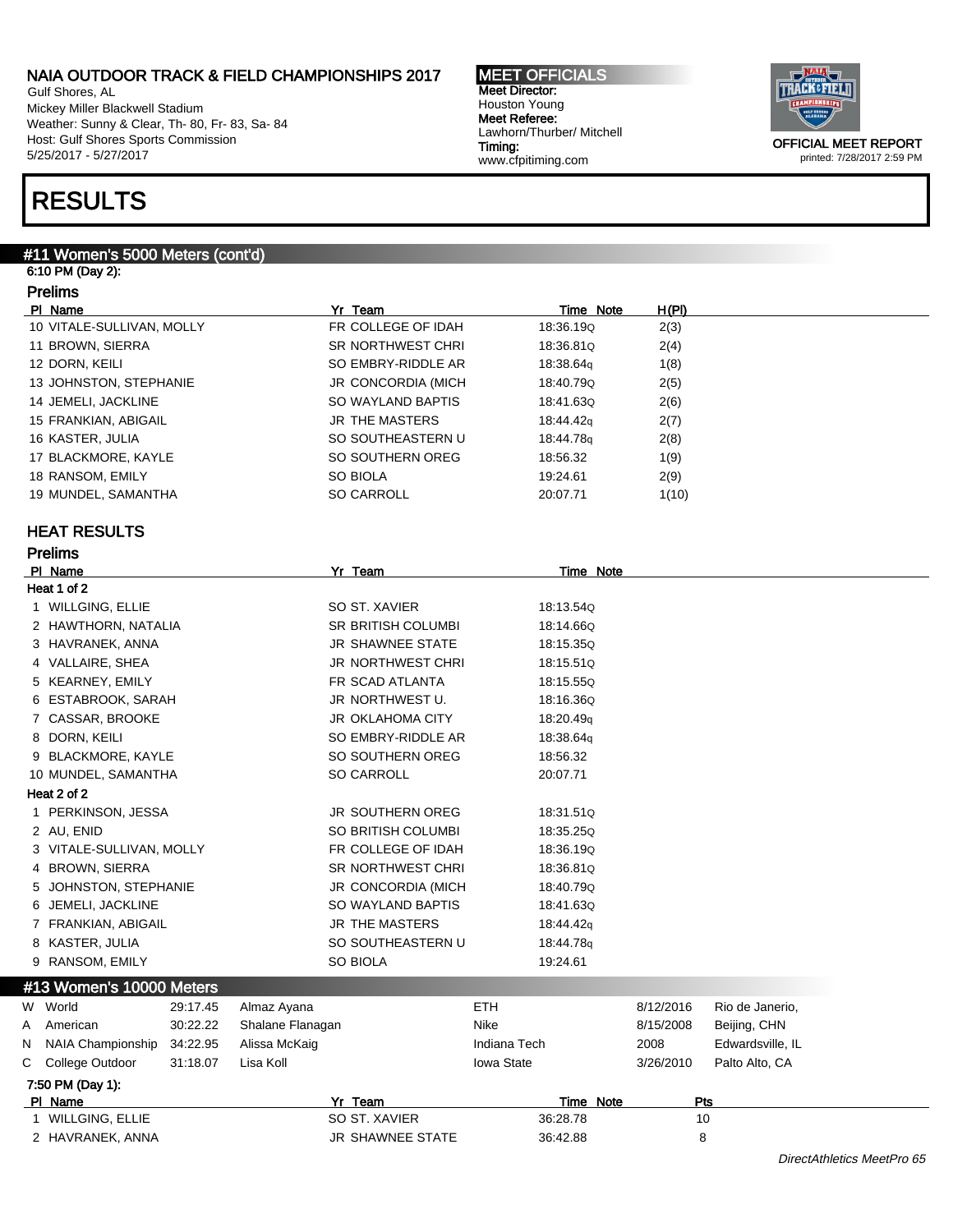Gulf Shores, AL Mickey Miller Blackwell Stadium Weather: Sunny & Clear, Th- 80, Fr- 83, Sa- 84 Host: Gulf Shores Sports Commission 5/25/2017 - 5/27/2017

# RESULTS

#### #13 Women's 10000 Meters (cont'd)

| 7:50 PM (Day 1):      |                           |            |                |
|-----------------------|---------------------------|------------|----------------|
| PI Name               | Yr Team                   | Time Note  | Pts            |
| 3 JOHNSTON, STEPHANIE | <b>JR CONCORDIA (MICH</b> | 36:43.12   | 6              |
| 4 LOPEZ, SELENE       | SR WAYLAND BAPTIS         | 36:45.03   | 5              |
| 5 CHERONO, JACKLINE   | FR WAYLAND BAPTIS         | 36:46.60   | 4              |
| 6 YOUNG, ARIEL        | SO OHIO CHRISTIAN         | 36:49.29   | 3              |
| 7 JEMELI, JACKLINE    | SO WAYLAND BAPTIS         | 36:56.24   | $\overline{2}$ |
| 8 VALLAIRE, SHEA      | JR NORTHWEST CHRI         | 37:03.41   |                |
| 9 RAY, SARAH          | SR OLIVET NAZARENE        | 37:22.34   |                |
| 10 ELLIS, ASHTYN      | JR COLLEGE OF IDAH        | 37:44.06   |                |
| 11 SOPER, ELIZABETH   | SR OLIVET NAZARENE        | 37:50.92   |                |
| 12 BETHEA, JANELLE    | <b>JR HASTINGS</b>        | 37:55.04   |                |
| 13 COLLINS, KELLY     | <b>SR WESTMONT</b>        | 37:57.53   |                |
| 14 ARELLANO, RAVEN    | SO GRACE                  | 38:10.71   |                |
| 15 REED, CINDY        | SO OREGON TECH            | 38.32.99   |                |
| 16 DOUGLAS, BETSY     | JR USC-BEAUFORT           | 39:11.96   |                |
| 17 RIOS, MELISSA      | SO NORTHWEST CHRI         | 39:35.19   |                |
| 18 SHARP, BRITTANY    | SO MARIAN (IND.)          | 40:10.98   |                |
| GUARNACCIA, KATIE     | JR POINT PARK             | <b>DNS</b> |                |
|                       |                           |            |                |

#### #15 Women's 100m Hurdles

|   | W World             | 12.20 | Keni Harrison   | USA             | 7/22/2016 | London, ENG    |
|---|---------------------|-------|-----------------|-----------------|-----------|----------------|
| A | American            | 12.26 | Brianna Rollins | Clemson         | 6/22/2013 | Des Moines, IA |
|   | N NAIA Championship | 13.28 | Crystal Bardge  | Embry-Riddle FL | 2012      | Marion, IN     |
|   | C College Outdoor   | 12.39 | Brianna Rollins | Clemson         | 6/8/2013  | Eugene, OR     |

### 3:20 PM (Day 3):

| <b>Finals</b>      | Wind: (+1.9)              |           |     |  |
|--------------------|---------------------------|-----------|-----|--|
| PI Name            | Yr Team                   | Time Note | Pts |  |
| BRISCOE, TELECIA   | FR WAYLAND BAPTIS         | 13.70     | 10  |  |
| 2 MOTSI, TANYA     | <b>SR BRITISH COLUMBI</b> | 14.10     |     |  |
| 3 PARKER, KARIS    | JR WAYLAND BAPTIS         | 14.12     | 6   |  |
| 4 CORREIA, LEONDRA | FR INDIANA TECH           | 14.16     | 5   |  |
| 5 NEWMAN, SASHA    | <b>JR DILLARD</b>         | 14.19     | 4   |  |
| 6 DENNIE, RENAE    | SO WILEY                  | 14.26     |     |  |
| 7 LOWMAN, SHERITA  | FR INDIANA TECH           | 14.37     |     |  |
| 8 BRAMHALL, RACHEL | SR DOANE                  | 14.45     |     |  |

#### 1:30 PM (Day 2):

#### Prelims

| PI Name            | Yr Team                   | Time Note          | H(PI) |
|--------------------|---------------------------|--------------------|-------|
| BRISCOE, TELECIA   | FR WAYLAND BAPTIS         | $(+2.5)$<br>13.83Q | 3(1)  |
| 2 PARKER, KARIS    | JR WAYLAND BAPTIS         | $(+2.3)$<br>13.87Q | 1(1)  |
| 3 MOTSI, TANYA     | <b>SR BRITISH COLUMBI</b> | $(+2.8)$<br>14.09Q | 2(1)  |
| 4 BRAMHALL, RACHEL | SR DOANE                  | $(+2.8)$<br>14.11a | 2(2)  |
| 5 DENNIE, RENAE    | SO WILEY                  | $(+2.3)$<br>14.13Q | 5(1)  |
| 6 NEWMAN, SASHA    | JR DILLARD                | $(+2.8)$<br>14.19a | 2(3)  |
| 7 CORREIA, LEONDRA | FR INDIANA TECH           | $(+1.6)$<br>14.23Q | 4(1)  |

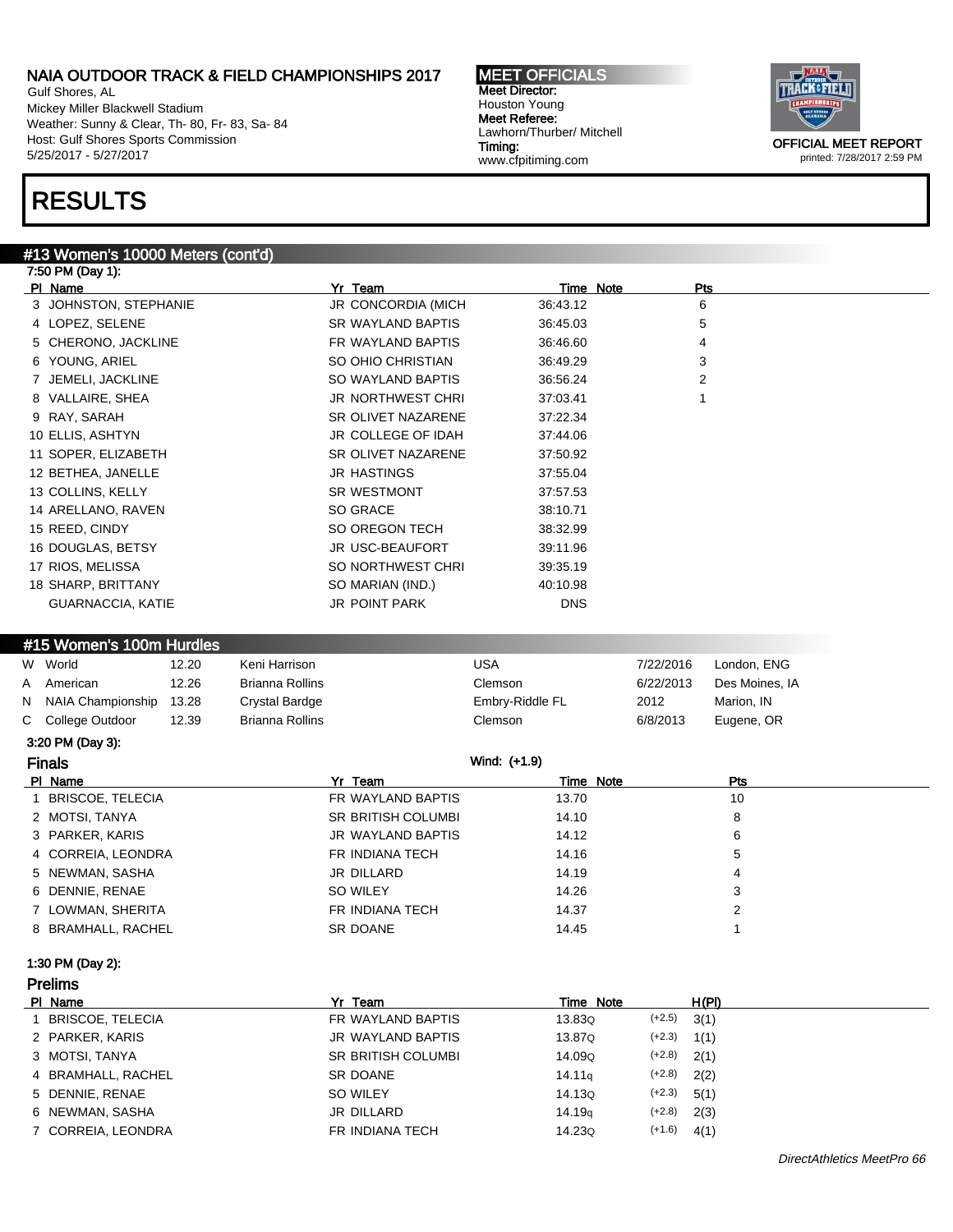Gulf Shores, AL Mickey Miller Blackwell Stadium Weather: Sunny & Clear, Th- 80, Fr- 83, Sa- 84 Host: Gulf Shores Sports Commission 5/25/2017 - 5/27/2017

# RESULTS

#### #15 Women's 100m Hurdles (cont'd)

1:30 PM (Day 2): Prelims

| PI Name                | Yr Team                | Time Note                | H(PI) |
|------------------------|------------------------|--------------------------|-------|
| 8 LOWMAN, SHERITA      | FR INDIANA TECH        | $(+2.5)$<br>14.24q       | 3(2)  |
| 9 DESIRA, TORI         | SR AQUINAS             | $(+2.8)$<br>14.33 14.329 | 2(4)  |
| KING, ALEX             | SR AQUINAS             | $(+1.6)$<br>14.33 14.329 | 4(2)  |
| 11 BERKS, OLIVIA       | FR HASTINGS            | $(+2.3)$<br>14.34        | 1(2)  |
| 12 RAMIREZ, JENNIFER   | FR OUR LADY OF THE     | $(+2.3)$<br>14.36 14.356 | 1(3)  |
| 12 BAKER, CHELSEA      | <b>JR FRIENDS</b>      | $(+2.3)$<br>14.36 14.356 | 5(2)  |
| 14 BALLARD, ERIONA     | <b>JR INDIANA TECH</b> | 14.37<br>$(+2.3)$        | 5(3)  |
| 15 ALLEN, SHAKIRAH     | FR INDIANA TECH        | $(+2.8)$<br>14.40        | 2(5)  |
| 16 HARRIS, DACIA       | FR MIDAMERICA NAZA     | $(+2.3)$<br>14.45        | 5(4)  |
| 17 BUSHKOFSKY, KRISTA  | <b>SR CLARKE</b>       | $(+2.3)$<br>14.50        | 1(4)  |
| 18 HAMILTON, DIMETREA  | FR GRAND VIEW          | $(+2.3)$<br>14.53        | 1(5)  |
| 19 HONEYMAN, ABBY      | JR DICKINSON ST.       | $(+1.6)$<br>14.55 14.547 | 4(5)  |
| 19 TAYLOR, JAQUEL      | <b>JR INDIANA TECH</b> | $(+1.6)$<br>14.55 14.542 | 4(3)  |
| 21 BROWN, AMORE        | SO AQUINAS             | $(+2.3)$<br>14.57        | 5(5)  |
| 22 HERRERA, MADISON    | JR WESTMONT            | $(+1.6)$<br>14.72        | 4(6)  |
| 23 OTAH, ASHLEY        | FR BIOLA               | $(+2.5)$<br>14.78        | 3(3)  |
| 24 GEORGE, JALACIA     | SO INDIANA TECH        | $(+2.5)$<br>14.84        | 3(4)  |
| 25 WUBBEN, DANIELLE    | JR DORDT               | $(+2.3)$<br>14.96        | 1(6)  |
| 26 KEUNE, MACKENZIE    | FR NORTHWESTERN (      | $(+2.3)$<br>14.97        | 1(7)  |
| 27 ARELLANO, KAIANN    | <b>JR JAMESTOWN</b>    | $(+2.3)$<br>15.00        | 5(6)  |
| 28 WELLS, CHEYENNE     | <b>SR BRENAU</b>       | $(+2.5)$<br>15.13        | 3(5)  |
| 29 ROMINE, SYDNEY      | FR BRENAU              | $(+2.3)$<br>15.16        | 5(7)  |
| 30 MOSELEY, AYANNA     | <b>SR INDIANA TECH</b> | $(+2.5)$<br>15.18        | 3(6)  |
| 31 JOSEPH, JASLYN      | FR USC-BEAUFORT        | $(+1.6)$<br>15.25        | 4(7)  |
| 32 WHATLEY, OLIVIA     | SO UNION (KY.)         | $(+2.5)$<br>15.29        | 3(7)  |
| 33 SAKEUH, PLENSEH-TAY | <b>SO TAYLOR</b>       | $(+2.8)$<br>15.80        | 2(6)  |
| SIMPSON, LARIAH        | <b>SR INDIANA TECH</b> | DQ                       | 4     |

#### HEAT RESULTS

| <b>Prelims</b>       |                           |                    |
|----------------------|---------------------------|--------------------|
| PI Name              | Yr Team                   | Time Note          |
| Heat 1 of 5          | Wind: (+2.3)              |                    |
| 1 PARKER, KARIS      | JR WAYLAND BAPTIS         | 13.87Q             |
| 2 BERKS, OLIVIA      | <b>FR HASTINGS</b>        | 14.34              |
| 3 RAMIREZ, JENNIFER  | FR OUR LADY OF THE        | 14.36 14.356       |
| 4 BUSHKOFSKY, KRISTA | <b>SR CLARKE</b>          | 14.50              |
| 5 HAMILTON, DIMETREA | FR GRAND VIEW             | 14.53              |
| 6 WUBBEN, DANIELLE   | JR DORDT                  | 14.96              |
| 7 KEUNE, MACKENZIE   | FR NORTHWESTERN (         | 14.97              |
| Heat 2 of 5          | Wind: (+2.8)              |                    |
| 1 MOTSI, TANYA       | <b>SR BRITISH COLUMBI</b> | 14.09Q             |
| 2 BRAMHALL, RACHEL   | <b>SR DOANE</b>           | 14.11q             |
| 3 NEWMAN, SASHA      | <b>JR DILLARD</b>         | 14.19 <sub>q</sub> |
| 4 DESIRA, TORI       | <b>SR AQUINAS</b>         | 14.33 14.329       |

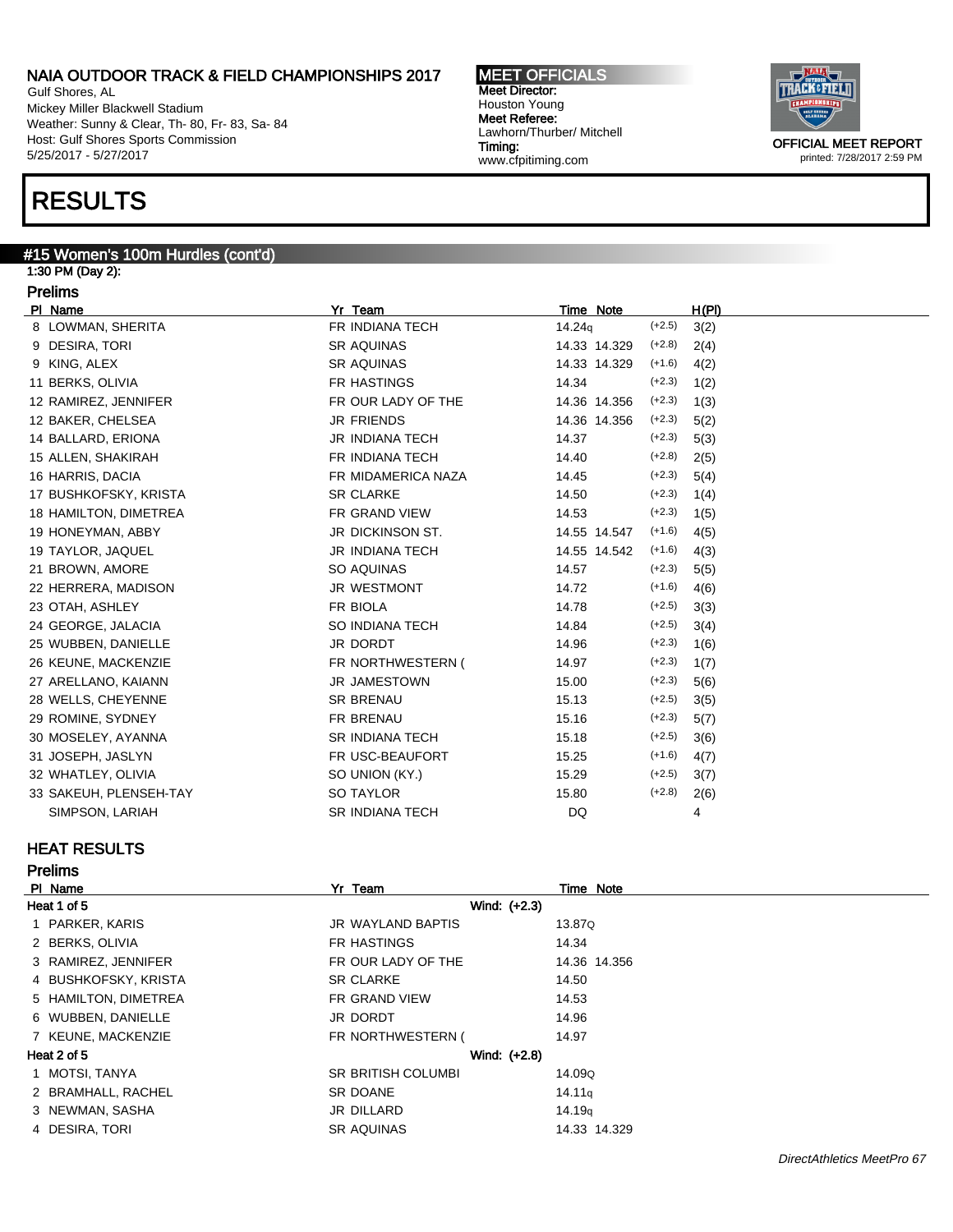Gulf Shores, AL Mickey Miller Blackwell Stadium Weather: Sunny & Clear, Th- 80, Fr- 83, Sa- 84 Host: Gulf Shores Sports Commission 5/25/2017 - 5/27/2017

# RESULTS

#### #15 Women's 100m Hurdles (cont'd)

|   | Prelims                  |       |                   |                        |                   |                  |              |          |                |                 |  |
|---|--------------------------|-------|-------------------|------------------------|-------------------|------------------|--------------|----------|----------------|-----------------|--|
|   | PI Name                  |       |                   | Yr Team                |                   | <b>Time Note</b> |              |          |                |                 |  |
|   | 5 ALLEN, SHAKIRAH        |       |                   | FR INDIANA TECH        |                   | 14.40            |              |          |                |                 |  |
|   | 6 SAKEUH, PLENSEH-TAY    |       |                   | <b>SO TAYLOR</b>       |                   | 15.80            |              |          |                |                 |  |
|   | Heat 3 of 5              |       |                   |                        | Wind: (+2.5)      |                  |              |          |                |                 |  |
|   | 1 BRISCOE, TELECIA       |       |                   | FR WAYLAND BAPTIS      |                   | 13.83Q           |              |          |                |                 |  |
|   | 2 LOWMAN, SHERITA        |       |                   | FR INDIANA TECH        |                   | 14.24q           |              |          |                |                 |  |
|   | 3 OTAH, ASHLEY           |       |                   | FR BIOLA               |                   | 14.78            |              |          |                |                 |  |
|   | 4 GEORGE, JALACIA        |       |                   | SO INDIANA TECH        |                   | 14.84            |              |          |                |                 |  |
|   | 5 WELLS, CHEYENNE        |       |                   | <b>SR BRENAU</b>       |                   | 15.13            |              |          |                |                 |  |
|   | 6 MOSELEY, AYANNA        |       |                   | SR INDIANA TECH        |                   | 15.18            |              |          |                |                 |  |
|   | 7 WHATLEY, OLIVIA        |       |                   | SO UNION (KY.)         |                   | 15.29            |              |          |                |                 |  |
|   | Heat 4 of 5              |       |                   |                        | Wind: (+1.6)      |                  |              |          |                |                 |  |
|   | 1 CORREIA, LEONDRA       |       |                   | FR INDIANA TECH        |                   | 14.23Q           |              |          |                |                 |  |
|   | 2 KING, ALEX             |       |                   | <b>SR AQUINAS</b>      |                   |                  | 14.33 14.329 |          |                |                 |  |
|   | 3 TAYLOR, JAQUEL         |       |                   | JR INDIANA TECH        |                   |                  | 14.55 14.542 |          |                |                 |  |
|   | 5 HONEYMAN, ABBY         |       |                   | JR DICKINSON ST.       |                   |                  | 14.55 14.547 |          |                |                 |  |
|   | 6 HERRERA, MADISON       |       |                   | JR WESTMONT            |                   | 14.72            |              |          |                |                 |  |
|   | 7 JOSEPH, JASLYN         |       |                   | FR USC-BEAUFORT        |                   | 15.25            |              |          |                |                 |  |
|   | SIMPSON, LARIAH          |       |                   | SR INDIANA TECH        |                   | DQ               |              |          |                |                 |  |
|   | Heat 5 of 5              |       |                   |                        | Wind: (+2.3)      |                  |              |          |                |                 |  |
|   | 1 DENNIE, RENAE          |       |                   | SO WILEY               |                   | 14.13Q           |              |          |                |                 |  |
|   | 2 BAKER, CHELSEA         |       |                   | <b>JR FRIENDS</b>      |                   |                  | 14.36 14.356 |          |                |                 |  |
|   | 3 BALLARD, ERIONA        |       |                   | <b>JR INDIANA TECH</b> |                   | 14.37            |              |          |                |                 |  |
|   | 4 HARRIS, DACIA          |       |                   | FR MIDAMERICA NAZA     |                   | 14.45            |              |          |                |                 |  |
|   | 5 BROWN, AMORE           |       |                   | SO AQUINAS             |                   | 14.57            |              |          |                |                 |  |
|   | 6 ARELLANO, KAIANN       |       |                   | <b>JR JAMESTOWN</b>    |                   | 15.00            |              |          |                |                 |  |
|   | 7 ROMINE, SYDNEY         |       |                   | FR BRENAU              |                   | 15.16            |              |          |                |                 |  |
|   | #17 Women's 400m Hurdles |       |                   |                        |                   |                  |              |          |                |                 |  |
|   | W World                  | 52.34 | Yuliya Pechenkina |                        | <b>RUS</b>        |                  |              | 8/8/2003 |                | Tula, RUS       |  |
| A | American                 | 52.47 | Lashinda Demus    |                        | Nike              |                  |              | 9/1/2011 |                | Daegu, KOR      |  |
| N | NAIA Championship        | 55.14 | Deon Hemmings     |                        | Central State, OH |                  |              | 1993     |                | Abbotsford, BC, |  |
| С | College Outdoor          | 53.21 | Kori Carter       |                        | Stanford          |                  |              | 6/7/2013 |                | Eugene, OR      |  |
|   | 4:10 PM (Day 3):         |       |                   |                        |                   |                  |              |          |                |                 |  |
|   | <b>Finals</b>            |       |                   |                        |                   |                  |              |          |                |                 |  |
|   | PI Name                  |       |                   | Yr Team                |                   | <b>Time Note</b> |              |          | <u>Pts</u>     |                 |  |
|   | 1 NEEDHAM, TAYLOR        |       |                   | JR SOUTHWESTERN (      |                   | 59.92            |              |          | 10             |                 |  |
|   | 2 SMIKLE, KIMONA         |       |                   | SO SOUTHERN-NO         |                   | 1:00.18          |              |          | 8              |                 |  |
|   | 3 BRANNAGAN, KALYN       |       |                   | JR DOANE               |                   | 1:00.86          |              |          | 6              |                 |  |
|   | 4 NEWMAN, SASHA          |       |                   | JR DILLARD             |                   | 1:01.87          |              |          | 5              |                 |  |
|   | 5 GREEN, SHANTAE         |       |                   | JR SOUTHERN-NO         |                   | 1:02.21          |              |          | 4              |                 |  |
|   | 6 BRAMHALL, RACHEL       |       |                   | SR DOANE               |                   | 1:02.48          |              |          | 3              |                 |  |
|   | 7 FLORES, ALEXIS         |       |                   | JR WAYLAND BAPTIS      |                   | 1:02.61          |              |          | $\overline{2}$ |                 |  |

8 SMITH, MOLLY JO SR ST. AMBROSE 1:04.27 1:04.27 1:04.27 1:04.27 1:04.27 1:04.27 1:04.27 1:05

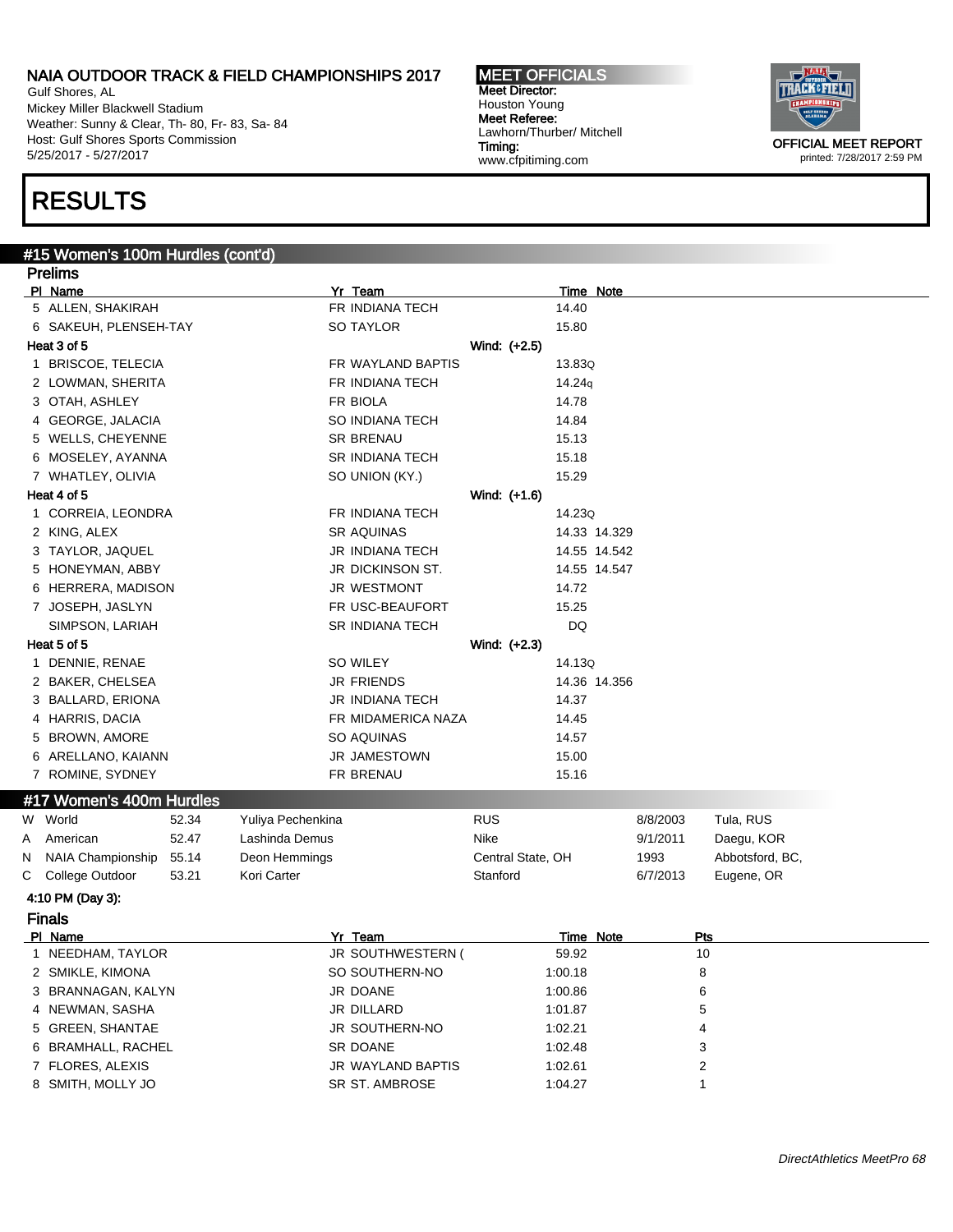Gulf Shores, AL Mickey Miller Blackwell Stadium Weather: Sunny & Clear, Th- 80, Fr- 83, Sa- 84 Host: Gulf Shores Sports Commission 5/25/2017 - 5/27/2017

### RESULTS

#### #17 Women's 400m Hurdles (cont'd)

4:00 PM (Day 1): Prelims

| PI Name                 | Yr Team                   | Time Note            | H(PI) |  |
|-------------------------|---------------------------|----------------------|-------|--|
| 1 GREEN, SHANTAE        | JR SOUTHERN-NO            | 1:00.71Q             | 1(1)  |  |
| 2 NEEDHAM, TAYLOR       | JR SOUTHWESTERN (         | 1:00.87Q             | 4(1)  |  |
| 3 BRAMHALL, RACHEL      | SR DOANE                  | 1:01.31Q             | 2(1)  |  |
| 4 NEWMAN, SASHA         | JR DILLARD                | 1:01.47 <sub>q</sub> | 4(2)  |  |
| 5 BRANNAGAN, KALYN      | JR DOANE                  | 1:01.63q 1:01.627    | 1(2)  |  |
| 6 SMIKLE, KIMONA        | SO SOUTHERN-NO            | 1:01.63Q1:01.628     | 3(1)  |  |
| 7 SMITH, MOLLY JO       | SR ST. AMBROSE            | 1:01.73q             | 3(2)  |  |
| 8 FLORES, ALEXIS        | JR WAYLAND BAPTIS         | 1.01.74q             | 2(2)  |  |
| 9 RAMIREZ, JENNIFER     | FR OUR LADY OF THE        | 1:02.14              | 3(3)  |  |
| 10 HUNDLEY, SHELBY      | SO FRIENDS                | 1:02.91              | 4(3)  |  |
| 11 SUPERIOR, TAYLOR     | JR USC-BEAUFORT           | 1:02.95              | 3(4)  |  |
| 12 TOURIGNY, KATHERINE  | <b>SR BRITISH COLUMBI</b> | 1:03.61              | 1(3)  |  |
| 13 SAPP, JENNY          | SO LEWIS-CLARK            | 1:03.84              | 1(4)  |  |
| 14 WHITE, HALEY         | SO EASTERN OREGO          | 1:03.98              | 3(5)  |  |
| 15 DEHAVEN-BOYD, ALEXIA | SO LINDSEY WILSON         | 1:04.35              | 3(6)  |  |
| 16 PHILLIPS, ABIGAIL    | SR TAYLOR                 | 1:04.44              | 1(5)  |  |
| 17 HAWKINS, KAMI        | SO COLLEGE OF IDAH        | 1:04.75              | 4(4)  |  |
| 18 WHATLEY, OLIVIA      | SO UNION (KY.)            | 1:04.80              | 4(5)  |  |
| 19 KEUNE, MACKENZIE     | FR NORTHWESTERN (         | 1:04.87              | 2(3)  |  |
| 20 EMERSON, KATIE       | SO EASTERN OREGO          | 1:04.98              | 2(4)  |  |
| 21 MADDEN, HAYLEY       | FR BRITISH COLUMBI        | 1:05.33              | 2(5)  |  |
| 22 AMBUUL, TERESA       | FR ST. GREGORY'S          | 1:05.94              | 2(6)  |  |
| 23 HARSIN, EMILY        | JR DOANE                  | 1:06.03              | 4(6)  |  |
| 24 PRYCE, TAISHIA       | FR WILEY                  | 1:31.49              | 1(6)  |  |
| HOLNESS, SHAY-ANN       | <b>JR FLORIDA MEMORI</b>  | <b>DNF</b>           | 3     |  |

MEET OFFICIALS Meet Director: Houston Young Meet Referee:

Lawhorn/Thurber/ Mitchell

www.cfpitiming.com

Timing:

#### HEAT RESULTS

#### Prelims Pl Name Yr Team Time Note Heat 1 of 4 1 GREEN, SHANTAE 1:00.710 2 BRANNAGAN, KALYN JR DOANE 1:01.63q 1:01.627 3 TOURIGNY, KATHERINE SR BRITISH COLUMBI 1:03.61 4 SAPP, JENNY SO LEWIS-CLARK 1:03.84 5 PHILLIPS, ABIGAIL SR TAYLOR 1:04.44 6 PRYCE, TAISHIA FR WILEY 1:31.49 Heat 2 of 4 1 BRAMHALL, RACHEL SR DOANE SR DOANE 1:01.31Q 2 FLORES, ALEXIS JR WAYLAND BAPTIS 1:01.74q 3 KEUNE, MACKENZIE FR NORTHWESTERN ( 1:04.87 4 EMERSON, KATIE SO EASTERN OREGO 1:04.98 5 MADDEN, HAYLEY **FR BRITISH COLUMBI** 1:05.33 6 AMBUUL, TERESA FR ST. GREGORY'S 1:05.94

Heat 3 of 4

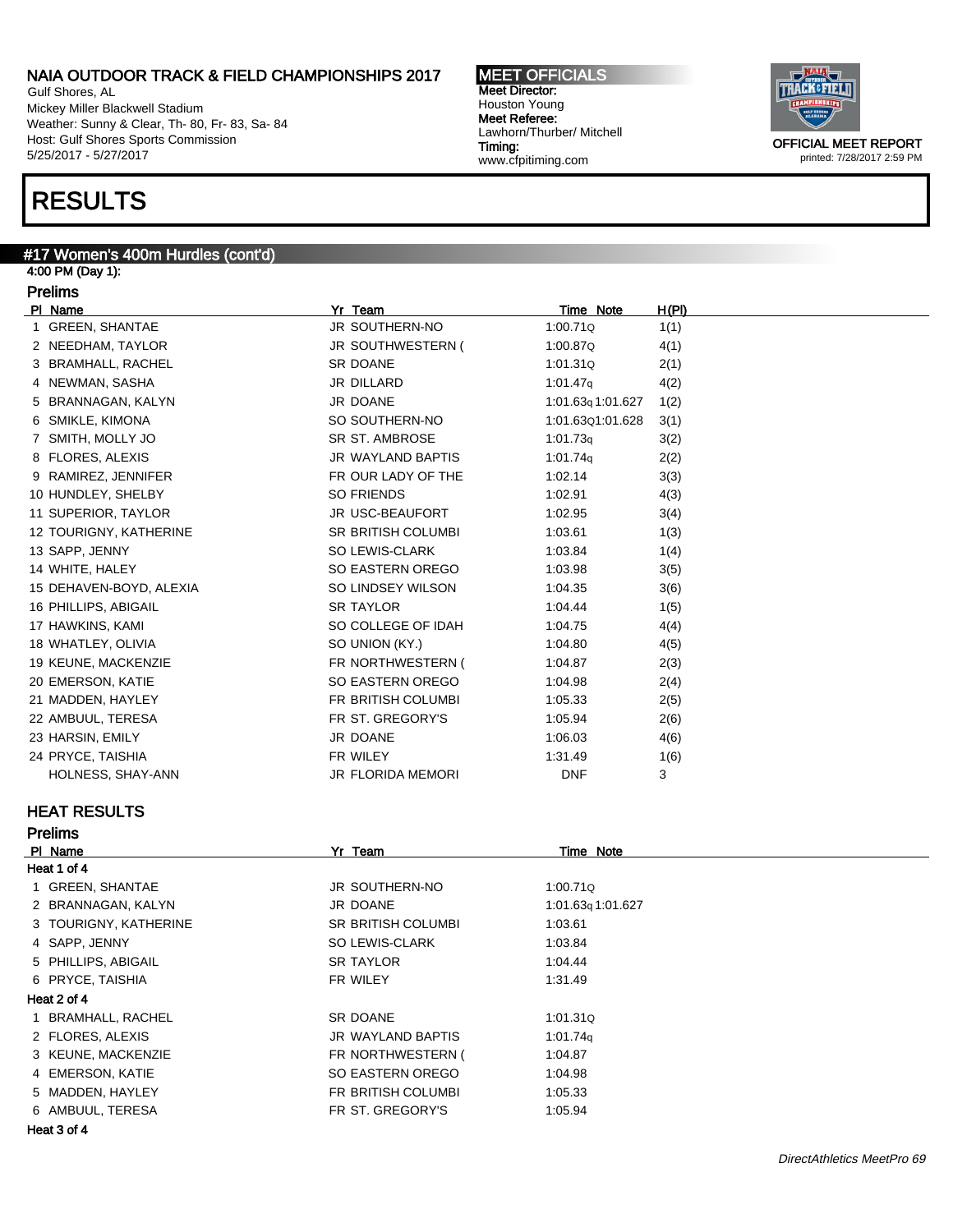Gulf Shores, AL Mickey Miller Blackwell Stadium Weather: Sunny & Clear, Th- 80, Fr- 83, Sa- 84 Host: Gulf Shores Sports Commission 5/25/2017 - 5/27/2017

# RESULTS

#### #17 Women's 400m Hurdles (cont'd)

Prelims Pl Name Note Time Note 2014 and 2015 Note 2016 and 2017 Note 2016 2017 12:00:00 Pl Name Note 1 SMIKLE, KIMONA SO SOUTHERN-NO 1:01.63Q1:01.628 2 SMITH, MOLLY JO SR ST. AMBROSE 1:01.73q 3 RAMIREZ, JENNIFER FR OUR LADY OF THE 1:02.14 4 SUPERIOR, TAYLOR JR USC-BEAUFORT 1:02.95 5 WHITE, HALEY **1:03.98** SO EASTERN OREGO 1:03.98 6 DEHAVEN-BOYD, ALEXIA SO LINDSEY WILSON 1:04.35 HOLNESS, SHAY-ANN JR FLORIDA MEMORI DNF Heat 4 of 4 1 NEEDHAM, TAYLOR 1:00.87Q 2 NEWMAN, SASHA JR DILLARD 1:01.47q 3 HUNDLEY, SHELBY SO FRIENDS 1:02.91 4 HAWKINS, KAMI SO COLLEGE OF IDAH 1:04.75 5 WHATLEY, OLIVIA **SO UNION (KY.)** 1:04.80 6 HARSIN, EMILY JR DOANE 1:06.03 #19 Women's 3000m Steeple W World 8:52.78 Ruth Jebat QAT 8/27/2016 Paris, FRA A American 9:11.42 Emma Coburn **New Balance** 7/12/2014 Glasgow, N NAIA Championship 10:12.31 Justyna Mudy Shorter, GA 2009 Edwardsville, IL C College Outdoor 9:24.41 Courtney Frerichs New Mexico 6/11/2016 Eugene, Or 2:00 PM (Day 3): PI Name **Time Note** Pts 1 DEWISPELARE, MARISSA SR DOANE 10:23.99 10:23.99 10 2 ESPOSITO, LEAH SR CARROLL 10:47.05 8 3 COOK, CAROLINE JR SCAD SAVANNAH 10:53.72 6 4 DAWSON, LYNDEE 5 JR BIOLA 10:56.86 5 5 5 CROY, STEPHANIE JR BIOLA 11:02.07 4 6 FLETCHER, MICHELLE SR NORTHWEST CHRI 11:03.20 3 7 GALE, MACIE SR NORTHWEST CHRI 11:06.15 2 8 MORENO, LORENA 1 JR ST. MARY (KAN.) 11:11.67 1 9 RUSSELL, TAMIKA SO COLLEGE OF IDAH 11:21.54 10 CAIRNS, BRIANNA SR BRITISH COLUMBI 11:24.68 11 HUNSAKER, HANNAH JR BIOLA JR BIOLA 11:27.75 12 INGOLDSBY, RACHAEL SR THE MASTERS 11:30.45 13 ZIMMERMAN, BROOKE SR FRIENDS 58 SR FRIENDS 11:34.85 14 RILEY, KERIGAN SR INDIANA TECH 11:36.21 15 BALL, GRACIE SR ST. FRANCIS (ILL.) 11:45.51 16 FOLLETTE, CHRISTA SO FRIENDS 12:06.82 17 CORYELL, CATHY SR CORNERSTONE 12:12.79 18 BAKER, TERRI SR WESTMONT 13:12.44 #45 Women's 5000m Walk N NAIA Championship 23:19.91 Nicola Evangelista British Columbia 5/25/2011 Marion, IN

MEET OFFICIALS Meet Director: Houston Young Meet Referee:

Lawhorn/Thurber/ Mitchell

www.cfpitiming.com

Timing: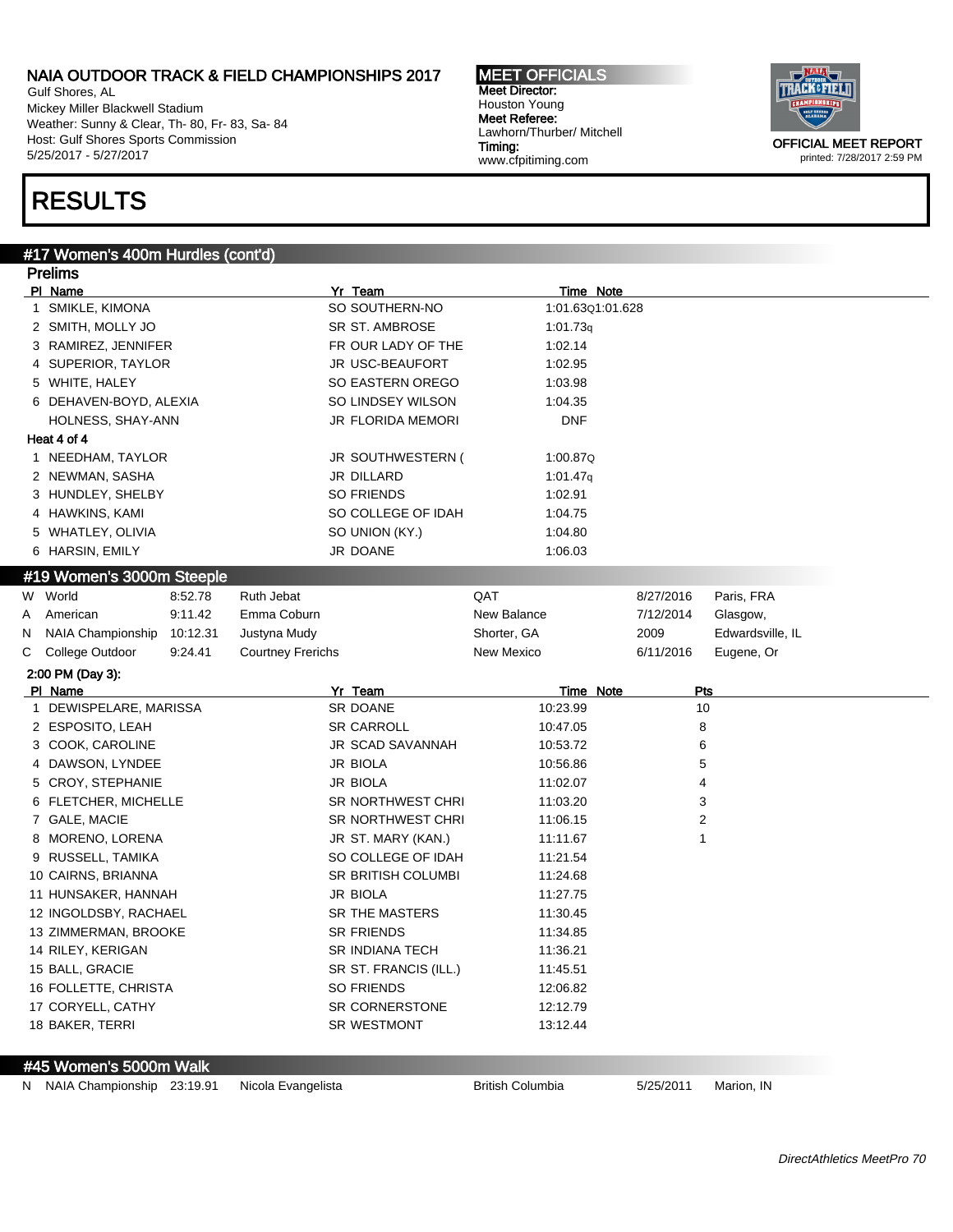Gulf Shores, AL Mickey Miller Blackwell Stadium Weather: Sunny & Clear, Th- 80, Fr- 83, Sa- 84 Host: Gulf Shores Sports Commission 5/25/2017 - 5/27/2017

# RESULTS

#### #45 Women's 5000m Walk (cont'd)

|   | 4:10 PM (Day 2):              |       |                                               |                   |           |                  |                  |
|---|-------------------------------|-------|-----------------------------------------------|-------------------|-----------|------------------|------------------|
|   | PI Name                       |       | Yr Team                                       |                   | Time Note | <u>Pts</u>       |                  |
|   | 1 CISNEROS, ANALI             |       | FR JUDSON                                     | 24:09.51          |           | 10               |                  |
|   | 2 ALFONZO, NATALIA            |       | <b>SR MISSOURI BAPTIS</b>                     | 24:35.08          |           | 8                |                  |
|   | 3 NEWHOFF, KATHARINE          |       | FR ST. AMBROSE                                | 25:59.29          |           | 6                |                  |
|   | 4 MCCOLLUM, BRENDA            |       | JR BAKER                                      | 26:46.12          |           | 5                |                  |
|   | 5 LOPEZ, JENNY                |       | JR ST. AMBROSE                                | 26:59.20          |           | 4                |                  |
|   | 6 MCCANDREW, DENISE           |       | <b>JR MISSOURI BAPTIS</b>                     | 27:23.12          |           | 3                |                  |
|   | 7 DELGADO, CASSANDRA          |       | JR ST. AMBROSE                                | 27:57.64          |           | 2                |                  |
|   | 8 BROGAN, BAILEY              |       | SR CORNERSTONE                                | 28:33.55          |           | 1                |                  |
|   | 9 ZHANG, ZOE                  |       | FR BRITISH COLUMBI                            | 29:08.04          |           |                  |                  |
|   | 10 EMERY, SIANA               |       | FR GOSHEN                                     | 29:14.86          |           |                  |                  |
|   | MELENDEZ, AMBERLY             |       | FR CARDINAL STRITC                            | <b>DNF</b>        |           |                  |                  |
|   | APOLLO, CAITLIN               |       | <b>JR BAKER</b>                               | DQ                |           |                  |                  |
|   |                               |       |                                               |                   |           |                  |                  |
|   | #21 Women's 4 x 100m Relay    |       |                                               |                   |           |                  |                  |
|   | W World                       | 40.82 | Bartoletta, Felix, Knight, Jeter              | <b>USA</b>        |           | 8/11/2012        | London, ENG      |
| A | American                      | 40.82 | Madison, Felix, Knight, Jeter                 | USA national team |           | 8/11/2012        | London, GBR      |
| N | NAIA Championship             | 44.32 | Edwards, Grant, Sterling, Pomales             | Central State, OH |           | 1994             | Azusa, CA        |
|   | C College Outdoor             | 42.12 | Dunmore, Stevens, Cunliffe, Washington Oregon |                   |           | 4/15/2017        | Torrance, CA     |
|   |                               |       |                                               |                   |           |                  |                  |
|   | 2:40 PM (Day 3):              |       |                                               |                   |           |                  |                  |
|   | <b>Finals</b>                 |       |                                               |                   |           |                  |                  |
|   | PI Team<br>1 INDIANA TECH (A) |       |                                               |                   | 45.21     | <b>Time Note</b> | <b>Pts</b><br>10 |
|   |                               |       |                                               |                   |           |                  |                  |
|   | 1) HOLMES, TIA JR             |       | 2) THOMPSON, PATRICIA SR                      |                   |           |                  |                  |
|   | 3) PERRY, BRITTNEE SR         |       | 4) WOODS, BRIANNA SR                          |                   |           |                  |                  |
|   | 2 WILEY (A)                   |       |                                               |                   | 46.64     |                  | 8                |
|   | 1) MARK, TERRISA SR           |       | 2) POLEON, NATASHA SO                         |                   |           |                  |                  |
|   | 3) ARTHUR, KENISHA SR         |       | 4) PRYCE, TAISHIA FR                          |                   |           |                  |                  |
|   | 3 SIENA HEIGHTS (A)           |       |                                               |                   | 46.81     |                  | 6                |
|   | 1) YOUNG-BROOKS, MILDRENAE SO |       | 2) HILL, EMILY SO                             |                   |           |                  |                  |
|   |                               |       |                                               |                   |           |                  |                  |
|   | 3) MOORE, ALEXIS JR           |       | 4) GARDNER, ASIA FR                           |                   |           |                  |                  |
|   | 4 WILLIAM CAREY (A)           |       |                                               |                   | 46.82     |                  | 5                |
|   | 1) BRIDGES, MIA JR            |       | 2) COOKS, ANNIE SR                            |                   |           |                  |                  |
|   | 3) DONALD, CHARLANA FR        |       | 4) BYRD, PAMELA JR                            |                   |           |                  |                  |
|   | 5 USC-BEAUFORT (A)            |       |                                               |                   | 47.38     |                  | 4                |
|   | 1) CALLOWAY, FAITH SO         |       | 2) SUPERIOR, TAYLOR JR                        |                   |           |                  |                  |
|   | 3) MUTCHERSON, CORT'NASHA FR  |       | 4) WILLIAMS, J'HARI FR                        |                   |           |                  |                  |
|   | 6 SOUTHERN OREGON (A)         |       |                                               |                   | 47.49     |                  | 3                |
|   | 1) TYLER, RAKAYLA SO          |       | 2) DANIEL, ARIANNA FR                         |                   |           |                  |                  |
|   |                               |       |                                               |                   |           |                  |                  |
|   | 3) HAMMAN, MARGOT JR          |       | 4) GREENWADE, SAVANNAH FR                     |                   |           |                  |                  |
|   | 7 DORDT (A)                   |       |                                               |                   | 47.92     |                  | $\overline{2}$   |
|   | 1) VELGERSDYK, MIRANDA JR     |       | 2) WIND, JOSCELYN SO                          |                   |           |                  |                  |
|   | 3) REGENERUS, PAM FR          |       | 4) WUBBEN, DANIELLE JR                        |                   |           |                  |                  |

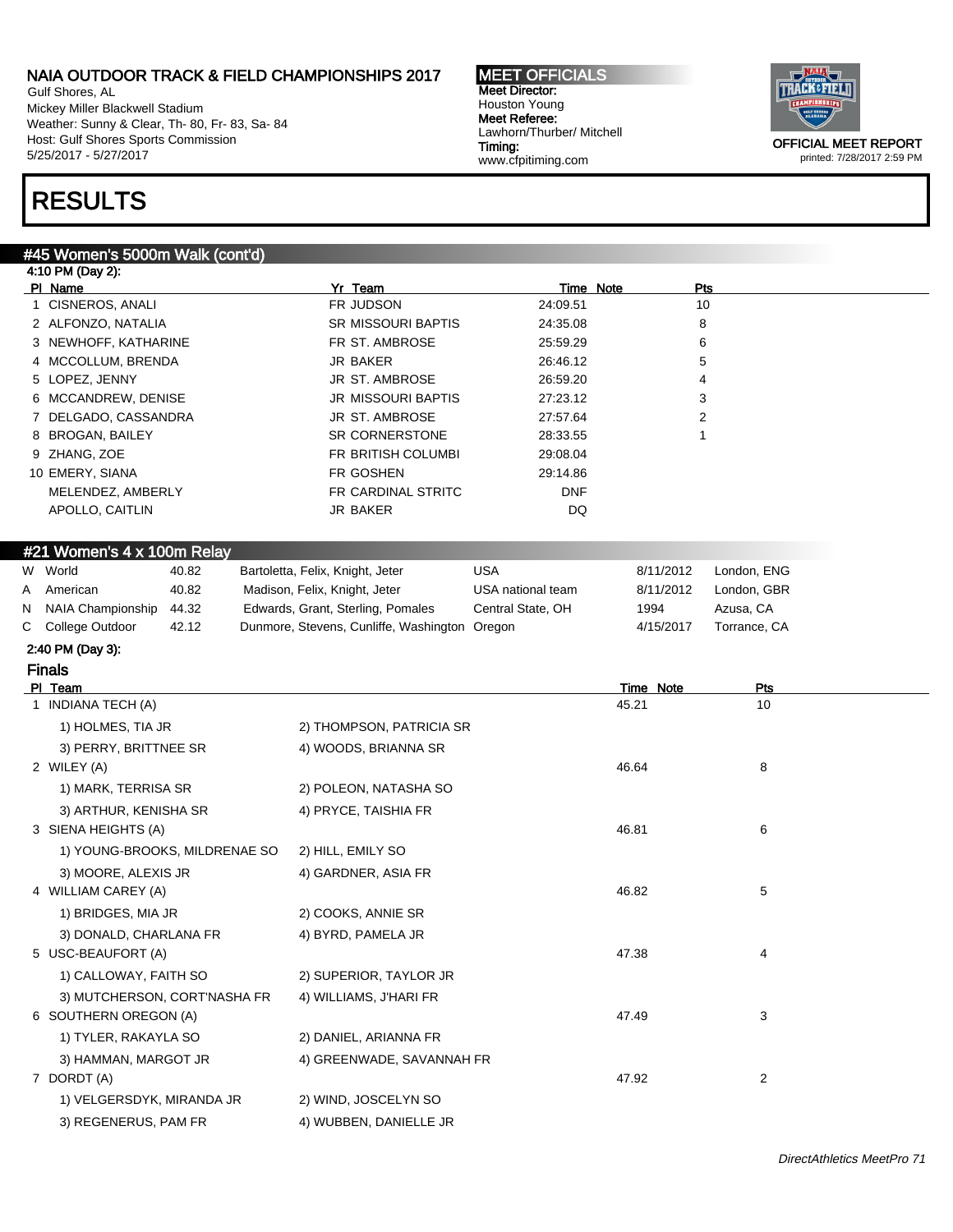Gulf Shores, AL Mickey Miller Blackwell Stadium Weather: Sunny & Clear, Th- 80, Fr- 83, Sa- 84 Host: Gulf Shores Sports Commission 5/25/2017 - 5/27/2017

#### MEET OFFICIALS Meet Director: Houston Young Meet Referee: Lawhorn/Thurber/ Mitchell Timing: www.cfpitiming.com



printed: 7/28/2017 2:59 PM

### RESULTS

### #21 Women's 4 x 100m Relay (cont'd) 2:40 PM (Day 3): Finals Pl Team Time Note Pts SOUTHERN-NO (A) DQ 1) BROOKS-GILLINGS, OSHIN JR 2) HYLTON, SHADAE JR 3) PENNIE, CHANTAL JR 4) BOLTON, ARGYANA FR 2:30 PM (Day 1): Prelims Pl Team Time Note H(Pl) 1 INDIANA TECH (A) 2(1) 2(1) 2(1) 3(1) 3(1) 3(1) 3(1) 45.830 3(1) 1) HOLMES, TIA JR 2) THOMPSON, PATRICIA SR 3) PERRY, BRITTNEE SR 4) WOODS, BRIANNA SR 2 SOUTHERN-NO (A) 46.17Q 2(1) 1) BROOKS-GILLINGS, OSHIN JR 2) HYLTON, SHADAE JR 3) PENNIE, CHANTAL JR 4) BOLTON, ARGYANA FR 3 SIENA HEIGHTS (A) 46.44Q 3(2) 1) YOUNG-BROOKS, MILDRENAE SO 2) HILL, EMILY SO 3) MOORE, ALEXIS JR 4) GARDNER, ASIA FR 4 WILEY (A) 46.99Q 1(1) 1) MARK, TERRISA SR 2) POLEON, NATASHA SO 3) ARTHUR, KENISHA SR 4) DENNIE, RENAE SO 5 SOUTHERN OREGON (A) 47.06Q 1(2) 1) TYLER, RAKAYLA SO 2) DANIEL, ARIANNA FR 3) HAMMAN, MARGOT JR 4) GREENWADE, SAVANNAH FR 6 USC-BEAUFORT (A) 47.13Q 2(2) 1) CALLOWAY, FAITH SO 2) SUPERIOR, TAYLOR JR 3) MUTCHERSON, CORT'NASHA FR 4) WILLIAMS, J'HARI FR 7 WILLIAM CAREY (A) 47.18q 2(3) 1) BRIDGES, MIA JR 2) COOKS, ANNIE SR 3) DONALD, CHARLANA FR 4) BYRD, PAMELA JR 8 DORDT (A)  $47.29q$   $1(3)$ 1) VELGERSDYK, MIRANDA JR 2) WIND, JOSCELYN SO 3) REGENERUS, PAM FR 4) WUBBEN, DANIELLE JR 9 FRIENDS (A) 47.35 2(4) 1) HUNDLEY, SHELBY SO 2) SIMON, ABBY SR 3) ALEXANDER, JAMIE SR 4) ENGLE, NATALI JR 10 HASTINGS (A) 3(3) 1) CUNNINGHAM, SHANTINIQUE SO 2) BERKS, OLIVIA FR 3) FAIMON, APRIL SR 4) COTTON, CAITLYN FR

1) BRAMHALL, RACHEL SR 2) DUVAL, ALYSSA FR 3) WIETZKI, JORDAN SR 4) BRADLEY, KAITLIN JR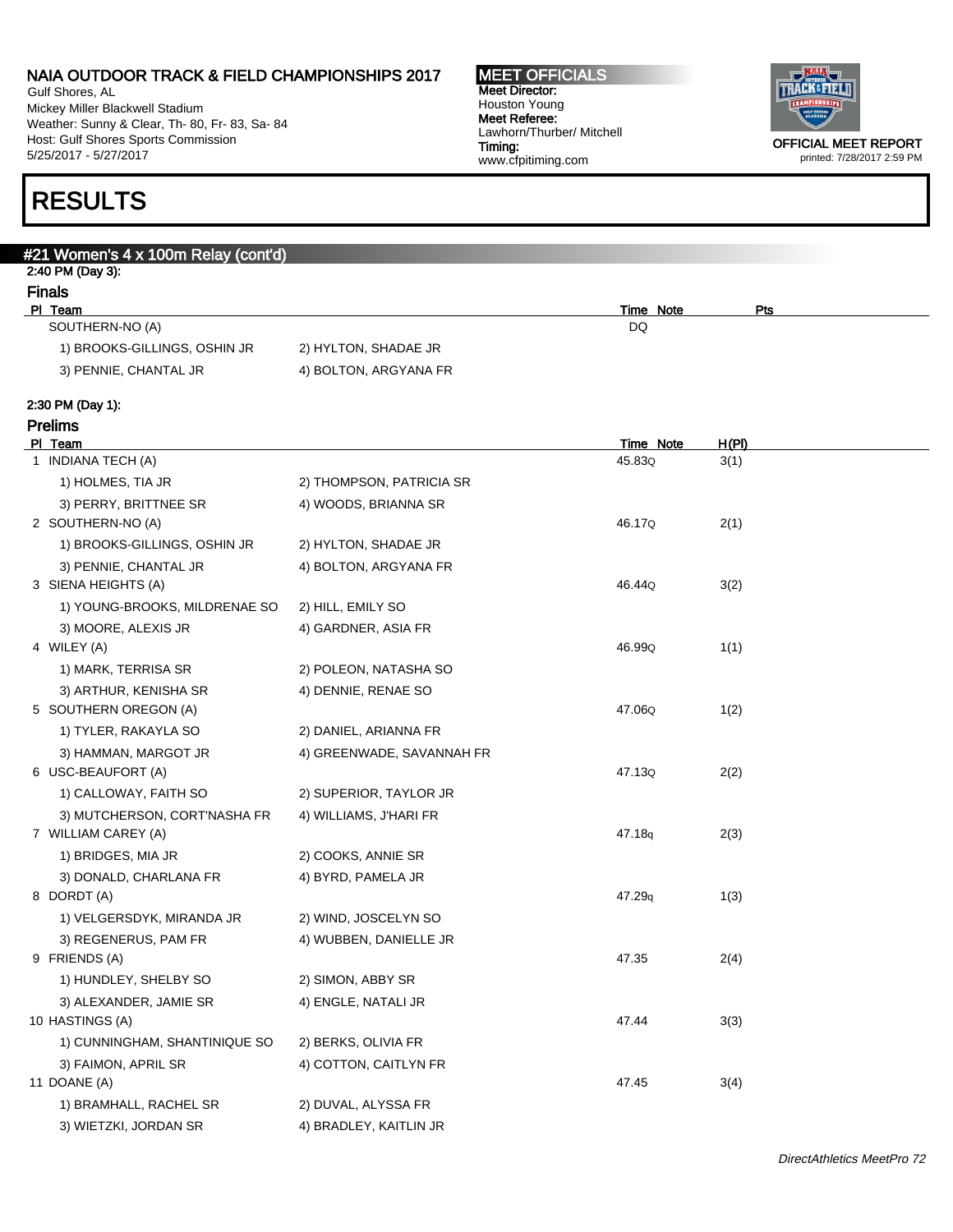Gulf Shores, AL Mickey Miller Blackwell Stadium Weather: Sunny & Clear, Th- 80, Fr- 83, Sa- 84 Host: Gulf Shores Sports Commission 5/25/2017 - 5/27/2017

# RESULTS

### #21 Women's 4 x 100m Relay (cont'd)

2:30 PM (Day 1):

| <b>Prelims</b><br>PI Team |                           | Time Note  | H(PI)        |
|---------------------------|---------------------------|------------|--------------|
| 12 AQUINAS (A)            |                           | 47.73      | 3(5)         |
| 1) TRUSS, COURTNEY JR     | 2) MEACHUM, GRACE SO      |            |              |
| 3) EYAMBA, EUNICE SO      | 4) FLOYD, ANALIS FR       |            |              |
| 13 MARIAN (IND.) (A)      |                           | 47.90      | 2(5)         |
| 1) MILLS, TAMIA FR        | 2) BIRKS, LATEEFAH JR     |            |              |
| 3) GIBSON, RAVEN FR       | 4) HERRING, KYNDAL FR     |            |              |
| 14 TENNESSEE WESLEYAN (A) |                           | 47.96      | 3(6)         |
| 1) LANKFORD, ALEXIS FR    | 2) JOHNSON, ALEXANDRIA JR |            |              |
| 3) KIRK, JYMEELAH FR      | 4) HOOIJDONK, ELS SO      |            |              |
| 15 INDIANA WESLEYAN (A)   |                           | 47.98      | 2(6)         |
| 1) FRIEDEN, KENDRA FR     | 2) MERTZ, MACHAELA SR     |            |              |
| 3) KRANTZ, JAILYN SO      | 4) MELVIN, CORRINE SR     |            |              |
| 16 XAVIER-LOUISIANA (A)   |                           | 48.59      | 2(7)         |
| 1) WRIGHT, MARTINA SO     | 2) MILTON, ALEXIS SO      |            |              |
| 3) RIGGS, JUSTYCE FR      | 4) RILEY, RY-ANNE FR      |            |              |
| 17 LOYOLA-NEW ORLEANS (A) |                           | 48.61      | 1(4)         |
| 1) PEARSON, DIAMOND FR    | 2) HEBERT, MERI SO        |            |              |
| 3) HENDERSON, TIERA SO    | 4) BANKS, LEAH SO         |            |              |
| 18 GRAND VIEW (A)         |                           | 49.39      | 1(5)         |
| 1) HAMILTON, DIMETREA FR  | 2) AYERS, RONNOJA JR      |            |              |
| 3) ROBERTS, KATIE JR      | 4) FLAWS, ALLIE FR        |            |              |
| 19 EDWARD WATERS (A)      |                           | 50.20      | 1(6)         |
| 1) MOSS, QUADAISHA SO     | 2) BLOUNT, ALEXANDRA FR   |            |              |
| 3) HOWARD, NAKIYA FR      | 4) CAMPBELL, ANNETTE FR   |            |              |
| WAYLAND BAPTIST (A)       |                           | <b>DNF</b> | $\mathbf{1}$ |
| 1) BRISCOE, TELECIA FR    | 2) JOHNSON, DEVIN FR      |            |              |
| 3) PARKER, KARIS JR       | 4) HOLLINS, E'KEISHA JR   |            |              |
| DILLARD (A)               |                           | <b>DNF</b> | 3            |
| 1) REED, MEAGAN JR        | 2) FORTUNA, KAITLYN SR    |            |              |
| 3) HURST, TAJDREANA SO    | 4) COLUMBUS, KAHLIA SO    |            |              |

#### HEAT RESULTS Prelims

| <b>Prellms</b>        |                       |           |  |
|-----------------------|-----------------------|-----------|--|
| PI Team               |                       | Time Note |  |
| Heat 1 of 3           |                       |           |  |
| 1 WILEY (A)           |                       | 46.99Q    |  |
| 1) MARK, TERRISA SR   | 2) POLEON, NATASHA SO |           |  |
| 3) ARTHUR, KENISHA SR | 4) DENNIE, RENAE SO   |           |  |
| 2 SOUTHERN OREGON (A) |                       | 47.06     |  |
|                       |                       |           |  |

MEET OFFICIALS Meet Director: Houston Young Meet Referee: Lawhorn/Thurber/ Mitchell Timing: www.cfpitiming.com



DirectAthletics MeetPro 73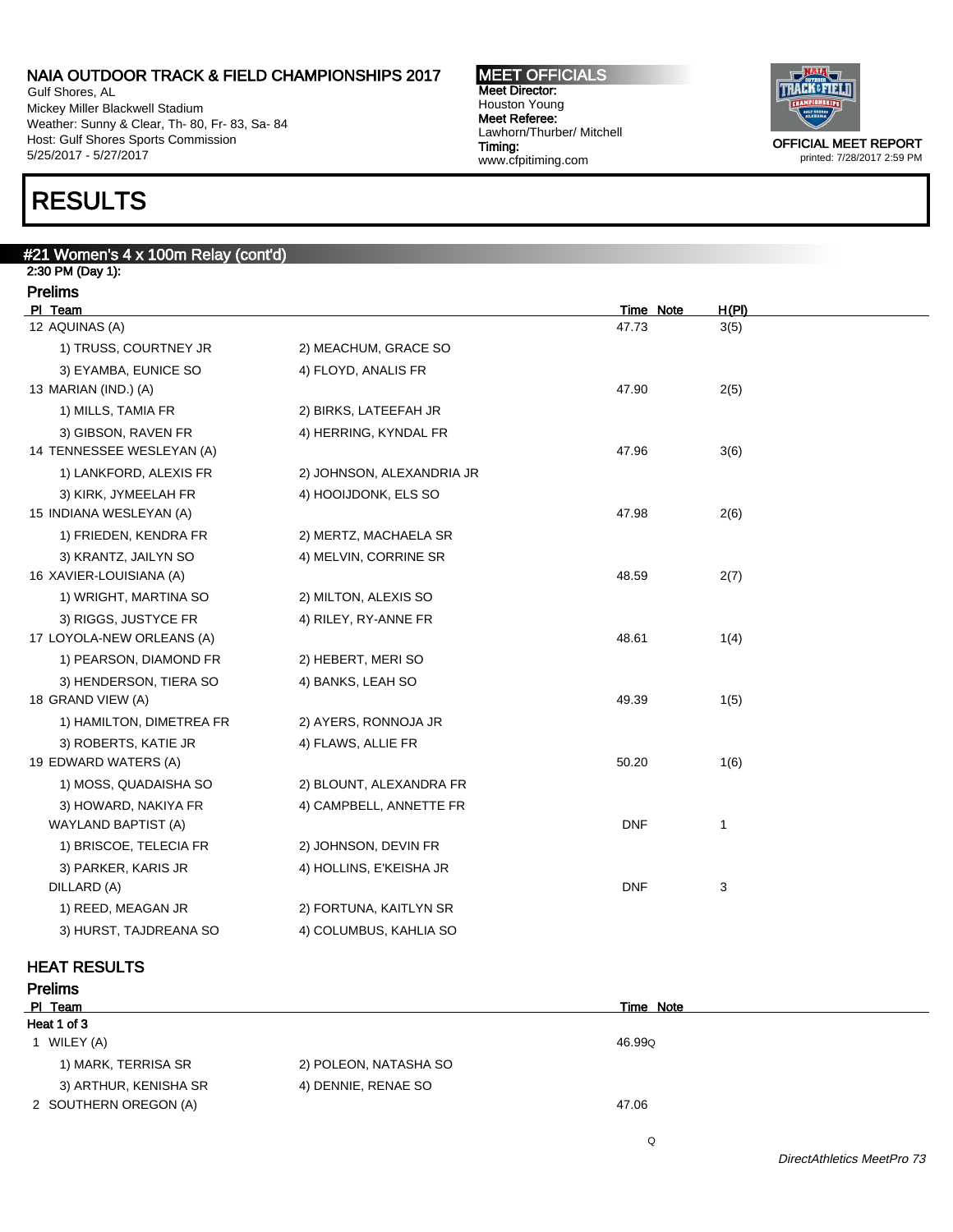Gulf Shores, AL Mickey Miller Blackwell Stadium Weather: Sunny & Clear, Th- 80, Fr- 83, Sa- 84 Host: Gulf Shores Sports Commission 5/25/2017 - 5/27/2017

#21 Women's 4 x 100m Relay (cont'd)

## RESULTS

# Meet Director: Houston Young Meet Referee: Lawhorn/Thurber/ Mitchell Timing: www.cfpitiming.com

MEET OFFICIALS



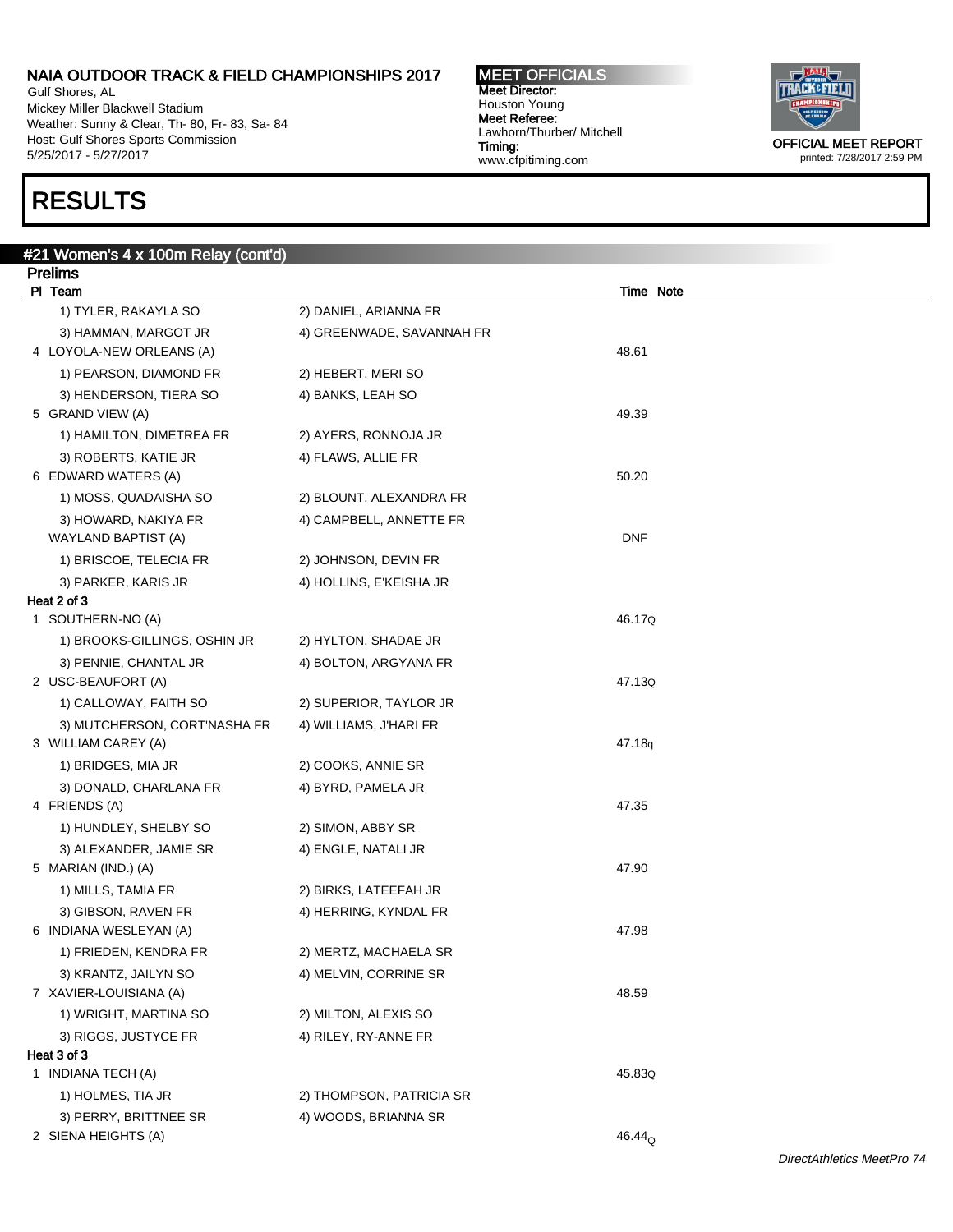Gulf Shores, AL Mickey Miller Blackwell Stadium Weather: Sunny & Clear, Th- 80, Fr- 83, Sa- 84 Host: Gulf Shores Sports Commission 5/25/2017 - 5/27/2017

## RESULTS

|   | #21 Women's 4 x 100m Relay (cont'd) |         |                                    |                       |            |            |  |
|---|-------------------------------------|---------|------------------------------------|-----------------------|------------|------------|--|
|   | <b>Prelims</b>                      |         |                                    |                       |            |            |  |
|   | PI Team                             |         |                                    |                       | Time Note  |            |  |
|   | 1) YOUNG-BROOKS, MILDRENAE SO       |         | 2) HILL, EMILY SO                  |                       |            |            |  |
|   | 3) MOORE, ALEXIS JR                 |         | 4) GARDNER, ASIA FR                |                       |            |            |  |
|   | 4 DOANE (A)                         |         |                                    |                       | 47.45      |            |  |
|   | 1) BRAMHALL, RACHEL SR              |         | 2) DUVAL, ALYSSA FR                |                       |            |            |  |
|   | 3) WIETZKI, JORDAN SR               |         | 4) BRADLEY, KAITLIN JR             |                       |            |            |  |
|   | 5 AQUINAS (A)                       |         |                                    |                       | 47.73      |            |  |
|   | 1) TRUSS, COURTNEY JR               |         | 2) MEACHUM, GRACE SO               |                       |            |            |  |
|   | 3) EYAMBA, EUNICE SO                |         | 4) FLOYD, ANALIS FR                |                       |            |            |  |
|   | 6 TENNESSEE WESLEYAN (A)            |         |                                    |                       | 47.96      |            |  |
|   | 1) LANKFORD, ALEXIS FR              |         | 2) JOHNSON, ALEXANDRIA JR          |                       |            |            |  |
|   | 3) KIRK, JYMEELAH FR                |         | 4) HOOIJDONK, ELS SO               |                       |            |            |  |
|   | DILLARD (A)                         |         |                                    |                       | <b>DNF</b> |            |  |
|   | 1) REED, MEAGAN JR                  |         | 2) FORTUNA, KAITLYN SR             |                       |            |            |  |
|   | 3) HURST, TAJDREANA SO              |         | 4) COLUMBUS, KAHLIA SO             |                       |            |            |  |
|   | #23 Women's 4 x 400m Relay          |         |                                    |                       |            |            |  |
|   | W World                             | 3:15.17 | Ledovskaya, Nazarova, Pinigina,    | <b>URS</b>            | 10/1/1988  | Seoul, KOR |  |
| Α | American                            | 3:15.51 | Howard, Dixon, Brisco, Joyner      | USA national team     | 10/1/1988  | Seoul, KOR |  |
| N | <b>NAIA Championship</b>            | 3:33.46 | Fynes, Cole, Morgridge, McKenzie   | Southern- New Orleans | 1994       | Azusa, CA  |  |
|   | C College Outdoor                   | 3:23.75 | Jones, McIntosh, Chapple, Richards | Texas                 | 4/3/2004   | Austin, TX |  |
|   | 6:15 PM (Day 3):                    |         |                                    |                       |            |            |  |
|   | <b>Finals</b>                       |         |                                    |                       |            |            |  |
|   | PI Team                             |         |                                    |                       | Time Note  | Pts        |  |
|   | 1 SOUTHERN-NO (A)                   |         |                                    |                       | 3:37.57    | 10         |  |
|   | 1) HYLTON, SHADAE JR                |         | 2) SMIKLE, KIMONA SO               |                       |            |            |  |
|   | 3) BOLTON, ARGYANA FR               |         | 4) BENNETT, ORENTHIA SR            |                       |            |            |  |
|   | 2 INDIANA TECH (A)                  |         |                                    |                       | 3:43.98    | 8          |  |
|   | 1) KENNEDY, PATIENCE SO             |         | 2) MOODY, AYANNA SO                |                       |            |            |  |
|   | 3) TERRY, SHA'LONDA FR              |         | 4) WILSON, APRIL SR                |                       |            |            |  |
|   | 3 WILEY (A)                         |         |                                    |                       | 3:44.82    | 6          |  |
|   | 1) POLEON, NATASHA SO               |         | 2) THOMAS, CHRISS ANN SO           |                       |            |            |  |
|   | 3) PRYCE, TAISHIA FR                |         | 4) DAVID, DANIELLE FR              |                       |            |            |  |

4 CARROLL (A) 3:46.18 5

5 WAYLAND BAPTIST (A) 3:47.86 4

6 DORDT (A) 3:48.52 3

1) EHMANN, KEELY SO 2) WHITE, MONICA SO 3) PORCH, HANNAH SO 4) BARTH, KARA SR

1) HOLLINS, E'KEISHA JR 2) PARKER, KARIS JR 3) CANO, TIFFANY SO 4) FLORES, ALEXIS JR

1) VELGERSDYK, MIRANDA JR 2) RANKIN, ELIZABETH SO 3) WILGENBURG, JENNA SO 4) WIND, JOSCELYN SO

MEET OFFICIALS

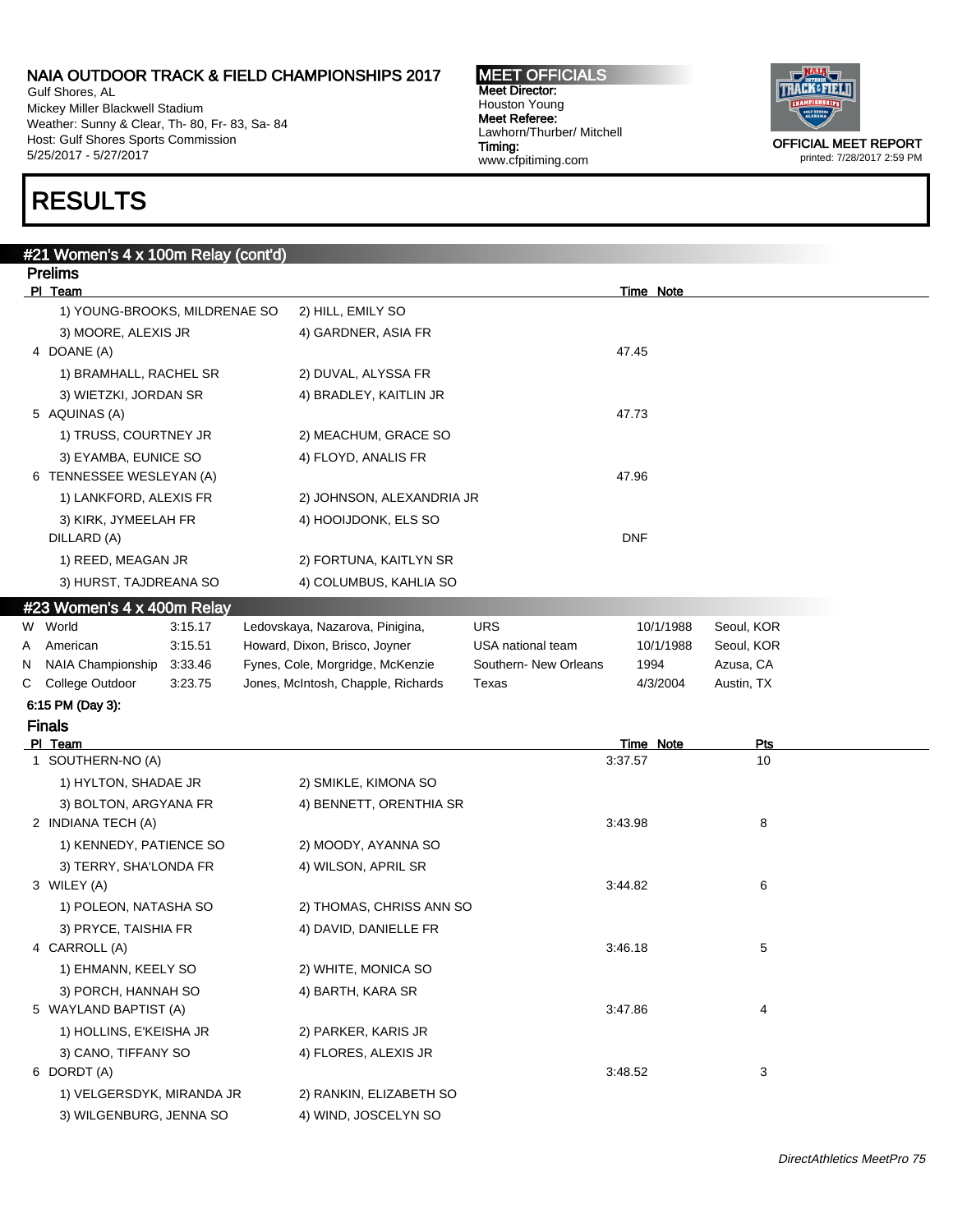Gulf Shores, AL Mickey Miller Blackwell Stadium Weather: Sunny & Clear, Th- 80, Fr- 83, Sa- 84 Host: Gulf Shores Sports Commission 5/25/2017 - 5/27/2017

#### MEET OFFICIALS Meet Director: Houston Young Meet Referee: Lawhorn/Thurber/ Mitchell Timing: www.cfpitiming.com



printed: 7/28/2017 2:59 PM

# RESULTS

#### #23 Women's 4 x 400m Relay (cont'd) 6:15 PM (Day 3): Finals

| rmais   |  |
|---------|--|
| PI Team |  |
|         |  |

| PI Team                 |                        | Time Note | Pts |
|-------------------------|------------------------|-----------|-----|
| 7 DILLARD (A)           |                        | 3:48.77   |     |
| 1) NEWMAN, SASHA JR     | 2) COLUMBUS, KAHLIA SO |           |     |
| 3) HURST, TAJDREANA SO  | 4) REED, MEAGAN JR     |           |     |
| 8 XAVIER-LOUISIANA (A)  |                        | 3:56.31   |     |
| 1) RILEY, RY-ANNE FR    | 2) WILLIAMS, ARIANE SO |           |     |
| 3) SHANNON, TRAMAINE SR | 4) ALLEN, CLARKE JR    |           |     |

#### 7:45 PM (Day 2):

| гісшір<br>PI Team            |                          | Time Note | H(PI) |  |
|------------------------------|--------------------------|-----------|-------|--|
| 1 SOUTHERN-NO (A)            |                          | 3:45.03Q  | 2(1)  |  |
| 1) BENNETT, ORENTHIA SR      | 2) SMIKLE, KIMONA SO     |           |       |  |
| 3) HYLTON, SHADAE JR         | 4) GREEN, SHANTAE JR     |           |       |  |
| 2 WILEY (A)                  |                          | 3:46.01Q  | 1(1)  |  |
| 1) PRYCE, TAISHIA FR         | 2) THOMAS, CHRISS ANN SO |           |       |  |
| 3) DAVID, DANIELLE FR        | 4) POLEON, NATASHA SO    |           |       |  |
| 3 INDIANA TECH (A)           |                          | 3:46.75Q  | 1(2)  |  |
| 1) KENNEDY, PATIENCE SO      | 2) MOODY, AYANNA SO      |           |       |  |
| 3) TERRY, SHA'LONDA FR       | 4) WILSON, APRIL SR      |           |       |  |
| 4 CARROLL (A)                |                          | 3:47.56Q  | 2(2)  |  |
| 1) EHMANN, KEELY SO          | 2) WHITE, MONICA SO      |           |       |  |
| 3) PORCH, HANNAH SO          | 4) BARTH, KARA SR        |           |       |  |
| 5 WAYLAND BAPTIST (A)        |                          | 3:48.52q  | 2(3)  |  |
| 1) HOLLINS, E'KEISHA JR      | 2) PARKER, KARIS JR      |           |       |  |
| 3) CANO, TIFFANY SO          | 4) FLORES, ALEXIS JR     |           |       |  |
| 6 DORDT (A)                  |                          | 3:49.58q  | 1(3)  |  |
| 1) VELGERSDYK, MIRANDA JR    | 2) RANKIN, ELIZABETH SO  |           |       |  |
| 3) WILGENBURG, JENNA SO      | 4) WIND, JOSCELYN SO     |           |       |  |
| 7 XAVIER-LOUISIANA (A)       |                          | 3:49.76q  | 1(4)  |  |
| 1) RILEY, RY-ANNE FR         | 2) WILLIAMS, ARIANE SO   |           |       |  |
| 3) SHANNON, TRAMAINE SR      | 4) ALLEN, CLARKE JR      |           |       |  |
| 8 DILLARD (A)                |                          | 3:49.93q  | 2(4)  |  |
| 1) NEWMAN, SASHA JR          | 2) COLUMBUS, KAHLIA SO   |           |       |  |
| 3) HURST, TAJDREANA SO       | 4) REED, MEAGAN JR       |           |       |  |
| 9 SOUTHERN OREGON (A)        |                          | 3:51.15   | 1(5)  |  |
| 1) TYLER, RAKAYLA SO         | 2) ABBOTT, ASPEN SR      |           |       |  |
| 3) GREENWADE, SAVANNAH FR    | 4) DANIEL, ARIANNA FR    |           |       |  |
| 10 USC-BEAUFORT (A)          |                          | 3:51.83   | 2(5)  |  |
| 1) SUPERIOR, TAYLOR JR       | 2) TREGONING, LAUREN SO  |           |       |  |
| 3) MUTCHERSON, CORT'NASHA FR | 4) CALLOWAY, FAITH SO    |           |       |  |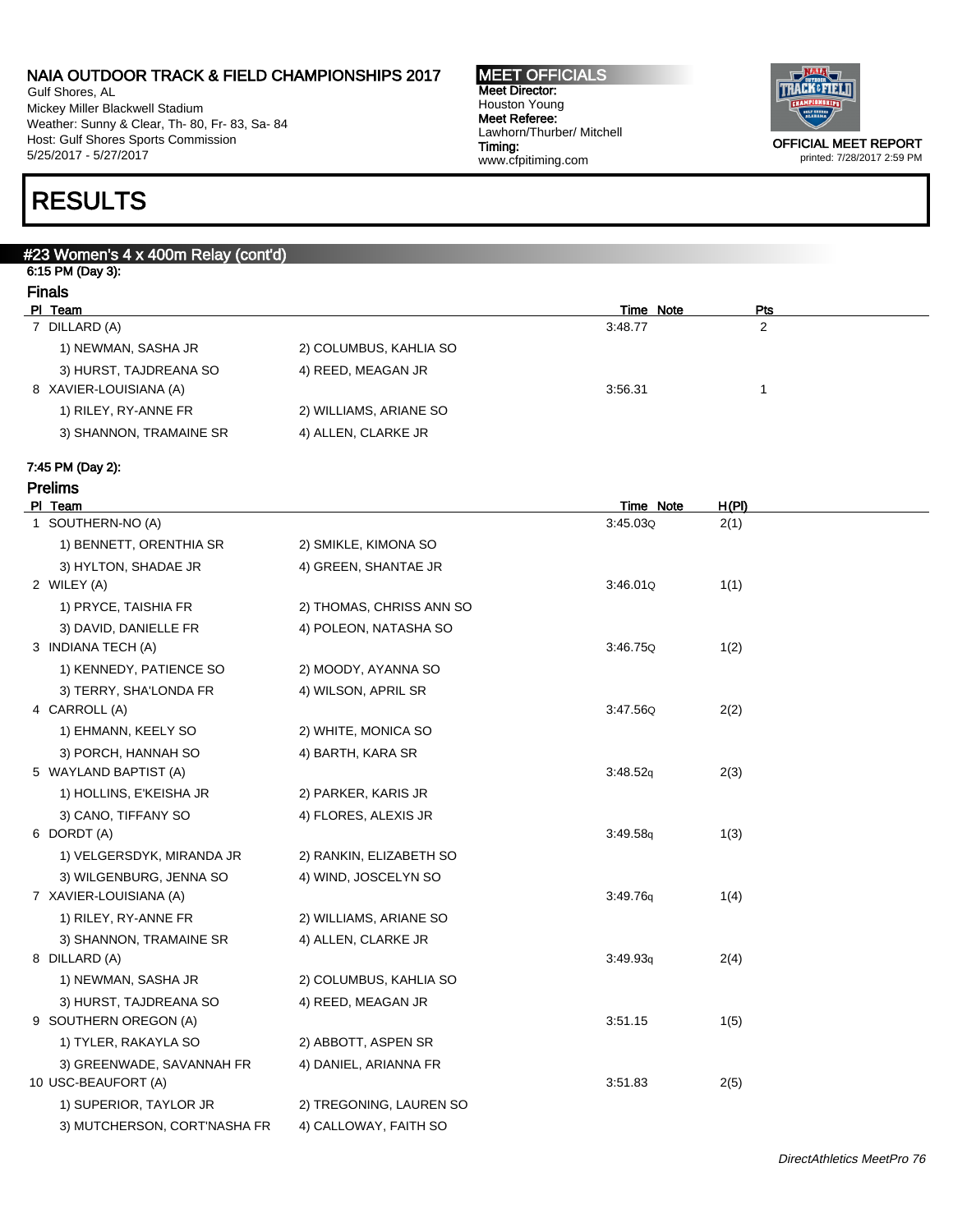Gulf Shores, AL Mickey Miller Blackwell Stadium Weather: Sunny & Clear, Th- 80, Fr- 83, Sa- 84 Host: Gulf Shores Sports Commission 5/25/2017 - 5/27/2017

#### MEET OFFICIALS Meet Director: Houston Young Meet Referee: Lawhorn/Thurber/ Mitchell Timing: www.cfpitiming.com



RESULTS

## #23 Women's 4 x 400m Relay (cont'd)

7:45 PM (Day 2): Prelims

| PI Team                    |                         | Time Note | H(PI) |
|----------------------------|-------------------------|-----------|-------|
| 11 MARIAN (IND.) (A)       |                         | 3:52.88   | 1(6)  |
| 1) GIBSON, RAVEN FR        | 2) HERRING, KYNDAL FR   |           |       |
| 3) KOEHL, OLIVIA SO        | 4) BIRKS, LATEEFAH JR   |           |       |
| 12 DOANE (A)               |                         | 3:52.90   | 2(6)  |
| 1) GOKIE, KYLIE SR         | 2) BRAMHALL, RACHEL SR  |           |       |
| 3) HARSIN, EMILY JR        | 4) BRANNAGAN, KALYN JR  |           |       |
| 13 AQUINAS (A)             |                         | 3:54.33   | 1(7)  |
| 1) FLOYD, ANALIS FR        | 2) DESIRA, TORI SR      |           |       |
| 3) REPESH, ANNA FR         | 4) TRUSS, COURTNEY JR   |           |       |
| 14 MORNINGSIDE (A)         |                         | 3:54.91   | 2(7)  |
| 1) JOSEPH, ELEKA JR        | 2) MUMM, MICHELLE JR    |           |       |
| 3) BOER, PAYTON SO         | 4) PELELO-RAY, ROSE SO  |           |       |
| 15 EASTERN OREGON (A)      |                         | 3:57.63   | 1(8)  |
| 1) WHITE, HALEY SO         | 2) DODD, PAIGE SO       |           |       |
| 3) CURRENT, KENDALL SR     | 4) HERBES, ELIZABETH FR |           |       |
| 16 SOUTHWESTERN (KAN.) (A) |                         | 3:57.90   | 2(8)  |
| 1) BLATTNER, KARI SO       | 2) BUCHANAN, TAYA' FR   |           |       |
| 3) VOGELE, JUSTINE SO      | 4) NEEDHAM, TAYLOR JR   |           |       |
|                            |                         |           |       |

#### HEAT RESULTS

| <b>Prelims</b>            |                          |           |
|---------------------------|--------------------------|-----------|
| PI Team                   |                          | Time Note |
| Heat 1 of 2               |                          |           |
| 1 WILEY (A)               |                          | 3.46.01Q  |
| 1) PRYCE, TAISHIA FR      | 2) THOMAS, CHRISS ANN SO |           |
| 3) DAVID, DANIELLE FR     | 4) POLEON, NATASHA SO    |           |
| 2 INDIANA TECH (A)        |                          | 3:46.75Q  |
| 1) KENNEDY, PATIENCE SO   | 2) MOODY, AYANNA SO      |           |
| 3) TERRY, SHA'LONDA FR    | 4) WILSON, APRIL SR      |           |
| 3 DORDT (A)               |                          | 3:49.58q  |
| 1) VELGERSDYK, MIRANDA JR | 2) RANKIN, ELIZABETH SO  |           |
| 3) WILGENBURG, JENNA SO   | 4) WIND, JOSCELYN SO     |           |
| 4 XAVIER-LOUISIANA (A)    |                          | 3:49.76q  |
| 1) RILEY, RY-ANNE FR      | 2) WILLIAMS, ARIANE SO   |           |
| 3) SHANNON, TRAMAINE SR   | 4) ALLEN, CLARKE JR      |           |
| 5 SOUTHERN OREGON (A)     |                          | 3:51.15   |
| 1) TYLER, RAKAYLA SO      | 2) ABBOTT, ASPEN SR      |           |
| 3) GREENWADE, SAVANNAH FR | 4) DANIEL, ARIANNA FR    |           |
| 6 MARIAN (IND.) (A)       |                          | 3:52.88   |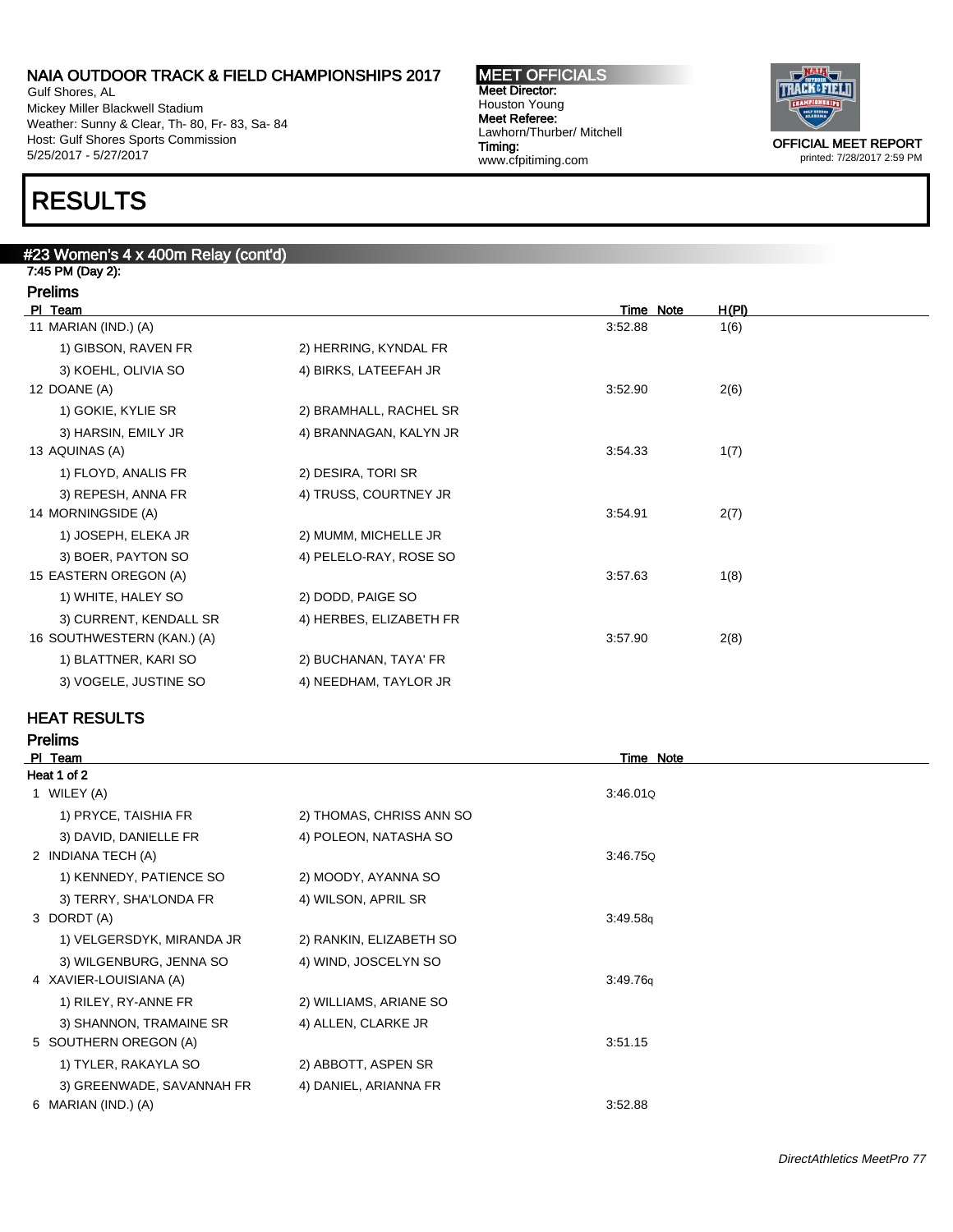Gulf Shores, AL Mickey Miller Blackwell Stadium Weather: Sunny & Clear, Th- 80, Fr- 83, Sa- 84 Host: Gulf Shores Sports Commission 5/25/2017 - 5/27/2017

## RESULTS

### #23 Women's 4 x 400m Relay (cont'd) Prelims PI Team Time Note 1) GIBSON, RAVEN FR 2) HERRING, KYNDAL FR 3) KOEHL, OLIVIA SO 4) BIRKS, LATEEFAH JR 8 EASTERN OREGON (A) 3:57.63 1) WHITE, HALEY SO 2) DODD, PAIGE SO 3) CURRENT, KENDALL SR 4) HERBES, ELIZABETH FR Heat 2 of 2 1 SOUTHERN-NO (A) 3:45.03Q 1) BENNETT, ORENTHIA SR 2) SMIKLE, KIMONA SO 3) HYLTON, SHADAE JR 4) GREEN, SHANTAE JR 2 CARROLL (A) 3:47.56Q 1) EHMANN, KEELY SO 2) WHITE, MONICA SO 3) PORCH, HANNAH SO 4) BARTH, KARA SR 3 WAYLAND BAPTIST (A) 3:48.52q 1) HOLLINS, E'KEISHA JR 2) PARKER, KARIS JR 3) CANO, TIFFANY SO 4) FLORES, ALEXIS JR 4 DILLARD (A) 3:49.93q 1) NEWMAN, SASHA JR 2) COLUMBUS, KAHLIA SO 3) HURST, TAJDREANA SO 4) REED, MEAGAN JR 5 USC-BEAUFORT (A) 3:51.83 1) SUPERIOR, TAYLOR JR 2) TREGONING, LAUREN SO 3) MUTCHERSON, CORT'NASHA FR 4) CALLOWAY, FAITH SO 6 DOANE (A) 3:52.90 1) GOKIE, KYLIE SR 2) BRAMHALL, RACHEL SR 3) HARSIN, EMILY JR 4) BRANNAGAN, KALYN JR 7 MORNINGSIDE (A) 3:54.91 1) JOSEPH, ELEKA JR 2) MUMM, MICHELLE JR 3) BOER, PAYTON SO 4) PELELO-RAY, ROSE SO 8 SOUTHWESTERN (KAN.) (A) 3:57.90 1) BLATTNER, KARI SO 2) BUCHANAN, TAYA' FR 3) VOGELE, JUSTINE SO 4) NEEDHAM, TAYLOR JR #43 Women's 4 x 800m Relay W World **1.50.17 Colizarenko, Gurina, Borisova,** CURS Correst B/5/1984 Moscow, URS N NAIA Championship 8:43.99 Krasovska, Kolstad, Johnstone, Howard Simon Fraser, BC 2005 Louisville, KY C College Outdoor 8:17.45 Margey, Piccirillo, Akande, Lipari Villanova 4/27/2013 Philadelphia, PA 5:30 PM (Day 2): Finals Pl Team Time Note Pts 1 AQUINAS (A) 8:53.57 10 1) WINCHESTER, MELISSA SO 2) MILLER, ALEXIS SO



MEET OFFICIALS Meet Director: Houston Young Meet Referee: Lawhorn/Thurber/ Mitchell Timing: www.cfpitiming.com

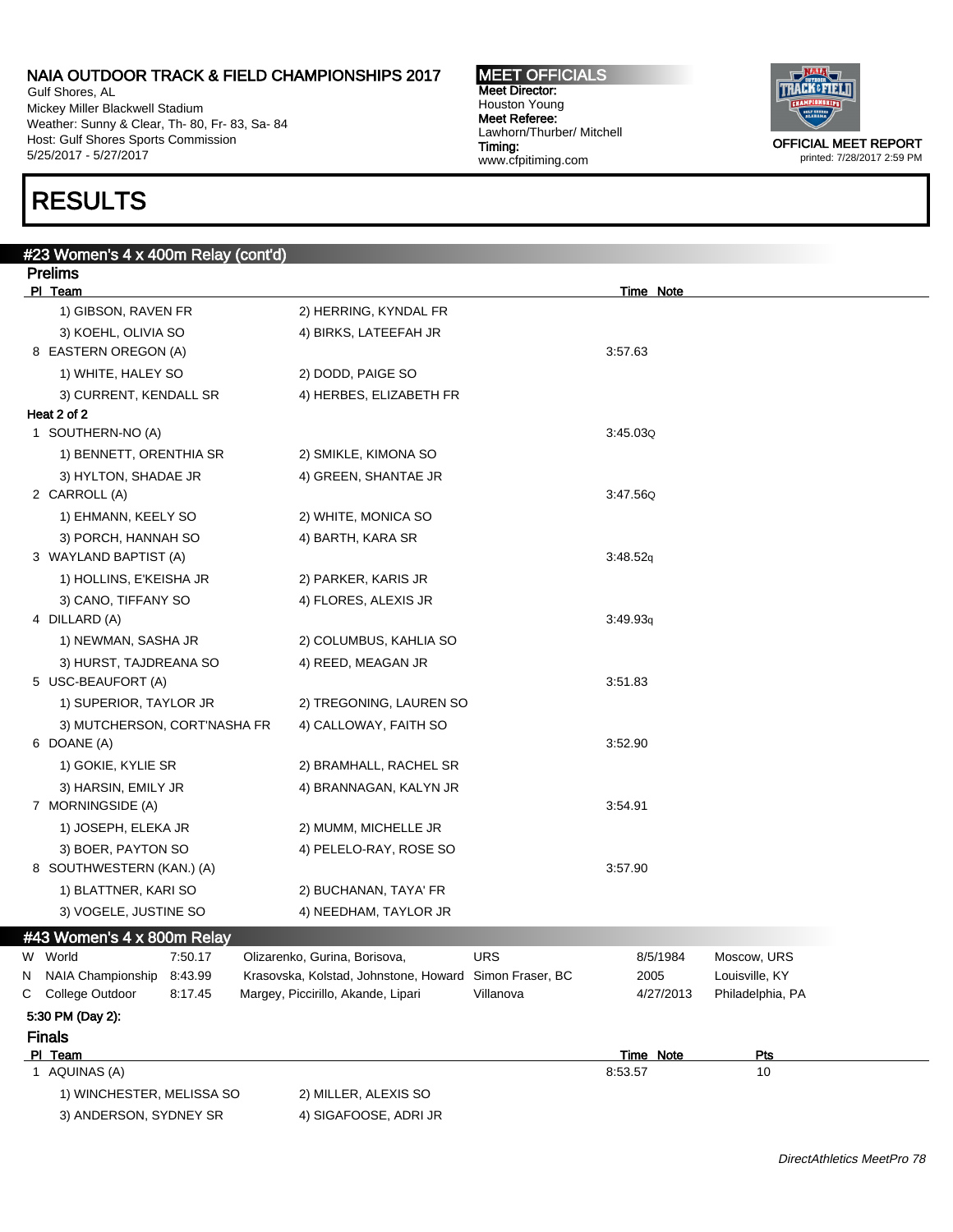Gulf Shores, AL Mickey Miller Blackwell Stadium Weather: Sunny & Clear, Th- 80, Fr- 83, Sa- 84 Host: Gulf Shores Sports Commission 5/25/2017 - 5/27/2017

# RESULTS

### #43 Women's 4 x 800m Relay (cont'd)

5:30 PM (Day 2): Finals

| гнар                      |                           |           |                |  |
|---------------------------|---------------------------|-----------|----------------|--|
| PI Team                   |                           | Time Note | <b>Pts</b>     |  |
| 2 BRITISH COLUMBIA (A)    |                           | 8:54.31   | 8              |  |
| 1) VAN TASSEL, CAMILLE JR | 2) KORPACH, SARAH SR      |           |                |  |
| 3) SYMONDS, NICOLA SO     | 4) KILMARTIN, SANDRA SR   |           |                |  |
| 3 WAYLAND BAPTIST (A)     |                           | 8:56.71   | 6              |  |
| 1) SOSA, SILVIA JR        | 2) CANO, TIFFANY SO       |           |                |  |
| 3) DANIELS, PATRICE JR    | 4) WILLIAMS, ELIZABETH FR |           |                |  |
| 4 MORNINGSIDE (A)         |                           | 9:08.81   | 5              |  |
| 1) BOER, PAYTON SO        | 2) WARNER, CASSIE SO      |           |                |  |
| 3) MUMM, MICHELLE JR      | 4) SHEPHERD, TIFFANY SR   |           |                |  |
| 5 BIOLA (A)               |                           | 9:12.67   | 4              |  |
| 1) HUNSAKER, HANNAH JR    | 2) DOHERTY, KATHRYN SO    |           |                |  |
| 3) DAWSON, LYNDEE JR      | 4) MURRAY, ALISA SR       |           |                |  |
| 6 DORDT (A)               |                           | 9:18.30   | 3              |  |
| 1) LEWIS, KELSEY SR       | 2) DE SCHIFFART, ERICA JR |           |                |  |
| 3) VAN ZEE, JUSTINE SR    | 4) COUCH, OLIVIA FR       |           |                |  |
| 7 WESTMONT (A)            |                           | 9:26.57   | $\overline{2}$ |  |
| 1) BROWN, ANNE ELISE FR   | 2) GEISINGER, HOPE JR     |           |                |  |
| 3) PARKS, EMILY FR        | 4) PHIPPS, TARYN SR       |           |                |  |
| 8 ST. AMBROSE (A)         |                           | 9:38.46   | 1              |  |
| 1) PLUMB, ASHLEY SO       | 2) WOODALL, NICOLE SR     |           |                |  |
| 3) LAMPE, SARAH SR        | 4) SMITH, MOLLY JO SR     |           |                |  |

### 5:40 PM (Day 1): Prelims

| Team<br>PI.               |                           | Time Note | H(PI) |
|---------------------------|---------------------------|-----------|-------|
| 1 WAYLAND BAPTIST (A)     |                           | 9:05.03Q  | 2(1)  |
| 1) SOSA, SILVIA JR        | 2) CANO, TIFFANY SO       |           |       |
| 3) DANIELS, PATRICE JR    | 4) WILLIAMS, ELIZABETH FR |           |       |
| 2 BRITISH COLUMBIA (A)    |                           | 9:05.10Q  | 1(1)  |
| 1) TINKHAM, MIKAYLA FR    | 2) CAIRNS, BRIANNA SR     |           |       |
| 3) VAN TASSEL, CAMILLE JR | 4) KILMARTIN, SANDRA SR   |           |       |
| 3 BIOLA (A)               |                           | 9:05.42Q  | 1(2)  |
| 1) HUNSAKER, HANNAH JR    | 2) DOHERTY, KATHRYN SO    |           |       |
| 3) DAWSON, LYNDEE JR      | 4) MURRAY, ALISA SR       |           |       |
| 4 WESTMONT (A)            |                           | 9.06.91q  | 1(3)  |
| 1) BROWN, ANNE ELISE FR   | 2) GEISINGER, HOPE JR     |           |       |
| 3) PHIPPS, TARYN SR       | 4) PARKS, EMILY FR        |           |       |
| 5 DORDT (A)               |                           | 9.07.31q  | 1(4)  |
| 1) LEWIS, KELSEY SR       | 2) WILGENBURG, JENNA SO   |           |       |
| 3) DE SCHIFFART, ERICA JR | 4) VAN ZEE, JUSTINE SR    |           |       |

MEET OFFICIALS Meet Director: Houston Young Meet Referee: Lawhorn/Thurber/ Mitchell Timing: www.cfpitiming.com



DirectAthletics MeetPro 79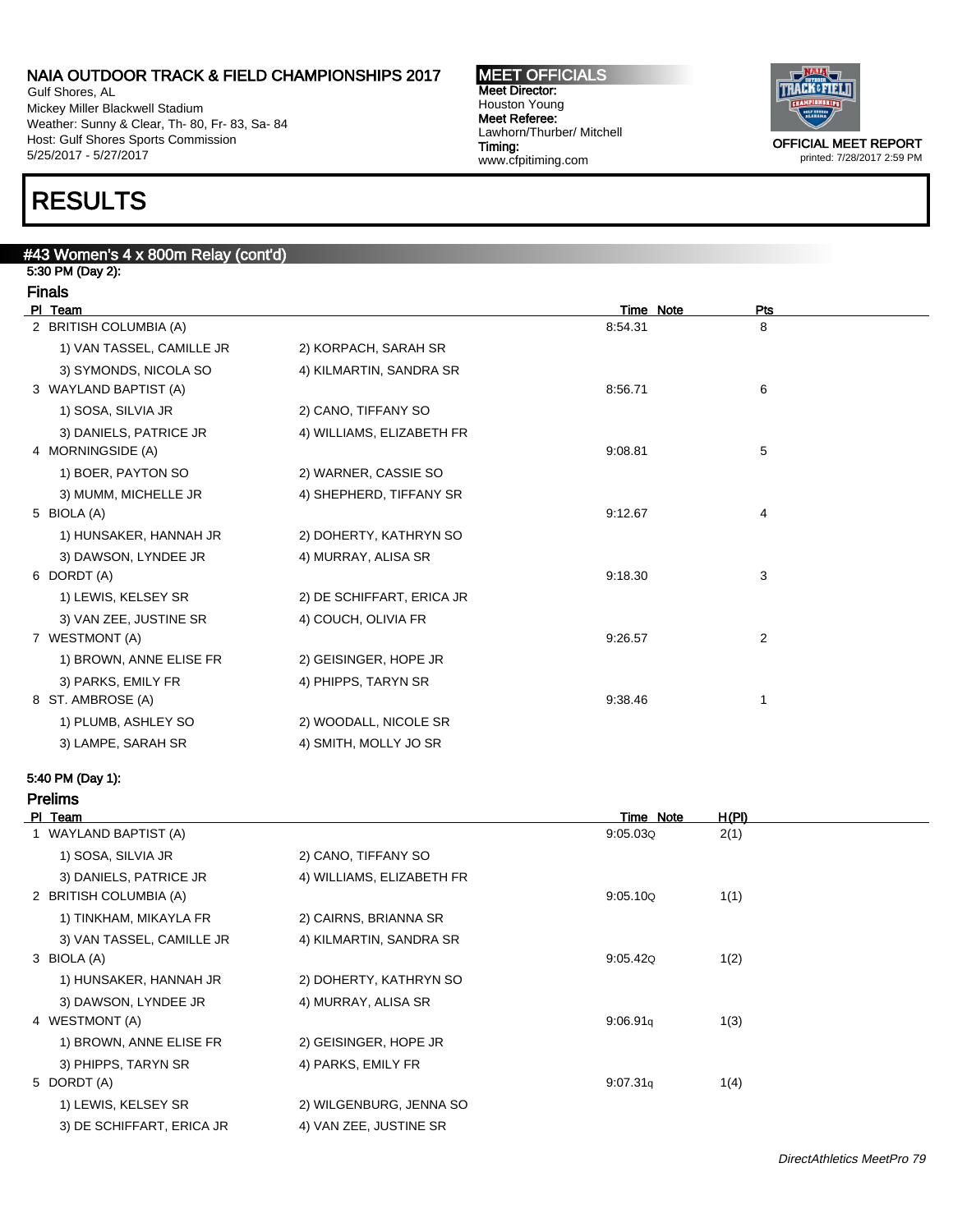Gulf Shores, AL Mickey Miller Blackwell Stadium Weather: Sunny & Clear, Th- 80, Fr- 83, Sa- 84 Host: Gulf Shores Sports Commission 5/25/2017 - 5/27/2017

## RESULTS

### #43 Women's 4 x 800m Relay (cont'd)

5:40 PM (Day 1): Prelims

| <u>Figilius</u><br>PI Team |                            | Time Note | H(PI) |
|----------------------------|----------------------------|-----------|-------|
| 6 AQUINAS (A)              |                            | 9:07.90Q  | 3(1)  |
| 1) ANDERSON, SYDNEY SR     | 2) WINCHESTER, MELISSA SO  |           |       |
| 3) MILLER, ALEXIS SO       | 4) SIGAFOOSE, ADRI JR      |           |       |
| 7 MORNINGSIDE (A)          |                            | 9:09.94Q  | 3(2)  |
| 1) WARNER, CASSIE SO       | 2) SHEPHERD, TIFFANY SR    |           |       |
| 3) MUMM, MICHELLE JR       | 4) BOER, PAYTON SO         |           |       |
| 8 ST. FRANCIS (ILL.) (A)   |                            | 9:11.86   | 1(5)  |
| 1) CROSSON, CATHERINE JR   | 2) LOPEZ, LESLEY JR        |           |       |
| 3) KNOTT, ASHLEE JR        | 4) CONROY, TAYLOR FR       |           |       |
| 9 ST. AMBROSE (A)          |                            | 9:12.21Q  | 2(2)  |
| 1) WOODALL, NICOLE SR      | 2) PLUMB, ASHLEY SO        |           |       |
| 3) LAMPE, SARAH SR         | 4) SMITH, MOLLY JO SR      |           |       |
| 10 NORTHWESTERN (IOWA) (A) |                            | 9:13.27   | 3(3)  |
| 1) BOSCH, KATIE JR         | 2) MUILENBURG, REBEKAH SO  |           |       |
| 3) DE JONG, KASSIDY SO     | 4) LANDHUIS, KATIE JR      |           |       |
| 11 MILLIGAN (A)            |                            | 9:13.40   | 2(3)  |
| 1) STONE, ERICA FR         | 2) WEBB, JOELLE FR         |           |       |
| 3) HAAS, KATLYN FR         | 4) SEGRAVE, HANNAH SR      |           |       |
| 12 TAYLOR (A)              |                            | 9:13.63   | 2(4)  |
| 1) BLAGG, RACHEL SO        | 2) CROSBY, MARJORIE SO     |           |       |
| 3) BLUEMEL, TAYLOR FR      | 4) NOYES, NAOMI FR         |           |       |
| 13 DOANE (A)               |                            | 9:19.13   | 2(5)  |
| 1) SIECK, LOGAN SR         | 2) COOK, ASHLEY FR         |           |       |
| 3) LEMKAU, DELANEY SO      | 4) DEWISPELARE, MARISSA SR |           |       |
| 14 OKLAHOMA CITY (A)       |                            | 9:19.52   | 3(4)  |
| 1) NELL, STEFANI SO        | 2) HOYER, SHERIDAN SO      |           |       |
| 3) METOYER, ALEXIS SO      | 4) MOORE, SARA SR          |           |       |
| 15 INDIANA TECH (A)        |                            | 9:20.94   | 3(5)  |
| 1) RILEY, KERIGAN SR       | 2) GORMAN, ANNA FR         |           |       |
| 3) HOSEY, JUSTICE SR       | 4) LOMBARDO, ALEXIS FR     |           |       |
| 16 CONCORDIA (NEB.) (A)    |                            | 9:21.39   | 2(6)  |
| 1) VLASIN, MARTI SR        | 2) WRAGGE, QUINN SO        |           |       |
| 3) DABERKOW, ALAYNA SR     | 4) RATHJEN, MIRANDA FR     |           |       |
| 17 SIENA HEIGHTS (A)       |                            | 9:23.12   | 2(7)  |
| 1) RUSSO, ASHLEY JR        | 2) WILLS, SHARMAINE FR     |           |       |
| 3) PEKEL, BRIANNA JR       | 4) RIDAL, MARIAH SR        |           |       |
| 18 THE MASTERS (A)         |                            | 9:34.15   | 3(6)  |
| 1) FAIRCHILD, MIKALA JR    | 2) BISHOP, RYLEE SO        |           |       |
| 3) SCIARRA, ARIANA FR      | 4) PEDRICK, MORGAN SR      |           |       |

MEET OFFICIALS Meet Director: Houston Young Meet Referee: Lawhorn/Thurber/ Mitchell Timing: www.cfpitiming.com

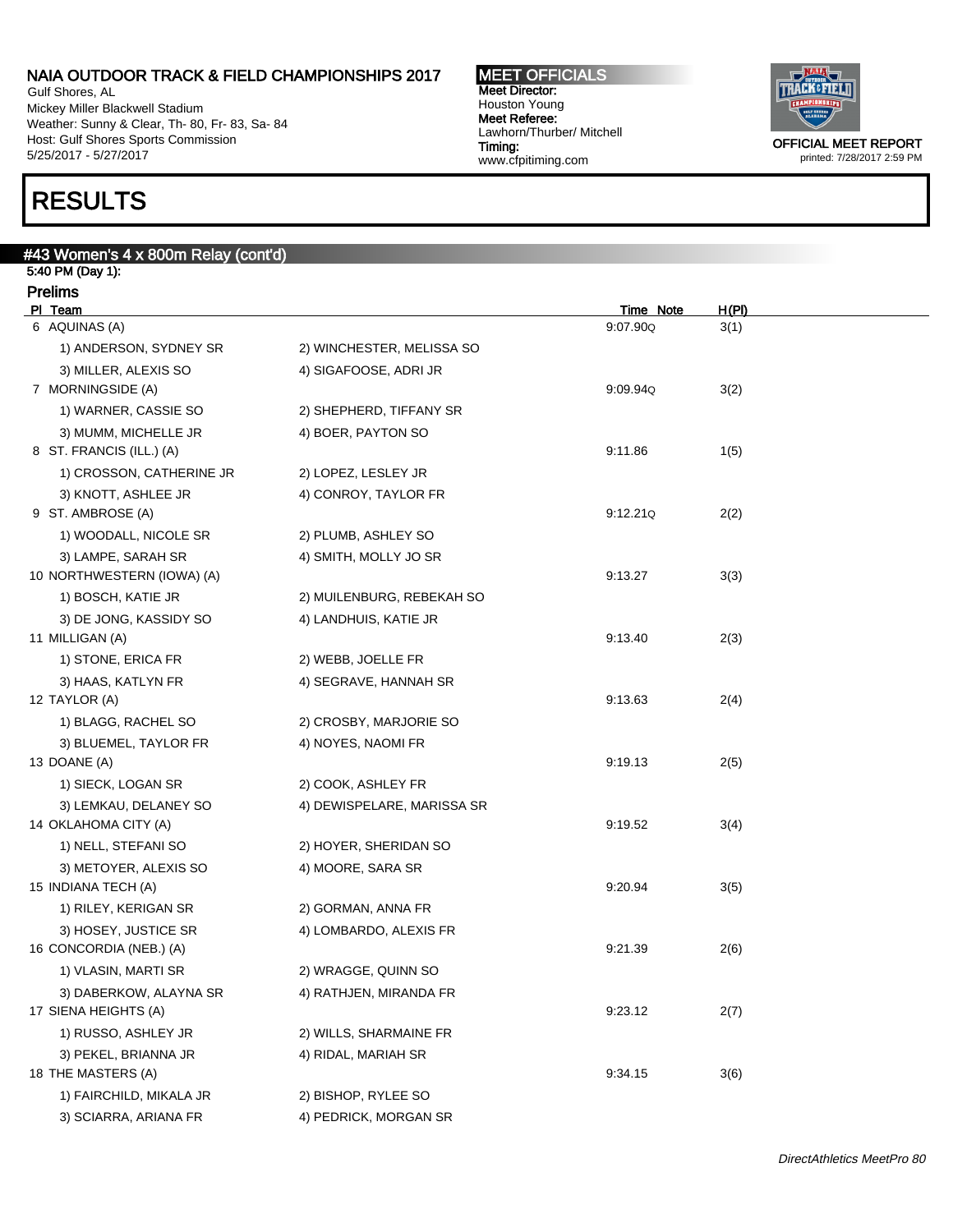Gulf Shores, AL Mickey Miller Blackwell Stadium Weather: Sunny & Clear, Th- 80, Fr- 83, Sa- 84 Host: Gulf Shores Sports Commission 5/25/2017 - 5/27/2017

#### MEET OFFICIALS Meet Director: Houston Young Meet Referee: Lawhorn/Thurber/ Mitchell Timing: www.cfpitiming.com



## RESULTS

| 5:40 PM (Day 1):          |                           |                           |  |
|---------------------------|---------------------------|---------------------------|--|
| <b>Prelims</b><br>PI Team |                           | H(PI)<br><b>Time Note</b> |  |
| 19 CORNERSTONE (A)        |                           | 1(6)<br>9:36.44           |  |
| 1) RICHTER, VALERIE SO    | 2) QUICK, MEGAN JR        |                           |  |
| 3) SOROKIN, AMANDA FR     | 4) BOHATCH, KATYA FR      |                           |  |
| <b>HEAT RESULTS</b>       |                           |                           |  |
| <b>Prelims</b>            |                           |                           |  |
| PI Team                   |                           | Time Note                 |  |
| Heat 1 of 3               |                           |                           |  |
| 1 BRITISH COLUMBIA (A)    |                           | 9:05.10Q                  |  |
| 1) TINKHAM, MIKAYLA FR    | 2) CAIRNS, BRIANNA SR     |                           |  |
| 3) VAN TASSEL, CAMILLE JR | 4) KILMARTIN, SANDRA SR   |                           |  |
| 2 BIOLA (A)               |                           | 9.05.42Q                  |  |
| 1) HUNSAKER, HANNAH JR    | 2) DOHERTY, KATHRYN SO    |                           |  |
| 3) DAWSON, LYNDEE JR      | 4) MURRAY, ALISA SR       |                           |  |
| 3 WESTMONT (A)            |                           | 9:06.91q                  |  |
| 1) BROWN, ANNE ELISE FR   | 2) GEISINGER, HOPE JR     |                           |  |
| 3) PHIPPS, TARYN SR       | 4) PARKS, EMILY FR        |                           |  |
| 4 DORDT (A)               |                           | 9:07.31q                  |  |
| 1) LEWIS, KELSEY SR       | 2) WILGENBURG, JENNA SO   |                           |  |
| 3) DE SCHIFFART, ERICA JR | 4) VAN ZEE, JUSTINE SR    |                           |  |
| 5 ST. FRANCIS (ILL.) (A)  |                           | 9:11.86                   |  |
| 1) CROSSON, CATHERINE JR  | 2) LOPEZ, LESLEY JR       |                           |  |
| 3) KNOTT, ASHLEE JR       | 4) CONROY, TAYLOR FR      |                           |  |
| 6 CORNERSTONE (A)         |                           | 9:36.44                   |  |
| 1) RICHTER, VALERIE SO    | 2) QUICK, MEGAN JR        |                           |  |
| 3) SOROKIN, AMANDA FR     | 4) BOHATCH, KATYA FR      |                           |  |
| Heat 2 of 3               |                           |                           |  |
| 1 WAYLAND BAPTIST (A)     |                           | 9:05.03Q                  |  |
| 1) SOSA, SILVIA JR        | 2) CANO, TIFFANY SO       |                           |  |
| 3) DANIELS, PATRICE JR    | 4) WILLIAMS, ELIZABETH FR |                           |  |
| 2 ST. AMBROSE (A)         |                           | 9.12.21Q                  |  |
| 1) WOODALL, NICOLE SR     | 2) PLUMB, ASHLEY SO       |                           |  |
| 3) LAMPE, SARAH SR        | 4) SMITH, MOLLY JO SR     |                           |  |
| 3 MILLIGAN (A)            |                           | 9:13.40                   |  |
| 1) STONE, ERICA FR        | 2) WEBB, JOELLE FR        |                           |  |
| 3) HAAS, KATLYN FR        | 4) SEGRAVE, HANNAH SR     |                           |  |
| 4 TAYLOR (A)              |                           | 9:13.63                   |  |
| 1) BLAGG, RACHEL SO       | 2) CROSBY, MARJORIE SO    |                           |  |
| 3) BLUEMEL, TAYLOR FR     | 4) NOYES, NAOMI FR        |                           |  |
| 5 DOANE (A)               |                           | 9:19.13                   |  |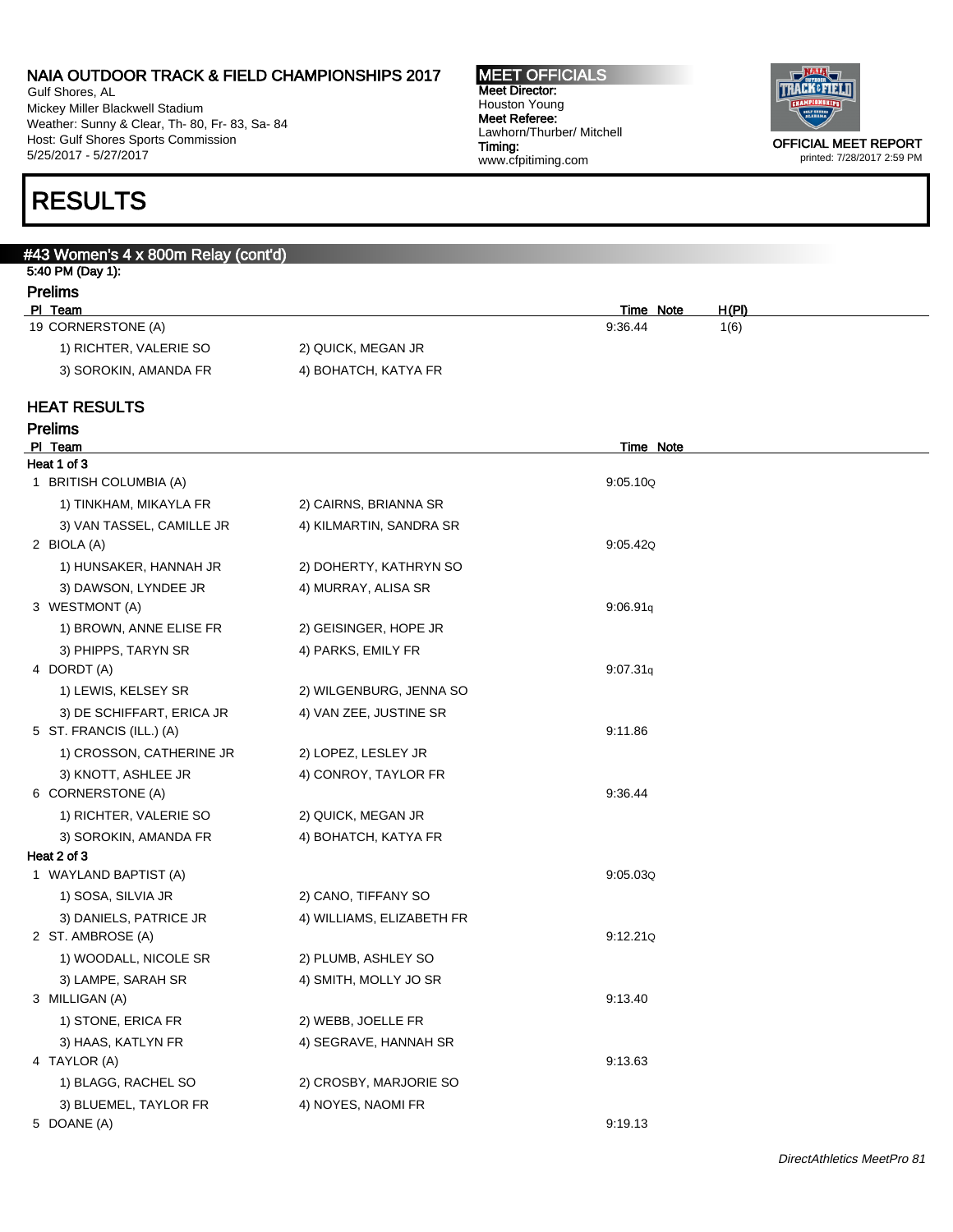Gulf Shores, AL Mickey Miller Blackwell Stadium Weather: Sunny & Clear, Th- 80, Fr- 83, Sa- 84 Host: Gulf Shores Sports Commission 5/25/2017 - 5/27/2017

## RESULTS

### #43 Women's 4 x 800m Relay (cont'd) Prelims PI Team Time Note 1) SIECK, LOGAN SR 2) COOK, ASHLEY FR 3) LEMKAU, DELANEY SO 4) DEWISPELARE, MARISSA SR 7 SIENA HEIGHTS (A) 9:23.12 1) RUSSO, ASHLEY JR 2) WILLS, SHARMAINE FR 3) PEKEL, BRIANNA JR 4) RIDAL, MARIAH SR Heat 3 of 3 1 AQUINAS (A) 9:07.90Q 1) ANDERSON, SYDNEY SR 2) WINCHESTER, MELISSA SO 3) MILLER, ALEXIS SO 4) SIGAFOOSE, ADRI JR 2 MORNINGSIDE (A) 9:09.94Q 1) WARNER, CASSIE SO 2) SHEPHERD, TIFFANY SR 3) MUMM, MICHELLE JR 4) BOER, PAYTON SO 3 NORTHWESTERN (IOWA) (A) 9:13.27 1) BOSCH, KATIE JR 2) MUILENBURG, REBEKAH SO 3) DE JONG, KASSIDY SO 4) LANDHUIS, KATIE JR 4 OKLAHOMA CITY (A) 9:19.52 1) NELL, STEFANI SO 2) HOYER, SHERIDAN SO 3) METOYER, ALEXIS SO 4) MOORE, SARA SR 5 INDIANA TECH (A) 9:20.94 1) RILEY, KERIGAN SR 2) GORMAN, ANNA FR 3) HOSEY, JUSTICE SR 4) LOMBARDO, ALEXIS FR 6 THE MASTERS (A) 9:34.15 1) FAIRCHILD, MIKALA JR 2) BISHOP, RYLEE SO 3) SCIARRA, ARIANA FR 4) PEDRICK, MORGAN SR #25 Women's High Jump W World **2.09m** Stefka Kostadinova **BUL BUL 8/30/1987** Rome, ITA A American 2.05m Chaunte Lowe Nike 6/26/2010 Des Moines, IA N NAIA Championship 1.89m Latrese Johnson Acusa Pacific, CA 1991 Stephenville, TX C College Outdoor 1.99m Brigetta Barrett Arizona Arizona 5/11/2013 Los Angeles, CA 2:00 PM (Day 3): Pl Name Yr Team Mark 1.60 1.65 1.68 1.71 1.74 1.77 1.80 Pts 1 COLLIER, BECKY SR WESTMONT 1.77m 5' 93/<sup>4</sup> O O O O O XXO XXX 10 2 JOHNSON, MARISSA SR SIENA HEIG 1.74m 5' 81/<sup>2</sup> XO O XO O O XXX 8  $3$  BAKER, CHELSEA JR FRIENDS  $1.74 \text{m}~5'~8^{1/2}$  O O O O XO XXX 6 4 GUIJARRO, CANDELLA JR INDIANA TE 1.71m 5' 714 O XO O O XXX 5 5 5 5 5 5 5 7 7 5 7 6 7 7 6 7 7 8 7 7 6 7 7 8 7 7 8 7 7 8 7 7 8 7 7 8 7 7 8 7 7 8 7 7 8 7 7 8 7 8 7 7 8 7 8 7 8 7 8 7 8 7 8 7 8 7 8 7 8 7 8 7 8 7 8 7 8 7 8 7 8 5 NALTY, ASHLEIGH SR MISSOURI B 1.71m 5' 714 O O O XO XXX 4 4 6 BROWN, ANNE-LORRAIN JR OLIVET NAZ 1.71m 5' 714 O XO XXO XO XXX 3 3 7 COLLIER, BAILEY SR SOUTHWES 1.68m 5' 6" XXO O O XXX 2 8 MCBRIDE, HARLEY SR EASTERN O 1.68m 5' 6" O O XO XXX 1 9 SATO, NINA JR WAYLAND B 1.68m 5' 6" O XO XO XXX 10 ROSENBAUM, SAVANNA SO HASTINGS 1.68m 5' 6" O XO XXO XXX

11 DALE, ALEXIS FR DOANE 1.65m 5' 5" O O XXX

MEET OFFICIALS Meet Director: Houston Young Meet Referee: Lawhorn/Thurber/ Mitchell Timing: www.cfpitiming.com

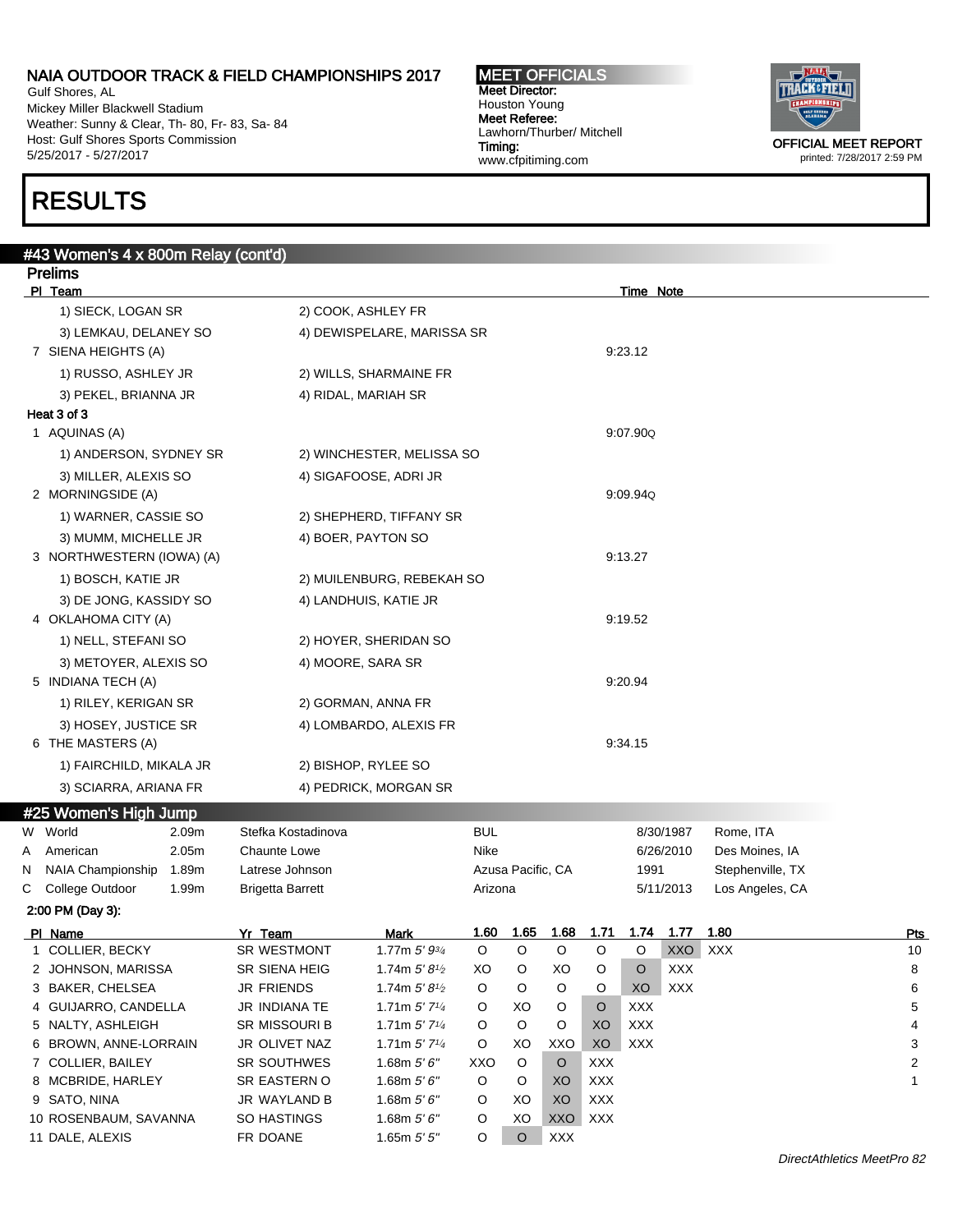Gulf Shores, AL Mickey Miller Blackwell Stadium Weather: Sunny & Clear, Th- 80, Fr- 83, Sa- 84 Host: Gulf Shores Sports Commission 5/25/2017 - 5/27/2017

## RESULTS

#### #25 Women's High Jump (cont'd)

| 12 CAMPBELL, OLIVIA         | SO BRITISH CO       | 1.65m $5'5''$  | XXO            | XXO        | XXX |
|-----------------------------|---------------------|----------------|----------------|------------|-----|
| 13 BROWN, SHAY              | SO DOANE            | 1.60 $m 5'3''$ | O              | <b>XXX</b> |     |
| 13 ARELLANO, KAIANN         | <b>JR JAMESTOW</b>  | 1.60m $5'3''$  | O              | <b>XXX</b> |     |
| 13 SCHMIDT, CRYSTAL         | <b>SR CARROLL</b>   | 1.60 $m 5'3''$ | O              | <b>XXX</b> |     |
| 16 SINTEK, CLAIRE           | SO DOANE            | 1.60 $m 5'3''$ | X <sub>O</sub> | <b>XXX</b> |     |
| 16 MICHALSKI, EMILY         | SO DAVENPORT        | 1.60m $5'3''$  | XO.            | <b>XXX</b> |     |
| 18 BRINSON, JONINA          | <b>JR MOBILE</b>    | 1.60 $m 5'3''$ | <b>XXO</b>     | <b>XXX</b> |     |
| <b>18 DICKERSON, KAYLYN</b> | <b>SR LANGSTON</b>  | 1.60m $5'3''$  | XXO            | XXX.       |     |
| SUPERIOR, TAYLOR            | <b>JR USC-BEAUF</b> | NH.            | <b>XXX</b>     |            |     |
| CHIN, DAVIA                 | FR EDWARD W         | NH             | <b>XXX</b>     |            |     |
| WALKER, ARDEEN              | FR MIDAMERIC        | NH.            | <b>XXX</b>     |            |     |
| PETTY, TYANNA               | <b>JR RIO GRAND</b> | NH.            | XXX.           |            |     |
|                             |                     |                |                |            |     |

#### #27 Women's Pole Vault

| W World                   | 5.06m | Yelena Isinbayeva | <b>RUS</b>              | 8/28/2009 | Zurich, SUI     |
|---------------------------|-------|-------------------|-------------------------|-----------|-----------------|
| A American                | 4.92m | Jen Stuczynski    | adidas                  | 7/6/2008  | Eugene, OR      |
| N NAIA Championship 4.16m |       | Lesa Kubistha     | Point Loma Nazarene, CA | 2000      | Abbotsford, BC. |
| C College Outdoor         | 4.72m | Sandi Morris      | Arkansas                | 5/15/2015 | Starkville, MS  |

| C. | College Outdoor  |  |
|----|------------------|--|
|    | 3:00 PM (Day 1): |  |

| PI Name                   | Yr Team              | Mark                                      | 3.60       | 3.65       | 3.70       | 3.75    | 3.80       | 3.85       | 3.90       | 3.95       | 4.00    | 4.17       | Pts |
|---------------------------|----------------------|-------------------------------------------|------------|------------|------------|---------|------------|------------|------------|------------|---------|------------|-----|
| 1 WOJCIECHOWSKI, DANIELLE | SO BETHEL (IND       | 4.00m 13' 11/2                            | P          | P          | O          | P       | XO         | P          | XO         | P          | $\circ$ | <b>XXX</b> | 10  |
| 2 BAILEY, BETHANY         | <b>SR INDIANA WE</b> | 3.90m $12'9'$                             | P          | P          | XO         | P       | $\circ$    | P          | $\circ$    | <b>XXX</b> |         |            | 8   |
| 3 MEGENHARDT, ANNA        | <b>SR HASTINGS</b>   | 3.85m $12'$ 7 <sup>1</sup> / <sub>2</sub> | $\circ$    | P          | O          | P       | XXO        | XO         | P          | <b>XXX</b> |         |            | 6   |
| 4 GRAVO, MCKENZIE         | SO CONCORDIA         | 3.85m 12' 7 <sup>1</sup> / <sub>2</sub>   | P          | $\circ$    | P          | O       | O          | <b>XXO</b> | <b>XXX</b> |            |         |            | 5   |
| 5 MCKINLEY, SHEILA        | <b>JR SIENA HEIG</b> | 3.85m $12'$ 7 <sup>1</sup> / <sub>2</sub> | $\circ$    | XO         | O          | O       | O          | XXO        | <b>XXX</b> |            |         |            | 4   |
| 6 MCKINLEY, TASHA         | <b>JR SIENA HEIG</b> | 3.80m $12'5'$                             | XO         | $\circ$    | $\circ$    | O       | $\circ$    | <b>XXX</b> |            |            |         |            | 3   |
| 7 BOWERS, DANA            | SO WESTMONT          | 3.75m $12'3^{1/2}$                        | XXO        | XXO        | XXO        | $\circ$ | <b>XXX</b> |            |            |            |         |            | 2   |
| 8 TOVAR, KATRINA          | <b>SO SPRING ARB</b> | 3.75m $12'3'$                             | $\circ$    | XO         | XO         | XXO     | XXX        |            |            |            |         |            |     |
| 9 SMITH, NOELLE           | <b>SR SOKA</b>       | 3.65m 11' 11 <sup>3/4</sup>               | $\circ$    | $\circ$    | <b>XXX</b> |         |            |            |            |            |         |            |     |
| 10 ROBINSON, MIKA         | <b>JR CARROLL</b>    | 3.65m 11' 11 <sup>3/4</sup>               | XO         | XO         | <b>XXX</b> |         |            |            |            |            |         |            |     |
| 11 CUNDITH, TERAH         | <b>JR CARROLL</b>    | 3.60m $11'9^{3/4}$                        | $\circ$    | <b>XXX</b> |            |         |            |            |            |            |         |            |     |
| 12 KUENZER, BETHANY       | <b>JR SPRING ARB</b> | 3.60m $11'9^{3/4}$                        | $\circ$    | <b>XXX</b> |            |         |            |            |            |            |         |            |     |
| 13 SPRENG, RACHEL         | SO AQUINAS           | 3.60m $11'9^{3/4}$                        | XO         | <b>XXX</b> |            |         |            |            |            |            |         |            |     |
| 14 PRYSTUPA, SARAH        | FR BIOLA             | 3.60m $11'9^{3/4}$                        | XO         | <b>XXX</b> |            |         |            |            |            |            |         |            |     |
| 15 RHODES, RENEE          | SO COLUMBIA (        | 3.50m $11'5^{3/4}$                        | <b>XXX</b> |            |            |         |            |            |            |            |         |            |     |
| 15 DROUILLARD, ERIN       | JR AQUINAS           | 3.50m $11'5^{3/4}$                        | <b>XXX</b> |            |            |         |            |            |            |            |         |            |     |
| 17 GALLO, DAYNA           | SR INDIANA WE        | 3.50m $11'5^{3/4}$                        | <b>XXX</b> |            |            |         |            |            |            |            |         |            |     |
| 18 HIATT, MAEGAN          | SO DOANE             | 3.50m $11'5^{3/4}$                        | <b>XXX</b> |            |            |         |            |            |            |            |         |            |     |
| 19 WILSON, LATONYA        | JR INDIANA TE        | 3.50m $11'5^{3/4}$                        | <b>XXX</b> |            |            |         |            |            |            |            |         |            |     |
| <b>BROOKS, ALLISON</b>    | SO CONCORDIA         | <b>NH</b>                                 | P          | P          | <b>XXX</b> |         |            |            |            |            |         |            |     |
| PI Name                   | Yr Team              | <b>Mark</b>                               | 3.40       | 3.50       |            |         |            |            |            |            |         |            | Pts |
| 7 BOWERS, DANA            | SO WESTMONT          | (cont'd)                                  | XO         | $\circ$    |            |         |            |            |            |            |         |            | 2   |
| 8 TOVAR, KATRINA          | SO SPRING ARB        | (cont'd)                                  | O          | $\circ$    |            |         |            |            |            |            |         |            |     |
| 9 SMITH, NOELLE           | SR SOKA              | (cont'd)                                  | O          | $\circ$    |            |         |            |            |            |            |         |            |     |
| 10 ROBINSON, MIKA         | <b>JR CARROLL</b>    | (cont'd)                                  | O          | XXO        |            |         |            |            |            |            |         |            |     |
| 11 CUNDITH, TERAH         | <b>JR CARROLL</b>    | (cont'd)                                  | O          | $\circ$    |            |         |            |            |            |            |         |            |     |

MEET OFFICIALS Meet Director: Houston Young Meet Referee: Lawhorn/Thurber/ Mitchell Timing: www.cfpitiming.com

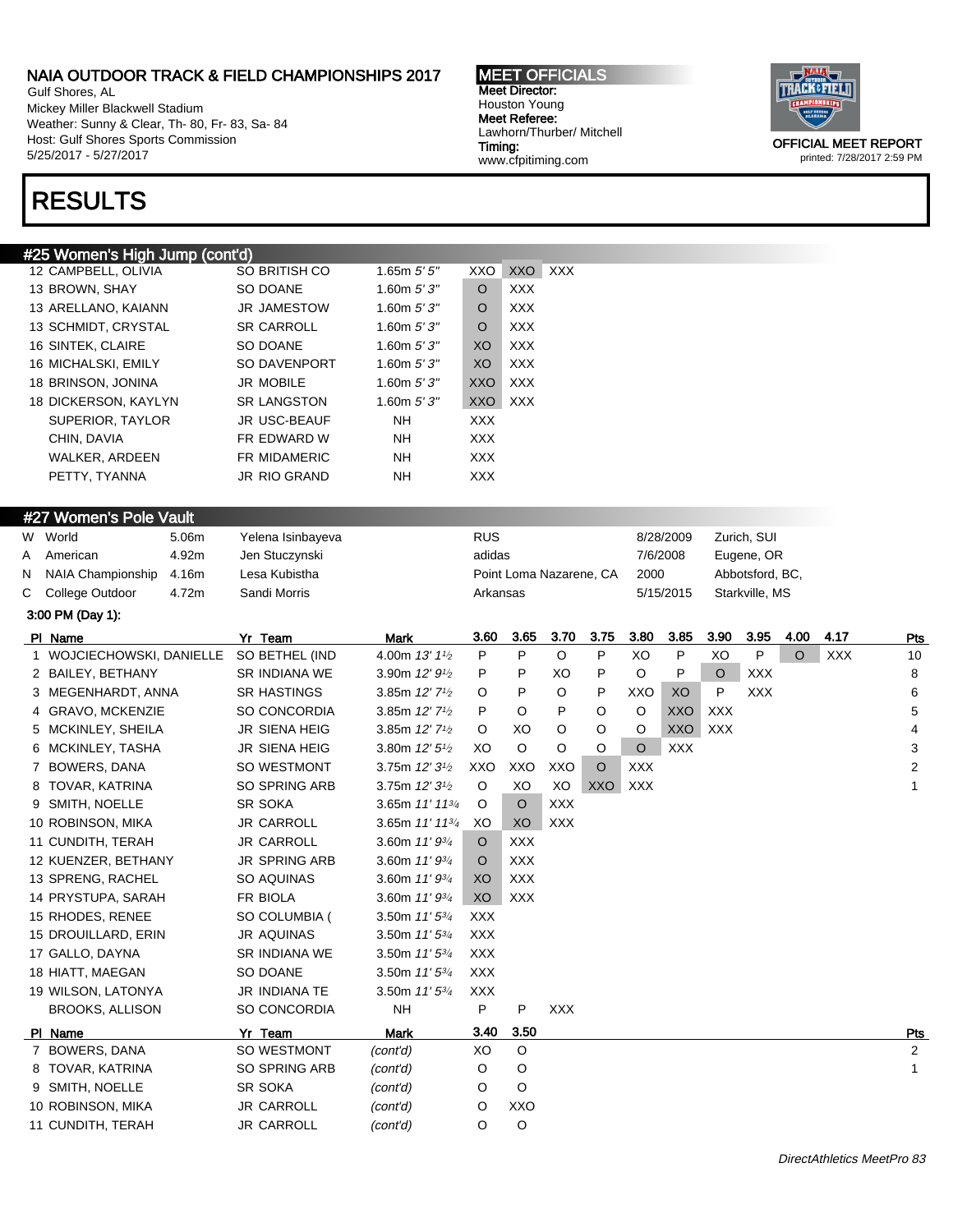Gulf Shores, AL Mickey Miller Blackwell Stadium Weather: Sunny & Clear, Th- 80, Fr- 83, Sa- 84 Host: Gulf Shores Sports Commission 5/25/2017 - 5/27/2017

## RESULTS

#### #27 Women's Pole Vault (cont'd)

| 12 KUENZER, BETHANY | <b>JR SPRING ARB</b> | (cont'd)           | O          | XXO            |
|---------------------|----------------------|--------------------|------------|----------------|
| 13 SPRENG, RACHEL   | SO AQUINAS           | (cont'd)           | P          | O              |
| 14 PRYSTUPA, SARAH  | FR BIOLA             | (cont'd)           | O          | XO             |
| 15 RHODES, RENEE    | SO COLUMBIA (        | 3.50m $11'5^{3/4}$ | O          | O              |
| 15 DROUILLARD, ERIN | <b>JR AQUINAS</b>    | 3.50m $11'5^{3}/4$ | O          | O              |
| 17 GALLO, DAYNA     | <b>SR INDIANA WE</b> | 3.50m $11'5^{3/4}$ | XXO        | O              |
| 18 HIATT, MAEGAN    | SO DOANE             | 3.50m $11'5^{3}/4$ | O          | X <sub>O</sub> |
| 19 WILSON, LATONYA  | <b>JR INDIANA TE</b> | 3.50m $11'5^{3/4}$ | XO         | XXO            |
| 20 MOSIER, TRISTEN  | FR CONCORDIA         | 3.40m $11'$ $13/4$ | XO.        | <b>XXX</b>     |
| 20 HOLLOMAN, KENDAL | <b>SR BAKER</b>      | 3.40m $11'$ $13/4$ | XO.        | <b>XXX</b>     |
| 20 MOHR, ABIGAIL    | JR DOANE             | 3.40m $11'$ $13'$  | XO         | <b>XXX</b>     |
| UNDERHILL, CHENA    | FR WESTMONT          | NH                 | <b>XXX</b> |                |
| SHOOP, AMYGRACE     | <b>JR AQUINAS</b>    | NH                 | XXX.       |                |
| SCHINDLER, COURTNEY | FR DOANE             | <b>NH</b>          | <b>XXX</b> |                |

#### #29 Women's Long Jump

|   | W World                   | 7.52m | Galina Chistyakova   | USSR         | 6/11/1988 | St. Petersburg, |  |  |  |  |  |  |
|---|---------------------------|-------|----------------------|--------------|-----------|-----------------|--|--|--|--|--|--|
| А | American                  | 7.49m | Jackie Joyner-Kersee | Honda        | 5/22/1994 | New York, NY    |  |  |  |  |  |  |
|   | N NAIA Championship 6.70m |       | Ruky Abdulai         | Simon Fraser | 2007      | Fresno, CA      |  |  |  |  |  |  |
|   | C College Outdoor         | 6.99m | Jackie Joyner-Kersee | U.C.L.A.     | 5/4/1985  | Westwood, CA    |  |  |  |  |  |  |

#### 5:30 PM (Day 1):

| PI Name                                  | Yr Team              | Mark                                                                       |          | Rnd 1                                              | Rnd 2       | Rnd 3                                                                                        | Rnd 4       | Rnd <sub>5</sub>          | Rnd 6         | F(PI) Pts |              |
|------------------------------------------|----------------------|----------------------------------------------------------------------------|----------|----------------------------------------------------|-------------|----------------------------------------------------------------------------------------------|-------------|---------------------------|---------------|-----------|--------------|
| STRICKER, ABBY                           | SO COLUMBIA (        | 5.91m 19' 43/4                                                             |          | $(+0.0)$ 5.63 $(+0.7)$                             |             | $5.77 (+1.0)$ $5.71 (+0.0)$ $5.64 (+0.0)$ $5.91 (+0.0)$ $5.56 (+0.0)$                        |             |                           |               | 1(1)      | 10           |
| 2 PRYCE, TAISHIA                         | FR WILEY             | 5.90m 19' 41/4                                                             |          |                                                    |             | $(+0.0)$ 5.90 $(+0.0)$ 5.83 $(+0.0)$ 5.78 $(+0.0)$ 5.72 $(+0.0)$ 5.31 $(+0.0)$ 5.71 $(+0.0)$ |             |                           |               | 4(1)      | 8            |
| 3 BRISCOE, TELECIA                       | FR WAYLAND B         | 5.90m 19' 41/4                                                             |          | $(+0.0)$ 5.42 $(+0.5)$                             |             | $5.73$ (-0.1) $\vert 5.52$ (+0.0) $\vert 5.82$ (+0.0) $\vert 5.90$ (+0.0)                    |             |                           | <b>FOUL</b>   | 2(1)      | 6            |
| 4 FLETCHER, JEROSAN                      | JR PARK U.           | 5.88m 19' 3 <sup>1</sup> / <sub>2</sub>                                    |          |                                                    |             | $(+0.8)$ 5.78 (+1.9) 5.88 (+0.8) 5.74 (-1.0) 5.60 (+0.0)                                     |             | $5.72 (+0.0)$             | $5.69(+0.0)$  | 1(2)      | 5            |
| 5 CUNNINGHAM, SHANTINIQUE                | SO HASTINGS          | 5.86m 19' 23/4                                                             |          |                                                    |             | $(+0.0)$ 5.85 (+0.8) 5.82 (+0.3) 5.82 (+1.1) 5.80 (+0.0)                                     |             | <b>FOUL</b>               | $5.86 (+0.0)$ | 2(2)      | 4            |
| 6 WILLIAMS, ZARRIA                       | FR OHIO CHRIS        | 5.84m 19'2"                                                                | $(+1.3)$ | <b>FOUL</b>                                        | <b>FOUL</b> | $5.84 (+1.3)$                                                                                | <b>FOUL</b> | $5.36 (+0.0)$             | $4.78(+0.0)$  | 2(3)      | 3            |
| 7 BAKER, CHELSEA                         | <b>JR FRIENDS</b>    | 5.81m 19' 03/4                                                             |          |                                                    |             | $(+1.3)$ 5.39 (+0.4) 5.81 (+1.3) 5.57 (+1.6) 5.42 (+0.0)                                     |             | $5.66 (+0.0)$ 5.54 (+0.0) |               | 3(1)      | 2            |
| 8 BETHEA, LESLIE                         | JR WILEY             | 5.71m 18' 9"                                                               |          |                                                    |             | $(+0.0)$ 5.71 $(+0.0)$ 5.35 $(+1.7)$ 5.51 $(+1.3)$ 5.20 $(+0.0)$ 5.17 $(+0.0)$ 4.98 $(+0.0)$ |             |                           |               | 2(4)      | $\mathbf{1}$ |
| 9 BRADLEY, KYLIE                         | SR OLIVET NAZ        | 5.68m 18' 73/4                                                             |          |                                                    |             | $(+1.0)$ 5.38 (+0.0) 5.52 (+1.7) 5.68 (+1.0) 5.39 (+0.0) 5.50 (+0.0)                         |             |                           | <b>FOUL</b>   | 2(5)      |              |
| 10 SAKEUH, PLENSEH-TAY                   | <b>SO TAYLOR</b>     | 5.66m 18' 7"                                                               |          | $(+0.0)$ 5.66 $(+0.0)$ 5.62 $(+0.0)$ 5.52 $(+0.0)$ |             |                                                                                              |             |                           |               | 4(2)      |              |
| 11 CORREIA, LEONDRA                      | FR INDIANA TE        | 5.64m $18'6''$                                                             | $(+0.0)$ | <b>FOUL</b>                                        | <b>FOUL</b> | $5.64 (+0.0)$                                                                                |             |                           |               | 4(3)      |              |
| 12 MARKLE, REGANNE                       | FR HASTINGS          | 5.63m 18' 53/4                                                             |          | $(+0.3)$ 5.59 $(+1.4)$ 5.51 $(+0.0)$ 5.63 $(+0.3)$ |             |                                                                                              |             |                           |               | 1(3)      |              |
| 13 BRINSON, JONINA                       | <b>JR MOBILE</b>     | 5.61m 18'5"                                                                |          | $(-0.5)$ 5.61 $(-0.5)$ 5.54 $(+0.0)$ 5.58 $(+0.8)$ |             |                                                                                              |             |                           |               | 1(4)      |              |
| 14 HERRERA, MADISON                      | <b>JR WESTMONT</b>   | 5.60m $18'4\frac{1}{2}$                                                    | $(+1.2)$ | <b>FOUL</b>                                        | <b>FOUL</b> | $5.60 (+1.2)$                                                                                |             |                           |               | 1(5)      |              |
| 15 SANDS, BRIA                           | SO LIFE              | 5.58m 18' 33/4                                                             |          | $(-0.6)$ 5.58 $(-0.6)$ 5.26 $(-0.8)$ 5.49 $(+0.9)$ |             |                                                                                              |             |                           |               | 1(6)      |              |
| 16 KEITH, IERYON                         | <b>JR XAVIER-LOU</b> | 5.58m $18'3\frac{3}{4}$                                                    |          | $(+1.9)$ 5.58 $(+1.9)$ 5.09 $(+0.1)$ 4.96 $(+1.9)$ |             |                                                                                              |             |                           |               | 2(6)      |              |
| 17 HYMAN, OSHIN                          | <b>JR WARNER</b>     | 5.57m 18' 31/4                                                             |          | $(+1.2)$ 5.43 (+1.0) 5.34 (+1.2) 5.57 (+1.2)       |             |                                                                                              |             |                           |               | 3(2)      |              |
| 18 WUBBEN, DANIELLE                      | JR DORDT             | 5.49m $18'0^{1/4}$                                                         |          | $(+1.4)$ 5.20 (+1.2) 5.49 (+1.4) 4.91 (+0.7)       |             |                                                                                              |             |                           |               | 3(3)      |              |
| 19 YOUNG-BROOKS, MILDRENAE SO SIENA HEIG |                      | 5.46m 17' 11"                                                              |          | $(+0.5)$ 5.46 $(+0.5)$ 5.32 $(+0.0)$               |             | <b>FOUL</b>                                                                                  |             |                           |               | 1(7)      |              |
| 20 FLORES, ALEXIS                        | <b>JR WAYLAND B</b>  | 5.45m $17'$ $10^{3/4}$ (+1.8) $ 5.36$ (+0.0) $ 5.32$ (+0.3) 5.45 (+1.8)    |          |                                                    |             |                                                                                              |             |                           |               | 1(8)      |              |
| 21 OCCEUS, ISMAELLE                      | <b>SR BRENAU</b>     | 5.45m $17' 10^{3/4}$ (+0.2) 5.45 (+0.2)                                    |          |                                                    | <b>FOUL</b> | $4.88(+0.0)$                                                                                 |             |                           |               | 2(7)      |              |
| 22 RILEY, RY-ANNE                        | FR XAVIER-LOU        | 5.44m $17'$ $10^{1/4}$ (+0.0) $ 5.02$ (+1.9) $ 5.23$ (+0.0) 5.44 (+0.0)    |          |                                                    |             |                                                                                              |             |                           |               | 1(9)      |              |
| 23 HOLMES, TIA                           | <b>JR INDIANA TE</b> | 5.39m $17' 8^{1/4}$ (+1.4) $  5.09$ (+1.5) $  5.06$ (+1.4) $  5.39$ (+1.4) |          |                                                    |             |                                                                                              |             |                           |               | 3(4)      |              |
| 24 HURST, TAJDREANA                      | <b>SO DILLARD</b>    | 5.37m $17'$ 7 <sup>1</sup> / <sub>2</sub>                                  |          | $(+0.0)$ 5.09 $(+0.0)$ 5.37 $(+0.0)$ 5.03 $(+0.0)$ |             |                                                                                              |             |                           |               | 4(4)      |              |
| 25 GRIGG, KAYLA                          | <b>JR INDIANA TE</b> | 5.37m $17'$ $7^{1/2}$ (+0.9) $ 5.06$ (+1.1) $ 5.04$ (+1.1) 5.37 (+0.9)     |          |                                                    |             |                                                                                              |             |                           |               | 3(5)      |              |
|                                          |                      |                                                                            |          |                                                    |             |                                                                                              |             |                           |               |           |              |

MEET OFFICIALS Meet Director: Houston Young Meet Referee: Lawhorn/Thurber/ Mitchell Timing: www.cfpitiming.com



DirectAthletics MeetPro 84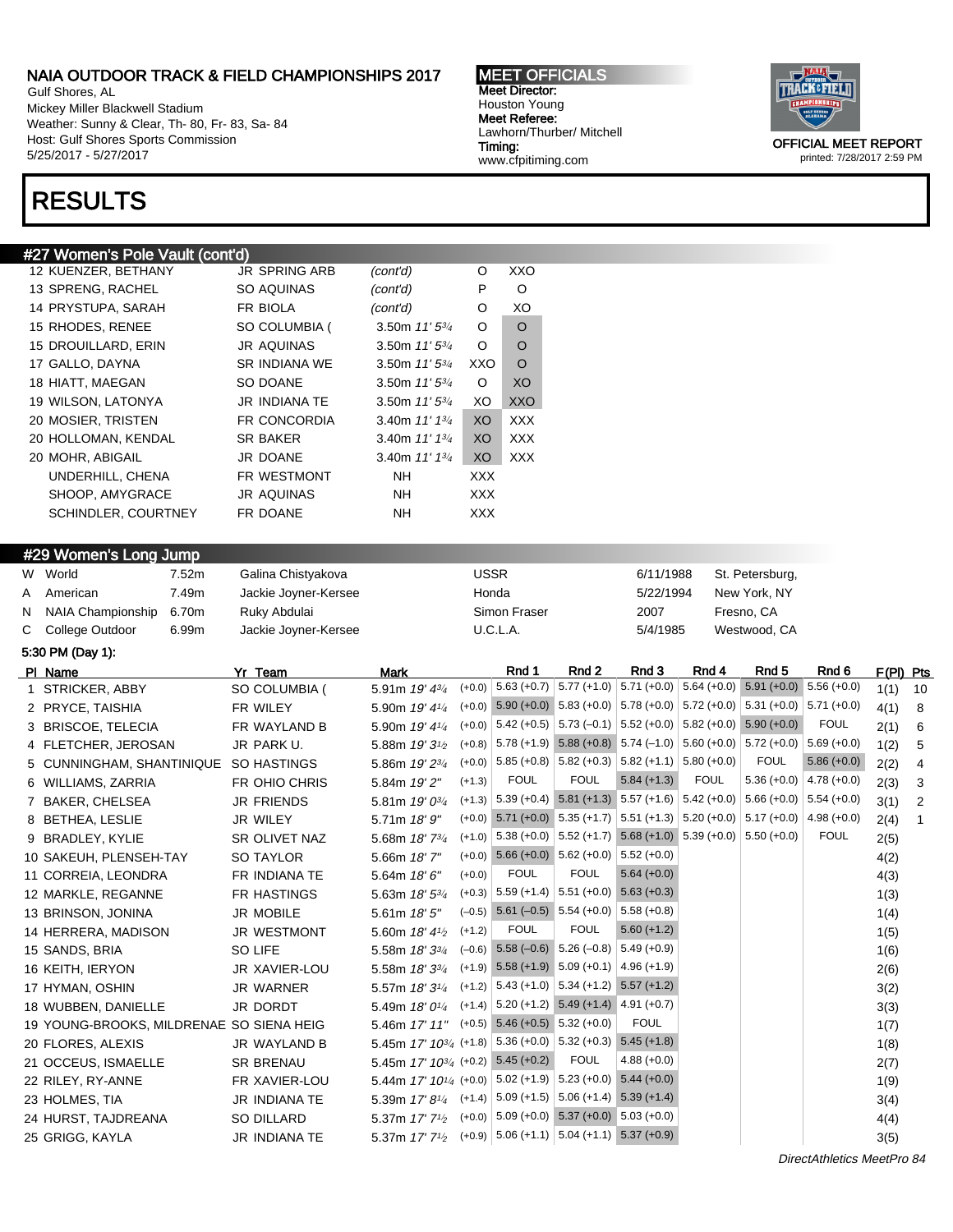Gulf Shores, AL Mickey Miller Blackwell Stadium Weather: Sunny & Clear, Th- 80, Fr- 83, Sa- 84 Host: Gulf Shores Sports Commission 5/25/2017 - 5/27/2017

# RESULTS

#### #29 Women's Long Jump (cont'd) 5:30 PM (Day 1):

| PI Name                 | Yr Team               | Mark                                                              | Rnd 1                  | Rnd 2                                              | Rnd 3                     | Rnd 4 | Rnd 5 | Rnd 6 | $F(PI)$ Pts    |
|-------------------------|-----------------------|-------------------------------------------------------------------|------------------------|----------------------------------------------------|---------------------------|-------|-------|-------|----------------|
| 26 JOHNSON, MEGAN       | FR VALLEY CIT         | $(+0.0)$<br>5.36m 17' 7"                                          | $5.24 (+0.0)$          | $5.36 (+0.0)$                                      | <b>FOUL</b>               |       |       |       | 4(5)           |
| 27 EBELS, BRITTA        | <b>SR DAVENPORT</b>   | 5.35m 17' 63/4                                                    |                        | $(+0.0)$ 5.25 (-0.3) 5.35 (+0.0) 5.27 (+2.3)       |                           |       |       |       | 1(10)          |
| 28 BUSHKOFSKY, KRISTA   | <b>SR CLARKE</b>      | $(+0.4)$<br>5.33m 17' 6"                                          |                        | $5.33 (+0.4) 5.24 (+1.7)$                          | $5.15 (+1.7)$             |       |       |       | 3(6)           |
| 29 DAGGS, JOYCELYN      | <b>SR DILLARD</b>     | 5.31m $17'5''/4$                                                  | $(+1.8)$ 5.31 $(+1.8)$ | <b>FOUL</b>                                        | <b>FOUL</b>               |       |       |       | 2(8)           |
| 30 WILLIAMS, TATIANA    | FR LINDSEY WI         | $(+2.1)$<br>5.30m 17' 43/4                                        | <b>FOUL</b>            |                                                    | $5.30 (+2.1) 5.19 (+1.4)$ |       |       |       | 3(7)           |
| 31 BONT, MALLORY        | <b>JR DAVENPORT</b>   | 5.27m 17' 3 <sup>1/2</sup>                                        |                        | $(+2.3)$ 5.21 $(+1.0)$ 5.27 $(+2.3)$ 5.23 $(+0.0)$ |                           |       |       |       | 2(9)           |
| 32 BRAGG, KAYVONA       | SO AVILA              | 5.26m 17' 31/4                                                    |                        | $(+0.0)$ 5.08 (+0.1) 5.00 (+0.0) 5.26 (+0.0)       |                           |       |       |       | 4(6)           |
| 33 SMITH, CONEISHA      | <b>SO JARVIS CHRI</b> | 5.25m 17' 23/4                                                    |                        | $(+0.7)$ 4.99 $(+0.9)$ 5.25 $(+0.7)$ 4.99 $(+0.0)$ |                           |       |       |       | 1(11)          |
| 34 FORD, KEANDRIA       | FR LANGSTON           | 5.19m $17'0\frac{1}{2}$                                           | $(+0.3)$ 4.35 (-0.4)   | <b>FOUL</b>                                        | $5.19 (+0.3)$             |       |       |       | 1(12)          |
| 35 PARKER, KARIS        | JR WAYLAND B          | $(+1.9)$<br>5.18m $17'0''$                                        | <b>FOUL</b>            |                                                    | $5.18 (+1.9) 5.18 (+1.1)$ |       |       |       | 3(8)           |
| 36 ATLADOTTIR, STEINNUN | JR ST. MARY (K)       | 5.18m $17'0''$                                                    | $(+1.9)$ 5.12 (+1.4)   | $5.18 (+1.9) 5.09 (+0.7)$                          |                           |       |       |       | 3(8)           |
| 37 LAMOURT, LAUREN      | FR ST. AMBROS         | 5.16m $16'$ $11'$ / <sub>4</sub> (+0.0)                           | <b>FOUL</b>            |                                                    | $5.16 (+0.0)$ 4.95 (+0.0) |       |       |       | 4(7)           |
| 38 DUGAN, ASHLEY        | JR YORK (NEB.)        | 5.14m $16'$ $10^{1/2}$ (+0.0) 5.13 (+0.0) 5.14 (+0.0) 4.84 (+0.0) |                        |                                                    |                           |       |       |       | 4(8)           |
| 39 TENNESSEE, DALLAS    | <b>JR INDIANA TE</b>  | 5.10m $16' 8^{3/4}$                                               |                        | $(+0.5)$ 5.09 $(+2.2)$ 5.10 $(+0.5)$ 3.80 $(+0.5)$ |                           |       |       |       | 3(10)          |
| 40 LAMER, KAMBERLYN     | <b>SO DAKOTA WE</b>   | $(+0.0)$<br>5.07m $16'$ 7 $\frac{3}{4}$                           | <b>FOUL</b>            | $5.07 (+0.0)$                                      | <b>FOUL</b>               |       |       |       | 4(9)           |
| 41 WILLIAMS, PATRICE    | <b>SR JARVIS CHRI</b> | 5.01m 16' 5 <sup>1/4</sup>                                        |                        | $(+0.1)$ 4.96 (+1.1) 4.82 (+1.3) 5.01 (+0.1)       |                           |       |       |       | 2(10)          |
| 42 ROTH, SAM            | SR ST. AMBROS         | $(+0.0)$<br>4.99m $16'$ 4 $\frac{1}{2}$                           |                        | $4.99 (+0.0)$ 4.86 (+0.0)                          | <b>FOUL</b>               |       |       |       | 4(10)          |
| 43 RESPRESS, HAYLEY     | FR LINDSEY WI         | $(+2.3)$<br>4.93m 16' 21/4                                        |                        | $(4.84 (+0.8) 4.93 (+2.3) 4.92 (+0.0)$             |                           |       |       |       | 2(11)          |
| 44 WILLIAMS, J'HARI     | FR USC-BEAUF          | $(+1.4)$<br>4.71m 15' 5 <sup>1</sup> / <sub>2</sub>               | <b>FOUL</b>            | $4.71(+1.4)$                                       | <b>PASS</b>               |       |       |       | 3(11)          |
| WOTOE, MARKAI           | FR WALDORF            | <b>DNS</b>                                                        |                        |                                                    |                           |       |       |       |                |
| HARRIS, ANNESHA         | SO LINDSEY WI         | <b>FOUL</b>                                                       | <b>FOUL</b>            | <b>FOUL</b>                                        | <b>FOUL</b>               |       |       |       | 3              |
| BANKS, LEAH             | SO LOYOLA-NE          | <b>FOUL</b>                                                       | <b>FOUL</b>            | <b>FOUL</b>                                        | <b>FOUL</b>               |       |       |       | $\overline{2}$ |

### FLIGHT RESULTS

| PI Name                                 | Yr Team             | Mark                                                | Rnd 1                                                                            | Rnd 2                                                                               | Rnd 3                                                   | Rnd 4       | Rnd 5         | Rnd 6         |
|-----------------------------------------|---------------------|-----------------------------------------------------|----------------------------------------------------------------------------------|-------------------------------------------------------------------------------------|---------------------------------------------------------|-------------|---------------|---------------|
| Flight 1 of 4                           |                     |                                                     |                                                                                  |                                                                                     |                                                         |             |               |               |
| 1 STRICKER, ABBY                        | SO COLUMBIA (       | 5.91m $19'$ $4\frac{3}{4}$                          | $(+0.0)$ 5.63 (+0.7) 5.77 (+1.0) 5.71 (+0.0) 5.64 (+0.0) 5.91 (+0.0) 5.56 (+0.0) |                                                                                     |                                                         |             |               |               |
| 2 FLETCHER, JEROSAN                     | JR PARK U.          | $(+0.8)$<br>5.88m 19' 3 <sup>1</sup> / <sub>2</sub> |                                                                                  | $5.78 (+1.9)$ $5.88 (+0.8)$ $5.74 (-1.0)$ $5.60 (+0.0)$ $5.72 (+0.0)$ $5.69 (+0.0)$ |                                                         |             |               |               |
| 3 MARKLE, REGANNE                       | FR HASTINGS         | $(+0.3)$<br>5.63m 18' 53/4                          | $5.59 (+1.4)$                                                                    | $5.51 (+0.0)$ $5.63 (+0.3)$                                                         |                                                         |             |               |               |
| 4 BRINSON, JONINA                       | <b>JR MOBILE</b>    | 5.61m 18' 5"                                        | $(-0.5)$ 5.61 $(-0.5)$ 5.54 $(+0.0)$ 5.58 $(+0.8)$                               |                                                                                     |                                                         |             |               |               |
| 5 HERRERA, MADISON                      | JR WESTMONT         | $(+1.2)$<br>5.60m $18'4'$                           | <b>FOUL</b>                                                                      | <b>FOUL</b>                                                                         | $5.60 (+1.2)$                                           |             |               |               |
| 6 SANDS, BRIA                           | SO LIFE             | 5.58m 18' 33/4                                      | $(-0.6)$ 5.58 $(-0.6)$ 5.26 $(-0.8)$ 5.49 $(+0.9)$                               |                                                                                     |                                                         |             |               |               |
| 7 YOUNG-BROOKS, MILDRENAE SO SIENA HEIG |                     | 5.46m 17' 11"                                       | $(+0.5)$ 5.46 $(+0.5)$ 5.32 $(+0.0)$                                             |                                                                                     | <b>FOUL</b>                                             |             |               |               |
| 8 FLORES, ALEXIS                        | JR WAYLAND B        | 5.45m $17'$ $10^{3/4}$ (+1.8)                       | $5.36 (+0.0)$                                                                    | $5.32 (+0.3) 5.45 (+1.8)$                                                           |                                                         |             |               |               |
| 9 RILEY, RY-ANNE                        | FR XAVIER-LOU       | 5.44m $17'$ $10^{1/4}$ (+0.0)                       | $5.02 (+1.9)$                                                                    | $5.23 (+0.0)$ $5.44 (+0.0)$                                                         |                                                         |             |               |               |
| 10 EBELS, BRITTA                        | <b>SR DAVENPORT</b> | $(+0.0)$<br>5.35m $17'6^{3/4}$                      |                                                                                  | $5.25 (-0.3) 5.35 (+0.0) 5.27 (+2.3)$                                               |                                                         |             |               |               |
| 11 SMITH, CONEISHA                      | SO JARVIS CHRI      | 5.25m 17' 23/4                                      | $(+0.7)$ 4.99 $(+0.9)$ 5.25 $(+0.7)$ 4.99 $(+0.0)$                               |                                                                                     |                                                         |             |               |               |
| 12 FORD, KEANDRIA                       | FR LANGSTON         | 5.19m 17' 0 <sup>1</sup> / <sub>2</sub>             | $(+0.3)$ 4.35 $(-0.4)$                                                           | <b>FOUL</b>                                                                         | $5.19 (+0.3)$                                           |             |               |               |
| Flight 2 of 4                           |                     |                                                     |                                                                                  |                                                                                     |                                                         |             |               |               |
| 1 BRISCOE, TELECIA                      | FR WAYLAND B        | $(+0.0)$<br>5.90m 19' 41/4                          |                                                                                  | $5.42 (+0.5)$ 5.73 (-0.1) 5.52 (+0.0) 5.82 (+0.0) 5.90 (+0.0)                       |                                                         |             |               | <b>FOUL</b>   |
| 2 CUNNINGHAM, SHANTINIQUE               | <b>SO HASTINGS</b>  | $(+0.0)$<br>5.86m 19' 23/4                          | $5.85 (+0.8)$                                                                    |                                                                                     | $5.82 (+0.3)$ 5.82 (+1.1) 5.80 (+0.0)                   |             | <b>FOUL</b>   | $5.86 (+0.0)$ |
| 3 WILLIAMS, ZARRIA                      | FR OHIO CHRIS       | $(+1.3)$<br>5.84m 19'2"                             | <b>FOUL</b>                                                                      | <b>FOUL</b>                                                                         | $5.84 (+1.3)$                                           | <b>FOUL</b> | $5.36 (+0.0)$ | $4.78(+0.0)$  |
| 4 BETHEA, LESLIE                        | JR WILEY            | $(+0.0)$<br>5.71m 18'9"                             |                                                                                  | 5.71 (+0.0) 5.35 (+1.7) 5.51 (+1.3) 5.20 (+0.0) 5.17 (+0.0) 4.98 (+0.0)             |                                                         |             |               |               |
| 5 BRADLEY, KYLIE                        | SR OLIVET NAZ       | $(+1.0)$<br>5.68m 18' 73/4                          | $5.38 (+0.0)$                                                                    |                                                                                     | $5.52 (+1.7)$ $5.68 (+1.0)$ $5.39 (+0.0)$ $5.50 (+0.0)$ |             |               | <b>FOUL</b>   |
| 6 KEITH, IERYON                         | JR XAVIER-LOU       | 5.58m 18' 33/4                                      | $(+1.9)$ 5.58 $(+1.9)$ 5.09 $(+0.1)$ 4.96 $(+1.9)$                               |                                                                                     |                                                         |             |               |               |

MEET OFFICIALS Meet Director: Houston Young Meet Referee: Lawhorn/Thurber/ Mitchell Timing: www.cfpitiming.com



printed: 7/28/2017 2:59 PM

DirectAthletics MeetPro 85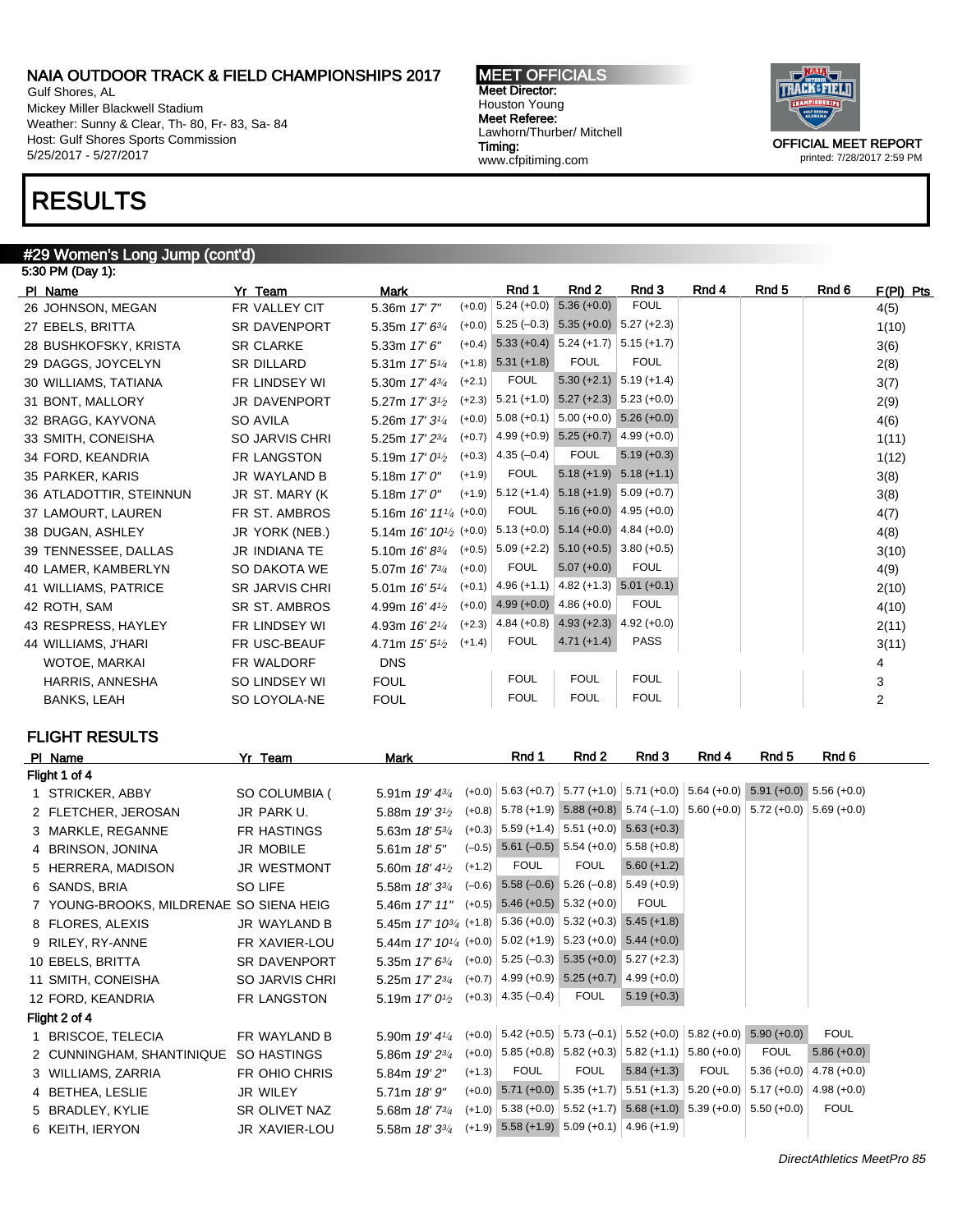8 CAMPBELL, OLIVIA SO BRITISH CO 11.65m 38' 234 (+0.0) FOUL

Gulf Shores, AL Mickey Miller Blackwell Stadium Weather: Sunny & Clear, Th- 80, Fr- 83, Sa- 84 Host: Gulf Shores Sports Commission 5/25/2017 - 5/27/2017

## RESULTS

#### #29 Women's Long Jump (cont'd)

|    | <b>Tromono Long bump (bonca)</b><br>PI Name |        | Yr Team               | Mark                                                                                                                            | Rnd 1                                                                                        | Rnd 2                                     | Rnd 3                       | Rnd 4                       | Rnd 5          | Rnd 6          |                        |
|----|---------------------------------------------|--------|-----------------------|---------------------------------------------------------------------------------------------------------------------------------|----------------------------------------------------------------------------------------------|-------------------------------------------|-----------------------------|-----------------------------|----------------|----------------|------------------------|
|    | 7 OCCEUS, ISMAELLE                          |        | <b>SR BRENAU</b>      | 5.45m 17' 1034 (+0.2) 5.45 (+0.2)                                                                                               |                                                                                              | <b>FOUL</b>                               | $4.88 (+0.0)$               |                             |                |                |                        |
|    | 8 DAGGS, JOYCELYN                           |        | SR DILLARD            | 5.31 m $17'5^{1/4}$ (+1.8) 5.31 (+1.8)                                                                                          |                                                                                              | <b>FOUL</b>                               | <b>FOUL</b>                 |                             |                |                |                        |
|    | 9 BONT, MALLORY                             |        | JR DAVENPORT          | 5.27m $17'3\frac{1}{2}$                                                                                                         | $(+2.3)$ 5.21 $(+1.0)$ 5.27 $(+2.3)$ 5.23 $(+0.0)$                                           |                                           |                             |                             |                |                |                        |
|    | 10 WILLIAMS, PATRICE                        |        | <b>SR JARVIS CHRI</b> | 5.01m $16'5''$                                                                                                                  | $(+0.1)$ 4.96 (+1.1) 4.82 (+1.3) 5.01 (+0.1)                                                 |                                           |                             |                             |                |                |                        |
|    | 11 RESPRESS, HAYLEY                         |        | FR LINDSEY WI         | 4.93m $16'2\frac{1}{4}$                                                                                                         | $(+2.3)$ 4.84 (+0.8) 4.93 (+2.3) 4.92 (+0.0)                                                 |                                           |                             |                             |                |                |                        |
|    | BANKS, LEAH                                 |        | SO LOYOLA-NE          | <b>FOUL</b>                                                                                                                     | <b>FOUL</b>                                                                                  | <b>FOUL</b>                               | <b>FOUL</b>                 |                             |                |                |                        |
|    | Flight 3 of 4                               |        |                       |                                                                                                                                 |                                                                                              |                                           |                             |                             |                |                |                        |
|    | 1 BAKER, CHELSEA                            |        | <b>JR FRIENDS</b>     | 5.81m $19'0^{3/4}$                                                                                                              | $(+1.3)$ 5.39 (+0.4) 5.81 (+1.3) 5.57 (+1.6) 5.42 (+0.0) 5.66 (+0.0) 5.54 (+0.0)             |                                           |                             |                             |                |                |                        |
|    | 2 HYMAN, OSHIN                              |        | JR WARNER             | 5.57m $18'3\frac{1}{4}$                                                                                                         | $(+1.2)$ 5.43 (+1.0) 5.34 (+1.2) 5.57 (+1.2)                                                 |                                           |                             |                             |                |                |                        |
|    | 3 WUBBEN, DANIELLE                          |        | JR DORDT              | 5.49m $18'0\frac{1}{4}$                                                                                                         | $(+1.4)$ 5.20 $(+1.2)$ 5.49 $(+1.4)$ 4.91 $(+0.7)$                                           |                                           |                             |                             |                |                |                        |
|    | 4 HOLMES, TIA                               |        | JR INDIANA TE         | 5.39m $17'8\frac{1}{4}$                                                                                                         | $(+1.4)$ 5.09 (+1.5) 5.06 (+1.4) 5.39 (+1.4)                                                 |                                           |                             |                             |                |                |                        |
|    | 5 GRIGG, KAYLA                              |        | JR INDIANA TE         | 5.37m $17'$ 7 <sup>1</sup> / <sub>2</sub>                                                                                       | $(+0.9)$ 5.06 $(+1.1)$ 5.04 $(+1.1)$ 5.37 $(+0.9)$                                           |                                           |                             |                             |                |                |                        |
|    | 6 BUSHKOFSKY, KRISTA                        |        | <b>SR CLARKE</b>      | 5.33m $17'6''$                                                                                                                  | $(+0.4)$ 5.33 $(+0.4)$ 5.24 $(+1.7)$ 5.15 $(+1.7)$                                           |                                           |                             |                             |                |                |                        |
|    | 7 WILLIAMS, TATIANA                         |        | FR LINDSEY WI         | $(+2.1)$<br>5.30m $17' 4^{3/4}$                                                                                                 | <b>FOUL</b>                                                                                  |                                           | $5.30 (+2.1)$ $5.19 (+1.4)$ |                             |                |                |                        |
|    | 8 PARKER, KARIS                             |        | JR WAYLAND B          | $(+1.9)$<br>5.18m 17'0''                                                                                                        | <b>FOUL</b>                                                                                  |                                           | $5.18 (+1.9) 5.18 (+1.1)$   |                             |                |                |                        |
|    | 8 ATLADOTTIR, STEINNUN                      |        | JR ST. MARY (K)       | 5.18m $17'0''$                                                                                                                  | $(+1.9)$ 5.12 (+1.4) 5.18 (+1.9) 5.09 (+0.7)                                                 |                                           |                             |                             |                |                |                        |
|    | 10 TENNESSEE, DALLAS                        |        | JR INDIANA TE         | $(+0.5)$<br>5.10m $16' 8^{3/4}$                                                                                                 |                                                                                              | $5.09 (+2.2)$ $5.10 (+0.5)$ $3.80 (+0.5)$ |                             |                             |                |                |                        |
|    | 11 WILLIAMS, J'HARI                         |        | FR USC-BEAUF          | $(+1.4)$<br>4.71m $15'5''_2$                                                                                                    | <b>FOUL</b>                                                                                  | $4.71 (+1.4)$                             | <b>PASS</b>                 |                             |                |                |                        |
|    | HARRIS, ANNESHA                             |        | SO LINDSEY WI         | <b>FOUL</b>                                                                                                                     | <b>FOUL</b>                                                                                  | <b>FOUL</b>                               | <b>FOUL</b>                 |                             |                |                |                        |
|    | Flight 4 of 4                               |        |                       |                                                                                                                                 |                                                                                              |                                           |                             |                             |                |                |                        |
|    | 1 PRYCE, TAISHIA                            |        | FR WILEY              | 5.90m 19' 41/4                                                                                                                  | $(+0.0)$ 5.90 $(+0.0)$ 5.83 $(+0.0)$ 5.78 $(+0.0)$ 5.72 $(+0.0)$ 5.31 $(+0.0)$ 5.71 $(+0.0)$ |                                           |                             |                             |                |                |                        |
|    | 2 SAKEUH, PLENSEH-TAY                       |        | <b>SO TAYLOR</b>      | 5.66m 18'7"                                                                                                                     | $(+0.0)$ 5.66 $(+0.0)$ 5.62 $(+0.0)$ 5.52 $(+0.0)$                                           |                                           |                             |                             |                |                |                        |
|    | 3 CORREIA, LEONDRA                          |        | FR INDIANA TE         | $(+0.0)$<br>5.64m $18'6''$                                                                                                      | <b>FOUL</b>                                                                                  | <b>FOUL</b>                               | $5.64 (+0.0)$               |                             |                |                |                        |
|    | 4 HURST, TAJDREANA                          |        | SO DILLARD            | $(+0.0)$<br>5.37m $17'$ 7 <sup>1</sup> / <sub>2</sub>                                                                           |                                                                                              | $5.09 (+0.0)$ $5.37 (+0.0)$ $5.03 (+0.0)$ |                             |                             |                |                |                        |
|    | 5 JOHNSON, MEGAN                            |        | FR VALLEY CIT         | $(+0.0)$<br>5.36m 17' 7"                                                                                                        |                                                                                              | $5.24 (+0.0)$ $5.36 (+0.0)$               | <b>FOUL</b>                 |                             |                |                |                        |
|    | 6 BRAGG, KAYVONA                            |        | SO AVILA              | 5.26m $17'3\frac{1}{4}$                                                                                                         | $(+0.0)$ 5.08 (+0.1) 5.00 (+0.0) 5.26 (+0.0)                                                 |                                           |                             |                             |                |                |                        |
|    | 7 LAMOURT, LAUREN                           |        | FR ST. AMBROS         | 5.16m 16' 111/4 (+0.0)                                                                                                          | <b>FOUL</b>                                                                                  |                                           | $5.16 (+0.0)$ 4.95 (+0.0)   |                             |                |                |                        |
|    | 8 DUGAN, ASHLEY                             |        | JR YORK (NEB.)        | 5.14m $16'$ $10^{1/2}$ (+0.0) 5.13 (+0.0) 5.14 (+0.0) 4.84 (+0.0)                                                               |                                                                                              |                                           |                             |                             |                |                |                        |
|    | 9 LAMER, KAMBERLYN                          |        | SO DAKOTA WE          | $(+0.0)$<br>5.07m $16'$ 7 $\frac{3}{4}$                                                                                         | <b>FOUL</b>                                                                                  | $5.07 (+0.0)$                             | <b>FOUL</b>                 |                             |                |                |                        |
|    | 10 ROTH, SAM                                |        | SR ST. AMBROS         | 4.99m 16' 41/2                                                                                                                  | $(+0.0)$ 4.99 $(+0.0)$ 4.86 $(+0.0)$                                                         |                                           | <b>FOUL</b>                 |                             |                |                |                        |
|    | WOTOE, MARKAI                               |        | FR WALDORF            | <b>DNS</b>                                                                                                                      |                                                                                              |                                           |                             |                             |                |                |                        |
|    |                                             |        |                       |                                                                                                                                 |                                                                                              |                                           |                             |                             |                |                |                        |
|    | #31 Women's Triple Jump                     |        |                       |                                                                                                                                 |                                                                                              |                                           |                             |                             |                |                |                        |
|    | W World                                     | 15.50m | <b>Inessa Kravets</b> |                                                                                                                                 | <b>UKR</b>                                                                                   |                                           | 8/10/1995                   |                             | Goteborg, SWE  |                |                        |
| A  | American                                    | 14.45m | Tiombé Hurd           |                                                                                                                                 | Nike                                                                                         |                                           | 7/11/2004                   |                             | Sacramento, CA |                |                        |
| N. | <b>NAIA Championship</b>                    | 13.30m | <b>Yvette French</b>  |                                                                                                                                 | Prairie View A&M, TX                                                                         |                                           | 1997                        |                             | Marietta, GA   |                |                        |
|    | C College Outdoor                           | 14.71m | Keturah Orji          |                                                                                                                                 | Georgia                                                                                      |                                           | 8/14/2016                   |                             | Rio de Jaeiro, |                |                        |
|    | 5:30 PM (Day 2):                            |        |                       |                                                                                                                                 |                                                                                              |                                           |                             |                             |                |                |                        |
|    | PI Name                                     |        | Yr Team               | <b>Mark</b>                                                                                                                     | Rnd 1                                                                                        | Rnd <sub>2</sub>                          | Rnd 3                       | Rnd 4                       | Rnd 5          | Rnd 6          | F(PI) Pts              |
|    | 1 SANDS, BRIA                               |        | SO LIFE               | $(+0.0)$<br>12.31m 40' 43/4                                                                                                     | <b>FOUL</b>                                                                                  | $11.85 (+1.3)$                            | <b>FOUL</b>                 | $11.98 (+0.7) 12.31 (+0.0)$ |                | <b>FOUL</b>    | 2(1)<br>10             |
|    | 2 EDEKO, ISI                                |        | <b>SR ST. FRANCIS</b> | 12.15m 39' 10 <sup>1</sup> / <sub>2</sub> (+0.0) 11.91 (+2.6) 11.73 (+1.6) 12.04 (+1.8) 12.15 (+0.0) 12.13 (+0.0) 11.85 (+0.0)  |                                                                                              |                                           |                             |                             |                |                | 1(1)<br>8              |
|    | 3 BRUNS, DALLAS                             |        | SR SOUTHWES           | 11.87m 38' 11 <sup>1</sup> / <sub>2</sub> (+2.9)                                                                                | <b>FOUL</b>                                                                                  | 11.87 (+2.9) 11.56 (+1.2) 11.05 (+0.1)    |                             |                             | <b>FOUL</b>    | $11.38 (+0.1)$ | 1(2)<br>6              |
|    | 4 DOLL, LAUREN                              |        | FR FRIENDS            | 11.86m 38' 11" (+1.4) $ 10.26$ (+1.4) $11.\overline{86}$ (+1.4) $ 11.55$ (+0.5) $ 11.15$ (+0.6) $ 11.35$ (+1.0) $ 11.43$ (+0.0) |                                                                                              |                                           |                             |                             |                |                | 2(2)<br>5              |
|    | 5 HORNER, AMY                               |        | <b>SR TABOR</b>       | $(+1.7)$<br>11.81m 38' 9"                                                                                                       | <b>FOUL</b>                                                                                  | $11.67 (+2.2) 11.81 (+1.7)$               |                             | <b>FOUL</b>                 | <b>FOUL</b>    | <b>FOUL</b>    | 1(3)<br>4              |
|    | 6 BEKAR, KIANA                              |        | FR BRITISH CO         | $(+1.7)$<br>11.75m 38' 63/4                                                                                                     | <b>FOUL</b>                                                                                  | $11.75 (+1.7) 11.72 (+1.0)$               |                             | <b>FOUL</b>                 | <b>FOUL</b>    | <b>FOUL</b>    | 1(4)<br>3              |
|    | 7 HYMAN, OSHIN                              |        | JR WARNER             | 11.75m 38' 6 <sup>3/4</sup>                                                                                                     | $(+0.0)$ 11.49 (+0.3) 11.75 (+0.0) 10.73 (+0.1) 11.64 (+0.6) 11.60 (+0.1) 11.67 (+0.0)       |                                           |                             |                             |                |                | 2(3)<br>$\overline{2}$ |

MEET OFFICIALS Meet Director: Houston Young Meet Referee: Lawhorn/Thurber/ Mitchell Timing: www.cfpitiming.com



printed: 7/28/2017 2:59 PM

DirectAthletics MeetPro 86

FOUL 11.54 (+0.0) 11.34 (+0.0) 11.65 (+0.0) FOUL  $1(5)$  1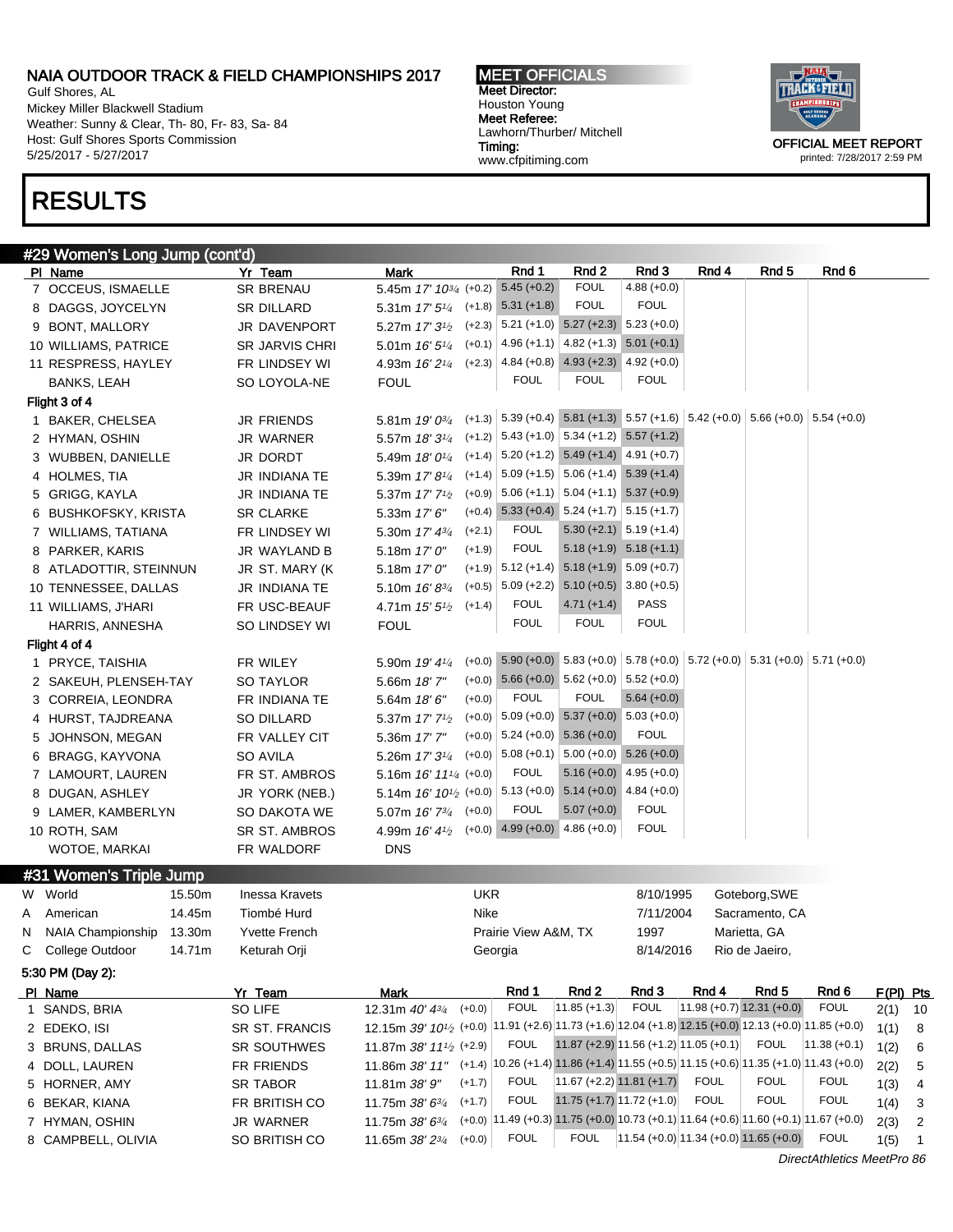Gulf Shores, AL Mickey Miller Blackwell Stadium Weather: Sunny & Clear, Th- 80, Fr- 83, Sa- 84 Host: Gulf Shores Sports Commission 5/25/2017 - 5/27/2017

# RESULTS

#### #31 Women's Triple Jump (cont'd) 5:30 PM (Day 2):

| PI Name                    | Yr Team              | Mark                                       |          | Rnd 1            | Rnd 2                                                 | Rnd 3                                                            | Rnd 4 | Rnd 5 | Rnd 6 | $F(PI)$ Pts |
|----------------------------|----------------------|--------------------------------------------|----------|------------------|-------------------------------------------------------|------------------------------------------------------------------|-------|-------|-------|-------------|
| 9 CRUMP, AUTUMN            | JR UNION (KY.)       | 11.63m 38' 2"                              | $(+0.0)$ | <b>FOUL</b>      |                                                       | 11.63 (+0.0) 11.33 (+0.0) 11.08 (+0.0) 11.16 (+0.0) 11.31 (+0.0) |       |       |       | 2(4)        |
| 10 HOSFORD, BRANDI         | JR ST. AMBROS        | 11.53m 37' 10"                             | $(+0.2)$ | $ 11.21 (+0.9) $ | <b>FOUL</b>                                           | $11.53 (+0.2)$                                                   |       |       |       | 1(6)        |
| 11 OCCEUS, ISMAELLE        | SR BRENAU            | 11.43m $37'$ 6"                            | $(+0.7)$ | <b>FOUL</b>      | <b>FOUL</b>                                           | $11.43 (+0.7)$                                                   |       |       |       | 2(5)        |
| 12 BAKER, CHELSEA          | <b>JR FRIENDS</b>    | 11.40m 37' 5"                              | $(+1.2)$ | <b>FOUL</b>      | $11.40 (+1.2)$                                        | <b>FOUL</b>                                                      |       |       |       | 2(6)        |
| 13 DRAKE, HANNAH           | <b>SO CORNERST</b>   | 11.39m $37'$ 4 <sup>1</sup> / <sub>2</sub> |          |                  | $(+0.8)$ 11.33 (+2.7) 11.39 (+0.8) 11.14 (+1.8)       |                                                                  |       |       |       | 1(7)        |
| 14 WILLIAMS, CHARLENA      | <b>JR SIENA HEIG</b> | 11.35m 37' 3"                              |          |                  | $(+2.0)$ 11.09 $(+1.6)$ 11.35 $(+2.0)$ 11.26 $(+0.5)$ |                                                                  |       |       |       | 1(8)        |
| 15 CUNNINGHAM, SHANTINIQUE | SO HASTINGS          | 11.31m $37'$ $1\frac{1}{4}$                | $(+2.7)$ | <b>FOUL</b>      | $11.31 (+2.7) 11.21 (+0.7)$                           |                                                                  |       |       |       | 1(9)        |
| 16 HELMS, JASMINE          | SR MCPHERSO          | 11.31m $37'$ 1 <sup>1/4</sup>              |          |                  |                                                       | $(+0.0)$   11.02 (+1.2)   10.84 (+1.0) 11.31 (+0.0)              |       |       |       | 2(7)        |
| 17 FREEMAN, EMONI          | FR EDWARD W          | 11.28m $37'0\frac{1}{4}$                   | $(+0.0)$ |                  | $11.28 (+0.0) 11.07 (+1.7)$                           | <b>FOUL</b>                                                      |       |       |       | 2(8)        |
| 18 BRINSON, JONINA         | JR MOBILE            | 11.28m $37'0\frac{1}{4}$                   | $(+1.2)$ | <b>FOUL</b>      | <b>FOUL</b>                                           | $11.28 (+1.2)$                                                   |       |       |       | 2(8)        |
| 19 JUDKINS, BREANNA        | FR CLARKE            | 11.24m $36'$ $10^{1/2}$ (+1.1)             |          | <b>FOUL</b>      | $11.24 (+1.1)$                                        | <b>FOUL</b>                                                      |       |       |       | 2(10)       |
| 20 ANDERSON, AMANDA        | FR EDWARD W          | 11.08m $36'$ 4 $\frac{1}{4}$               | $(+1.7)$ |                  | $(10.98 (+1.8) 11.08 (+1.7) 10.68 (+2.1))$            |                                                                  |       |       |       | 1(10)       |
| 21 STRICKER, ABBY          | SO COLUMBIA (        | 11.08m $36'$ 4 $\frac{1}{4}$               | $(+0.0)$ | <b>FOUL</b>      | <b>FOUL</b>                                           | $11.08 (+0.0)$                                                   |       |       |       | 2(11)       |
| 22 CRAFT, DANIELLE         | <b>FR CUMBERLA</b>   | 11.06m $36'3\frac{1}{2}$                   | $(+1.4)$ |                  | $11.06 (+1.4) 10.92 (+1.5) 10.78 (+1.3)$              |                                                                  |       |       |       | 1(11)       |
| 23 CARR, EBONY             | JR WILEY             | 10.79m 35' 5"                              |          |                  |                                                       | $(+0.0)$ 10.58 $(+1.8)$ 10.50 $(+0.3)$ 10.79 $(+0.0)$            |       |       |       | 2(12)       |
| MCCRARY, MEGAN             | FR MISSOURI B        | <b>NM</b>                                  |          | <b>FOUL</b>      | <b>FOUL</b>                                           | <b>FOUL</b>                                                      |       |       |       |             |
|                            |                      |                                            |          |                  |                                                       |                                                                  |       |       |       |             |

#### FLIGHT RESULTS

| <b>PI</b> | Name                      | Yr Team               | Mark                                                                                                                           |          | Rnd 1                   | Rnd 2                                                                                              | Rnd 3          | Rnd 4                                    | Rnd 5       | Rnd 6          |
|-----------|---------------------------|-----------------------|--------------------------------------------------------------------------------------------------------------------------------|----------|-------------------------|----------------------------------------------------------------------------------------------------|----------------|------------------------------------------|-------------|----------------|
|           | Flight 1 of 2             |                       |                                                                                                                                |          |                         |                                                                                                    |                |                                          |             |                |
|           | 1 EDEKO, ISI              | <b>SR ST. FRANCIS</b> | 12.15m 39' 10 <sup>1</sup> / <sub>2</sub> (+0.0) 11.91 (+2.6) 11.73 (+1.6) 12.04 (+1.8) 12.15 (+0.0) 12.13 (+0.0) 11.85 (+0.0) |          |                         |                                                                                                    |                |                                          |             |                |
|           | 2 BRUNS, DALLAS           | <b>SR SOUTHWES</b>    | 11.87m 38' 111/2 (+2.9)                                                                                                        |          | <b>FOUL</b>             | $11.87 (+2.9) 11.56 (+1.2) 11.05 (+0.1)$                                                           |                |                                          | <b>FOUL</b> | $11.38 (+0.1)$ |
|           | 3 HORNER, AMY             | <b>SR TABOR</b>       | 11.81m 38' 9"                                                                                                                  | $(+1.7)$ | <b>FOUL</b>             | $11.67 (+2.2) 11.81 (+1.7)$                                                                        |                | <b>FOUL</b>                              | <b>FOUL</b> | <b>FOUL</b>    |
|           | 4 BEKAR, KIANA            | FR BRITISH CO         | 11.75m $38'6^{3}/4$                                                                                                            | $(+1.7)$ | <b>FOUL</b>             | $11.75 (+1.7) 11.72 (+1.0)$                                                                        |                | <b>FOUL</b>                              | <b>FOUL</b> | <b>FOUL</b>    |
|           | 5 CAMPBELL, OLIVIA        | SO BRITISH CO         | 11.65m 38' 23/4                                                                                                                | $(+0.0)$ | <b>FOUL</b>             | <b>FOUL</b>                                                                                        |                | $11.54$ (+0.0) 11.34 (+0.0) 11.65 (+0.0) |             | <b>FOUL</b>    |
|           | 6 HOSFORD, BRANDI         | <b>JR ST. AMBROS</b>  | 11.53m 37' 10"                                                                                                                 |          | $(+0.2)$ 11.21 $(+0.9)$ | <b>FOUL</b>                                                                                        | $11.53 (+0.2)$ |                                          |             |                |
|           | 7 DRAKE, HANNAH           | <b>SO CORNERST</b>    | 11.39m 37' 4 <sup>1</sup> / <sub>2</sub>                                                                                       |          |                         | $(+0.8)$ 11.33 (+2.7) 11.39 (+0.8) 11.14 (+1.8)                                                    |                |                                          |             |                |
|           | 8 WILLIAMS, CHARLENA      | <b>JR SIENA HEIG</b>  | 11.35m 37' 3"                                                                                                                  |          |                         | $(+2.0)$ 11.09 (+1.6) 11.35 (+2.0) 11.26 (+0.5)                                                    |                |                                          |             |                |
|           | 9 CUNNINGHAM, SHANTINIQUE | <b>SO HASTINGS</b>    | 11.31m $37'$ 11/4                                                                                                              | $(+2.7)$ | <b>FOUL</b>             | $11.31 (+2.7) 11.21 (+0.7)$                                                                        |                |                                          |             |                |
|           | 10 ANDERSON, AMANDA       | FR EDWARD W           | 11.08m 36' 41/4                                                                                                                |          |                         | $(+1.7)$ 10.98 $(+1.8)$ 11.08 $(+1.7)$ 10.68 $(+2.1)$                                              |                |                                          |             |                |
|           | 11 CRAFT, DANIELLE        | FR CUMBERLA           | 11.06m $36'3^{1/2}$                                                                                                            |          |                         | $(+1.4)$ 11.06 $(+1.4)$ 10.92 $(+1.5)$ 10.78 $(+1.3)$                                              |                |                                          |             |                |
|           | MCCRARY, MEGAN            | FR MISSOURI B         | <b>NM</b>                                                                                                                      |          | <b>FOUL</b>             | <b>FOUL</b>                                                                                        | <b>FOUL</b>    |                                          |             |                |
|           | Flight 2 of 2             |                       |                                                                                                                                |          |                         |                                                                                                    |                |                                          |             |                |
|           | 1 SANDS, BRIA             | SO LIFE               | 12.31m 40' 43/4                                                                                                                | $(+0.0)$ | <b>FOUL</b>             | $ 11.85 (+1.3) $                                                                                   | <b>FOUL</b>    | $11.98 (+0.7) 12.31 (+0.0)$              |             | <b>FOUL</b>    |
|           | 2 DOLL, LAUREN            | <b>FR FRIENDS</b>     | 11.86m 38' 11"                                                                                                                 |          |                         | $(+1.4)$ 10.26 (+1.4) 11.86 (+1.4) 11.55 (+0.5) 11.15 (+0.6) 11.35 (+1.0) 11.43 (+0.0)             |                |                                          |             |                |
|           | 3 HYMAN, OSHIN            | JR WARNER             | 11.75m 38' 63/4                                                                                                                |          |                         | $(+0.0)$ 11.49 $(+0.3)$ 11.75 $(+0.0)$ 10.73 $(+0.1)$ 11.64 $(+0.6)$ 11.60 $(+0.1)$ 11.67 $(+0.0)$ |                |                                          |             |                |
|           | 4 CRUMP, AUTUMN           | JR UNION (KY.)        | 11.63m 38' 2"                                                                                                                  | $(+0.0)$ | <b>FOUL</b>             | 11.63 (+0.0) 11.33 (+0.0) 11.08 (+0.0) 11.16 (+0.0) 11.31 (+0.0)                                   |                |                                          |             |                |
|           | 5 OCCEUS, ISMAELLE        | <b>SR BRENAU</b>      | 11.43m $37'$ 6"                                                                                                                | $(+0.7)$ | <b>FOUL</b>             | <b>FOUL</b>                                                                                        | $11.43 (+0.7)$ |                                          |             |                |
|           | 6 BAKER, CHELSEA          | <b>JR FRIENDS</b>     | 11.40m 37' 5"                                                                                                                  | $(+1.2)$ | <b>FOUL</b>             | $11.40 (+1.2)$                                                                                     | <b>FOUL</b>    |                                          |             |                |
|           | 7 HELMS, JASMINE          | <b>SR MCPHERSO</b>    | 11.31m $37'$ 11/4                                                                                                              |          |                         | $(+0.0)$ 11.02 $(+1.2)$ 10.84 $(+1.0)$ 11.31 $(+0.0)$                                              |                |                                          |             |                |
|           | 8 FREEMAN, EMONI          | FR EDWARD W           | 11.28m 37' 01/4                                                                                                                |          |                         | $(+0.0)$ 11.28 $(+0.0)$ 11.07 $(+1.7)$                                                             | <b>FOUL</b>    |                                          |             |                |
|           | 8 BRINSON, JONINA         | <b>JR MOBILE</b>      | 11.28m 37' 01/4                                                                                                                | $(+1.2)$ | <b>FOUL</b>             | <b>FOUL</b>                                                                                        | $11.28 (+1.2)$ |                                          |             |                |
|           | 10 JUDKINS, BREANNA       | FR CLARKE             | 11.24m $36'$ $10^{1/2}$ (+1.1)                                                                                                 |          | <b>FOUL</b>             | $11.24 (+1.1)$                                                                                     | <b>FOUL</b>    |                                          |             |                |
|           | 11 STRICKER, ABBY         | SO COLUMBIA (         | 11.08m 36' 41/4                                                                                                                | $(+0.0)$ | <b>FOUL</b>             | <b>FOUL</b>                                                                                        | $11.08 (+0.0)$ |                                          |             |                |
|           | 12 CARR, EBONY            | JR WILEY              | 10.79m 35' 5"                                                                                                                  |          |                         | $(+0.0)$   10.58 $(+1.8)$   10.50 $(+0.3)$ 10.79 $(+0.0)$                                          |                |                                          |             |                |
|           |                           |                       |                                                                                                                                |          |                         |                                                                                                    |                |                                          |             |                |

MEET OFFICIALS Meet Director: Houston Young Meet Referee: Lawhorn/Thurber/ Mitchell Timing: www.cfpitiming.com

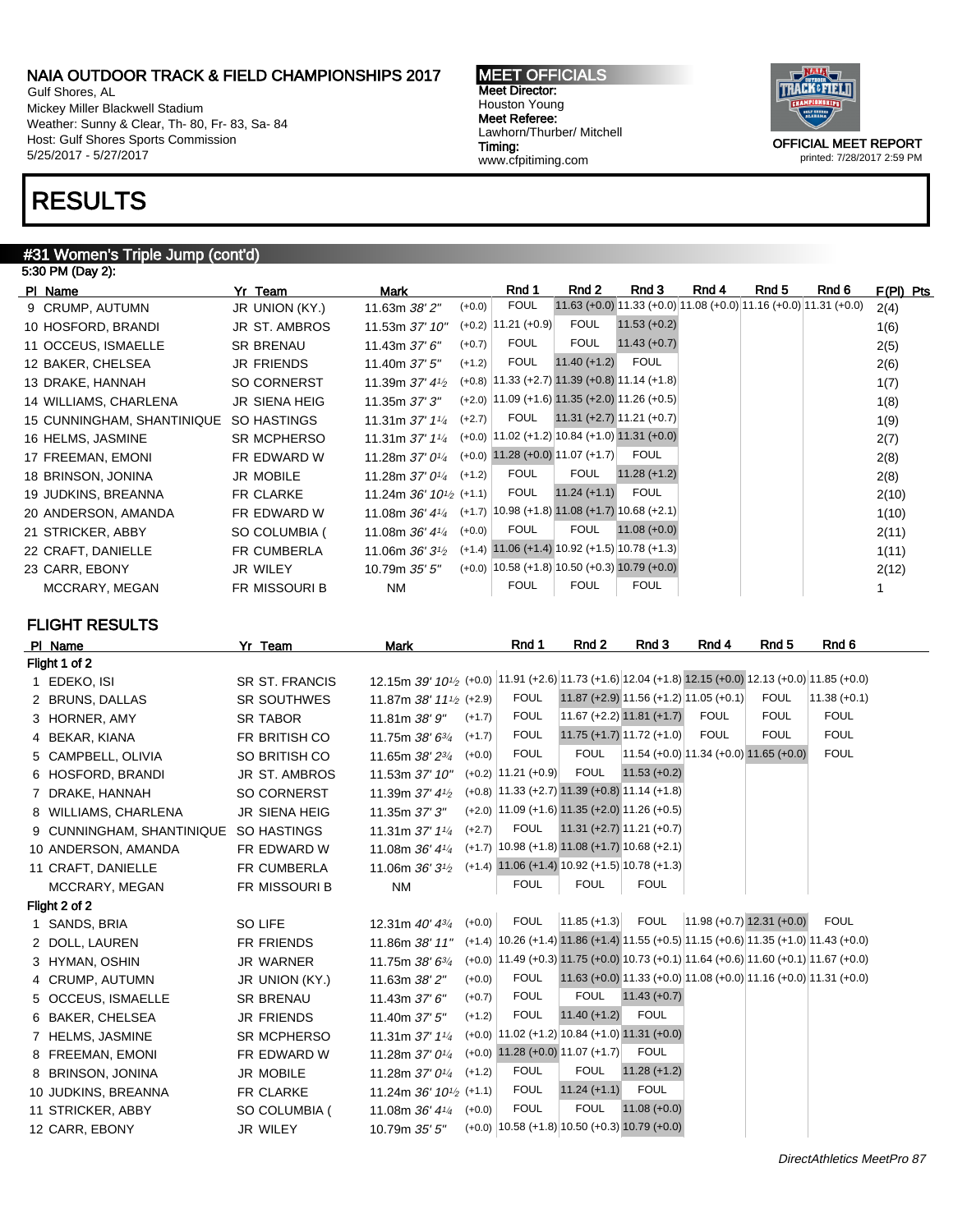Gulf Shores, AL Mickey Miller Blackwell Stadium Weather: Sunny & Clear, Th- 80, Fr- 83, Sa- 84 Host: Gulf Shores Sports Commission 5/25/2017 - 5/27/2017

## RESULTS

#### MEET OFFICIALS Meet Director: Houston Young Meet Referee: Lawhorn/Thurber/ Mitchell Timing: www.cfpitiming.com



printed: 7/28/2017 2:59 PM

| W World<br>22.63m<br><b>URS</b><br>Moscow, RUS<br>Natalya Lisovskaya<br>6/7/1987<br>Nike<br>20.24m<br>Michelle Carter<br>6/22/2013<br>Des Moines, IA<br>A American<br>18.17m<br>Vivian Chukwuemeka<br>Olathe, KS<br><b>NAIA Championship</b><br>Azusa Pacific, CA<br>2002<br>N<br>College Outdoor<br>19.35m<br><b>Raven Saunders</b><br>8/12/2016<br>Rio de Janeiro,<br>С<br>Mississippi<br>1:00 PM (Day 2):<br>Rnd 1<br>Rnd 2<br>Rnd 3<br>Rnd 4<br>Rnd <sub>5</sub><br>Rnd 6<br>Yr Team<br><b>Mark</b><br>$F(PI)$ Pts<br>PI Name<br>14.84 (+0.0) 14.62 (+0.0)<br><b>FOUL</b><br>$(14.45 (+0.0) (14.77 (+0.0) (14.29 (+0.0))$<br>1 LIERMANN, SAMANTHA<br>SO CONCORDIA<br>14.84m 48' 81/2<br>2(1)<br>10<br>12.26 (+0.0) 14.56 (+0.0) 14.38 (+0.0) 13.39 (+0.0) 14.01 (+0.0) 14.27 (+0.0)<br>1(1)<br>2 ROBERTS, CHANEL<br><b>SR LINDSEY WI</b><br>14.56m 47' 9 <sup>1</sup> / <sub>2</sub><br>8<br>$14.37 (+0.0) 13.65 (+0.0) 13.59 (+0.0) 13.67 (+0.0) 14.29 (+0.0) 13.89 (+0.0)$<br>SR ST. FRANCIS<br>14.37m 47' 2"<br>3(1)<br>3 KELLY, RAVEN<br>6<br>13.56 (+0.0) 13.68 (+0.0) 14.35 (+0.0) 14.05 (+0.0) 14.26 (+0.0)<br><b>FOUL</b><br><b>JR HASTINGS</b><br>14.35m 47' 11/4<br>1(2)<br>5<br>4 OLSEN, SARA<br><b>FOUL</b><br>$14.33 (+0.0)$<br><b>FOUL</b><br><b>FOUL</b><br>$14.24 (+0.0)$<br><b>FOUL</b><br>1(3)<br>4<br>5 DAVIS, KYLIE<br>SO OLIVET NAZ<br>14.33m 47' 0 <sup>1</sup> /2<br><b>FOUL</b><br><b>FOUL</b><br>13.95 (+0.0) 14.25 (+0.0) 13.78 (+0.0)<br>$13.80 (+0.0)$<br><b>SO HASTINGS</b><br>14.25m 46' 91/4<br>1(4)<br>6 LYON, KELBIE<br>3<br>13.93 (+0.0) 14.14 (+0.0) 13.88 (+0.0) 12.88 (+0.0) 13.75 (+0.0) 14.01 (+0.0)<br>SO PARK U.<br>14.14m 46' 5"<br>3(2)<br>2<br>7 BROWN, ALIYAH<br><b>FOUL</b><br><b>FOUL</b><br><b>FOUL</b><br><b>FOUL</b><br>$14.02 (+0.0) 13.97 (+0.0)$<br>1(5)<br>8 NASH, EBONI<br><b>SO HASTINGS</b><br>14.02m 46' 01/4<br>$\mathbf{1}$<br>13.17 (+0.0) 13.89 (+0.0) 13.14 (+0.0)<br><b>FOUL</b><br>$13.32 (+0.0)$<br><b>FOUL</b><br>13.89m 45' 7"<br>1(6)<br>9 IRVIN, JORDAN<br>JR INDIANA TE<br>13.72 (+0.0) 13.62 (+0.0)<br><b>FOUL</b><br>10 ROBB, KALI<br><b>SR CONCORDIA</b><br>2(2)<br>13.72m $45'0\frac{1}{2}$<br>$13.26 (+0.0) 13.25 (+0.0) 13.68 (+0.0)$<br><b>SR HASTINGS</b><br>2(3)<br>11 THOMPSON, TEEKA<br>13.68m 44' 10 <sup>3/4</sup><br>13.65 (+0.0) 13.19 (+0.0) 12.78 (+0.0)<br>12 WINDLE, ALYSSA<br><b>SR TABOR</b><br>13.65m 44' 93/4<br>2(4)<br>$13.48 (+0.0) 13.05 (+0.0) 13.05 (+0.0)$<br><b>JR GREAT FALL</b><br>13 PUCKETT, DAPHNE<br>13.48m 44' 3"<br>2(5)<br>13.02 (+0.0) 13.44 (+0.0) 12.53 (+0.0)<br>14 GEISLER, SERI<br>SO VALLEY CIT<br>13.44m 44' 11/2<br>1(7)<br>$13.17 (+0.0) 13.36 (+0.0)$<br><b>FOUL</b><br>SO OLIVET NAZ<br>3(3)<br>15 BOCK, LEA<br>13.36m 43' 101/4<br>$12.20 (+0.0) 13.28 (+0.0) 13.18 (+0.0)$<br>JR COLLEGE O<br>13.28m 43'7"<br>3(4)<br>16 MORSE, HAYLEY<br><b>FOUL</b><br>$13.27 (+0.0)$<br><b>FOUL</b><br>3(5)<br>FR RIO GRAND<br>13.27m 43' 63/4<br>17 MCNEAL, ALLISON<br>12.86 (+0.0) 13.20 (+0.0) 13.16 (+0.0)<br>FR CONCORDIA<br>2(6)<br>18 SHAW, ADRIANNA<br>13.20m 43' 4"<br>12.12 (+0.0) 13.05 (+0.0) 12.98 (+0.0)<br>JR JUDSON<br>13.05m 42' 10"<br>2(7)<br>19 DONNELL, JENNIFER<br><b>FOUL</b><br>$13.04 (+0.0)$<br>$12.99 (+0.0)$<br><b>SO CLARKE</b><br>13.04m 42' 93/4<br>1(8)<br>20 SOAT, ERIN<br><b>FOUL</b><br>$ 12.92(+0.0) $<br>$12.99 (+0.0)$<br>3(6)<br>21 MACKEY, TE'REIA<br>JR INDIANA TE<br>12.99m 42' 73/4<br>$12.01 (+0.0) 12.36 (+0.0) 12.77 (+0.0)$<br>FR VALLEY CIT<br>12.77m 41' 11"<br>1(9)<br>22 HUBER, MACKENZIE<br>$12.74 (+0.0)$<br><b>FOUL</b><br><b>FOUL</b><br>SO CONCORDIA<br>23 EICKHOFF, JASMINE<br>12.74m 41' 93/4<br>3(7)<br><b>FOUL</b><br><b>FOUL</b><br>$12.73 (+0.0)$<br>FR DOANE<br>12.73m 41' 9 <sup>1</sup> /2<br>3(8)<br>24 GRINT, KATE<br><b>FOUL</b><br>$12.68 (+0.0)$<br>$12.20 (+0.0)$<br>25 PETTELL, PAIGE<br>FR LINDSEY WI<br>12.68m 41'7 <sup>1</sup> /2<br>2(8)<br>$12.59 (+0.0)$<br><b>FOUL</b><br><b>FOUL</b><br><b>JR OTTAWA</b><br>12.59m 41' 4"<br>26 MUSIC, BRYANNA<br>2(9)<br><b>FOUL</b><br>$12.04 (+0.0) 12.46 (+0.0)$<br>SO MILLIGAN<br>27 MALLER, ELIZABETH<br>12.46m 40' 10 <sup>3/4</sup><br>3(9) | #33 Women's Shot Put |  |  |  |  |  |  |
|------------------------------------------------------------------------------------------------------------------------------------------------------------------------------------------------------------------------------------------------------------------------------------------------------------------------------------------------------------------------------------------------------------------------------------------------------------------------------------------------------------------------------------------------------------------------------------------------------------------------------------------------------------------------------------------------------------------------------------------------------------------------------------------------------------------------------------------------------------------------------------------------------------------------------------------------------------------------------------------------------------------------------------------------------------------------------------------------------------------------------------------------------------------------------------------------------------------------------------------------------------------------------------------------------------------------------------------------------------------------------------------------------------------------------------------------------------------------------------------------------------------------------------------------------------------------------------------------------------------------------------------------------------------------------------------------------------------------------------------------------------------------------------------------------------------------------------------------------------------------------------------------------------------------------------------------------------------------------------------------------------------------------------------------------------------------------------------------------------------------------------------------------------------------------------------------------------------------------------------------------------------------------------------------------------------------------------------------------------------------------------------------------------------------------------------------------------------------------------------------------------------------------------------------------------------------------------------------------------------------------------------------------------------------------------------------------------------------------------------------------------------------------------------------------------------------------------------------------------------------------------------------------------------------------------------------------------------------------------------------------------------------------------------------------------------------------------------------------------------------------------------------------------------------------------------------------------------------------------------------------------------------------------------------------------------------------------------------------------------------------------------------------------------------------------------------------------------------------------------------------------------------------------------------------------------------------------------------------------------------------------------------------------------------------------------------------------------------------------------------------------------------------------------------------------------------------------------------------------------------------------------------------------------------------------------------------------------------------------------------------------------------------------------------------------------------------------------------------------------------------------------------------------------------------------------|----------------------|--|--|--|--|--|--|
|                                                                                                                                                                                                                                                                                                                                                                                                                                                                                                                                                                                                                                                                                                                                                                                                                                                                                                                                                                                                                                                                                                                                                                                                                                                                                                                                                                                                                                                                                                                                                                                                                                                                                                                                                                                                                                                                                                                                                                                                                                                                                                                                                                                                                                                                                                                                                                                                                                                                                                                                                                                                                                                                                                                                                                                                                                                                                                                                                                                                                                                                                                                                                                                                                                                                                                                                                                                                                                                                                                                                                                                                                                                                                                                                                                                                                                                                                                                                                                                                                                                                                                                                                                                          |                      |  |  |  |  |  |  |
|                                                                                                                                                                                                                                                                                                                                                                                                                                                                                                                                                                                                                                                                                                                                                                                                                                                                                                                                                                                                                                                                                                                                                                                                                                                                                                                                                                                                                                                                                                                                                                                                                                                                                                                                                                                                                                                                                                                                                                                                                                                                                                                                                                                                                                                                                                                                                                                                                                                                                                                                                                                                                                                                                                                                                                                                                                                                                                                                                                                                                                                                                                                                                                                                                                                                                                                                                                                                                                                                                                                                                                                                                                                                                                                                                                                                                                                                                                                                                                                                                                                                                                                                                                                          |                      |  |  |  |  |  |  |
|                                                                                                                                                                                                                                                                                                                                                                                                                                                                                                                                                                                                                                                                                                                                                                                                                                                                                                                                                                                                                                                                                                                                                                                                                                                                                                                                                                                                                                                                                                                                                                                                                                                                                                                                                                                                                                                                                                                                                                                                                                                                                                                                                                                                                                                                                                                                                                                                                                                                                                                                                                                                                                                                                                                                                                                                                                                                                                                                                                                                                                                                                                                                                                                                                                                                                                                                                                                                                                                                                                                                                                                                                                                                                                                                                                                                                                                                                                                                                                                                                                                                                                                                                                                          |                      |  |  |  |  |  |  |
|                                                                                                                                                                                                                                                                                                                                                                                                                                                                                                                                                                                                                                                                                                                                                                                                                                                                                                                                                                                                                                                                                                                                                                                                                                                                                                                                                                                                                                                                                                                                                                                                                                                                                                                                                                                                                                                                                                                                                                                                                                                                                                                                                                                                                                                                                                                                                                                                                                                                                                                                                                                                                                                                                                                                                                                                                                                                                                                                                                                                                                                                                                                                                                                                                                                                                                                                                                                                                                                                                                                                                                                                                                                                                                                                                                                                                                                                                                                                                                                                                                                                                                                                                                                          |                      |  |  |  |  |  |  |
|                                                                                                                                                                                                                                                                                                                                                                                                                                                                                                                                                                                                                                                                                                                                                                                                                                                                                                                                                                                                                                                                                                                                                                                                                                                                                                                                                                                                                                                                                                                                                                                                                                                                                                                                                                                                                                                                                                                                                                                                                                                                                                                                                                                                                                                                                                                                                                                                                                                                                                                                                                                                                                                                                                                                                                                                                                                                                                                                                                                                                                                                                                                                                                                                                                                                                                                                                                                                                                                                                                                                                                                                                                                                                                                                                                                                                                                                                                                                                                                                                                                                                                                                                                                          |                      |  |  |  |  |  |  |
|                                                                                                                                                                                                                                                                                                                                                                                                                                                                                                                                                                                                                                                                                                                                                                                                                                                                                                                                                                                                                                                                                                                                                                                                                                                                                                                                                                                                                                                                                                                                                                                                                                                                                                                                                                                                                                                                                                                                                                                                                                                                                                                                                                                                                                                                                                                                                                                                                                                                                                                                                                                                                                                                                                                                                                                                                                                                                                                                                                                                                                                                                                                                                                                                                                                                                                                                                                                                                                                                                                                                                                                                                                                                                                                                                                                                                                                                                                                                                                                                                                                                                                                                                                                          |                      |  |  |  |  |  |  |
|                                                                                                                                                                                                                                                                                                                                                                                                                                                                                                                                                                                                                                                                                                                                                                                                                                                                                                                                                                                                                                                                                                                                                                                                                                                                                                                                                                                                                                                                                                                                                                                                                                                                                                                                                                                                                                                                                                                                                                                                                                                                                                                                                                                                                                                                                                                                                                                                                                                                                                                                                                                                                                                                                                                                                                                                                                                                                                                                                                                                                                                                                                                                                                                                                                                                                                                                                                                                                                                                                                                                                                                                                                                                                                                                                                                                                                                                                                                                                                                                                                                                                                                                                                                          |                      |  |  |  |  |  |  |
|                                                                                                                                                                                                                                                                                                                                                                                                                                                                                                                                                                                                                                                                                                                                                                                                                                                                                                                                                                                                                                                                                                                                                                                                                                                                                                                                                                                                                                                                                                                                                                                                                                                                                                                                                                                                                                                                                                                                                                                                                                                                                                                                                                                                                                                                                                                                                                                                                                                                                                                                                                                                                                                                                                                                                                                                                                                                                                                                                                                                                                                                                                                                                                                                                                                                                                                                                                                                                                                                                                                                                                                                                                                                                                                                                                                                                                                                                                                                                                                                                                                                                                                                                                                          |                      |  |  |  |  |  |  |
|                                                                                                                                                                                                                                                                                                                                                                                                                                                                                                                                                                                                                                                                                                                                                                                                                                                                                                                                                                                                                                                                                                                                                                                                                                                                                                                                                                                                                                                                                                                                                                                                                                                                                                                                                                                                                                                                                                                                                                                                                                                                                                                                                                                                                                                                                                                                                                                                                                                                                                                                                                                                                                                                                                                                                                                                                                                                                                                                                                                                                                                                                                                                                                                                                                                                                                                                                                                                                                                                                                                                                                                                                                                                                                                                                                                                                                                                                                                                                                                                                                                                                                                                                                                          |                      |  |  |  |  |  |  |
|                                                                                                                                                                                                                                                                                                                                                                                                                                                                                                                                                                                                                                                                                                                                                                                                                                                                                                                                                                                                                                                                                                                                                                                                                                                                                                                                                                                                                                                                                                                                                                                                                                                                                                                                                                                                                                                                                                                                                                                                                                                                                                                                                                                                                                                                                                                                                                                                                                                                                                                                                                                                                                                                                                                                                                                                                                                                                                                                                                                                                                                                                                                                                                                                                                                                                                                                                                                                                                                                                                                                                                                                                                                                                                                                                                                                                                                                                                                                                                                                                                                                                                                                                                                          |                      |  |  |  |  |  |  |
|                                                                                                                                                                                                                                                                                                                                                                                                                                                                                                                                                                                                                                                                                                                                                                                                                                                                                                                                                                                                                                                                                                                                                                                                                                                                                                                                                                                                                                                                                                                                                                                                                                                                                                                                                                                                                                                                                                                                                                                                                                                                                                                                                                                                                                                                                                                                                                                                                                                                                                                                                                                                                                                                                                                                                                                                                                                                                                                                                                                                                                                                                                                                                                                                                                                                                                                                                                                                                                                                                                                                                                                                                                                                                                                                                                                                                                                                                                                                                                                                                                                                                                                                                                                          |                      |  |  |  |  |  |  |
|                                                                                                                                                                                                                                                                                                                                                                                                                                                                                                                                                                                                                                                                                                                                                                                                                                                                                                                                                                                                                                                                                                                                                                                                                                                                                                                                                                                                                                                                                                                                                                                                                                                                                                                                                                                                                                                                                                                                                                                                                                                                                                                                                                                                                                                                                                                                                                                                                                                                                                                                                                                                                                                                                                                                                                                                                                                                                                                                                                                                                                                                                                                                                                                                                                                                                                                                                                                                                                                                                                                                                                                                                                                                                                                                                                                                                                                                                                                                                                                                                                                                                                                                                                                          |                      |  |  |  |  |  |  |
|                                                                                                                                                                                                                                                                                                                                                                                                                                                                                                                                                                                                                                                                                                                                                                                                                                                                                                                                                                                                                                                                                                                                                                                                                                                                                                                                                                                                                                                                                                                                                                                                                                                                                                                                                                                                                                                                                                                                                                                                                                                                                                                                                                                                                                                                                                                                                                                                                                                                                                                                                                                                                                                                                                                                                                                                                                                                                                                                                                                                                                                                                                                                                                                                                                                                                                                                                                                                                                                                                                                                                                                                                                                                                                                                                                                                                                                                                                                                                                                                                                                                                                                                                                                          |                      |  |  |  |  |  |  |
|                                                                                                                                                                                                                                                                                                                                                                                                                                                                                                                                                                                                                                                                                                                                                                                                                                                                                                                                                                                                                                                                                                                                                                                                                                                                                                                                                                                                                                                                                                                                                                                                                                                                                                                                                                                                                                                                                                                                                                                                                                                                                                                                                                                                                                                                                                                                                                                                                                                                                                                                                                                                                                                                                                                                                                                                                                                                                                                                                                                                                                                                                                                                                                                                                                                                                                                                                                                                                                                                                                                                                                                                                                                                                                                                                                                                                                                                                                                                                                                                                                                                                                                                                                                          |                      |  |  |  |  |  |  |
|                                                                                                                                                                                                                                                                                                                                                                                                                                                                                                                                                                                                                                                                                                                                                                                                                                                                                                                                                                                                                                                                                                                                                                                                                                                                                                                                                                                                                                                                                                                                                                                                                                                                                                                                                                                                                                                                                                                                                                                                                                                                                                                                                                                                                                                                                                                                                                                                                                                                                                                                                                                                                                                                                                                                                                                                                                                                                                                                                                                                                                                                                                                                                                                                                                                                                                                                                                                                                                                                                                                                                                                                                                                                                                                                                                                                                                                                                                                                                                                                                                                                                                                                                                                          |                      |  |  |  |  |  |  |
|                                                                                                                                                                                                                                                                                                                                                                                                                                                                                                                                                                                                                                                                                                                                                                                                                                                                                                                                                                                                                                                                                                                                                                                                                                                                                                                                                                                                                                                                                                                                                                                                                                                                                                                                                                                                                                                                                                                                                                                                                                                                                                                                                                                                                                                                                                                                                                                                                                                                                                                                                                                                                                                                                                                                                                                                                                                                                                                                                                                                                                                                                                                                                                                                                                                                                                                                                                                                                                                                                                                                                                                                                                                                                                                                                                                                                                                                                                                                                                                                                                                                                                                                                                                          |                      |  |  |  |  |  |  |
|                                                                                                                                                                                                                                                                                                                                                                                                                                                                                                                                                                                                                                                                                                                                                                                                                                                                                                                                                                                                                                                                                                                                                                                                                                                                                                                                                                                                                                                                                                                                                                                                                                                                                                                                                                                                                                                                                                                                                                                                                                                                                                                                                                                                                                                                                                                                                                                                                                                                                                                                                                                                                                                                                                                                                                                                                                                                                                                                                                                                                                                                                                                                                                                                                                                                                                                                                                                                                                                                                                                                                                                                                                                                                                                                                                                                                                                                                                                                                                                                                                                                                                                                                                                          |                      |  |  |  |  |  |  |
|                                                                                                                                                                                                                                                                                                                                                                                                                                                                                                                                                                                                                                                                                                                                                                                                                                                                                                                                                                                                                                                                                                                                                                                                                                                                                                                                                                                                                                                                                                                                                                                                                                                                                                                                                                                                                                                                                                                                                                                                                                                                                                                                                                                                                                                                                                                                                                                                                                                                                                                                                                                                                                                                                                                                                                                                                                                                                                                                                                                                                                                                                                                                                                                                                                                                                                                                                                                                                                                                                                                                                                                                                                                                                                                                                                                                                                                                                                                                                                                                                                                                                                                                                                                          |                      |  |  |  |  |  |  |
|                                                                                                                                                                                                                                                                                                                                                                                                                                                                                                                                                                                                                                                                                                                                                                                                                                                                                                                                                                                                                                                                                                                                                                                                                                                                                                                                                                                                                                                                                                                                                                                                                                                                                                                                                                                                                                                                                                                                                                                                                                                                                                                                                                                                                                                                                                                                                                                                                                                                                                                                                                                                                                                                                                                                                                                                                                                                                                                                                                                                                                                                                                                                                                                                                                                                                                                                                                                                                                                                                                                                                                                                                                                                                                                                                                                                                                                                                                                                                                                                                                                                                                                                                                                          |                      |  |  |  |  |  |  |
|                                                                                                                                                                                                                                                                                                                                                                                                                                                                                                                                                                                                                                                                                                                                                                                                                                                                                                                                                                                                                                                                                                                                                                                                                                                                                                                                                                                                                                                                                                                                                                                                                                                                                                                                                                                                                                                                                                                                                                                                                                                                                                                                                                                                                                                                                                                                                                                                                                                                                                                                                                                                                                                                                                                                                                                                                                                                                                                                                                                                                                                                                                                                                                                                                                                                                                                                                                                                                                                                                                                                                                                                                                                                                                                                                                                                                                                                                                                                                                                                                                                                                                                                                                                          |                      |  |  |  |  |  |  |
|                                                                                                                                                                                                                                                                                                                                                                                                                                                                                                                                                                                                                                                                                                                                                                                                                                                                                                                                                                                                                                                                                                                                                                                                                                                                                                                                                                                                                                                                                                                                                                                                                                                                                                                                                                                                                                                                                                                                                                                                                                                                                                                                                                                                                                                                                                                                                                                                                                                                                                                                                                                                                                                                                                                                                                                                                                                                                                                                                                                                                                                                                                                                                                                                                                                                                                                                                                                                                                                                                                                                                                                                                                                                                                                                                                                                                                                                                                                                                                                                                                                                                                                                                                                          |                      |  |  |  |  |  |  |
|                                                                                                                                                                                                                                                                                                                                                                                                                                                                                                                                                                                                                                                                                                                                                                                                                                                                                                                                                                                                                                                                                                                                                                                                                                                                                                                                                                                                                                                                                                                                                                                                                                                                                                                                                                                                                                                                                                                                                                                                                                                                                                                                                                                                                                                                                                                                                                                                                                                                                                                                                                                                                                                                                                                                                                                                                                                                                                                                                                                                                                                                                                                                                                                                                                                                                                                                                                                                                                                                                                                                                                                                                                                                                                                                                                                                                                                                                                                                                                                                                                                                                                                                                                                          |                      |  |  |  |  |  |  |
|                                                                                                                                                                                                                                                                                                                                                                                                                                                                                                                                                                                                                                                                                                                                                                                                                                                                                                                                                                                                                                                                                                                                                                                                                                                                                                                                                                                                                                                                                                                                                                                                                                                                                                                                                                                                                                                                                                                                                                                                                                                                                                                                                                                                                                                                                                                                                                                                                                                                                                                                                                                                                                                                                                                                                                                                                                                                                                                                                                                                                                                                                                                                                                                                                                                                                                                                                                                                                                                                                                                                                                                                                                                                                                                                                                                                                                                                                                                                                                                                                                                                                                                                                                                          |                      |  |  |  |  |  |  |
|                                                                                                                                                                                                                                                                                                                                                                                                                                                                                                                                                                                                                                                                                                                                                                                                                                                                                                                                                                                                                                                                                                                                                                                                                                                                                                                                                                                                                                                                                                                                                                                                                                                                                                                                                                                                                                                                                                                                                                                                                                                                                                                                                                                                                                                                                                                                                                                                                                                                                                                                                                                                                                                                                                                                                                                                                                                                                                                                                                                                                                                                                                                                                                                                                                                                                                                                                                                                                                                                                                                                                                                                                                                                                                                                                                                                                                                                                                                                                                                                                                                                                                                                                                                          |                      |  |  |  |  |  |  |
|                                                                                                                                                                                                                                                                                                                                                                                                                                                                                                                                                                                                                                                                                                                                                                                                                                                                                                                                                                                                                                                                                                                                                                                                                                                                                                                                                                                                                                                                                                                                                                                                                                                                                                                                                                                                                                                                                                                                                                                                                                                                                                                                                                                                                                                                                                                                                                                                                                                                                                                                                                                                                                                                                                                                                                                                                                                                                                                                                                                                                                                                                                                                                                                                                                                                                                                                                                                                                                                                                                                                                                                                                                                                                                                                                                                                                                                                                                                                                                                                                                                                                                                                                                                          |                      |  |  |  |  |  |  |
|                                                                                                                                                                                                                                                                                                                                                                                                                                                                                                                                                                                                                                                                                                                                                                                                                                                                                                                                                                                                                                                                                                                                                                                                                                                                                                                                                                                                                                                                                                                                                                                                                                                                                                                                                                                                                                                                                                                                                                                                                                                                                                                                                                                                                                                                                                                                                                                                                                                                                                                                                                                                                                                                                                                                                                                                                                                                                                                                                                                                                                                                                                                                                                                                                                                                                                                                                                                                                                                                                                                                                                                                                                                                                                                                                                                                                                                                                                                                                                                                                                                                                                                                                                                          |                      |  |  |  |  |  |  |
|                                                                                                                                                                                                                                                                                                                                                                                                                                                                                                                                                                                                                                                                                                                                                                                                                                                                                                                                                                                                                                                                                                                                                                                                                                                                                                                                                                                                                                                                                                                                                                                                                                                                                                                                                                                                                                                                                                                                                                                                                                                                                                                                                                                                                                                                                                                                                                                                                                                                                                                                                                                                                                                                                                                                                                                                                                                                                                                                                                                                                                                                                                                                                                                                                                                                                                                                                                                                                                                                                                                                                                                                                                                                                                                                                                                                                                                                                                                                                                                                                                                                                                                                                                                          |                      |  |  |  |  |  |  |
|                                                                                                                                                                                                                                                                                                                                                                                                                                                                                                                                                                                                                                                                                                                                                                                                                                                                                                                                                                                                                                                                                                                                                                                                                                                                                                                                                                                                                                                                                                                                                                                                                                                                                                                                                                                                                                                                                                                                                                                                                                                                                                                                                                                                                                                                                                                                                                                                                                                                                                                                                                                                                                                                                                                                                                                                                                                                                                                                                                                                                                                                                                                                                                                                                                                                                                                                                                                                                                                                                                                                                                                                                                                                                                                                                                                                                                                                                                                                                                                                                                                                                                                                                                                          |                      |  |  |  |  |  |  |
|                                                                                                                                                                                                                                                                                                                                                                                                                                                                                                                                                                                                                                                                                                                                                                                                                                                                                                                                                                                                                                                                                                                                                                                                                                                                                                                                                                                                                                                                                                                                                                                                                                                                                                                                                                                                                                                                                                                                                                                                                                                                                                                                                                                                                                                                                                                                                                                                                                                                                                                                                                                                                                                                                                                                                                                                                                                                                                                                                                                                                                                                                                                                                                                                                                                                                                                                                                                                                                                                                                                                                                                                                                                                                                                                                                                                                                                                                                                                                                                                                                                                                                                                                                                          |                      |  |  |  |  |  |  |
|                                                                                                                                                                                                                                                                                                                                                                                                                                                                                                                                                                                                                                                                                                                                                                                                                                                                                                                                                                                                                                                                                                                                                                                                                                                                                                                                                                                                                                                                                                                                                                                                                                                                                                                                                                                                                                                                                                                                                                                                                                                                                                                                                                                                                                                                                                                                                                                                                                                                                                                                                                                                                                                                                                                                                                                                                                                                                                                                                                                                                                                                                                                                                                                                                                                                                                                                                                                                                                                                                                                                                                                                                                                                                                                                                                                                                                                                                                                                                                                                                                                                                                                                                                                          |                      |  |  |  |  |  |  |
|                                                                                                                                                                                                                                                                                                                                                                                                                                                                                                                                                                                                                                                                                                                                                                                                                                                                                                                                                                                                                                                                                                                                                                                                                                                                                                                                                                                                                                                                                                                                                                                                                                                                                                                                                                                                                                                                                                                                                                                                                                                                                                                                                                                                                                                                                                                                                                                                                                                                                                                                                                                                                                                                                                                                                                                                                                                                                                                                                                                                                                                                                                                                                                                                                                                                                                                                                                                                                                                                                                                                                                                                                                                                                                                                                                                                                                                                                                                                                                                                                                                                                                                                                                                          |                      |  |  |  |  |  |  |
|                                                                                                                                                                                                                                                                                                                                                                                                                                                                                                                                                                                                                                                                                                                                                                                                                                                                                                                                                                                                                                                                                                                                                                                                                                                                                                                                                                                                                                                                                                                                                                                                                                                                                                                                                                                                                                                                                                                                                                                                                                                                                                                                                                                                                                                                                                                                                                                                                                                                                                                                                                                                                                                                                                                                                                                                                                                                                                                                                                                                                                                                                                                                                                                                                                                                                                                                                                                                                                                                                                                                                                                                                                                                                                                                                                                                                                                                                                                                                                                                                                                                                                                                                                                          |                      |  |  |  |  |  |  |
|                                                                                                                                                                                                                                                                                                                                                                                                                                                                                                                                                                                                                                                                                                                                                                                                                                                                                                                                                                                                                                                                                                                                                                                                                                                                                                                                                                                                                                                                                                                                                                                                                                                                                                                                                                                                                                                                                                                                                                                                                                                                                                                                                                                                                                                                                                                                                                                                                                                                                                                                                                                                                                                                                                                                                                                                                                                                                                                                                                                                                                                                                                                                                                                                                                                                                                                                                                                                                                                                                                                                                                                                                                                                                                                                                                                                                                                                                                                                                                                                                                                                                                                                                                                          |                      |  |  |  |  |  |  |

## FLIGHT RESULTS

| PI Name            | Yr Team              | Mark                                       | Rnd 1          | Rnd 2                                                                         | Rnd 3           | Rnd 4          | Rnd 5                                  | Rnd 6       |
|--------------------|----------------------|--------------------------------------------|----------------|-------------------------------------------------------------------------------|-----------------|----------------|----------------------------------------|-------------|
| Flight 1 of 3      |                      |                                            |                |                                                                               |                 |                |                                        |             |
| 1 ROBERTS, CHANEL  | <b>SR LINDSEY WI</b> | 14.56m $47'$ $9\%$                         |                | 12.26 (+0.0) 14.56 (+0.0) 14.38 (+0.0) 13.39 (+0.0) 14.01 (+0.0) 14.27 (+0.0) |                 |                |                                        |             |
| 2 OLSEN, SARA      | JR HASTINGS          | 14.35m $47'$ $1\frac{1}{4}$                |                | 13.56 (+0.0) 13.68 (+0.0) 14.35 (+0.0) 14.05 (+0.0) 14.26 (+0.0)              |                 |                |                                        | <b>FOUL</b> |
| 3 DAVIS, KYLIE     | SO OLIVET NAZ        | 14.33m $47'0\%$                            | <b>FOUL</b>    | $ 14.24(+0.0) $                                                               | <b>FOUL</b>     | $14.33 (+0.0)$ | FOUL                                   | <b>FOUL</b> |
| 4 LYON, KELBIE     | SO HASTINGS          | 14.25m $46'9'4$                            | <b>FOUL</b>    | $ 13.80(+0.0) $                                                               | <b>FOUL</b>     |                | 13.95 (+0.0) 14.25 (+0.0) 13.78 (+0.0) |             |
| 5 NASH, EBONI      | SO HASTINGS          | 14.02m $46'0^{1/4}$                        |                | $14.02 (+0.0) 13.97 (+0.0)$                                                   | <b>FOUL</b>     | <b>FOUL</b>    | <b>FOUL</b>                            | <b>FOUL</b> |
| 6 IRVIN, JORDAN    | JR INDIANA TE        | 13.89m 45' 7"                              |                | $13.17 (+0.0) 13.89 (+0.0) 13.14 (+0.0)$                                      |                 | <b>FOUL</b>    | $13.32 (+0.0)$                         | <b>FOUL</b> |
| 7 GEISLER, SERI    | SO VALLEY CIT        | 13.44m $44'$ 1 <sup>1</sup> / <sub>2</sub> |                | $13.02 (+0.0) 13.44 (+0.0) 12.53 (+0.0)$                                      |                 |                |                                        |             |
| 8 SOAT, ERIN       | SO CLARKE            | 13.04m $42'$ $9\frac{3}{4}$                | $13.04 (+0.0)$ | <b>FOUL</b>                                                                   | $ 12.99(+0.0) $ |                |                                        |             |
| 9 HUBER, MACKENZIE | FR VALLEY CIT        | 12.77m 41' 11"                             |                | $12.01 (+0.0) 12.36 (+0.0) 12.77 (+0.0)$                                      |                 |                |                                        |             |
| -------            |                      |                                            |                |                                                                               |                 |                |                                        |             |

Flight 2 of 3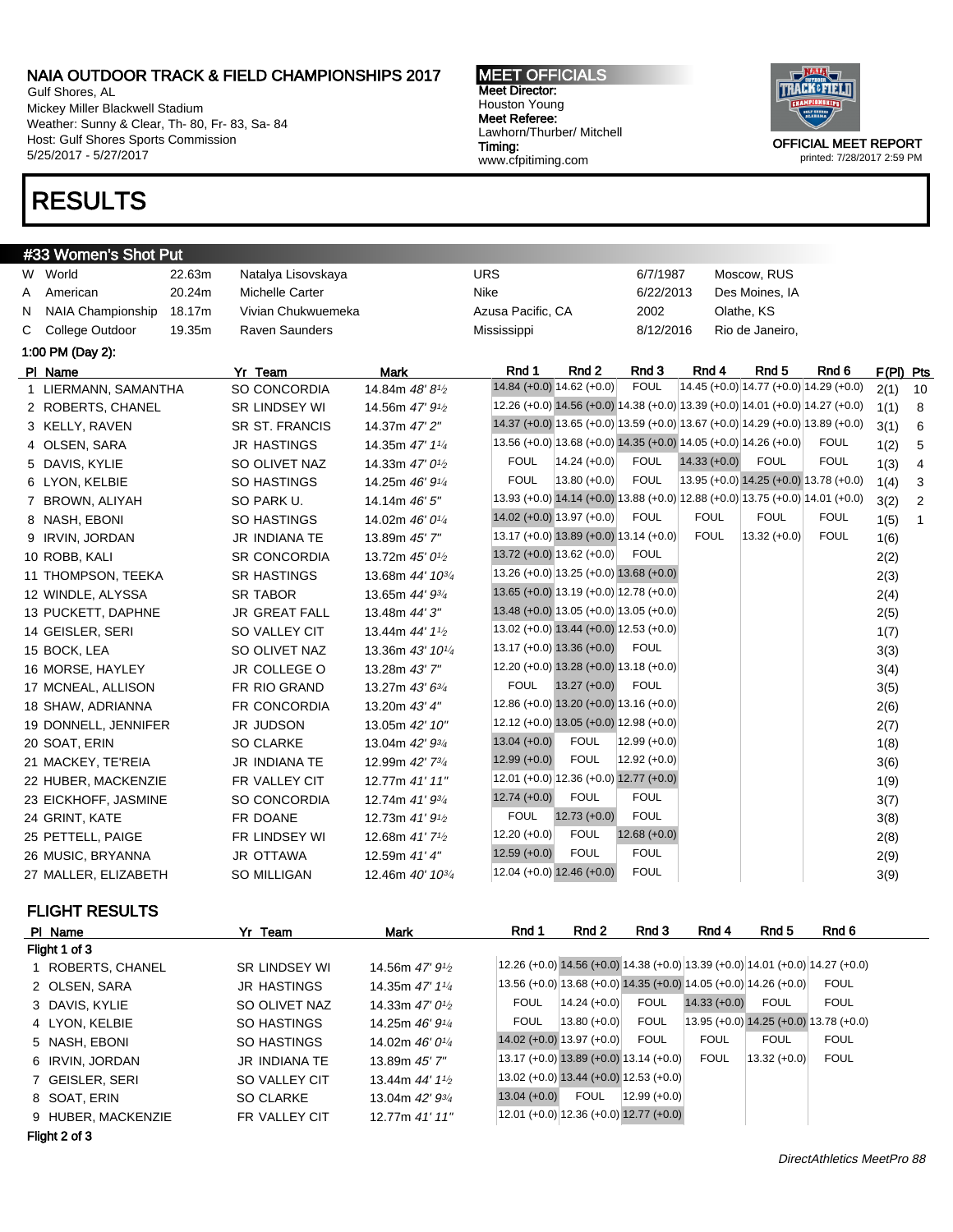Gulf Shores, AL Mickey Miller Blackwell Stadium Weather: Sunny & Clear, Th- 80, Fr- 83, Sa- 84 Host: Gulf Shores Sports Commission 5/25/2017 - 5/27/2017

#### MEET OFFICIALS Meet Director: Houston Young Meet Referee: Lawhorn/Thurber/ Mitchell Timing: www.cfpitiming.com



## RESULTS

## #33 Women's Shot Put (cont'd)

|    | PI Name                              | Yr Team                       | <b>Mark</b>                               | Rnd 1                                                                         | Rnd 2                         | Rnd 3                                    | Rnd 4                     | Rnd <sub>5</sub> | Rnd 6                                                                         |                                 |
|----|--------------------------------------|-------------------------------|-------------------------------------------|-------------------------------------------------------------------------------|-------------------------------|------------------------------------------|---------------------------|------------------|-------------------------------------------------------------------------------|---------------------------------|
|    | 1 LIERMANN, SAMANTHA                 | SO CONCORDIA                  | 14.84m 48' 81/2                           | $14.84 (+0.0) 14.62 (+0.0)$                                                   |                               | <b>FOUL</b>                              |                           |                  | 14.45 (+0.0) 14.77 (+0.0) 14.29 (+0.0)                                        |                                 |
|    | 2 ROBB, KALI                         | SR CONCORDIA                  | 13.72m $45'0\frac{1}{2}$                  | 13.72 (+0.0) 13.62 (+0.0)                                                     |                               | <b>FOUL</b>                              |                           |                  |                                                                               |                                 |
|    | 3 THOMPSON, TEEKA                    | <b>SR HASTINGS</b>            | 13.68m 44' 10 <sup>3/4</sup>              |                                                                               |                               | $13.26 (+0.0) 13.25 (+0.0) 13.68 (+0.0)$ |                           |                  |                                                                               |                                 |
|    | 4 WINDLE, ALYSSA                     | <b>SR TABOR</b>               | 13.65m $44'$ $9\frac{3}{4}$               |                                                                               |                               | $13.65 (+0.0) 13.19 (+0.0) 12.78 (+0.0)$ |                           |                  |                                                                               |                                 |
|    | 5 PUCKETT, DAPHNE                    | JR GREAT FALL                 | 13.48m 44' 3"                             |                                                                               |                               | $13.48 (+0.0) 13.05 (+0.0) 13.05 (+0.0)$ |                           |                  |                                                                               |                                 |
|    | 6 SHAW, ADRIANNA                     | FR CONCORDIA                  | 13.20m 43' 4"                             |                                                                               |                               | 12.86 (+0.0) 13.20 (+0.0) 13.16 (+0.0)   |                           |                  |                                                                               |                                 |
|    | 7 DONNELL, JENNIFER                  | JR JUDSON                     | 13.05m 42' 10"                            |                                                                               |                               | 12.12 (+0.0) 13.05 (+0.0) 12.98 (+0.0)   |                           |                  |                                                                               |                                 |
|    | 8 PETTELL, PAIGE                     | FR LINDSEY WI                 | 12.68m 41' 7 <sup>1</sup> / <sub>2</sub>  | $12.20 (+0.0)$                                                                | <b>FOUL</b>                   | $12.68 (+0.0)$                           |                           |                  |                                                                               |                                 |
|    | 9 MUSIC, BRYANNA                     | JR OTTAWA                     | 12.59m 41' 4"                             | $12.59 (+0.0)$                                                                | <b>FOUL</b>                   | <b>FOUL</b>                              |                           |                  |                                                                               |                                 |
|    | Flight 3 of 3                        |                               |                                           |                                                                               |                               |                                          |                           |                  |                                                                               |                                 |
|    | 1 KELLY, RAVEN                       | SR ST. FRANCIS                | 14.37m 47' 2"                             |                                                                               |                               |                                          |                           |                  | 14.37 (+0.0) 13.65 (+0.0) 13.59 (+0.0) 13.67 (+0.0) 14.29 (+0.0) 13.89 (+0.0) |                                 |
|    | 2 BROWN, ALIYAH                      | SO PARK U.                    | 14.14m 46' 5"                             |                                                                               |                               |                                          |                           |                  | 13.93 (+0.0) 14.14 (+0.0) 13.88 (+0.0) 12.88 (+0.0) 13.75 (+0.0) 14.01 (+0.0) |                                 |
|    | 3 BOCK, LEA                          | SO OLIVET NAZ                 | 13.36m 43' 101/4                          |                                                                               | $13.17 (+0.0) 13.36 (+0.0)$   | <b>FOUL</b>                              |                           |                  |                                                                               |                                 |
|    | 4 MORSE, HAYLEY                      | JR COLLEGE O                  | 13.28m 43'7"                              |                                                                               |                               | $12.20 (+0.0) 13.28 (+0.0) 13.18 (+0.0)$ |                           |                  |                                                                               |                                 |
|    | 5 MCNEAL, ALLISON                    | FR RIO GRAND                  | 13.27m $43'6\frac{3}{4}$                  | <b>FOUL</b>                                                                   | $13.27 (+0.0)$                | <b>FOUL</b>                              |                           |                  |                                                                               |                                 |
|    | 6 MACKEY, TE'REIA                    | JR INDIANA TE                 | 12.99m 42' 73/4                           | $12.99 (+0.0)$                                                                | <b>FOUL</b>                   | $12.92 (+0.0)$                           |                           |                  |                                                                               |                                 |
|    | 7 EICKHOFF, JASMINE                  | SO CONCORDIA                  | 12.74m 41' 93/4                           | $12.74 (+0.0)$                                                                | <b>FOUL</b>                   | <b>FOUL</b>                              |                           |                  |                                                                               |                                 |
|    | 8 GRINT, KATE                        | FR DOANE                      | 12.73m $41'9\frac{1}{2}$                  | <b>FOUL</b>                                                                   | $12.73 (+0.0)$                | <b>FOUL</b>                              |                           |                  |                                                                               |                                 |
|    | 9 MALLER, ELIZABETH                  | SO MILLIGAN                   | 12.46m 40' 10 <sup>3/4</sup>              |                                                                               | $12.04 (+0.0) 12.46 (+0.0)$   | <b>FOUL</b>                              |                           |                  |                                                                               |                                 |
|    | #35 Women's Discus                   |                               |                                           |                                                                               |                               |                                          |                           |                  |                                                                               |                                 |
|    | 76.80m<br>W World                    | Gabriele Reinsch              |                                           | GDR                                                                           |                               | 7/9/1988                                 |                           | Neubrandenburg,  |                                                                               |                                 |
| A  | American<br>69.17m                   | Gia Lewis-Smallwood           |                                           | Nike                                                                          |                               | 8/30/2014                                |                           | Angers, FRA      |                                                                               |                                 |
|    |                                      |                               |                                           |                                                                               |                               |                                          |                           |                  |                                                                               |                                 |
| N. | <b>NAIA Championship</b><br>58.69m   | Annie Hess                    |                                           | Concordia OR                                                                  |                               | 2008                                     |                           | Edwardsville, IL |                                                                               |                                 |
| С  | College Outdoor<br>67.48m            | Meg Ritchie                   |                                           | Arizona                                                                       |                               | 4/26/1981                                |                           | Walnut, CA       |                                                                               |                                 |
|    |                                      |                               |                                           |                                                                               |                               |                                          |                           |                  |                                                                               |                                 |
|    | 2:00 PM (Day 3):                     |                               |                                           | Rnd 1                                                                         | Rnd 2                         | Rnd 3                                    | Rnd 4                     | Rnd <sub>5</sub> | Rnd 6                                                                         |                                 |
|    | PI Name                              | Yr Team<br><b>SR HASTINGS</b> | <b>Mark</b><br>48.86m 160' 4"             | $46.48 (+0.0)$                                                                | <b>FOUL</b>                   | $48.86 (+0.0)$                           | <b>FOUL</b>               | <b>FOUL</b>      | <b>FOUL</b>                                                                   | F(PI) Pts                       |
|    | 1 THOMPSON, TEEKA<br>2 BLAKE, KAYLEE | SR BRIAR CLIFF                | 47.04m 154' 41/ <sub>4</sub>              | 47.04 (+0.0) 44.23 (+0.0) 45.09 (+0.0) 45.63 (+0.0)                           |                               |                                          |                           | <b>FOUL</b>      | $44.27 (+0.0)$                                                                | 2(1)<br>10<br>8                 |
|    | 3 DAVIS, LAVON                       | FR GRAND VIE                  | 46.98m 154' 1 <sup>3/4</sup>              | 18.53 (+0.0) 34.13 (+0.0) 46.98 (+0.0) 35.05 (+0.0) 42.31 (+0.0)              |                               |                                          |                           |                  | <b>FOUL</b>                                                                   | 3(1)<br>6                       |
|    | 4 WINDLE, ALYSSA                     | <b>SR TABOR</b>               | 46.71m 153' 31/4                          | 46.71 (+0.0) 41.74 (+0.0) 44.79 (+0.0) 44.89 (+0.0) 45.78 (+0.0) 45.22 (+0.0) |                               |                                          |                           |                  |                                                                               | 2(2)<br>3(2)<br>5               |
|    | 5 SVOBODA, KATRICIA                  | SR CONCORDIA                  | 46.10m 151' 31/4                          | $42.28(+0.0)$                                                                 | <b>FOUL</b>                   | 42.70 (+0.0) 46.10 (+0.0)                |                           | <b>FOUL</b>      | $45.17 (+0.0)$                                                                | $\overline{\mathbf{4}}$<br>1(1) |
|    | 6 SHAW, BETHANY                      | FR CONCORDIA                  | 46.08m 151' 2 <sup>1</sup> / <sub>2</sub> | 46.08 (+0.0) 45.14 (+0.0)                                                     |                               | <b>FOUL</b>                              | $ 45.04(+0.0) $           | <b>FOUL</b>      | <b>FOUL</b>                                                                   | 3(3)<br>3                       |
|    | 7 PARISH, KEELY                      | SO HASTINGS                   | 45.96m 150' 9 <sup>3/4</sup>              | 44.96 (+0.0) 45.81 (+0.0)                                                     |                               | <b>FOUL</b>                              | <b>FOUL</b>               |                  | $44.37 (+0.0) 45.96 (+0.0)$                                                   | $\overline{2}$<br>1(2)          |
|    | 8 O'NEILL, ASHLEY                    | SR SIENA HEIG                 | 45.24m 148' 51/4                          | 42.60 $(+0.0)$ 43.84 $(+0.0)$                                                 |                               | <b>FOUL</b>                              | 43.11 (+0.0) 45.24 (+0.0) |                  | <b>FOUL</b>                                                                   | 2(3)<br>$\mathbf{1}$            |
|    | 9 STEINBRUECK, JAN                   | JR CONCORDIA                  | 42.62m 139' 10 <sup>1/4</sup>             | <b>FOUL</b>                                                                   | 42.62 $(+0.0)$ 41.79 $(+0.0)$ |                                          | <b>FOUL</b>               | <b>FOUL</b>      | $42.22 (+0.0)$                                                                | 1(3)                            |
|    | 10 GEERLINGS, AMANDA                 | FR SIENA HEIG                 | 42.44m 139' 31/4                          | 36.65 (+0.0) 42.44 (+0.0)                                                     |                               | <b>FOUL</b>                              |                           |                  |                                                                               | 2(4)                            |
|    | 11 VANNATTA, CARLIE                  | JR OLIVET NAZ                 | 42.37m 139' 0 <sup>1</sup> / <sub>2</sub> | 42.37 (+0.0) 40.57 (+0.0)                                                     |                               | <b>FOUL</b>                              |                           |                  |                                                                               | 1(4)                            |
|    | 12 OTERO, CLAIRE                     | JR COLLEGE O                  | 42.18m 138' 5"                            | <b>FOUL</b>                                                                   | <b>FOUL</b>                   | $42.18 (+0.0)$                           |                           |                  |                                                                               | 1(5)                            |
|    | 13 SKOPERA, CARLEY                   | SO CONCORDIA                  | 41.26m 135' 43/4                          | 40.72 (+0.0) 41.26 (+0.0)                                                     |                               | <b>FOUL</b>                              |                           |                  |                                                                               | 2(5)                            |
|    | 14 GRINT, KATE                       | FR DOANE                      | 40.81m 133' 11"                           | $40.81 (+0.0)$                                                                | <b>FOUL</b>                   | <b>FOUL</b>                              |                           |                  |                                                                               | 1(6)                            |
|    | 15 SCHNEIDER, NICOLE                 | SO INDIANA WE                 | 40.38m 132' 6"                            | 40.38 $(+0.0)$ 40.20 $(+0.0)$ 33.10 $(+0.0)$                                  |                               |                                          |                           |                  |                                                                               | 2(6)                            |
|    | 16 DAVIS, KYLIE                      | SO OLIVET NAZ                 | 40.21m 131' 111/4                         | FOUL                                                                          | $40.21 (+0.0)$                | <b>FOUL</b>                              |                           |                  |                                                                               | 1(7)                            |
|    | 17 RINEHART, JEZRI                   | SO OLIVET NAZ                 | 40.13m 131'8 <sup>1/4</sup>               | $40.13 (+0.0)$                                                                | <b>FOUL</b>                   | $37.13 (+0.0)$                           |                           |                  |                                                                               | 3(4)                            |
|    | 18 EMBRAY, JACY                      | SO CONCORDIA                  | 39.71m 130' 33/4                          | $37.99 (+0.0)$                                                                | <b>FOUL</b>                   | $39.71 (+0.0)$                           |                           |                  |                                                                               | 3(5)                            |
|    | 19 PETTELL, PAIGE                    | FR LINDSEY WI                 | 39.57m 129' 10 <sup>1/4</sup>             | 38.75 (+0.0) 39.57 (+0.0) 38.83 (+0.0)                                        |                               |                                          |                           |                  |                                                                               | 3(6)                            |
|    | 20 ROBB, KALI                        | SR CONCORDIA                  | 39.27m 128' 101/4                         | 37.40 (+0.0) 39.27 (+0.0)                                                     |                               | <b>FOUL</b>                              |                           |                  |                                                                               | 3(7)                            |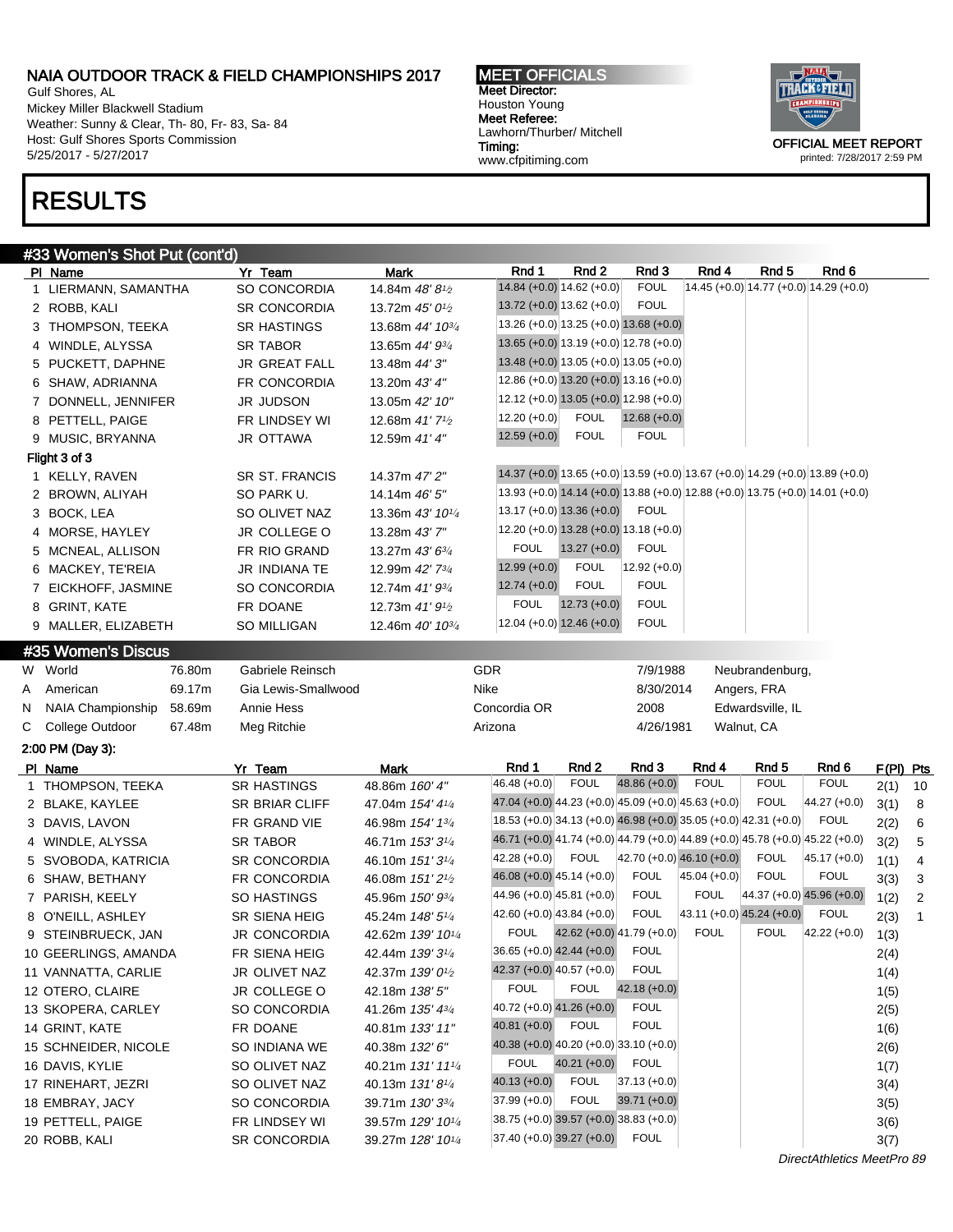Gulf Shores, AL Mickey Miller Blackwell Stadium Weather: Sunny & Clear, Th- 80, Fr- 83, Sa- 84 Host: Gulf Shores Sports Commission 5/25/2017 - 5/27/2017

## RESULTS

#### #35 Women's Discus (cont'd)

| 2:00 PM (Day 3):     |                      |                               |             |                             |                             |       |       |       |                |
|----------------------|----------------------|-------------------------------|-------------|-----------------------------|-----------------------------|-------|-------|-------|----------------|
| PI Name              | Yr Team              | <b>Mark</b>                   | Rnd 1       | Rnd 2                       | Rnd 3                       | Rnd 4 | Rnd 5 | Rnd 6 | $F(PI)$ Pts    |
| 21 GEE, HANNAH       | <b>SR OLIVET NAZ</b> | 38.75m 127' 13/4              |             | $36.80 (+0.0) 38.75 (+0.0)$ | <b>FOUL</b>                 |       |       |       | 3(8)           |
| 22 WELLS, TAYLOR     | SR GRAND VIE         | 37.37m 122' 71/2              | <b>FOUL</b> |                             | $31.21 (+0.0) 37.37 (+0.0)$ |       |       |       | 2(7)           |
| 23 RAMAEKERS, NICOLE | JR HASTINGS          | 36.87m 120' 11 <sup>3/4</sup> | <b>FOUL</b> | <b>FOUL</b>                 | $36.87 (+0.0)$              |       |       |       | 1(8)           |
| SHAW, ADRIANNA       | FR CONCORDIA         | <b>FOUL</b>                   | <b>FOUL</b> | FOUL                        | <b>FOUL</b>                 |       |       |       | $\overline{2}$ |
| BOCK, LEA            | SO OLIVET NAZ        | <b>FOUL</b>                   | <b>FOUL</b> | FOUL                        | <b>FOUL</b>                 |       |       |       | 3              |
|                      |                      |                               |             |                             |                             |       |       |       |                |

### FLIGHT RESULTS

|   | PI Name                     | Yr Team               | Mark                                      | Rnd 1           | Rnd 2                                                                         | Rnd 3                     | Rnd 4        | Rnd <sub>5</sub>          | Rnd 6                      |           |     |
|---|-----------------------------|-----------------------|-------------------------------------------|-----------------|-------------------------------------------------------------------------------|---------------------------|--------------|---------------------------|----------------------------|-----------|-----|
|   | Flight 1 of 3               |                       |                                           |                 |                                                                               |                           |              |                           |                            |           |     |
|   | 1 SVOBODA, KATRICIA         | <b>SR CONCORDIA</b>   | 46.10m 151'31/4                           | $42.28(+0.0)$   | <b>FOUL</b>                                                                   | 42.70 (+0.0) 46.10 (+0.0) |              | <b>FOUL</b>               | $45.17 (+0.0)$             |           |     |
|   | 2 PARISH, KEELY             | <b>SO HASTINGS</b>    | 45.96m 150' 93/4                          |                 | 44.96 (+0.0) 45.81 (+0.0)                                                     | <b>FOUL</b>               | <b>FOUL</b>  |                           | 44.37 (+0.0) 45.96 (+0.0)  |           |     |
|   | 3 STEINBRUECK, JAN          | <b>JR CONCORDIA</b>   | 42.62m 139' 101/4                         | <b>FOUL</b>     | 42.62 (+0.0) 41.79 (+0.0)                                                     |                           | <b>FOUL</b>  | <b>FOUL</b>               | $42.22 (+0.0)$             |           |     |
|   | 4 VANNATTA, CARLIE          | JR OLIVET NAZ         | 42.37m 139' 01/2                          |                 | 42.37 (+0.0) 40.57 (+0.0)                                                     | <b>FOUL</b>               |              |                           |                            |           |     |
|   | 5 OTERO, CLAIRE             | JR COLLEGE O          | 42.18m 138' 5"                            | <b>FOUL</b>     | <b>FOUL</b>                                                                   | $42.18 (+0.0)$            |              |                           |                            |           |     |
|   | 6 GRINT, KATE               | FR DOANE              | 40.81m 133' 11"                           | $40.81 (+0.0)$  | <b>FOUL</b>                                                                   | <b>FOUL</b>               |              |                           |                            |           |     |
|   | 7 DAVIS, KYLIE              | SO OLIVET NAZ         | 40.21m 131' 111/4                         | <b>FOUL</b>     | $40.21 (+0.0)$                                                                | <b>FOUL</b>               |              |                           |                            |           |     |
|   | 8 RAMAEKERS, NICOLE         | <b>JR HASTINGS</b>    | 36.87m 120' 1134                          | <b>FOUL</b>     | <b>FOUL</b>                                                                   | $36.87 (+0.0)$            |              |                           |                            |           |     |
|   | Flight 2 of 3               |                       |                                           |                 |                                                                               |                           |              |                           |                            |           |     |
|   | 1 THOMPSON, TEEKA           | SR HASTINGS           | 48.86m 160' 4"                            | $ 46.48(+0.0) $ | <b>FOUL</b>                                                                   | $48.86 (+0.0)$            | <b>FOUL</b>  | <b>FOUL</b>               | <b>FOUL</b>                |           |     |
|   | 2 DAVIS, LAVON              | FR GRAND VIE          | 46.98m 154' 13/4                          |                 | 18.53 (+0.0) 34.13 (+0.0) 46.98 (+0.0) 35.05 (+0.0) 42.31 (+0.0)              |                           |              |                           | <b>FOUL</b>                |           |     |
|   | 3 O'NEILL, ASHLEY           | <b>SR SIENA HEIG</b>  | 45.24m 148' 51/4                          |                 | 42.60 $(+0.0)$ 43.84 $(+0.0)$                                                 | <b>FOUL</b>               |              | 43.11 (+0.0) 45.24 (+0.0) | <b>FOUL</b>                |           |     |
|   | 4 GEERLINGS, AMANDA         | FR SIENA HEIG         | 42.44m 139' 31/4                          |                 | $36.65 (+0.0) 42.44 (+0.0)$                                                   | <b>FOUL</b>               |              |                           |                            |           |     |
|   | 5 SKOPERA, CARLEY           | SO CONCORDIA          | 41.26m 135' 43/4                          |                 | 40.72 (+0.0) 41.26 (+0.0)                                                     | <b>FOUL</b>               |              |                           |                            |           |     |
|   | 6 SCHNEIDER, NICOLE         | SO INDIANA WE         | 40.38m 132' 6"                            |                 | 40.38 (+0.0) 40.20 (+0.0) 33.10 (+0.0)                                        |                           |              |                           |                            |           |     |
|   | 7 WELLS, TAYLOR             | SR GRAND VIE          | 37.37m 122' 71/2                          | <b>FOUL</b>     | $31.21 (+0.0) 37.37 (+0.0)$                                                   |                           |              |                           |                            |           |     |
|   | SHAW, ADRIANNA              | FR CONCORDIA          | <b>FOUL</b>                               | <b>FOUL</b>     | <b>FOUL</b>                                                                   | <b>FOUL</b>               |              |                           |                            |           |     |
|   | Flight 3 of 3               |                       |                                           |                 |                                                                               |                           |              |                           |                            |           |     |
|   | 1 BLAKE, KAYLEE             | <b>SR BRIAR CLIFF</b> | 47.04m 154' 41/4                          |                 | 47.04 (+0.0) 44.23 (+0.0) 45.09 (+0.0) 45.63 (+0.0)                           |                           |              | <b>FOUL</b>               | $44.27 (+0.0)$             |           |     |
|   | 2 WINDLE, ALYSSA            | <b>SR TABOR</b>       | 46.71m 153' 31/4                          |                 | 46.71 (+0.0) 41.74 (+0.0) 44.79 (+0.0) 44.89 (+0.0) 45.78 (+0.0) 45.22 (+0.0) |                           |              |                           |                            |           |     |
|   | 3 SHAW, BETHANY             | FR CONCORDIA          | 46.08m 151' 2 <sup>1</sup> / <sub>2</sub> |                 | 46.08 (+0.0) 45.14 (+0.0)                                                     | <b>FOUL</b>               | 45.04 (+0.0) | <b>FOUL</b>               | <b>FOUL</b>                |           |     |
|   | 4 RINEHART, JEZRI           | SO OLIVET NAZ         | 40.13m 131'81/4                           | $40.13 (+0.0)$  | <b>FOUL</b>                                                                   | 37.13 (+0.0)              |              |                           |                            |           |     |
|   | 5 EMBRAY, JACY              | SO CONCORDIA          | 39.71m 130' 33/4                          | $37.99 (+0.0)$  | <b>FOUL</b>                                                                   | $39.71 (+0.0)$            |              |                           |                            |           |     |
|   | 6 PETTELL, PAIGE            | FR LINDSEY WI         | 39.57m 129' 101/4                         |                 | 38.75 (+0.0) 39.57 (+0.0) 38.83 (+0.0)                                        |                           |              |                           |                            |           |     |
|   | 7 ROBB, KALI                | <b>SR CONCORDIA</b>   | 39.27m 128' 101/4                         |                 | 37.40 (+0.0) 39.27 (+0.0)                                                     | <b>FOUL</b>               |              |                           |                            |           |     |
|   | 8 GEE, HANNAH               | SR OLIVET NAZ         | 38.75m 127' 13/4                          |                 | 36.80 (+0.0) 38.75 (+0.0)                                                     | <b>FOUL</b>               |              |                           |                            |           |     |
|   | BOCK, LEA                   | SO OLIVET NAZ         | <b>FOUL</b>                               | <b>FOUL</b>     | <b>FOUL</b>                                                                   | <b>FOUL</b>               |              |                           |                            |           |     |
|   | #37 Women's Hammer          |                       |                                           |                 |                                                                               |                           |              |                           |                            |           |     |
|   | W World<br>82.98m           | Anita Wlodarczyk      |                                           | POL             |                                                                               | 8/28/2016                 |              | Warsaw, POL               |                            |           |     |
| A | 75.73m<br>American          | Amanda Bingson        |                                           | Nike            |                                                                               | 6/22/2013                 |              | Des Moines, IA            |                            |           |     |
| N | 61.64m<br>NAIA Championship | Reta Woodard          |                                           | Embry-Riddle    |                                                                               | 5/23/2013                 |              | Marion, IN                |                            |           |     |
| С | 72.94m<br>College Outdoor   | Jenny Dahlgren        |                                           | Georgia         |                                                                               | 4/13/2007                 |              | Athens, GA                |                            |           |     |
|   | 10:00 AM (Day 1):           |                       |                                           |                 |                                                                               |                           |              |                           |                            |           |     |
|   | PI Name                     | Yr Team               | <b>Mark</b>                               | Rnd 1           | Rnd <sub>2</sub>                                                              | Rnd 3                     | Rnd 4        | Rnd <sub>5</sub>          | Rnd 6                      | F(PI) Pts |     |
|   | 1 KELLY, RAVEN              | <b>SR ST. FRANCIS</b> | 61.33m 201' 23/4                          | 58.20           | 60.80                                                                         | <b>FOUL</b>               | 58.10        | 58.38                     | 61.33                      | 3(1)      | 10  |
|   | 2 KOPP, PRESTON             | <b>SR CLARKE</b>      | 55.81m 183' 11/2                          | 52.49           | 52.80                                                                         | 52.66                     | 53.02        | 55.81                     | <b>FOUL</b>                | 2(1)      | - 8 |
|   |                             |                       |                                           |                 |                                                                               |                           |              |                           | DirectAthletics MeetPro 90 |           |     |

MEET OFFICIALS Meet Director: Houston Young Meet Referee: Lawhorn/Thurber/ Mitchell Timing: www.cfpitiming.com

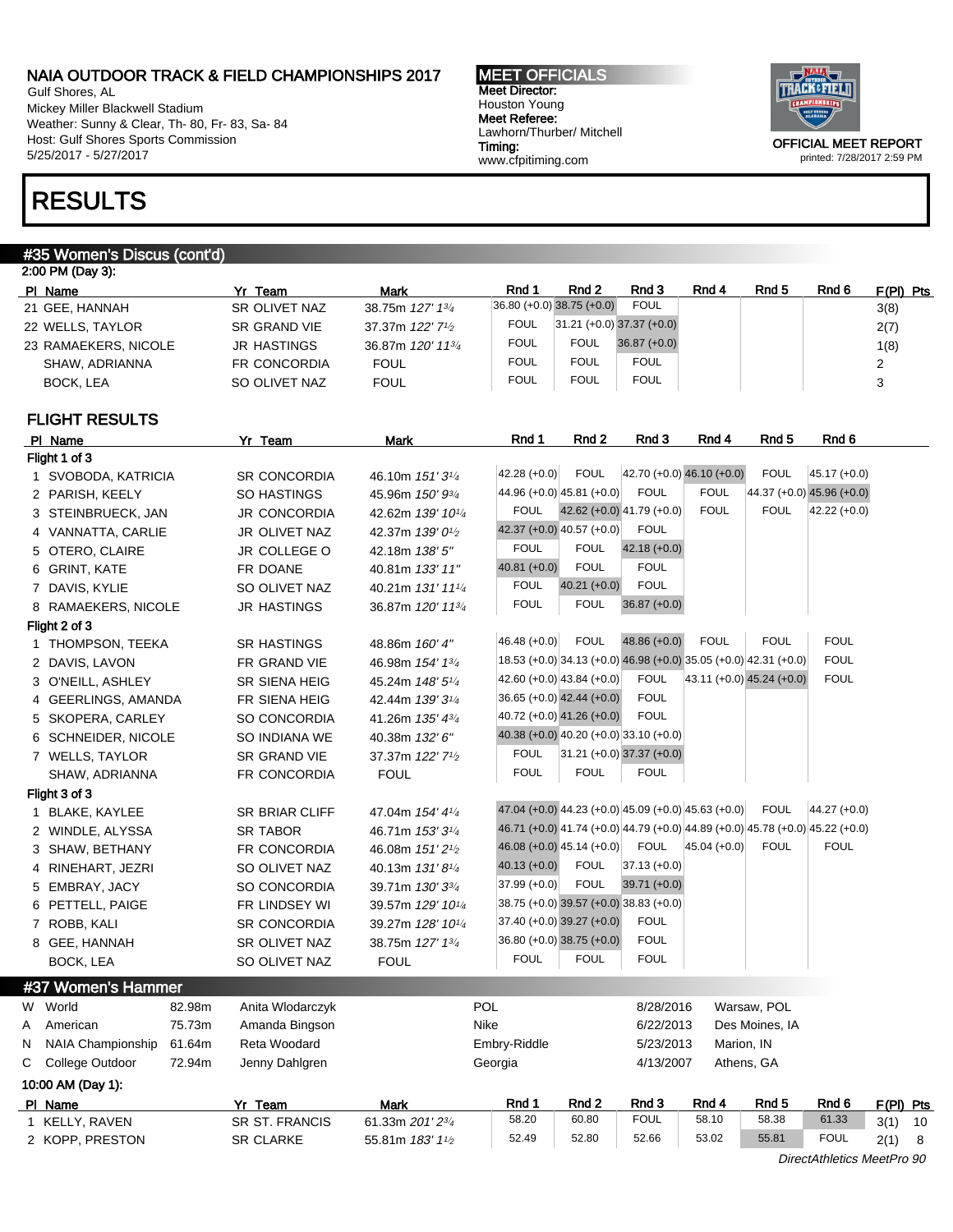Gulf Shores, AL Mickey Miller Blackwell Stadium Weather: Sunny & Clear, Th- 80, Fr- 83, Sa- 84 Host: Gulf Shores Sports Commission 5/25/2017 - 5/27/2017

# RESULTS

## #37 Women's Hammer (cont'd)

| 10:00 AM (Day 1):      |                      |                                            |             |             |             |             |                  |                  |           |                |
|------------------------|----------------------|--------------------------------------------|-------------|-------------|-------------|-------------|------------------|------------------|-----------|----------------|
| PI Name                | Yr Team              | <b>Mark</b>                                | Rnd 1       | Rnd 2       | Rnd 3       | Rnd 4       | Rnd <sub>5</sub> | Rnd <sub>6</sub> | F(PI) Pts |                |
| 3 ROBB, KALI           | SR CONCORDIA         | 55.29m 181' 5"                             | 52.56       | 54.08       | <b>FOUL</b> | 55.29       | <b>FOUL</b>      | <b>FOUL</b>      | 2(2)      | - 6            |
| 4 MUSIC, BRYANNA       | <b>JR OTTAWA</b>     | 54.32m 178' 23/4                           | 52.59       | 53.08       | 53.56       | 53.10       | 53.70            | 54.32            | 2(3)      | 5              |
| 5 MEYER, SYDNEY        | <b>SR CONCORDIA</b>  | 53.36m 175' 1"                             | 53.36       | 50.78       | <b>FOUL</b> | 51.81       | <b>FOUL</b>      | 51.77            | 3(2)      | $\overline{4}$ |
| 6 VANNATTA, CARLIE     | JR OLIVET NAZ        | 53.25m 174' 83/4                           | 53.25       | 50.70       | 50.67       | 51.45       | 49.51            | <b>FOUL</b>      | 2(4)      | $\mathbf{3}$   |
| 7 SCRIVNER, MADELYN    | JR WILLIAM WO        | 52.44m 172' 03/4                           | 50.56       | <b>FOUL</b> | 50.67       | 51.35       | 52.44            | 51.89            | 3(3)      | $\overline{2}$ |
| 8 OLSEN, SARA          | <b>JR HASTINGS</b>   | 50.51m 165' 83/4                           | 50.51       | 49.39       | 50.30       | <b>FOUL</b> | <b>FOUL</b>      | <b>FOUL</b>      | 2(5)      | $\overline{1}$ |
| 9 LIERMANN, SAMANTHA   | SO CONCORDIA         | 50.34m 165' 21/4                           | 50.34       | <b>FOUL</b> | <b>FOUL</b> | <b>FOUL</b> | 49.10            | <b>FOUL</b>      | 1(1)      |                |
| 10 BELT, ABBY          | <b>JR FRIENDS</b>    | 50.22m 164' 91/2                           | <b>FOUL</b> | 50.22       | 47.93       |             |                  |                  | 2(6)      |                |
| 11 PERRY, KAYLYN       | JR DAVENPORT         | 50.20m 164' 83/4                           | 47.80       | 50.20       | 49.10       |             |                  |                  | 2(7)      |                |
| 12 SVOBODA, KATRICIA   | <b>SR CONCORDIA</b>  | 49.03m 160' 10 <sup>1</sup> / <sub>2</sub> | 47.77       | 49.03       | <b>FOUL</b> |             |                  |                  | 3(4)      |                |
| 13 JONES, BREANNA      | <b>JR GREAT FALL</b> | 48.80m 160' 11/2                           | 48.13       | 48.80       | 48.21       |             |                  |                  | 1(2)      |                |
| 14 NASH, EBONI         | <b>SO HASTINGS</b>   | 48.54m 159' 31/4                           | 46.71       | 48.43       | 48.54       |             |                  |                  | 2(8)      |                |
| 15 REILLY, SAMANTHA    | JR VITERBO           | 48.52m 159' 21/2                           | 46.77       | 46.52       | 48.52       |             |                  |                  | 1(3)      |                |
| 16 O'NEILL, RACHEL     | SO SIENA HEIG        | 48.47m 159' 01/2                           | <b>FOUL</b> | 48.47       | <b>FOUL</b> |             |                  |                  | 3(5)      |                |
| 17 SCHUMAKER, JENNA    | SO DAVENPORT         | 48.45m 158' 11 <sup>3/4</sup>              | 48.45       | 46.78       | <b>FOUL</b> |             |                  |                  | 2(9)      |                |
| 18 O'NEILL, ASHLEY     | SR SIENA HEIG        | 48.33m 158' 7"                             | 47.98       | <b>FOUL</b> | 48.33       |             |                  |                  | 2(10)     |                |
| 19 JORDAHL, BRIANNA    | <b>SO TAYLOR</b>     | 48.29m 158' 51/2                           | <b>FOUL</b> | 48.29       | 46.96       |             |                  |                  | 3(6)      |                |
| 20 MARTIN, KYLIE       | <b>SR DAKOTA ST</b>  | 47.56m 156' 03/4                           | 47.01       | 46.00       | 47.56       |             |                  |                  | 1(4)      |                |
| 21 JAMES, MARISSA      | JR DAVENPORT         | 46.93m 154' 0"                             | 46.00       | 46.70       | 46.93       |             |                  |                  | 1(5)      |                |
| 22 RINEHART, JEZRI     | SO OLIVET NAZ        | 46.75m 153' 43/4                           | <b>FOUL</b> | 46.55       | 46.75       |             |                  |                  | 3(7)      |                |
| 23 RAMAEKERS, NICOLE   | <b>JR HASTINGS</b>   | 46.66m 153' 11/4                           | 46.66       | 45.34       | <b>FOUL</b> |             |                  |                  | 1(6)      |                |
| 24 HOLYFIELD, GABBY    | <b>JR CORNERST</b>   | 45.72m 150' 01/4                           | <b>FOUL</b> | <b>FOUL</b> | 45.72       |             |                  |                  | 1(7)      |                |
| 25 DAVIS, LAVON        | FR GRAND VIE         | 43.93m 144' 13/4                           | <b>FOUL</b> | 39.27       | 43.93       |             |                  |                  | 1(8)      |                |
| 26 NELLIS, MELANIE     | SR BETHEL (IND       | 43.49m 142' 8 <sup>1</sup> / <sub>2</sub>  | <b>FOUL</b> | <b>FOUL</b> | 43.49       |             |                  |                  | 3(8)      |                |
| 27 LUMPKIN, KERYN      | SO BETHEL (IND       | 42.86m 140' 73/4                           | 42.86       | 42.39       | 41.65       |             |                  |                  | 1(9)      |                |
| 28 COUTURE, EMILY      | SO SIENA HEIG        | 42.42m 139' 21/4                           | 41.28       | 42.42       | 41.21       |             |                  |                  | 3(9)      |                |
| HOLLINGER, AMBERNICOLE | <b>JR BIOLA</b>      | <b>NM</b>                                  | <b>FOUL</b> | <b>FOUL</b> | <b>FOUL</b> |             |                  |                  |           |                |
| LYON, KELBIE           | <b>SO HASTINGS</b>   | <b>FOUL</b>                                | <b>FOUL</b> | <b>FOUL</b> | <b>FOUL</b> |             |                  |                  | 3         |                |

### FLIGHT RESULTS

| PI Name                | Yr Team              | <b>Mark</b>                               | Rnd 1       | Rnd 2       | Rnd 3       | Rnd 4       | Rnd 5       | Rnd 6       |
|------------------------|----------------------|-------------------------------------------|-------------|-------------|-------------|-------------|-------------|-------------|
| Flight 1 of 3          |                      |                                           |             |             |             |             |             |             |
| 1 LIERMANN, SAMANTHA   | SO CONCORDIA         | 50.34m 165' 21/4                          | 50.34       | <b>FOUL</b> | <b>FOUL</b> | <b>FOUL</b> | 49.10       | <b>FOUL</b> |
| 2 JONES, BREANNA       | <b>JR GREAT FALL</b> | 48.80m 160' 1 <sup>1</sup> / <sub>2</sub> | 48.13       | 48.80       | 48.21       |             |             |             |
| 3 REILLY, SAMANTHA     | <b>JR VITERBO</b>    | 48.52m 159' 2 <sup>1</sup> / <sub>2</sub> | 46.77       | 46.52       | 48.52       |             |             |             |
| 4 MARTIN, KYLIE        | <b>SR DAKOTA ST</b>  | 47.56m 156' 0 <sup>3/4</sup>              | 47.01       | 46.00       | 47.56       |             |             |             |
| 5 JAMES, MARISSA       | <b>JR DAVENPORT</b>  | 46.93m $154'0''$                          | 46.00       | 46.70       | 46.93       |             |             |             |
| 6 RAMAEKERS, NICOLE    | JR HASTINGS          | 46.66m 153' 11/4                          | 46.66       | 45.34       | <b>FOUL</b> |             |             |             |
| 7 HOLYFIELD, GABBY     | <b>JR CORNERST</b>   | 45.72m 150' 01/4                          | <b>FOUL</b> | <b>FOUL</b> | 45.72       |             |             |             |
| 8 DAVIS, LAVON         | FR GRAND VIE         | 43.93m $144'$ $13'$                       | <b>FOUL</b> | 39.27       | 43.93       |             |             |             |
| 9 LUMPKIN, KERYN       | SO BETHEL (IND       | 42.86m 140' 73/4                          | 42.86       | 42.39       | 41.65       |             |             |             |
| HOLLINGER, AMBERNICOLE | <b>JR BIOLA</b>      | NM                                        | <b>FOUL</b> | <b>FOUL</b> | <b>FOUL</b> |             |             |             |
| Flight 2 of 3          |                      |                                           |             |             |             |             |             |             |
| 1 KOPP, PRESTON        | <b>SR CLARKE</b>     | 55.81m 183' 11/2                          | 52.49       | 52.80       | 52.66       | 53.02       | 55.81       | <b>FOUL</b> |
| 2 ROBB, KALI           | <b>SR CONCORDIA</b>  | 55.29m 181' 5"                            | 52.56       | 54.08       | <b>FOUL</b> | 55.29       | <b>FOUL</b> | <b>FOUL</b> |

MEET OFFICIALS Meet Director: Houston Young Meet Referee: Lawhorn/Thurber/ Mitchell Timing: www.cfpitiming.com

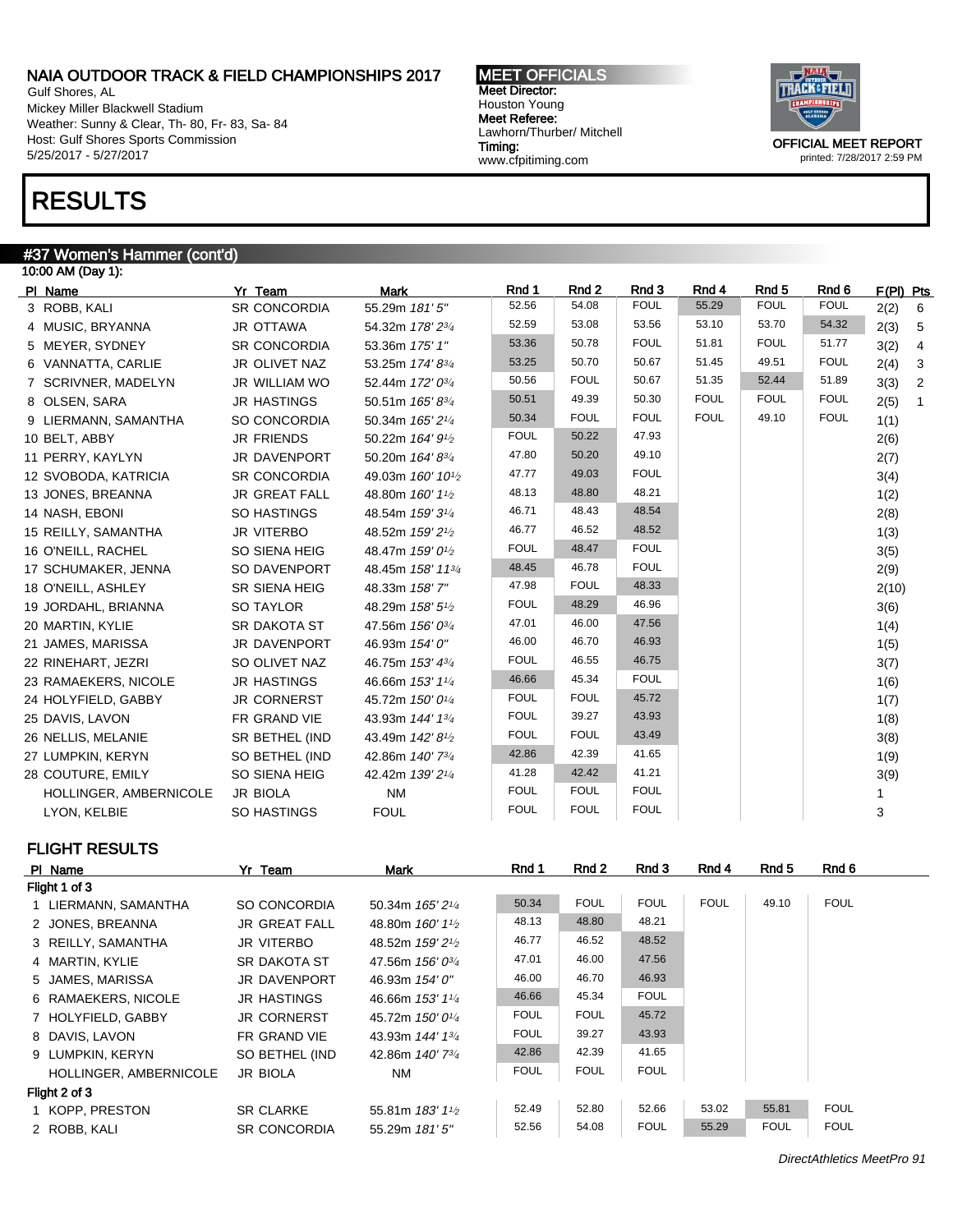Gulf Shores, AL Mickey Miller Blackwell Stadium Weather: Sunny & Clear, Th- 80, Fr- 83, Sa- 84 Host: Gulf Shores Sports Commission 5/25/2017 - 5/27/2017

MEET OFFICIALS Meet Director: Houston Young Meet Referee: Lawhorn/Thurber/ Mitchell Timing: www.cfpitiming.com



## RESULTS

### #37 Women's Hammer (cont'd)

|    | PI Name                     | Yr Team            | <b>Mark</b>                               | Rnd 1                      | Rnd 2          | Rnd 3                | Rnd 4       | Rnd <sub>5</sub> | Rnd 6       |                        |
|----|-----------------------------|--------------------|-------------------------------------------|----------------------------|----------------|----------------------|-------------|------------------|-------------|------------------------|
|    | 3 MUSIC, BRYANNA            | JR OTTAWA          | 54.32m 178' 23/4                          | 52.59                      | 53.08          | 53.56                | 53.10       | 53.70            | 54.32       |                        |
|    | 4 VANNATTA, CARLIE          | JR OLIVET NAZ      | 53.25m 174' 83/4                          | 53.25                      | 50.70          | 50.67                | 51.45       | 49.51            | <b>FOUL</b> |                        |
|    | 5 OLSEN, SARA               | <b>JR HASTINGS</b> | 50.51m 165' 83/4                          | 50.51                      | 49.39          | 50.30                | <b>FOUL</b> | <b>FOUL</b>      | <b>FOUL</b> |                        |
|    | 6 BELT, ABBY                | <b>JR FRIENDS</b>  | 50.22m 164' 91/2                          | <b>FOUL</b>                | 50.22          | 47.93                |             |                  |             |                        |
|    | 7 PERRY, KAYLYN             | JR DAVENPORT       | 50.20m 164' 83/4                          | 47.80                      | 50.20          | 49.10                |             |                  |             |                        |
|    | 8 NASH, EBONI               | SO HASTINGS        | 48.54m 159' 31/4                          | 46.71                      | 48.43          | 48.54                |             |                  |             |                        |
|    | 9 SCHUMAKER, JENNA          | SO DAVENPORT       | 48.45m 158' 113/4                         | 48.45                      | 46.78          | <b>FOUL</b>          |             |                  |             |                        |
|    | 10 O'NEILL, ASHLEY          | SR SIENA HEIG      | 48.33m 158'7"                             | 47.98                      | <b>FOUL</b>    | 48.33                |             |                  |             |                        |
|    | Flight 3 of 3               |                    |                                           |                            |                |                      |             |                  |             |                        |
|    | 1 KELLY, RAVEN              | SR ST. FRANCIS     | 61.33m 201' 23/4                          | 58.20                      | 60.80          | <b>FOUL</b>          | 58.10       | 58.38            | 61.33       |                        |
|    | 2 MEYER, SYDNEY             | SR CONCORDIA       | 53.36m 175' 1"                            | 53.36                      | 50.78          | <b>FOUL</b>          | 51.81       | <b>FOUL</b>      | 51.77       |                        |
|    | 3 SCRIVNER, MADELYN         | JR WILLIAM WO      | 52.44m 172' 03/4                          | 50.56                      | <b>FOUL</b>    | 50.67                | 51.35       | 52.44            | 51.89       |                        |
|    | 4 SVOBODA, KATRICIA         | SR CONCORDIA       | 49.03m 160' 101/2                         | 47.77                      | 49.03          | <b>FOUL</b>          |             |                  |             |                        |
|    | 5 O'NEILL, RACHEL           | SO SIENA HEIG      | 48.47m 159' 01/2                          | <b>FOUL</b>                | 48.47          | <b>FOUL</b>          |             |                  |             |                        |
|    | 6 JORDAHL, BRIANNA          | <b>SO TAYLOR</b>   | 48.29m 158' 51/2                          | <b>FOUL</b>                | 48.29          | 46.96                |             |                  |             |                        |
|    | 7 RINEHART, JEZRI           | SO OLIVET NAZ      | 46.75m 153' 43/4                          | <b>FOUL</b>                | 46.55          | 46.75                |             |                  |             |                        |
|    | 8 NELLIS, MELANIE           | SR BETHEL (IND     | 43.49m 142' 8 <sup>1/2</sup>              | <b>FOUL</b>                | <b>FOUL</b>    | 43.49                |             |                  |             |                        |
|    | 9 COUTURE, EMILY            | SO SIENA HEIG      | 42.42m 139' 21/4                          | 41.28                      | 42.42          | 41.21                |             |                  |             |                        |
|    | LYON, KELBIE                | SO HASTINGS        | <b>FOUL</b>                               | <b>FOUL</b>                | <b>FOUL</b>    | <b>FOUL</b>          |             |                  |             |                        |
|    |                             |                    |                                           |                            |                |                      |             |                  |             |                        |
|    | #39 Women's Javelin         |                    |                                           |                            |                |                      |             |                  |             |                        |
|    | 72.28m<br>W World           | Barbora Spotakova  | CZE                                       |                            |                | 9/13/2008            |             | Stuttgart, GER   |             |                        |
| A  | 66.67m<br>American          | Kara Winger        | Asics                                     | British Columbia, BC       |                | 6/25/2010            | Marion, IN  | Des Moines, IA   |             |                        |
| N. | NAIA Championship<br>56.09m | Liz Gleadle        |                                           |                            |                | 2010                 |             |                  |             |                        |
| С  | College Outdoor<br>62.19m   | Maggie Malone      |                                           | Texas A&M                  |                | 6/9/2016             |             | Eugene, OR       |             |                        |
|    | 3:00 PM (Day 1):            |                    |                                           |                            |                |                      |             |                  |             |                        |
|    | PI Name                     | Yr Team            | <b>Mark</b>                               | Rnd 1                      | Rnd 2          | Rnd 3<br><b>FOUL</b> | Rnd 4       | Rnd 5            | Rnd 6       | F(PI) Pts              |
|    | 1 GEISLER, SERI             | SO VALLEY CIT      | 52.68m 172' 101/4                         | 46.90                      | 48.56          |                      | 52.68       | 49.29            | 48.43       | 1(1)<br>10             |
|    | 2 DELL, BAILEY              | <b>JR NORTHWES</b> | 48.76m 160' 0"                            | 47.61                      | 47.27          | 45.58                | 48.76       | 45.82            | <b>FOUL</b> | 1(2)<br>8              |
|    | 3 BRADLEY, KYLIE            | SR OLIVET NAZ      | 45.64m 149' 9"                            | 44.03                      | 45.28          | 43.14                | 45.64       | 44.94            | 44.55       | 3(1)<br>6              |
|    | 4 MCDOUGALD, KENDYL         | JR MIDAMERIC       | 45.14m 148' 1 <sup>1</sup> / <sub>2</sub> | 41.63                      | 40.21          | <b>FOUL</b>          | 45.14       | <b>FOUL</b>      | 40.73       | 5<br>2(1)              |
|    | 5 SVOBODA, KATRICIA         | SR CONCORDIA       | 42.97m 141'0"                             |                            |                |                      |             |                  |             | 3(2)<br>4              |
|    |                             |                    |                                           | 40.26                      | 42.97          | <b>FOUL</b>          | <b>FOUL</b> | 40.57            | 41.59       |                        |
|    | 6 NELSON, MADELEINE         | <b>SR NORTHWES</b> | 42.76m 140' 33/4                          | 42.76                      | 42.49          | <b>FOUL</b>          | 41.24       | <b>FOUL</b>      | 40.41       | 1(3)<br>3              |
|    | 7 GOKIE, KYLIE              | SR DOANE           | 41.65m 136'8"                             | 41.65                      | 40.11          | <b>FOUL</b>          | 40.27       | 40.27            | 40.79       | $\overline{c}$<br>2(2) |
|    | 8 THOMSEN, MAITLYN          | SO DOANE           | 41.15m 135' 01/4                          | 34.33                      | <b>FOUL</b>    | 40.74                | <b>FOUL</b> | 41.15            | 41.15       | 2(3)<br>$\mathbf{1}$   |
|    | 9 MILLER, ANNA              | SO NORTHWES        | 40.69m 133' 61/4                          | <b>FOUL</b>                | 34.10          | 40.59                | 40.69       | <b>FOUL</b>      | 39.97       | 3(3)                   |
|    | 10 EICKHOFF, JASMINE        | SO CONCORDIA       | 40.59m 133' 21/4                          | <b>FOUL</b>                | 38.11          | 40.59                | 39.94       | <b>FOUL</b>      | <b>FOUL</b> | 2(4)                   |
|    | 11 COSBY, SHANA             | FR GREAT FALL      | 39.72m 130' 4"                            | 33.52                      | 39.72          | <b>FOUL</b>          |             |                  |             | 3(4)                   |
|    | 12 SCHMIDT, CRYSTAL         | <b>SR CARROLL</b>  | 39.67m 130' 2"                            | 39.15                      | <b>FOUL</b>    | 39.67                |             |                  |             | 3(5)                   |
|    | 13 KNEIFL, KATI             | SO MORNINGSI       | 39.63m 130' 0 <sup>1</sup> /2             | 38.66                      | <b>FOUL</b>    | 39.63                |             |                  |             | 1(4)                   |
|    | 14 RUSSELL, PEYTON          | SR WALDORF         | 39.51m 129' 73/4                          | 39.51                      | <b>FOUL</b>    | <b>FOUL</b>          |             |                  |             | 1(5)                   |
|    | 15 ORNELAS, SELENA          | JR SOUTHWES        | 38.67m 126' 10 <sup>3/4</sup>             | 35.37                      | 33.64          | 38.67                |             |                  |             | 2(5)                   |
|    | 16 ZOLLMAN, KARIANNE        | SO EASTERN O       | 37.12m 121' 93/4                          | 36.97                      | 32.76          | 37.12                |             |                  |             | 3(6)                   |
|    | 17 GARDNER, JESSICA         | FR KANSAS WE       | 36.92m 121' 13/4                          | 34.93                      | <b>FOUL</b>    | 36.92                |             |                  |             | 1(6)                   |
|    | 18 CASE, SAVANAH            | SR MIDAMERIC       | 36.47m 119'8"                             | 36.47                      | <b>FOUL</b>    | <b>FOUL</b>          |             |                  |             | 1(7)                   |
|    | 19 MEYER, SYDNEY            | SR CONCORDIA       | 35.68m 117' 1"                            | <b>FOUL</b><br><b>FOUL</b> | 35.50<br>31.67 | 35.68<br>35.64       |             |                  |             | 1(8)                   |

DirectAthletics MeetPro 92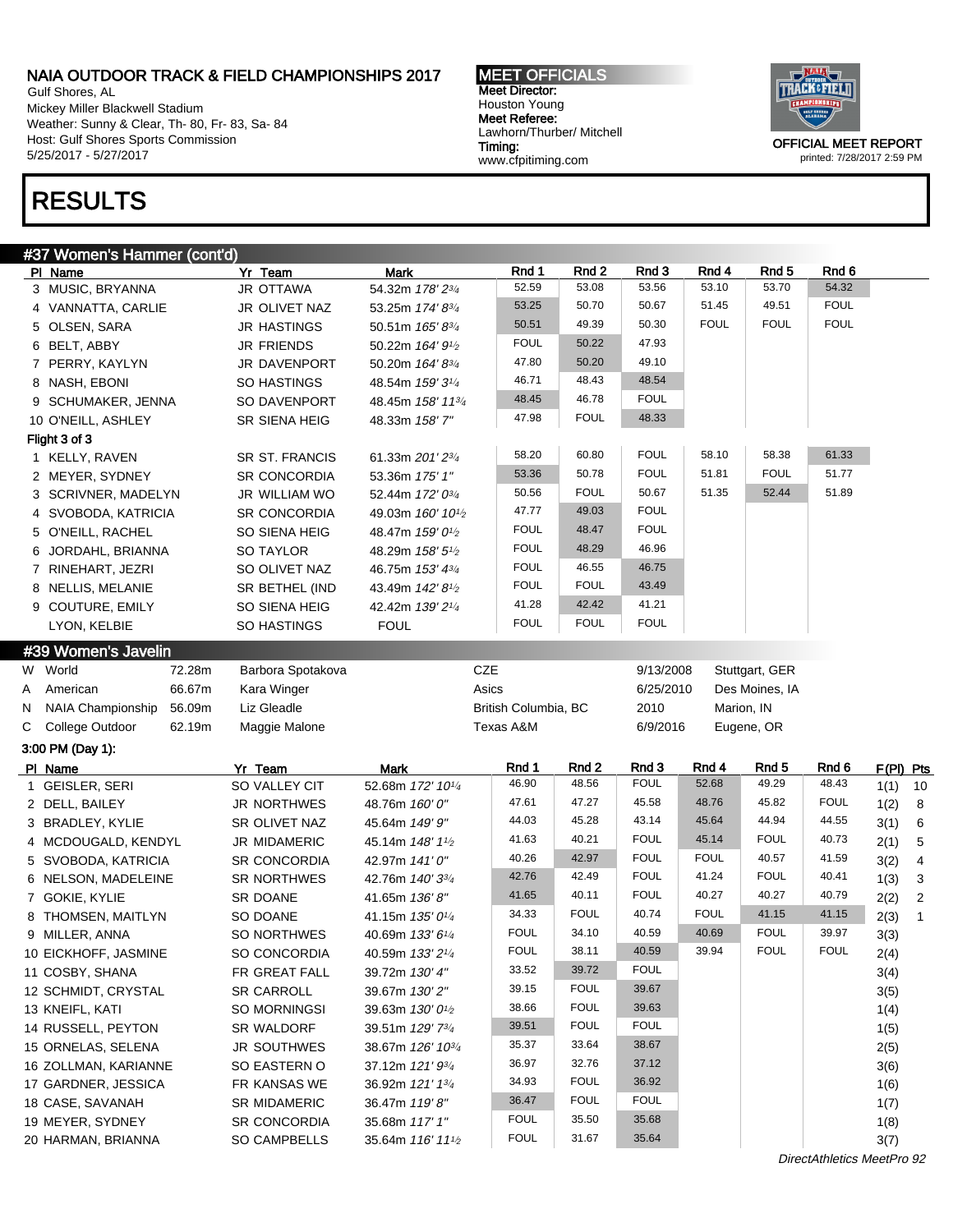Gulf Shores, AL Mickey Miller Blackwell Stadium Weather: Sunny & Clear, Th- 80, Fr- 83, Sa- 84 Host: Gulf Shores Sports Commission 5/25/2017 - 5/27/2017

MEET OFFICIALS Meet Director: Houston Young Meet Referee: Lawhorn/Thurber/ Mitchell Timing: www.cfpitiming.com



printed: 7/28/2017 2:59 PM

# RESULTS

## #39 Women's Javelin (cont'd)

| 3:00 PM (Day 1):  |                   |                                           |             |             |             |       |       |       |             |
|-------------------|-------------------|-------------------------------------------|-------------|-------------|-------------|-------|-------|-------|-------------|
| PI Name           | Yr Team           | <b>Mark</b>                               | Rnd 1       | Rnd 2       | Rnd 3       | Rnd 4 | Rnd 5 | Rnd 6 | $F(PI)$ Pts |
| 21 YANCEY, LAURA  | SO OTTAWA         | 35.49m 116' 5 <sup>1</sup> / <sub>2</sub> | 34.54       | <b>FOUL</b> | 35.49       |       |       |       | 2(6)        |
| 22 WELLS, TAYLOR  | SR GRAND VIE      | 34.43m 112' 11 <sup>3/4</sup>             | 31.20       | <b>FOUL</b> | 34.43       |       |       |       | 2(7)        |
| 23 KLEIN, KEITON  | <b>FR CARROLL</b> | 31.98m 104' 11 <sup>1/4</sup>             | <b>FOUL</b> | 30.99       | 31.98       |       |       |       | 3(8)        |
| JONES, KAREN      | SO MARIAN (IND    | <b>DNS</b>                                |             |             |             |       |       |       | 2           |
| BAILEY, KATHERINE | <b>JR FRIENDS</b> | <b>FOUL</b>                               | <b>FOUL</b> | <b>FOUL</b> | <b>PASS</b> |       |       |       | 3           |
|                   |                   |                                           |             |             |             |       |       |       |             |

### FLIGHT RESULTS

| Flight 1 of 3<br>48.56<br><b>FOUL</b><br>52.68<br>49.29<br>46.90<br>1 GEISLER, SERI<br>SO VALLEY CIT<br>52.68m 172' 101/4<br>45.82<br>47.61<br>47.27<br>45.58<br>48.76<br><b>JR NORTHWES</b><br>2 DELL, BAILEY<br>48.76m 160' 0"<br><b>FOUL</b><br><b>FOUL</b><br>41.24<br>42.76<br>42.49<br><b>SR NORTHWES</b><br>3 NELSON, MADELEINE<br>42.76m 140' 33/4<br><b>FOUL</b><br>39.63<br>38.66<br>4 KNEIFL, KATI<br>SO MORNINGSI<br>39.63m 130' 01/2 | 48.43<br><b>FOUL</b><br>40.41 |
|---------------------------------------------------------------------------------------------------------------------------------------------------------------------------------------------------------------------------------------------------------------------------------------------------------------------------------------------------------------------------------------------------------------------------------------------------|-------------------------------|
|                                                                                                                                                                                                                                                                                                                                                                                                                                                   |                               |
|                                                                                                                                                                                                                                                                                                                                                                                                                                                   |                               |
|                                                                                                                                                                                                                                                                                                                                                                                                                                                   |                               |
|                                                                                                                                                                                                                                                                                                                                                                                                                                                   |                               |
|                                                                                                                                                                                                                                                                                                                                                                                                                                                   |                               |
| <b>FOUL</b><br><b>FOUL</b><br>39.51<br>5 RUSSELL, PEYTON<br><b>SR WALDORF</b><br>39.51m 129' 734                                                                                                                                                                                                                                                                                                                                                  |                               |
| <b>FOUL</b><br>36.92<br>34.93<br>6 GARDNER, JESSICA<br>FR KANSAS WE<br>36.92m 121' 13/4                                                                                                                                                                                                                                                                                                                                                           |                               |
| <b>FOUL</b><br><b>FOUL</b><br>36.47<br><b>SR MIDAMERIC</b><br>36.47m 119'8"<br>7 CASE, SAVANAH                                                                                                                                                                                                                                                                                                                                                    |                               |
| 35.68<br><b>FOUL</b><br>35.50<br>SR CONCORDIA<br>8 MEYER, SYDNEY<br>35.68m 117' 1"                                                                                                                                                                                                                                                                                                                                                                |                               |
| Flight 2 of 3                                                                                                                                                                                                                                                                                                                                                                                                                                     |                               |
| <b>FOUL</b><br><b>FOUL</b><br>40.21<br>45.14<br>41.63<br>1 MCDOUGALD, KENDYL<br><b>JR MIDAMERIC</b><br>45.14m 148' 11/2                                                                                                                                                                                                                                                                                                                           | 40.73                         |
| <b>FOUL</b><br>40.27<br>41.65<br>40.11<br>40.27<br><b>SR DOANE</b><br>2 GOKIE, KYLIE<br>41.65m 136'8"                                                                                                                                                                                                                                                                                                                                             | 40.79                         |
| <b>FOUL</b><br>41.15<br><b>FOUL</b><br>40.74<br>34.33<br>SO DOANE<br>41.15m 135' 01/4<br>3 THOMSEN, MAITLYN                                                                                                                                                                                                                                                                                                                                       | 41.15                         |
| <b>FOUL</b><br><b>FOUL</b><br>38.11<br>40.59<br>39.94<br>SO CONCORDIA<br>4 EICKHOFF, JASMINE<br>40.59m 133' 21/4                                                                                                                                                                                                                                                                                                                                  | <b>FOUL</b>                   |
| 38.67<br>35.37<br>33.64<br>5 ORNELAS, SELENA<br><b>JR SOUTHWES</b><br>38.67m 126' 10 <sup>3/4</sup>                                                                                                                                                                                                                                                                                                                                               |                               |
| <b>FOUL</b><br>35.49<br>34.54<br>6 YANCEY, LAURA<br>SO OTTAWA<br>35.49m 116' 51/2                                                                                                                                                                                                                                                                                                                                                                 |                               |
| <b>FOUL</b><br>34.43<br>31.20<br>7 WELLS, TAYLOR<br>SR GRAND VIE<br>34.43m 112' 1134                                                                                                                                                                                                                                                                                                                                                              |                               |
| <b>DNS</b><br>JONES, KAREN<br>SO MARIAN (IND                                                                                                                                                                                                                                                                                                                                                                                                      |                               |
| Flight 3 of 3                                                                                                                                                                                                                                                                                                                                                                                                                                     |                               |
| 45.28<br>43.14<br>45.64<br>44.94<br>44.03<br>SR OLIVET NAZ<br>45.64m 149' 9"<br>1 BRADLEY, KYLIE                                                                                                                                                                                                                                                                                                                                                  | 44.55                         |
| <b>FOUL</b><br>40.26<br>42.97<br><b>FOUL</b><br>40.57<br>2 SVOBODA, KATRICIA<br><b>SR CONCORDIA</b><br>42.97m 141'0"                                                                                                                                                                                                                                                                                                                              | 41.59                         |
| <b>FOUL</b><br><b>FOUL</b><br>40.59<br>40.69<br>34.10<br>SO NORTHWES<br>3 MILLER, ANNA<br>40.69m 133' 61/4                                                                                                                                                                                                                                                                                                                                        | 39.97                         |
| 39.72<br><b>FOUL</b><br>33.52<br>FR GREAT FALL<br>4 COSBY, SHANA<br>39.72m 130' 4"                                                                                                                                                                                                                                                                                                                                                                |                               |
| 39.67<br><b>FOUL</b><br>39.15<br><b>SR CARROLL</b><br>5 SCHMIDT, CRYSTAL<br>39.67m 130' 2"                                                                                                                                                                                                                                                                                                                                                        |                               |
| 37.12<br>36.97<br>32.76<br>SO EASTERN O<br>37.12m 121' 93/4<br>6 ZOLLMAN, KARIANNE                                                                                                                                                                                                                                                                                                                                                                |                               |
| 35.64<br><b>FOUL</b><br>31.67<br>7 HARMAN, BRIANNA<br><b>SO CAMPBELLS</b><br>35.64m 116' 111/2                                                                                                                                                                                                                                                                                                                                                    |                               |
| <b>FOUL</b><br>30.99<br>31.98<br>FR CARROLL<br>8 KLEIN, KEITON<br>31.98m 104' 111/4                                                                                                                                                                                                                                                                                                                                                               |                               |
| <b>FOUL</b><br><b>FOUL</b><br><b>PASS</b><br><b>FOUL</b><br><b>JR FRIENDS</b><br><b>BAILEY, KATHERINE</b>                                                                                                                                                                                                                                                                                                                                         |                               |

| #41 Women's Outdoor Heptathlon |
|--------------------------------|
|--------------------------------|

| PI Name               | <b>Points</b> | 100H     | High Jump   | <b>Shot Put</b> | 200      | Long Jump                   | Javelin             | 800     |  |
|-----------------------|---------------|----------|-------------|-----------------|----------|-----------------------------|---------------------|---------|--|
| <b>COLLIER, BECKY</b> | 5178          | 15.09    | 1.76m       | 10.28m          | 26.48    | 5.56m                       | 35.69m              | 2:20.67 |  |
| <b>WESTMONT</b>       |               | $(+0.4)$ | 5'9''/4     | 33'9''          | $(-0.1)$ | $18'3''$ (+2.9)             | $117' 1\frac{1}{2}$ |         |  |
| Team Points: 10       |               | 830      | 928         | 548             | 756      | 717                         | 585                 | 814     |  |
| 2 HOUSTON, ANNA       | 4861          | 15.20    | 1.67m       | 11.91m          | 26.89    | 5.06m                       | 40.64m              | 2:37.98 |  |
| WILLIAM WOODS         |               | $(+0.8)$ | $5'5^{3/4}$ | 39'11/4         | $(-0.1)$ | $16'$ $7\frac{1}{4}$ (+2.9) | $133' 4\frac{1}{4}$ |         |  |
| Team Points: 8        |               | 815      | 818         | 655             | 721      | 576                         | 680                 | 596     |  |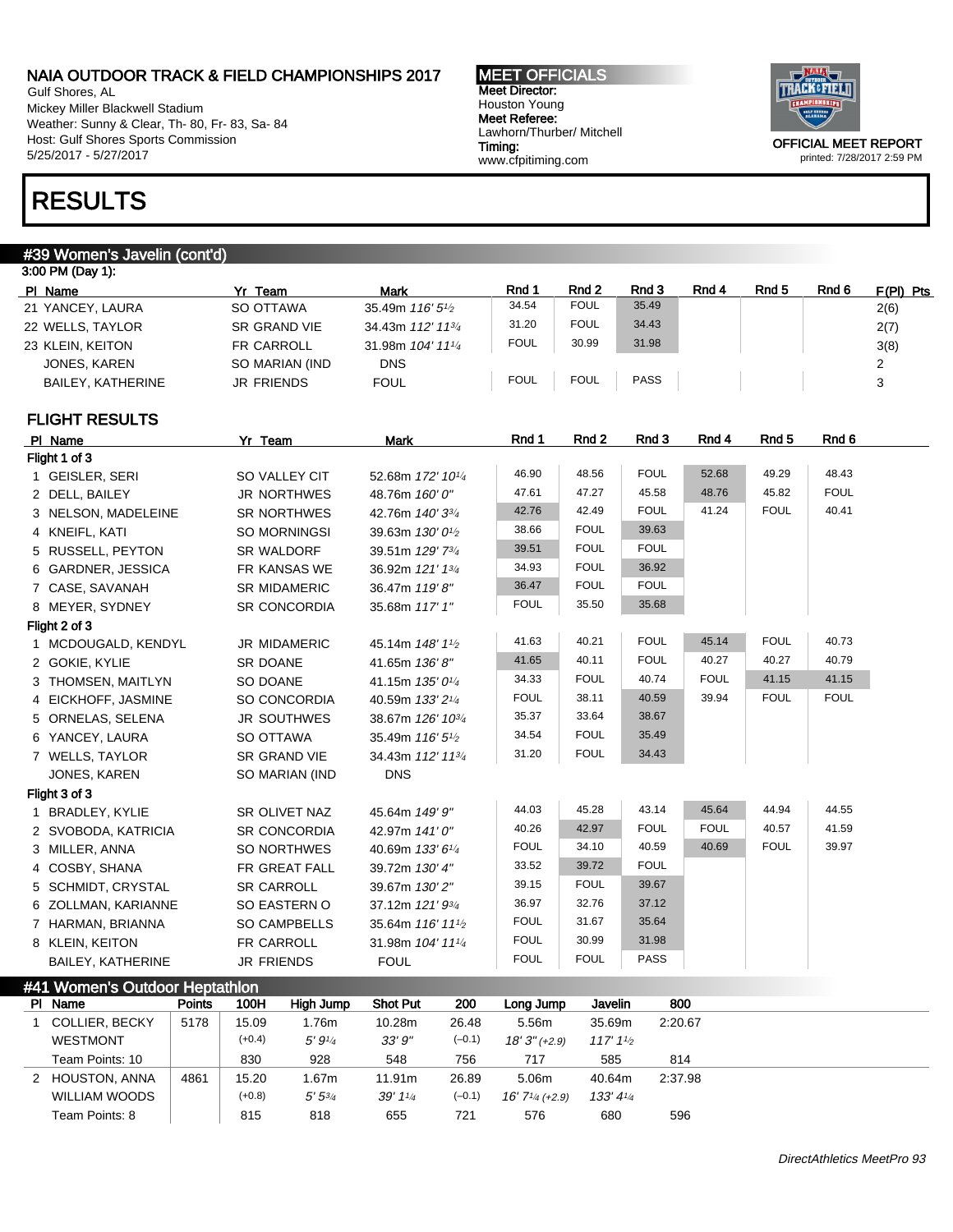Gulf Shores, AL Mickey Miller Blackwell Stadium Weather: Sunny & Clear, Th- 80, Fr- 83, Sa- 84 Host: Gulf Shores Sports Commission 5/25/2017 - 5/27/2017

MEET OFFICIALS Meet Director: Houston Young Meet Referee: Lawhorn/Thurber/ Mitchell Timing: www.cfpitiming.com



# RESULTS

| #41 Women's Outdoor Heptathlon (cont'd) |               |          |                       |                    |          |                                             |                      |         |  |
|-----------------------------------------|---------------|----------|-----------------------|--------------------|----------|---------------------------------------------|----------------------|---------|--|
| PI Name                                 | <b>Points</b> | 100H     | High Jump             | <b>Shot Put</b>    | 200      | Long Jump                                   | Javelin              | 800     |  |
| 3 VAN HARN, MEGA                        | 4813          | 15.20    | 1.49m                 | 11.49m             | 26.17    | 5.06m                                       | 34.75m               | 2:19.06 |  |
| <b>WILLIAM WOODS</b>                    |               | $(+0.5)$ | 4' 10 <sup>1</sup> /2 | 37' 83/4           | $(-0.1)$ | $16'$ $7\frac{1}{4}$ (+1.8)                 | $114'0\frac{1}{2}$   |         |  |
| Team Points: 6                          |               | 815      | 610                   | 627                | 782      | 576                                         | 567                  | 836     |  |
| 4 RICHMOND, JENN                        | 4642          | 15.36    | 1.49m                 | 11.20m             | 26.44    | 4.55m                                       | 40.61m               | 2:25.52 |  |
| <b>WILLIAM JESSUP</b>                   |               | $(-2.0)$ | $4' 10^{1/2}$         | 36' 91/4           | $(-0.1)$ | $14' 11'$ /4 (+1.9)                         | 133'3''              |         |  |
| Team Points: 5                          |               | 795      | 610                   | 608                | 759      | 441                                         | 679                  | 750     |  |
| 5 ISAACS, TYANN                         | 4640          | 15.67    | 1.52m                 | 11.57m             | 26.51    | 4.82m                                       | 40.10m               | 2:31.44 |  |
| <b>FRIENDS</b>                          |               | $(-2.0)$ | $4' 11^{3/4}$         | 37' 113/4          | $(-0.1)$ | $15' 9^{3/4}$ (+2.3)                        | 131'7''              |         |  |
| Team Points: 4                          |               | 755      | 644                   | 633                | 753      | 511                                         | 669                  | 675     |  |
| 6 SCHAFER, EMMA                         | 4611          | 15.31    | 1.58m                 | 11.89m             | 27.10    | 4.98m                                       | 30.48m               | 2:29.47 |  |
| <b>DAVENPORT</b>                        |               | $(+0.4)$ | 5'2''                 | 39' 01/2           | $(-0.1)$ | $16' 41/4 (+3.6)$                           | 100' 01/4            |         |  |
| Team Points: 3                          |               | 801      | 712                   | 654                | 704      | 554                                         | 486                  | 700     |  |
| 7 BANKS, LEAH                           | 4534          | 15.13    | 1.46m                 | 8.84m              | 26.14    | 5.55m                                       | 27.79m               | 2:26.08 |  |
| LOYOLA-NEW ORL                          |               | $(+0.8)$ | 4'9'' <sub>2</sub>    | 29' 01/4           | $(-0.1)$ | $18'2^{1/2}(+2.8)$                          | 91'21/4              |         |  |
| Team Points: 2                          |               | 825      | 577                   | 454                | 785      | 715                                         | 435                  | 743     |  |
| 8 ARELLANO, KAIAN                       | 4506          | 14.89    | 1.67m                 | 9.76m              | 26.56    | 4.64m                                       | 25.10m               | 2:27.78 |  |
| <b>JAMESTOWN</b>                        |               | $(+0.5)$ | $5'5^{3/4}$           | $32'0\frac{1}{2}$  | $(-0.1)$ | $15' 2^{3/4}$ (+3.0)                        | $82' 41'_{2}$        |         |  |
| Team Points: 1                          |               | 856      | 818                   | 514                | 749      | 464                                         | 384                  | 721     |  |
| 9 PETTY, TYANNA                         | 4504          | 15.58    | 1.52m                 | 9.72m              | 25.73    | 4.66m                                       | 27.32m               | 2:16.94 |  |
| <b>RIO GRANDE</b>                       |               | $(+0.5)$ | $4' 11^{3/4}$         | 31'11''            | $(-0.1)$ | $15'3^{1/2}(+2.0)$                          | 89' 73/4             |         |  |
|                                         |               | 767      | 644                   | 511                | 821      | 469                                         | 426                  | 866     |  |
| 10 SUPERIOR, TAYLO                      | 4492          | 15.19    | 1.58m                 | 9.28m              | 26.28    | 5.19m                                       | 22.86m               | 2:25.21 |  |
| USC-BEAUFORT                            |               | $(-2.0)$ | 5'2''                 | $30' 5\frac{1}{2}$ | $(-0.1)$ | $17' 01/2$ (+1.7)                           | 75' 01/4             |         |  |
|                                         |               | 817      | 712                   | 482                | 773      | 612                                         | 342                  | 754     |  |
| 11 SCHMIDT, CRYSTA                      | 4450          | 16.50    | 1.61m                 | 12.02m             | 28.14    | 4.92m                                       | 43.27m               | 2:46.66 |  |
| CARROLL                                 |               | $(+0.5)$ | 5'3''                 | $39' 5\%$          | $(-0.1)$ | $16' 1^{3/4}$ (+3.2)                        | 141' 113/4           |         |  |
|                                         |               | 654      | 747                   | 662                | 620      | 538                                         | 730                  | 499     |  |
| 12 VON ESSEN, AMBE                      | 4426          | 16.21    | 1.46m                 | 9.59m              | 25.59    | 5.13m                                       | 28.55m               | 2:23.27 |  |
| <b>OREGON TECH</b>                      |               | $(-2.0)$ | 4'9'' <sub>2</sub>    | $31'5^{3/4}$       | $(-0.1)$ | $16' 10'' (+3.2)$                           | 93' 81/4             |         |  |
|                                         |               | 689      | 577                   | 503                | 833      | 595                                         | 449                  | 780     |  |
| 13 FAIMON, APRIL                        | 4233          | 15.34    | 1.46m                 | 11.85m             | 26.36    | 4.87m                                       | 28.48m               | 2:49.43 |  |
| <b>HASTINGS</b>                         |               | $(+0.4)$ | $4'9'_{2}$            | 38' 103/4          | $(-0.1)$ | $15'$ 11 <sup>3</sup> / <sub>4</sub> (+3.4) | 93'5''               |         |  |
|                                         |               | 797      | 577                   | 651                | 766      | 524                                         | 448                  | 470     |  |
| 14 DODD, PAIGE                          | 4207          | 16.26    | 1.58m                 | 8.92m              | 26.79    | 4.70m                                       | 28.36m               | 2:29.49 |  |
| <b>EASTERN OREGO</b>                    |               | $(+0.8)$ | 5'2''                 | 29' 31/2           | $(-0.1)$ | $15'5''(+1.3)$                              | 93' 03/4             |         |  |
|                                         |               | 683      | 712                   | 459                | 729      | 479                                         | 446                  | 699     |  |
| 15 MORRISON, SAMA                       | 4206          | 15.42    | 1.58m                 | 9.51 <sub>m</sub>  | 26.78    | 4.64m                                       | 26.04m               | 2:36.49 |  |
| <b>DAVENPORT</b>                        |               | $(+0.8)$ | 5'2''                 | $31'2^{3/4}$       | $(-0.1)$ | $15' 2^{3/4}$ (+1.0)                        | $85'$ $5\frac{1}{2}$ |         |  |
|                                         |               | 787      | 712                   | 497                | 730      | 464                                         | 402                  | 614     |  |
| 16 LACOCK, BETHAN                       | 4022          | 15.55    | 1.55m                 | 9.83m              | 26.29    | 5.23m                                       | ΝM                   | 2:32.58 |  |
| CARROLL                                 |               | $(+0.4)$ | 5'1''                 | 32'3'4             | $(-0.1)$ | $17' 2'' (+2.1)$                            |                      |         |  |
|                                         |               | 770      | 678                   | 518                | 772      | 623                                         |                      | 661     |  |
|                                         |               |          |                       |                    |          |                                             |                      |         |  |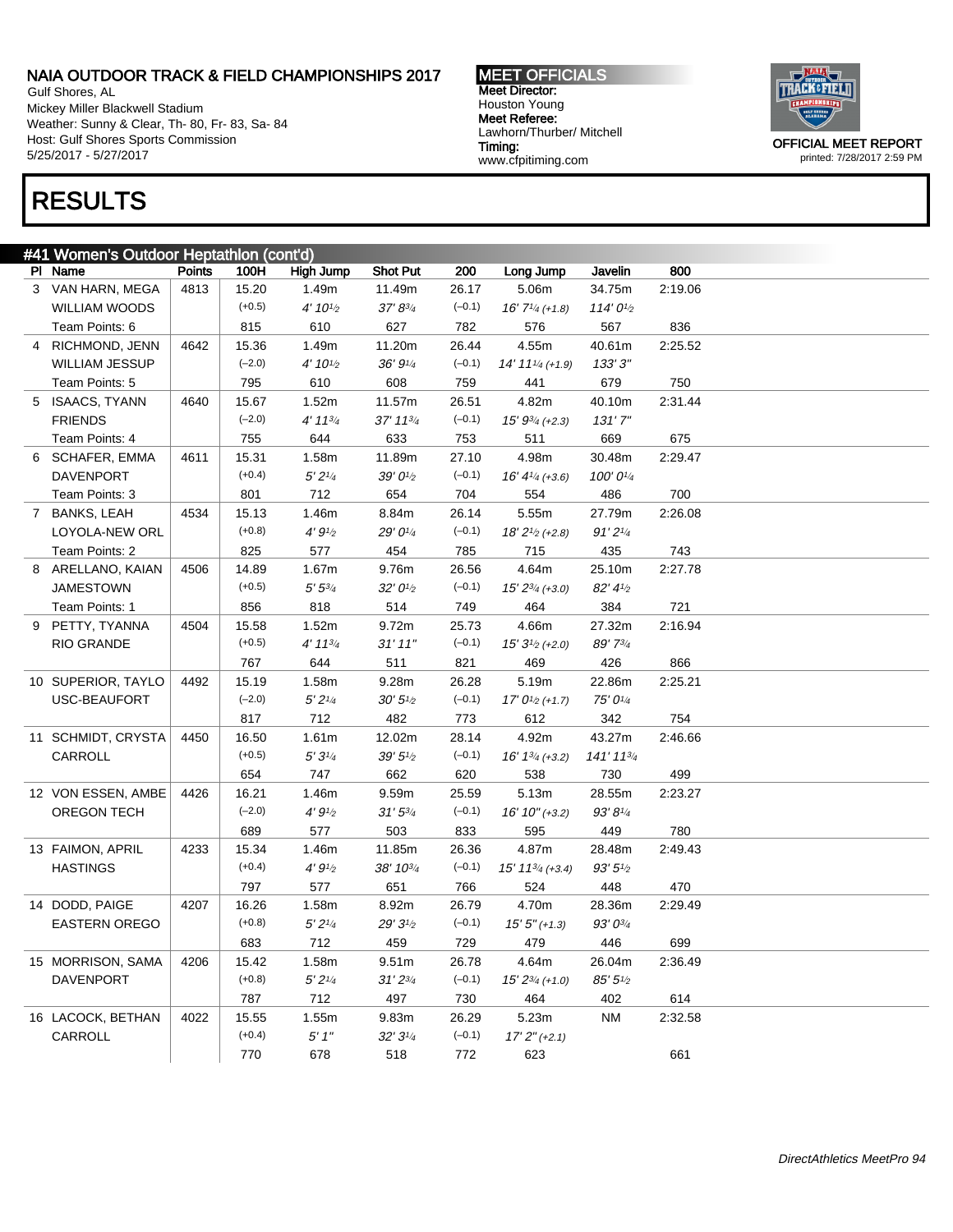Gulf Shores, AL Mickey Miller Blackwell Stadium Weather: Sunny & Clear, Th- 80, Fr- 83, Sa- 84 Host: Gulf Shores Sports Commission 5/25/2017 - 5/27/2017

# RESULTS

#### MEET OFFICIALS Meet Director: Houston Young Meet Referee: Lawhorn/Thurber/ Mitchell Timing: www.cfpitiming.com



|    | #41-1 Women's Outdoor Heptathlon 100m Hurdles |       |                        |                          |                 |              |           |      |                |
|----|-----------------------------------------------|-------|------------------------|--------------------------|-----------------|--------------|-----------|------|----------------|
| W. | World                                         | 12.20 | Keni Harrison          |                          | <b>USA</b>      |              | 7/22/2016 |      | London, ENG    |
| A  | American                                      | 12.26 | <b>Brianna Rollins</b> |                          | Clemson         |              | 6/22/2013 |      | Des Moines, IA |
| N. | NAIA Championship                             | 13.28 | Crystal Bardge         |                          | Embry-Riddle FL |              | 2012      |      | Marion, IN     |
| C. | College Outdoor                               | 12.39 | <b>Brianna Rollins</b> |                          | Clemson         |              | 6/8/2013  |      | Eugene, OR     |
|    | 10:30 AM (Day 1):                             |       |                        |                          |                 |              |           |      |                |
|    | PI Name                                       |       |                        | Yr Team                  |                 | Time Note    |           |      | $H(PI)$ Pts    |
|    | ARELLANO, KAIANN                              |       |                        | <b>JR JAMESTOWN</b>      | 14.89           |              | $(+0.5)$  | 4(1) | 856            |
|    | 2 COLLIER, BECKY                              |       |                        | <b>SR WESTMONT</b>       | 15.09           |              | $(+0.4)$  | 1(1) | 830            |
|    | 3 BANKS, LEAH                                 |       |                        | SO LOYOLA-NEW ORL        | 15.13           |              | $(+0.8)$  | 3(1) | 825            |
|    | 4 SUPERIOR, TAYLOR                            |       |                        | <b>JR USC-BEAUFORT</b>   | 15.19           |              | $(-2.0)$  | 2(1) | 817            |
|    | 5 HOUSTON, ANNA                               |       |                        | SO WILLIAM WOODS         |                 | 15.20 15.195 | $(+0.8)$  | 3(2) | 815            |
|    | 6 VAN HARN, MEGAN                             |       |                        | FR WILLIAM WOODS         |                 | 15.20 15.199 | $(+0.5)$  | 4(2) | 815            |
|    | SCHAFER, EMMA                                 |       |                        | FR DAVENPORT             | 15.31           |              | $(+0.4)$  | 1(2) | 801            |
|    | 8 FAIMON, APRIL                               |       |                        | <b>SR HASTINGS</b>       | 15.34           |              | $(+0.4)$  | 1(3) | 797            |
|    | RICHMOND, JENNAH<br>9                         |       |                        | <b>SR WILLIAM JESSUP</b> | 15.36           |              | $(-2.0)$  | 2(2) | 795            |
|    | 10 MORRISON, SAMANTHA                         |       |                        | FR DAVENPORT             | 15.42           |              | $(+0.8)$  | 3(3) | 787            |
|    | 11 LACOCK, BETHANY                            |       |                        | <b>JR CARROLL</b>        | 15.55           |              | $(+0.4)$  | 1(4) | 770            |
|    | 12 PETTY, TYANNA                              |       |                        | <b>JR RIO GRANDE</b>     | 15.58           |              | $(+0.5)$  | 4(3) | 767            |
|    | 13 ISAACS, TYANN                              |       |                        | <b>JR FRIENDS</b>        | 15.67           |              | $(-2.0)$  | 2(3) | 755            |
|    | 14 VON ESSEN, AMBER                           |       |                        | SO OREGON TECH           | 16.21           |              | $(-2.0)$  | 2(4) | 689            |
|    | 15 DODD, PAIGE                                |       |                        | SO EASTERN OREGO         | 16.26           |              | $(+0.8)$  | 3(4) | 683            |
|    | 16 SCHMIDT, CRYSTAL                           |       |                        | <b>SR CARROLL</b>        | 16.50           |              | $(+0.5)$  | 4(4) | 654            |
|    |                                               |       |                        |                          |                 |              |           |      |                |

### SECTION RESULTS

| Yr Team                  | Time Note    | Pts |
|--------------------------|--------------|-----|
| Wind: (+0.4)             |              |     |
| <b>SR WESTMONT</b>       | 15.09        | 830 |
| FR DAVENPORT             | 15.31        | 801 |
| <b>SR HASTINGS</b>       | 15.34        | 797 |
| <b>JR CARROLL</b>        | 15.55        | 770 |
| Wind: (-2.0)             |              |     |
| JR USC-BEAUFORT          | 15.19        | 817 |
| <b>SR WILLIAM JESSUP</b> | 15.36        | 795 |
| <b>JR FRIENDS</b>        | 15.67        | 755 |
| SO OREGON TECH           | 16.21        | 689 |
| Wind: (+0.8)             |              |     |
| SO LOYOLA-NEW ORL        | 15.13        | 825 |
| SO WILLIAM WOODS         | 15.20 15.195 | 815 |
| FR DAVENPORT             | 15.42        | 787 |
| SO EASTERN OREGO         | 16.26        | 683 |
| Wind: (+0.5)             |              |     |
| JR JAMESTOWN             | 14.89        | 856 |
| FR WILLIAM WOODS         | 15.20 15.199 | 815 |
| <b>JR RIO GRANDE</b>     | 15.58        | 767 |
| <b>SR CARROLL</b>        | 16.50        | 654 |
|                          |              |     |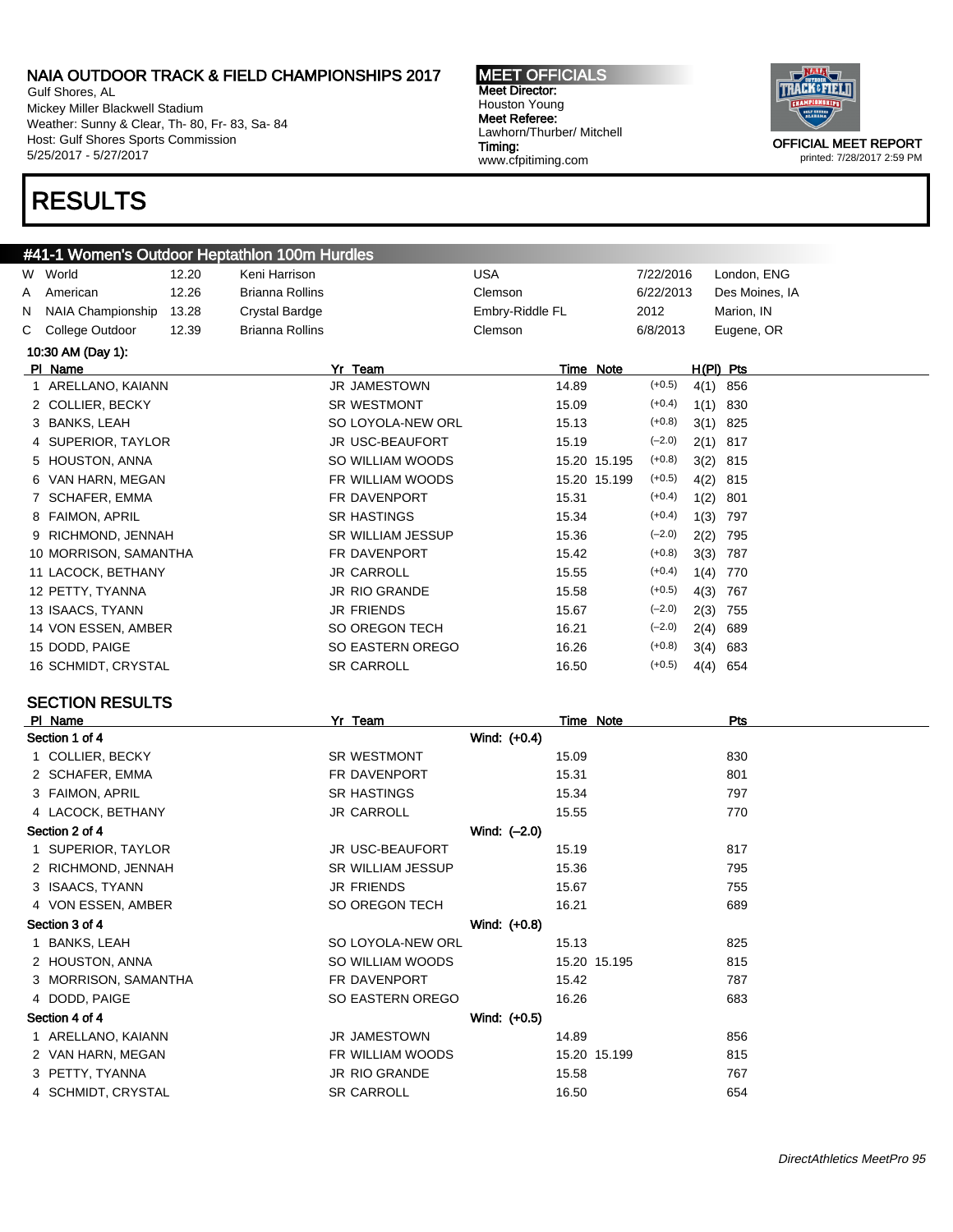Gulf Shores, AL Mickey Miller Blackwell Stadium Weather: Sunny & Clear, Th- 80, Fr- 83, Sa- 84 Host: Gulf Shores Sports Commission 5/25/2017 - 5/27/2017

## RESULTS

### Women's Outdoor Heptathlon After 1 Events

| PI | Athlete                        | Yr  | Team              | Points |
|----|--------------------------------|-----|-------------------|--------|
| 1  | ARELLANO, KAIAN                | JR  | <b>JAMESTOWN</b>  | 856    |
| 2  | COLLIER, BECKY                 |     | SR WESTMONT       | 830    |
| 3  | BANKS, LEAH                    |     | SO LOYOLA-NEW ORL | 825    |
| 4  | SUPERIOR, TAYLO                | JR  | USC-BEAUFORT      | 817    |
| 5  | HOUSTON, ANNA                  |     | SO WILLIAM WOODS  | 815    |
| 5  | VAN HARN, MEGA                 |     | FR WILLIAM WOODS  | 815    |
| 7  | SCHAFER, EMMA                  | FR. | <b>DAVENPORT</b>  | 801    |
| 8  | FAIMON, APRIL                  |     | SR HASTINGS       | 797    |
| 9  | RICHMOND, JENN                 |     | SR WILLIAM JESSUP | 795    |
| 10 | MORRISON, SAMA                 |     | FR DAVENPORT      | 787    |
| 11 | LACOCK, BETHAN                 | JR  | CARROLL           | 770    |
| 12 | PETTY, TYANNA                  | JR  | <b>RIO GRANDE</b> | 767    |
| 13 | ISAACS, TYANN                  | JR  | <b>FRIENDS</b>    | 755    |
| 14 | VON ESSEN, AMBE SO OREGON TECH |     |                   | 689    |
| 15 | DODD, PAIGE                    |     | SO EASTERN OREGON | 683    |
| 16 | SCHMIDT, CRYSTA SR CARROLL     |     |                   | 654    |
|    |                                |     |                   |        |

#### #41-2 Women's Outdoor Heptathlon High Jump

| W | World                 | 2.09 <sub>m</sub> | Stefka Kostadinova      |                                         | <b>BUL</b> |                   |            |            |            | 8/30/1987  |            | Rome, ITA        |      |            |     |
|---|-----------------------|-------------------|-------------------------|-----------------------------------------|------------|-------------------|------------|------------|------------|------------|------------|------------------|------|------------|-----|
| Α | American              | 2.05m             | <b>Chaunte Lowe</b>     |                                         | Nike       |                   |            |            |            | 6/26/2010  |            | Des Moines, IA   |      |            |     |
| N | NAIA Championship     | 1.89m             | Latrese Johnson         |                                         |            | Azusa Pacific, CA |            |            | 1991       |            |            | Stephenville, TX |      |            |     |
| С | College Outdoor       | 1.99m             | <b>Brigetta Barrett</b> |                                         | Arizona    |                   |            |            |            | 5/11/2013  |            | Los Angeles, CA  |      |            |     |
|   | 11:05 AM (Day 1):     |                   |                         |                                         |            |                   |            |            |            |            |            |                  |      |            |     |
|   | PI Name               |                   | Yr Team                 | <b>Mark</b>                             | 1.52       | 1.55              | 1.58       | 1.61       | 1.64       | 1.67       | 1.70       | 1.73             | 1.76 | 1.79       | Pts |
|   | <b>COLLIER, BECKY</b> |                   | <b>SR WESTMONT</b>      | 1.76m 5' 91/4                           | P          | P                 | O          | P          | $\circ$    | XO         | $\circ$    | XXO              | XO   | <b>XXX</b> | 928 |
|   | 2 HOUSTON, ANNA       |                   | SO WILLIAM WO           | 1.67m $5'5^{3/4}$                       | XO         | XO                | O          | XXO        | XXO        | XO         | <b>XXX</b> |                  |      |            | 818 |
|   | 3 ARELLANO, KAIANN    |                   | <b>JR JAMESTOW</b>      | 1.67m $5'$ $5^{3/4}$                    | XXO        | XO                | O          | $\circ$    | XO         | <b>XXO</b> | <b>XXX</b> |                  |      |            | 818 |
|   | 4 SCHMIDT, CRYSTAL    |                   | <b>SR CARROLL</b>       | 1.61m $5'3\frac{1}{4}$                  | P          | XO                | O          | $\circ$    | <b>XXX</b> |            |            |                  |      |            | 747 |
|   | 5 SUPERIOR, TAYLOR    |                   | <b>JR USC-BEAUF</b>     | 1.58m 5' 2 <sup>1/4</sup>               | O          | P                 | $\circ$    | P          | <b>XXX</b> |            |            |                  |      |            | 712 |
|   | 6 SCHAFER, EMMA       |                   | FR DAVENPORT            | 1.58m 5' 21/4                           | XO         | XXO               | $\circ$    | <b>XXX</b> |            |            |            |                  |      |            | 712 |
|   | 7 DODD, PAIGE         |                   | SO EASTERN O            | 1.58m $5'2\frac{1}{4}$                  | $\circ$    | XO                | XO         | <b>XXX</b> |            |            |            |                  |      |            | 712 |
|   | 8 MORRISON, SAMANTHA  |                   | FR DAVENPORT            | 1.58m 5' 21/4                           | P          | XO                | XO         | <b>XXX</b> |            |            |            |                  |      |            | 712 |
|   | 9 LACOCK, BETHANY     |                   | <b>JR CARROLL</b>       | 1.55m $5'$ 1"                           | XXO        | <b>XXO</b>        | <b>XXX</b> |            |            |            |            |                  |      |            | 678 |
|   | 10 PETTY, TYANNA      |                   | JR RIO GRAND            | 1.52m 4' 113/4                          | XXO        | <b>XXX</b>        |            |            |            |            |            |                  |      |            | 644 |
|   | 10 ISAACS, TYANN      |                   | <b>JR FRIENDS</b>       | 1.52m 4' 113/4                          | XXO        | <b>XXX</b>        |            |            |            |            |            |                  |      |            | 644 |
|   | 12 RICHMOND, JENNAH   |                   | <b>SR WILLIAM JES</b>   | 1.49m 4' 10 <sup>1/2</sup>              | <b>XXX</b> |                   |            |            |            |            |            |                  |      |            | 610 |
|   | 13 VAN HARN, MEGAN    |                   | FR WILLIAM WO           | 1.49m 4' 10 <sup>1/2</sup>              | <b>XXX</b> |                   |            |            |            |            |            |                  |      |            | 610 |
|   | PI Name               |                   | Yr Team                 | <b>Mark</b>                             | 1.34       | 1.37              | 1.40       | 1.43       | 1.46       | 1.49       |            |                  |      |            | Pts |
|   | 2 HOUSTON, ANNA       |                   | SO WILLIAM WO           | (cont'd)                                | P          | P                 | P          | P          | $\circ$    | $\circ$    |            |                  |      |            | 818 |
|   | 5 SUPERIOR, TAYLOR    |                   | JR USC-BEAUF            | (cont'd)                                | P          | P                 | P          | P          | O          | P          |            |                  |      |            | 712 |
|   | 6 SCHAFER, EMMA       |                   | FR DAVENPORT            | (cont'd)                                | O          | P                 | O          | P          | O          | O          |            |                  |      |            | 712 |
|   | 7 DODD, PAIGE         |                   | SO EASTERN O            | (cont'd)                                | P          | P                 | P          | P          | P          | O          |            |                  |      |            | 712 |
|   | 8 MORRISON, SAMANTHA  |                   | FR DAVENPORT            | (cont'd)                                | P          | P                 | O          | P          | O          | XO         |            |                  |      |            | 712 |
|   | 9 LACOCK, BETHANY     |                   | <b>JR CARROLL</b>       | (cont'd)                                | P          | P                 | P          | P          | O          | XO         |            |                  |      |            | 678 |
|   | 10 ISAACS, TYANN      |                   | <b>JR FRIENDS</b>       | (cont'd)                                | P          | O                 | O          | O          | O          | $\circ$    |            |                  |      |            | 644 |
|   | 12 RICHMOND, JENNAH   |                   | <b>SR WILLIAM JES</b>   | 1.49m 4' 10 <sup>1</sup> / <sub>2</sub> | P          | $\circ$           | O          | O          | O          | $\circ$    |            |                  |      |            | 610 |

MEET OFFICIALS Meet Director: Houston Young Meet Referee:

Lawhorn/Thurber/ Mitchell

www.cfpitiming.com

Timing:



DirectAthletics MeetPro 96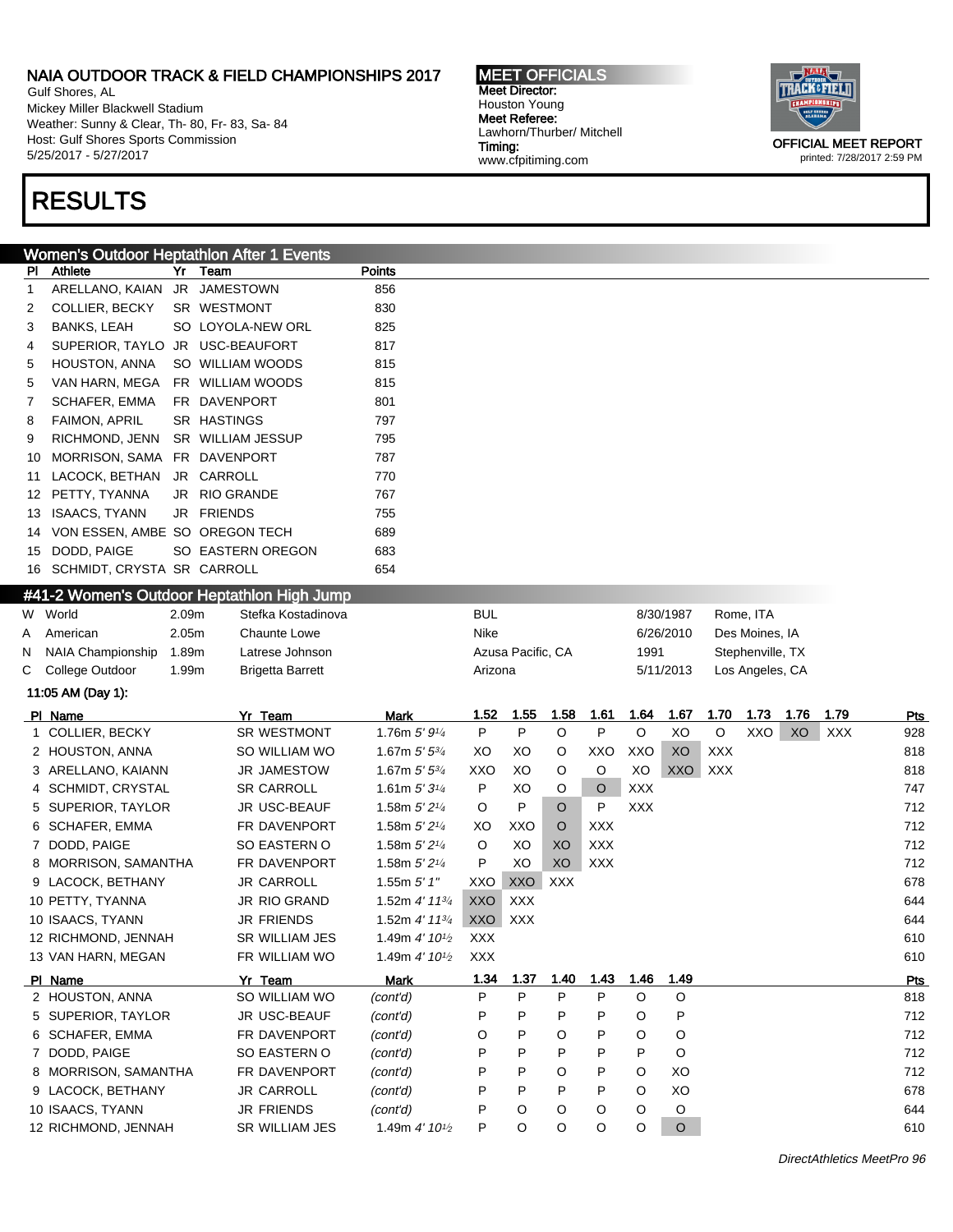12 VON ESSEN, AMBER SO OREGON TE 9.59m 31' 53/<sup>4</sup>

13 MORRISON, SAMANTHA FR DAVENPORT 9.51m 31' 23/4

14 SUPERIOR, TAYLOR JR USC-BEAUF 9.28m 30' 5<sup>1/2</sup>

15 DODD, PAIGE SO EASTERN O 8.92m 29' 3<sup>1/2</sup>

16 BANKS, LEAH SO LOYOLA-NE 8.84m 29' 01/4

Gulf Shores, AL Mickey Miller Blackwell Stadium Weather: Sunny & Clear, Th- 80, Fr- 83, Sa- 84 Host: Gulf Shores Sports Commission 5/25/2017 - 5/27/2017

MEET OFFICIALS Meet Director: Houston Young Meet Referee: Lawhorn/Thurber/ Mitchell Timing: www.cfpitiming.com



OFFICIAL MEET REPORT printed: 7/28/2017 2:59 PM

## RESULTS

| #41-2 Women's Outdoor Heptathlon High Jump (cont'd) |               |                          |    |    |    |     |     |     |
|-----------------------------------------------------|---------------|--------------------------|----|----|----|-----|-----|-----|
| 13 VAN HARN, MEGAN                                  | FR WILLIAM WO | 1.49m 4' $10\frac{1}{2}$ |    |    | XO | XXO |     | XXO |
| 14 FAIMON, APRIL                                    | SR HASTINGS   | 1.46m $4'9\frac{1}{2}$   | D  |    |    |     | XO. | XXX |
| 15 VON ESSEN, AMBER                                 | SO OREGON TE  | 1.46m $4'9\frac{1}{2}$   | XO | XO | O  | XXO | XO. | XXX |
| 16 BANKS, LEAH                                      | SO LOYOLA-NE  | 1.46m $4'9'$             | P  |    |    |     | XXO | XXX |

#### Women's Outdoor Heptathlon After 2 Events Pl Athlete Yr Team Points 1 COLLIER, BECKY SR WESTMONT 1758 2 ARELLANO, KAIAN JR JAMESTOWN 1674 3 HOUSTON, ANNA SO WILLIAM WOODS 1633 4 SUPERIOR, TAYLO JR USC-BEAUFORT 1529 5 SCHAFER, EMMA FR DAVENPORT 1513 6 MORRISON, SAMA FR DAVENPORT 1499 7 LACOCK, BETHAN JR CARROLL 1448 8 VAN HARN, MEGA FR WILLIAM WOODS 1425 9 PETTY, TYANNA JR RIO GRANDE 1411 10 RICHMOND, JENN SR WILLIAM JESSUP 1405 11 BANKS, LEAH SO LOYOLA-NEW ORL 1402 12 SCHMIDT, CRYSTA SR CARROLL 1401 13 ISAACS, TYANN JR FRIENDS 1399 14 DODD, PAIGE SO EASTERN OREGON 1395 15 FAIMON, APRIL SR HASTINGS 1374 16 VON ESSEN, AMBE SO OREGON TECH 1266 #41-3 Women's Outdoor Heptathlon Shot Put W World 22.63m Natalya Lisovskaya URS 6/7/1987 Moscow, RUS A American 20.24m Michelle Carter Nichelle Carter Nike Nike 6/22/2013 Des Moines, IA N NAIA Championship 18.17m Vivian Chukwuemeka Azusa Pacific, CA 2002 Olathe, KS C College Outdoor 19.35m Raven Saunders Mississippi 8/12/2016 Rio de Janeiro, 12:05 PM (Day 1): Pl Name Yr Team Mark Rnd 1 Rnd 2 Rnd 3 Rnd 4 Rnd 5 Rnd 6 Pts 1 SCHMIDT, CRYSTAL SR CARROLL 12.02m 39' 5<sup>1</sup>/2 12.02 11.18 11.75 662 2 HOUSTON, ANNA SO WILLIAM WO 11.91m 39' 11/4 10.83 10.68 11.91 and 10.83 555 3 SCHAFER, EMMA FR DAVENPORT  $11.89$ m  $39'0^{1/2}$ 11.43 11.89 11.77 654 4 FAIMON, APRIL SR HASTINGS 11.85m 38' 10<sup>3/4</sup> 11.11 FOUL 11.85 651 5 ISAACS, TYANN JR FRIENDS 11.57m 37' 11<sup>3/4</sup> 10.14 11.57 11.28 633 6 VAN HARN, MEGAN FR WILLIAM WO 11.49m 37' 83/<sup>4</sup> 11.49 FOUL 10.76 **627** 7 RICHMOND, JENNAH SR WILLIAM JES  $11.20$ m  $36'9^{1/4}$ 10.65 11.01 11.20 10.608 8 COLLIER, BECKY SR WESTMONT 10.28m 33' 9" 10.08 10.28 9.93 548 9 LACOCK, BETHANY JR CARROLL 9.83m 32' 31/<sup>4</sup>  $9.83$  9.54 9.07  $\vert$  518 10 ARELLANO, KAIANN JR JAMESTOW 9.76m 32' 0<sup>1</sup>/2  $9.76$   $9.58$   $8.70$   $10.514$ 11 PETTY, TYANNA JR RIO GRAND 9.72m 31' 11"  $9.45$  9.72 9.68  $\vert$  511

DirectAthletics MeetPro 97

 $9.59$  8.51 8.51 8.51 503

8.71 9.51 8.92 **497**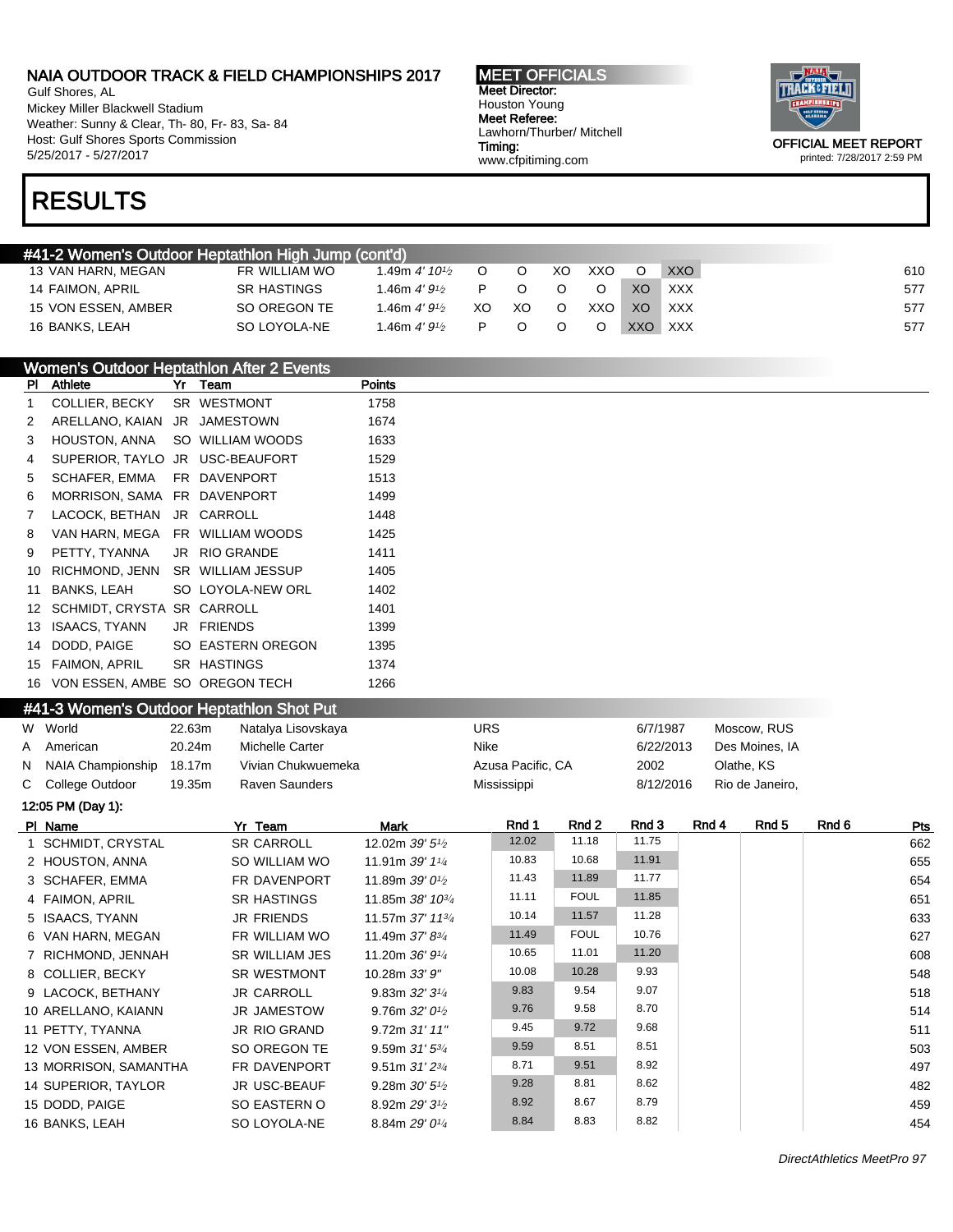Gulf Shores, AL Mickey Miller Blackwell Stadium Weather: Sunny & Clear, Th- 80, Fr- 83, Sa- 84 Host: Gulf Shores Sports Commission 5/25/2017 - 5/27/2017

## RESULTS

### Women's Outdoor Heptathlon After 3 Events

| PI | Athlete                        | Yr  | Team              | Points |
|----|--------------------------------|-----|-------------------|--------|
| 1  | COLLIER, BECKY                 |     | SR WESTMONT       | 2306   |
| 2  | HOUSTON, ANNA                  |     | SO WILLIAM WOODS  | 2288   |
| 3  | ARELLANO, KAIAN                | JR  | <b>JAMESTOWN</b>  | 2188   |
| 4  | SCHAFER, EMMA                  | FR  | <b>DAVENPORT</b>  | 2167   |
| 5  | SCHMIDT, CRYSTA SR CARROLL     |     |                   | 2063   |
| 6  | VAN HARN, MEGA                 |     | FR WILLIAM WOODS  | 2052   |
| 7  | ISAACS, TYANN                  | JR  | <b>FRIENDS</b>    | 2032   |
| 8  | FAIMON, APRIL                  |     | SR HASTINGS       | 2025   |
| 9  | RICHMOND, JENN                 |     | SR WILLIAM JESSUP | 2013   |
| 10 | SUPERIOR, TAYLO                | JR  | USC-BEAUFORT      | 2011   |
| 11 | MORRISON, SAMA                 | FR. | <b>DAVENPORT</b>  | 1996   |
| 12 | LACOCK, BETHAN                 | JR  | CARROLL           | 1966   |
| 13 | PETTY, TYANNA                  | JR  | <b>RIO GRANDE</b> | 1922   |
| 14 | BANKS, LEAH                    |     | SO LOYOLA-NEW ORL | 1856   |
| 15 | DODD, PAIGE                    |     | SO EASTERN OREGON | 1854   |
| 16 | VON ESSEN, AMBE SO OREGON TECH |     |                   | 1769   |
|    |                                |     |                   |        |

#### #41-4 Women's Outdoor Heptathlon 200 Meters

|   | W World                  | 21.34 | Florence Griffith-Joyner |                          | <b>USA</b>            |           | 9/29/1988 |      | Seoul, KOR |
|---|--------------------------|-------|--------------------------|--------------------------|-----------------------|-----------|-----------|------|------------|
| Α | American                 | 21.34 | Florence Griffith Joyner |                          | World Class AC        |           | 9/29/1988 |      | Seoul, KOR |
| N | <b>NAIA Championship</b> | 23.10 | Sevethedn Fynes          |                          | Southern- New Orleans |           |           |      |            |
| С | College Outdoor          | 22.04 | Dawn Sowell              |                          | L.S.U.                |           | 6/2/1989  |      | Provo, UT  |
|   | 1:00 PM (Day 1):         |       |                          |                          |                       |           |           |      |            |
|   | PI Name                  |       |                          | Yr Team                  |                       | Time Note |           |      | H(PI) Pts  |
|   | 1 VON ESSEN, AMBER       |       |                          | SO OREGON TECH           |                       | 25.59     | $(-0.1)$  |      | $1(1)$ 833 |
|   | 2 PETTY, TYANNA          |       |                          | JR RIO GRANDE            |                       | 25.73     | $(-0.1)$  | 2(1) | 821        |
|   | 3 BANKS, LEAH            |       |                          | SO LOYOLA-NEW ORL        |                       | 26.14     | $(-0.1)$  | 2(2) | 785        |
|   | 4 VAN HARN, MEGAN        |       |                          | FR WILLIAM WOODS         |                       | 26.17     | $(-0.1)$  | 1(2) | 782        |
|   | 5 SUPERIOR, TAYLOR       |       |                          | <b>JR USC-BEAUFORT</b>   |                       | 26.28     | $(-0.1)$  |      | $2(3)$ 773 |
|   | 6 LACOCK, BETHANY        |       |                          | <b>JR CARROLL</b>        |                       | 26.29     | $(-0.1)$  |      | $1(3)$ 772 |
|   | 7 FAIMON, APRIL          |       |                          | <b>SR HASTINGS</b>       |                       | 26.36     | $(-0.1)$  | 1(4) | 766        |
|   | 8 RICHMOND, JENNAH       |       |                          | <b>SR WILLIAM JESSUP</b> |                       | 26.44     | $(-0.1)$  | 2(4) | 759        |
|   | 9 COLLIER, BECKY         |       |                          | <b>SR WESTMONT</b>       |                       | 26.48     | $(-0.1)$  |      | 2(5) 756   |
|   | 10 ISAACS, TYANN         |       |                          | <b>JR FRIENDS</b>        |                       | 26.51     | $(-0.1)$  |      | $1(5)$ 753 |
|   | 11 ARELLANO, KAIANN      |       |                          | JR JAMESTOWN             |                       | 26.56     | $(-0.1)$  |      | 1(6) 749   |
|   | 12 MORRISON, SAMANTHA    |       |                          | FR DAVENPORT             |                       | 26.78     | $(-0.1)$  | 1(7) | 730        |
|   | 13 DODD, PAIGE           |       |                          | SO EASTERN OREGO         |                       | 26.79     | $(-0.1)$  | 2(6) | 729        |
|   | 14 HOUSTON, ANNA         |       |                          | SO WILLIAM WOODS         |                       | 26.89     | $(-0.1)$  | 2(7) | 721        |
|   | 15 SCHAFER, EMMA         |       |                          | FR DAVENPORT             |                       | 27.10     | $(-0.1)$  | 1(8) | 704        |
|   | 16 SCHMIDT, CRYSTAL      |       |                          | <b>SR CARROLL</b>        |                       | 28.14     | $(-0.1)$  | 2(8) | 620        |
|   |                          |       |                          |                          |                       |           |           |      |            |
|   | <b>SECTION RESULTS</b>   |       |                          |                          |                       |           |           |      |            |
|   | PI Name                  |       |                          | Yr Team                  |                       | Time Note |           |      | Pts        |
|   | Section 1 of 2           |       |                          |                          | Wind: $(-0.1)$        |           |           |      |            |
|   | 1 VON ESSEN, AMBER       |       |                          | SO OREGON TECH           |                       | 25.59     |           |      | 833        |
|   | 2 VAN HARN, MEGAN        |       |                          | FR WILLIAM WOODS         |                       | 26.17     |           |      | 782        |

3 LACOCK, BETHANY JR CARROLL 26.29 772



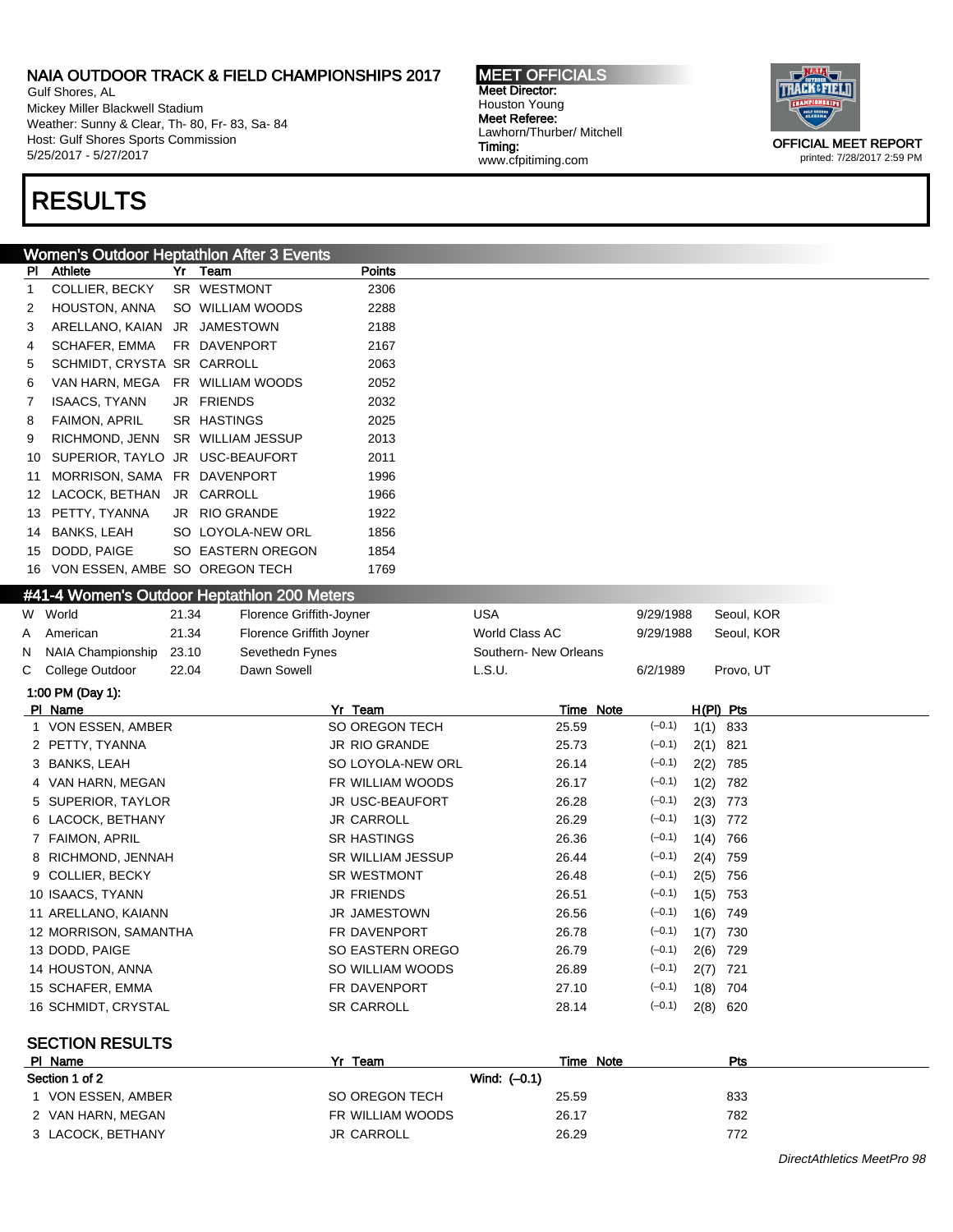Gulf Shores, AL Mickey Miller Blackwell Stadium Weather: Sunny & Clear, Th- 80, Fr- 83, Sa- 84 Host: Gulf Shores Sports Commission 5/25/2017 - 5/27/2017

# RESULTS

MEET OFFICIALS Meet Director: Houston Young Meet Referee: Lawhorn/Thurber/ Mitchell Timing: www.cfpitiming.com



|         | #41-4 Women's Outdoor Heptathlon 200 Meters (cont'd) |                          |           |     |
|---------|------------------------------------------------------|--------------------------|-----------|-----|
| PI Name |                                                      | Yr Team                  | Time Note | Pts |
|         | 4 FAIMON, APRIL                                      | <b>SR HASTINGS</b>       | 26.36     | 766 |
|         | 5 ISAACS, TYANN                                      | <b>JR FRIENDS</b>        | 26.51     | 753 |
|         | 6 ARELLANO, KAIANN                                   | <b>JR JAMESTOWN</b>      | 26.56     | 749 |
|         | 7 MORRISON, SAMANTHA                                 | FR DAVENPORT             | 26.78     | 730 |
|         | 8 SCHAFER, EMMA                                      | <b>FR DAVENPORT</b>      | 27.10     | 704 |
|         | Section 2 of 2                                       | Wind: $(-0.1)$           |           |     |
|         | 1 PETTY, TYANNA                                      | <b>JR RIO GRANDE</b>     | 25.73     | 821 |
|         | 2 BANKS, LEAH                                        | SO LOYOLA-NEW ORL        | 26.14     | 785 |
|         | 3 SUPERIOR, TAYLOR                                   | JR USC-BEAUFORT          | 26.28     | 773 |
|         | 4 RICHMOND, JENNAH                                   | <b>SR WILLIAM JESSUP</b> | 26.44     | 759 |
|         | 5 COLLIER, BECKY                                     | <b>SR WESTMONT</b>       | 26.48     | 756 |
|         | 6 DODD, PAIGE                                        | SO EASTERN OREGO         | 26.79     | 729 |
|         | 7 HOUSTON, ANNA                                      | SO WILLIAM WOODS         | 26.89     | 721 |
|         | 8 SCHMIDT, CRYSTAL                                   | <b>SR CARROLL</b>        | 28.14     | 620 |

#### Women's Outdoor Heptathlon After 4 Events

| PI             | Athlete                         | Yr | Team              | <b>Points</b> |  |
|----------------|---------------------------------|----|-------------------|---------------|--|
| 1              | COLLIER, BECKY                  |    | SR WESTMONT       | 3062          |  |
| 2              | HOUSTON, ANNA                   |    | SO WILLIAM WOODS  | 3009          |  |
| 3              | ARELLANO, KAIAN                 | JR | <b>JAMESTOWN</b>  | 2937          |  |
| 4              | SCHAFER, EMMA                   |    | FR DAVENPORT      | 2871          |  |
| 5              | VAN HARN, MEGA                  |    | FR WILLIAM WOODS  | 2834          |  |
| 6              | FAIMON, APRIL                   |    | SR HASTINGS       | 2791          |  |
| $\overline{7}$ | ISAACS, TYANN                   | JR | <b>FRIENDS</b>    | 2785          |  |
| 8              | SUPERIOR, TAYLO JR USC-BEAUFORT |    |                   | 2784          |  |
| 9              | RICHMOND, JENN                  |    | SR WILLIAM JESSUP | 2772          |  |
| 10             | PETTY, TYANNA                   | JR | RIO GRANDE        | 2743          |  |
| 11             | LACOCK, BETHAN JR CARROLL       |    |                   | 2738          |  |
| 12             | MORRISON, SAMA FR DAVENPORT     |    |                   | 2726          |  |
| 13             | SCHMIDT, CRYSTA SR CARROLL      |    |                   | 2683          |  |
| 14             | BANKS, LEAH                     |    | SO LOYOLA-NEW ORL | 2641          |  |
| 15             | VON ESSEN, AMBE SO OREGON TECH  |    |                   | 2602          |  |
| 16             | DODD, PAIGE                     |    | SO EASTERN OREGON | 2583          |  |

#### #41-5 Women's Outdoor Heptathlon Long Jump

| <b>USSR</b><br>W World<br>Galina Chistyakova<br>6/11/1988<br>7.52m<br>St. Petersburg,<br>Jackie Joyner-Kersee<br>5/22/1994<br>New York, NY<br>Honda<br>7.49m<br>A American<br>N NAIA Championship<br>Ruky Abdulai<br>Simon Fraser<br>6.70m<br>2007<br>Fresno, CA<br>Jackie Joyner-Kersee<br>U.C.L.A.<br>Westwood, CA<br>C College Outdoor<br>6.99m<br>5/4/1985<br>10:30 AM (Day 2):<br>Rnd 4<br>Rnd 2<br>Rnd 3<br>Rnd 5<br>Rnd 1<br>Rnd 6<br>Mark<br>PI Name<br>Yr Team<br><b>PASS</b><br>$5.56 (+2.9)$ $5.43 (+2.1)$<br>$(+2.9)$<br>1 COLLIER, BECKY<br><b>SR WESTMONT</b><br>5.56m $18'3''$<br><b>FOUL</b><br>$5.55 (+2.8) 5.39 (+1.8)$<br>$(+2.8)$<br>SO LOYOLA-NE<br>5.55m $18'2\frac{1}{2}$<br>2 BANKS, LEAH<br>$5.22 (+3.0)$ $5.23 (+2.1)$ $5.08 (+1.8)$<br>$(+2.1)$<br>3 LACOCK, BETHANY<br><b>JR CARROLL</b><br>5.23m 17' 2"<br>$5.06 (+2.8)$ 4.94 (+1.8) $5.19 (+1.7)$<br>$(+1.7)$<br>4 SUPERIOR, TAYLOR<br><b>JR USC-BEAUF</b><br>5.19m $17'0\frac{1}{2}$<br>$5.08 (+1.0) 5.13 (+3.2)$<br><b>FOUL</b><br>$(+3.2)$<br>SO OREGON TE<br>5 VON ESSEN, AMBER<br>5.13m 16' 10"<br>$(+1.8)$ 4.66 (+3.1) 5.06 (+1.8) 4.95 (+2.1)<br>6 VAN HARN, MEGAN<br>FR WILLIAM WO<br>5.06m $16'$ 7 <sup>1/4</sup> |  |  |  |  |  |  |  |
|----------------------------------------------------------------------------------------------------------------------------------------------------------------------------------------------------------------------------------------------------------------------------------------------------------------------------------------------------------------------------------------------------------------------------------------------------------------------------------------------------------------------------------------------------------------------------------------------------------------------------------------------------------------------------------------------------------------------------------------------------------------------------------------------------------------------------------------------------------------------------------------------------------------------------------------------------------------------------------------------------------------------------------------------------------------------------------------------------------------------------------------------------------------------------------------------------------|--|--|--|--|--|--|--|
|                                                                                                                                                                                                                                                                                                                                                                                                                                                                                                                                                                                                                                                                                                                                                                                                                                                                                                                                                                                                                                                                                                                                                                                                          |  |  |  |  |  |  |  |
|                                                                                                                                                                                                                                                                                                                                                                                                                                                                                                                                                                                                                                                                                                                                                                                                                                                                                                                                                                                                                                                                                                                                                                                                          |  |  |  |  |  |  |  |
|                                                                                                                                                                                                                                                                                                                                                                                                                                                                                                                                                                                                                                                                                                                                                                                                                                                                                                                                                                                                                                                                                                                                                                                                          |  |  |  |  |  |  |  |
|                                                                                                                                                                                                                                                                                                                                                                                                                                                                                                                                                                                                                                                                                                                                                                                                                                                                                                                                                                                                                                                                                                                                                                                                          |  |  |  |  |  |  |  |
|                                                                                                                                                                                                                                                                                                                                                                                                                                                                                                                                                                                                                                                                                                                                                                                                                                                                                                                                                                                                                                                                                                                                                                                                          |  |  |  |  |  |  |  |
|                                                                                                                                                                                                                                                                                                                                                                                                                                                                                                                                                                                                                                                                                                                                                                                                                                                                                                                                                                                                                                                                                                                                                                                                          |  |  |  |  |  |  |  |
|                                                                                                                                                                                                                                                                                                                                                                                                                                                                                                                                                                                                                                                                                                                                                                                                                                                                                                                                                                                                                                                                                                                                                                                                          |  |  |  |  |  |  |  |
|                                                                                                                                                                                                                                                                                                                                                                                                                                                                                                                                                                                                                                                                                                                                                                                                                                                                                                                                                                                                                                                                                                                                                                                                          |  |  |  |  |  |  |  |
|                                                                                                                                                                                                                                                                                                                                                                                                                                                                                                                                                                                                                                                                                                                                                                                                                                                                                                                                                                                                                                                                                                                                                                                                          |  |  |  |  |  |  |  |
|                                                                                                                                                                                                                                                                                                                                                                                                                                                                                                                                                                                                                                                                                                                                                                                                                                                                                                                                                                                                                                                                                                                                                                                                          |  |  |  |  |  |  |  |
|                                                                                                                                                                                                                                                                                                                                                                                                                                                                                                                                                                                                                                                                                                                                                                                                                                                                                                                                                                                                                                                                                                                                                                                                          |  |  |  |  |  |  |  |
|                                                                                                                                                                                                                                                                                                                                                                                                                                                                                                                                                                                                                                                                                                                                                                                                                                                                                                                                                                                                                                                                                                                                                                                                          |  |  |  |  |  |  |  |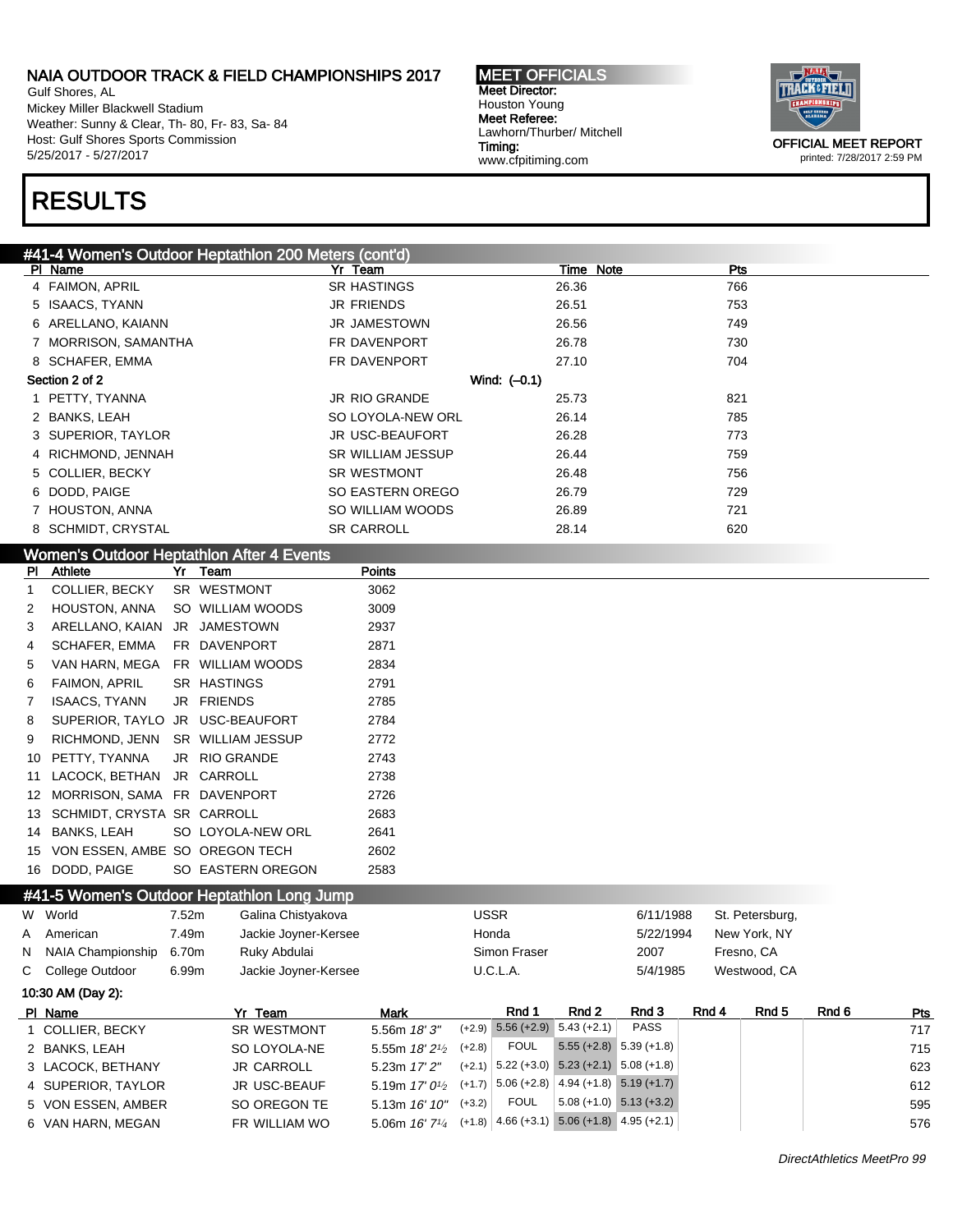Gulf Shores, AL Mickey Miller Blackwell Stadium Weather: Sunny & Clear, Th- 80, Fr- 83, Sa- 84 Host: Gulf Shores Sports Commission 5/25/2017 - 5/27/2017

MEET OFFICIALS Meet Director: Houston Young Meet Referee: Lawhorn/Thurber/ Mitchell Timing: www.cfpitiming.com



printed: 7/28/2017 2:59 PM

## RESULTS

### #41-5 Women's Outdoor Heptathlon Long Jump (cont'd)

| 10:30 AM (Day 2): |  |
|-------------------|--|
|-------------------|--|

| PI Name               | Yr Team               | <b>Mark</b>                                                                          | Rnd 1                | Rnd 2                                | Rnd 3                                              | Rnd 4 | Rnd 5 | Rnd 6 | Pts |
|-----------------------|-----------------------|--------------------------------------------------------------------------------------|----------------------|--------------------------------------|----------------------------------------------------|-------|-------|-------|-----|
| 7 HOUSTON, ANNA       | SO WILLIAM WO         | 5.06m $16'$ 7 <sup>1</sup> / <sub>4</sub> (+2.9) 4.86 (+3.4) 4.79 (+2.0) 5.06 (+2.9) |                      |                                      |                                                    |       |       |       | 576 |
| 8 SCHAFER, EMMA       | FR DAVENPORT          | 4.98m $16'$ 4 $\frac{1}{4}$                                                          |                      |                                      | $(+3.6)$ 4.74 (+0.1) 4.94 (+2.1) 4.98 (+3.6)       |       |       |       | 554 |
| 9 SCHMIDT, CRYSTAL    | <b>SR CARROLL</b>     | 4.92m $16'$ $13'$                                                                    |                      |                                      | $(+3.2)$ 4.68 $(+2.0)$ 4.92 $(+3.2)$ 4.69 $(+3.2)$ |       |       |       | 538 |
| 10 FAIMON, APRIL      | <b>SR HASTINGS</b>    | 4.87m 15' 1134 (+3.4) 4.87 (+3.4)                                                    |                      | FOUL                                 | $4.54(+4.1)$                                       |       |       |       | 524 |
| 11 ISAACS, TYANN      | JR FRIENDS            | 4.82m $15'$ $9\frac{3}{4}$                                                           |                      |                                      | $(+2.3)$ 4.76 $(+1.6)$ 4.82 $(+2.3)$ 4.70 $(+2.0)$ |       |       |       | 511 |
| 12 DODD, PAIGE        | SO EASTERN O          | 4.70m $15'5''$                                                                       |                      | $(+1.3)$ 4.70 $(+1.3)$ 4.51 $(+2.6)$ | FOUL                                               |       |       |       | 479 |
| 13 PETTY, TYANNA      | JR RIO GRAND          | 4.66m $15'3\frac{1}{2}$                                                              | $(+2.0)$ 4.55 (+2.6) | <b>FOUL</b>                          | $4.66(+2.0)$                                       |       |       |       | 469 |
| 14 MORRISON, SAMANTHA | FR DAVENPORT          | 4.64m 15' 2 <sup>3/4</sup>                                                           |                      |                                      | $(+1.0)$ 4.27 (+2.4) 4.54 (+1.5) 4.64 (+1.0)       |       |       |       | 464 |
| 15 ARELLANO, KAIANN   | <b>JR JAMESTOW</b>    | 4.64m $15'2^{3/4}$ (+3.0) 4.12 (+1.7) 4.64 (+3.0) 4.54 (+1.6)                        |                      |                                      |                                                    |       |       |       | 464 |
| 16 RICHMOND, JENNAH   | <b>SR WILLIAM JES</b> | 4.55 $\mid$ 14' 11'/4 (+1.9) 4.50 (+2.0) 4.14 (+2.0) 4.55 (+1.9)                     |                      |                                      |                                                    |       |       |       | 441 |
|                       |                       |                                                                                      |                      |                                      |                                                    |       |       |       |     |

| Women's Outdoor Heptathlon After 5 Events |                            |     |                       |        |  |  |  |  |  |  |  |
|-------------------------------------------|----------------------------|-----|-----------------------|--------|--|--|--|--|--|--|--|
| ΡI                                        | Athlete                    | Yr  | Team                  | Points |  |  |  |  |  |  |  |
| 1                                         | COLLIER, BECKY             |     | SR WESTMONT           | 3779   |  |  |  |  |  |  |  |
| 2                                         | HOUSTON, ANNA              |     | SO WILLIAM WOODS      | 3585   |  |  |  |  |  |  |  |
| 3                                         | SCHAFER, EMMA              | FR. | <b>DAVENPORT</b>      | 3425   |  |  |  |  |  |  |  |
| 4                                         | VAN HARN. MEGA             | FR. | <b>WILLIAM WOODS</b>  | 3410   |  |  |  |  |  |  |  |
| 5                                         | ARELLANO, KAIAN            | JR. | <b>JAMESTOWN</b>      | 3401   |  |  |  |  |  |  |  |
| 6                                         | SUPERIOR, TAYLO            | JR. | USC-BEAUFORT          | 3396   |  |  |  |  |  |  |  |
| 7                                         | LACOCK, BETHAN             | JR  | CARROLL               | 3361   |  |  |  |  |  |  |  |
| 8                                         | BANKS, LEAH                |     | SO LOYOLA-NEW ORL     | 3356   |  |  |  |  |  |  |  |
| 9                                         | FAIMON, APRIL              |     | <b>SR HASTINGS</b>    | 3315   |  |  |  |  |  |  |  |
| 10                                        | ISAACS, TYANN              | JR  | <b>FRIENDS</b>        | 3296   |  |  |  |  |  |  |  |
| 11                                        | SCHMIDT, CRYSTA SR CARROLL |     |                       | 3221   |  |  |  |  |  |  |  |
| 12                                        | RICHMOND, JENN             | SR. | <b>WILLIAM JESSUP</b> | 3213   |  |  |  |  |  |  |  |
| 13                                        | PETTY, TYANNA              | JR  | <b>RIO GRANDE</b>     | 3212   |  |  |  |  |  |  |  |
| 14                                        | VON ESSEN, AMBE SO         |     | <b>OREGON TECH</b>    | 3197   |  |  |  |  |  |  |  |
| 15                                        | MORRISON, SAMA             | FR. | <b>DAVENPORT</b>      | 3190   |  |  |  |  |  |  |  |
| 16                                        | DODD, PAIGE                |     | SO EASTERN OREGON     | 3062   |  |  |  |  |  |  |  |

7 SCHAFER, EMMA FR DAVENPORT 30.48m 100' 0<sup>1/4</sup>

8 VON ESSEN, AMBER SO OREGON TE 28.55m 93' 81/4

#### #41-6 Women's Outdoor Heptathlon Javelin

| $\frac{1}{2}$ . The computer of the control of the control of the control of the control of the control of the control of the control of the control of the control of the control of the control of the control of the control o |        |                       |                                           |                      |             |           |       |                |       |     |
|-----------------------------------------------------------------------------------------------------------------------------------------------------------------------------------------------------------------------------------|--------|-----------------------|-------------------------------------------|----------------------|-------------|-----------|-------|----------------|-------|-----|
| W World                                                                                                                                                                                                                           | 72.28m | Barbora Spotakova     |                                           | <b>CZE</b>           |             | 9/13/2008 |       | Stuttgart, GER |       |     |
| A American                                                                                                                                                                                                                        | 66.67m | Kara Winger           |                                           | Asics                |             | 6/25/2010 |       | Des Moines, IA |       |     |
| N NAIA Championship                                                                                                                                                                                                               | 56.09m | Liz Gleadle           |                                           | British Columbia, BC |             | 2010      |       | Marion, IN     |       |     |
| C College Outdoor                                                                                                                                                                                                                 | 62.19m | Maggie Malone         |                                           | Texas A&M            |             | 6/9/2016  |       | Eugene, OR     |       |     |
| 11:35 AM (Day 2):                                                                                                                                                                                                                 |        |                       |                                           |                      |             |           |       |                |       |     |
| PI Name                                                                                                                                                                                                                           |        | Yr Team               | <b>Mark</b>                               | Rnd 1                | Rnd 2       | Rnd 3     | Rnd 4 | Rnd 5          | Rnd 6 | Pts |
| 1 SCHMIDT, CRYSTAL                                                                                                                                                                                                                |        | <b>SR CARROLL</b>     | 43.27m 141' 11 <sup>3/4</sup>             | 43.27                | 36.64       | 38.56     |       |                |       | 730 |
| 2 HOUSTON, ANNA                                                                                                                                                                                                                   |        | SO WILLIAM WO         | 40.64m 133' 41/4                          | 34.56                | 35.94       | 40.64     |       |                |       | 680 |
| 3 RICHMOND, JENNAH                                                                                                                                                                                                                |        | <b>SR WILLIAM JES</b> | 40.61m 133'3"                             | 34.30                | 34.68       | 40.61     |       |                |       | 679 |
| 4 ISAACS, TYANN                                                                                                                                                                                                                   |        | <b>JR FRIENDS</b>     | 40.10m 131'7"                             | 34.83                | 35.73       | 40.10     |       |                |       | 669 |
| 5 COLLIER, BECKY                                                                                                                                                                                                                  |        | <b>SR WESTMONT</b>    | 35.69m 117' 1 <sup>1</sup> / <sub>2</sub> | <b>FOUL</b>          | <b>FOUL</b> | 35.69     |       |                |       | 585 |
| 6 VAN HARN, MEGAN                                                                                                                                                                                                                 |        | FR WILLIAM WO         | 34.75m 114' 0 <sup>1</sup> / <sub>2</sub> | 27.88                | 30.71       | 34.75     |       |                |       | 567 |

30.48 25.25 29.34 486

26.12 28.55 22.88 449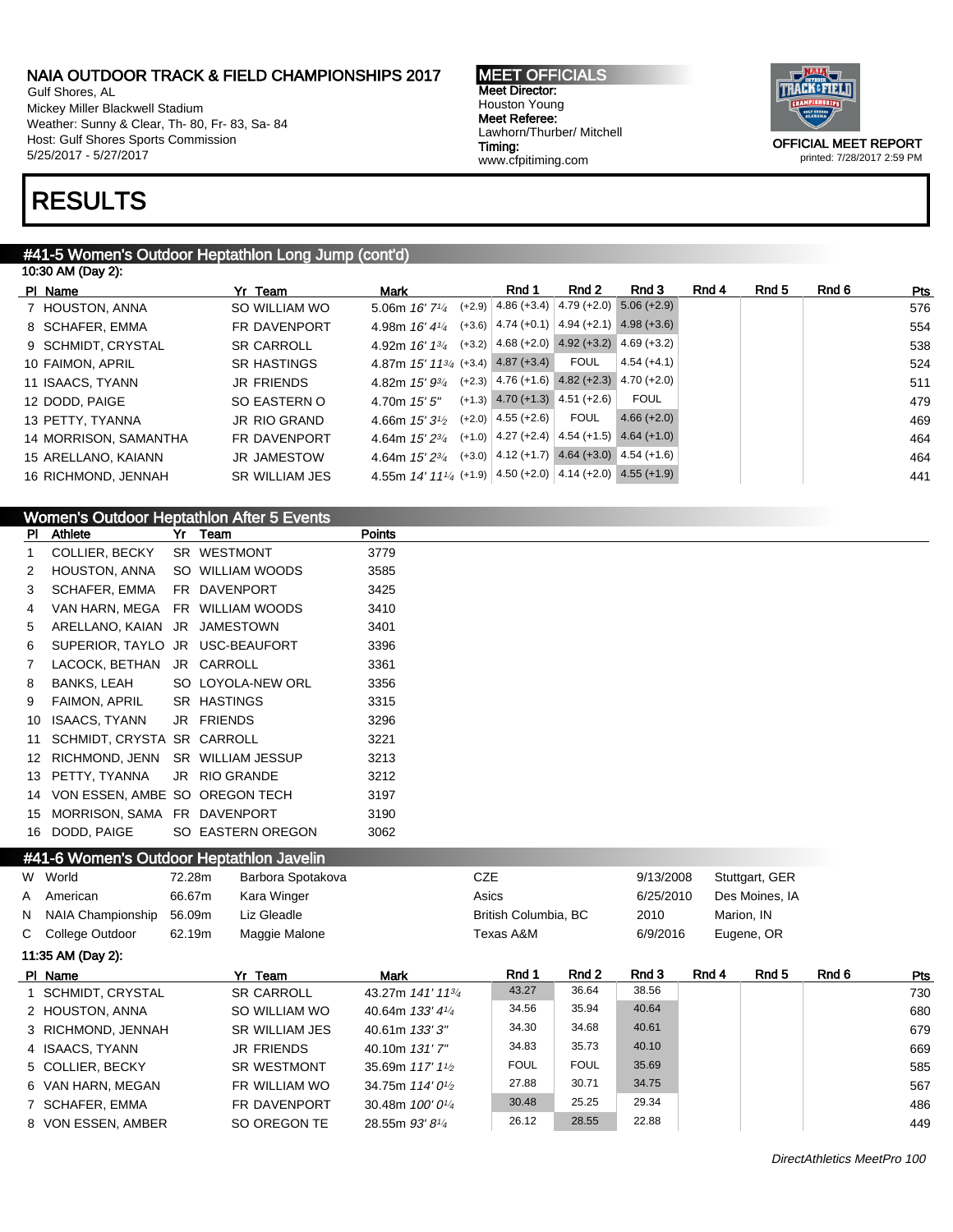Gulf Shores, AL Mickey Miller Blackwell Stadium Weather: Sunny & Clear, Th- 80, Fr- 83, Sa- 84 Host: Gulf Shores Sports Commission 5/25/2017 - 5/27/2017

# RESULTS

### #41-6 Women's Outdoor Heptathlon Javelin (cont'd)

| 11:35 AM (Day 2):     |                     |                                            |             |             |             |       |       |       |     |  |  |
|-----------------------|---------------------|--------------------------------------------|-------------|-------------|-------------|-------|-------|-------|-----|--|--|
| PI Name               | Yr Team             | <b>Mark</b>                                | Rnd 1       | Rnd 2       | Rnd 3       | Rnd 4 | Rnd 5 | Rnd 6 | Pts |  |  |
| 9 FAIMON, APRIL       | <b>SR HASTINGS</b>  | 28.48m 93' 5 <sup>1</sup> / <sub>2</sub>   | 28.48       | <b>FOUL</b> | <b>FOUL</b> |       |       |       | 448 |  |  |
| 10 DODD, PAIGE        | SO EASTERN O        | 28.36m $93'0^{3}/4$                        | 27.85       | 28.36       | <b>FOUL</b> |       |       |       | 446 |  |  |
| 11 BANKS, LEAH        | SO LOYOLA-NE        | 27.79m 91'2 <sup>1</sup> / <sub>4</sub>    | <b>FOUL</b> | <b>FOUL</b> | 27.79       |       |       |       | 435 |  |  |
| 12 PETTY, TYANNA      | <b>JR RIO GRAND</b> | 27.32m 89' 73/4                            | 26.94       | 27.32       | <b>FOUL</b> |       |       |       | 426 |  |  |
| 13 MORRISON, SAMANTHA | FR DAVENPORT        | 26.04m 85' 5 <sup>1</sup> / <sub>2</sub>   | 26.04       | 24.60       | <b>FOUL</b> |       |       |       | 402 |  |  |
| 14 ARELLANO, KAIANN   | <b>JR JAMESTOW</b>  | 25.10m $82'$ 4 <sup>1</sup> / <sub>2</sub> | 24.99       | 24.14       | 25.10       |       |       |       | 384 |  |  |
| 15 SUPERIOR, TAYLOR   | <b>JR USC-BEAUF</b> | 22.86m 75' 01/4                            | <b>FOUL</b> | <b>FOUL</b> | 22.86       |       |       |       | 342 |  |  |
| LACOCK, BETHANY       | <b>JR CARROLL</b>   | NM                                         | <b>FOUL</b> | <b>FOUL</b> | <b>FOUL</b> |       |       |       |     |  |  |

### Women's Outdoor Heptathlon After 6 Events

| PI             | Athlete                        | Yr  | Team              | Points |
|----------------|--------------------------------|-----|-------------------|--------|
| 1              | COLLIER, BECKY                 |     | SR WESTMONT       | 4364   |
| $\overline{2}$ | HOUSTON, ANNA                  |     | SO WILLIAM WOODS  | 4265   |
| 3              | VAN HARN. MEGA                 |     | FR WILLIAM WOODS  | 3977   |
| 4              | <b>ISAACS, TYANN</b>           |     | JR FRIENDS        | 3965   |
| 5              | SCHMIDT, CRYSTA                |     | SR CARROLL        | 3951   |
| 6              | SCHAFER, EMMA                  |     | FR DAVENPORT      | 3911   |
| 7              | RICHMOND, JENN                 |     | SR WILLIAM JESSUP | 3892   |
| 8              | BANKS, LEAH                    |     | SO LOYOLA-NEW ORL | 3791   |
| 9              | ARELLANO, KAIAN                |     | JR JAMESTOWN      | 3785   |
| 10             | FAIMON, APRIL                  | SR. | HASTINGS          | 3763   |
| 11             | SUPERIOR, TAYLO                |     | JR USC-BEAUFORT   | 3738   |
| 12             | VON ESSEN, AMBE SO OREGON TECH |     |                   | 3646   |
| 13             | PETTY, TYANNA                  | JR  | <b>RIO GRANDE</b> | 3638   |
| 14             | MORRISON, SAMA                 | FR. | DAVENPORT         | 3592   |
| 15             | DODD, PAIGE                    |     | SO EASTERN OREGON | 3508   |
| 16             | LACOCK, BETHAN                 | JR  | CARROLL           | 3361   |

#### #41-7 Women's Outdoor Heptathlon 800 Meters

| W World<br><b>TCH</b><br>1:53.28<br>Jarmila Kratochvilova | 7/26/1983                              | Munich, GER |
|-----------------------------------------------------------|----------------------------------------|-------------|
| Jearl Miles Clark<br>1:56.40<br>Reebok<br>A<br>American   | 8/11/1999<br>Zurich, SWI               |             |
| N NAIA Championship<br><b>Helen Crofts</b><br>2:02.12     | Simon Fraser, BC<br>2011<br>Marion, IN |             |
| C College Outdoor<br>Raevyn Rogers<br>1:59.10<br>Oregon   | 4/15/2017<br>Torrance, CA              |             |
| 12:30 PM (Day 2):                                         |                                        |             |
| PI Name<br>Yr Team                                        | Time Note<br><b>Pts</b>                |             |
| 1 PETTY, TYANNA<br><b>JR RIO GRANDE</b>                   | 2:16.94<br>866                         |             |
| 2 VAN HARN, MEGAN<br>FR WILLIAM WOODS                     | 2:19.06<br>836                         |             |
| 3 COLLIER, BECKY<br><b>SR WESTMONT</b>                    | 814<br>2:20.67                         |             |
| SO OREGON TECH<br>4 VON ESSEN, AMBER                      | 2:23.27<br>780                         |             |
| 5 SUPERIOR, TAYLOR<br>JR USC-BEAUFORT                     | 2:25.21<br>754                         |             |
| 6 RICHMOND, JENNAH<br><b>SR WILLIAM JESSUP</b>            | 2:25.52<br>750                         |             |
| 7 BANKS, LEAH<br>SO LOYOLA-NEW ORL                        | 743<br>2.26.08                         |             |
| 8 ARELLANO, KAIANN<br><b>JR JAMESTOWN</b>                 | 2:27.78<br>721                         |             |
| 9 SCHAFER, EMMA<br><b>FR DAVENPORT</b>                    | 2:29.47<br>700                         |             |
| 10 DODD, PAIGE<br>SO EASTERN OREGO                        | 2:29.49<br>699                         |             |
| <b>JR FRIENDS</b><br>11 ISAACS, TYANN                     | 2:31.44<br>675                         |             |

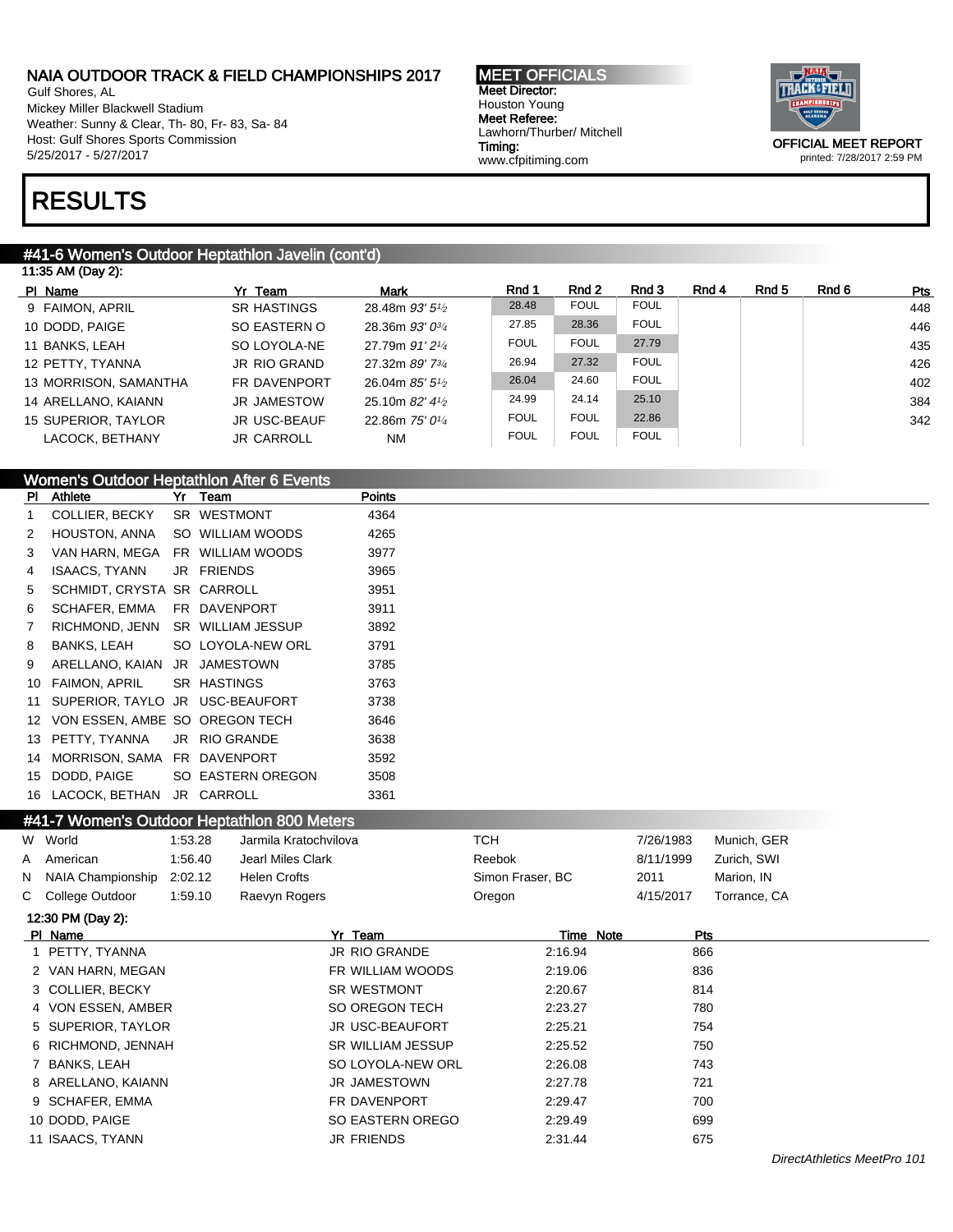Gulf Shores, AL Mickey Miller Blackwell Stadium Weather: Sunny & Clear, Th- 80, Fr- 83, Sa- 84 Host: Gulf Shores Sports Commission 5/25/2017 - 5/27/2017

MEET OFFICIALS Meet Director: Houston Young Meet Referee: Lawhorn/Thurber/ Mitchell Timing: www.cfpitiming.com



#### printed: 7/28/2017 2:59 PM

## RESULTS

### #41-7 Women's Outdoor Heptathlon 800 Meters (cont'd)

| 12:30 PM (Day 2):     |                    |           |     |
|-----------------------|--------------------|-----------|-----|
| PI Name               | Yr Team            | Time Note | Pts |
| 12 LACOCK, BETHANY    | <b>JR CARROLL</b>  | 2:32.58   | 661 |
| 13 MORRISON, SAMANTHA | FR DAVENPORT       | 2:36.49   | 614 |
| 14 HOUSTON, ANNA      | SO WILLIAM WOODS   | 2:37.98   | 596 |
| 15 SCHMIDT, CRYSTAL   | <b>SR CARROLL</b>  | 2:46.66   | 499 |
| 16 FAIMON, APRIL      | <b>SR HASTINGS</b> | 2:49.43   | 470 |

#### Women's Outdoor Heptathlon After 7 Events

| <b>PI</b>   | Athlete                           | Yr | Team                     | <b>Points</b> |  |
|-------------|-----------------------------------|----|--------------------------|---------------|--|
| 1           | COLLIER, BECKY                    |    | SR WESTMONT              | 5178          |  |
| 2           | HOUSTON, ANNA                     |    | SO WILLIAM WOODS         | 4861          |  |
| 3           | VAN HARN, MEGA                    |    | FR WILLIAM WOODS         | 4813          |  |
| 4           | RICHMOND, JENN                    |    | <b>SR WILLIAM JESSUP</b> | 4642          |  |
| 5           | ISAACS, TYANN                     |    | JR FRIENDS               | 4640          |  |
| 6           | SCHAFER, EMMA                     |    | FR DAVENPORT             | 4611          |  |
| $7^{\circ}$ | BANKS, LEAH                       |    | SO LOYOLA-NEW ORL        | 4534          |  |
| 8           | ARELLANO, KAIAN JR JAMESTOWN      |    |                          | 4506          |  |
| 9           | PETTY, TYANNA                     |    | JR RIO GRANDE            | 4504          |  |
| 10          | SUPERIOR, TAYLO JR USC-BEAUFORT   |    |                          | 4492          |  |
| 11          | SCHMIDT, CRYSTA SR CARROLL        |    |                          | 4450          |  |
|             | 12 VON ESSEN, AMBE SO OREGON TECH |    |                          | 4426          |  |
|             | 13 FAIMON, APRIL                  |    | SR HASTINGS              | 4233          |  |
|             | 14 DODD, PAIGE                    |    | SO EASTERN OREGON        | 4207          |  |
|             | 15 MORRISON, SAMA FR DAVENPORT    |    |                          | 4206          |  |
|             | 16 LACOCK BETHAN JR CARROLL       |    |                          | 4022          |  |

|                   | <b>Men's Scores</b>     |                  |       |  |  |  |  |  |
|-------------------|-------------------------|------------------|-------|--|--|--|--|--|
| PI                | Team                    | Code             | Score |  |  |  |  |  |
| 1                 | <b>British Columbia</b> | <b>BRIT</b>      | 71    |  |  |  |  |  |
| $\overline{2}$    | Indiana Tech            | INI <sub>2</sub> | 64    |  |  |  |  |  |
| 3                 | Wiley                   | <b>WILE</b>      | 57    |  |  |  |  |  |
| $\overline{4}$    | Lindsey Wilson          | <b>LIKY</b>      | 47    |  |  |  |  |  |
| 5                 | Concordia (Neb.)        | <b>CONE</b>      | 46    |  |  |  |  |  |
| 6                 | <b>Wayland Baptist</b>  | <b>WAYL</b>      | 45    |  |  |  |  |  |
| 7                 | Southern Oregon         | SOOR             | 29    |  |  |  |  |  |
| 7                 | MidAmerica Nazarene     | MIDA             | 29    |  |  |  |  |  |
| 9                 | St. Ambrose             | <b>STAM</b>      | 28    |  |  |  |  |  |
| 10                | Doane                   | <b>DOAN</b>      | 26    |  |  |  |  |  |
| 11                | Bethel (Ind.)           | <b>BEIN</b>      | 25    |  |  |  |  |  |
| $12 \overline{ }$ | Florida Memorial        | <b>FLOR</b>      | 23    |  |  |  |  |  |
| 13                | Bacone                  | <b>BACO</b>      | 20    |  |  |  |  |  |
| 13                | Siena Heights           | SIMI             | 20    |  |  |  |  |  |
| 15                | Carroll                 | CAR1             | 19    |  |  |  |  |  |
| 16                | Southern-NO             | <b>SOLA</b>      | 18    |  |  |  |  |  |
| 17                | St. Mary (Kan.)         | <b>SMKS</b>      | 16    |  |  |  |  |  |
| 17                | William Carey           | CARE             | 16    |  |  |  |  |  |
| 19                | Dordt                   | <b>DORD</b>      | 14    |  |  |  |  |  |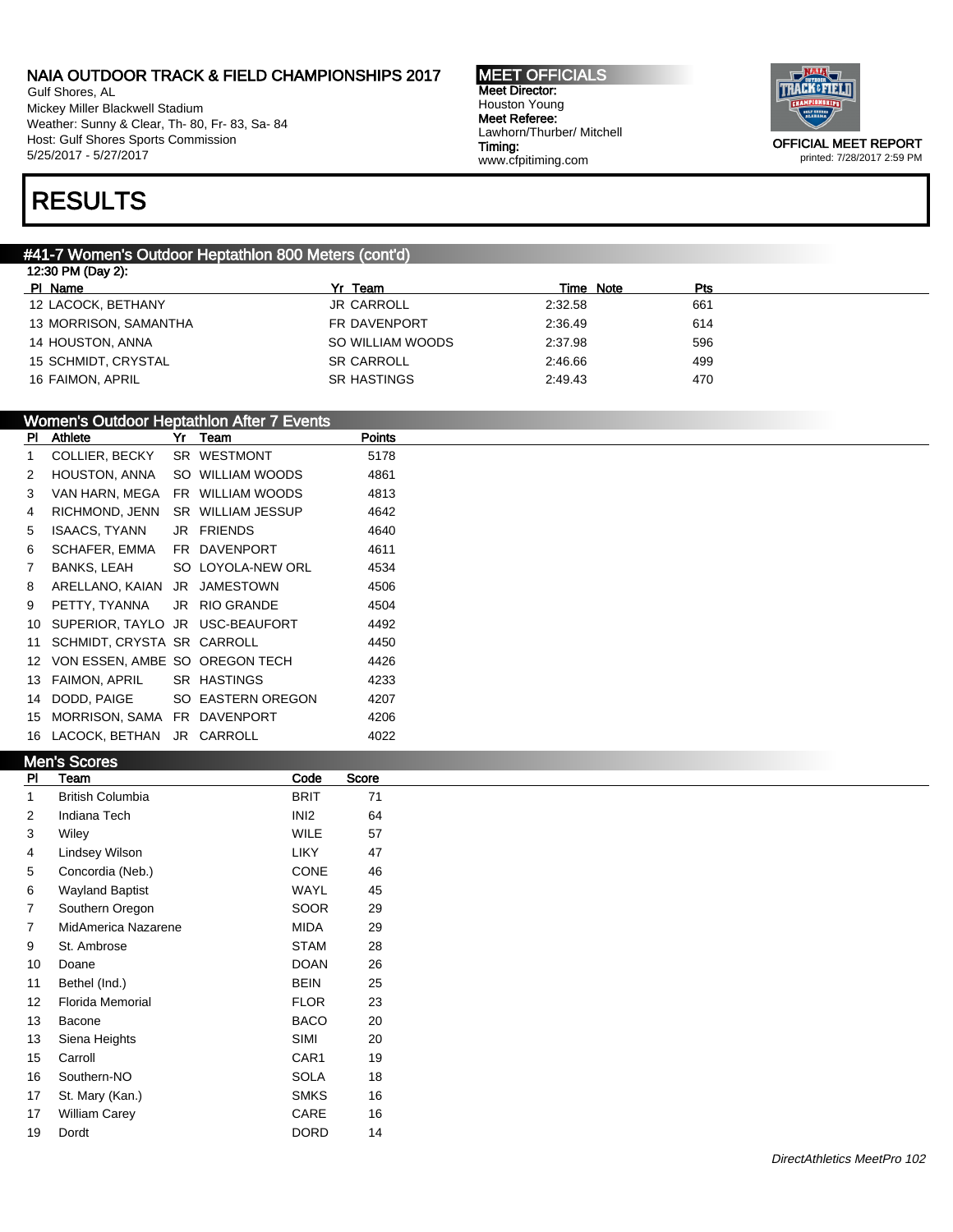Gulf Shores, AL Mickey Miller Blackwell Stadium Weather: Sunny & Clear, Th- 80, Fr- 83, Sa- 84 Host: Gulf Shores Sports Commission 5/25/2017 - 5/27/2017

## RESULTS

### Men's Scores (cont'd)

Pl Team **Code** Score 20 Hastings **HAST** 13 20 William Penn WIIA 13 20 Olivet Nazarene **OLIL** 13 23 Taylor **TAYL** 11 23 Westmont WECA 11 23 Marian (Ind.) MAI2 11 23 Central Methodist CEMO 11 27 Cardinal Stritch CARD 10 27 Northwest U. NOWA 10 27 College of Idaho COLL 10 27 Keiser University **KEIS** 10 27 Eastern Oregon **EAOR** 10 32 Great Falls 6. The GREA 9 32 Jarvis Christian **JARV** 9 34 Corban **CORB** 8 34 Edward Waters **EDWA** 8 34 Aquinas 6 and 5 and 5 and 5 and 6 and 6 and 6 and 6 and 6 and 6 and 6 and 6 and 6 and 6 and 6 and 6 and 6 and 6 and 6 and 6 and 6 and 6 and 6 and 6 and 6 and 6 and 6 and 6 and 6 and 6 and 6 and 6 and 6 and 6 and 6 and 6 34 McPherson MCPK 8 34 Rocky Mountain **ROMT** 8 34 Vanguard 8 VANG 8 34 Northwestern (Iowa) NOIA 8 34 William Woods WIM2 8 42 West Virginia Tech WVTE 7 42 Northwest Christian NOOR 7 44 Missouri Baptist **MIMO** 6 44 Allen 6 44 Rio Grande **RIOG** 6 44 Webber WEBB 6 48 Campbellsville **CAKY** 5 48 Evergreen St. 6 EVER 5 48 Spring Arbor SPMI 5 48 Indiana Wesleyan **INI3** 5 48 Columbia (Mo.) COL1 5 53 Madonna **MADO** 4 53 SCAD Savannah SAVA 4 53 Milligan 1997 MITN 4 53 Oregon Tech OREG 4 53 Tennessee Wesleyan **TNWE** 4 53 Lindenwood-Belleville **LIND** 4 59 Midland 3 59 Cornerstone COM3 3 61 Davenport DAVE 2 61 The Masters THEM 2 61 Point Park **POPA** 2 61 St. Francis (III.) STFR 2 65 Judson JUDS 1 MEET OFFICIALS Meet Director: Houston Young Meet Referee: Lawhorn/Thurber/ Mitchell Timing: www.cfpitiming.com

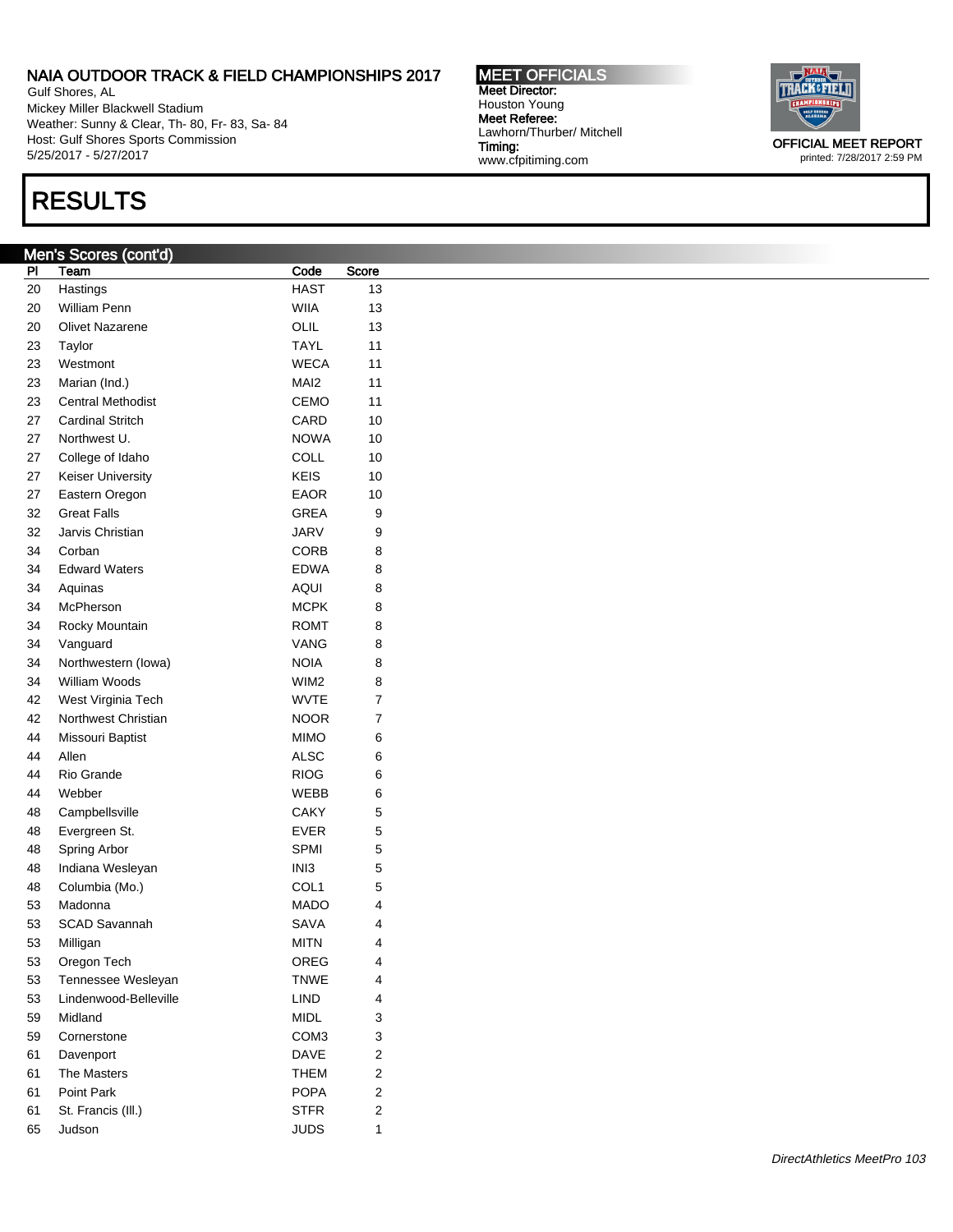Gulf Shores, AL Mickey Miller Blackwell Stadium Weather: Sunny & Clear, Th- 80, Fr- 83, Sa- 84 Host: Gulf Shores Sports Commission 5/25/2017 - 5/27/2017

# RESULTS

## Men's Scores (cont'd)

| PI | Team          | Code        | Score |
|----|---------------|-------------|-------|
| 65 | Reinhardt     | REIN        |       |
| 65 | Dickinson St. | DIND        |       |
| 65 | Morningside   | <b>MORN</b> |       |
| 65 | St. Xavier    | <b>STXA</b> |       |

#### Women's Scores PI Team Code Score 1 Wayland Baptist **WAYL** 75 2 Indiana Tech INI2 56 3 Southern-NO SOLA 42 4 British Columbia **BRIT** 41 5 Wiley WILE 39 6 Concordia (Neb.) CONE 36 7 Hastings 12 HAST 32 8 St. Francis (III.) STFR 29 9 Siena Heights **SIMI** 25 10 Westmont 24 11 Doane DOAN 23 12 Northwest Christian NOOR 21 13 USC-Beaufort SOSC 20 14 Friends **FRIE** 19 14 Olivet Nazarene **OLIL** 19 14 Carroll **CAR1** 19 17 Aquinas **AQUI** 18 17 Point Park **POPA** 18 17 St. Xavier **STXA** 18 20 Southern Oregon SOOR 16 20 William Woods WIM2 16 22 Missouri Baptist **MIMO** 15 23 Dordt DORD 14 23 St. Ambrose STAM 14 23 Oklahoma City **OKO2** 14 26 Biola BIOL 13 26 Indiana Wesleyan **INI3** 13 28 Southwestern (Kan.) SOKS 12 29 Dillard **DILL** 11 29 Ohio Christian **OHCH** 11 31 Judson 31 JUDS 10 31 Valley City State STA1 10 31 Bethel (Ind.) BEIN 10 31 Columbia (Mo.) COL1 10 31 Milligan MITN 10 31 Life 2011 10 37 Park U. No. 2012 12:33 PAMO 9 37 Tabor TABO 9 39 Briar Cliff **BRIA** 8 39 Shawnee State State SHOH 8

MEET OFFICIALS Meet Director: Houston Young Meet Referee: Lawhorn/Thurber/ Mitchell Timing: www.cfpitiming.com